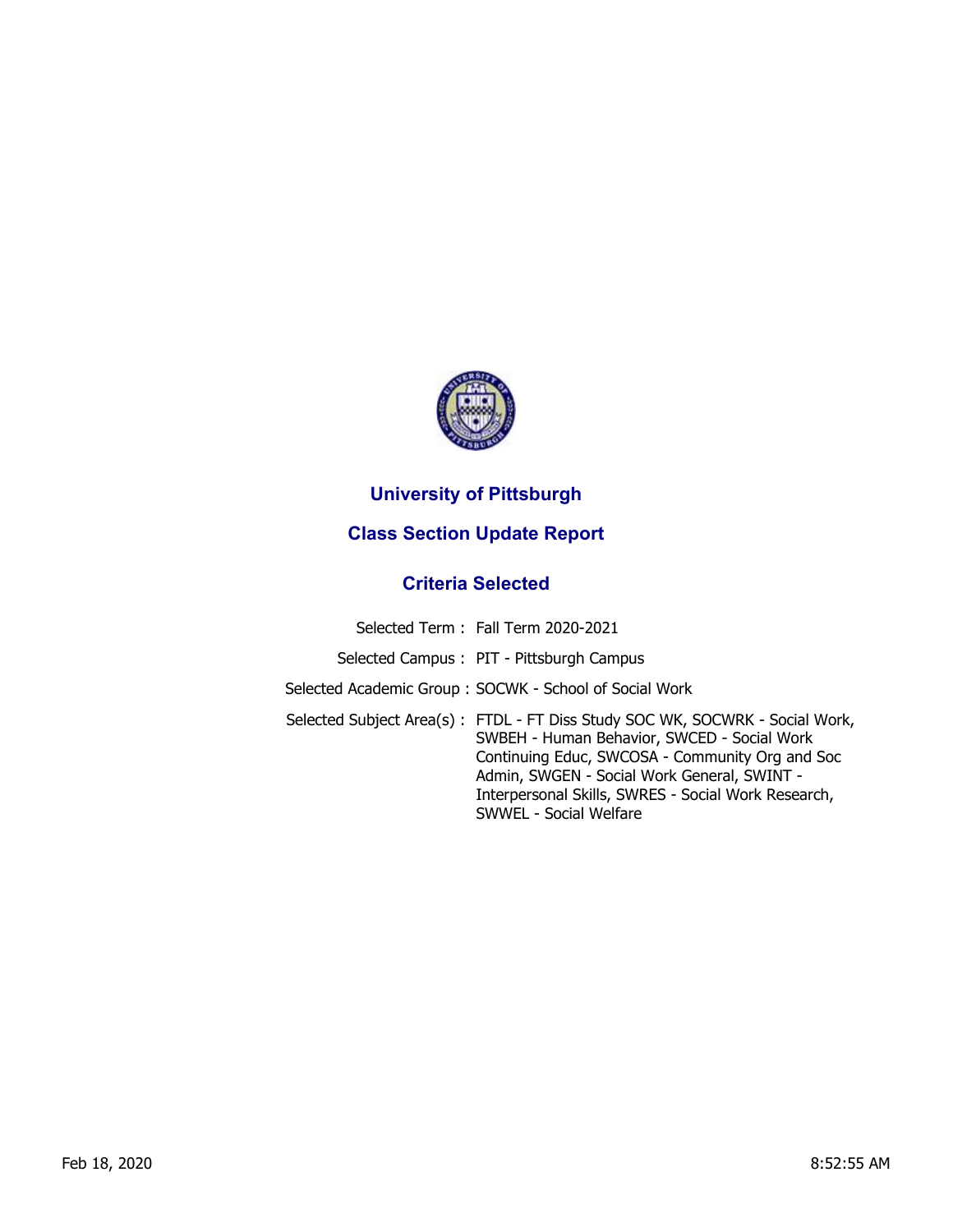| Feb 18, 2020 8:52:55 AM                                                                                                                |                                                               |                                                                             |                                                                  | <b>Class Section Update Report</b>             |                                            |                                                            | Cancel                          | Change                                                           |
|----------------------------------------------------------------------------------------------------------------------------------------|---------------------------------------------------------------|-----------------------------------------------------------------------------|------------------------------------------------------------------|------------------------------------------------|--------------------------------------------|------------------------------------------------------------|---------------------------------|------------------------------------------------------------------|
| Page 1 of 185                                                                                                                          |                                                               |                                                                             |                                                                  | University of Pittsburgh                       |                                            |                                                            |                                 |                                                                  |
| <b>Term: 2211</b>                                                                                                                      | <b>Campus: PIT - Pittsburgh Campus</b>                        |                                                                             |                                                                  |                                                |                                            | Academic Group: SOCWK - School of Social Work              |                                 |                                                                  |
| <b>Course ID: 109382</b><br><b>Subject Area: FTDL</b><br>Catalog Nbr: 0000<br><b>Class Nbr: 14589</b><br><b>Course Offering Nbr: 1</b> | Academic Organization: SOCWK-DEAN - Office of the Dean, SOCWK | <b>Class Section: 1010</b>                                                  | <b>Class Type: Enrollment Section</b>                            | <b>Component: FTD - Full Time Dissertation</b> |                                            | <b>Minimum</b><br><b>Units: 0.00</b><br><b>Units: 9.00</b> | <b>Academic Progress</b>        | <b>Maximum</b><br><b>Units: 0.00</b><br><b>FA Units:</b><br>9.00 |
|                                                                                                                                        | Short Title: FULL-TIME DISSERTATION STUDY                     |                                                                             |                                                                  |                                                |                                            |                                                            |                                 |                                                                  |
|                                                                                                                                        | Free Format Topic: (30 Characters)                            |                                                                             |                                                                  |                                                | Fee Type:                                  |                                                            |                                 | Fee Amount:                                                      |
| Session: AT                                                                                                                            | <b>Start Date: 8/24/2020</b>                                  |                                                                             | End Date: 12/12/2020                                             |                                                |                                            | <b>Associated Class: 1010</b>                              |                                 | Location: PGH                                                    |
| <b>Schedule</b>                                                                                                                        |                                                               | <b>Instructor</b>                                                           |                                                                  | <b>Instructor Role</b>                         |                                            | <b>Instructor Name:</b>                                    |                                 |                                                                  |
| <b>Print: N</b>                                                                                                                        | Y/N                                                           | ID:<br>$\overline{0}$                                                       |                                                                  |                                                |                                            | No Instructor Assigned                                     |                                 |                                                                  |
| <b>Facility ID:</b><br>TBATBA<br><b>Consent:</b><br><b>Department Consent</b><br>Required                                              | Room:<br>0<br>TBA                                             | <b>Room Capacity: Mtg Start:</b><br><b>Grading Basis:</b><br>Print No Grade | <b>Instructor Edit:</b><br>Class Instructor<br><b>Table Edit</b> | Mtg End:                                       | Day:<br><b>Enrollment</b><br>Capacity: 999 |                                                            | <b>Start Date:</b><br>8/24/2020 | <b>End Date:</b><br>12/12/2020                                   |
|                                                                                                                                        |                                                               |                                                                             |                                                                  |                                                |                                            |                                                            |                                 |                                                                  |
| Course<br><b>Attribute:</b><br><b>Room Characteristic</b>                                                                              | Course<br><b>Attribute Value: Subject:</b>                    | <b>Combined Section</b>                                                     |                                                                  | <b>Combined Section</b><br><b>Catalog Nbr:</b> |                                            | <b>Combined Section</b><br><b>Class Number:</b>            |                                 | <b>Combined Section</b><br><b>Enrollment Capacity:</b>           |
|                                                                                                                                        |                                                               |                                                                             |                                                                  |                                                |                                            |                                                            |                                 |                                                                  |
|                                                                                                                                        |                                                               |                                                                             |                                                                  |                                                |                                            |                                                            |                                 |                                                                  |
| <b>Start Date</b>                                                                                                                      | <b>Reserve Capacity Requirement</b>                           |                                                                             |                                                                  | <b>Cap Enrl</b>                                |                                            |                                                            |                                 |                                                                  |
|                                                                                                                                        |                                                               |                                                                             |                                                                  |                                                |                                            |                                                            |                                 |                                                                  |
|                                                                                                                                        |                                                               |                                                                             |                                                                  |                                                |                                            |                                                            |                                 |                                                                  |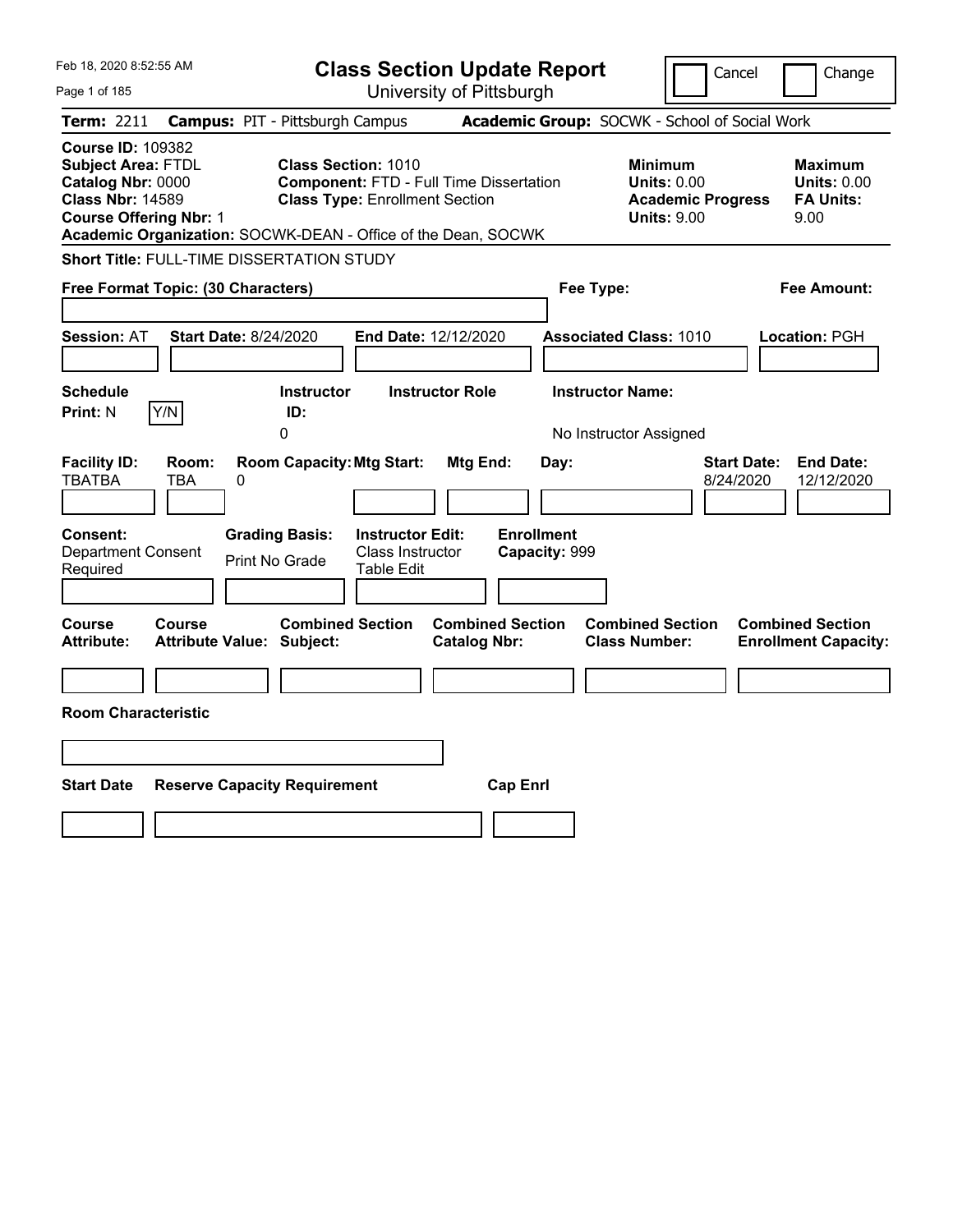| Feb 18, 2020 8:52:55 AM                                                                                                                                                                        |                                                                                                      | <b>Class Section Update Report</b>                                       |                                                                                        | Cancel                          | Change                                                           |
|------------------------------------------------------------------------------------------------------------------------------------------------------------------------------------------------|------------------------------------------------------------------------------------------------------|--------------------------------------------------------------------------|----------------------------------------------------------------------------------------|---------------------------------|------------------------------------------------------------------|
| Page 2 of 185                                                                                                                                                                                  |                                                                                                      | University of Pittsburgh                                                 |                                                                                        |                                 |                                                                  |
| <b>Term: 2211</b>                                                                                                                                                                              | <b>Campus: PIT - Pittsburgh Campus</b>                                                               |                                                                          | Academic Group: SOCWK - School of Social Work                                          |                                 |                                                                  |
| <b>Course ID: 123049</b><br><b>Subject Area: SOCWRK</b><br>Catalog Nbr: 1000<br><b>Class Nbr: 14619</b><br><b>Course Offering Nbr: 1</b><br><b>Academic Organization: SOCWRK - Social Work</b> | <b>Class Section: 1020</b>                                                                           | <b>Component: LEC - Lecture</b><br><b>Class Type: Enrollment Section</b> | <b>Minimum</b><br><b>Units: 3.00</b><br><b>Academic Progress</b><br><b>Units: 3.00</b> |                                 | <b>Maximum</b><br><b>Units: 3.00</b><br><b>FA Units:</b><br>3.00 |
| Short Title: INTRODUCTION TO SOCIAL WORK                                                                                                                                                       |                                                                                                      |                                                                          |                                                                                        |                                 |                                                                  |
| Free Format Topic: (30 Characters)                                                                                                                                                             |                                                                                                      |                                                                          | Fee Type:                                                                              |                                 | <b>Fee Amount:</b>                                               |
| <b>Session: AT</b>                                                                                                                                                                             | <b>Start Date: 8/24/2020</b>                                                                         | <b>End Date: 12/4/2020</b>                                               | <b>Associated Class: 1020</b>                                                          |                                 | <b>Location: PGH</b>                                             |
| <b>Schedule</b>                                                                                                                                                                                | <b>Instructor</b>                                                                                    | <b>Instructor Role</b>                                                   | <b>Instructor Name:</b>                                                                |                                 |                                                                  |
| Y/N<br>Print: Y                                                                                                                                                                                | ID:<br>2923566                                                                                       | Primary Instructor                                                       | Mulvaney, Elizabeth A                                                                  |                                 |                                                                  |
| <b>Facility ID:</b><br>Room:<br>CL02309<br>02309<br>Consent:<br>No Special Consent<br>Required                                                                                                 | <b>Room Capacity: Mtg Start:</b><br>4:30 PM<br>24<br><b>Grading Basis:</b><br>Letter Grade<br>Choice | Mtg End:<br>5:45 PM<br><b>Instructor Edit:</b><br>No Enrollment          | Day:<br>MoWe<br><b>Enrollment</b><br>Capacity: 24                                      | <b>Start Date:</b><br>8/24/2020 | <b>End Date:</b><br>12/4/2020                                    |
| <b>Course</b><br>Course<br><b>Attribute:</b><br><b>INPR</b><br><b>URBNST</b>                                                                                                                   | <b>Combined Section</b><br><b>Attribute Value: Subject:</b>                                          | <b>Combined Section</b><br><b>Catalog Nbr:</b>                           | <b>Combined Section</b><br><b>Class Number:</b>                                        |                                 | <b>Combined Section</b><br><b>Enrollment Capacity:</b>           |
| <b>Room Characteristic</b><br>Media - Data Projector/Monitor<br>PeopleSoft - Scheduled (PS)<br>Seating - Moveable                                                                              |                                                                                                      |                                                                          |                                                                                        |                                 |                                                                  |
| <b>Start Date</b>                                                                                                                                                                              | <b>Reserve Capacity Requirement</b>                                                                  | <b>Cap Enrl</b>                                                          |                                                                                        |                                 |                                                                  |
|                                                                                                                                                                                                |                                                                                                      |                                                                          |                                                                                        |                                 |                                                                  |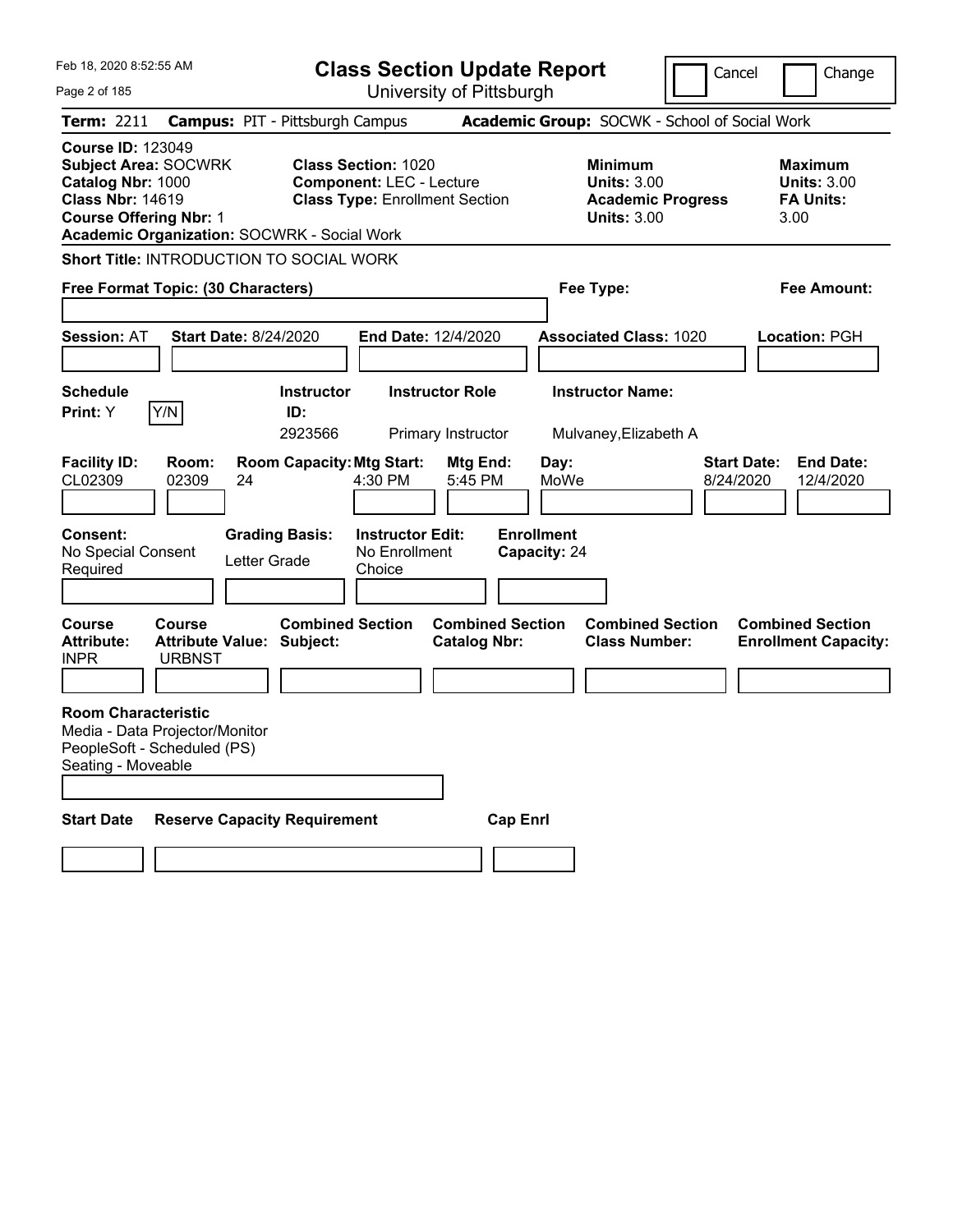| Feb 18, 2020 8:52:55 AM                                                                                                                                                                        |                                                                                 | <b>Class Section Update Report</b>                                                                     |                                                |                                                                                        | Cancel                          | Change                                                           |
|------------------------------------------------------------------------------------------------------------------------------------------------------------------------------------------------|---------------------------------------------------------------------------------|--------------------------------------------------------------------------------------------------------|------------------------------------------------|----------------------------------------------------------------------------------------|---------------------------------|------------------------------------------------------------------|
| Page 3 of 185                                                                                                                                                                                  |                                                                                 | University of Pittsburgh                                                                               |                                                |                                                                                        |                                 |                                                                  |
| <b>Term: 2211</b>                                                                                                                                                                              | <b>Campus: PIT - Pittsburgh Campus</b>                                          |                                                                                                        |                                                | Academic Group: SOCWK - School of Social Work                                          |                                 |                                                                  |
| <b>Course ID: 123049</b><br><b>Subject Area: SOCWRK</b><br>Catalog Nbr: 1000<br><b>Class Nbr: 14564</b><br><b>Course Offering Nbr: 1</b><br><b>Academic Organization: SOCWRK - Social Work</b> |                                                                                 | <b>Class Section: 1050</b><br><b>Component: LEC - Lecture</b><br><b>Class Type: Enrollment Section</b> |                                                | <b>Minimum</b><br><b>Units: 3.00</b><br><b>Academic Progress</b><br><b>Units: 3.00</b> |                                 | <b>Maximum</b><br><b>Units: 3.00</b><br><b>FA Units:</b><br>3.00 |
| Short Title: INTRODUCTION TO SOCIAL WORK                                                                                                                                                       |                                                                                 |                                                                                                        |                                                |                                                                                        |                                 |                                                                  |
| Free Format Topic: (30 Characters)                                                                                                                                                             |                                                                                 |                                                                                                        |                                                | Fee Type:                                                                              |                                 | <b>Fee Amount:</b>                                               |
| <b>Session: AT</b>                                                                                                                                                                             | <b>Start Date: 8/24/2020</b>                                                    | <b>End Date: 12/4/2020</b>                                                                             |                                                | <b>Associated Class: 1050</b>                                                          |                                 | <b>Location: PGH</b>                                             |
| <b>Schedule</b>                                                                                                                                                                                | <b>Instructor</b>                                                               | <b>Instructor Role</b>                                                                                 |                                                | <b>Instructor Name:</b>                                                                |                                 |                                                                  |
| Y/N<br>Print: Y                                                                                                                                                                                | ID:<br>0                                                                        |                                                                                                        |                                                | No Instructor Assigned                                                                 |                                 |                                                                  |
| <b>Facility ID:</b><br>Room:<br>CL00236<br>00236<br>Consent:<br>No Special Consent<br>Required                                                                                                 | <b>Room Capacity: Mtg Start:</b><br>25<br><b>Grading Basis:</b><br>Letter Grade | 1:00 PM<br><b>Instructor Edit:</b><br>No Enrollment<br>Choice                                          | Mtg End:<br>2:15 PM                            | Day:<br>TuTh<br><b>Enrollment</b><br>Capacity: 25                                      | <b>Start Date:</b><br>8/24/2020 | <b>End Date:</b><br>12/4/2020                                    |
| <b>Course</b><br>Course<br><b>Attribute:</b><br><b>INPR</b><br><b>URBNST</b><br><b>Room Characteristic</b>                                                                                     | <b>Attribute Value: Subject:</b>                                                | <b>Combined Section</b>                                                                                | <b>Combined Section</b><br><b>Catalog Nbr:</b> | <b>Combined Section</b><br><b>Class Number:</b>                                        |                                 | <b>Combined Section</b><br><b>Enrollment Capacity:</b>           |
| Media - Data Projector/Monitor<br>PeopleSoft - Scheduled (PS)<br>Seating - Moveable                                                                                                            |                                                                                 |                                                                                                        |                                                |                                                                                        |                                 |                                                                  |
| <b>Start Date</b>                                                                                                                                                                              | <b>Reserve Capacity Requirement</b>                                             |                                                                                                        | <b>Cap Enrl</b>                                |                                                                                        |                                 |                                                                  |
|                                                                                                                                                                                                |                                                                                 |                                                                                                        |                                                |                                                                                        |                                 |                                                                  |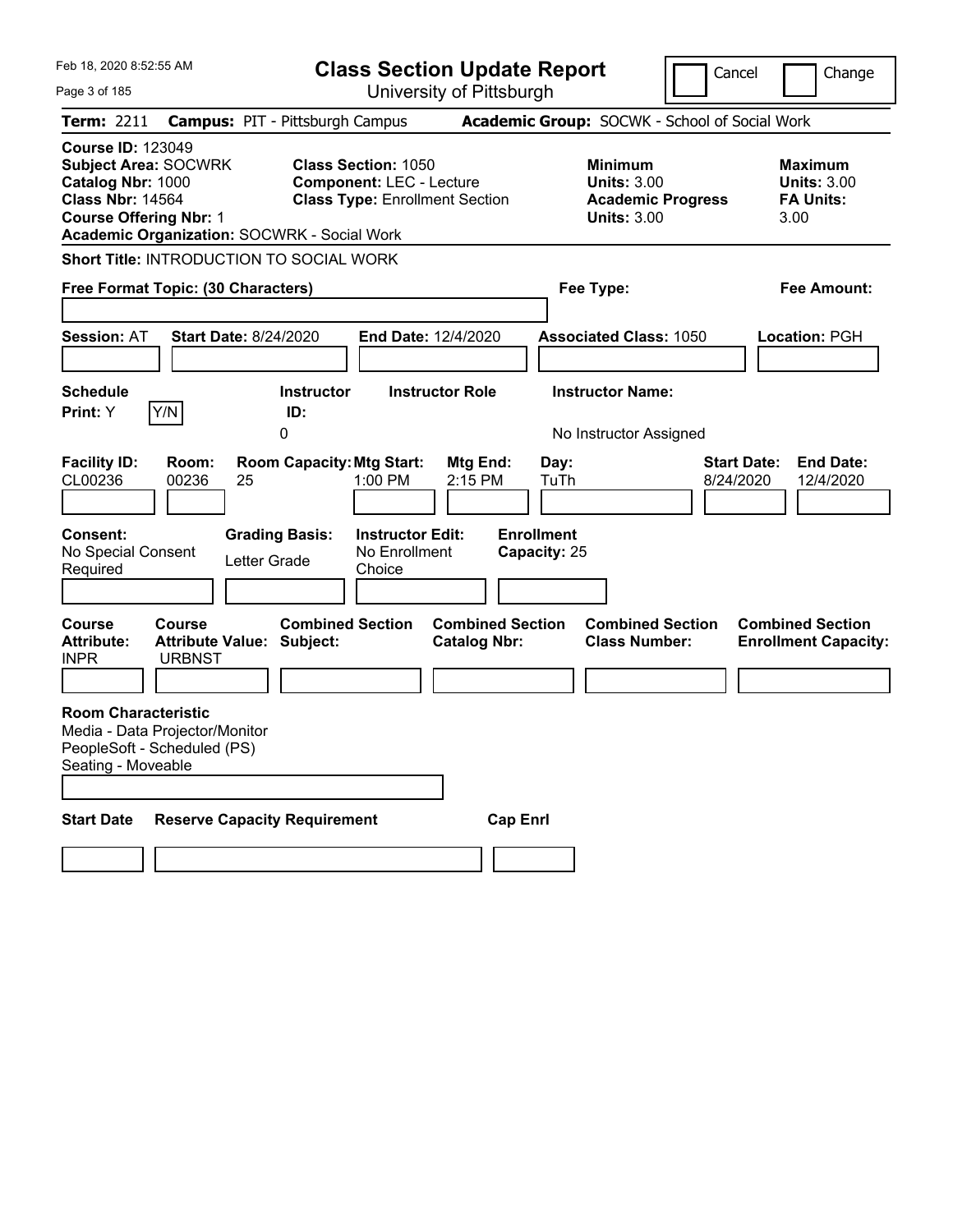| Feb 18, 2020 8:52:55 AM                                                                                                                                                                        | <b>Class Section Update Report</b>                                                                     | Cancel                                                                                 | Change                                                           |
|------------------------------------------------------------------------------------------------------------------------------------------------------------------------------------------------|--------------------------------------------------------------------------------------------------------|----------------------------------------------------------------------------------------|------------------------------------------------------------------|
| Page 4 of 185                                                                                                                                                                                  | University of Pittsburgh                                                                               |                                                                                        |                                                                  |
| <b>Term: 2211</b><br><b>Campus: PIT - Pittsburgh Campus</b>                                                                                                                                    |                                                                                                        | Academic Group: SOCWK - School of Social Work                                          |                                                                  |
| <b>Course ID: 123049</b><br><b>Subject Area: SOCWRK</b><br>Catalog Nbr: 1000<br><b>Class Nbr: 16796</b><br><b>Course Offering Nbr: 1</b><br>Academic Organization: SOCWRKH - Social Work - UHC | <b>Class Section: 1060</b><br><b>Component: LEC - Lecture</b><br><b>Class Type: Enrollment Section</b> | <b>Minimum</b><br><b>Units: 3.00</b><br><b>Academic Progress</b><br><b>Units: 3.00</b> | <b>Maximum</b><br><b>Units: 3.00</b><br><b>FA Units:</b><br>3.00 |
| <b>Short Title: INTRODUCTION TO SOCIAL WORK</b>                                                                                                                                                |                                                                                                        |                                                                                        |                                                                  |
| Free Format Topic: (30 Characters)                                                                                                                                                             |                                                                                                        | Fee Type:                                                                              | <b>Fee Amount:</b>                                               |
| UNIVERSITY HONORS COLLEGE                                                                                                                                                                      |                                                                                                        |                                                                                        |                                                                  |
| <b>Session: AT</b><br><b>Start Date: 8/24/2020</b>                                                                                                                                             | End Date: 12/4/2020                                                                                    | <b>Associated Class: 1060</b>                                                          | Location: PGH                                                    |
|                                                                                                                                                                                                |                                                                                                        |                                                                                        |                                                                  |
| <b>Schedule</b><br>Y/N<br>Print: Y<br>ID:                                                                                                                                                      | <b>Instructor Role</b><br><b>Instructor</b>                                                            | <b>Instructor Name:</b>                                                                |                                                                  |
| 0                                                                                                                                                                                              |                                                                                                        | No Instructor Assigned                                                                 |                                                                  |
| <b>Facility ID:</b><br>Room:<br>CL02309<br>02309<br>24                                                                                                                                         | <b>Room Capacity: Mtg Start:</b><br>Mtg End:<br>$9:30$ AM<br>10:45 AM                                  | Day:<br>8/24/2020<br>TuTh                                                              | <b>End Date:</b><br><b>Start Date:</b><br>12/4/2020              |
| <b>Consent:</b><br><b>Grading Basis:</b><br>No Special Consent<br>Letter Grade<br>Required                                                                                                     | <b>Instructor Edit:</b><br>No Enrollment<br>Choice                                                     | <b>Enrollment</b><br>Capacity: 16                                                      |                                                                  |
| <b>Course</b><br>Course<br><b>Attribute Value: Subject:</b><br><b>Attribute:</b><br><b>INPR</b><br><b>URBNST</b><br><b>UHC</b><br><b>UHC</b>                                                   | <b>Combined Section</b><br><b>Combined Section</b><br><b>Catalog Nbr:</b>                              | <b>Combined Section</b><br><b>Class Number:</b>                                        | <b>Combined Section</b><br><b>Enrollment Capacity:</b>           |
| <b>Room Characteristic</b><br>Media - Data Projector/Monitor<br>PeopleSoft - Scheduled (PS)                                                                                                    |                                                                                                        |                                                                                        |                                                                  |
|                                                                                                                                                                                                |                                                                                                        |                                                                                        |                                                                  |
| <b>Start Date</b><br><b>Reserve Capacity Requirement</b>                                                                                                                                       | <b>Cap Enrl</b>                                                                                        |                                                                                        |                                                                  |
|                                                                                                                                                                                                |                                                                                                        |                                                                                        |                                                                  |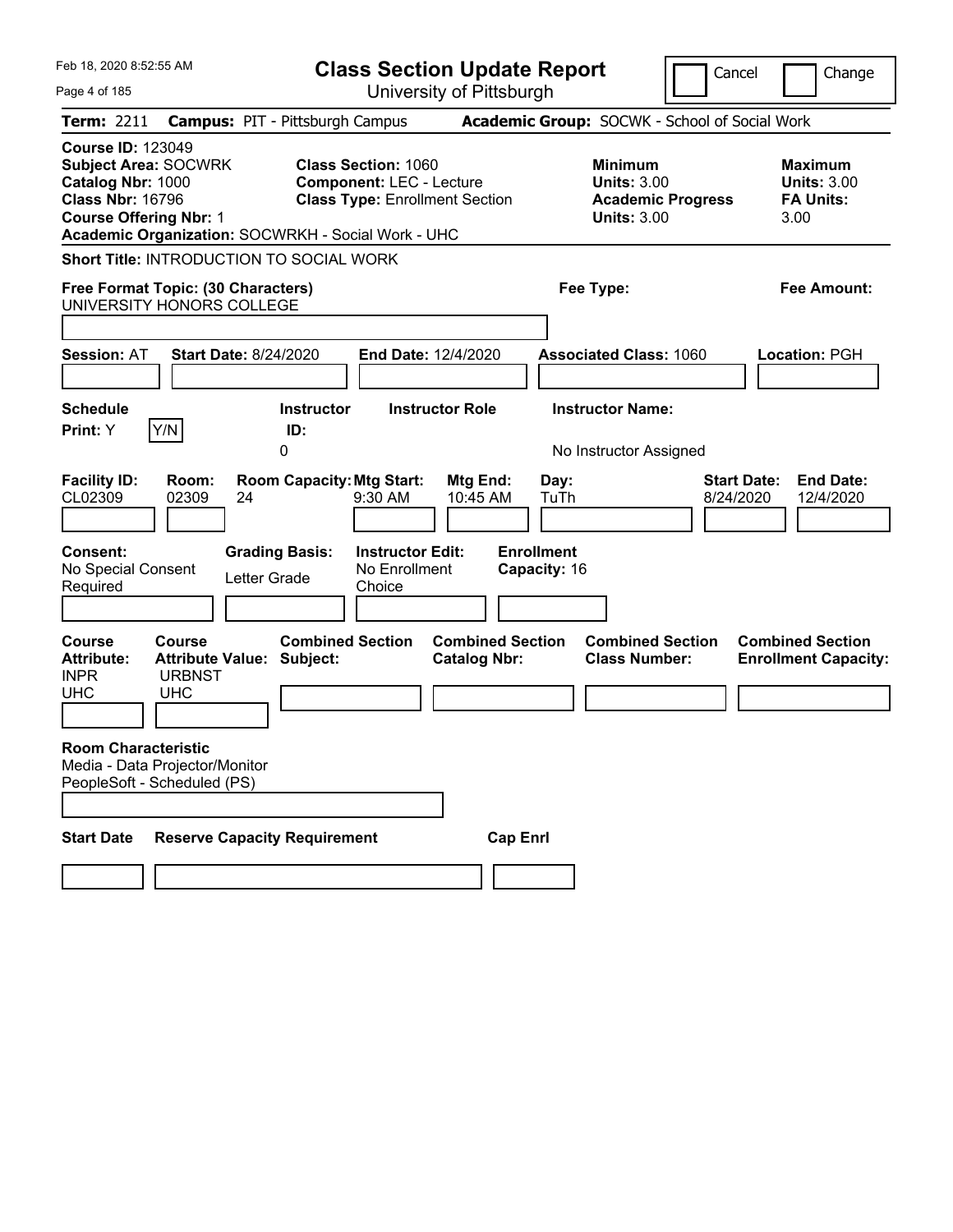| Feb 18, 2020 8:52:55 AM                                                                                                                                                                        |                                                                                                                                                  | <b>Class Section Update Report</b>                                     |                                                                                        | Cancel<br>Change                                                  |
|------------------------------------------------------------------------------------------------------------------------------------------------------------------------------------------------|--------------------------------------------------------------------------------------------------------------------------------------------------|------------------------------------------------------------------------|----------------------------------------------------------------------------------------|-------------------------------------------------------------------|
| Page 5 of 185                                                                                                                                                                                  |                                                                                                                                                  | University of Pittsburgh                                               |                                                                                        |                                                                   |
| <b>Term: 2211</b>                                                                                                                                                                              | <b>Campus: PIT - Pittsburgh Campus</b>                                                                                                           |                                                                        | Academic Group: SOCWK - School of Social Work                                          |                                                                   |
| <b>Course ID: 123050</b><br><b>Subject Area: SOCWRK</b><br>Catalog Nbr: 1005<br><b>Class Nbr: 16623</b><br><b>Course Offering Nbr: 1</b><br><b>Academic Organization: SOCWRK - Social Work</b> | <b>Class Section: 1025</b><br><b>Component: LEC - Lecture</b><br><b>Class Type: Enrollment Section</b>                                           |                                                                        | <b>Minimum</b><br><b>Units: 3.00</b><br><b>Academic Progress</b><br><b>Units: 3.00</b> | <b>Maximum</b><br><b>Units: 3.00</b><br><b>FA Units:</b><br>3.00  |
|                                                                                                                                                                                                | <b>Short Title: FOUNDATIONS OF WELFARE STATE</b>                                                                                                 |                                                                        |                                                                                        |                                                                   |
| Free Format Topic: (30 Characters)                                                                                                                                                             |                                                                                                                                                  |                                                                        | Fee Type:                                                                              | <b>Fee Amount:</b>                                                |
| <b>Session: SE3</b>                                                                                                                                                                            | <b>Start Date: 8/24/2020</b>                                                                                                                     | End Date: 12/12/2020                                                   | <b>Associated Class: 1025</b>                                                          | <b>Location: PGH</b>                                              |
| <b>Schedule</b>                                                                                                                                                                                | <b>Instructor</b>                                                                                                                                | <b>Instructor Role</b>                                                 | <b>Instructor Name:</b>                                                                |                                                                   |
| Y/N<br>Print: Y                                                                                                                                                                                | ID:<br>0                                                                                                                                         |                                                                        | No Instructor Assigned                                                                 |                                                                   |
| <b>Facility ID:</b><br>Room:<br>CL00206<br>00206<br>Consent:<br>No Special Consent<br>Required                                                                                                 | <b>Room Capacity: Mtg Start:</b><br>35<br>6:00 PM<br><b>Instructor Edit:</b><br><b>Grading Basis:</b><br>No Enrollment<br>Letter Grade<br>Choice | Mtg End:<br>Day:<br>8:50 PM<br>We<br><b>Enrollment</b><br>Capacity: 35 |                                                                                        | <b>Start Date:</b><br><b>End Date:</b><br>12/12/2020<br>8/24/2020 |
| <b>Course</b><br><b>Course</b><br><b>Attribute Value:</b><br><b>Attribute:</b><br><b>INPR</b><br><b>URBNST</b><br><b>UCIS</b><br><b>GLBST</b><br><b>UCIS</b><br><b>UGH</b>                     | <b>Combined Section</b><br>Subject:                                                                                                              | <b>Combined Section</b><br><b>Catalog Nbr:</b>                         | <b>Combined Section</b><br><b>Class Number:</b>                                        | <b>Combined Section</b><br><b>Enrollment Capacity:</b>            |
| <b>Room Characteristic</b><br>Media - Data Projector/Monitor<br>PeopleSoft - Scheduled (PS)                                                                                                    |                                                                                                                                                  |                                                                        |                                                                                        |                                                                   |
| <b>Start Date</b>                                                                                                                                                                              | <b>Reserve Capacity Requirement</b>                                                                                                              | <b>Cap Enrl</b>                                                        |                                                                                        |                                                                   |
|                                                                                                                                                                                                |                                                                                                                                                  |                                                                        |                                                                                        |                                                                   |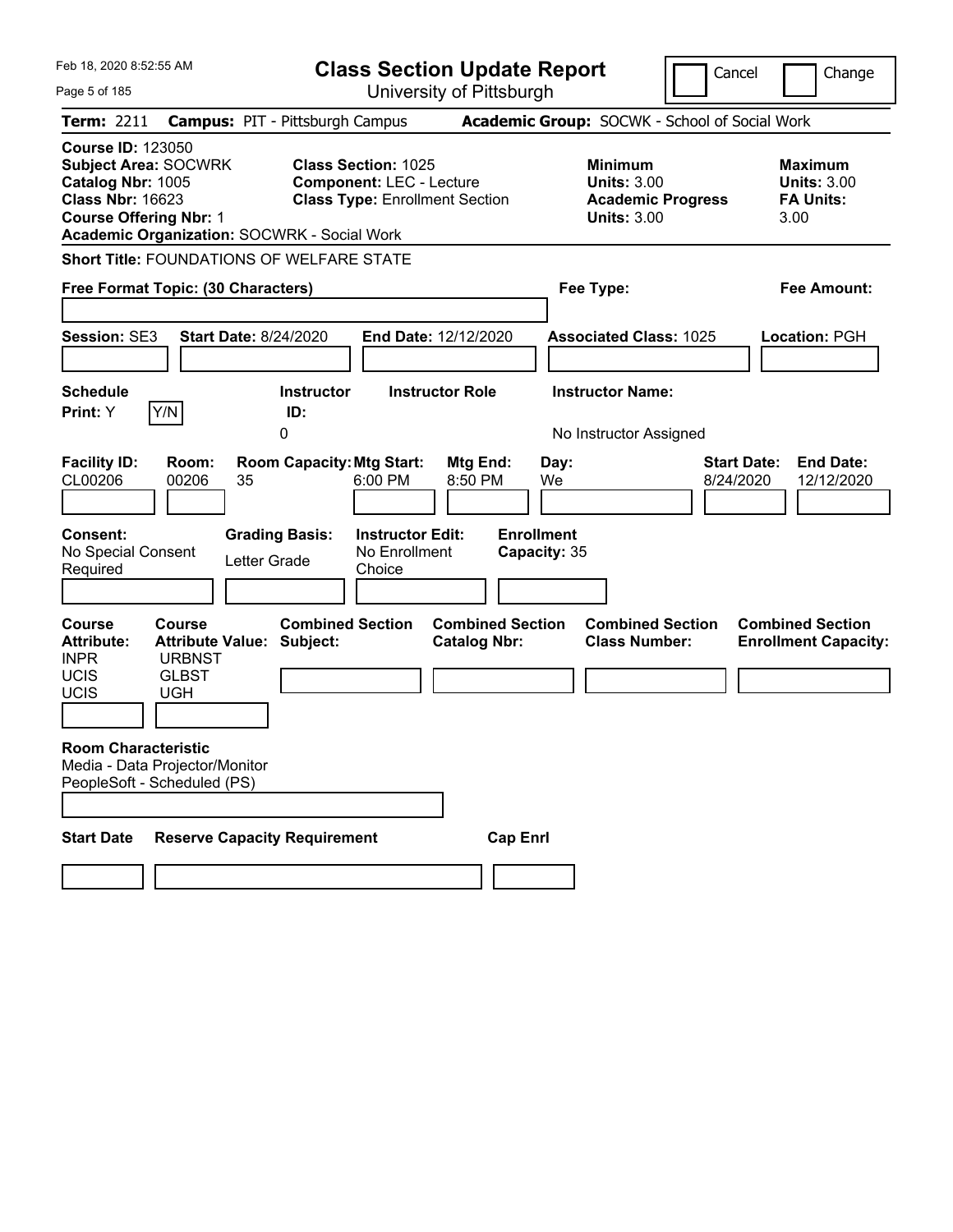| Feb 18, 2020 8:52:55 AM                                                                                   |                                                                                                   |                                                                                 |                                                               | <b>Class Section Update Report</b>             |                                                   |                                                                                        | Cancel                          | Change                                                           |
|-----------------------------------------------------------------------------------------------------------|---------------------------------------------------------------------------------------------------|---------------------------------------------------------------------------------|---------------------------------------------------------------|------------------------------------------------|---------------------------------------------------|----------------------------------------------------------------------------------------|---------------------------------|------------------------------------------------------------------|
| Page 6 of 185                                                                                             |                                                                                                   |                                                                                 |                                                               | University of Pittsburgh                       |                                                   |                                                                                        |                                 |                                                                  |
| <b>Term: 2211</b>                                                                                         |                                                                                                   | <b>Campus: PIT - Pittsburgh Campus</b>                                          |                                                               |                                                |                                                   | Academic Group: SOCWK - School of Social Work                                          |                                 |                                                                  |
| <b>Course ID: 123050</b><br>Catalog Nbr: 1005<br><b>Class Nbr: 14607</b><br><b>Course Offering Nbr: 1</b> | <b>Subject Area: SOCWRK</b>                                                                       | <b>Academic Organization: SOCWRK - Social Work</b>                              | <b>Class Section: 1030</b><br><b>Component: LEC - Lecture</b> | <b>Class Type: Enrollment Section</b>          |                                                   | <b>Minimum</b><br><b>Units: 3.00</b><br><b>Academic Progress</b><br><b>Units: 3.00</b> |                                 | <b>Maximum</b><br><b>Units: 3.00</b><br><b>FA Units:</b><br>3.00 |
|                                                                                                           |                                                                                                   | <b>Short Title: FOUNDATIONS OF WELFARE STATE</b>                                |                                                               |                                                |                                                   |                                                                                        |                                 |                                                                  |
|                                                                                                           | Free Format Topic: (30 Characters)                                                                |                                                                                 |                                                               |                                                |                                                   | Fee Type:                                                                              |                                 | Fee Amount:                                                      |
| <b>Session: AT</b>                                                                                        |                                                                                                   | <b>Start Date: 8/24/2020</b>                                                    |                                                               | End Date: 12/4/2020                            |                                                   | <b>Associated Class: 1030</b>                                                          |                                 | Location: PGH                                                    |
| <b>Schedule</b>                                                                                           |                                                                                                   | <b>Instructor</b>                                                               |                                                               | <b>Instructor Role</b>                         |                                                   | <b>Instructor Name:</b>                                                                |                                 |                                                                  |
| Print: Y                                                                                                  | Y/N                                                                                               | ID:<br>2904362                                                                  |                                                               | Primary Instructor                             |                                                   | Engel, Rafael                                                                          |                                 |                                                                  |
| <b>Facility ID:</b><br>CL00206<br><b>Consent:</b><br>No Special Consent<br>Required                       | Room:<br>00206                                                                                    | <b>Room Capacity: Mtg Start:</b><br>35<br><b>Grading Basis:</b><br>Letter Grade | 9:30 AM<br><b>Instructor Edit:</b><br>No Enrollment<br>Choice | Mtg End:<br>10:45 AM                           | Day:<br>MoWe<br><b>Enrollment</b><br>Capacity: 35 |                                                                                        | <b>Start Date:</b><br>8/24/2020 | <b>End Date:</b><br>12/4/2020                                    |
| <b>Course</b><br><b>Attribute:</b><br><b>FNL</b><br><b>INPR</b><br><b>UCIS</b><br>UCIS                    | Course<br><b>Attribute Value:</b><br><b>HOURLY</b><br><b>URBNST</b><br><b>GLBST</b><br><b>UGH</b> | <b>Combined Section</b><br>Subject:                                             |                                                               | <b>Combined Section</b><br><b>Catalog Nbr:</b> |                                                   | <b>Combined Section</b><br><b>Class Number:</b>                                        |                                 | <b>Combined Section</b><br><b>Enrollment Capacity:</b>           |
| <b>Room Characteristic</b><br>Seating - Moveable<br><b>Start Date</b>                                     | Media - Data Projector/Monitor<br>PeopleSoft - Scheduled (PS)                                     | <b>Reserve Capacity Requirement</b>                                             |                                                               | <b>Cap Enrl</b>                                |                                                   |                                                                                        |                                 |                                                                  |
|                                                                                                           |                                                                                                   |                                                                                 |                                                               |                                                |                                                   |                                                                                        |                                 |                                                                  |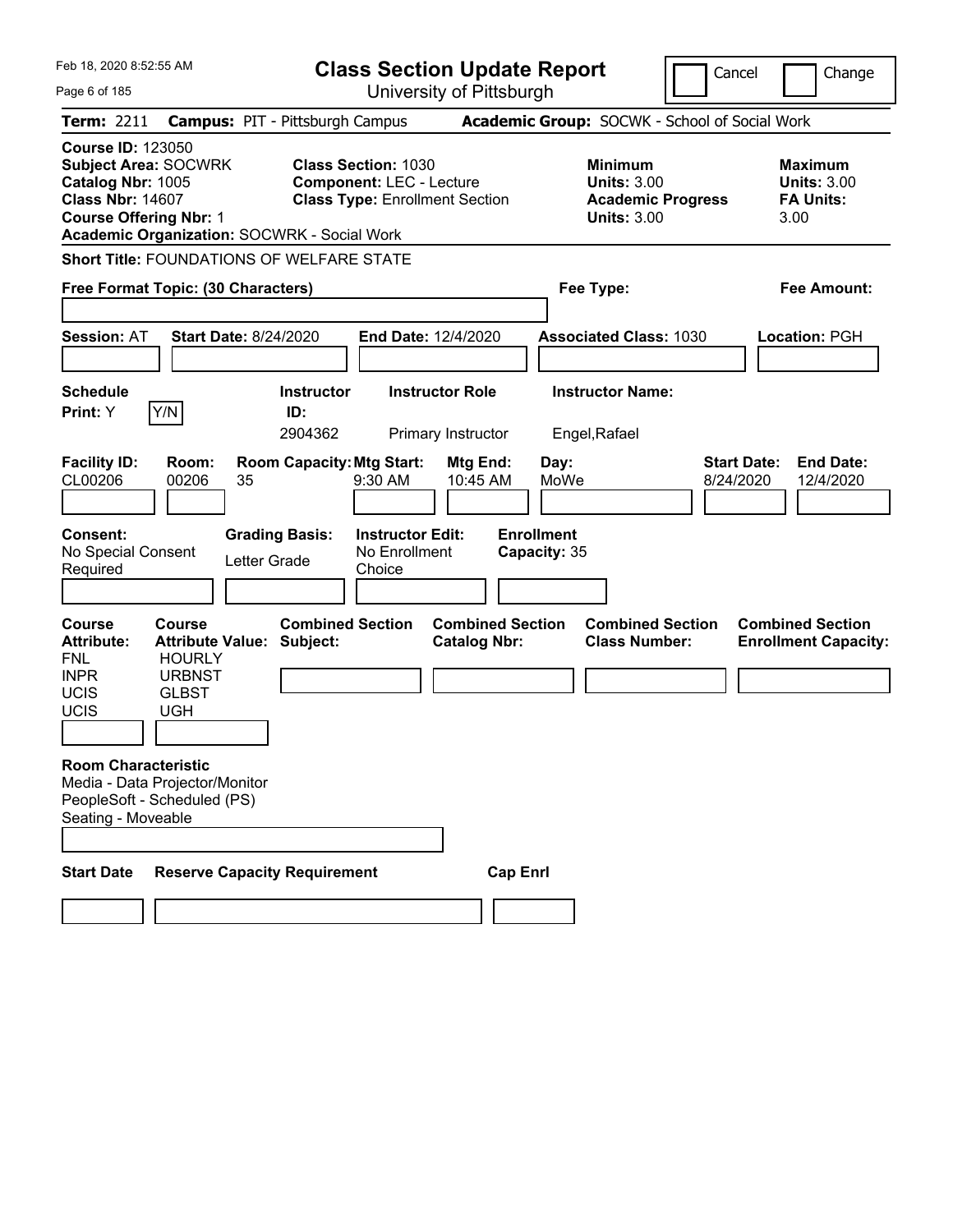| Feb 18, 2020 8:52:55 AM                                                                                                                                                                        | <b>Class Section Update Report</b>                                                                     |                                                                                        | Cancel<br>Change                                                 |
|------------------------------------------------------------------------------------------------------------------------------------------------------------------------------------------------|--------------------------------------------------------------------------------------------------------|----------------------------------------------------------------------------------------|------------------------------------------------------------------|
| Page 7 of 185                                                                                                                                                                                  | University of Pittsburgh                                                                               |                                                                                        |                                                                  |
| <b>Term: 2211</b>                                                                                                                                                                              | <b>Campus: PIT - Pittsburgh Campus</b>                                                                 | Academic Group: SOCWK - School of Social Work                                          |                                                                  |
| <b>Course ID: 123055</b><br><b>Subject Area: SOCWRK</b><br>Catalog Nbr: 1011<br><b>Class Nbr: 24656</b><br><b>Course Offering Nbr: 1</b><br><b>Academic Organization: SOCWRK - Social Work</b> | <b>Class Section: 1020</b><br><b>Component: LEC - Lecture</b><br><b>Class Type: Enrollment Section</b> | <b>Minimum</b><br><b>Units: 3.00</b><br><b>Academic Progress</b><br><b>Units: 3.00</b> | <b>Maximum</b><br><b>Units: 3.00</b><br><b>FA Units:</b><br>3.00 |
| Short Title: INT TO GENERALIST METHODS                                                                                                                                                         |                                                                                                        |                                                                                        |                                                                  |
| Free Format Topic: (30 Characters)                                                                                                                                                             |                                                                                                        | Fee Type:                                                                              | Fee Amount:                                                      |
| <b>Session: AT</b><br><b>Start Date: 8/24/2020</b>                                                                                                                                             | End Date: 12/4/2020                                                                                    | <b>Associated Class: 1020</b>                                                          | Location: PGH                                                    |
| <b>Schedule</b><br>Print: Y<br>Y/N                                                                                                                                                             | <b>Instructor Role</b><br><b>Instructor</b><br>ID:<br>$\overline{0}$                                   | <b>Instructor Name:</b><br>No Instructor Assigned                                      |                                                                  |
| <b>Facility ID:</b><br>Room:<br>CL00130<br>30<br>00130                                                                                                                                         | <b>Room Capacity: Mtg Start:</b><br>Mtg End:<br>$1:00$ PM<br>3:50 PM                                   | Day:<br>Tu                                                                             | <b>End Date:</b><br><b>Start Date:</b><br>8/24/2020<br>12/4/2020 |
| Consent:<br>No Special Consent<br>Letter Grade<br>Required                                                                                                                                     | <b>Grading Basis:</b><br><b>Instructor Edit:</b><br>No Enrollment<br>Choice                            | <b>Enrollment</b><br>Capacity: 20                                                      |                                                                  |
| Course<br>Course<br><b>Attribute:</b><br><b>Attribute Value: Subject:</b>                                                                                                                      | <b>Combined Section</b><br><b>Catalog Nbr:</b>                                                         | <b>Combined Section</b><br><b>Combined Section</b><br><b>Class Number:</b>             | <b>Combined Section</b><br><b>Enrollment Capacity:</b>           |
|                                                                                                                                                                                                |                                                                                                        |                                                                                        |                                                                  |
| <b>Room Characteristic</b><br>PeopleSoft - Scheduled (PS)                                                                                                                                      |                                                                                                        |                                                                                        |                                                                  |
| <b>Start Date</b><br><b>Reserve Capacity Requirement</b>                                                                                                                                       |                                                                                                        | <b>Cap Enrl</b>                                                                        |                                                                  |
|                                                                                                                                                                                                |                                                                                                        |                                                                                        |                                                                  |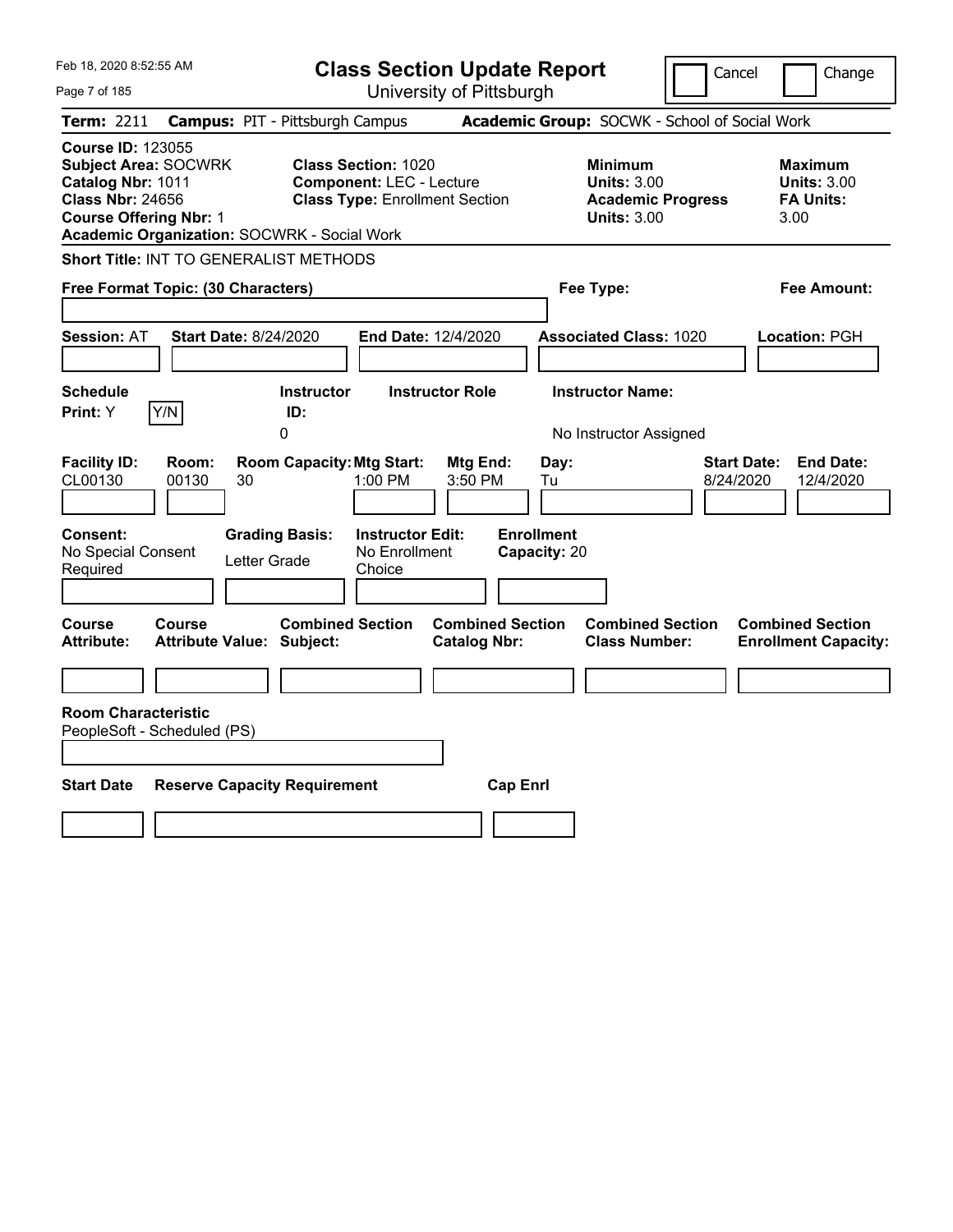| Feb 18, 2020 8:52:55 AM                                                                                                                                                                        | <b>Class Section Update Report</b>                                                                     |                                                                                                   | Cancel<br>Change                                                  |
|------------------------------------------------------------------------------------------------------------------------------------------------------------------------------------------------|--------------------------------------------------------------------------------------------------------|---------------------------------------------------------------------------------------------------|-------------------------------------------------------------------|
| Page 8 of 185                                                                                                                                                                                  | University of Pittsburgh                                                                               |                                                                                                   |                                                                   |
| <b>Term: 2211</b>                                                                                                                                                                              | <b>Campus: PIT - Pittsburgh Campus</b>                                                                 | Academic Group: SOCWK - School of Social Work                                                     |                                                                   |
| <b>Course ID: 123055</b><br><b>Subject Area: SOCWRK</b><br>Catalog Nbr: 1011<br><b>Class Nbr: 24657</b><br><b>Course Offering Nbr: 1</b><br><b>Academic Organization: SOCWRK - Social Work</b> | <b>Class Section: 1040</b><br><b>Component: LEC - Lecture</b><br><b>Class Type: Enrollment Section</b> | <b>Minimum</b><br><b>Units: 3.00</b><br><b>Academic Progress</b><br><b>Units: 3.00</b>            | <b>Maximum</b><br><b>Units: 3.00</b><br><b>FA Units:</b><br>3.00  |
| Short Title: INT TO GENERALIST METHODS                                                                                                                                                         |                                                                                                        |                                                                                                   |                                                                   |
| Free Format Topic: (30 Characters)                                                                                                                                                             |                                                                                                        | Fee Type:                                                                                         | Fee Amount:                                                       |
| Session: SE3                                                                                                                                                                                   | <b>Start Date: 8/24/2020</b><br>End Date: 12/12/2020                                                   | <b>Associated Class: 1040</b>                                                                     | Location: PGH                                                     |
| <b>Schedule</b>                                                                                                                                                                                | <b>Instructor Role</b><br><b>Instructor</b>                                                            | <b>Instructor Name:</b>                                                                           |                                                                   |
| Print: Y<br>Y/N                                                                                                                                                                                | ID:<br>1646655<br>Primary Instructor                                                                   | Robinson, Deborah C.S.                                                                            |                                                                   |
| <b>Facility ID:</b><br>Room:<br>CL00352<br>00352                                                                                                                                               | <b>Room Capacity: Mtg Start:</b><br>37<br>6:00 PM                                                      | Mtg End:<br>Day:<br>8:50 PM<br>Tu                                                                 | <b>End Date:</b><br><b>Start Date:</b><br>8/24/2020<br>12/12/2020 |
| <b>Consent:</b><br>No Special Consent<br>Required                                                                                                                                              | <b>Grading Basis:</b><br><b>Instructor Edit:</b><br>No Enrollment<br>Letter Grade<br>Choice            | <b>Enrollment</b><br>Capacity: 20                                                                 |                                                                   |
| Course<br>Course<br><b>Attribute:</b>                                                                                                                                                          | <b>Combined Section</b><br><b>Attribute Value: Subject:</b>                                            | <b>Combined Section</b><br><b>Combined Section</b><br><b>Catalog Nbr:</b><br><b>Class Number:</b> | <b>Combined Section</b><br><b>Enrollment Capacity:</b>            |
|                                                                                                                                                                                                |                                                                                                        |                                                                                                   |                                                                   |
| <b>Room Characteristic</b><br>PeopleSoft - Scheduled (PS)                                                                                                                                      |                                                                                                        |                                                                                                   |                                                                   |
| <b>Start Date</b>                                                                                                                                                                              | <b>Reserve Capacity Requirement</b>                                                                    | <b>Cap Enrl</b>                                                                                   |                                                                   |
|                                                                                                                                                                                                |                                                                                                        |                                                                                                   |                                                                   |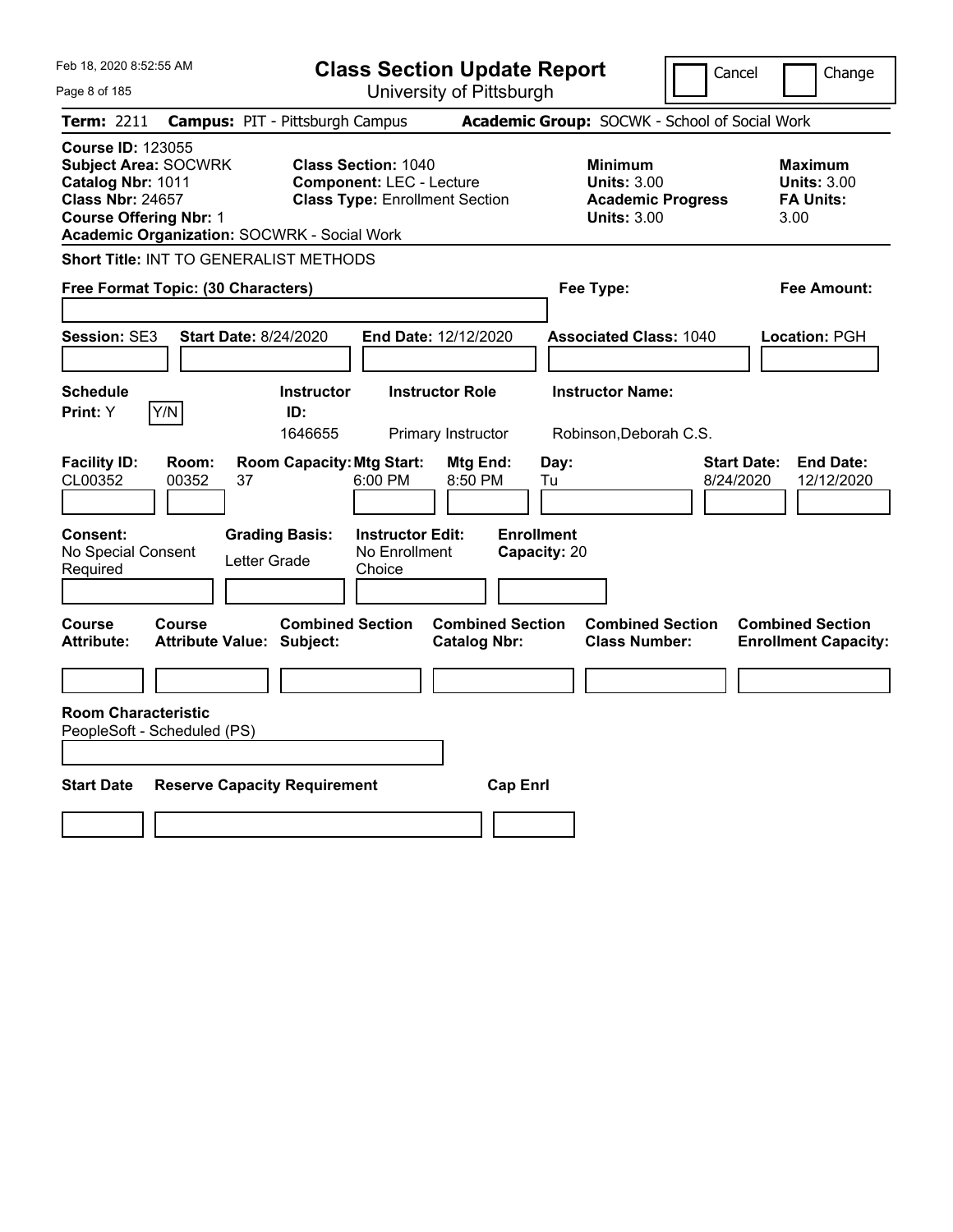| <b>Class Section Update Report</b><br>Cancel                                                                                                                                                                                                                                                                                                                                                       | Change                                                           |
|----------------------------------------------------------------------------------------------------------------------------------------------------------------------------------------------------------------------------------------------------------------------------------------------------------------------------------------------------------------------------------------------------|------------------------------------------------------------------|
| University of Pittsburgh<br>Page 9 of 185                                                                                                                                                                                                                                                                                                                                                          |                                                                  |
| Academic Group: SOCWK - School of Social Work<br>Term: 2211<br><b>Campus: PIT - Pittsburgh Campus</b>                                                                                                                                                                                                                                                                                              |                                                                  |
| <b>Course ID: 123057</b><br><b>Subject Area: SOCWRK</b><br><b>Class Section: 1020</b><br><b>Minimum</b><br>Catalog Nbr: 1013<br><b>Units: 3.00</b><br><b>Component: LEC - Lecture</b><br><b>Class Nbr: 14565</b><br><b>Class Type: Enrollment Section</b><br><b>Academic Progress</b><br><b>Course Offering Nbr: 1</b><br><b>Units: 3.00</b><br><b>Academic Organization: SOCWRK - Social Work</b> | <b>Maximum</b><br><b>Units: 3.00</b><br><b>FA Units:</b><br>3.00 |
| <b>Short Title: SOCIAL WORK WITH GROUPS</b>                                                                                                                                                                                                                                                                                                                                                        |                                                                  |
| Fee Type:<br>Free Format Topic: (30 Characters)                                                                                                                                                                                                                                                                                                                                                    | Fee Amount:                                                      |
|                                                                                                                                                                                                                                                                                                                                                                                                    |                                                                  |
| <b>Start Date: 8/24/2020</b><br>End Date: 12/4/2020<br><b>Associated Class: 1020</b><br><b>Session: AT</b>                                                                                                                                                                                                                                                                                         | Location: PGH                                                    |
|                                                                                                                                                                                                                                                                                                                                                                                                    |                                                                  |
| <b>Schedule</b><br><b>Instructor Name:</b><br><b>Instructor</b><br><b>Instructor Role</b>                                                                                                                                                                                                                                                                                                          |                                                                  |
| Y/N<br>Print: Y<br>ID:<br>2043459<br>Primary Instructor<br>Jones, Toya S                                                                                                                                                                                                                                                                                                                           |                                                                  |
| <b>Facility ID:</b><br><b>Room Capacity: Mtg Start:</b><br>Day:<br><b>Start Date:</b><br>Room:<br>Mtg End:<br>PUBHL2121C<br>2121C<br>9:00 AM<br>11:50 AM<br>Mo<br>8/24/2020<br>24<br><b>Enrollment</b><br>Consent:<br><b>Grading Basis:</b><br><b>Instructor Edit:</b><br>No Special Consent<br>No Enrollment<br>Capacity: 15<br>Letter Grade<br>Required<br>Choice                                | <b>End Date:</b><br>12/4/2020                                    |
| <b>Combined Section</b><br><b>Combined Section</b><br><b>Combined Section</b><br><b>Course</b><br><b>Course</b><br><b>Attribute:</b><br><b>Attribute Value: Subject:</b><br><b>Catalog Nbr:</b><br><b>Class Number:</b>                                                                                                                                                                            | <b>Combined Section</b><br><b>Enrollment Capacity:</b>           |
|                                                                                                                                                                                                                                                                                                                                                                                                    |                                                                  |
| <b>Room Characteristic</b><br>Media - VHS and Display<br>PeopleSoft - Scheduled (PS)                                                                                                                                                                                                                                                                                                               |                                                                  |
| <b>Start Date</b><br><b>Reserve Capacity Requirement</b><br><b>Cap Enrl</b>                                                                                                                                                                                                                                                                                                                        |                                                                  |
|                                                                                                                                                                                                                                                                                                                                                                                                    |                                                                  |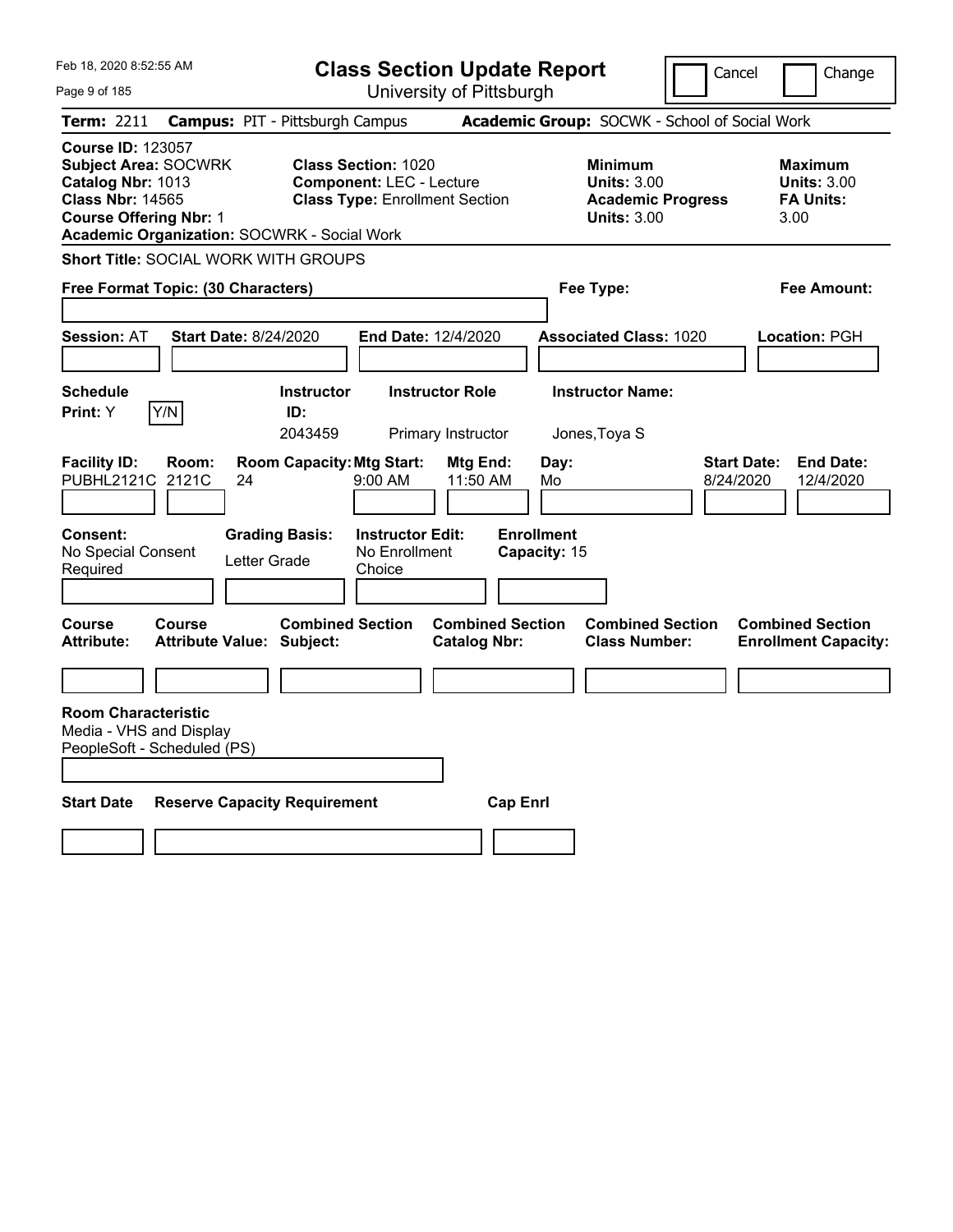| Feb 18, 2020 8:52:55 AM                                                                                                                                                                        | <b>Class Section Update Report</b>                                                                     |                                                |                                                                                        | Cancel                          | Change                                                           |
|------------------------------------------------------------------------------------------------------------------------------------------------------------------------------------------------|--------------------------------------------------------------------------------------------------------|------------------------------------------------|----------------------------------------------------------------------------------------|---------------------------------|------------------------------------------------------------------|
| Page 10 of 185                                                                                                                                                                                 |                                                                                                        | University of Pittsburgh                       |                                                                                        |                                 |                                                                  |
| Term: 2211                                                                                                                                                                                     | <b>Campus: PIT - Pittsburgh Campus</b>                                                                 |                                                | Academic Group: SOCWK - School of Social Work                                          |                                 |                                                                  |
| <b>Course ID: 123057</b><br><b>Subject Area: SOCWRK</b><br>Catalog Nbr: 1013<br><b>Class Nbr: 15284</b><br><b>Course Offering Nbr: 1</b><br><b>Academic Organization: SOCWRK - Social Work</b> | <b>Class Section: 1040</b><br><b>Component: LEC - Lecture</b><br><b>Class Type: Enrollment Section</b> |                                                | <b>Minimum</b><br><b>Units: 3.00</b><br><b>Academic Progress</b><br><b>Units: 3.00</b> |                                 | <b>Maximum</b><br><b>Units: 3.00</b><br><b>FA Units:</b><br>3.00 |
| <b>Short Title: SOCIAL WORK WITH GROUPS</b>                                                                                                                                                    |                                                                                                        |                                                |                                                                                        |                                 |                                                                  |
| Free Format Topic: (30 Characters)                                                                                                                                                             |                                                                                                        |                                                | Fee Type:                                                                              |                                 | Fee Amount:                                                      |
|                                                                                                                                                                                                |                                                                                                        |                                                |                                                                                        |                                 |                                                                  |
| <b>Start Date: 8/24/2020</b><br><b>Session: AT</b>                                                                                                                                             | End Date: 12/4/2020                                                                                    |                                                | <b>Associated Class: 1040</b>                                                          |                                 | <b>Location: PGH</b>                                             |
| <b>Schedule</b><br>Y/N<br>Print: Y                                                                                                                                                             | <b>Instructor</b><br><b>Instructor Role</b><br>ID:<br>2900750                                          | Primary Instructor                             | <b>Instructor Name:</b><br>Mann, Aaron R                                               |                                 |                                                                  |
| <b>Facility ID:</b><br>Room:<br>CL00113<br>00113<br>34                                                                                                                                         | <b>Room Capacity: Mtg Start:</b><br>2:00 PM                                                            | Mtg End:<br>4:50 PM                            | Day:<br>Tu                                                                             | <b>Start Date:</b><br>8/24/2020 | <b>End Date:</b><br>12/4/2020                                    |
| Consent:<br>No Special Consent<br>Required                                                                                                                                                     | <b>Grading Basis:</b><br><b>Instructor Edit:</b><br>No Enrollment<br>Letter Grade<br>Choice            | <b>Enrollment</b>                              | Capacity: 15                                                                           |                                 |                                                                  |
| <b>Course</b><br><b>Course</b><br><b>Attribute:</b><br><b>Attribute Value: Subject:</b>                                                                                                        | <b>Combined Section</b>                                                                                | <b>Combined Section</b><br><b>Catalog Nbr:</b> | <b>Combined Section</b><br><b>Class Number:</b>                                        |                                 | <b>Combined Section</b><br><b>Enrollment Capacity:</b>           |
|                                                                                                                                                                                                |                                                                                                        |                                                |                                                                                        |                                 |                                                                  |
| <b>Room Characteristic</b><br>Media - VHS and Display<br>PeopleSoft - Scheduled (PS)                                                                                                           |                                                                                                        |                                                |                                                                                        |                                 |                                                                  |
| <b>Start Date</b>                                                                                                                                                                              | <b>Reserve Capacity Requirement</b>                                                                    | <b>Cap Enrl</b>                                |                                                                                        |                                 |                                                                  |
|                                                                                                                                                                                                |                                                                                                        |                                                |                                                                                        |                                 |                                                                  |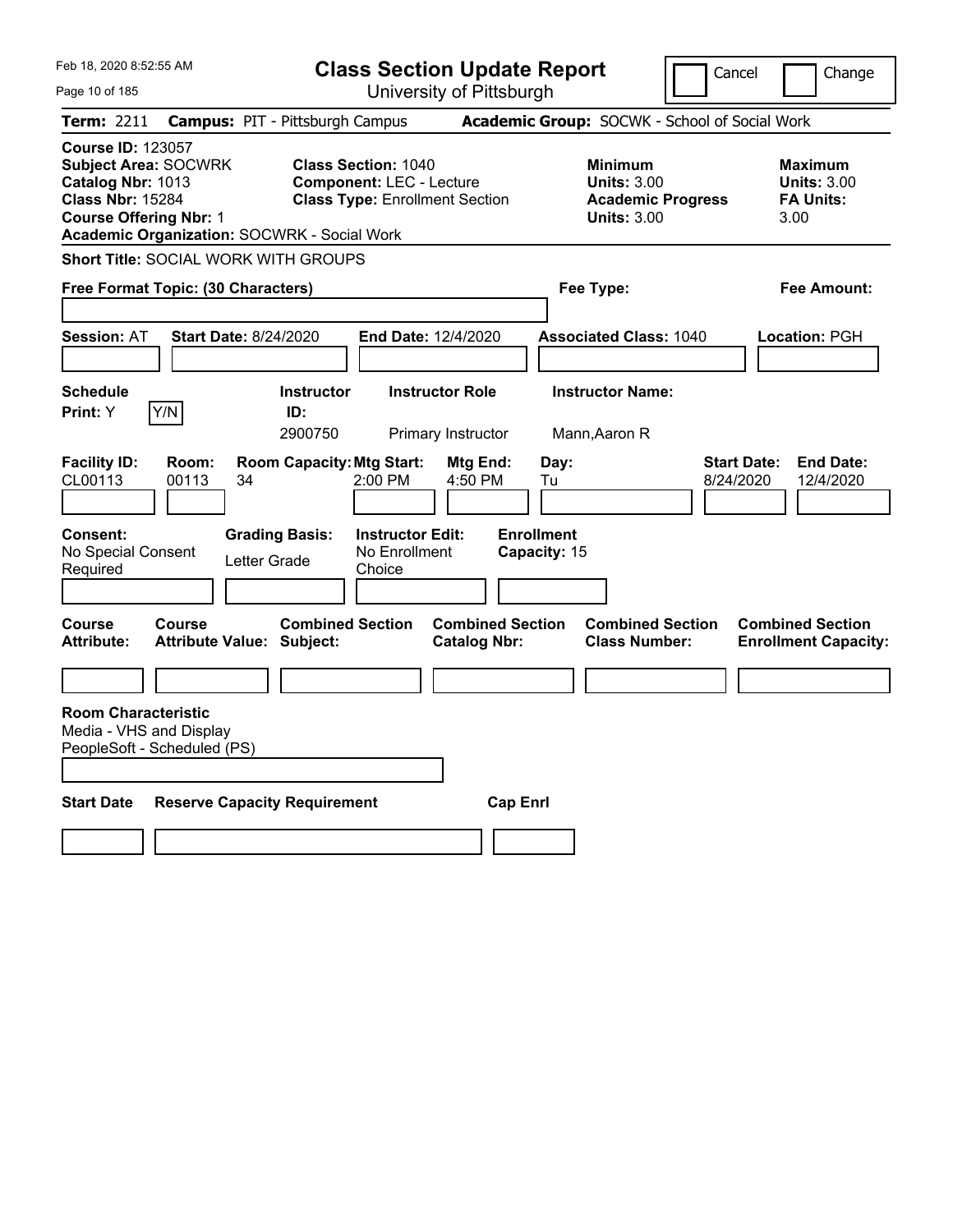| Feb 18, 2020 8:52:55 AM<br>Page 11 of 185                                                                                                                                                      |                                            |                                                           |                                                                                                        | <b>Class Section Update Report</b><br>University of Pittsburgh |                                                 |                                                                                        | Cancel | Change                                                           |
|------------------------------------------------------------------------------------------------------------------------------------------------------------------------------------------------|--------------------------------------------|-----------------------------------------------------------|--------------------------------------------------------------------------------------------------------|----------------------------------------------------------------|-------------------------------------------------|----------------------------------------------------------------------------------------|--------|------------------------------------------------------------------|
| <b>Term: 2211</b>                                                                                                                                                                              | <b>Campus: PIT - Pittsburgh Campus</b>     |                                                           |                                                                                                        |                                                                |                                                 | Academic Group: SOCWK - School of Social Work                                          |        |                                                                  |
| <b>Course ID: 123058</b><br><b>Subject Area: SOCWRK</b><br>Catalog Nbr: 1015<br><b>Class Nbr: 14614</b><br><b>Course Offering Nbr: 1</b><br><b>Academic Organization: SOCWRK - Social Work</b> |                                            |                                                           | <b>Class Section: 1040</b><br><b>Component: LEC - Lecture</b><br><b>Class Type: Enrollment Section</b> |                                                                |                                                 | <b>Minimum</b><br><b>Units: 3.00</b><br><b>Academic Progress</b><br><b>Units: 3.00</b> |        | <b>Maximum</b><br><b>Units: 3.00</b><br><b>FA Units:</b><br>3.00 |
| <b>Short Title: HUMAN BEHAVR &amp; SOCL ENVIRONMNT</b><br>Free Format Topic: (30 Characters)                                                                                                   |                                            |                                                           |                                                                                                        |                                                                |                                                 | Fee Type:                                                                              |        | <b>Fee Amount:</b>                                               |
| <b>Session: AT</b>                                                                                                                                                                             | <b>Start Date: 8/24/2020</b>               |                                                           | <b>End Date: 12/4/2020</b>                                                                             |                                                                |                                                 | <b>Associated Class: 1040</b>                                                          |        | <b>Location: PGH</b>                                             |
| <b>Schedule</b><br>Y/N<br><b>Print:</b> Y                                                                                                                                                      |                                            | Instructor<br>ID:<br>0                                    |                                                                                                        | <b>Instructor Role</b>                                         |                                                 | <b>Instructor Name:</b><br>No Instructor Assigned                                      |        |                                                                  |
| <b>Facility ID:</b><br>WWPH05006<br><b>Consent:</b><br>No Special Consent<br>Required                                                                                                          | Room:<br>05006<br>34<br>Letter Grade       | <b>Room Capacity: Mtg Start:</b><br><b>Grading Basis:</b> | $9:00$ AM<br><b>Instructor Edit:</b><br>No Enrollment<br>Choice                                        | Mtg End:<br>11:50 AM                                           | Day:<br>Tu<br><b>Enrollment</b><br>Capacity: 20 |                                                                                        |        | <b>Start Date:</b><br><b>End Date:</b><br>8/24/2020<br>12/4/2020 |
| <b>Course</b><br><b>Attribute:</b>                                                                                                                                                             | Course<br><b>Attribute Value: Subject:</b> | <b>Combined Section</b>                                   |                                                                                                        | <b>Combined Section</b><br><b>Catalog Nbr:</b>                 |                                                 | <b>Combined Section</b><br><b>Class Number:</b>                                        |        | <b>Combined Section</b><br><b>Enrollment Capacity:</b>           |
| <b>Room Characteristic</b><br>Media - Data Projector/Monitor<br>PeopleSoft - Scheduled (PS)<br>Seating - Moveable                                                                              |                                            |                                                           |                                                                                                        |                                                                |                                                 |                                                                                        |        |                                                                  |
| <b>Start Date</b>                                                                                                                                                                              | <b>Reserve Capacity Requirement</b>        |                                                           |                                                                                                        | <b>Cap Enrl</b>                                                |                                                 |                                                                                        |        |                                                                  |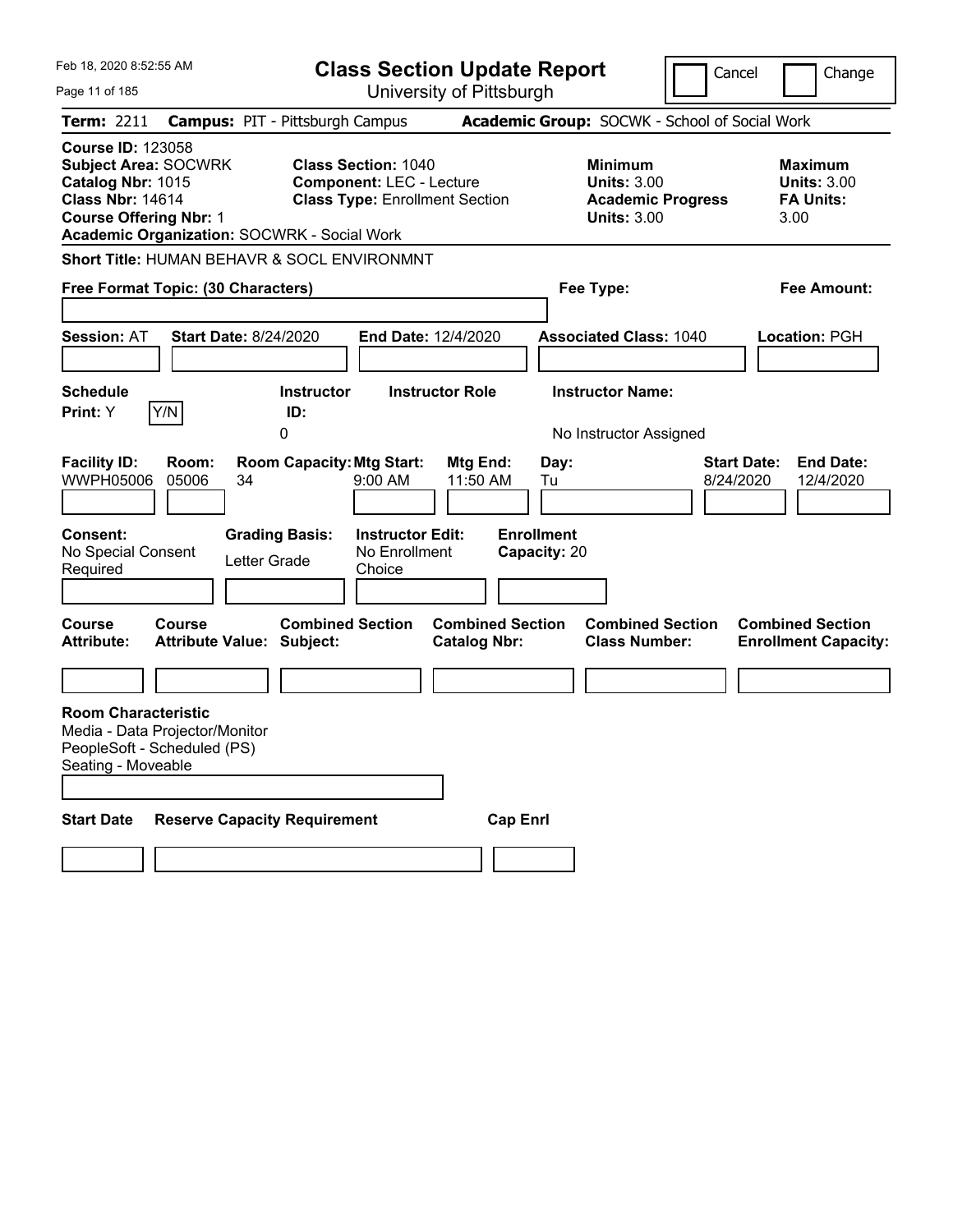| Feb 18, 2020 8:52:55 AM                                                                                                                                                                 |                                                   |                                     | <b>Class Section Update Report</b>                                                                     |                                                |                   |              |                                                                                        | Cancel                          |                                                                  | Change                         |
|-----------------------------------------------------------------------------------------------------------------------------------------------------------------------------------------|---------------------------------------------------|-------------------------------------|--------------------------------------------------------------------------------------------------------|------------------------------------------------|-------------------|--------------|----------------------------------------------------------------------------------------|---------------------------------|------------------------------------------------------------------|--------------------------------|
| Page 12 of 185                                                                                                                                                                          |                                                   |                                     | University of Pittsburgh                                                                               |                                                |                   |              |                                                                                        |                                 |                                                                  |                                |
| Term: 2211                                                                                                                                                                              | <b>Campus: PIT - Pittsburgh Campus</b>            |                                     |                                                                                                        |                                                |                   |              | Academic Group: SOCWK - School of Social Work                                          |                                 |                                                                  |                                |
| <b>Course ID: 123058</b><br><b>Subject Area: SOCWRK</b><br>Catalog Nbr: 1015<br><b>Class Nbr: 16622</b><br><b>Course Offering Nbr: 1</b><br>Academic Organization: SOCWRK - Social Work |                                                   |                                     | <b>Class Section: 1110</b><br><b>Component: LEC - Lecture</b><br><b>Class Type: Enrollment Section</b> |                                                |                   |              | <b>Minimum</b><br><b>Units: 3.00</b><br><b>Academic Progress</b><br><b>Units: 3.00</b> |                                 | <b>Maximum</b><br><b>Units: 3.00</b><br><b>FA Units:</b><br>3.00 |                                |
| Short Title: HUMAN BEHAVR & SOCL ENVIRONMNT                                                                                                                                             |                                                   |                                     |                                                                                                        |                                                |                   |              |                                                                                        |                                 |                                                                  |                                |
| Free Format Topic: (30 Characters)                                                                                                                                                      |                                                   |                                     |                                                                                                        |                                                |                   |              | Fee Type:                                                                              |                                 |                                                                  | Fee Amount:                    |
| <b>Session: SE3</b>                                                                                                                                                                     | <b>Start Date: 8/24/2020</b>                      |                                     | End Date: 12/12/2020                                                                                   |                                                |                   |              | <b>Associated Class: 1110</b>                                                          |                                 | Location: PGH                                                    |                                |
| <b>Schedule</b><br>Y/N<br>Print: Y                                                                                                                                                      |                                                   | <b>Instructor</b><br>ID:<br>2923566 |                                                                                                        | <b>Instructor Role</b><br>Primary Instructor   |                   |              | <b>Instructor Name:</b><br>Mulvaney, Elizabeth A                                       |                                 |                                                                  |                                |
| <b>Facility ID:</b><br>CL02311                                                                                                                                                          | Room:<br>2311<br>24                               | <b>Room Capacity: Mtg Start:</b>    | 6:00 PM                                                                                                | Mtg End:<br>8:50 PM                            |                   | Day:<br>Th   |                                                                                        | <b>Start Date:</b><br>8/24/2020 |                                                                  | <b>End Date:</b><br>12/12/2020 |
| Consent:<br>No Special Consent<br>Required                                                                                                                                              | Letter Grade                                      | <b>Grading Basis:</b>               | <b>Instructor Edit:</b><br>No Enrollment<br>Choice                                                     |                                                | <b>Enrollment</b> | Capacity: 20 |                                                                                        |                                 |                                                                  |                                |
| <b>Course</b><br><b>Attribute:</b>                                                                                                                                                      | <b>Course</b><br><b>Attribute Value: Subject:</b> | <b>Combined Section</b>             |                                                                                                        | <b>Combined Section</b><br><b>Catalog Nbr:</b> |                   |              | <b>Combined Section</b><br><b>Class Number:</b>                                        |                                 | <b>Combined Section</b>                                          | <b>Enrollment Capacity:</b>    |
|                                                                                                                                                                                         |                                                   |                                     |                                                                                                        |                                                |                   |              |                                                                                        |                                 |                                                                  |                                |
| <b>Room Characteristic</b><br>Media - Data Projector/Monitor<br>PeopleSoft - Scheduled (PS)                                                                                             |                                                   |                                     |                                                                                                        |                                                |                   |              |                                                                                        |                                 |                                                                  |                                |
| <b>Start Date</b>                                                                                                                                                                       | <b>Reserve Capacity Requirement</b>               |                                     |                                                                                                        |                                                | <b>Cap Enrl</b>   |              |                                                                                        |                                 |                                                                  |                                |
|                                                                                                                                                                                         |                                                   |                                     |                                                                                                        |                                                |                   |              |                                                                                        |                                 |                                                                  |                                |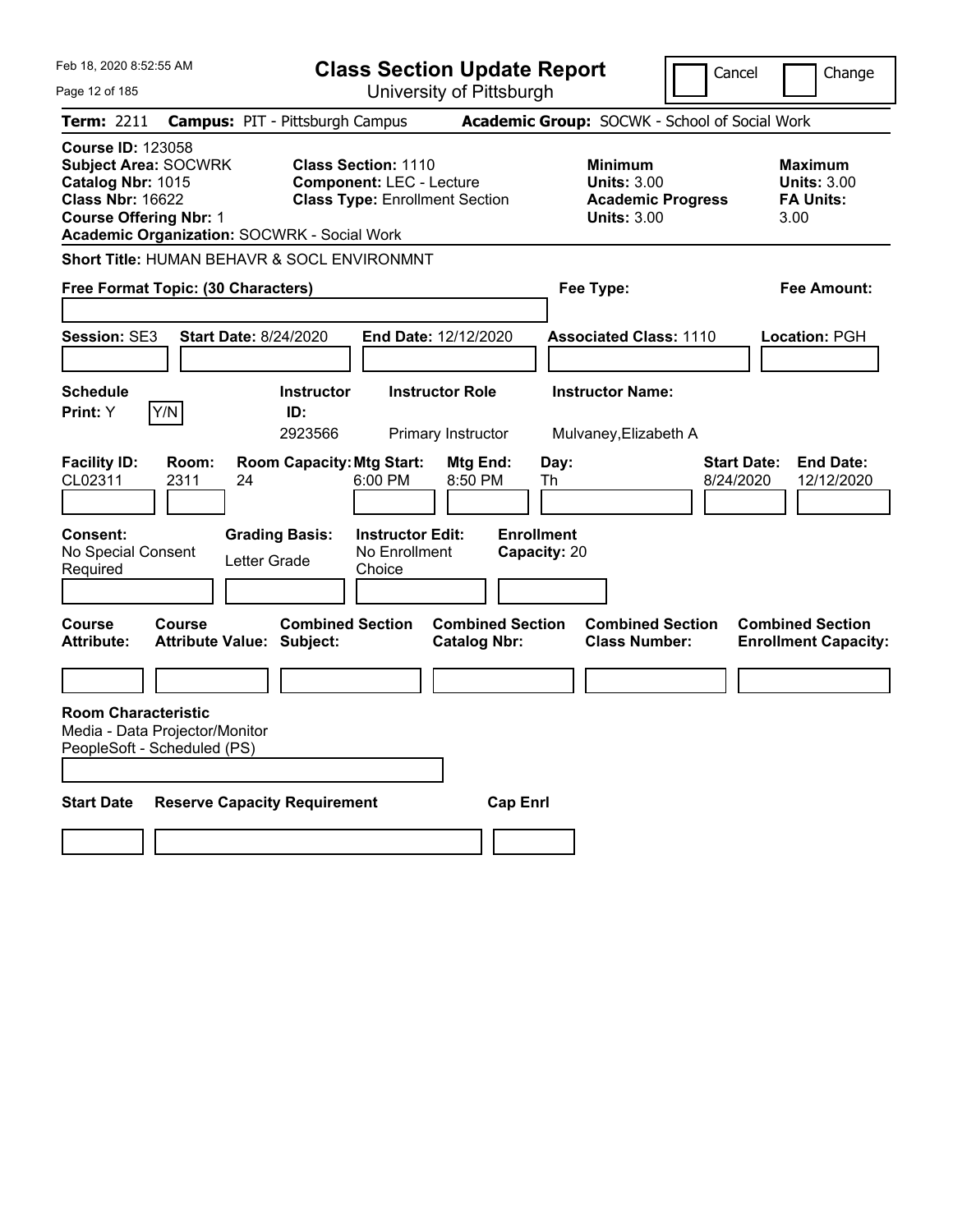| Feb 18, 2020 8:52:55 AM                                                                                                                  |                                                               |                                                           | <b>Class Section Update Report</b>                                                                     |                                                |                                                 |                                                                                        | Cancel                                        | Change                                                           |  |
|------------------------------------------------------------------------------------------------------------------------------------------|---------------------------------------------------------------|-----------------------------------------------------------|--------------------------------------------------------------------------------------------------------|------------------------------------------------|-------------------------------------------------|----------------------------------------------------------------------------------------|-----------------------------------------------|------------------------------------------------------------------|--|
| Page 13 of 185                                                                                                                           |                                                               |                                                           |                                                                                                        | University of Pittsburgh                       |                                                 |                                                                                        |                                               |                                                                  |  |
| Term: 2211                                                                                                                               | <b>Campus: PIT - Pittsburgh Campus</b>                        |                                                           |                                                                                                        |                                                |                                                 |                                                                                        | Academic Group: SOCWK - School of Social Work |                                                                  |  |
| <b>Course ID: 123059</b><br><b>Subject Area: SOCWRK</b><br>Catalog Nbr: 1020<br><b>Class Nbr: 14604</b><br><b>Course Offering Nbr: 1</b> | <b>Academic Organization: SOCWRK - Social Work</b>            |                                                           | <b>Class Section: 1030</b><br><b>Component: LEC - Lecture</b><br><b>Class Type: Enrollment Section</b> |                                                |                                                 | <b>Minimum</b><br><b>Units: 3.00</b><br><b>Academic Progress</b><br><b>Units: 3.00</b> |                                               | <b>Maximum</b><br><b>Units: 3.00</b><br><b>FA Units:</b><br>3.00 |  |
|                                                                                                                                          | Short Title: INTRO TO SOCIAL WORK RESEARCH                    |                                                           |                                                                                                        |                                                |                                                 |                                                                                        |                                               |                                                                  |  |
|                                                                                                                                          | Free Format Topic: (30 Characters)                            |                                                           |                                                                                                        |                                                |                                                 | Fee Type:                                                                              |                                               | Fee Amount:                                                      |  |
|                                                                                                                                          |                                                               |                                                           |                                                                                                        |                                                |                                                 |                                                                                        |                                               |                                                                  |  |
| <b>Session: AT</b>                                                                                                                       | <b>Start Date: 8/24/2020</b>                                  |                                                           | <b>End Date: 12/4/2020</b>                                                                             |                                                |                                                 | <b>Associated Class: 1030</b>                                                          |                                               | Location: PGH                                                    |  |
|                                                                                                                                          |                                                               |                                                           |                                                                                                        |                                                |                                                 |                                                                                        |                                               |                                                                  |  |
| <b>Schedule</b>                                                                                                                          |                                                               | <b>Instructor</b>                                         |                                                                                                        | <b>Instructor Role</b>                         |                                                 | <b>Instructor Name:</b>                                                                |                                               |                                                                  |  |
| Print: Y                                                                                                                                 | Y/N                                                           | ID:<br>2959898                                            |                                                                                                        | Primary Instructor                             |                                                 | Jacobs, Leah                                                                           |                                               |                                                                  |  |
| <b>Facility ID:</b><br>CL00252<br><b>Consent:</b><br>No Special Consent<br>Required                                                      | Room:<br>00252<br>37<br>Letter Grade                          | <b>Room Capacity: Mtg Start:</b><br><b>Grading Basis:</b> | 8:00 AM<br><b>Instructor Edit:</b><br>No Enrollment<br>Choice                                          | Mtg End:<br>10:50 AM                           | Day:<br>Tu<br><b>Enrollment</b><br>Capacity: 15 |                                                                                        | <b>Start Date:</b><br>8/24/2020               | <b>End Date:</b><br>12/4/2020                                    |  |
| <b>Course</b><br><b>Attribute:</b>                                                                                                       | <b>Course</b><br><b>Attribute Value: Subject:</b>             | <b>Combined Section</b>                                   |                                                                                                        | <b>Combined Section</b><br><b>Catalog Nbr:</b> |                                                 | <b>Combined Section</b><br><b>Class Number:</b>                                        |                                               | <b>Combined Section</b><br><b>Enrollment Capacity:</b>           |  |
|                                                                                                                                          |                                                               |                                                           |                                                                                                        |                                                |                                                 |                                                                                        |                                               |                                                                  |  |
| <b>Room Characteristic</b>                                                                                                               | Media - Data Projector/Monitor<br>PeopleSoft - Scheduled (PS) |                                                           |                                                                                                        |                                                |                                                 |                                                                                        |                                               |                                                                  |  |
| <b>Start Date</b>                                                                                                                        | <b>Reserve Capacity Requirement</b>                           |                                                           |                                                                                                        |                                                | <b>Cap Enri</b>                                 |                                                                                        |                                               |                                                                  |  |
|                                                                                                                                          |                                                               |                                                           |                                                                                                        |                                                |                                                 |                                                                                        |                                               |                                                                  |  |
|                                                                                                                                          |                                                               |                                                           |                                                                                                        |                                                |                                                 |                                                                                        |                                               |                                                                  |  |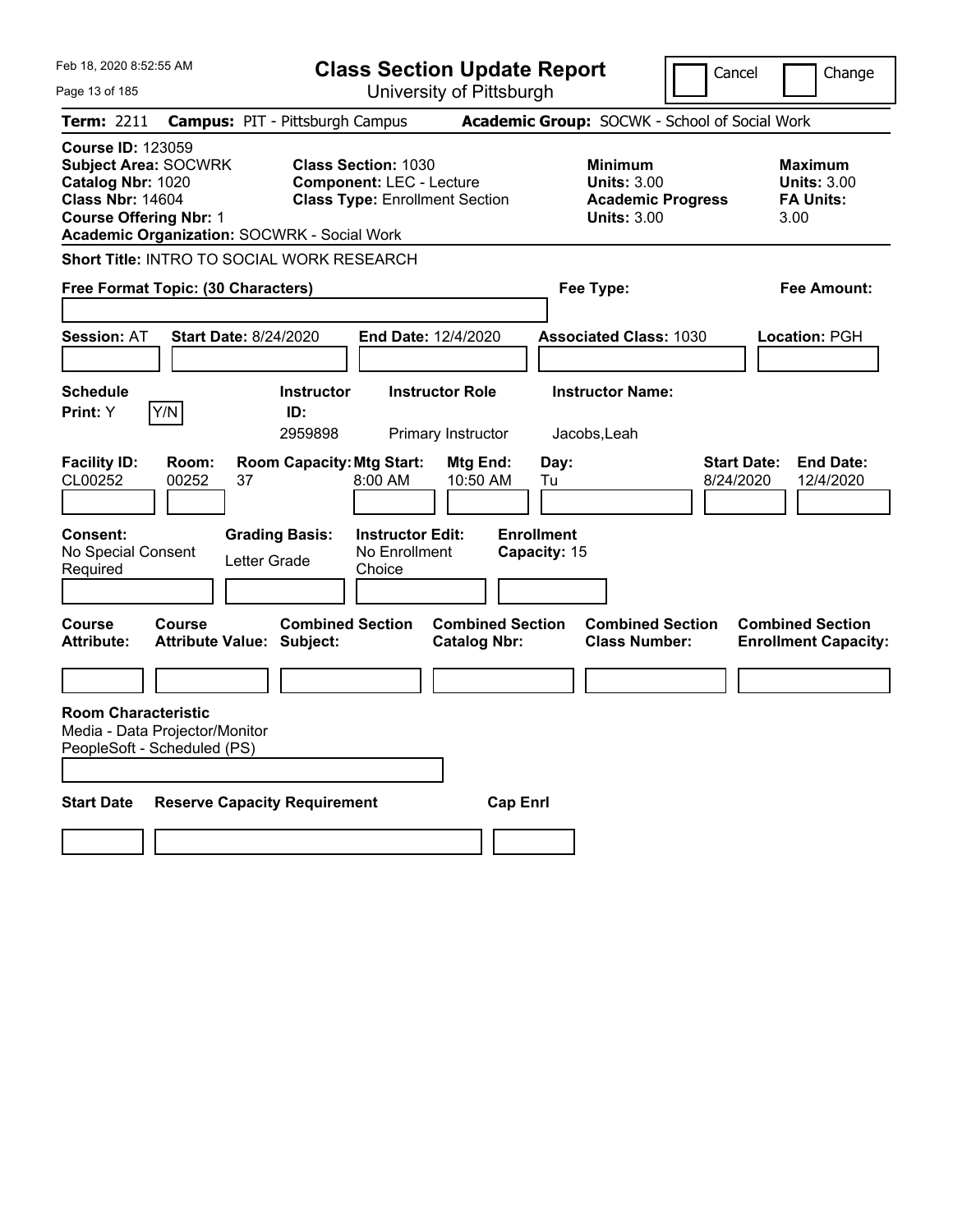| Feb 18, 2020 8:52:55 AM<br>Page 14 of 185                                                                                                                                                      | <b>Class Section Update Report</b><br>University of Pittsburgh                                         | Cancel                                                                                 | Change                                                           |
|------------------------------------------------------------------------------------------------------------------------------------------------------------------------------------------------|--------------------------------------------------------------------------------------------------------|----------------------------------------------------------------------------------------|------------------------------------------------------------------|
| <b>Term: 2211</b>                                                                                                                                                                              | <b>Campus: PIT - Pittsburgh Campus</b>                                                                 | Academic Group: SOCWK - School of Social Work                                          |                                                                  |
| <b>Course ID: 123059</b><br><b>Subject Area: SOCWRK</b><br>Catalog Nbr: 1020<br><b>Class Nbr: 24939</b><br><b>Course Offering Nbr: 1</b><br>Academic Organization: SOCWRKH - Social Work - UHC | <b>Class Section: 1035</b><br><b>Component: LEC - Lecture</b><br><b>Class Type: Enrollment Section</b> | <b>Minimum</b><br><b>Units: 3.00</b><br><b>Academic Progress</b><br><b>Units: 3.00</b> | <b>Maximum</b><br><b>Units: 3.00</b><br><b>FA Units:</b><br>3.00 |
| <b>Short Title: INTRO TO SOCIAL WORK RESEARCH</b>                                                                                                                                              |                                                                                                        |                                                                                        |                                                                  |
| Free Format Topic: (30 Characters)<br>UNIVERSITY HONORS COLLEGE                                                                                                                                |                                                                                                        | Fee Type:                                                                              | <b>Fee Amount:</b>                                               |
| <b>Session: AT</b><br><b>Start Date: 8/24/2020</b>                                                                                                                                             | <b>End Date: 12/4/2020</b>                                                                             | <b>Associated Class: 1035</b>                                                          | Location: PGH                                                    |
| <b>Schedule</b><br>Y/N<br>Print: Y                                                                                                                                                             | <b>Instructor Role</b><br><b>Instructor</b><br>ID:<br>2908905<br>Primary Instructor                    | <b>Instructor Name:</b><br>Greeno, Catherine G                                         |                                                                  |
| <b>Facility ID:</b><br>Room:<br>CL00137<br>00137<br>10                                                                                                                                         | <b>Room Capacity: Mtg Start:</b><br>Mtg End:<br>11:50 AM<br>$9:00$ AM                                  | <b>Start Date:</b><br>Day:<br>8/24/2020<br>Tu                                          | <b>End Date:</b><br>12/4/2020                                    |
| <b>Consent:</b><br><b>Grading Basis:</b><br><b>Department Consent</b><br>Letter Grade<br>Required                                                                                              | <b>Instructor Edit:</b><br>No Enrollment<br>Choice                                                     | <b>Enrollment</b><br>Capacity: 10                                                      |                                                                  |
| <b>Course</b><br>Course<br><b>Attribute:</b><br><b>Attribute Value: Subject:</b><br><b>UHC</b><br><b>UHC</b>                                                                                   | <b>Combined Section</b><br><b>Combined Section</b><br><b>Catalog Nbr:</b>                              | <b>Combined Section</b><br><b>Class Number:</b>                                        | <b>Combined Section</b><br><b>Enrollment Capacity:</b>           |
| <b>Room Characteristic</b><br>PeopleSoft - Scheduled (PS)                                                                                                                                      |                                                                                                        |                                                                                        |                                                                  |
| <b>Reserve Capacity Requirement</b><br><b>Start Date</b>                                                                                                                                       | <b>Cap Enrl</b>                                                                                        |                                                                                        |                                                                  |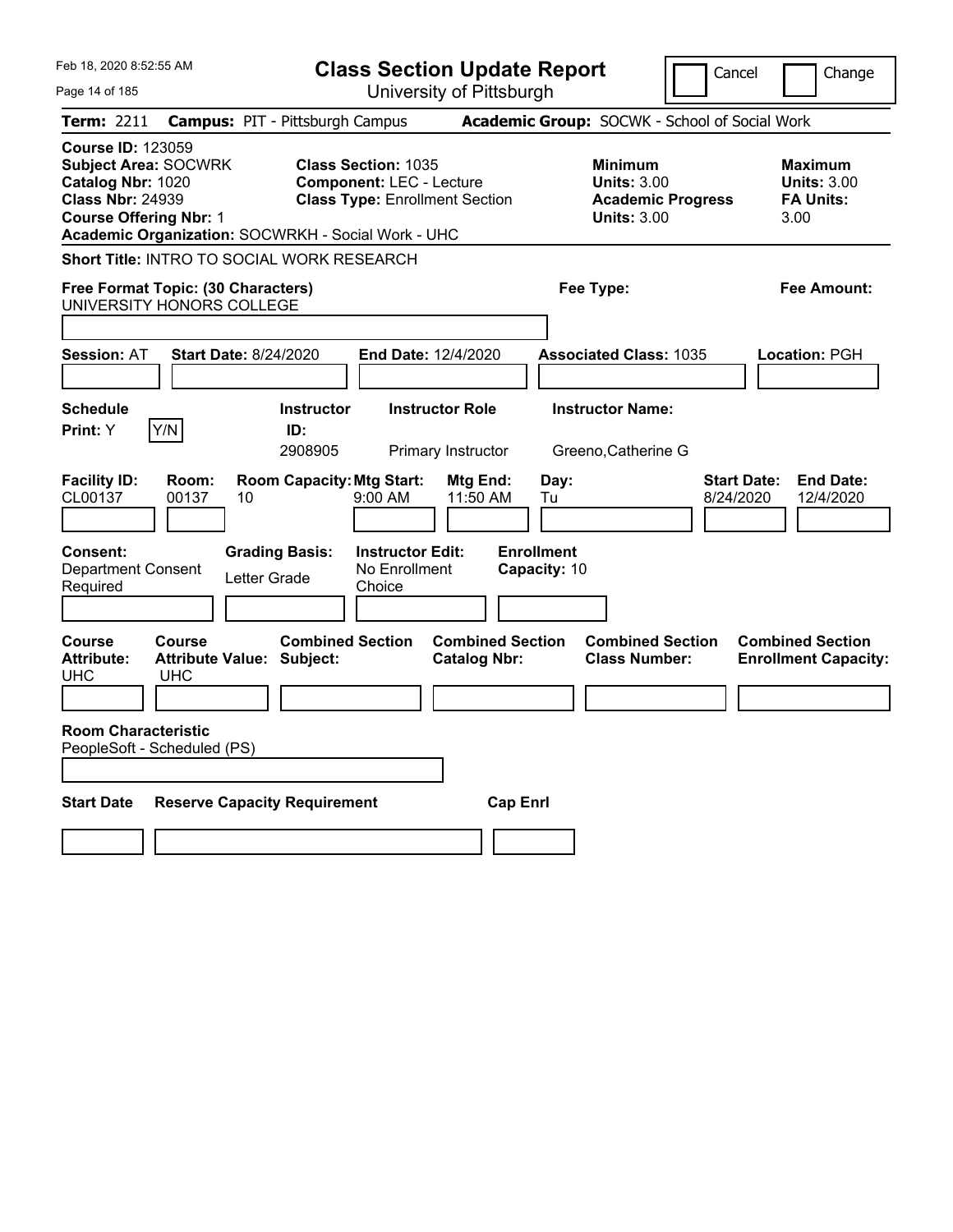| Feb 18, 2020 8:52:55 AM                                                                                                                                                                        |                                            |                                  | <b>Class Section Update Report</b>                                       |                                                |                                                            |                                                 | Cancel<br>Change                                                  |
|------------------------------------------------------------------------------------------------------------------------------------------------------------------------------------------------|--------------------------------------------|----------------------------------|--------------------------------------------------------------------------|------------------------------------------------|------------------------------------------------------------|-------------------------------------------------|-------------------------------------------------------------------|
| Page 15 of 185                                                                                                                                                                                 |                                            |                                  | University of Pittsburgh                                                 |                                                |                                                            |                                                 |                                                                   |
| Term: 2211                                                                                                                                                                                     | <b>Campus: PIT - Pittsburgh Campus</b>     |                                  |                                                                          |                                                |                                                            | Academic Group: SOCWK - School of Social Work   |                                                                   |
| <b>Course ID: 123059</b><br><b>Subject Area: SOCWRK</b><br>Catalog Nbr: 1020<br><b>Class Nbr: 16035</b><br><b>Course Offering Nbr: 1</b><br><b>Academic Organization: SOCWRK - Social Work</b> |                                            | <b>Class Section: 1050</b>       | <b>Component: LEC - Lecture</b><br><b>Class Type: Enrollment Section</b> |                                                | <b>Minimum</b><br><b>Units: 3.00</b><br><b>Units: 3.00</b> | <b>Academic Progress</b>                        | <b>Maximum</b><br><b>Units: 3.00</b><br><b>FA Units:</b><br>3.00  |
| Short Title: INTRO TO SOCIAL WORK RESEARCH                                                                                                                                                     |                                            |                                  |                                                                          |                                                |                                                            |                                                 |                                                                   |
| Free Format Topic: (30 Characters)                                                                                                                                                             |                                            |                                  |                                                                          |                                                | Fee Type:                                                  |                                                 | Fee Amount:                                                       |
| Session: SE3                                                                                                                                                                                   | <b>Start Date: 8/24/2020</b>               |                                  | <b>End Date: 12/12/2020</b>                                              |                                                |                                                            | <b>Associated Class: 1050</b>                   | Location: PGH                                                     |
| <b>Schedule</b><br>Y/N<br>Print: Y                                                                                                                                                             | 0                                          | <b>Instructor</b><br>ID:         | <b>Instructor Role</b>                                                   |                                                | <b>Instructor Name:</b>                                    | No Instructor Assigned                          |                                                                   |
| <b>Facility ID:</b><br>CL00242                                                                                                                                                                 | Room:<br>00242<br>38                       | <b>Room Capacity: Mtg Start:</b> | 6:00 PM                                                                  | Mtg End:<br>8:50 PM                            | Day:<br>Tu                                                 |                                                 | <b>Start Date:</b><br><b>End Date:</b><br>8/24/2020<br>12/12/2020 |
| <b>Consent:</b><br>No Special Consent<br>Required                                                                                                                                              | <b>Grading Basis:</b><br>Letter Grade      |                                  | <b>Instructor Edit:</b><br>No Enrollment<br>Choice                       |                                                | <b>Enrollment</b><br>Capacity: 16                          |                                                 |                                                                   |
| Course<br><b>Attribute:</b>                                                                                                                                                                    | Course<br><b>Attribute Value: Subject:</b> | <b>Combined Section</b>          |                                                                          | <b>Combined Section</b><br><b>Catalog Nbr:</b> |                                                            | <b>Combined Section</b><br><b>Class Number:</b> | <b>Combined Section</b><br><b>Enrollment Capacity:</b>            |
|                                                                                                                                                                                                |                                            |                                  |                                                                          |                                                |                                                            |                                                 |                                                                   |
| <b>Room Characteristic</b><br>Media - Data Projector/Monitor<br>PeopleSoft - Scheduled (PS)                                                                                                    |                                            |                                  |                                                                          |                                                |                                                            |                                                 |                                                                   |
| <b>Start Date</b>                                                                                                                                                                              | <b>Reserve Capacity Requirement</b>        |                                  |                                                                          | <b>Cap Enrl</b>                                |                                                            |                                                 |                                                                   |
|                                                                                                                                                                                                |                                            |                                  |                                                                          |                                                |                                                            |                                                 |                                                                   |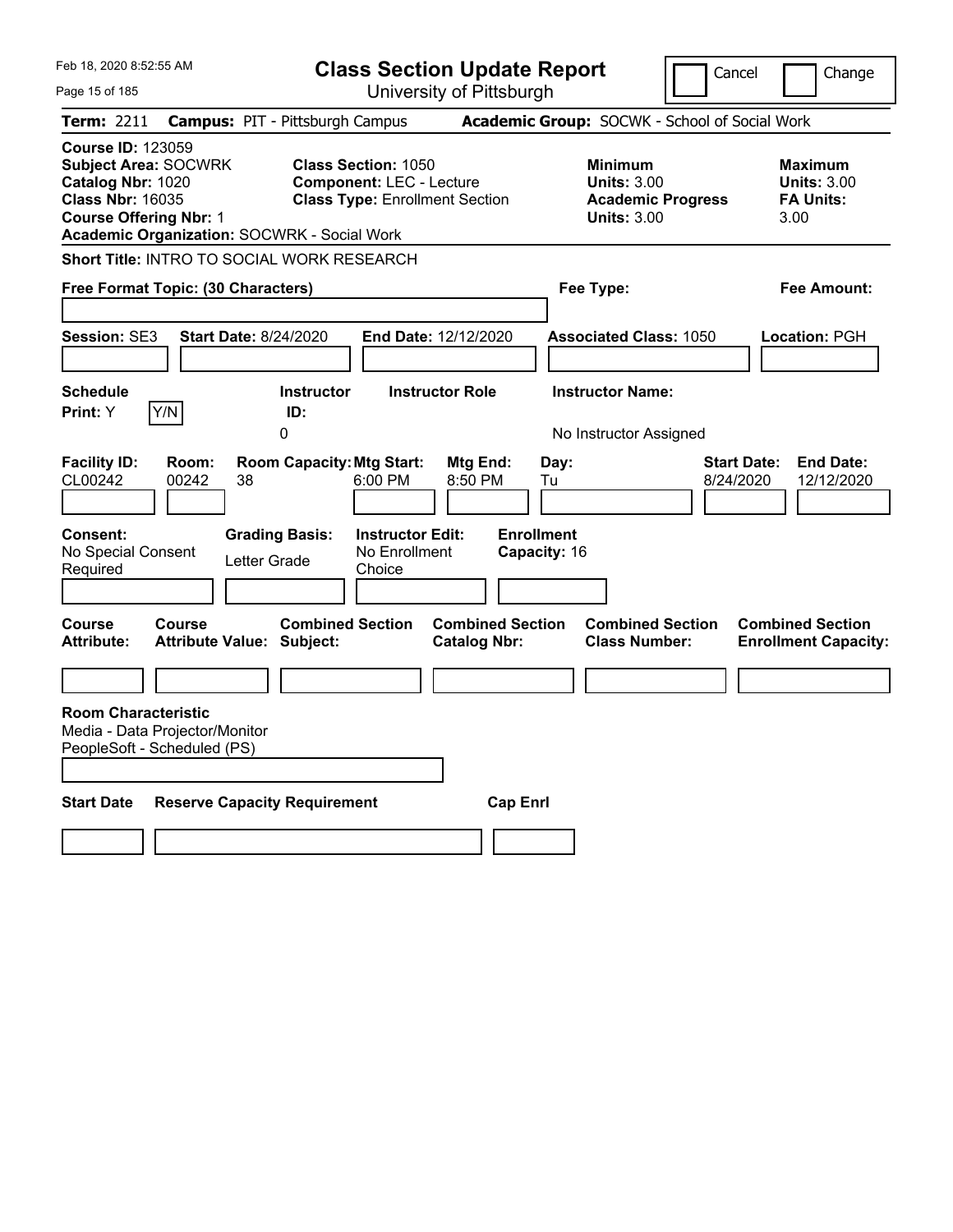| Feb 18, 2020 8:52:55 AM                                                                                                                  |                                                     | <b>Class Section Update Report</b>                                                                     |                                                            | Cancel                                          | Change                                                           |
|------------------------------------------------------------------------------------------------------------------------------------------|-----------------------------------------------------|--------------------------------------------------------------------------------------------------------|------------------------------------------------------------|-------------------------------------------------|------------------------------------------------------------------|
| Page 16 of 185                                                                                                                           |                                                     | University of Pittsburgh                                                                               |                                                            |                                                 |                                                                  |
| Term: 2211                                                                                                                               | <b>Campus: PIT - Pittsburgh Campus</b>              |                                                                                                        | Academic Group: SOCWK - School of Social Work              |                                                 |                                                                  |
| <b>Course ID: 123061</b><br><b>Subject Area: SOCWRK</b><br>Catalog Nbr: 1024<br><b>Class Nbr: 17151</b><br><b>Course Offering Nbr: 1</b> | <b>Academic Organization: SOCWRK - Social Work</b>  | <b>Class Section: 1030</b><br><b>Component: SEM - Seminar</b><br><b>Class Type: Enrollment Section</b> | <b>Minimum</b><br><b>Units: 3.00</b><br><b>Units: 3.00</b> | <b>Academic Progress</b>                        | <b>Maximum</b><br><b>Units: 3.00</b><br><b>FA Units:</b><br>3.00 |
|                                                                                                                                          | <b>Short Title: PRACTICUM SEMINAR AND LAB 1</b>     |                                                                                                        |                                                            |                                                 |                                                                  |
| Free Format Topic: (30 Characters)                                                                                                       |                                                     |                                                                                                        | Fee Type:                                                  |                                                 | <b>Fee Amount:</b>                                               |
| <b>Session: AT</b>                                                                                                                       | <b>Start Date: 8/24/2020</b>                        | <b>End Date: 12/4/2020</b>                                                                             | <b>Associated Class: 1030</b>                              |                                                 | Location: PGH                                                    |
| <b>Schedule</b><br>Y/N<br>Print: Y                                                                                                       | <b>Instructor</b><br>ID:<br>2900750                 | <b>Instructor Role</b><br>Primary Instructor                                                           | <b>Instructor Name:</b><br>Mann,Aaron R                    |                                                 |                                                                  |
| <b>Facility ID:</b><br>Room:<br>CL02311<br>2311                                                                                          | <b>Room Capacity: Mtg Start:</b><br>24              | Mtg End:<br>1:00 PM<br>3:50 PM                                                                         | Day:<br>Mo                                                 | Start Date:<br>8/24/2020                        | <b>End Date:</b><br>12/4/2020                                    |
| <b>Consent:</b><br>No Special Consent<br>Required                                                                                        | <b>Grading Basis:</b><br>Letter Grade               | <b>Instructor Edit:</b><br>No Enrollment<br>Choice                                                     | <b>Enrollment</b><br>Capacity: 17                          |                                                 |                                                                  |
| <b>Course</b><br><b>Course</b><br><b>Attribute:</b><br>HIP                                                                               | <b>Attribute Value: Subject:</b><br><b>CAPSTONE</b> | <b>Combined Section</b><br><b>Catalog Nbr:</b>                                                         | <b>Combined Section</b>                                    | <b>Combined Section</b><br><b>Class Number:</b> | <b>Combined Section</b><br><b>Enrollment Capacity:</b>           |
| <b>Room Characteristic</b><br>Media - Data Projector/Monitor<br>PeopleSoft - Scheduled (PS)                                              |                                                     |                                                                                                        |                                                            |                                                 |                                                                  |
| <b>Start Date</b>                                                                                                                        | <b>Reserve Capacity Requirement</b>                 |                                                                                                        | <b>Cap Enri</b>                                            |                                                 |                                                                  |
|                                                                                                                                          |                                                     |                                                                                                        |                                                            |                                                 |                                                                  |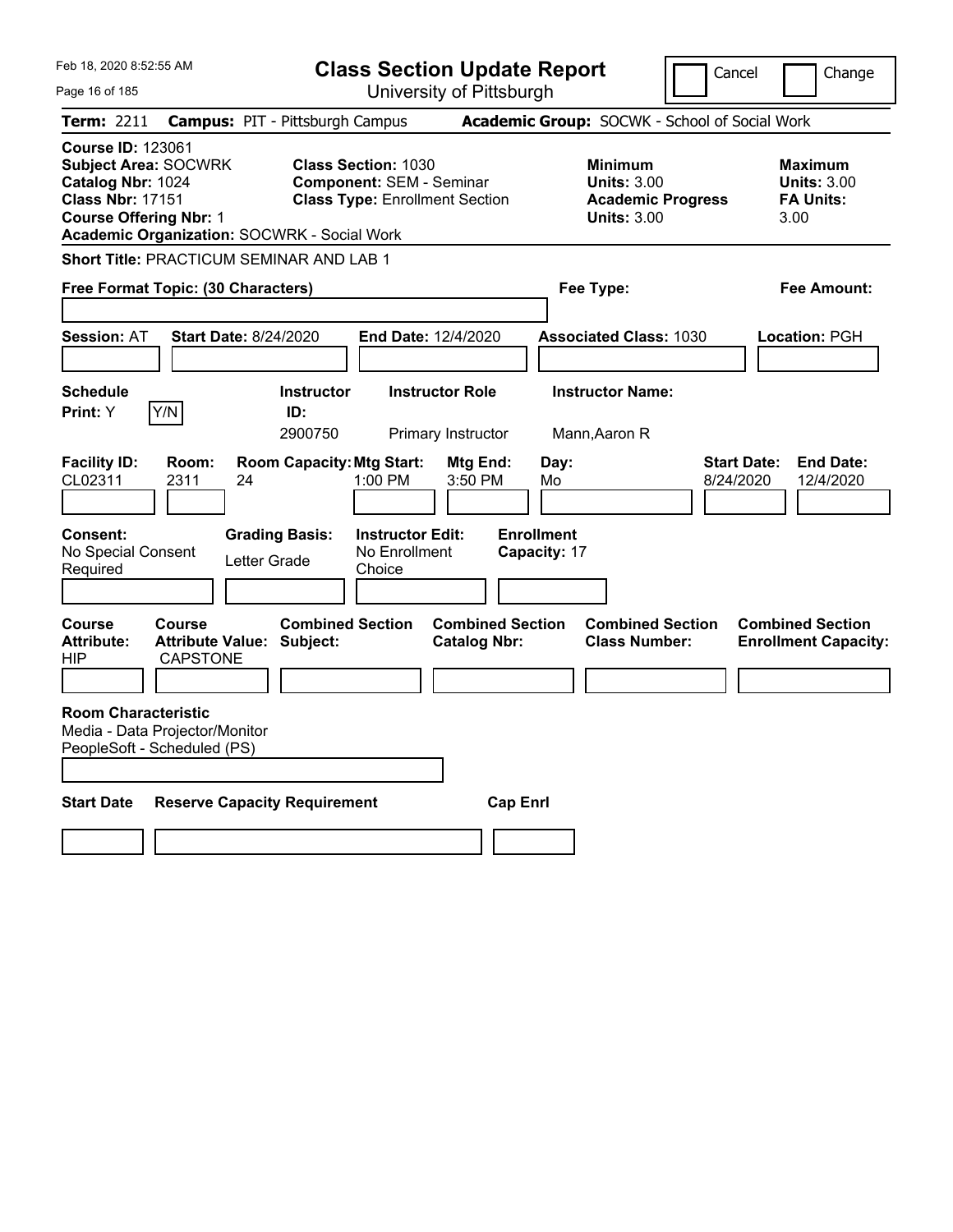| Feb 18, 2020 8:52:55 AM                                                                                                                                                                        | <b>Class Section Update Report</b>                                                                     | Cancel                                                                                 | Change                                                           |
|------------------------------------------------------------------------------------------------------------------------------------------------------------------------------------------------|--------------------------------------------------------------------------------------------------------|----------------------------------------------------------------------------------------|------------------------------------------------------------------|
| Page 17 of 185                                                                                                                                                                                 | University of Pittsburgh                                                                               |                                                                                        |                                                                  |
| Term: 2211                                                                                                                                                                                     | <b>Campus: PIT - Pittsburgh Campus</b>                                                                 | Academic Group: SOCWK - School of Social Work                                          |                                                                  |
| <b>Course ID: 123061</b><br><b>Subject Area: SOCWRK</b><br>Catalog Nbr: 1024<br><b>Class Nbr: 24381</b><br><b>Course Offering Nbr: 1</b><br><b>Academic Organization: SOCWRK - Social Work</b> | <b>Class Section: 1060</b><br><b>Component: SEM - Seminar</b><br><b>Class Type: Enrollment Section</b> | <b>Minimum</b><br><b>Units: 3.00</b><br><b>Academic Progress</b><br><b>Units: 3.00</b> | <b>Maximum</b><br><b>Units: 3.00</b><br><b>FA Units:</b><br>3.00 |
| <b>Short Title: PRACTICUM SEMINAR AND LAB 1</b>                                                                                                                                                |                                                                                                        |                                                                                        |                                                                  |
| Free Format Topic: (30 Characters)                                                                                                                                                             |                                                                                                        | Fee Type:                                                                              | Fee Amount:                                                      |
| <b>Session: AT</b><br><b>Start Date: 8/24/2020</b>                                                                                                                                             | End Date: 12/4/2020                                                                                    | <b>Associated Class: 1060</b>                                                          | Location: PGH                                                    |
| <b>Schedule</b><br>Y/N<br>Print: Y                                                                                                                                                             | <b>Instructor Role</b><br><b>Instructor</b><br>ID:<br>1793117<br>Primary Instructor                    | <b>Instructor Name:</b><br>Caldwell, Keith J                                           |                                                                  |
| <b>Facility ID:</b><br>Room:<br>CL02322<br>2322<br>24                                                                                                                                          | <b>Room Capacity: Mtg Start:</b><br>Mtg End:<br>1:00 PM<br>3:50 PM                                     | Day:<br>Mo<br>8/24/2020                                                                | <b>Start Date:</b><br><b>End Date:</b><br>12/4/2020              |
| Consent:<br>No Special Consent<br>Letter Grade<br>Required                                                                                                                                     | <b>Grading Basis:</b><br><b>Instructor Edit:</b><br>No Enrollment<br>Choice                            | <b>Enrollment</b><br>Capacity: 17                                                      |                                                                  |
| Course<br><b>Course</b><br><b>Attribute Value: Subject:</b><br><b>Attribute:</b><br><b>CAPSTONE</b><br>HIP                                                                                     | <b>Combined Section</b><br><b>Catalog Nbr:</b>                                                         | <b>Combined Section</b><br><b>Combined Section</b><br><b>Class Number:</b>             | <b>Combined Section</b><br><b>Enrollment Capacity:</b>           |
| <b>Room Characteristic</b><br>PeopleSoft - Scheduled (PS)                                                                                                                                      |                                                                                                        |                                                                                        |                                                                  |
| <b>Start Date</b><br><b>Reserve Capacity Requirement</b>                                                                                                                                       |                                                                                                        | <b>Cap Enrl</b>                                                                        |                                                                  |
|                                                                                                                                                                                                |                                                                                                        |                                                                                        |                                                                  |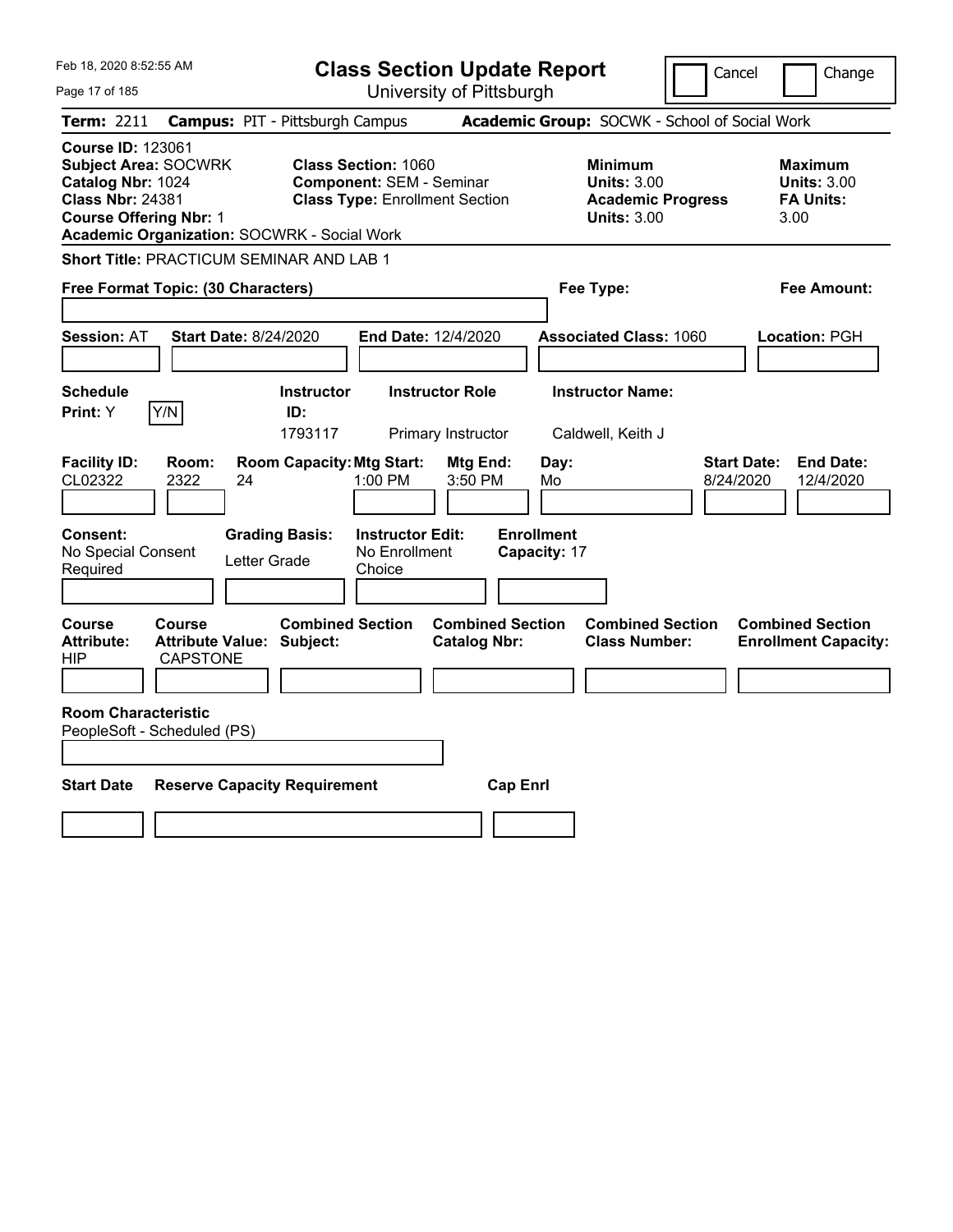| Feb 18, 2020 8:52:55 AM                                                                                                                                                                 | <b>Class Section Update Report</b>                                                                       |                                                                                                   | Cancel<br>Change                                                                             |
|-----------------------------------------------------------------------------------------------------------------------------------------------------------------------------------------|----------------------------------------------------------------------------------------------------------|---------------------------------------------------------------------------------------------------|----------------------------------------------------------------------------------------------|
| Page 18 of 185                                                                                                                                                                          | University of Pittsburgh                                                                                 |                                                                                                   |                                                                                              |
| Term: 2211                                                                                                                                                                              | <b>Campus: PIT - Pittsburgh Campus</b>                                                                   | Academic Group: SOCWK - School of Social Work                                                     |                                                                                              |
| <b>Course ID: 123062</b><br><b>Subject Area: SOCWRK</b><br>Catalog Nbr: 1025<br><b>Class Nbr: 14566</b><br><b>Course Offering Nbr: 1</b><br>Academic Organization: SOCWRK - Social Work | <b>Class Section: 1010</b><br><b>Component: PRA - Practicum</b><br><b>Class Type: Enrollment Section</b> | <b>Minimum</b><br><b>Units: 6.00</b><br><b>Units: 6.00</b>                                        | <b>Maximum</b><br><b>Units: 6.00</b><br><b>Academic Progress</b><br><b>FA Units:</b><br>6.00 |
| <b>Short Title: PRACTICUM 1</b>                                                                                                                                                         |                                                                                                          |                                                                                                   |                                                                                              |
| Free Format Topic: (30 Characters)                                                                                                                                                      |                                                                                                          | Fee Type:                                                                                         | Fee Amount:                                                                                  |
| <b>Start Date: 8/24/2020</b><br><b>Session: AT</b>                                                                                                                                      | End Date: 12/4/2020                                                                                      | <b>Associated Class: 1010</b>                                                                     | Location: PGH                                                                                |
| <b>Schedule</b><br>Y/N<br>Print: Y                                                                                                                                                      | <b>Instructor</b><br><b>Instructor Role</b><br>ID:<br>2900750<br>Primary Instructor                      | <b>Instructor Name:</b><br>Mann, Aaron R                                                          |                                                                                              |
| <b>Facility ID:</b><br>Room:<br><b>TBATBA</b><br>TBA<br>0                                                                                                                               | <b>Room Capacity: Mtg Start:</b>                                                                         | <b>Mtg End:</b><br>Day:                                                                           | <b>Start Date:</b><br><b>End Date:</b><br>8/24/2020<br>12/4/2020                             |
| <b>Consent:</b><br>No Special Consent<br>Letter Grade<br>Required                                                                                                                       | <b>Grading Basis:</b><br><b>Instructor Edit:</b><br>No Enrollment<br>Choice                              | <b>Enrollment</b><br>Capacity: 17                                                                 |                                                                                              |
| Course<br>Course<br><b>Attribute:</b><br><b>Attribute Value: Subject:</b><br><b>CAPSTONE</b><br>HIP                                                                                     | <b>Combined Section</b>                                                                                  | <b>Combined Section</b><br><b>Combined Section</b><br><b>Catalog Nbr:</b><br><b>Class Number:</b> | <b>Combined Section</b><br><b>Enrollment Capacity:</b>                                       |
| <b>Room Characteristic</b>                                                                                                                                                              |                                                                                                          |                                                                                                   |                                                                                              |
|                                                                                                                                                                                         |                                                                                                          |                                                                                                   |                                                                                              |
| <b>Start Date</b><br><b>Reserve Capacity Requirement</b>                                                                                                                                |                                                                                                          | <b>Cap Enrl</b>                                                                                   |                                                                                              |
|                                                                                                                                                                                         |                                                                                                          |                                                                                                   |                                                                                              |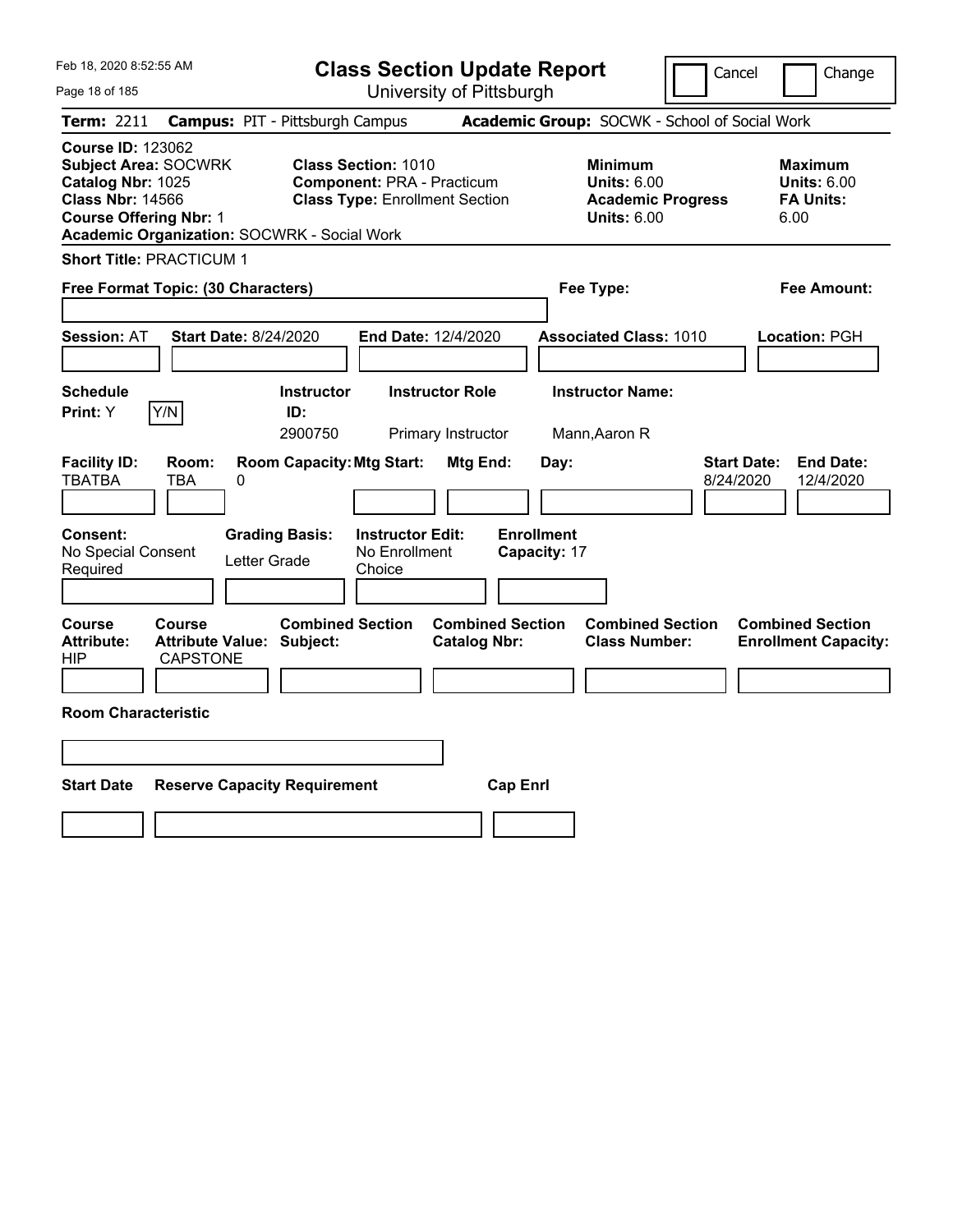| Feb 18, 2020 8:52:55 AM                                                                                                                                                                        | <b>Class Section Update Report</b>                                                                       |                                                                                                   | Cancel<br>Change                                                 |
|------------------------------------------------------------------------------------------------------------------------------------------------------------------------------------------------|----------------------------------------------------------------------------------------------------------|---------------------------------------------------------------------------------------------------|------------------------------------------------------------------|
| Page 19 of 185                                                                                                                                                                                 | University of Pittsburgh                                                                                 |                                                                                                   |                                                                  |
| Term: 2211                                                                                                                                                                                     | <b>Campus: PIT - Pittsburgh Campus</b>                                                                   | Academic Group: SOCWK - School of Social Work                                                     |                                                                  |
| <b>Course ID: 123062</b><br><b>Subject Area: SOCWRK</b><br>Catalog Nbr: 1025<br><b>Class Nbr: 24382</b><br><b>Course Offering Nbr: 1</b><br><b>Academic Organization: SOCWRK - Social Work</b> | <b>Class Section: 1030</b><br><b>Component: PRA - Practicum</b><br><b>Class Type: Enrollment Section</b> | <b>Minimum</b><br><b>Units: 6.00</b><br><b>Academic Progress</b><br><b>Units: 6.00</b>            | <b>Maximum</b><br><b>Units: 6.00</b><br><b>FA Units:</b><br>6.00 |
| <b>Short Title: PRACTICUM 1</b>                                                                                                                                                                |                                                                                                          |                                                                                                   |                                                                  |
| Free Format Topic: (30 Characters)                                                                                                                                                             |                                                                                                          | Fee Type:                                                                                         | Fee Amount:                                                      |
| <b>Session: AT</b><br><b>Start Date: 8/24/2020</b>                                                                                                                                             | End Date: 12/4/2020                                                                                      | <b>Associated Class: 1030</b>                                                                     | Location: PGH                                                    |
| <b>Schedule</b><br>Y/N<br>Print: Y                                                                                                                                                             | <b>Instructor Role</b><br><b>Instructor</b><br>ID:<br>1793117<br>Primary Instructor                      | <b>Instructor Name:</b><br>Caldwell, Keith J                                                      |                                                                  |
| <b>Facility ID:</b><br>Room:<br><b>TBATBA</b><br>TBA<br>0                                                                                                                                      | <b>Room Capacity: Mtg Start:</b>                                                                         | <b>Mtg End:</b><br>Day:                                                                           | <b>Start Date:</b><br><b>End Date:</b><br>8/24/2020<br>12/4/2020 |
| Consent:<br>No Special Consent<br>Letter Grade<br>Required                                                                                                                                     | <b>Grading Basis:</b><br><b>Instructor Edit:</b><br>No Enrollment<br>Choice                              | <b>Enrollment</b><br>Capacity: 17                                                                 |                                                                  |
| Course<br><b>Course</b><br>Attribute Value: Subject:<br><b>Attribute:</b><br><b>CAPSTONE</b><br>HIP                                                                                            | <b>Combined Section</b>                                                                                  | <b>Combined Section</b><br><b>Combined Section</b><br><b>Catalog Nbr:</b><br><b>Class Number:</b> | <b>Combined Section</b><br><b>Enrollment Capacity:</b>           |
| <b>Room Characteristic</b>                                                                                                                                                                     |                                                                                                          |                                                                                                   |                                                                  |
|                                                                                                                                                                                                |                                                                                                          |                                                                                                   |                                                                  |
| <b>Start Date</b><br><b>Reserve Capacity Requirement</b>                                                                                                                                       |                                                                                                          | <b>Cap Enrl</b>                                                                                   |                                                                  |
|                                                                                                                                                                                                |                                                                                                          |                                                                                                   |                                                                  |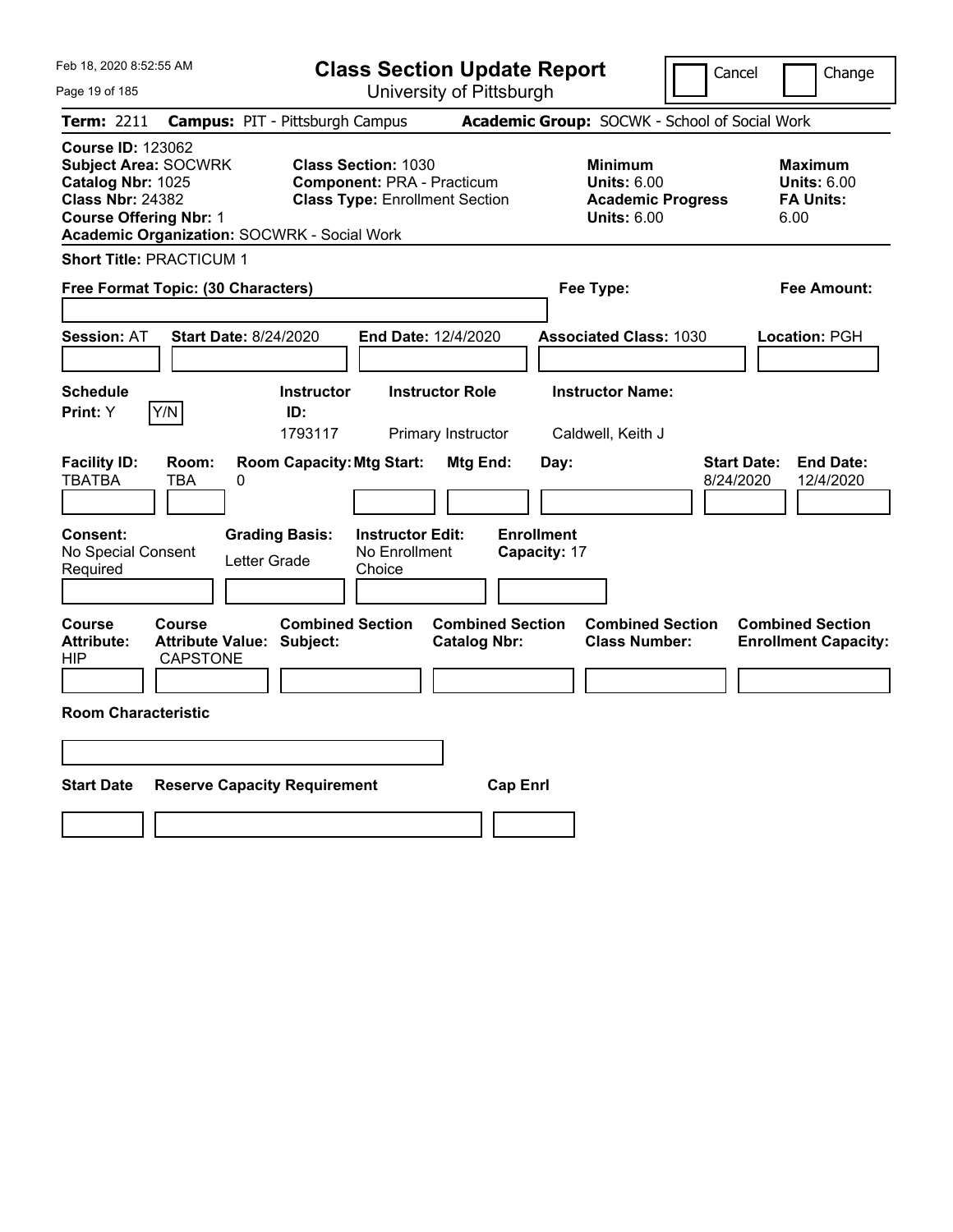| Feb 18, 2020 8:52:55 AM                                                                                                                                                                        | <b>Class Section Update Report</b>                                                                              | Cancel                                                                                 | Change                                                           |
|------------------------------------------------------------------------------------------------------------------------------------------------------------------------------------------------|-----------------------------------------------------------------------------------------------------------------|----------------------------------------------------------------------------------------|------------------------------------------------------------------|
| Page 20 of 185                                                                                                                                                                                 | University of Pittsburgh                                                                                        |                                                                                        |                                                                  |
| <b>Term: 2211</b>                                                                                                                                                                              | <b>Campus: PIT - Pittsburgh Campus</b>                                                                          | Academic Group: SOCWK - School of Social Work                                          |                                                                  |
| <b>Course ID: 123065</b><br><b>Subject Area: SOCWRK</b><br>Catalog Nbr: 1030<br><b>Class Nbr: 14567</b><br><b>Course Offering Nbr: 1</b><br><b>Academic Organization: SOCWRK - Social Work</b> | <b>Class Section: 1010</b><br><b>Component: DIR - Directed Studies</b><br><b>Class Type: Enrollment Section</b> | <b>Minimum</b><br><b>Units: 1.00</b><br><b>Academic Progress</b><br><b>Units: 1.00</b> | <b>Maximum</b><br><b>Units: 6.00</b><br><b>FA Units:</b><br>1.00 |
| <b>Short Title: DIRECTED STUDY</b>                                                                                                                                                             |                                                                                                                 |                                                                                        |                                                                  |
| Free Format Topic: (30 Characters)                                                                                                                                                             |                                                                                                                 | Fee Type:                                                                              | Fee Amount:                                                      |
| <b>Start Date: 8/24/2020</b><br><b>Session: AT</b>                                                                                                                                             | End Date: 12/4/2020                                                                                             | <b>Associated Class: 1010</b>                                                          | Location: PGH                                                    |
| <b>Schedule</b><br>Y/N<br><b>Print:</b> Y                                                                                                                                                      | <b>Instructor</b><br><b>Instructor Role</b><br>ID:                                                              | <b>Instructor Name:</b>                                                                |                                                                  |
|                                                                                                                                                                                                | 0                                                                                                               | No Instructor Assigned                                                                 |                                                                  |
| <b>Facility ID:</b><br>Room:<br><b>TBATBA</b><br>TBA<br>0<br>Consent:<br><b>Grading Basis:</b><br>LG/SU3 Elective<br>Department Consent<br>Required<br>Basis                                   | <b>Room Capacity: Mtg Start:</b><br>Mtg End:<br><b>Instructor Edit:</b><br>No Enrollment<br>Choice              | <b>Start Date:</b><br>Day:<br>8/24/2020<br><b>Enrollment</b><br>Capacity: 5            | <b>End Date:</b><br>12/4/2020                                    |
| Course<br>Course<br><b>Attribute:</b><br><b>Attribute Value: Subject:</b>                                                                                                                      | <b>Combined Section</b><br><b>Combined Section</b><br><b>Catalog Nbr:</b>                                       | <b>Combined Section</b><br><b>Class Number:</b>                                        | <b>Combined Section</b><br><b>Enrollment Capacity:</b>           |
| <b>Room Characteristic</b>                                                                                                                                                                     |                                                                                                                 |                                                                                        |                                                                  |
| <b>Start Date</b><br><b>Reserve Capacity Requirement</b>                                                                                                                                       | <b>Cap Enrl</b>                                                                                                 |                                                                                        |                                                                  |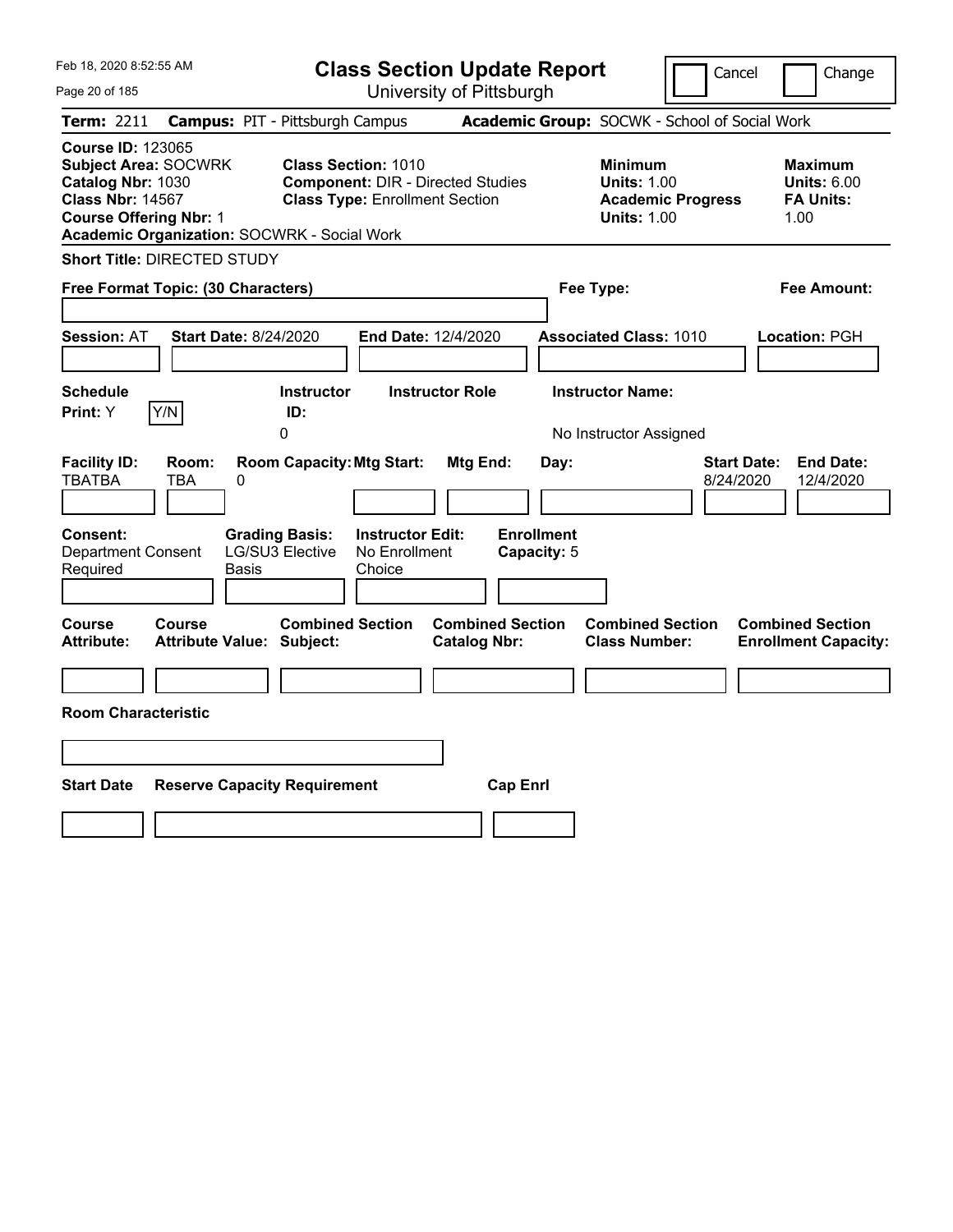| Feb 18, 2020 8:52:55 AM                                                                                                                                                                 |                                                                                                                 | <b>Class Section Update Report</b>             | Cancel                                                                                 | Change                                                           |
|-----------------------------------------------------------------------------------------------------------------------------------------------------------------------------------------|-----------------------------------------------------------------------------------------------------------------|------------------------------------------------|----------------------------------------------------------------------------------------|------------------------------------------------------------------|
| Page 21 of 185                                                                                                                                                                          |                                                                                                                 | University of Pittsburgh                       |                                                                                        |                                                                  |
| Term: 2211                                                                                                                                                                              | <b>Campus: PIT - Pittsburgh Campus</b>                                                                          |                                                | Academic Group: SOCWK - School of Social Work                                          |                                                                  |
| <b>Course ID: 123065</b><br><b>Subject Area: SOCWRK</b><br>Catalog Nbr: 1030<br><b>Class Nbr: 14582</b><br><b>Course Offering Nbr: 1</b><br>Academic Organization: SOCWRK - Social Work | <b>Class Section: 1015</b><br><b>Component: DIR - Directed Studies</b><br><b>Class Type: Enrollment Section</b> |                                                | <b>Minimum</b><br><b>Units: 1.00</b><br><b>Academic Progress</b><br><b>Units: 1.00</b> | <b>Maximum</b><br><b>Units: 6.00</b><br><b>FA Units:</b><br>1.00 |
| <b>Short Title: DIRECTED STUDY</b>                                                                                                                                                      |                                                                                                                 |                                                |                                                                                        |                                                                  |
| Free Format Topic: (30 Characters)                                                                                                                                                      |                                                                                                                 |                                                | Fee Type:                                                                              | Fee Amount:                                                      |
| <b>Start Date: 8/24/2020</b><br><b>Session: AT</b>                                                                                                                                      | End Date: 12/4/2020                                                                                             |                                                | <b>Associated Class: 1015</b>                                                          | Location: PGH                                                    |
| <b>Schedule</b><br>Y/N<br>Print: Y                                                                                                                                                      | <b>Instructor</b><br>ID:<br>1793117                                                                             | <b>Instructor Role</b><br>Primary Instructor   | <b>Instructor Name:</b><br>Caldwell, Keith J                                           |                                                                  |
| <b>Facility ID:</b><br>Room:<br><b>TBATBA</b><br>0<br>TBA                                                                                                                               | <b>Room Capacity: Mtg Start:</b>                                                                                | Mtg End:<br>Day:                               | 8/24/2020                                                                              | <b>Start Date:</b><br><b>End Date:</b><br>12/4/2020              |
| Consent:<br><b>Department Consent</b><br>Required<br>Basis                                                                                                                              | <b>Grading Basis:</b><br><b>Instructor Edit:</b><br>LG/SU3 Elective<br>No Enrollment<br>Choice                  | <b>Enrollment</b><br>Capacity: 5               |                                                                                        |                                                                  |
| Course<br>Course<br><b>Attribute:</b><br><b>Attribute Value: Subject:</b>                                                                                                               | <b>Combined Section</b>                                                                                         | <b>Combined Section</b><br><b>Catalog Nbr:</b> | <b>Combined Section</b><br><b>Class Number:</b>                                        | <b>Combined Section</b><br><b>Enrollment Capacity:</b>           |
| <b>Room Characteristic</b>                                                                                                                                                              |                                                                                                                 |                                                |                                                                                        |                                                                  |
|                                                                                                                                                                                         |                                                                                                                 |                                                |                                                                                        |                                                                  |
| <b>Start Date</b>                                                                                                                                                                       | <b>Reserve Capacity Requirement</b>                                                                             | <b>Cap Enrl</b>                                |                                                                                        |                                                                  |
|                                                                                                                                                                                         |                                                                                                                 |                                                |                                                                                        |                                                                  |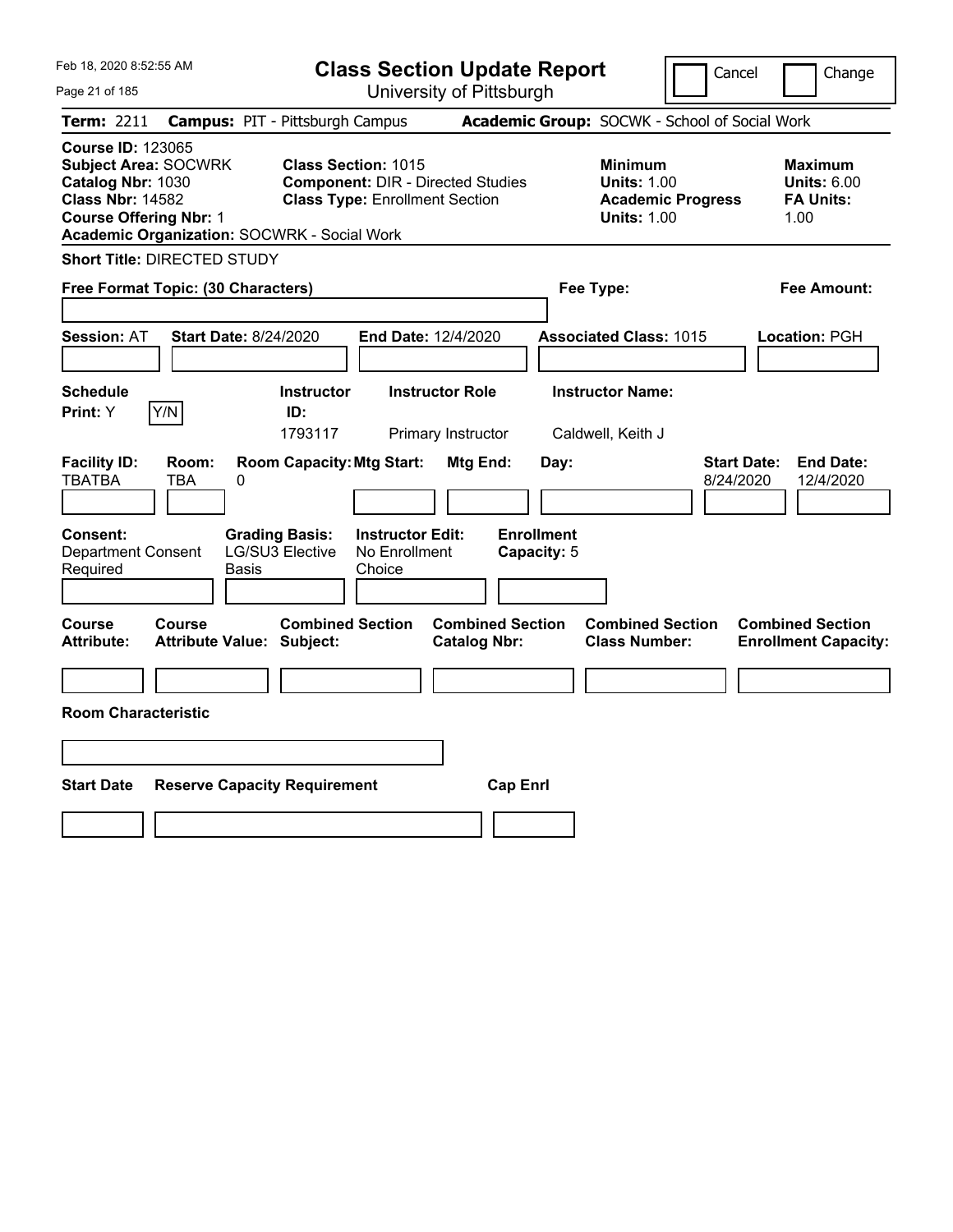| Feb 18, 2020 8:52:55 AM                                                                                                                                                                 |                                                                                                                 | <b>Class Section Update Report</b>             | Cancel                                                                                 | Change                                                           |
|-----------------------------------------------------------------------------------------------------------------------------------------------------------------------------------------|-----------------------------------------------------------------------------------------------------------------|------------------------------------------------|----------------------------------------------------------------------------------------|------------------------------------------------------------------|
| Page 22 of 185                                                                                                                                                                          |                                                                                                                 | University of Pittsburgh                       |                                                                                        |                                                                  |
| Term: 2211                                                                                                                                                                              | <b>Campus: PIT - Pittsburgh Campus</b>                                                                          |                                                | Academic Group: SOCWK - School of Social Work                                          |                                                                  |
| <b>Course ID: 123065</b><br><b>Subject Area: SOCWRK</b><br>Catalog Nbr: 1030<br><b>Class Nbr: 14635</b><br><b>Course Offering Nbr: 1</b><br>Academic Organization: SOCWRK - Social Work | <b>Class Section: 1030</b><br><b>Component: DIR - Directed Studies</b><br><b>Class Type: Enrollment Section</b> |                                                | <b>Minimum</b><br><b>Units: 1.00</b><br><b>Academic Progress</b><br><b>Units: 1.00</b> | <b>Maximum</b><br><b>Units: 6.00</b><br><b>FA Units:</b><br>1.00 |
| <b>Short Title: DIRECTED STUDY</b>                                                                                                                                                      |                                                                                                                 |                                                |                                                                                        |                                                                  |
| Free Format Topic: (30 Characters)                                                                                                                                                      |                                                                                                                 |                                                | Fee Type:                                                                              | Fee Amount:                                                      |
| <b>Start Date: 8/24/2020</b><br><b>Session: AT</b>                                                                                                                                      | End Date: 12/4/2020                                                                                             |                                                | <b>Associated Class: 1030</b>                                                          | Location: PGH                                                    |
| <b>Schedule</b><br>Y/N<br><b>Print:</b> Y                                                                                                                                               | <b>Instructor</b><br><b>Instructor Role</b><br>ID:<br>0                                                         |                                                | <b>Instructor Name:</b><br>No Instructor Assigned                                      |                                                                  |
| <b>Facility ID:</b><br>Room:<br><b>TBATBA</b><br>TBA<br>0                                                                                                                               | <b>Room Capacity: Mtg Start:</b>                                                                                | <b>Mtg End:</b><br>Day:                        | 8/24/2020                                                                              | <b>Start Date:</b><br><b>End Date:</b><br>12/4/2020              |
| <b>Consent:</b><br><b>Department Consent</b><br>Required<br>Basis                                                                                                                       | <b>Instructor Edit:</b><br><b>Grading Basis:</b><br>LG/SU3 Elective<br>No Enrollment<br>Choice                  | <b>Enrollment</b><br>Capacity: 5               |                                                                                        |                                                                  |
| Course<br>Course<br><b>Attribute:</b><br><b>Attribute Value: Subject:</b>                                                                                                               | <b>Combined Section</b>                                                                                         | <b>Combined Section</b><br><b>Catalog Nbr:</b> | <b>Combined Section</b><br><b>Class Number:</b>                                        | <b>Combined Section</b><br><b>Enrollment Capacity:</b>           |
| <b>Room Characteristic</b>                                                                                                                                                              |                                                                                                                 |                                                |                                                                                        |                                                                  |
|                                                                                                                                                                                         |                                                                                                                 |                                                |                                                                                        |                                                                  |
|                                                                                                                                                                                         |                                                                                                                 |                                                |                                                                                        |                                                                  |
| <b>Start Date</b>                                                                                                                                                                       | <b>Reserve Capacity Requirement</b>                                                                             | <b>Cap Enrl</b>                                |                                                                                        |                                                                  |
|                                                                                                                                                                                         |                                                                                                                 |                                                |                                                                                        |                                                                  |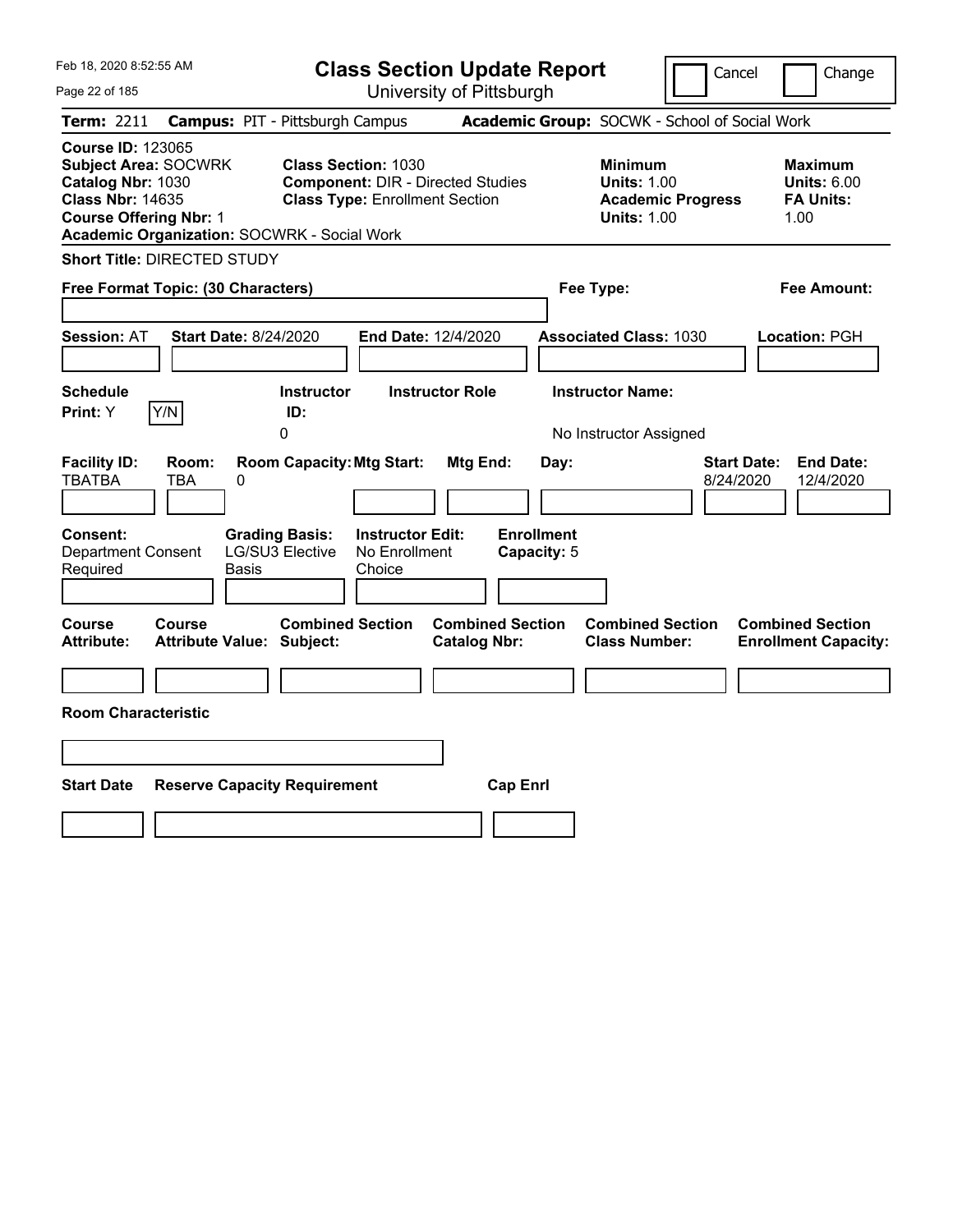| Feb 18, 2020 8:52:55 AM                                                                                                                                                                 | <b>Class Section Update Report</b>                                                                                                 |                                                             | Cancel                                                                                 | Change                                                           |
|-----------------------------------------------------------------------------------------------------------------------------------------------------------------------------------------|------------------------------------------------------------------------------------------------------------------------------------|-------------------------------------------------------------|----------------------------------------------------------------------------------------|------------------------------------------------------------------|
| Page 23 of 185                                                                                                                                                                          | University of Pittsburgh                                                                                                           |                                                             |                                                                                        |                                                                  |
| Term: 2211                                                                                                                                                                              | <b>Campus: PIT - Pittsburgh Campus</b>                                                                                             |                                                             | Academic Group: SOCWK - School of Social Work                                          |                                                                  |
| <b>Course ID: 123065</b><br><b>Subject Area: SOCWRK</b><br>Catalog Nbr: 1030<br><b>Class Nbr: 14636</b><br><b>Course Offering Nbr: 1</b><br>Academic Organization: SOCWRK - Social Work | <b>Class Section: 1050</b><br><b>Component: DIR - Directed Studies</b><br><b>Class Type: Enrollment Section</b>                    |                                                             | <b>Minimum</b><br><b>Units: 1.00</b><br><b>Academic Progress</b><br><b>Units: 1.00</b> | <b>Maximum</b><br><b>Units: 6.00</b><br><b>FA Units:</b><br>1.00 |
| <b>Short Title: DIRECTED STUDY</b>                                                                                                                                                      |                                                                                                                                    |                                                             |                                                                                        |                                                                  |
| Free Format Topic: (30 Characters)                                                                                                                                                      |                                                                                                                                    | Fee Type:                                                   |                                                                                        | Fee Amount:                                                      |
| <b>Start Date: 8/24/2020</b><br><b>Session: AT</b>                                                                                                                                      | End Date: 12/4/2020                                                                                                                |                                                             | <b>Associated Class: 1050</b>                                                          | Location: PGH                                                    |
| <b>Schedule</b>                                                                                                                                                                         | <b>Instructor</b><br><b>Instructor Role</b>                                                                                        |                                                             | <b>Instructor Name:</b>                                                                |                                                                  |
| Y/N<br><b>Print:</b> Y                                                                                                                                                                  | ID:<br>0                                                                                                                           |                                                             | No Instructor Assigned                                                                 |                                                                  |
| <b>Facility ID:</b><br>Room:<br><b>TBATBA</b><br>TBA<br>0<br><b>Consent:</b><br><b>Department Consent</b><br>Required<br>Basis                                                          | <b>Room Capacity: Mtg Start:</b><br><b>Instructor Edit:</b><br><b>Grading Basis:</b><br>LG/SU3 Elective<br>No Enrollment<br>Choice | <b>Mtg End:</b><br>Day:<br><b>Enrollment</b><br>Capacity: 5 | <b>Start Date:</b><br>8/24/2020                                                        | <b>End Date:</b><br>12/4/2020                                    |
| Course<br>Course<br><b>Attribute:</b><br><b>Attribute Value: Subject:</b>                                                                                                               | <b>Combined Section</b><br><b>Catalog Nbr:</b>                                                                                     | <b>Combined Section</b>                                     | <b>Combined Section</b><br><b>Class Number:</b>                                        | <b>Combined Section</b><br><b>Enrollment Capacity:</b>           |
|                                                                                                                                                                                         |                                                                                                                                    |                                                             |                                                                                        |                                                                  |
| <b>Room Characteristic</b>                                                                                                                                                              |                                                                                                                                    |                                                             |                                                                                        |                                                                  |
|                                                                                                                                                                                         |                                                                                                                                    |                                                             |                                                                                        |                                                                  |
| <b>Start Date</b><br><b>Reserve Capacity Requirement</b>                                                                                                                                |                                                                                                                                    | <b>Cap Enrl</b>                                             |                                                                                        |                                                                  |
|                                                                                                                                                                                         |                                                                                                                                    |                                                             |                                                                                        |                                                                  |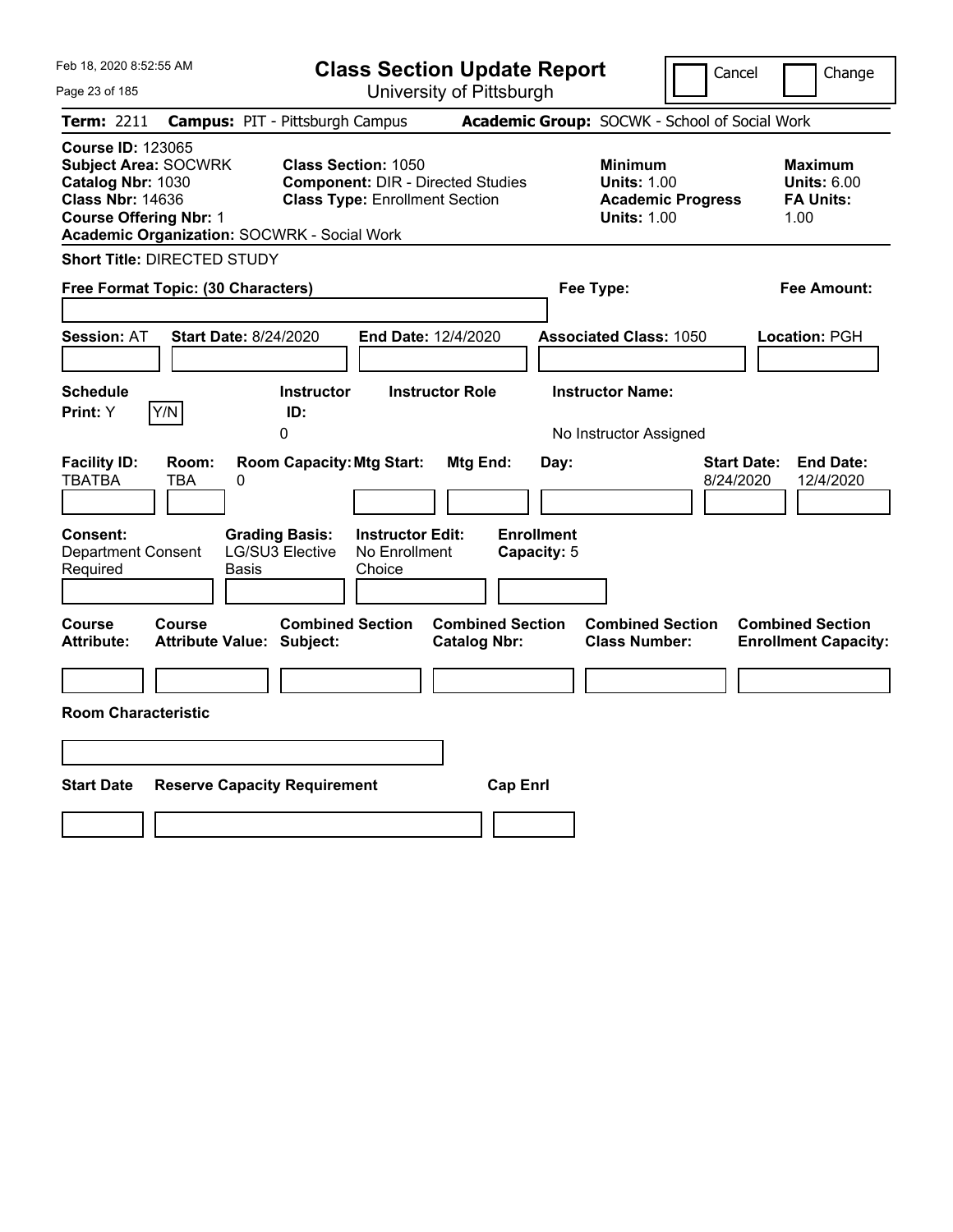| Feb 18, 2020 8:52:55 AM                                                                                                                                                                 | <b>Class Section Update Report</b>                                                                                                                 |                                                                                        | Cancel<br>Change                                                  |
|-----------------------------------------------------------------------------------------------------------------------------------------------------------------------------------------|----------------------------------------------------------------------------------------------------------------------------------------------------|----------------------------------------------------------------------------------------|-------------------------------------------------------------------|
| Page 24 of 185                                                                                                                                                                          | University of Pittsburgh                                                                                                                           |                                                                                        |                                                                   |
| <b>Term: 2211</b>                                                                                                                                                                       | <b>Campus: PIT - Pittsburgh Campus</b>                                                                                                             | Academic Group: SOCWK - School of Social Work                                          |                                                                   |
| <b>Course ID: 123069</b><br><b>Subject Area: SOCWRK</b><br>Catalog Nbr: 1058<br><b>Class Nbr: 25216</b><br><b>Course Offering Nbr: 1</b><br>Academic Organization: SOCWRK - Social Work | <b>Class Section: 1200</b><br><b>Component: LEC - Lecture</b><br><b>Class Type: Enrollment Section</b>                                             | <b>Minimum</b><br><b>Units: 3.00</b><br><b>Academic Progress</b><br><b>Units: 3.00</b> | <b>Maximum</b><br><b>Units: 3.00</b><br><b>FA Units:</b><br>3.00  |
| Short Title: ECONOMICS AND SOCIAL WORK                                                                                                                                                  |                                                                                                                                                    |                                                                                        |                                                                   |
| Free Format Topic: (30 Characters)                                                                                                                                                      |                                                                                                                                                    | Fee Type:                                                                              | Fee Amount:                                                       |
| Session: SE3<br><b>Start Date: 8/24/2020</b><br><b>Schedule</b>                                                                                                                         | End Date: 12/12/2020<br><b>Instructor Role</b><br><b>Instructor</b>                                                                                | <b>Associated Class: 1200</b><br><b>Instructor Name:</b>                               | Location: PGH                                                     |
| Y/N<br><b>Print:</b> Y                                                                                                                                                                  | ID:<br>0                                                                                                                                           | No Instructor Assigned                                                                 |                                                                   |
| <b>Facility ID:</b><br>Room:<br>IS00404<br>00404<br>60<br>Consent:<br><b>Grading Basis:</b><br>No Special Consent<br>Required<br>Basis                                                  | <b>Room Capacity: Mtg Start:</b><br><b>Mtg End:</b><br>6:00 PM<br>8:50 PM<br><b>Instructor Edit:</b><br>LG/SU3 Elective<br>No Enrollment<br>Choice | Day:<br>We<br><b>Enrollment</b><br>Capacity: 22                                        | <b>Start Date:</b><br><b>End Date:</b><br>8/24/2020<br>12/12/2020 |
| <b>Course</b><br>Course<br><b>Attribute Value: Subject:</b><br><b>Attribute:</b><br><b>Room Characteristic</b>                                                                          | <b>Combined Section</b><br><b>Catalog Nbr:</b><br><b>SWWEL</b><br>2051                                                                             | <b>Combined Section</b><br><b>Combined Section</b><br><b>Class Number:</b><br>25217    | <b>Combined Section</b><br><b>Enrollment Capacity:</b><br>8       |
| PeopleSoft - Scheduled (PS)                                                                                                                                                             |                                                                                                                                                    |                                                                                        |                                                                   |
| <b>Start Date</b><br><b>Reserve Capacity Requirement</b>                                                                                                                                |                                                                                                                                                    | <b>Cap Enrl</b>                                                                        |                                                                   |
|                                                                                                                                                                                         |                                                                                                                                                    |                                                                                        |                                                                   |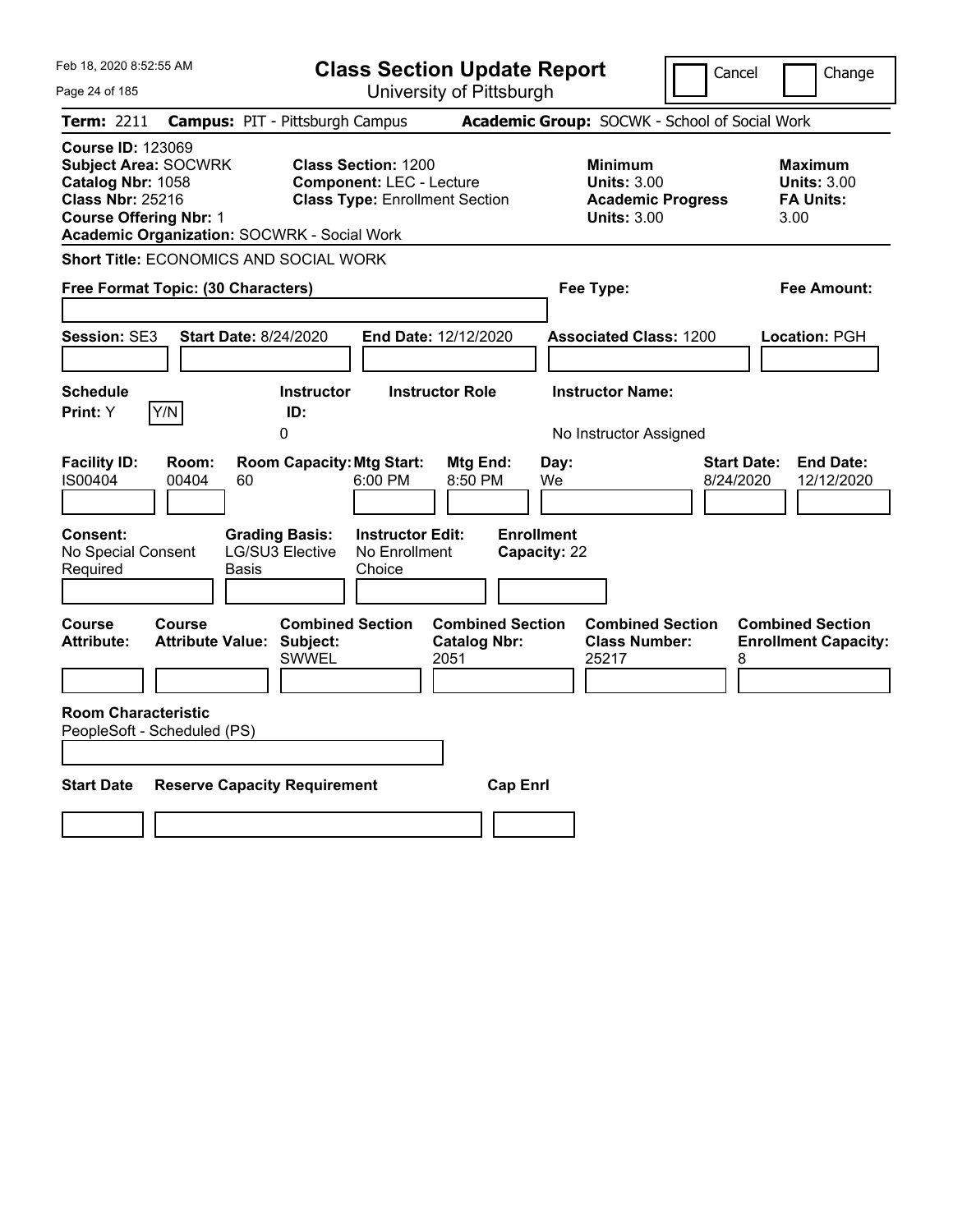| Feb 18, 2020 8:52:55 AM                                                                                                                                                                        | <b>Class Section Update Report</b>                                                                     |                                                                                        | Cancel<br>Change                                                 |
|------------------------------------------------------------------------------------------------------------------------------------------------------------------------------------------------|--------------------------------------------------------------------------------------------------------|----------------------------------------------------------------------------------------|------------------------------------------------------------------|
| Page 25 of 185                                                                                                                                                                                 | University of Pittsburgh                                                                               |                                                                                        |                                                                  |
| Term: 2211                                                                                                                                                                                     | <b>Campus: PIT - Pittsburgh Campus</b>                                                                 | Academic Group: SOCWK - School of Social Work                                          |                                                                  |
| <b>Course ID: 123070</b><br><b>Subject Area: SOCWRK</b><br>Catalog Nbr: 1059<br><b>Class Nbr: 14591</b><br><b>Course Offering Nbr: 1</b><br><b>Academic Organization: SOCWRK - Social Work</b> | <b>Class Section: 1030</b><br><b>Component: LEC - Lecture</b><br><b>Class Type: Enrollment Section</b> | <b>Minimum</b><br><b>Units: 3.00</b><br><b>Academic Progress</b><br><b>Units: 3.00</b> | <b>Maximum</b><br><b>Units: 3.00</b><br><b>FA Units:</b><br>3.00 |
| <b>Short Title: CHILD AND FAMILY ADVOCACY</b>                                                                                                                                                  |                                                                                                        |                                                                                        |                                                                  |
| Free Format Topic: (30 Characters)                                                                                                                                                             |                                                                                                        | Fee Type:                                                                              | Fee Amount:                                                      |
| Session: AT<br><b>Start Date: 8/24/2020</b>                                                                                                                                                    | End Date: 12/4/2020                                                                                    | <b>Associated Class: 1030</b>                                                          | Location: PGH                                                    |
| <b>Schedule</b><br>Y/N<br>Print: Y                                                                                                                                                             | <b>Instructor Role</b><br><b>Instructor</b><br>ID:                                                     | <b>Instructor Name:</b>                                                                |                                                                  |
|                                                                                                                                                                                                | 0                                                                                                      | No Instructor Assigned                                                                 |                                                                  |
| <b>Facility ID:</b><br>Room:<br>LAWRN00209 00209<br>50<br>Consent:<br><b>Grading Basis:</b>                                                                                                    | <b>Room Capacity: Mtg Start:</b><br>Mtg End:<br>6:00 PM<br>8:50 PM<br><b>Instructor Edit:</b>          | Day:<br>We<br><b>Enrollment</b>                                                        | <b>End Date:</b><br><b>Start Date:</b><br>8/24/2020<br>12/4/2020 |
| LG/SU3 Elective<br>No Special Consent<br>Required<br><b>Basis</b>                                                                                                                              | No Enrollment<br>Choice                                                                                | Capacity: 5                                                                            |                                                                  |
|                                                                                                                                                                                                |                                                                                                        |                                                                                        |                                                                  |
| Course<br><b>Course</b><br><b>Attribute Value: Subject:</b><br><b>Attribute:</b>                                                                                                               | <b>Combined Section</b><br><b>Combined Section</b><br><b>Catalog Nbr:</b><br>2020<br><b>SWWEL</b>      | <b>Combined Section</b><br><b>Class Number:</b><br>14576                               | <b>Combined Section</b><br><b>Enrollment Capacity:</b><br>20     |
| <b>Room Characteristic</b>                                                                                                                                                                     |                                                                                                        |                                                                                        |                                                                  |
| PeopleSoft - Scheduled (PS)                                                                                                                                                                    |                                                                                                        |                                                                                        |                                                                  |
| <b>Start Date</b><br><b>Reserve Capacity Requirement</b>                                                                                                                                       |                                                                                                        | <b>Cap Enrl</b>                                                                        |                                                                  |
|                                                                                                                                                                                                |                                                                                                        |                                                                                        |                                                                  |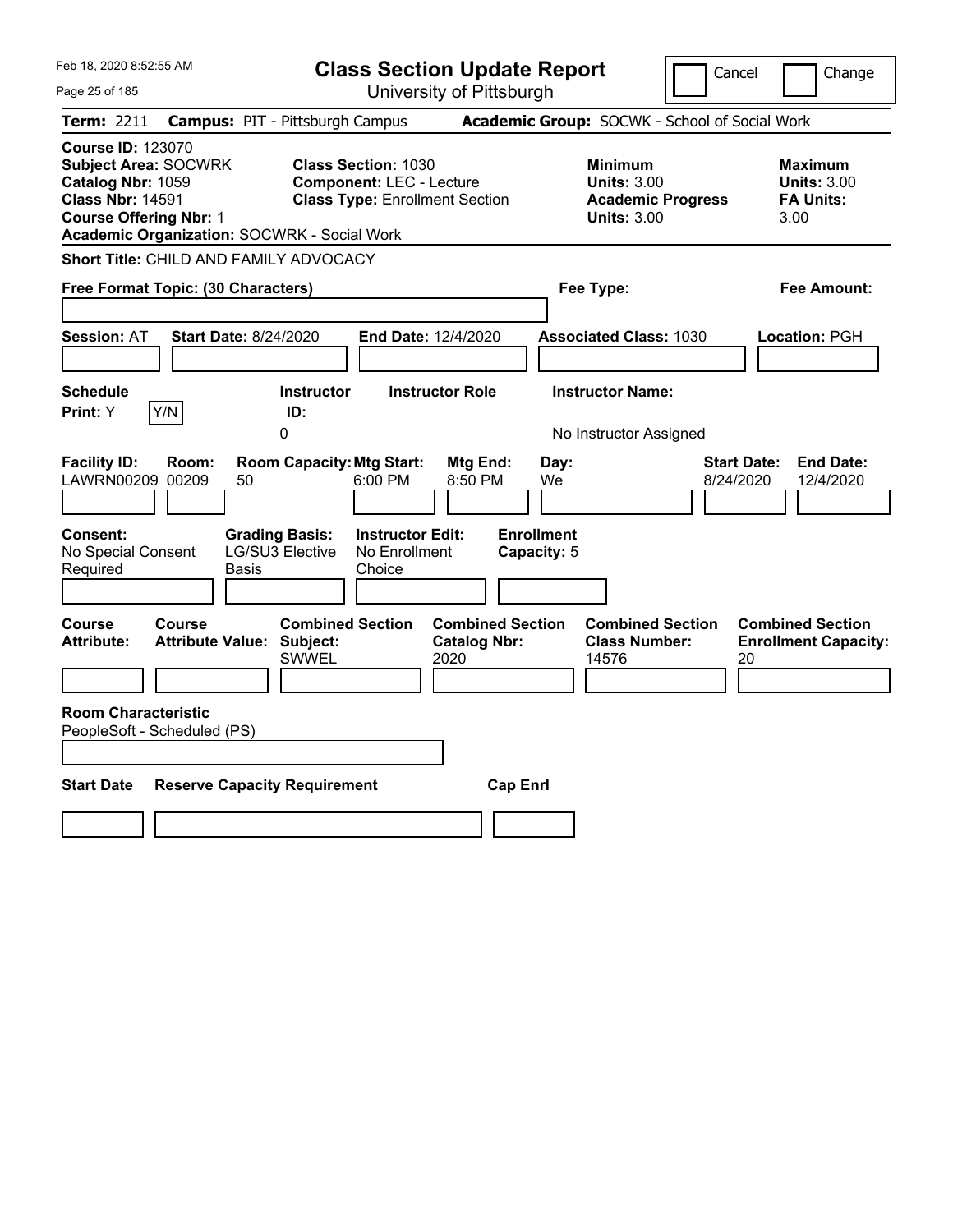| Feb 18, 2020 8:52:55 AM                                                                                                                  |                                                                       | <b>Class Section Update Report</b>                                                                     |                                                |                                                                                        | Cancel<br>Change                                                 |
|------------------------------------------------------------------------------------------------------------------------------------------|-----------------------------------------------------------------------|--------------------------------------------------------------------------------------------------------|------------------------------------------------|----------------------------------------------------------------------------------------|------------------------------------------------------------------|
| Page 26 of 185                                                                                                                           |                                                                       | University of Pittsburgh                                                                               |                                                |                                                                                        |                                                                  |
| Term: 2211                                                                                                                               | <b>Campus: PIT - Pittsburgh Campus</b>                                |                                                                                                        |                                                | Academic Group: SOCWK - School of Social Work                                          |                                                                  |
| <b>Course ID: 123073</b><br><b>Subject Area: SOCWRK</b><br>Catalog Nbr: 1063<br><b>Class Nbr: 14620</b><br><b>Course Offering Nbr: 1</b> | <b>Academic Organization: SOCWRK - Social Work</b>                    | <b>Class Section: 1010</b><br><b>Component: LEC - Lecture</b><br><b>Class Type: Enrollment Section</b> |                                                | <b>Minimum</b><br><b>Units: 3.00</b><br><b>Academic Progress</b><br><b>Units: 3.00</b> | <b>Maximum</b><br><b>Units: 3.00</b><br><b>FA Units:</b><br>3.00 |
|                                                                                                                                          | Short Title: AFRICAN-AMERICAN HEALTH ISSUES                           |                                                                                                        |                                                |                                                                                        |                                                                  |
|                                                                                                                                          | Free Format Topic: (30 Characters)                                    |                                                                                                        |                                                | Fee Type:                                                                              | <b>Fee Amount:</b>                                               |
|                                                                                                                                          |                                                                       |                                                                                                        |                                                |                                                                                        |                                                                  |
| <b>Session: AT</b>                                                                                                                       | <b>Start Date: 8/24/2020</b>                                          | <b>End Date: 12/4/2020</b>                                                                             |                                                | <b>Associated Class: 1010</b>                                                          | Location: PGH                                                    |
| <b>Schedule</b>                                                                                                                          | <b>Instructor</b>                                                     | <b>Instructor Role</b>                                                                                 |                                                | <b>Instructor Name:</b>                                                                |                                                                  |
| Y/N<br>Print: Y                                                                                                                          | ID:                                                                   |                                                                                                        |                                                |                                                                                        |                                                                  |
|                                                                                                                                          | 1274482                                                               | Primary Instructor                                                                                     |                                                | Fapohunda, Abimbola Omolola                                                            |                                                                  |
| <b>Facility ID:</b><br><b>WWPH04165</b>                                                                                                  | Room:<br><b>Room Capacity: Mtg Start:</b><br>04165<br>40              | 5:15 PM<br>$4:00$ PM                                                                                   | Mtg End:<br>Day:<br>TuTh                       |                                                                                        | <b>Start Date:</b><br><b>End Date:</b><br>8/24/2020<br>12/4/2020 |
| <b>Consent:</b><br>No Special Consent<br>Required                                                                                        | <b>Grading Basis:</b><br><b>LG/SNC Elective</b><br>Basis              | <b>Instructor Edit:</b><br>No Enrollment<br>Choice                                                     | <b>Enrollment</b><br>Capacity: 10              |                                                                                        |                                                                  |
| <b>Course</b><br>Course<br><b>Attribute:</b><br><b>FNL</b><br><b>UCIS</b><br><b>GLBST</b><br><b>UCIS</b><br><b>UGH</b>                   | <b>Attribute Value:</b><br>Subject:<br><b>AFRCNA</b><br><b>HOURLY</b> | <b>Combined Section</b><br>1710                                                                        | <b>Combined Section</b><br><b>Catalog Nbr:</b> | <b>Combined Section</b><br><b>Class Number:</b><br>11380                               | <b>Combined Section</b><br><b>Enrollment Capacity:</b><br>30     |
| <b>Room Characteristic</b><br>PeopleSoft - Scheduled (PS)                                                                                |                                                                       |                                                                                                        |                                                |                                                                                        |                                                                  |
| <b>Start Date</b>                                                                                                                        | <b>Reserve Capacity Requirement</b>                                   |                                                                                                        | <b>Cap Enrl</b>                                |                                                                                        |                                                                  |
|                                                                                                                                          |                                                                       |                                                                                                        |                                                |                                                                                        |                                                                  |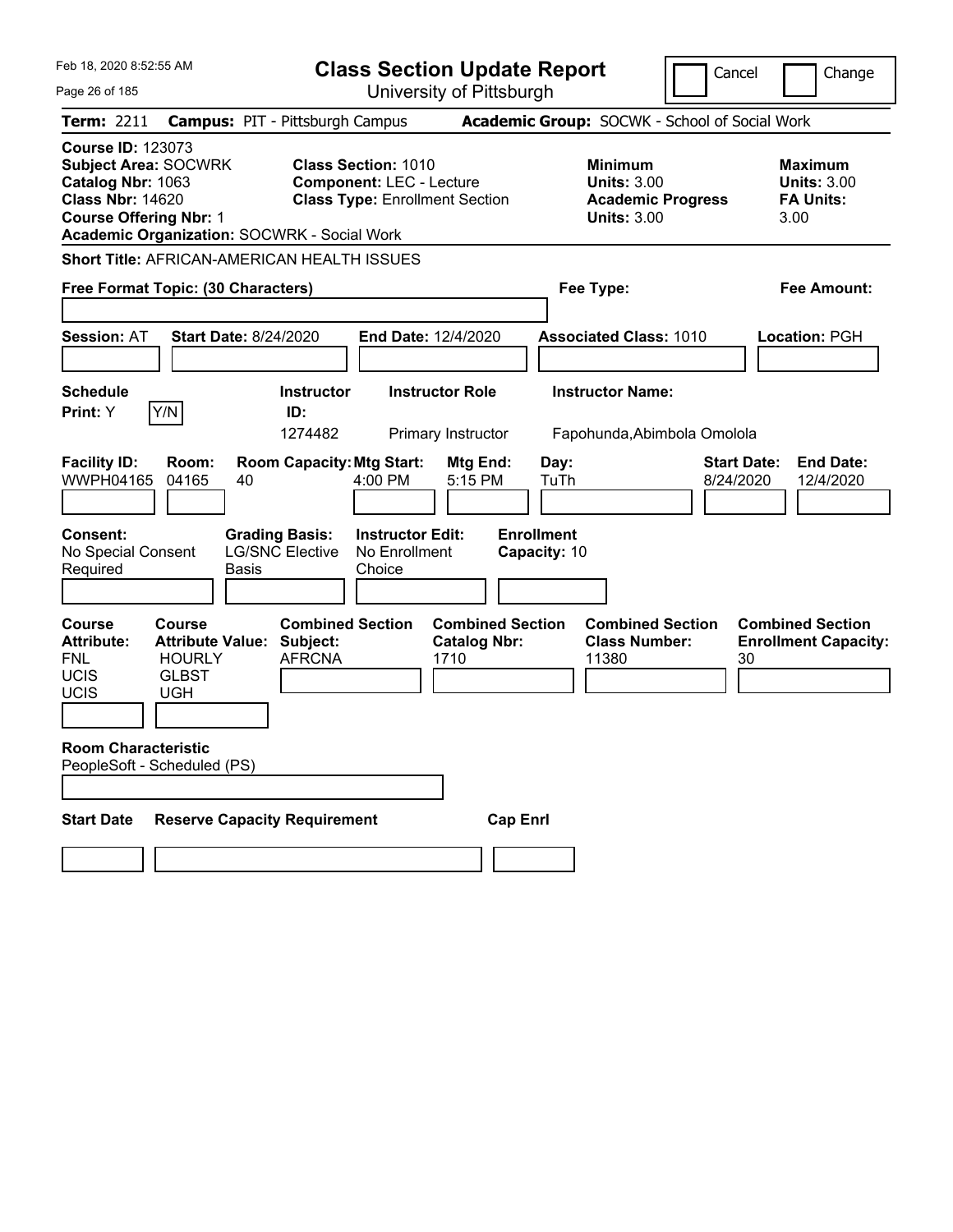| Feb 18, 2020 8:52:55 AM<br>Page 27 of 185                                                                                                                                                      |                                                                 | <b>Class Section Update Report</b><br>University of Pittsburgh                                         |                                                                                        | Cancel                          | Change                                                           |
|------------------------------------------------------------------------------------------------------------------------------------------------------------------------------------------------|-----------------------------------------------------------------|--------------------------------------------------------------------------------------------------------|----------------------------------------------------------------------------------------|---------------------------------|------------------------------------------------------------------|
| <b>Term: 2211</b>                                                                                                                                                                              | <b>Campus: PIT - Pittsburgh Campus</b>                          |                                                                                                        | Academic Group: SOCWK - School of Social Work                                          |                                 |                                                                  |
| <b>Course ID: 123074</b><br><b>Subject Area: SOCWRK</b><br>Catalog Nbr: 1079<br><b>Class Nbr: 15289</b><br><b>Course Offering Nbr: 1</b><br>Academic Organization: SOCWRKH - Social Work - UHC |                                                                 | <b>Class Section: 1050</b><br><b>Component: LEC - Lecture</b><br><b>Class Type: Enrollment Section</b> | <b>Minimum</b><br><b>Units: 3.00</b><br><b>Academic Progress</b><br><b>Units: 3.00</b> |                                 | <b>Maximum</b><br><b>Units: 3.00</b><br><b>FA Units:</b><br>3.00 |
| <b>Short Title: CHILD WELFARE SERVICES</b>                                                                                                                                                     |                                                                 |                                                                                                        |                                                                                        |                                 |                                                                  |
| Free Format Topic: (30 Characters)<br>UNIVERSITY HONORS COLLEGE                                                                                                                                |                                                                 |                                                                                                        | Fee Type:                                                                              |                                 | Fee Amount:                                                      |
| <b>Session: AT</b>                                                                                                                                                                             | <b>Start Date: 8/24/2020</b>                                    | End Date: 12/4/2020                                                                                    | <b>Associated Class: 1050</b>                                                          |                                 | Location: PGH                                                    |
| <b>Schedule</b><br>Y/N<br>Print: Y                                                                                                                                                             | <b>Instructor</b><br>ID:<br>1437727                             | <b>Instructor Role</b><br>Primary Instructor                                                           | <b>Instructor Name:</b><br>Bradley-King, Cynthia Katherine                             |                                 |                                                                  |
| <b>Facility ID:</b><br>Room:<br>CL00314<br>00314<br><b>Consent:</b>                                                                                                                            | <b>Room Capacity: Mtg Start:</b><br>15<br><b>Grading Basis:</b> | Mtg End:<br>1:00 PM<br>2:15 PM<br><b>Instructor Edit:</b>                                              | Day:<br>MoWe<br><b>Enrollment</b>                                                      | <b>Start Date:</b><br>8/24/2020 | <b>End Date:</b><br>12/4/2020                                    |
| No Special Consent<br>Required<br><b>Basis</b>                                                                                                                                                 | <b>LG/SNC Elective</b>                                          | No Enrollment<br>Choice                                                                                | Capacity: 15                                                                           |                                 |                                                                  |
| <b>Course</b><br>Course<br><b>Attribute:</b><br><b>UHC</b><br><b>UHC</b>                                                                                                                       | <b>Combined Section</b><br><b>Attribute Value: Subject:</b>     | <b>Combined Section</b><br><b>Catalog Nbr:</b>                                                         | <b>Combined Section</b><br><b>Class Number:</b>                                        |                                 | <b>Combined Section</b><br><b>Enrollment Capacity:</b>           |
| <b>Room Characteristic</b><br>Media - Data Projector/Monitor<br>PeopleSoft - Scheduled (PS)                                                                                                    |                                                                 |                                                                                                        |                                                                                        |                                 |                                                                  |
| <b>Start Date</b>                                                                                                                                                                              | <b>Reserve Capacity Requirement</b>                             |                                                                                                        | <b>Cap Enrl</b>                                                                        |                                 |                                                                  |
|                                                                                                                                                                                                |                                                                 |                                                                                                        |                                                                                        |                                 |                                                                  |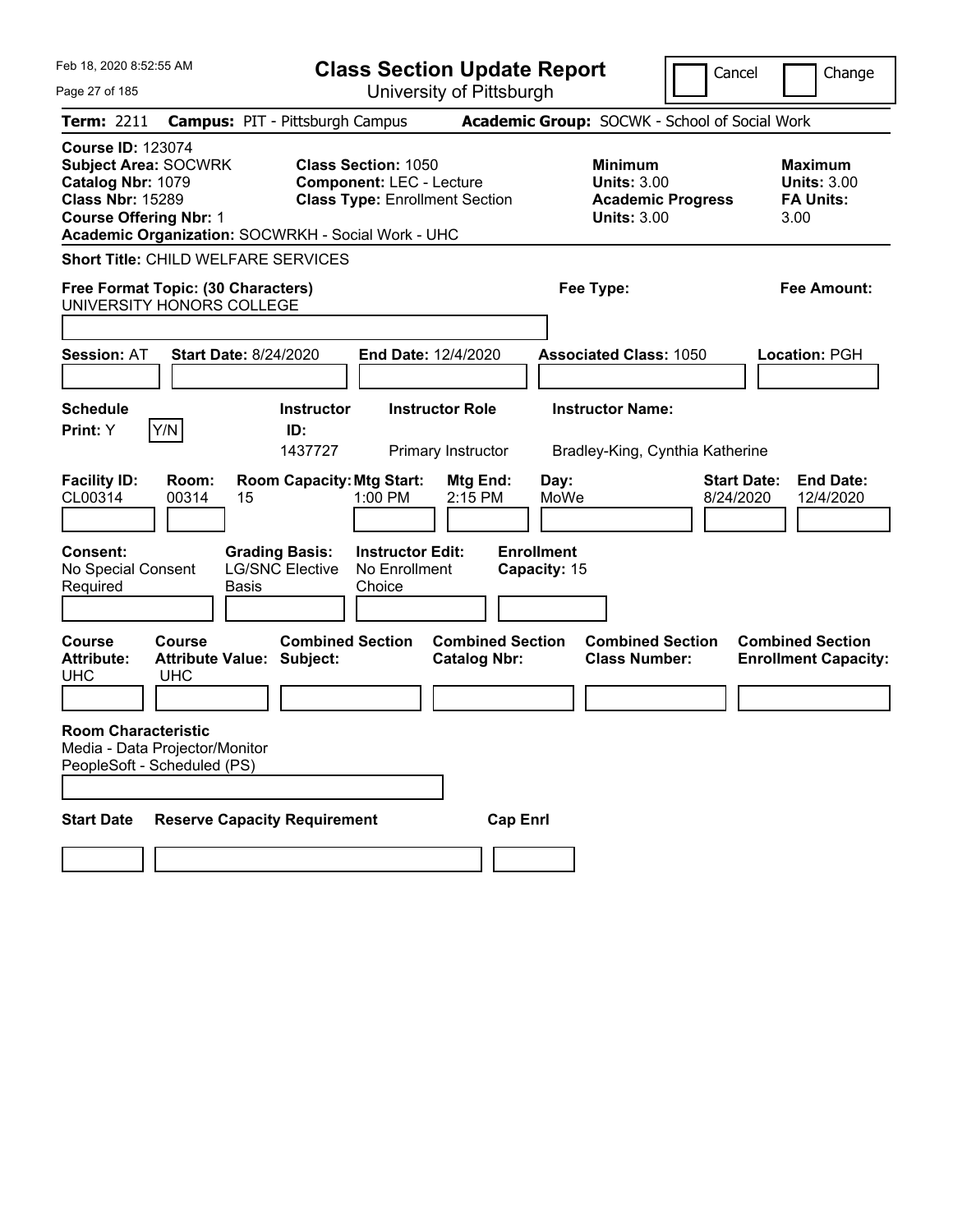| Feb 18, 2020 8:52:55 AM                                                                                                                                                                                  |                                               |                                                    | <b>Class Section Update Report</b>                                       |                                          |                                                                                        | Cancel<br>Change                                                  |
|----------------------------------------------------------------------------------------------------------------------------------------------------------------------------------------------------------|-----------------------------------------------|----------------------------------------------------|--------------------------------------------------------------------------|------------------------------------------|----------------------------------------------------------------------------------------|-------------------------------------------------------------------|
| Page 28 of 185                                                                                                                                                                                           |                                               |                                                    | University of Pittsburgh                                                 |                                          |                                                                                        |                                                                   |
| <b>Term: 2211</b>                                                                                                                                                                                        | <b>Campus: PIT - Pittsburgh Campus</b>        |                                                    |                                                                          |                                          | Academic Group: SOCWK - School of Social Work                                          |                                                                   |
| <b>Course ID: 123633</b><br><b>Subject Area: SWBEH</b><br>Catalog Nbr: 2008<br><b>Class Nbr: 14693</b><br><b>Course Offering Nbr: 1</b><br>Academic Organization: SOCWK-GRAD - Soc Wk - Graduate Program |                                               | <b>Class Section: 1070</b>                         | <b>Component: LEC - Lecture</b><br><b>Class Type: Enrollment Section</b> |                                          | <b>Minimum</b><br><b>Units: 3.00</b><br><b>Academic Progress</b><br><b>Units: 3.00</b> | <b>Maximum</b><br><b>Units: 3.00</b><br><b>FA Units:</b><br>3.00  |
| Short Title: HUMN BHVR: URBAN ENVIRONMENT                                                                                                                                                                |                                               |                                                    |                                                                          |                                          |                                                                                        |                                                                   |
| Free Format Topic: (30 Characters)                                                                                                                                                                       |                                               |                                                    |                                                                          | Fee Type:                                |                                                                                        | <b>Fee Amount:</b>                                                |
|                                                                                                                                                                                                          |                                               |                                                    |                                                                          |                                          |                                                                                        |                                                                   |
| <b>Session: AT</b>                                                                                                                                                                                       | <b>Start Date: 8/24/2020</b>                  |                                                    | End Date: 12/12/2020                                                     |                                          | <b>Associated Class: 1070</b>                                                          | <b>Location: PGH</b>                                              |
| <b>Schedule</b><br>Y/N<br>Print: Y                                                                                                                                                                       | ID:                                           | <b>Instructor</b><br>2918563                       | <b>Instructor Role</b><br>Primary Instructor                             | <b>Instructor Name:</b><br>Rosen, Daniel |                                                                                        |                                                                   |
| <b>Facility ID:</b><br>CL00218<br>00218                                                                                                                                                                  | Room:<br>26                                   | <b>Room Capacity: Mtg Start:</b><br>6:00 PM        | Mtg End:<br>8:50 PM                                                      | Day:<br>Th                               |                                                                                        | <b>Start Date:</b><br><b>End Date:</b><br>8/24/2020<br>12/12/2020 |
| <b>Consent:</b><br>No Special Consent<br>Required                                                                                                                                                        | <b>Grading Basis:</b><br>Grad LG/SU3<br>Basis | <b>Instructor Edit:</b><br>No Enrollment<br>Choice |                                                                          | <b>Enrollment</b><br>Capacity: 25        |                                                                                        |                                                                   |
| <b>Course</b><br>Course<br><b>Attribute:</b>                                                                                                                                                             | <b>Attribute Value: Subject:</b>              | <b>Combined Section</b>                            | <b>Combined Section</b><br><b>Catalog Nbr:</b>                           |                                          | <b>Combined Section</b><br><b>Class Number:</b>                                        | <b>Combined Section</b><br><b>Enrollment Capacity:</b>            |
|                                                                                                                                                                                                          |                                               |                                                    |                                                                          |                                          |                                                                                        |                                                                   |
| <b>Room Characteristic</b><br>Media - Data Projector/Monitor<br>PeopleSoft - Scheduled (PS)                                                                                                              |                                               |                                                    |                                                                          |                                          |                                                                                        |                                                                   |
| <b>Start Date</b>                                                                                                                                                                                        | <b>Reserve Capacity Requirement</b>           |                                                    | <b>Cap Enrl</b>                                                          |                                          |                                                                                        |                                                                   |
|                                                                                                                                                                                                          |                                               |                                                    |                                                                          |                                          |                                                                                        |                                                                   |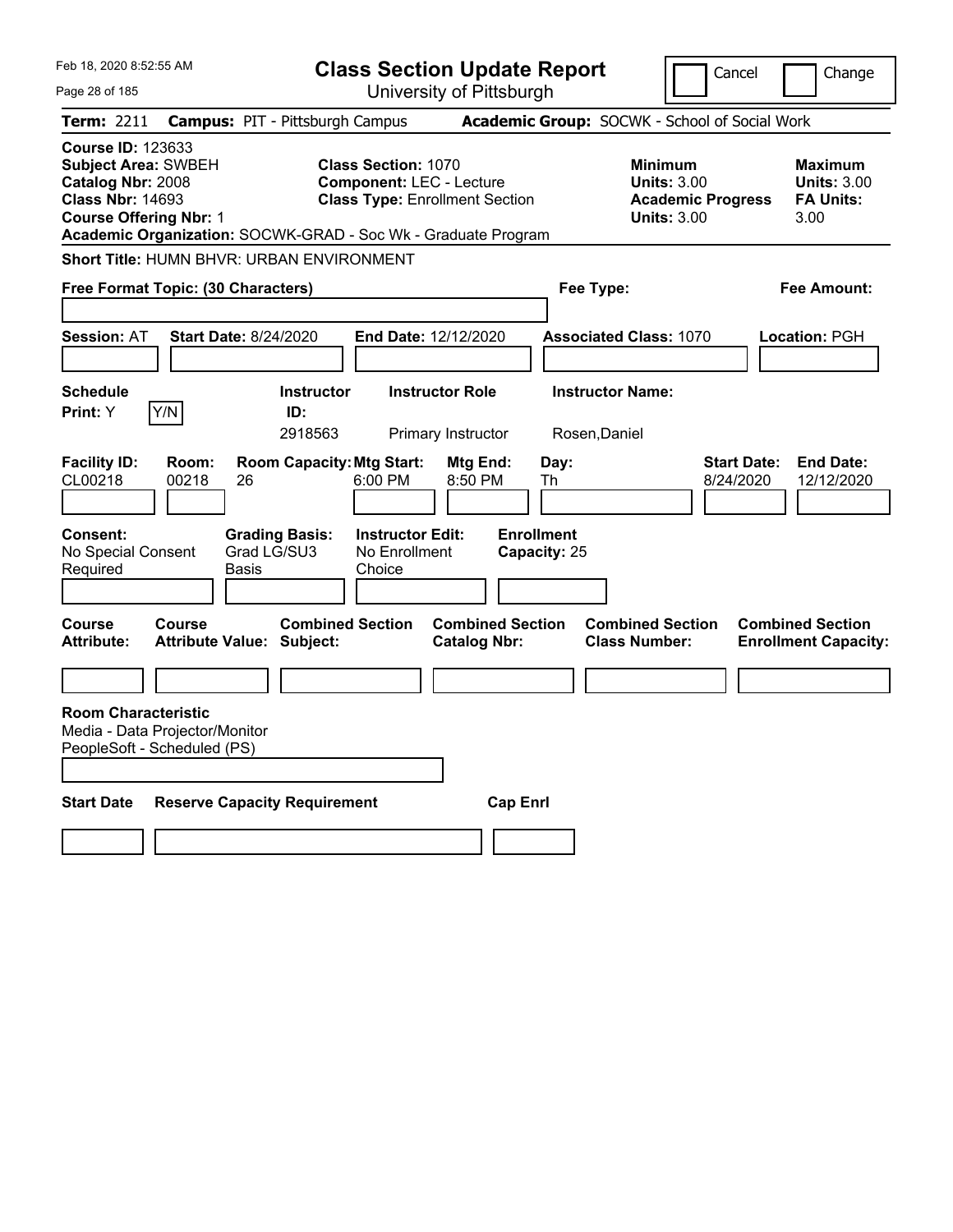| Feb 18, 2020 8:52:55 AM                                                                                                                                                                                  |                                                                                         |                                                                                                        | <b>Class Section Update Report</b>                                     |                                                 | Cancel                                                               | Change                                                    |
|----------------------------------------------------------------------------------------------------------------------------------------------------------------------------------------------------------|-----------------------------------------------------------------------------------------|--------------------------------------------------------------------------------------------------------|------------------------------------------------------------------------|-------------------------------------------------|----------------------------------------------------------------------|-----------------------------------------------------------|
| Page 29 of 185                                                                                                                                                                                           |                                                                                         |                                                                                                        | University of Pittsburgh                                               |                                                 |                                                                      |                                                           |
| Term: 2211                                                                                                                                                                                               | <b>Campus: PIT - Pittsburgh Campus</b>                                                  |                                                                                                        | Academic Group: SOCWK - School of Social Work                          |                                                 |                                                                      |                                                           |
| <b>Course ID: 123638</b><br><b>Subject Area: SWBEH</b><br>Catalog Nbr: 2062<br><b>Class Nbr: 14592</b><br><b>Course Offering Nbr: 1</b><br>Academic Organization: SOCWK-GRAD - Soc Wk - Graduate Program |                                                                                         | <b>Class Section: 1030</b><br><b>Component: LEC - Lecture</b><br><b>Class Type: Enrollment Section</b> |                                                                        | Minimum                                         | <b>Units: 3.00</b><br><b>Academic Progress</b><br><b>Units: 3.00</b> | Maximum<br><b>Units: 3.00</b><br><b>FA Units:</b><br>3.00 |
| <b>Short Title: HUMN BHVR: CHLD FMLY AT RISK</b>                                                                                                                                                         |                                                                                         |                                                                                                        |                                                                        |                                                 |                                                                      |                                                           |
| Free Format Topic: (30 Characters)                                                                                                                                                                       |                                                                                         |                                                                                                        |                                                                        | Fee Type:                                       |                                                                      | Fee Amount:                                               |
| <b>Session: AT</b>                                                                                                                                                                                       | <b>Start Date: 8/24/2020</b>                                                            | End Date: 12/12/2020                                                                                   |                                                                        | <b>Associated Class: 1030</b>                   |                                                                      | Location: PGH                                             |
| <b>Schedule</b><br>Y/N<br>Print: Y                                                                                                                                                                       | <b>Instructor</b><br>ID:                                                                | <b>Instructor Role</b>                                                                                 |                                                                        | <b>Instructor Name:</b>                         |                                                                      |                                                           |
|                                                                                                                                                                                                          | 2926421                                                                                 | Primary Instructor                                                                                     |                                                                        | Borish, Laura B                                 |                                                                      |                                                           |
| <b>Facility ID:</b><br>Room:<br>CL02309<br>02309<br>Consent:<br>No Special Consent<br>Required                                                                                                           | <b>Room Capacity: Mtg Start:</b><br>24<br><b>Grading Basis:</b><br>Grad LG/SU3<br>Basis | 11:00 AM<br><b>Instructor Edit:</b><br>No Enrollment<br>Choice                                         | Mtg End:<br>Day:<br>1:50 PM<br>Tu<br><b>Enrollment</b><br>Capacity: 24 |                                                 | <b>Start Date:</b><br>8/24/2020                                      | <b>End Date:</b><br>12/12/2020                            |
|                                                                                                                                                                                                          |                                                                                         |                                                                                                        |                                                                        |                                                 |                                                                      |                                                           |
| Course<br>Course<br><b>Attribute:</b><br><b>GSWS</b><br><b>INPR</b>                                                                                                                                      | <b>Combined Section</b><br>Attribute Value: Subject:                                    |                                                                                                        | <b>Combined Section</b><br><b>Catalog Nbr:</b>                         | <b>Combined Section</b><br><b>Class Number:</b> |                                                                      | <b>Combined Section</b><br><b>Enrollment Capacity:</b>    |
| <b>Room Characteristic</b>                                                                                                                                                                               |                                                                                         |                                                                                                        |                                                                        |                                                 |                                                                      |                                                           |
| PeopleSoft - Scheduled (PS)                                                                                                                                                                              |                                                                                         |                                                                                                        |                                                                        |                                                 |                                                                      |                                                           |
| <b>Start Date</b>                                                                                                                                                                                        | <b>Reserve Capacity Requirement</b>                                                     |                                                                                                        | <b>Cap Enrl</b>                                                        |                                                 |                                                                      |                                                           |
|                                                                                                                                                                                                          |                                                                                         |                                                                                                        |                                                                        |                                                 |                                                                      |                                                           |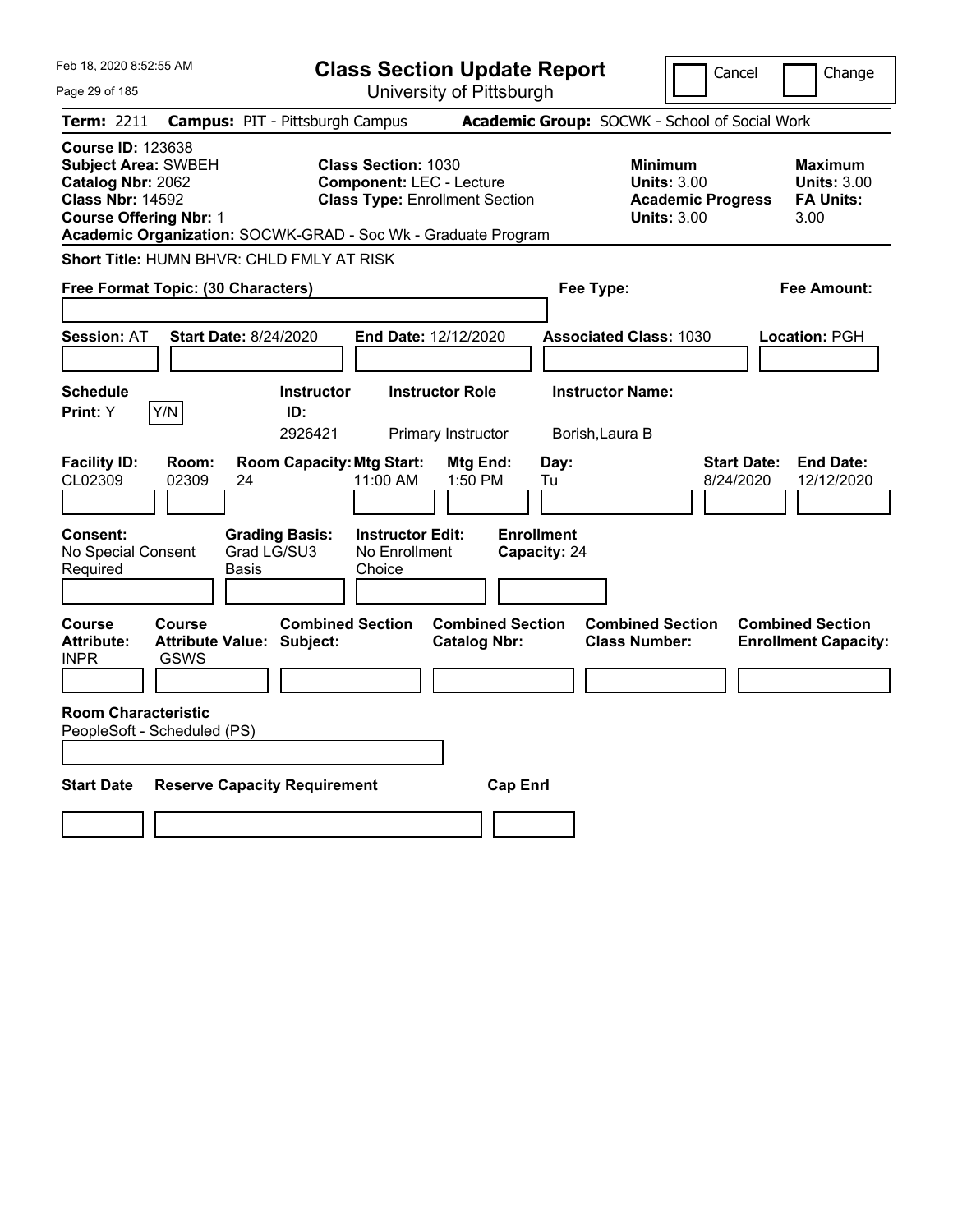| Feb 18, 2020 8:52:55 AM<br><b>Class Section Update Report</b><br>Cancel<br>University of Pittsburgh<br>Page 30 of 185                   |                |                                                                                                |                                                               |                                                                          |                                                 |                                                                                        | Change                                                            |
|-----------------------------------------------------------------------------------------------------------------------------------------|----------------|------------------------------------------------------------------------------------------------|---------------------------------------------------------------|--------------------------------------------------------------------------|-------------------------------------------------|----------------------------------------------------------------------------------------|-------------------------------------------------------------------|
| <b>Term: 2211</b>                                                                                                                       |                | <b>Campus: PIT - Pittsburgh Campus</b>                                                         |                                                               |                                                                          |                                                 | Academic Group: SOCWK - School of Social Work                                          |                                                                   |
| <b>Course ID: 123639</b><br><b>Subject Area: SWBEH</b><br>Catalog Nbr: 2063<br><b>Class Nbr: 14609</b><br><b>Course Offering Nbr: 1</b> |                | Academic Organization: SOCWK-GRAD - Soc Wk - Graduate Program                                  | <b>Class Section: 1010</b>                                    | <b>Component: LEC - Lecture</b><br><b>Class Type: Enrollment Section</b> |                                                 | <b>Minimum</b><br><b>Units: 3.00</b><br><b>Academic Progress</b><br><b>Units: 3.00</b> | <b>Maximum</b><br><b>Units: 3.00</b><br><b>FA Units:</b><br>3.00  |
|                                                                                                                                         |                | <b>Short Title: HUMAN BEHAVR &amp; SOCIAL ENVRNMNT</b>                                         |                                                               |                                                                          |                                                 |                                                                                        |                                                                   |
| Free Format Topic: (30 Characters)                                                                                                      |                |                                                                                                |                                                               |                                                                          | Fee Type:                                       |                                                                                        | <b>Fee Amount:</b>                                                |
| <b>Session: AT</b>                                                                                                                      |                | <b>Start Date: 8/24/2020</b>                                                                   |                                                               | <b>End Date: 12/12/2020</b>                                              |                                                 | <b>Associated Class: 1010</b>                                                          | Location: PGH                                                     |
| <b>Schedule</b>                                                                                                                         |                | <b>Instructor</b>                                                                              |                                                               | <b>Instructor Role</b>                                                   | <b>Instructor Name:</b>                         |                                                                                        |                                                                   |
| Print: Y                                                                                                                                | Y/N            | ID:<br>0                                                                                       |                                                               |                                                                          |                                                 | No Instructor Assigned                                                                 |                                                                   |
| <b>Facility ID:</b><br>IS00411<br>Consent:<br>No Special Consent<br>Required                                                            | Room:<br>00411 | <b>Room Capacity: Mtg Start:</b><br>32<br><b>Grading Basis:</b><br>Grad LG/SU3<br><b>Basis</b> | 2:00 PM<br><b>Instructor Edit:</b><br>No Enrollment<br>Choice | Mtg End:<br>4:50 PM                                                      | Day:<br>Mo<br><b>Enrollment</b><br>Capacity: 23 |                                                                                        | <b>Start Date:</b><br><b>End Date:</b><br>8/24/2020<br>12/12/2020 |
| <b>Course</b><br><b>Attribute:</b>                                                                                                      | <b>Course</b>  | <b>Combined Section</b><br><b>Attribute Value: Subject:</b>                                    |                                                               | <b>Combined Section</b><br><b>Catalog Nbr:</b>                           |                                                 | <b>Combined Section</b><br><b>Class Number:</b>                                        | <b>Combined Section</b><br><b>Enrollment Capacity:</b>            |
|                                                                                                                                         |                |                                                                                                |                                                               |                                                                          |                                                 |                                                                                        |                                                                   |
| <b>Room Characteristic</b><br>Media - VHS and Display<br>PeopleSoft - Scheduled (PS)<br>Seating - Moveable<br><b>Start Date</b>         |                | <b>Reserve Capacity Requirement</b>                                                            |                                                               | <b>Cap Enrl</b>                                                          |                                                 |                                                                                        |                                                                   |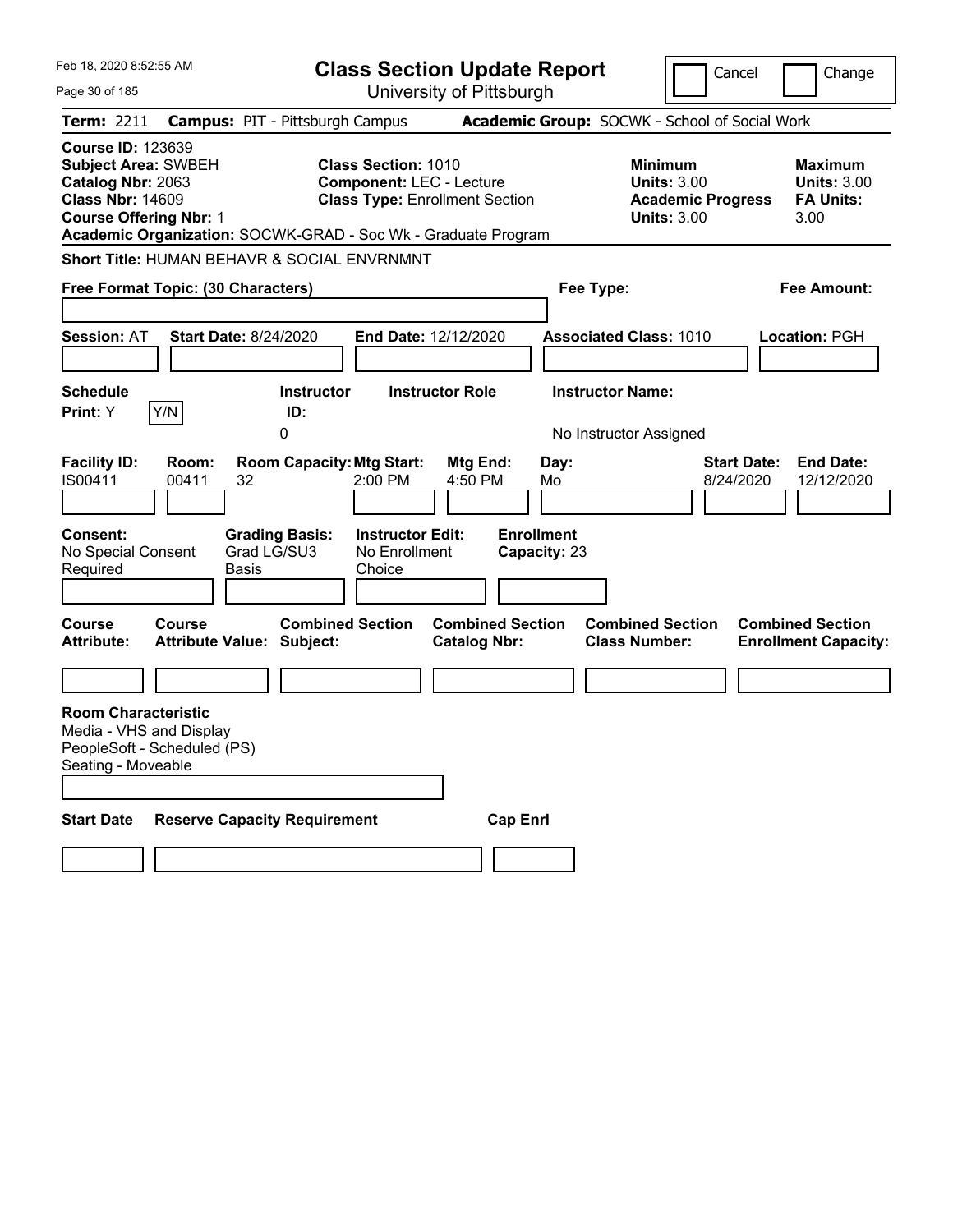| Page 31 of 185                                                                                                                          | Feb 18, 2020 8:52:55 AM<br><b>Class Section Update Report</b><br>Cancel<br>University of Pittsburgh |                                                                 |                                    |                                                                          |                                 |                                                                                        | Change                                                            |
|-----------------------------------------------------------------------------------------------------------------------------------------|-----------------------------------------------------------------------------------------------------|-----------------------------------------------------------------|------------------------------------|--------------------------------------------------------------------------|---------------------------------|----------------------------------------------------------------------------------------|-------------------------------------------------------------------|
| <b>Term: 2211</b>                                                                                                                       |                                                                                                     | <b>Campus: PIT - Pittsburgh Campus</b>                          |                                    |                                                                          |                                 | Academic Group: SOCWK - School of Social Work                                          |                                                                   |
| <b>Course ID: 123639</b><br><b>Subject Area: SWBEH</b><br>Catalog Nbr: 2063<br><b>Class Nbr: 14568</b><br><b>Course Offering Nbr: 1</b> |                                                                                                     | Academic Organization: SOCWK-GRAD - Soc Wk - Graduate Program   | <b>Class Section: 1020</b>         | <b>Component: LEC - Lecture</b><br><b>Class Type: Enrollment Section</b> |                                 | <b>Minimum</b><br><b>Units: 3.00</b><br><b>Academic Progress</b><br><b>Units: 3.00</b> | <b>Maximum</b><br><b>Units: 3.00</b><br><b>FA Units:</b><br>3.00  |
|                                                                                                                                         |                                                                                                     | <b>Short Title: HUMAN BEHAVR &amp; SOCIAL ENVRNMNT</b>          |                                    |                                                                          |                                 |                                                                                        |                                                                   |
|                                                                                                                                         | Free Format Topic: (30 Characters)                                                                  |                                                                 |                                    |                                                                          | Fee Type:                       |                                                                                        | <b>Fee Amount:</b>                                                |
| <b>Session: AT</b>                                                                                                                      |                                                                                                     | <b>Start Date: 8/24/2020</b>                                    |                                    | End Date: 12/12/2020                                                     |                                 | <b>Associated Class: 1020</b>                                                          | Location: PGH                                                     |
| <b>Schedule</b>                                                                                                                         |                                                                                                     | <b>Instructor</b>                                               |                                    | <b>Instructor Role</b>                                                   | <b>Instructor Name:</b>         |                                                                                        |                                                                   |
| Print: Y                                                                                                                                | Y/N                                                                                                 | ID:<br>2965253                                                  |                                    | Primary Instructor                                                       |                                 | Moon, Debby Jungrim                                                                    |                                                                   |
| <b>Facility ID:</b><br>CL00226<br>Consent:                                                                                              | Room:<br>00226                                                                                      | <b>Room Capacity: Mtg Start:</b><br>33<br><b>Grading Basis:</b> | 2:00 PM<br><b>Instructor Edit:</b> | Mtg End:<br>4:50 PM                                                      | Day:<br>Mo<br><b>Enrollment</b> |                                                                                        | <b>Start Date:</b><br><b>End Date:</b><br>8/24/2020<br>12/12/2020 |
| No Special Consent<br>Required                                                                                                          |                                                                                                     | Grad LG/SU3<br><b>Basis</b>                                     | No Enrollment<br>Choice            |                                                                          | Capacity: 23                    |                                                                                        |                                                                   |
| <b>Course</b><br><b>Attribute:</b>                                                                                                      | <b>Course</b>                                                                                       | <b>Combined Section</b><br><b>Attribute Value: Subject:</b>     |                                    | <b>Combined Section</b><br><b>Catalog Nbr:</b>                           |                                 | <b>Combined Section</b><br><b>Class Number:</b>                                        | <b>Combined Section</b><br><b>Enrollment Capacity:</b>            |
|                                                                                                                                         |                                                                                                     |                                                                 |                                    |                                                                          |                                 |                                                                                        |                                                                   |
| <b>Room Characteristic</b><br>Seating - Moveable                                                                                        | Media - VHS and Display<br>PeopleSoft - Scheduled (PS)                                              |                                                                 |                                    |                                                                          |                                 |                                                                                        |                                                                   |
| <b>Start Date</b>                                                                                                                       |                                                                                                     | <b>Reserve Capacity Requirement</b>                             |                                    | <b>Cap Enrl</b>                                                          |                                 |                                                                                        |                                                                   |
|                                                                                                                                         |                                                                                                     |                                                                 |                                    |                                                                          |                                 |                                                                                        |                                                                   |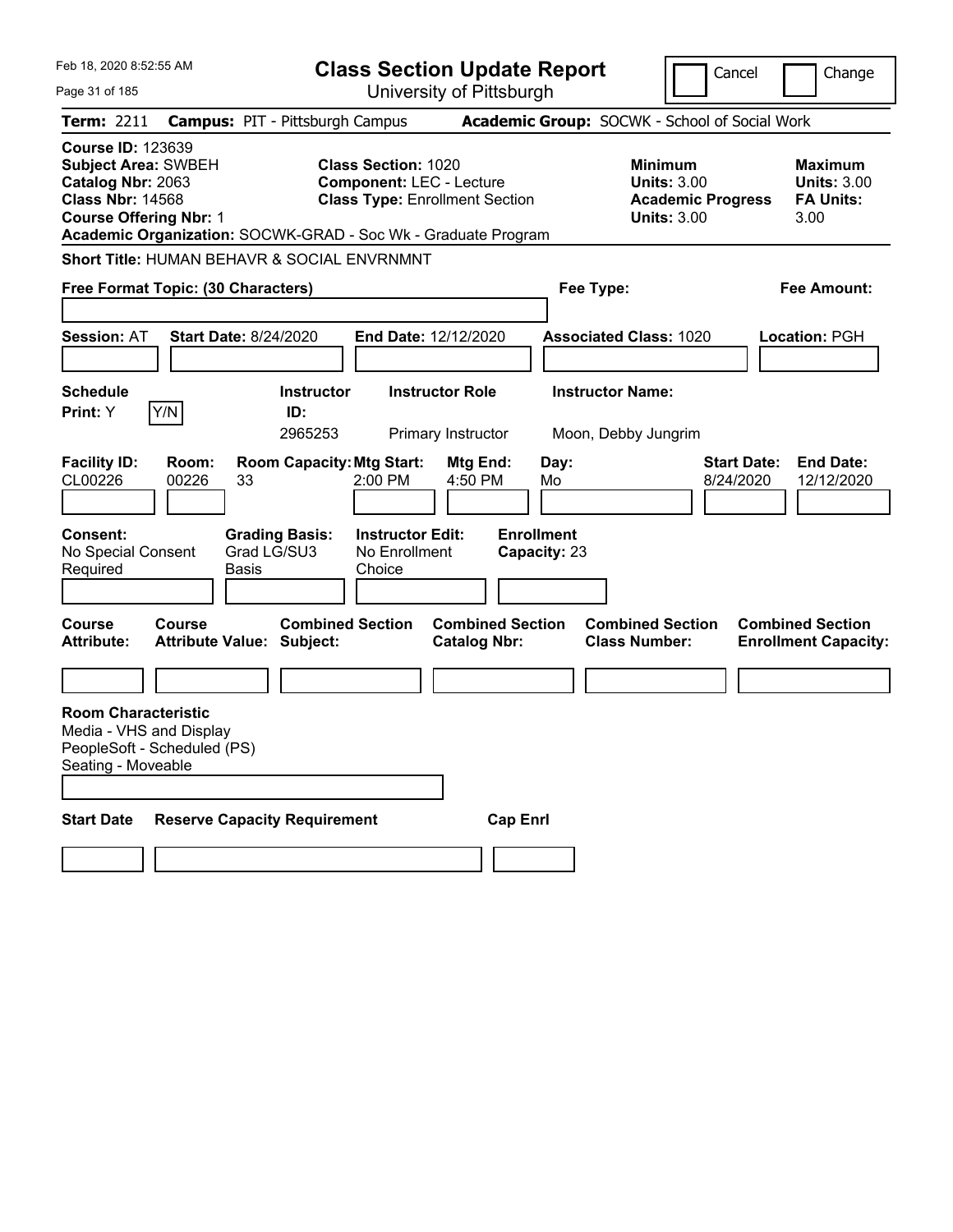| Feb 18, 2020 8:52:55 AM                                                                                                                 |     |                                                                                                                                                                                                                                        |                                                                                                                                                                   |                                                                                                                                                                                                                   |                                                                                                                                                                                                                                                             | Cancel<br>Change                                                                                                                                                                                    |
|-----------------------------------------------------------------------------------------------------------------------------------------|-----|----------------------------------------------------------------------------------------------------------------------------------------------------------------------------------------------------------------------------------------|-------------------------------------------------------------------------------------------------------------------------------------------------------------------|-------------------------------------------------------------------------------------------------------------------------------------------------------------------------------------------------------------------|-------------------------------------------------------------------------------------------------------------------------------------------------------------------------------------------------------------------------------------------------------------|-----------------------------------------------------------------------------------------------------------------------------------------------------------------------------------------------------|
|                                                                                                                                         |     |                                                                                                                                                                                                                                        |                                                                                                                                                                   |                                                                                                                                                                                                                   |                                                                                                                                                                                                                                                             |                                                                                                                                                                                                     |
|                                                                                                                                         |     |                                                                                                                                                                                                                                        |                                                                                                                                                                   |                                                                                                                                                                                                                   |                                                                                                                                                                                                                                                             |                                                                                                                                                                                                     |
| <b>Course ID: 123639</b><br><b>Subject Area: SWBEH</b><br>Catalog Nbr: 2063<br><b>Class Nbr: 16751</b><br><b>Course Offering Nbr: 1</b> |     |                                                                                                                                                                                                                                        |                                                                                                                                                                   |                                                                                                                                                                                                                   | <b>Minimum</b><br><b>Units: 3.00</b><br><b>Academic Progress</b><br><b>Units: 3.00</b>                                                                                                                                                                      | <b>Maximum</b><br><b>Units: 3.00</b><br><b>FA Units:</b><br>3.00                                                                                                                                    |
|                                                                                                                                         |     |                                                                                                                                                                                                                                        |                                                                                                                                                                   |                                                                                                                                                                                                                   |                                                                                                                                                                                                                                                             |                                                                                                                                                                                                     |
|                                                                                                                                         |     |                                                                                                                                                                                                                                        |                                                                                                                                                                   |                                                                                                                                                                                                                   |                                                                                                                                                                                                                                                             | <b>Fee Amount:</b>                                                                                                                                                                                  |
|                                                                                                                                         |     |                                                                                                                                                                                                                                        |                                                                                                                                                                   |                                                                                                                                                                                                                   |                                                                                                                                                                                                                                                             | Location: PGH                                                                                                                                                                                       |
|                                                                                                                                         |     |                                                                                                                                                                                                                                        |                                                                                                                                                                   |                                                                                                                                                                                                                   |                                                                                                                                                                                                                                                             |                                                                                                                                                                                                     |
|                                                                                                                                         | 0   |                                                                                                                                                                                                                                        |                                                                                                                                                                   |                                                                                                                                                                                                                   |                                                                                                                                                                                                                                                             |                                                                                                                                                                                                     |
| Room:<br>00249<br>No Special Consent                                                                                                    | 34  | 2:00 PM<br>Choice                                                                                                                                                                                                                      | Mtg End:<br>4:50 PM                                                                                                                                               | Day:<br>Mo                                                                                                                                                                                                        |                                                                                                                                                                                                                                                             | <b>Start Date:</b><br><b>End Date:</b><br>8/24/2020<br>12/12/2020                                                                                                                                   |
| <b>Course</b>                                                                                                                           |     |                                                                                                                                                                                                                                        | <b>Catalog Nbr:</b>                                                                                                                                               |                                                                                                                                                                                                                   |                                                                                                                                                                                                                                                             | <b>Combined Section</b><br><b>Enrollment Capacity:</b>                                                                                                                                              |
|                                                                                                                                         |     |                                                                                                                                                                                                                                        |                                                                                                                                                                   |                                                                                                                                                                                                                   |                                                                                                                                                                                                                                                             |                                                                                                                                                                                                     |
| <b>Room Characteristic</b><br>Seating - Moveable                                                                                        |     |                                                                                                                                                                                                                                        |                                                                                                                                                                   |                                                                                                                                                                                                                   |                                                                                                                                                                                                                                                             |                                                                                                                                                                                                     |
|                                                                                                                                         | Y/N | Free Format Topic: (30 Characters)<br><b>Start Date: 8/24/2020</b><br>ID:<br><b>Grading Basis:</b><br>Grad LG/SU3<br><b>Basis</b><br><b>Attribute Value: Subject:</b><br>Media - Data Projector/Monitor<br>PeopleSoft - Scheduled (PS) | <b>Campus: PIT - Pittsburgh Campus</b><br><b>Instructor</b><br><b>Room Capacity: Mtg Start:</b><br><b>Combined Section</b><br><b>Reserve Capacity Requirement</b> | <b>Class Section: 1030</b><br><b>Component: LEC - Lecture</b><br>Short Title: HUMAN BEHAVR & SOCIAL ENVRNMNT<br><b>End Date: 12/12/2020</b><br><b>Instructor Role</b><br><b>Instructor Edit:</b><br>No Enrollment | <b>Class Section Update Report</b><br>University of Pittsburgh<br><b>Class Type: Enrollment Section</b><br>Academic Organization: SOCWK-GRAD - Soc Wk - Graduate Program<br><b>Enrollment</b><br>Capacity: 23<br><b>Combined Section</b><br><b>Cap Enrl</b> | Academic Group: SOCWK - School of Social Work<br>Fee Type:<br><b>Associated Class: 1030</b><br><b>Instructor Name:</b><br>No Instructor Assigned<br><b>Combined Section</b><br><b>Class Number:</b> |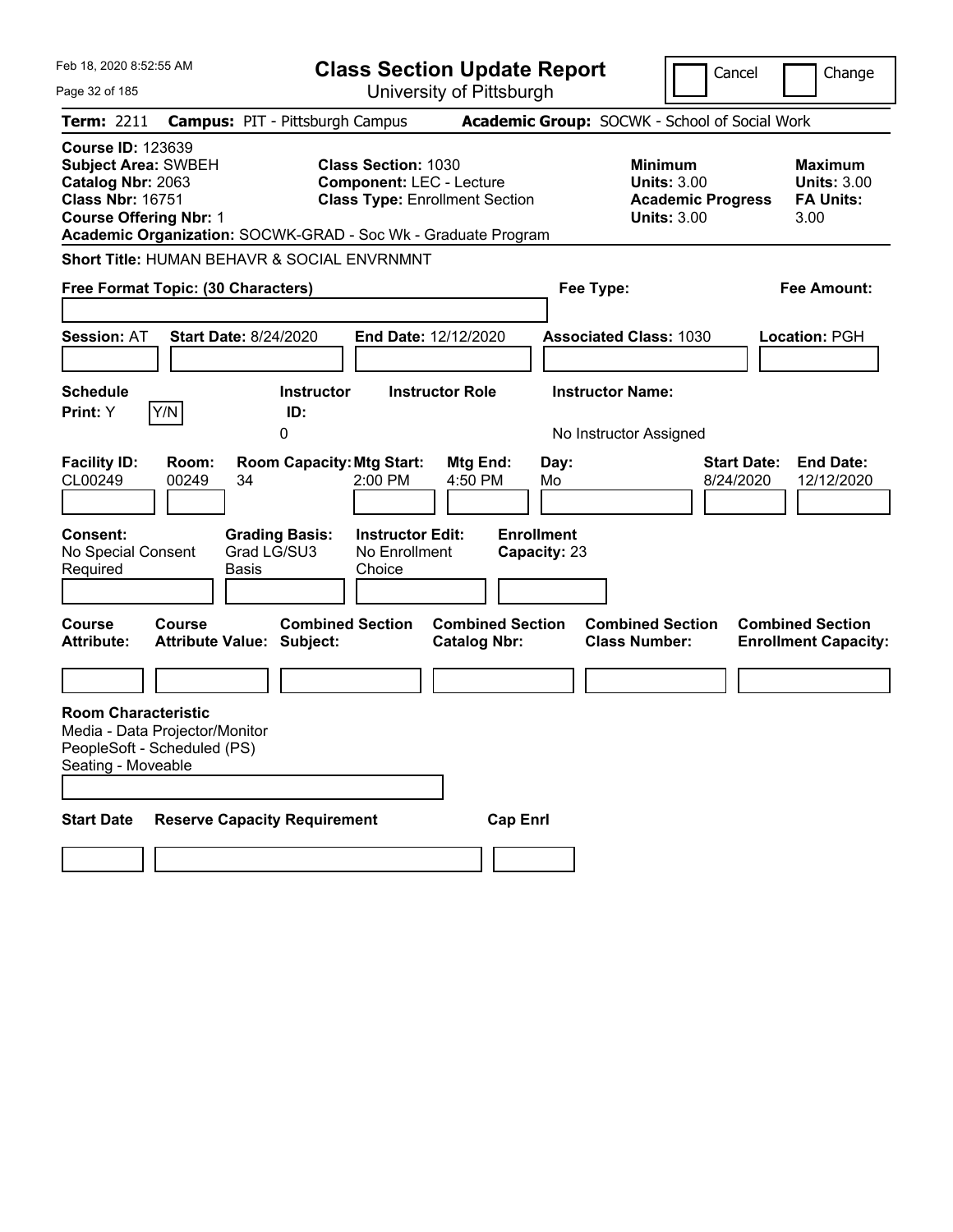| Feb 18, 2020 8:52:55 AM                                                                                                                 |               |                                                               |                                                                                                        |                                                | <b>Class Section Update Report</b> |                                                                                        | Cancel                          | Change                                                    |
|-----------------------------------------------------------------------------------------------------------------------------------------|---------------|---------------------------------------------------------------|--------------------------------------------------------------------------------------------------------|------------------------------------------------|------------------------------------|----------------------------------------------------------------------------------------|---------------------------------|-----------------------------------------------------------|
| Page 33 of 185                                                                                                                          |               | University of Pittsburgh                                      |                                                                                                        |                                                |                                    |                                                                                        |                                 |                                                           |
| Term: 2211                                                                                                                              |               | <b>Campus: PIT - Pittsburgh Campus</b>                        |                                                                                                        |                                                |                                    | Academic Group: SOCWK - School of Social Work                                          |                                 |                                                           |
| <b>Course ID: 123639</b><br><b>Subject Area: SWBEH</b><br>Catalog Nbr: 2063<br><b>Class Nbr: 15293</b><br><b>Course Offering Nbr: 1</b> |               | Academic Organization: SOCWK-GRAD - Soc Wk - Graduate Program | <b>Class Section: 1080</b><br><b>Component: LEC - Lecture</b><br><b>Class Type: Enrollment Section</b> |                                                |                                    | <b>Minimum</b><br><b>Units: 3.00</b><br><b>Academic Progress</b><br><b>Units: 3.00</b> |                                 | Maximum<br><b>Units: 3.00</b><br><b>FA Units:</b><br>3.00 |
|                                                                                                                                         |               | <b>Short Title: HUMAN BEHAVR &amp; SOCIAL ENVRNMNT</b>        |                                                                                                        |                                                |                                    |                                                                                        |                                 |                                                           |
| Free Format Topic: (30 Characters)                                                                                                      |               |                                                               |                                                                                                        |                                                | Fee Type:                          |                                                                                        |                                 | Fee Amount:                                               |
|                                                                                                                                         |               |                                                               |                                                                                                        |                                                |                                    |                                                                                        |                                 |                                                           |
| <b>Session: AT</b>                                                                                                                      |               | <b>Start Date: 8/24/2020</b>                                  | End Date: 12/12/2020                                                                                   |                                                |                                    | <b>Associated Class: 1080</b>                                                          |                                 | Location: PGH                                             |
| <b>Schedule</b><br><b>Print:</b> Y                                                                                                      | Y/N           | <b>Instructor</b><br>ID:<br>2965252                           |                                                                                                        | <b>Instructor Role</b><br>Primary Instructor   |                                    | <b>Instructor Name:</b><br>Gartner, Rachel Elizabeth                                   |                                 |                                                           |
| <b>Facility ID:</b><br>CL02322                                                                                                          | Room:<br>2322 | <b>Room Capacity: Mtg Start:</b><br>24                        | 6:00 PM                                                                                                | Mtg End:<br>8:50 PM                            | Day:<br>Th                         |                                                                                        | <b>Start Date:</b><br>8/24/2020 | <b>End Date:</b><br>12/12/2020                            |
| <b>Consent:</b><br>No Special Consent<br>Required                                                                                       |               | <b>Grading Basis:</b><br>Grad LG/SU3<br>Basis                 | <b>Instructor Edit:</b><br>No Enrollment<br>Choice                                                     |                                                | <b>Enrollment</b><br>Capacity: 24  |                                                                                        |                                 |                                                           |
| Course<br><b>Attribute:</b>                                                                                                             | Course        | <b>Combined Section</b><br><b>Attribute Value: Subject:</b>   |                                                                                                        | <b>Combined Section</b><br><b>Catalog Nbr:</b> |                                    | <b>Combined Section</b><br><b>Class Number:</b>                                        |                                 | <b>Combined Section</b><br><b>Enrollment Capacity:</b>    |
|                                                                                                                                         |               |                                                               |                                                                                                        |                                                |                                    |                                                                                        |                                 |                                                           |
| <b>Room Characteristic</b><br>Media - VHS and Display<br>PeopleSoft - Scheduled (PS)                                                    |               |                                                               |                                                                                                        |                                                |                                    |                                                                                        |                                 |                                                           |
| <b>Start Date</b>                                                                                                                       |               | <b>Reserve Capacity Requirement</b>                           |                                                                                                        |                                                | <b>Cap Enri</b>                    |                                                                                        |                                 |                                                           |
|                                                                                                                                         |               |                                                               |                                                                                                        |                                                |                                    |                                                                                        |                                 |                                                           |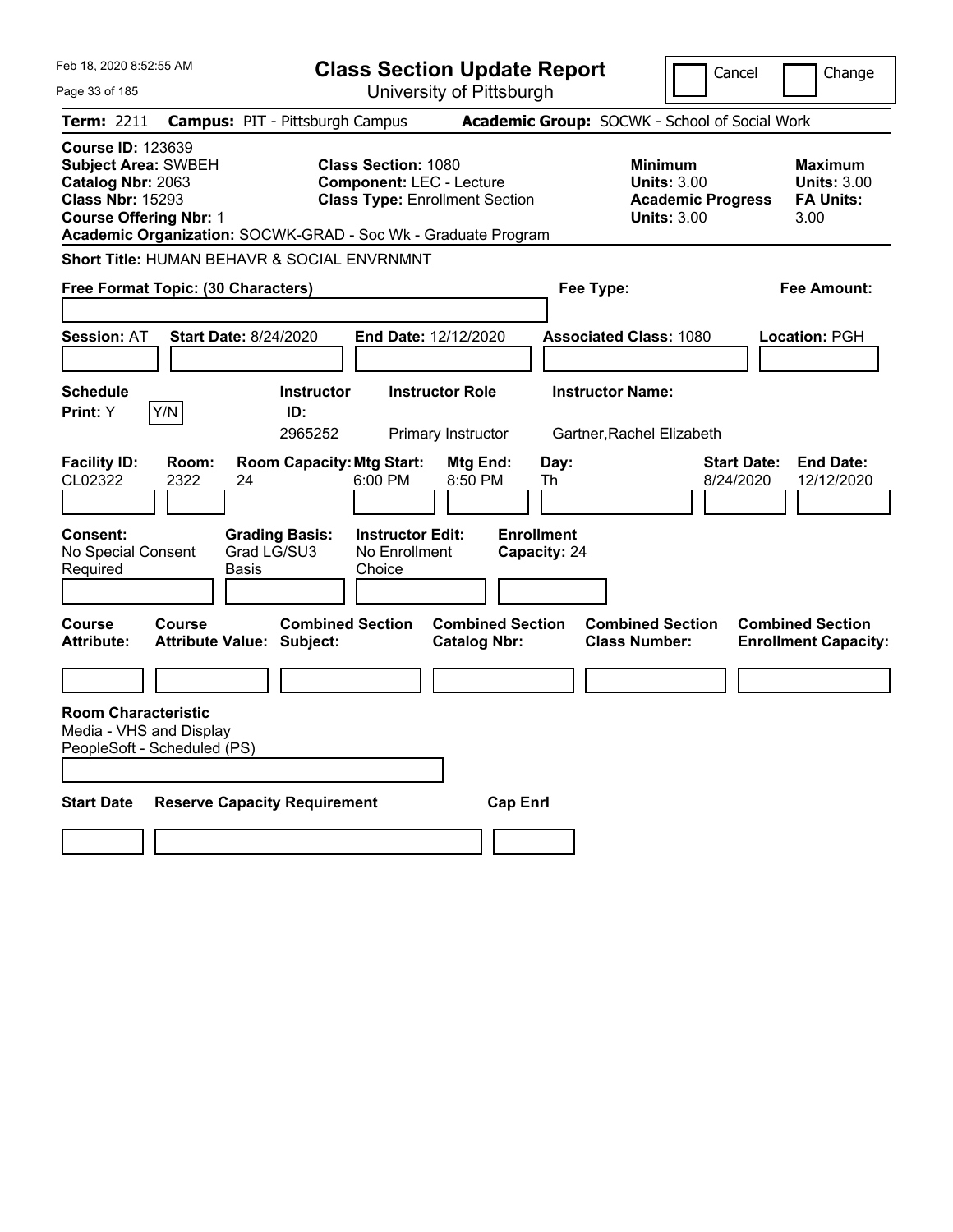| Feb 18, 2020 8:52:55 AM<br><b>Class Section Update Report</b><br>Cancel<br>University of Pittsburgh<br>Page 34 of 185 |  |                                                                                      |                                                               |                                                    |                                                                          | Change                            |                                                                                        |                                 |                                                                  |
|-----------------------------------------------------------------------------------------------------------------------|--|--------------------------------------------------------------------------------------|---------------------------------------------------------------|----------------------------------------------------|--------------------------------------------------------------------------|-----------------------------------|----------------------------------------------------------------------------------------|---------------------------------|------------------------------------------------------------------|
| <b>Term: 2211</b>                                                                                                     |  |                                                                                      | <b>Campus: PIT - Pittsburgh Campus</b>                        |                                                    |                                                                          |                                   | Academic Group: SOCWK - School of Social Work                                          |                                 |                                                                  |
| <b>Course ID: 123639</b><br>Catalog Nbr: 2063<br><b>Class Nbr: 14696</b>                                              |  | <b>Subject Area: SWBEH</b><br><b>Course Offering Nbr: 1</b>                          | Academic Organization: SOCWK-GRAD - Soc Wk - Graduate Program | <b>Class Section: 1090</b>                         | <b>Component: LEC - Lecture</b><br><b>Class Type: Enrollment Section</b> |                                   | <b>Minimum</b><br><b>Units: 3.00</b><br><b>Academic Progress</b><br><b>Units: 3.00</b> |                                 | <b>Maximum</b><br><b>Units: 3.00</b><br><b>FA Units:</b><br>3.00 |
|                                                                                                                       |  |                                                                                      | Short Title: HUMAN BEHAVR & SOCIAL ENVRNMNT                   |                                                    |                                                                          |                                   |                                                                                        |                                 |                                                                  |
|                                                                                                                       |  | Free Format Topic: (30 Characters)                                                   |                                                               |                                                    |                                                                          | Fee Type:                         |                                                                                        |                                 | <b>Fee Amount:</b>                                               |
| <b>Session: AT</b>                                                                                                    |  |                                                                                      | <b>Start Date: 8/24/2020</b>                                  |                                                    | End Date: 12/12/2020                                                     |                                   | <b>Associated Class: 1090</b>                                                          |                                 | Location: PGH                                                    |
| <b>Schedule</b><br>Print: Y                                                                                           |  | Y/N                                                                                  | <b>Instructor</b><br>ID:<br>2965252                           |                                                    | <b>Instructor Role</b><br>Primary Instructor                             |                                   | <b>Instructor Name:</b><br>Gartner, Rachel Elizabeth                                   |                                 |                                                                  |
| <b>Facility ID:</b><br>CL00306                                                                                        |  | Room:<br>00306                                                                       | <b>Room Capacity: Mtg Start:</b><br>34                        | 2:00 PM                                            | Mtg End:<br>4:50 PM                                                      | Day:<br>Mo                        |                                                                                        | <b>Start Date:</b><br>8/24/2020 | <b>End Date:</b><br>12/12/2020                                   |
| Consent:<br>No Special Consent<br>Required                                                                            |  |                                                                                      | <b>Grading Basis:</b><br>Grad LG/SU3<br><b>Basis</b>          | <b>Instructor Edit:</b><br>No Enrollment<br>Choice |                                                                          | <b>Enrollment</b><br>Capacity: 23 |                                                                                        |                                 |                                                                  |
| <b>Course</b><br><b>Attribute:</b>                                                                                    |  | <b>Course</b>                                                                        | <b>Combined Section</b><br><b>Attribute Value: Subject:</b>   |                                                    | <b>Combined Section</b><br><b>Catalog Nbr:</b>                           |                                   | <b>Combined Section</b><br><b>Class Number:</b>                                        |                                 | <b>Combined Section</b><br><b>Enrollment Capacity:</b>           |
|                                                                                                                       |  |                                                                                      |                                                               |                                                    |                                                                          |                                   |                                                                                        |                                 |                                                                  |
| Seating - Moveable                                                                                                    |  | <b>Room Characteristic</b><br>Media - VHS and Display<br>PeopleSoft - Scheduled (PS) |                                                               |                                                    |                                                                          |                                   |                                                                                        |                                 |                                                                  |
| <b>Start Date</b>                                                                                                     |  |                                                                                      | <b>Reserve Capacity Requirement</b>                           |                                                    | <b>Cap Enrl</b>                                                          |                                   |                                                                                        |                                 |                                                                  |
|                                                                                                                       |  |                                                                                      |                                                               |                                                    |                                                                          |                                   |                                                                                        |                                 |                                                                  |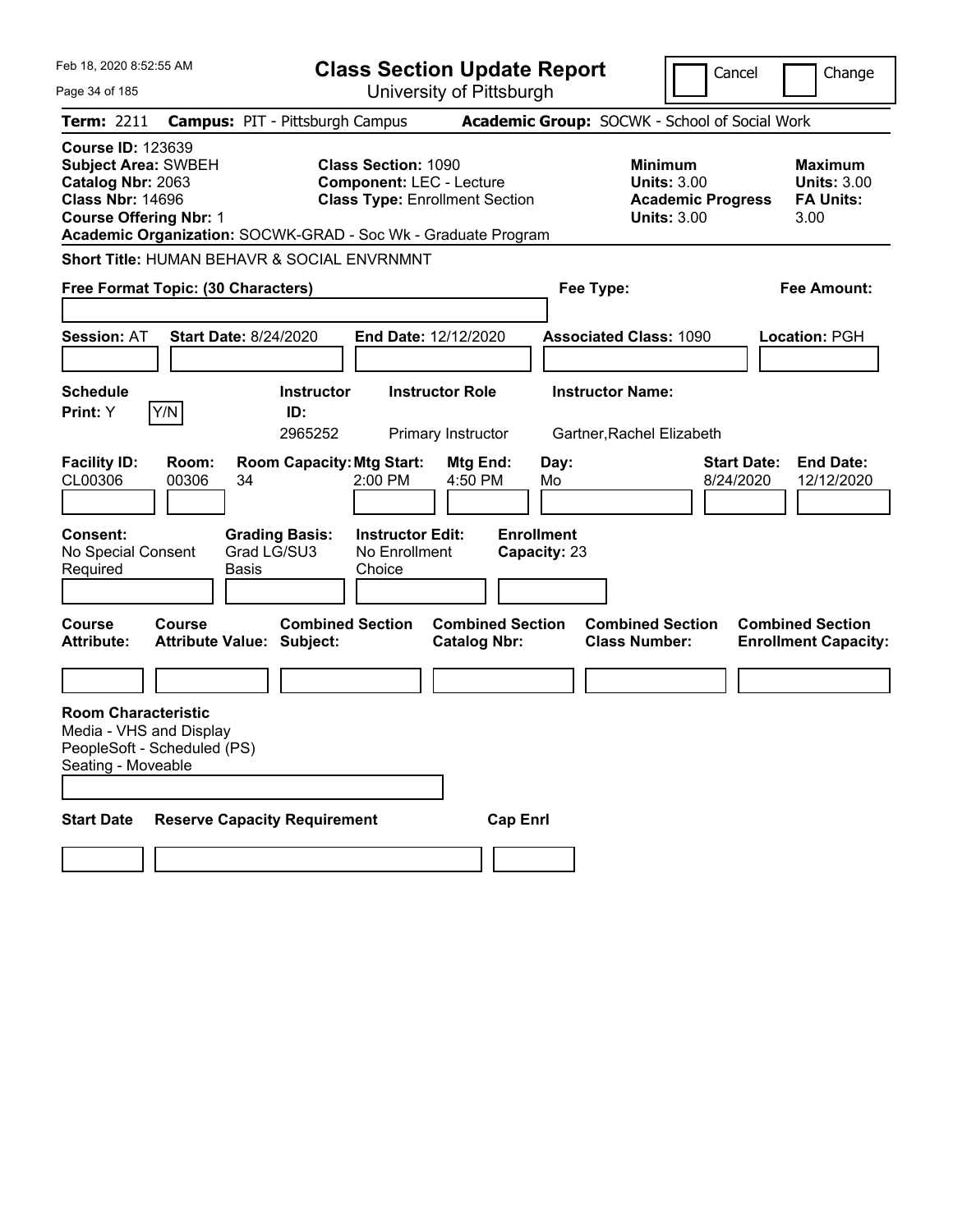| University of Pittsburgh<br>Page 35 of 185                                                                                                                                                                                                                                                                                                                                                                   |                                                           |
|--------------------------------------------------------------------------------------------------------------------------------------------------------------------------------------------------------------------------------------------------------------------------------------------------------------------------------------------------------------------------------------------------------------|-----------------------------------------------------------|
|                                                                                                                                                                                                                                                                                                                                                                                                              |                                                           |
| <b>Campus: PIT - Pittsburgh Campus</b><br>Academic Group: SOCWK - School of Social Work<br>Term: 2211                                                                                                                                                                                                                                                                                                        |                                                           |
| <b>Course ID: 123639</b><br><b>Subject Area: SWBEH</b><br><b>Class Section: 1100</b><br><b>Minimum</b><br><b>Units: 3.00</b><br>Catalog Nbr: 2063<br><b>Component: LEC - Lecture</b><br><b>Class Nbr: 16412</b><br><b>Class Type: Enrollment Section</b><br><b>Academic Progress</b><br><b>Course Offering Nbr: 1</b><br><b>Units: 3.00</b><br>Academic Organization: SOCWK-GRAD - Soc Wk - Graduate Program | Maximum<br><b>Units: 3.00</b><br><b>FA Units:</b><br>3.00 |
| <b>Short Title: HUMAN BEHAVR &amp; SOCIAL ENVRNMNT</b>                                                                                                                                                                                                                                                                                                                                                       |                                                           |
| Free Format Topic: (30 Characters)<br>Fee Type:                                                                                                                                                                                                                                                                                                                                                              | Fee Amount:                                               |
|                                                                                                                                                                                                                                                                                                                                                                                                              |                                                           |
| <b>Start Date: 8/24/2020</b><br><b>Session: AT</b><br><b>End Date: 12/12/2020</b><br><b>Associated Class: 1100</b>                                                                                                                                                                                                                                                                                           | Location: PGH                                             |
| <b>Schedule</b><br><b>Instructor Role</b><br><b>Instructor Name:</b><br><b>Instructor</b>                                                                                                                                                                                                                                                                                                                    |                                                           |
| Y/N<br>Print: Y<br>ID:                                                                                                                                                                                                                                                                                                                                                                                       |                                                           |
| 0<br>No Instructor Assigned                                                                                                                                                                                                                                                                                                                                                                                  |                                                           |
| <b>Facility ID:</b><br>Room:<br><b>Room Capacity: Mtg Start:</b><br><b>Start Date:</b><br>Mtg End:<br>Day:<br>CL00302<br>00302<br>6:00 PM<br>8/24/2020<br>28<br>8:50 PM<br>Th                                                                                                                                                                                                                                | <b>End Date:</b><br>12/12/2020                            |
| <b>Enrollment</b><br><b>Grading Basis:</b><br><b>Instructor Edit:</b><br><b>Consent:</b><br>No Special Consent<br>Grad LG/SU3<br>No Enrollment<br>Capacity: 25<br>Required<br>Basis<br>Choice                                                                                                                                                                                                                |                                                           |
| <b>Course</b><br><b>Combined Section</b><br><b>Combined Section</b><br><b>Combined Section</b><br><b>Combined Section</b><br><b>Course</b><br><b>Catalog Nbr:</b><br><b>Class Number:</b><br><b>Attribute:</b><br><b>Attribute Value: Subject:</b>                                                                                                                                                           | <b>Enrollment Capacity:</b>                               |
|                                                                                                                                                                                                                                                                                                                                                                                                              |                                                           |
| <b>Room Characteristic</b><br>Media - VHS and Display<br>PeopleSoft - Scheduled (PS)                                                                                                                                                                                                                                                                                                                         |                                                           |
| <b>Start Date</b><br><b>Reserve Capacity Requirement</b><br><b>Cap Enri</b>                                                                                                                                                                                                                                                                                                                                  |                                                           |
|                                                                                                                                                                                                                                                                                                                                                                                                              |                                                           |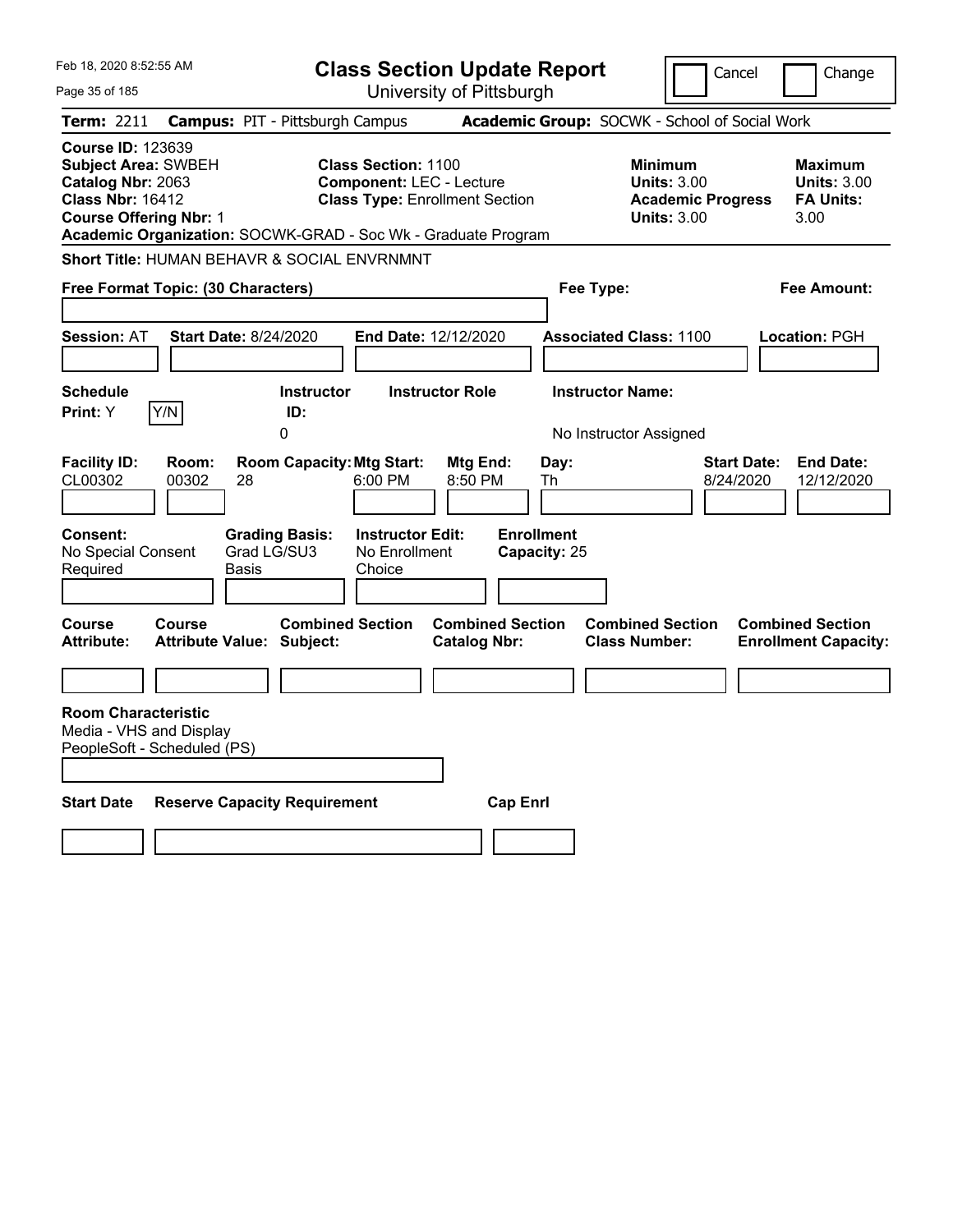| Feb 18, 2020 8:52:55 AM                                                                                                                                                                                  |                                                             |                                                               | <b>Class Section Update Report</b>             |                                   |                                                                                        | Cancel                          | Change                                                    |
|----------------------------------------------------------------------------------------------------------------------------------------------------------------------------------------------------------|-------------------------------------------------------------|---------------------------------------------------------------|------------------------------------------------|-----------------------------------|----------------------------------------------------------------------------------------|---------------------------------|-----------------------------------------------------------|
| Page 36 of 185                                                                                                                                                                                           |                                                             |                                                               | University of Pittsburgh                       |                                   |                                                                                        |                                 |                                                           |
| Term: 2211                                                                                                                                                                                               | <b>Campus: PIT - Pittsburgh Campus</b>                      |                                                               |                                                |                                   | Academic Group: SOCWK - School of Social Work                                          |                                 |                                                           |
| <b>Course ID: 123639</b><br><b>Subject Area: SWBEH</b><br>Catalog Nbr: 2063<br><b>Class Nbr: 30354</b><br><b>Course Offering Nbr: 1</b><br>Academic Organization: SOCWK-GRAD - Soc Wk - Graduate Program |                                                             | <b>Class Section: 1105</b><br><b>Component: LEC - Lecture</b> | <b>Class Type: Enrollment Section</b>          |                                   | <b>Minimum</b><br><b>Units: 3.00</b><br><b>Academic Progress</b><br><b>Units: 3.00</b> |                                 | Maximum<br><b>Units: 3.00</b><br><b>FA Units:</b><br>3.00 |
| <b>Short Title: HUMAN BEHAVR &amp; SOCIAL ENVRNMNT</b>                                                                                                                                                   |                                                             |                                                               |                                                |                                   |                                                                                        |                                 |                                                           |
| Free Format Topic: (30 Characters)                                                                                                                                                                       |                                                             |                                                               |                                                | Fee Type:                         |                                                                                        |                                 | Fee Amount:                                               |
|                                                                                                                                                                                                          |                                                             |                                                               |                                                |                                   |                                                                                        |                                 |                                                           |
| <b>Session: AT</b>                                                                                                                                                                                       | <b>Start Date: 8/24/2020</b>                                | <b>End Date: 12/12/2020</b>                                   |                                                |                                   | <b>Associated Class: 1105</b>                                                          |                                 | Location: PGH                                             |
| <b>Schedule</b>                                                                                                                                                                                          | <b>Instructor</b>                                           | <b>Instructor Role</b>                                        |                                                | <b>Instructor Name:</b>           |                                                                                        |                                 |                                                           |
| Y/N<br>Print: Y                                                                                                                                                                                          | ID:                                                         |                                                               |                                                |                                   |                                                                                        |                                 |                                                           |
|                                                                                                                                                                                                          | 0                                                           |                                                               |                                                |                                   | No Instructor Assigned                                                                 |                                 |                                                           |
| <b>Facility ID:</b><br>Room:<br>CL00236<br>00236                                                                                                                                                         | <b>Room Capacity: Mtg Start:</b><br>25                      | 6:00 PM                                                       | Mtg End:<br>8:50 PM                            | Day:<br>Mo                        |                                                                                        | <b>Start Date:</b><br>8/24/2020 | <b>End Date:</b><br>12/12/2020                            |
| <b>Consent:</b><br>No Special Consent<br>Required                                                                                                                                                        | <b>Grading Basis:</b><br>Grad LG/SU3<br>Basis               | <b>Instructor Edit:</b><br>No Enrollment<br>Choice            |                                                | <b>Enrollment</b><br>Capacity: 25 |                                                                                        |                                 |                                                           |
| <b>Course</b><br>Course<br><b>Attribute:</b>                                                                                                                                                             | <b>Combined Section</b><br><b>Attribute Value: Subject:</b> |                                                               | <b>Combined Section</b><br><b>Catalog Nbr:</b> |                                   | <b>Combined Section</b><br><b>Class Number:</b>                                        |                                 | <b>Combined Section</b><br><b>Enrollment Capacity:</b>    |
|                                                                                                                                                                                                          |                                                             |                                                               |                                                |                                   |                                                                                        |                                 |                                                           |
| <b>Room Characteristic</b><br>Media - DVD/Blue-ray<br>PeopleSoft - Scheduled (PS)                                                                                                                        |                                                             |                                                               |                                                |                                   |                                                                                        |                                 |                                                           |
| <b>Start Date</b>                                                                                                                                                                                        | <b>Reserve Capacity Requirement</b>                         |                                                               | <b>Cap Enri</b>                                |                                   |                                                                                        |                                 |                                                           |
|                                                                                                                                                                                                          |                                                             |                                                               |                                                |                                   |                                                                                        |                                 |                                                           |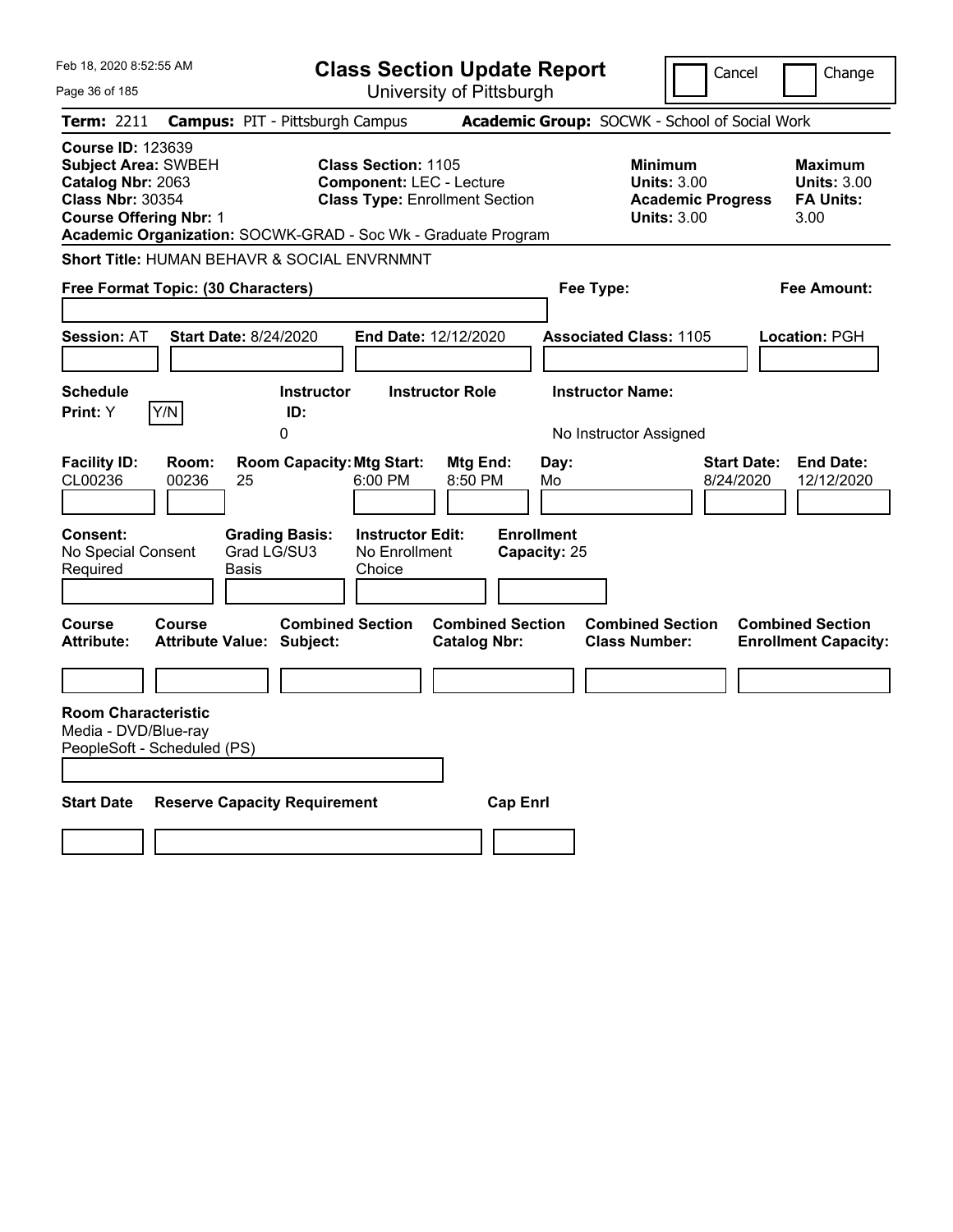| Feb 18, 2020 8:52:55 AM                                                                                                                 |                                                               | <b>Class Section Update Report</b>                                                                     |                                                |                                               |                                                                                        | Cancel<br>Change                                                  |
|-----------------------------------------------------------------------------------------------------------------------------------------|---------------------------------------------------------------|--------------------------------------------------------------------------------------------------------|------------------------------------------------|-----------------------------------------------|----------------------------------------------------------------------------------------|-------------------------------------------------------------------|
| Page 37 of 185                                                                                                                          |                                                               |                                                                                                        | University of Pittsburgh                       |                                               |                                                                                        |                                                                   |
| <b>Term: 2211</b>                                                                                                                       | <b>Campus: PIT - Pittsburgh Campus</b>                        |                                                                                                        |                                                |                                               | Academic Group: SOCWK - School of Social Work                                          |                                                                   |
| <b>Course ID: 123641</b><br><b>Subject Area: SWBEH</b><br>Catalog Nbr: 2065<br><b>Class Nbr: 16624</b><br><b>Course Offering Nbr: 1</b> | Academic Organization: SOCWK-GRAD - Soc Wk - Graduate Program | <b>Class Section: 1030</b><br><b>Component: LEC - Lecture</b><br><b>Class Type: Enrollment Section</b> |                                                |                                               | <b>Minimum</b><br><b>Units: 3.00</b><br><b>Academic Progress</b><br><b>Units: 3.00</b> | <b>Maximum</b><br><b>Units: 3.00</b><br><b>FA Units:</b><br>3.00  |
|                                                                                                                                         | Short Title: HUMAN BEHAVIOR: MENTAL HEALTH                    |                                                                                                        |                                                |                                               |                                                                                        |                                                                   |
| Free Format Topic: (30 Characters)                                                                                                      |                                                               |                                                                                                        | Fee Type:                                      |                                               | <b>Fee Amount:</b>                                                                     |                                                                   |
|                                                                                                                                         |                                                               |                                                                                                        |                                                |                                               |                                                                                        |                                                                   |
| <b>Session: AT</b>                                                                                                                      | <b>Start Date: 8/24/2020</b>                                  | End Date: 12/12/2020                                                                                   |                                                |                                               | <b>Associated Class: 1030</b>                                                          | <b>Location: PGH</b>                                              |
| <b>Schedule</b><br>Y/N<br>Print: Y                                                                                                      | <b>Instructor</b><br>ID:<br>2906841                           | <b>Instructor Role</b><br>Primary Instructor                                                           |                                                | <b>Instructor Name:</b><br>Newhill, Christina |                                                                                        |                                                                   |
| <b>Facility ID:</b><br>Room:<br><b>CL0208B</b><br>0208B                                                                                 | <b>Room Capacity: Mtg Start:</b><br>48                        | 2:00 PM                                                                                                | Mtg End:<br>4:50 PM                            | Day:<br>Mo                                    |                                                                                        | <b>Start Date:</b><br><b>End Date:</b><br>8/24/2020<br>12/12/2020 |
| <b>Consent:</b><br>No Special Consent<br>Required                                                                                       | <b>Grading Basis:</b><br>Grad LG/SU3<br>Basis                 | <b>Instructor Edit:</b><br>No Enrollment<br>Choice                                                     |                                                | <b>Enrollment</b><br>Capacity: 25             |                                                                                        |                                                                   |
| <b>Course</b><br>Course<br><b>Attribute:</b>                                                                                            | <b>Combined Section</b><br><b>Attribute Value: Subject:</b>   |                                                                                                        | <b>Combined Section</b><br><b>Catalog Nbr:</b> |                                               | <b>Combined Section</b><br><b>Class Number:</b>                                        | <b>Combined Section</b><br><b>Enrollment Capacity:</b>            |
|                                                                                                                                         |                                                               |                                                                                                        |                                                |                                               |                                                                                        |                                                                   |
| <b>Room Characteristic</b><br>Media - VHS and Display<br>PeopleSoft - Scheduled (PS)                                                    |                                                               |                                                                                                        |                                                |                                               |                                                                                        |                                                                   |
| <b>Start Date</b>                                                                                                                       | <b>Reserve Capacity Requirement</b>                           |                                                                                                        | <b>Cap Enrl</b>                                |                                               |                                                                                        |                                                                   |
|                                                                                                                                         |                                                               |                                                                                                        |                                                |                                               |                                                                                        |                                                                   |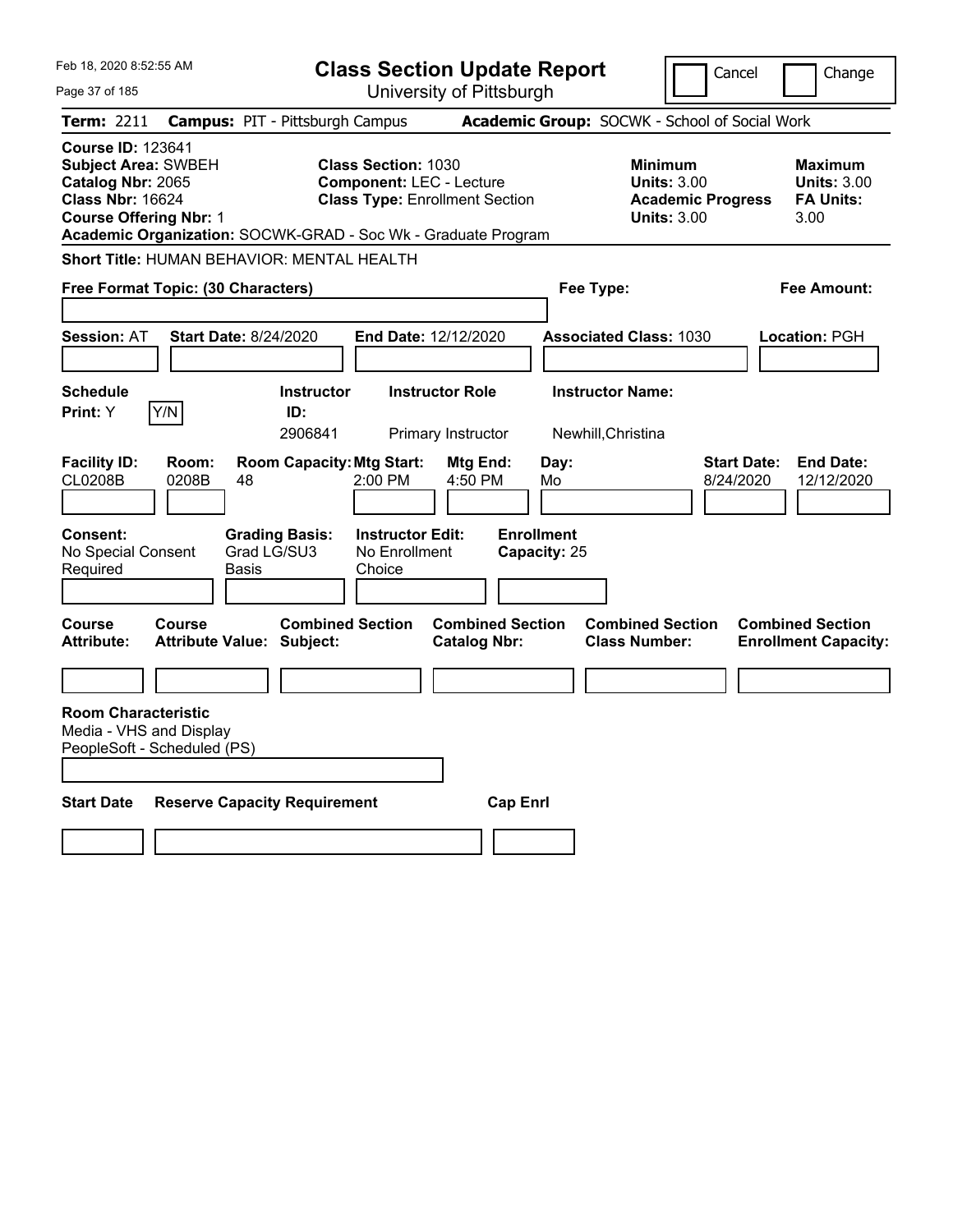| Feb 18, 2020 8:52:55 AM                                                                                                                 |                                                                                                                                                                      | <b>Class Section Update Report</b>                    |                                                                                        | Cancel<br>Change                                                  |
|-----------------------------------------------------------------------------------------------------------------------------------------|----------------------------------------------------------------------------------------------------------------------------------------------------------------------|-------------------------------------------------------|----------------------------------------------------------------------------------------|-------------------------------------------------------------------|
| Page 38 of 185                                                                                                                          |                                                                                                                                                                      | University of Pittsburgh                              |                                                                                        |                                                                   |
| Term: 2211                                                                                                                              | <b>Campus: PIT - Pittsburgh Campus</b>                                                                                                                               |                                                       | Academic Group: SOCWK - School of Social Work                                          |                                                                   |
| <b>Course ID: 179102</b><br><b>Subject Area: SWCED</b><br>Catalog Nbr: 2004<br><b>Class Nbr: 17928</b><br><b>Course Offering Nbr: 1</b> | <b>Class Section: 1030</b><br><b>Component: LEC - Lecture</b><br><b>Class Type: Enrollment Section</b><br>Academic Organization: SWCED - Social Work Continuing Educ |                                                       | <b>Minimum</b><br><b>Units: 2.00</b><br><b>Academic Progress</b><br><b>Units: 2.00</b> | <b>Maximum</b><br><b>Units: 2.00</b><br><b>FA Units:</b><br>2.00  |
|                                                                                                                                         | <b>Short Title: INTRO INTERGENERATIONAL PROGS</b>                                                                                                                    |                                                       |                                                                                        |                                                                   |
| Free Format Topic: (30 Characters)                                                                                                      |                                                                                                                                                                      |                                                       | Fee Type:                                                                              | Fee Amount:                                                       |
| <b>Session: AT</b>                                                                                                                      | <b>Start Date: 8/24/2020</b>                                                                                                                                         | End Date: 12/12/2020                                  | <b>Associated Class: 1030</b>                                                          | Location: PGH                                                     |
| <b>Schedule</b><br>Y/N<br>Print: Y                                                                                                      | <b>Instructor</b><br>ID:<br>0                                                                                                                                        | <b>Instructor Role</b>                                | <b>Instructor Name:</b><br>No Instructor Assigned                                      |                                                                   |
| <b>Facility ID:</b><br>Room:<br><b>TBATBA</b><br>TBA<br><b>Consent:</b><br>No Special Consent<br>Required                               | <b>Room Capacity: Mtg Start:</b><br>0<br><b>Grading Basis:</b><br><b>Instructor Edit:</b><br>Grad LG/SNC<br>No Enrollment<br>Basis<br>Choice                         | Mtg End:<br>Day:<br><b>Enrollment</b><br>Capacity: 35 |                                                                                        | <b>Start Date:</b><br><b>End Date:</b><br>12/12/2020<br>8/24/2020 |
| Course<br>Course<br>Attribute:<br><b>Room Characteristic</b>                                                                            | <b>Combined Section</b><br><b>Attribute Value: Subject:</b>                                                                                                          | <b>Combined Section</b><br><b>Catalog Nbr:</b>        | <b>Combined Section</b><br><b>Class Number:</b>                                        | <b>Combined Section</b><br><b>Enrollment Capacity:</b>            |
|                                                                                                                                         |                                                                                                                                                                      |                                                       |                                                                                        |                                                                   |
| <b>Start Date</b>                                                                                                                       | <b>Reserve Capacity Requirement</b>                                                                                                                                  | <b>Cap Enrl</b>                                       |                                                                                        |                                                                   |
|                                                                                                                                         |                                                                                                                                                                      |                                                       |                                                                                        |                                                                   |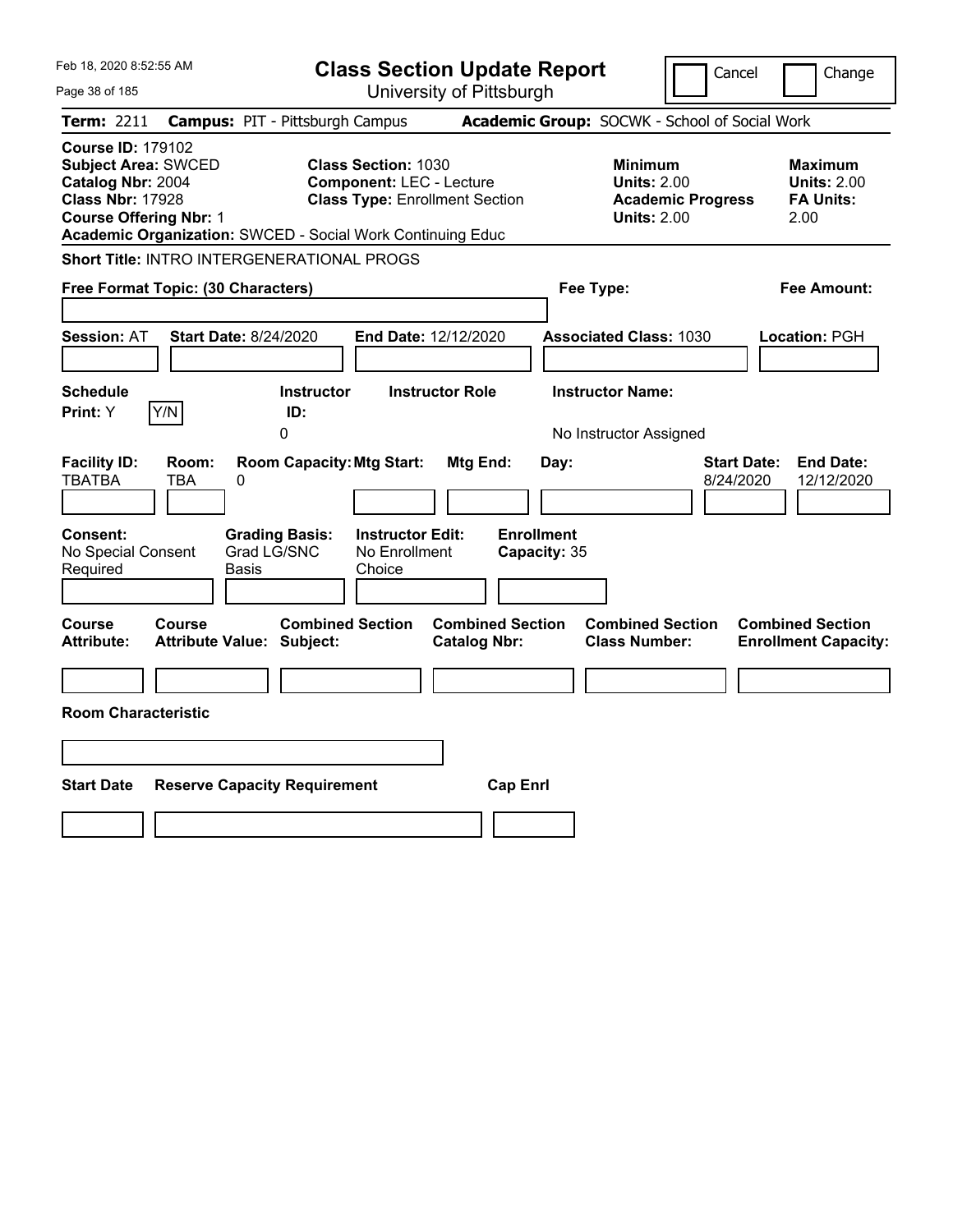| Feb 18, 2020 8:52:55 AM                                                                                                                 |                                                                                                                                                                             | <b>Class Section Update Report</b>             |                                                                                        | Cancel<br>Change                                                  |
|-----------------------------------------------------------------------------------------------------------------------------------------|-----------------------------------------------------------------------------------------------------------------------------------------------------------------------------|------------------------------------------------|----------------------------------------------------------------------------------------|-------------------------------------------------------------------|
| Page 39 of 185                                                                                                                          |                                                                                                                                                                             | University of Pittsburgh                       |                                                                                        |                                                                   |
| Term: 2211                                                                                                                              | <b>Campus: PIT - Pittsburgh Campus</b>                                                                                                                                      |                                                | Academic Group: SOCWK - School of Social Work                                          |                                                                   |
| <b>Course ID: 179102</b><br><b>Subject Area: SWCED</b><br>Catalog Nbr: 2004<br><b>Class Nbr: 16954</b><br><b>Course Offering Nbr: 1</b> | <b>Class Section: 1050</b><br><b>Component: LEC - Lecture</b><br><b>Class Type: Enrollment Section</b><br><b>Academic Organization: SWCED - Social Work Continuing Educ</b> |                                                | <b>Minimum</b><br><b>Units: 2.00</b><br><b>Academic Progress</b><br><b>Units: 2.00</b> | Maximum<br><b>Units: 2.00</b><br><b>FA Units:</b><br>2.00         |
|                                                                                                                                         | <b>Short Title: INTRO INTERGENERATIONAL PROGS</b>                                                                                                                           |                                                |                                                                                        |                                                                   |
| Free Format Topic: (30 Characters)                                                                                                      |                                                                                                                                                                             |                                                | Fee Type:                                                                              | Fee Amount:                                                       |
| <b>Session: AT</b>                                                                                                                      | <b>Start Date: 8/24/2020</b>                                                                                                                                                | End Date: 12/12/2020                           | <b>Associated Class: 1050</b>                                                          | Location: PGH                                                     |
| <b>Schedule</b><br>Y/N<br>Print: Y                                                                                                      | <b>Instructor</b><br>ID:<br>0                                                                                                                                               | <b>Instructor Role</b>                         | <b>Instructor Name:</b><br>No Instructor Assigned                                      |                                                                   |
| <b>Facility ID:</b><br>Room:<br><b>TBATBA</b><br><b>TBA</b>                                                                             | <b>Room Capacity: Mtg Start:</b><br>0                                                                                                                                       | Mtg End:<br>Day:                               |                                                                                        | <b>End Date:</b><br><b>Start Date:</b><br>8/24/2020<br>12/12/2020 |
| Consent:<br>No Special Consent<br>Required                                                                                              | <b>Instructor Edit:</b><br><b>Grading Basis:</b><br>Grad LG/SNC<br>No Enrollment<br>Basis<br>Choice                                                                         | <b>Enrollment</b><br>Capacity: 15              |                                                                                        |                                                                   |
| Course<br>Course<br><b>Attribute:</b><br><b>IDM</b><br><b>WEB</b>                                                                       | <b>Combined Section</b><br><b>Attribute Value: Subject:</b>                                                                                                                 | <b>Combined Section</b><br><b>Catalog Nbr:</b> | <b>Combined Section</b><br><b>Class Number:</b>                                        | <b>Combined Section</b><br><b>Enrollment Capacity:</b>            |
| <b>Room Characteristic</b>                                                                                                              |                                                                                                                                                                             |                                                |                                                                                        |                                                                   |
|                                                                                                                                         |                                                                                                                                                                             |                                                |                                                                                        |                                                                   |
| <b>Start Date</b>                                                                                                                       | <b>Reserve Capacity Requirement</b>                                                                                                                                         | <b>Cap Enrl</b>                                |                                                                                        |                                                                   |
|                                                                                                                                         |                                                                                                                                                                             |                                                |                                                                                        |                                                                   |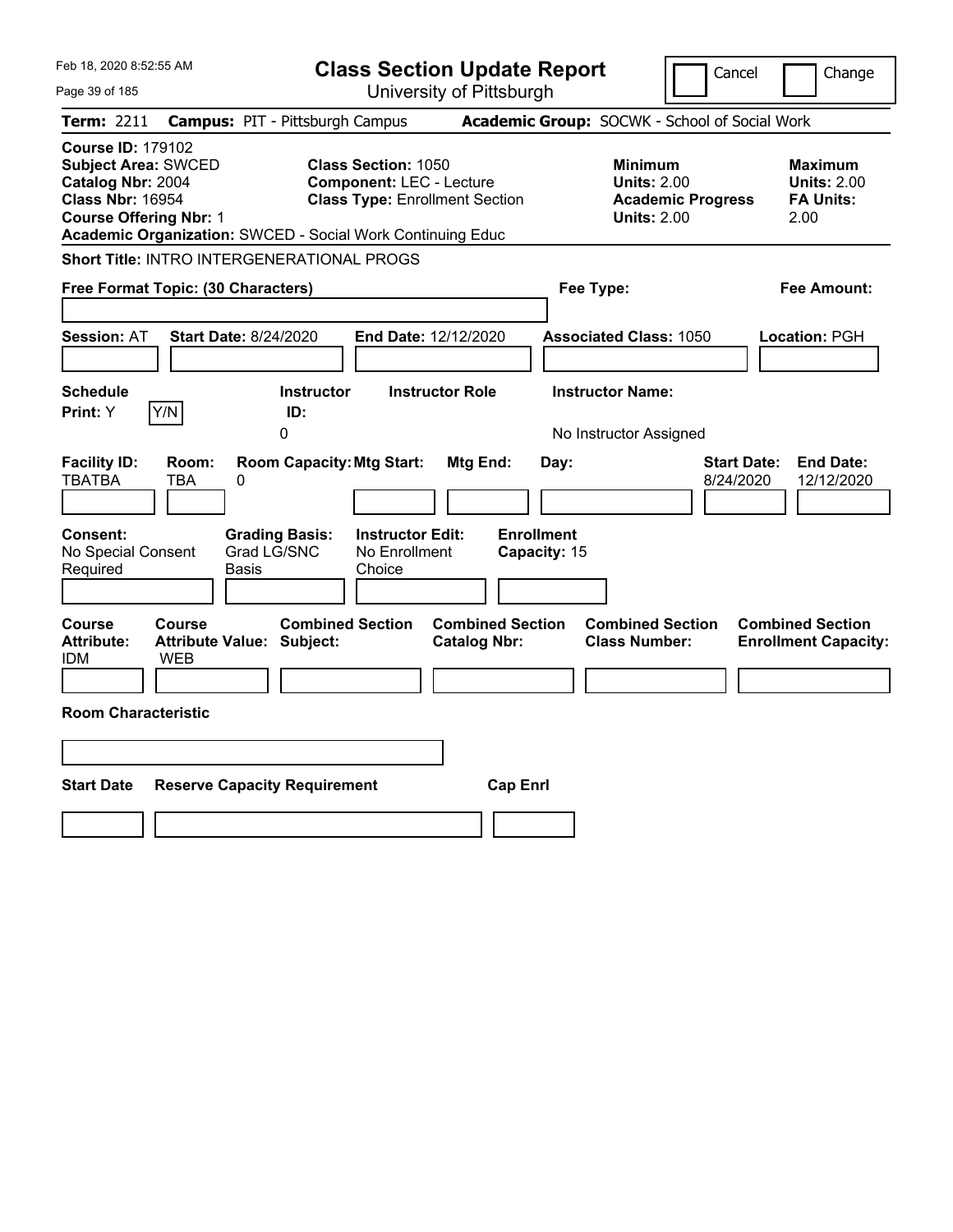| Feb 18, 2020 8:52:55 AM                                                                                                                                                                                   |                                   |                              |                                                                                                |                                                                                                        |                                                     | <b>Class Section Update Report</b>            |                                                          |                                                                                        | Cancel                          | Change                                                           |
|-----------------------------------------------------------------------------------------------------------------------------------------------------------------------------------------------------------|-----------------------------------|------------------------------|------------------------------------------------------------------------------------------------|--------------------------------------------------------------------------------------------------------|-----------------------------------------------------|-----------------------------------------------|----------------------------------------------------------|----------------------------------------------------------------------------------------|---------------------------------|------------------------------------------------------------------|
| Page 40 of 185                                                                                                                                                                                            |                                   |                              |                                                                                                |                                                                                                        |                                                     | University of Pittsburgh                      |                                                          |                                                                                        |                                 |                                                                  |
| Term: 2211                                                                                                                                                                                                |                                   |                              | <b>Campus: PIT - Pittsburgh Campus</b>                                                         |                                                                                                        |                                                     | Academic Group: SOCWK - School of Social Work |                                                          |                                                                                        |                                 |                                                                  |
| <b>Course ID: 123708</b><br><b>Subject Area: SWCOSA</b><br>Catalog Nbr: 2054<br><b>Class Nbr: 24424</b><br><b>Course Offering Nbr: 1</b><br>Academic Organization: SOCWK-GRAD - Soc Wk - Graduate Program |                                   |                              |                                                                                                | <b>Class Section: 1060</b><br><b>Component: LEC - Lecture</b><br><b>Class Type: Enrollment Section</b> |                                                     |                                               |                                                          | <b>Minimum</b><br><b>Units: 3.00</b><br><b>Academic Progress</b><br><b>Units: 3.00</b> |                                 | <b>Maximum</b><br><b>Units: 3.00</b><br><b>FA Units:</b><br>3.00 |
| <b>Short Title: LEADERSHIP</b>                                                                                                                                                                            |                                   |                              |                                                                                                |                                                                                                        |                                                     |                                               |                                                          |                                                                                        |                                 |                                                                  |
| Free Format Topic: (30 Characters)                                                                                                                                                                        |                                   |                              |                                                                                                |                                                                                                        |                                                     |                                               | Fee Type:                                                |                                                                                        |                                 | <b>Fee Amount:</b>                                               |
| <b>Session: AT</b>                                                                                                                                                                                        |                                   | <b>Start Date: 8/24/2020</b> |                                                                                                | End Date: 12/12/2020                                                                                   |                                                     |                                               |                                                          | <b>Associated Class: 1060</b>                                                          |                                 | Location: PGH                                                    |
| <b>Schedule</b><br>Print: Y                                                                                                                                                                               | Y/N                               |                              | <b>Instructor</b><br>ID:                                                                       |                                                                                                        | <b>Instructor Role</b>                              |                                               | <b>Instructor Name:</b>                                  |                                                                                        |                                 |                                                                  |
|                                                                                                                                                                                                           |                                   |                              | 0                                                                                              |                                                                                                        |                                                     |                                               | No Instructor Assigned                                   |                                                                                        |                                 |                                                                  |
| <b>Facility ID:</b><br><b>FKART00125</b>                                                                                                                                                                  | Room:<br>00125                    | 200                          | <b>Room Capacity: Mtg Start:</b>                                                               | 6:00 PM                                                                                                | Mtg End:<br>9:00 PM                                 | Day:<br>We                                    |                                                          |                                                                                        | <b>Start Date:</b><br>8/24/2020 | <b>End Date:</b><br>12/12/2020                                   |
| Consent:<br>No Special Consent<br>Required                                                                                                                                                                |                                   |                              | <b>Grading Basis:</b><br><b>Grad Letter Grade</b>                                              | <b>Instructor Edit:</b><br>No Enrollment<br>Choice                                                     |                                                     | <b>Enrollment</b><br>Capacity: 6              |                                                          |                                                                                        |                                 |                                                                  |
| <b>Course</b><br><b>Attribute:</b>                                                                                                                                                                        | Course<br><b>Attribute Value:</b> |                              | <b>Combined Section</b><br>Subject:<br><b>ADMPS</b><br><b>BCHS</b><br><b>HRS</b><br><b>PIA</b> |                                                                                                        | <b>Catalog Nbr:</b><br>2128<br>2135<br>2128<br>2131 | <b>Combined Section</b>                       | <b>Class Number:</b><br>17768<br>21810<br>27344<br>30753 | <b>Combined Section</b>                                                                | 10<br>5<br>5<br>8               | <b>Combined Section</b><br><b>Enrollment Capacity:</b>           |
| <b>Room Characteristic</b><br>PeopleSoft - Scheduled (PS)                                                                                                                                                 |                                   |                              |                                                                                                |                                                                                                        |                                                     |                                               |                                                          |                                                                                        |                                 |                                                                  |
| <b>Start Date</b>                                                                                                                                                                                         |                                   |                              | <b>Reserve Capacity Requirement</b>                                                            |                                                                                                        |                                                     | <b>Cap Enrl</b>                               |                                                          |                                                                                        |                                 |                                                                  |
|                                                                                                                                                                                                           |                                   |                              |                                                                                                |                                                                                                        |                                                     |                                               |                                                          |                                                                                        |                                 |                                                                  |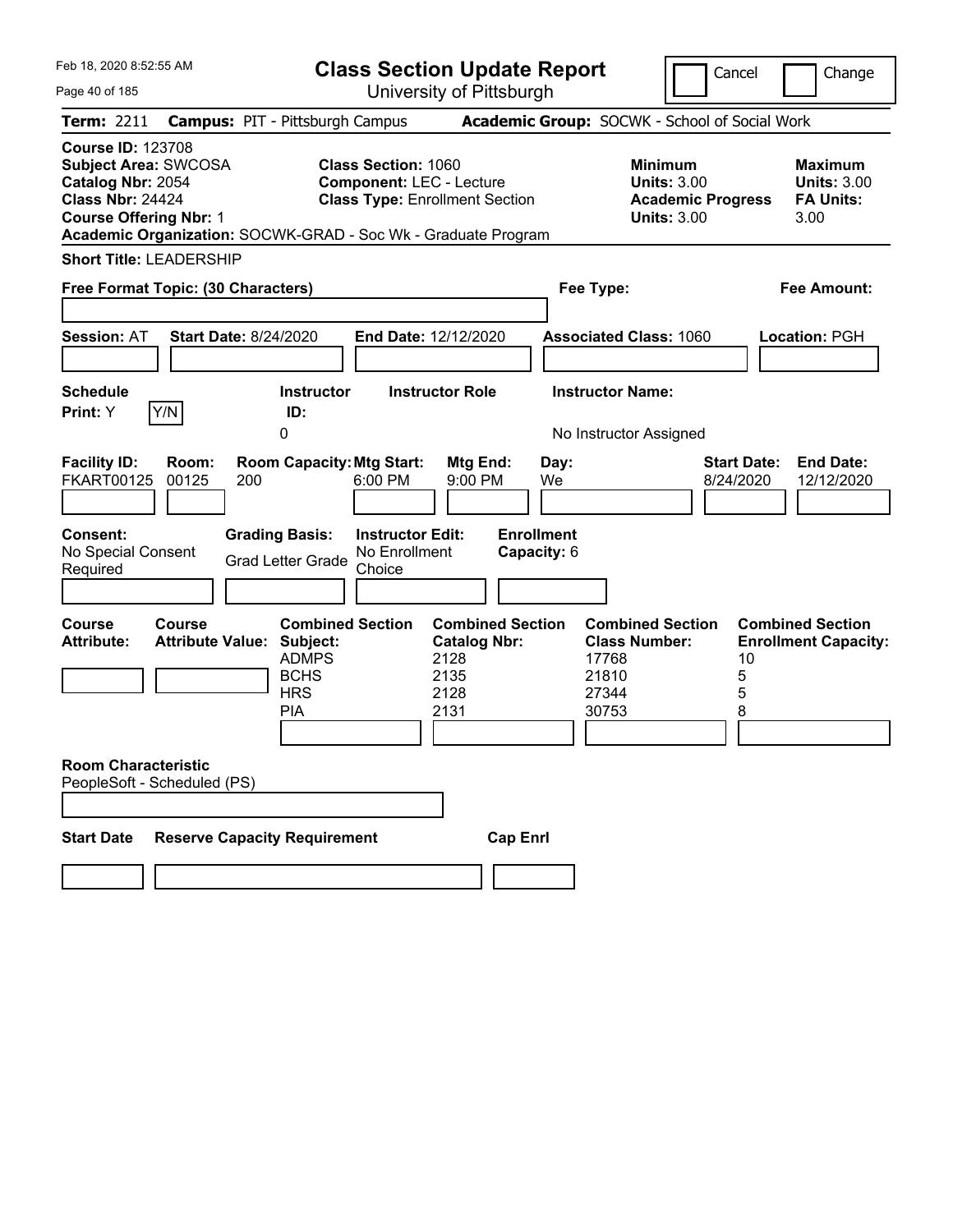| Feb 18, 2020 8:52:55 AM<br>Page 41 of 185                                                                                                |                      |                                                                                                                     |                                                               | <b>Class Section Update Report</b><br>University of Pittsburgh |                                   |                                                            | Cancel                          | Change                                                           |
|------------------------------------------------------------------------------------------------------------------------------------------|----------------------|---------------------------------------------------------------------------------------------------------------------|---------------------------------------------------------------|----------------------------------------------------------------|-----------------------------------|------------------------------------------------------------|---------------------------------|------------------------------------------------------------------|
| <b>Term: 2211</b>                                                                                                                        |                      | <b>Campus: PIT - Pittsburgh Campus</b>                                                                              |                                                               |                                                                |                                   | Academic Group: SOCWK - School of Social Work              |                                 |                                                                  |
| <b>Course ID: 123718</b><br><b>Subject Area: SWCOSA</b><br>Catalog Nbr: 2084<br><b>Class Nbr: 14624</b><br><b>Course Offering Nbr: 1</b> |                      | Academic Organization: SOCWK-GRAD - Soc Wk - Graduate Program                                                       | <b>Class Section: 1040</b><br><b>Component: LEC - Lecture</b> | <b>Class Type: Enrollment Section</b>                          |                                   | <b>Minimum</b><br><b>Units: 3.00</b><br><b>Units: 3.00</b> | <b>Academic Progress</b>        | <b>Maximum</b><br><b>Units: 3.00</b><br><b>FA Units:</b><br>3.00 |
|                                                                                                                                          |                      | <b>Short Title: HUMN SERVC ORGANIZATION MGMT</b>                                                                    |                                                               |                                                                |                                   |                                                            |                                 |                                                                  |
| Free Format Topic: (30 Characters)                                                                                                       |                      |                                                                                                                     |                                                               |                                                                |                                   | Fee Type:                                                  |                                 | <b>Fee Amount:</b>                                               |
| <b>Session: AT</b>                                                                                                                       |                      | <b>Start Date: 8/24/2020</b>                                                                                        | <b>End Date: 12/12/2020</b>                                   |                                                                |                                   | <b>Associated Class: 1040</b>                              |                                 | <b>Location: PGH</b>                                             |
| <b>Schedule</b>                                                                                                                          |                      | <b>Instructor</b>                                                                                                   |                                                               | <b>Instructor Role</b>                                         |                                   | <b>Instructor Name:</b>                                    |                                 |                                                                  |
| <b>Print:</b> Y<br><b>Facility ID:</b><br>CL02322                                                                                        | Y/N<br>Room:<br>2322 | ID:<br>2903348<br>2904933<br><b>Room Capacity: Mtg Start:</b><br>24                                                 | Special<br>6:00 PM                                            | Primary Instructor<br>Mtg End:<br>8:50 PM                      | Day:<br>Mo                        | Farrish, Aliya D<br>Soska, Tracy M                         | <b>Start Date:</b><br>8/24/2020 | <b>End Date:</b><br>12/12/2020                                   |
| Consent:<br>No Special Consent<br>Required<br>Course<br><b>Attribute:</b>                                                                | Course               | <b>Grading Basis:</b><br>Grad LG/SU3<br><b>Basis</b><br><b>Combined Section</b><br><b>Attribute Value: Subject:</b> | <b>Instructor Edit:</b><br>No Enrollment<br>Choice            | <b>Combined Section</b><br><b>Catalog Nbr:</b>                 | <b>Enrollment</b><br>Capacity: 24 | <b>Combined Section</b><br><b>Class Number:</b>            |                                 | <b>Combined Section</b><br><b>Enrollment Capacity:</b>           |
| <b>Room Characteristic</b><br>Media - VHS and Display<br>PeopleSoft - Scheduled (PS)<br><b>Start Date</b>                                |                      | <b>Reserve Capacity Requirement</b>                                                                                 |                                                               | <b>Cap Enrl</b>                                                |                                   |                                                            |                                 |                                                                  |
|                                                                                                                                          |                      |                                                                                                                     |                                                               |                                                                |                                   |                                                            |                                 |                                                                  |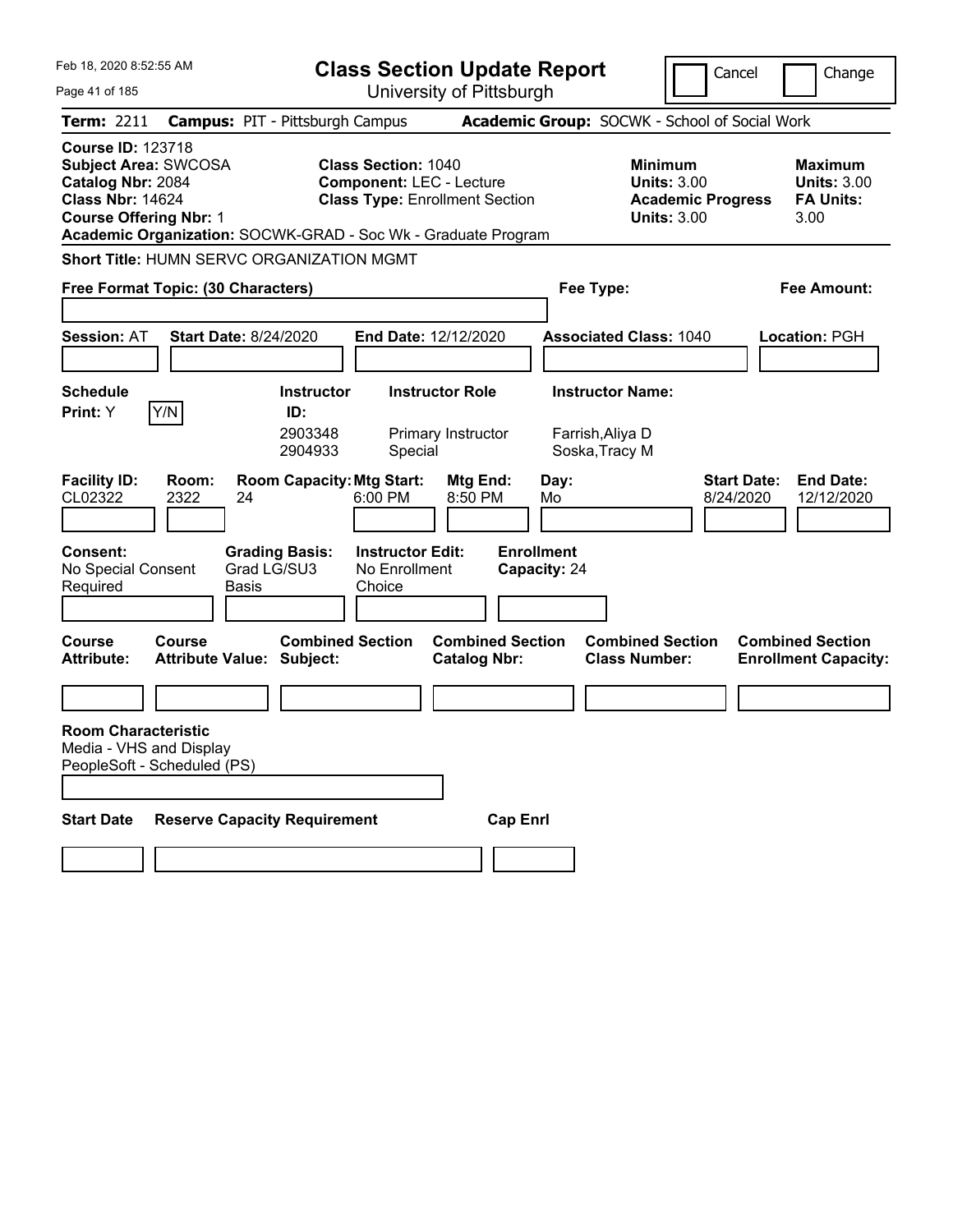| Feb 18, 2020 8:52:55 AM                                                                                                                                                                                   | <b>Class Section Update Report</b>                                                                              |                                                | Cancel                                                                                 | Change                                                            |
|-----------------------------------------------------------------------------------------------------------------------------------------------------------------------------------------------------------|-----------------------------------------------------------------------------------------------------------------|------------------------------------------------|----------------------------------------------------------------------------------------|-------------------------------------------------------------------|
| Page 42 of 185                                                                                                                                                                                            |                                                                                                                 | University of Pittsburgh                       |                                                                                        |                                                                   |
| <b>Term: 2211</b>                                                                                                                                                                                         | <b>Campus: PIT - Pittsburgh Campus</b>                                                                          | Academic Group: SOCWK - School of Social Work  |                                                                                        |                                                                   |
| <b>Course ID: 150348</b><br><b>Subject Area: SWCOSA</b><br>Catalog Nbr: 2087<br><b>Class Nbr: 26391</b><br><b>Course Offering Nbr: 1</b><br>Academic Organization: SOCWK-GRAD - Soc Wk - Graduate Program | <b>Class Section: 1070</b><br><b>Component: DIR - Directed Studies</b><br><b>Class Type: Enrollment Section</b> |                                                | <b>Minimum</b><br><b>Units: 1.00</b><br><b>Academic Progress</b><br><b>Units: 1.00</b> | <b>Maximum</b><br><b>Units: 3.00</b><br><b>FA Units:</b><br>1.00  |
| <b>Short Title: SPECIAL TOPICS</b>                                                                                                                                                                        |                                                                                                                 |                                                |                                                                                        |                                                                   |
| Free Format Topic: (30 Characters)<br>SOCIAL ENTREPRENERSHIP                                                                                                                                              |                                                                                                                 | Fee Type:                                      |                                                                                        | Fee Amount:                                                       |
| <b>Session: AT</b><br><b>Start Date: 8/24/2020</b>                                                                                                                                                        | End Date: 12/12/2020                                                                                            |                                                | <b>Associated Class: 1070</b>                                                          | Location: PGH                                                     |
| <b>Schedule</b><br>Y/N<br>Print: Y                                                                                                                                                                        | <b>Instructor Role</b><br><b>Instructor</b><br>ID:<br>2923379<br>Primary Instructor                             |                                                | <b>Instructor Name:</b><br>Wallace Jr, John M                                          |                                                                   |
| <b>Facility ID:</b><br>Room:<br>CL00349<br>00349<br>34                                                                                                                                                    | <b>Room Capacity: Mtg Start:</b><br>2:00 PM                                                                     | Day:<br>Mtg End:<br>4:50 PM<br>We              |                                                                                        | <b>Start Date:</b><br><b>End Date:</b><br>8/24/2020<br>12/12/2020 |
| <b>Grading Basis:</b><br><b>Consent:</b><br>Grad LG/SU3<br>No Special Consent<br>Required<br>Basis                                                                                                        | <b>Instructor Edit:</b><br>No Enrollment<br>Choice                                                              | <b>Enrollment</b><br>Capacity: 20              |                                                                                        |                                                                   |
| Course<br>Course<br><b>Attribute:</b><br><b>Attribute Value: Subject:</b>                                                                                                                                 | <b>Combined Section</b>                                                                                         | <b>Combined Section</b><br><b>Catalog Nbr:</b> | <b>Combined Section</b><br><b>Class Number:</b>                                        | <b>Combined Section</b><br><b>Enrollment Capacity:</b>            |
|                                                                                                                                                                                                           |                                                                                                                 |                                                |                                                                                        |                                                                   |
| <b>Room Characteristic</b><br>PeopleSoft - Scheduled (PS)                                                                                                                                                 |                                                                                                                 |                                                |                                                                                        |                                                                   |
| <b>Start Date</b><br><b>Reserve Capacity Requirement</b>                                                                                                                                                  |                                                                                                                 | <b>Cap Enrl</b>                                |                                                                                        |                                                                   |
|                                                                                                                                                                                                           |                                                                                                                 |                                                |                                                                                        |                                                                   |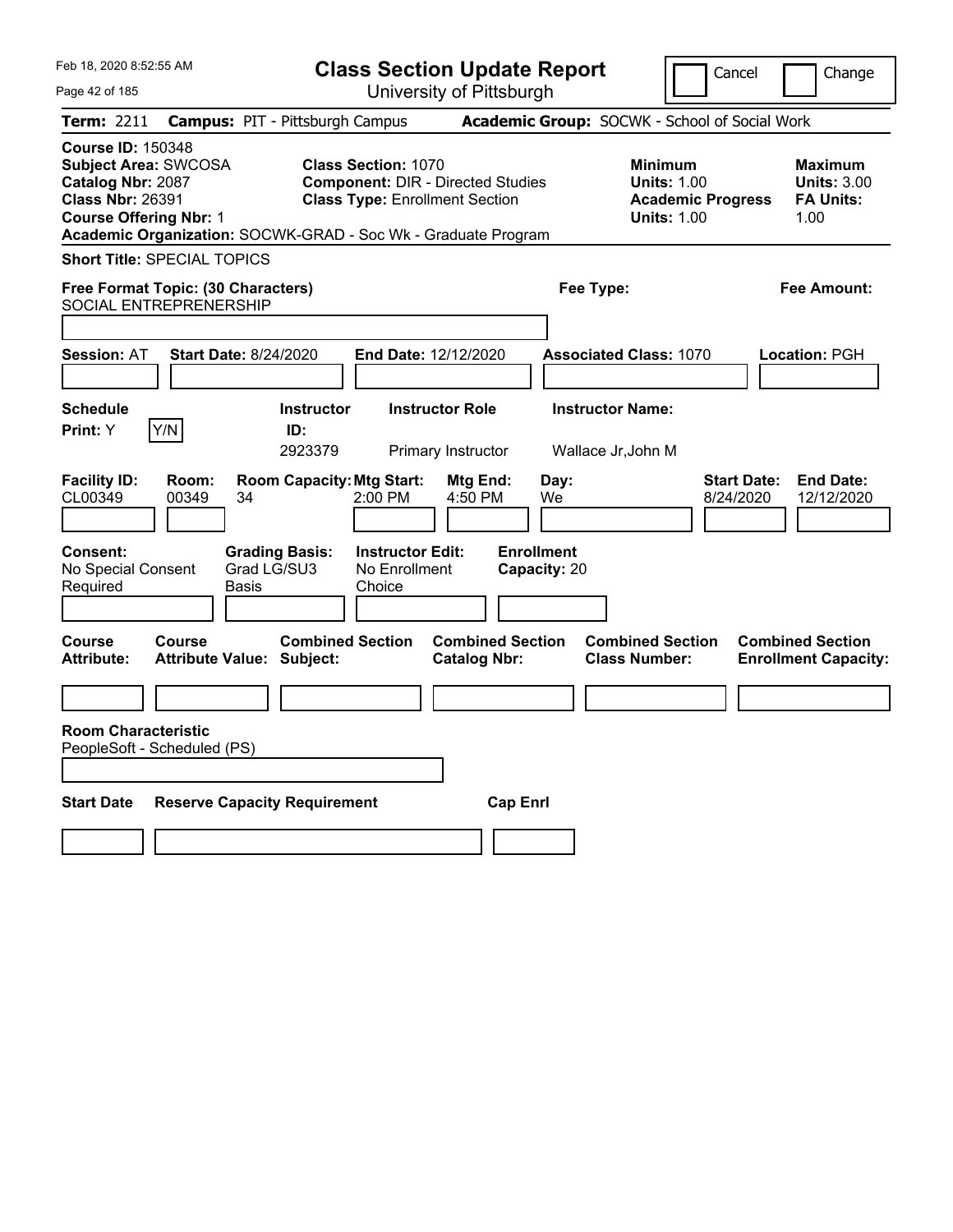| Feb 18, 2020 8:52:55 AM                                                                                                                  |                             |                                                                                                              |                                                               | <b>Class Section Update Report</b>                              |                                   |                                                                                        | Cancel                          | Change                                                           |
|------------------------------------------------------------------------------------------------------------------------------------------|-----------------------------|--------------------------------------------------------------------------------------------------------------|---------------------------------------------------------------|-----------------------------------------------------------------|-----------------------------------|----------------------------------------------------------------------------------------|---------------------------------|------------------------------------------------------------------|
| Page 43 of 185                                                                                                                           |                             |                                                                                                              |                                                               | University of Pittsburgh                                        |                                   |                                                                                        |                                 |                                                                  |
| <b>Term: 2211</b>                                                                                                                        |                             | <b>Campus: PIT - Pittsburgh Campus</b>                                                                       |                                                               |                                                                 |                                   | Academic Group: SOCWK - School of Social Work                                          |                                 |                                                                  |
| <b>Course ID: 123721</b><br><b>Subject Area: SWCOSA</b><br>Catalog Nbr: 2088<br><b>Class Nbr: 14625</b><br><b>Course Offering Nbr: 1</b> |                             | Academic Organization: SOCWK-GRAD - Soc Wk - Graduate Program                                                | <b>Class Section: 1060</b><br><b>Component: LEC - Lecture</b> | <b>Class Type: Enrollment Section</b>                           |                                   | <b>Minimum</b><br><b>Units: 3.00</b><br><b>Academic Progress</b><br><b>Units: 3.00</b> |                                 | <b>Maximum</b><br><b>Units: 3.00</b><br><b>FA Units:</b><br>3.00 |
|                                                                                                                                          |                             | <b>Short Title: COMMUNITY ORGANIZING</b>                                                                     |                                                               |                                                                 |                                   |                                                                                        |                                 |                                                                  |
| Free Format Topic: (30 Characters)                                                                                                       |                             |                                                                                                              |                                                               |                                                                 |                                   | Fee Type:                                                                              |                                 | <b>Fee Amount:</b>                                               |
| <b>Session: AT</b>                                                                                                                       |                             | <b>Start Date: 8/24/2020</b>                                                                                 | End Date: 12/12/2020                                          |                                                                 |                                   | <b>Associated Class: 1060</b>                                                          |                                 | Location: PGH                                                    |
| <b>Schedule</b>                                                                                                                          |                             | <b>Instructor</b>                                                                                            |                                                               | <b>Instructor Role</b>                                          |                                   | <b>Instructor Name:</b>                                                                |                                 |                                                                  |
| Print: Y<br><b>Facility ID:</b><br>CL02311                                                                                               | Y/N<br>Room:<br>2311        | ID:<br>3738169<br>2906065<br><b>Room Capacity: Mtg Start:</b><br>24                                          | 2:00 PM                                                       | Primary Instructor<br>Primary Instructor<br>Mtg End:<br>4:50 PM | Day:<br>Th                        | Jones-Casey, Gabriella Pearl Nikki<br>Redwood Jr, Carl E                               | <b>Start Date:</b><br>8/24/2020 | <b>End Date:</b><br>12/12/2020                                   |
| Consent:<br>No Special Consent<br>Required<br><b>Course</b><br><b>Attribute:</b>                                                         | <b>Course</b>               | <b>Grading Basis:</b><br>Grad LG/SU3<br>Basis<br><b>Combined Section</b><br><b>Attribute Value: Subject:</b> | <b>Instructor Edit:</b><br>No Enrollment<br>Choice            | <b>Combined Section</b><br><b>Catalog Nbr:</b>                  | <b>Enrollment</b><br>Capacity: 24 | <b>Combined Section</b><br><b>Class Number:</b>                                        |                                 | <b>Combined Section</b><br><b>Enrollment Capacity:</b>           |
|                                                                                                                                          |                             |                                                                                                              |                                                               |                                                                 |                                   |                                                                                        |                                 |                                                                  |
| <b>Room Characteristic</b><br>Media - Data Projector/Monitor                                                                             | PeopleSoft - Scheduled (PS) |                                                                                                              |                                                               |                                                                 |                                   |                                                                                        |                                 |                                                                  |
| <b>Start Date</b>                                                                                                                        |                             | <b>Reserve Capacity Requirement</b>                                                                          |                                                               | <b>Cap Enrl</b>                                                 |                                   |                                                                                        |                                 |                                                                  |
|                                                                                                                                          |                             |                                                                                                              |                                                               |                                                                 |                                   |                                                                                        |                                 |                                                                  |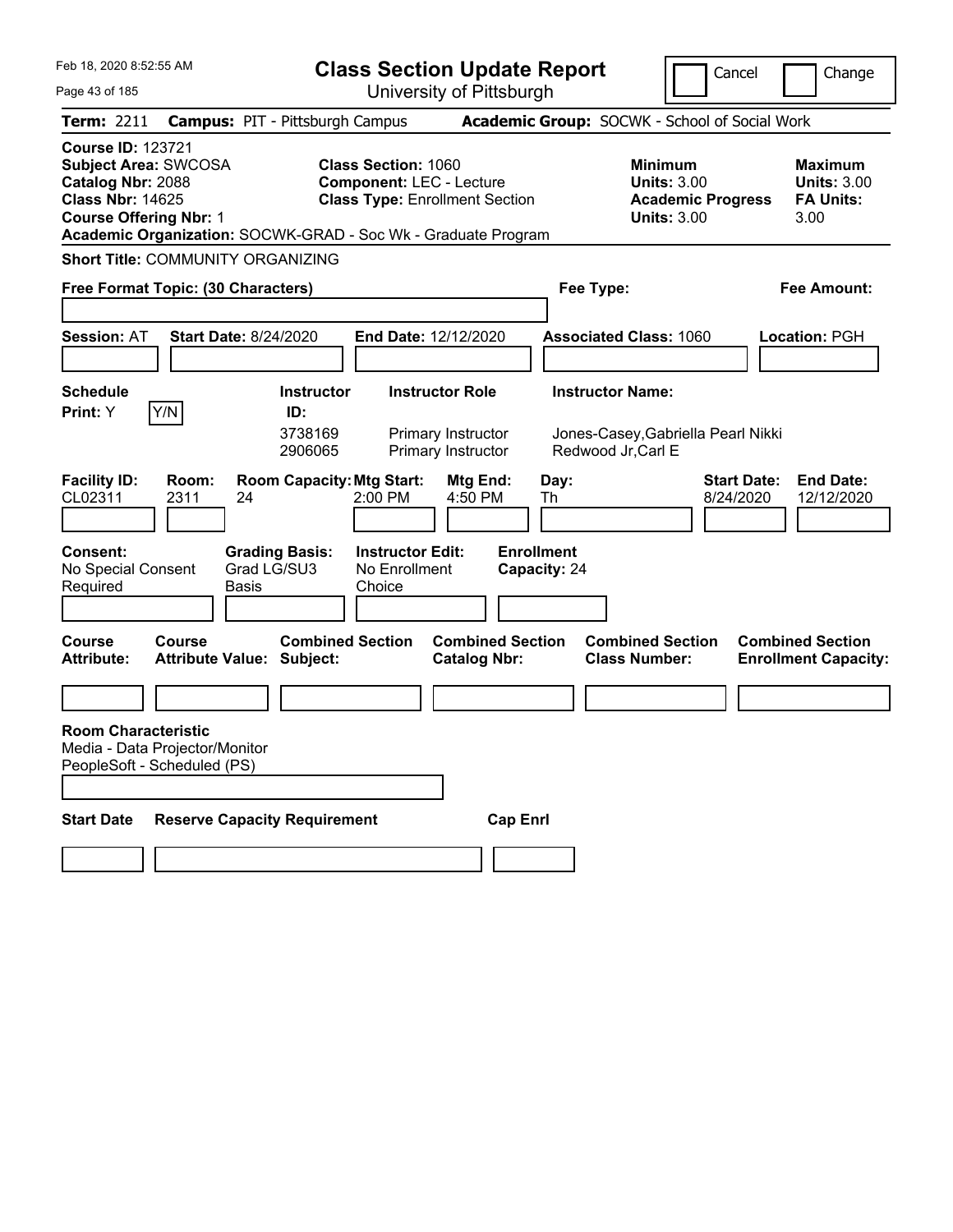| Feb 18, 2020 8:52:55 AM                                                                                                                  |               |                                                               |                                                               | <b>Class Section Update Report</b>             |                                   |                                                                                        | Cancel                          | Change                                                           |
|------------------------------------------------------------------------------------------------------------------------------------------|---------------|---------------------------------------------------------------|---------------------------------------------------------------|------------------------------------------------|-----------------------------------|----------------------------------------------------------------------------------------|---------------------------------|------------------------------------------------------------------|
| Page 44 of 185                                                                                                                           |               |                                                               |                                                               | University of Pittsburgh                       |                                   |                                                                                        |                                 |                                                                  |
| Term: 2211                                                                                                                               |               | <b>Campus: PIT - Pittsburgh Campus</b>                        |                                                               |                                                |                                   | Academic Group: SOCWK - School of Social Work                                          |                                 |                                                                  |
| <b>Course ID: 123723</b><br><b>Subject Area: SWCOSA</b><br>Catalog Nbr: 2090<br><b>Class Nbr: 23410</b><br><b>Course Offering Nbr: 1</b> |               | Academic Organization: SOCWK-GRAD - Soc Wk - Graduate Program | <b>Class Section: 1200</b><br><b>Component: LEC - Lecture</b> | <b>Class Type: Enrollment Section</b>          |                                   | <b>Minimum</b><br><b>Units: 3.00</b><br><b>Academic Progress</b><br><b>Units: 3.00</b> |                                 | <b>Maximum</b><br><b>Units: 3.00</b><br><b>FA Units:</b><br>3.00 |
|                                                                                                                                          |               | Short Title: WRKNG W/GROUP & INTERGRP RLTNS                   |                                                               |                                                |                                   |                                                                                        |                                 |                                                                  |
| Free Format Topic: (30 Characters)                                                                                                       |               |                                                               |                                                               |                                                |                                   | Fee Type:                                                                              |                                 | <b>Fee Amount:</b>                                               |
| <b>Session: AT</b>                                                                                                                       |               | <b>Start Date: 8/24/2020</b>                                  | <b>End Date: 12/12/2020</b>                                   |                                                |                                   | <b>Associated Class: 1200</b>                                                          |                                 | Location: PGH                                                    |
| <b>Schedule</b>                                                                                                                          |               | <b>Instructor</b>                                             |                                                               | <b>Instructor Role</b>                         |                                   | <b>Instructor Name:</b>                                                                |                                 |                                                                  |
| Print: Y                                                                                                                                 | Y/N           | ID:<br>2903348<br>2904933                                     | Special                                                       | Primary Instructor                             |                                   | Farrish, Aliya D<br>Soska, Tracy M                                                     |                                 |                                                                  |
| <b>Facility ID:</b><br>CL02322                                                                                                           | Room:<br>2322 | <b>Room Capacity: Mtg Start:</b><br>24                        | 11:00 AM                                                      | Mtg End:<br>1:50 PM                            | Day:<br>Th                        |                                                                                        | <b>Start Date:</b><br>8/24/2020 | <b>End Date:</b><br>12/12/2020                                   |
| Consent:<br>No Special Consent<br>Required                                                                                               |               | <b>Grading Basis:</b><br>Grad LG/SU3<br><b>Basis</b>          | <b>Instructor Edit:</b><br>No Enrollment<br>Choice            |                                                | <b>Enrollment</b><br>Capacity: 24 |                                                                                        |                                 |                                                                  |
| Course<br><b>Attribute:</b>                                                                                                              | Course        | <b>Combined Section</b><br><b>Attribute Value: Subject:</b>   |                                                               | <b>Combined Section</b><br><b>Catalog Nbr:</b> |                                   | <b>Combined Section</b><br><b>Class Number:</b>                                        |                                 | <b>Combined Section</b><br><b>Enrollment Capacity:</b>           |
|                                                                                                                                          |               |                                                               |                                                               |                                                |                                   |                                                                                        |                                 |                                                                  |
| <b>Room Characteristic</b><br>Media - Data Projector/Monitor<br>PeopleSoft - Scheduled (PS)                                              |               |                                                               |                                                               |                                                |                                   |                                                                                        |                                 |                                                                  |
| <b>Start Date</b>                                                                                                                        |               | <b>Reserve Capacity Requirement</b>                           |                                                               | <b>Cap Enrl</b>                                |                                   |                                                                                        |                                 |                                                                  |
|                                                                                                                                          |               |                                                               |                                                               |                                                |                                   |                                                                                        |                                 |                                                                  |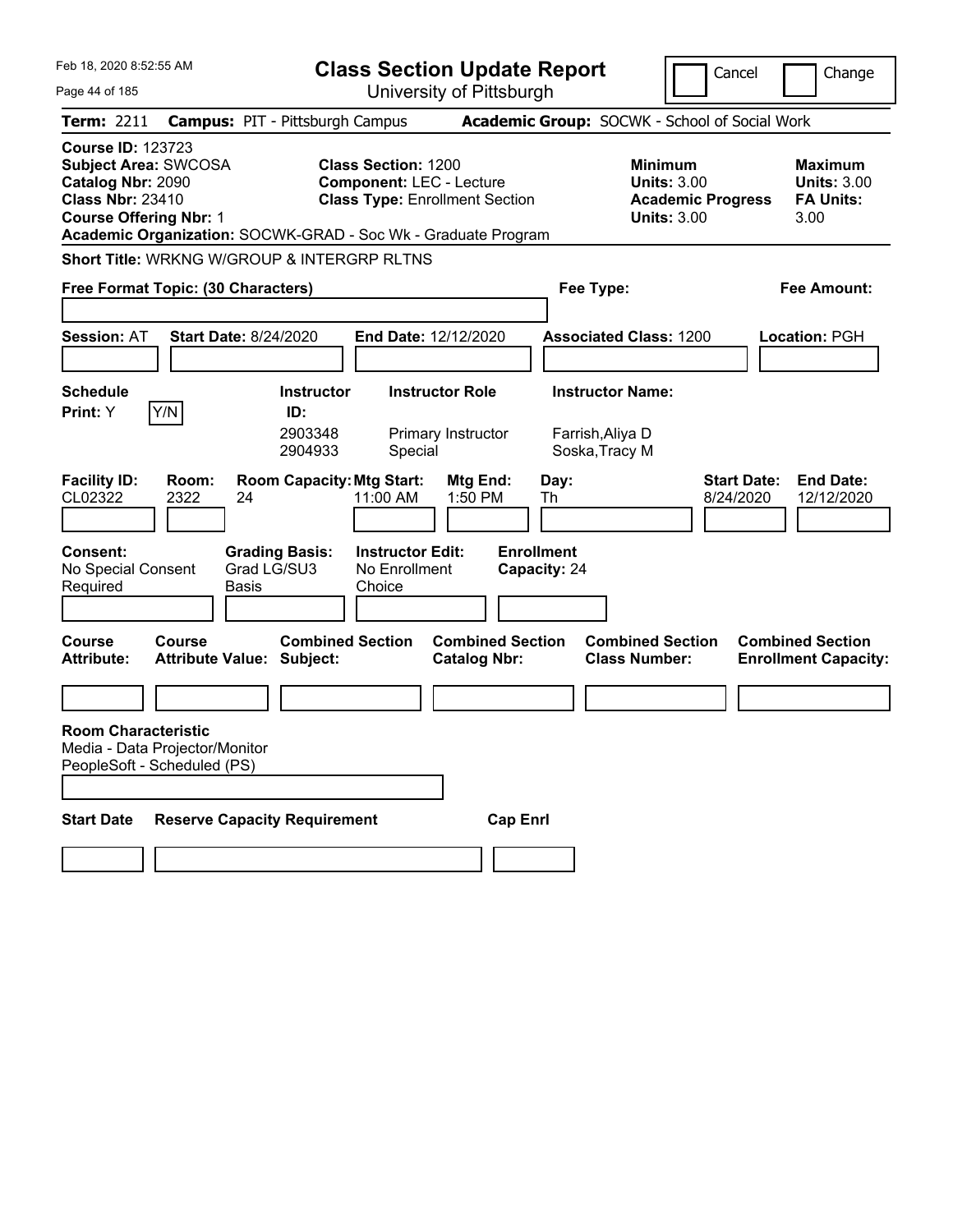| Feb 18, 2020 8:52:55 AM                                                                                                                                                                                   |                                                             |                                                                                                                 | <b>Class Section Update Report</b>             |                                                            | Cancel                          | Change                                                           |
|-----------------------------------------------------------------------------------------------------------------------------------------------------------------------------------------------------------|-------------------------------------------------------------|-----------------------------------------------------------------------------------------------------------------|------------------------------------------------|------------------------------------------------------------|---------------------------------|------------------------------------------------------------------|
| Page 45 of 185                                                                                                                                                                                            |                                                             |                                                                                                                 | University of Pittsburgh                       |                                                            |                                 |                                                                  |
| <b>Term: 2211</b>                                                                                                                                                                                         | <b>Campus: PIT - Pittsburgh Campus</b>                      |                                                                                                                 | Academic Group: SOCWK - School of Social Work  |                                                            |                                 |                                                                  |
| <b>Course ID: 123730</b><br>Subject Area: SWCOSA<br><b>Catalog Nbr: 2097</b><br><b>Class Nbr: 14587</b><br><b>Course Offering Nbr: 1</b><br>Academic Organization: SOCWK-GRAD - Soc Wk - Graduate Program |                                                             | <b>Class Section: 1010</b><br><b>Component: DIR - Directed Studies</b><br><b>Class Type: Enrollment Section</b> |                                                | <b>Minimum</b><br><b>Units: 1.00</b><br><b>Units: 1.00</b> | <b>Academic Progress</b>        | <b>Maximum</b><br><b>Units: 3.00</b><br><b>FA Units:</b><br>1.00 |
| Short Title: DIRECTED STUDY - COSA                                                                                                                                                                        |                                                             |                                                                                                                 |                                                |                                                            |                                 |                                                                  |
| Free Format Topic: (30 Characters)                                                                                                                                                                        |                                                             |                                                                                                                 |                                                | Fee Type:                                                  |                                 | Fee Amount:                                                      |
| <b>Session: AT</b>                                                                                                                                                                                        | <b>Start Date: 8/24/2020</b>                                | <b>End Date: 12/12/2020</b>                                                                                     |                                                | <b>Associated Class: 1010</b>                              |                                 | Location: PGH                                                    |
| <b>Schedule</b><br>Y/N<br>Print: Y                                                                                                                                                                        | <b>Instructor</b><br>ID:<br>2929523                         | <b>Instructor Role</b><br>Primary Instructor                                                                    |                                                | <b>Instructor Name:</b><br>Shook, Jeffrey James            |                                 |                                                                  |
| <b>Facility ID:</b><br>Room:<br><b>TBATBA</b><br>TBA                                                                                                                                                      | <b>Room Capacity: Mtg Start:</b><br>0                       |                                                                                                                 | Mtg End:<br>Day:                               |                                                            | <b>Start Date:</b><br>8/24/2020 | <b>End Date:</b><br>12/12/2020                                   |
| <b>Consent:</b><br>No Special Consent<br>Required                                                                                                                                                         | <b>Grading Basis:</b><br>Grad LG/SU3<br>Basis               | <b>Instructor Edit:</b><br>No Enrollment<br>Choice                                                              | <b>Enrollment</b><br>Capacity: 10              |                                                            |                                 |                                                                  |
| Course<br>Course<br><b>Attribute:</b>                                                                                                                                                                     | <b>Combined Section</b><br><b>Attribute Value: Subject:</b> |                                                                                                                 | <b>Combined Section</b><br><b>Catalog Nbr:</b> | <b>Combined Section</b><br><b>Class Number:</b>            |                                 | <b>Combined Section</b><br><b>Enrollment Capacity:</b>           |
|                                                                                                                                                                                                           |                                                             |                                                                                                                 |                                                |                                                            |                                 |                                                                  |
| <b>Room Characteristic</b>                                                                                                                                                                                |                                                             |                                                                                                                 |                                                |                                                            |                                 |                                                                  |
|                                                                                                                                                                                                           |                                                             |                                                                                                                 |                                                |                                                            |                                 |                                                                  |
| <b>Start Date</b>                                                                                                                                                                                         | <b>Reserve Capacity Requirement</b>                         |                                                                                                                 | <b>Cap Enrl</b>                                |                                                            |                                 |                                                                  |
|                                                                                                                                                                                                           |                                                             |                                                                                                                 |                                                |                                                            |                                 |                                                                  |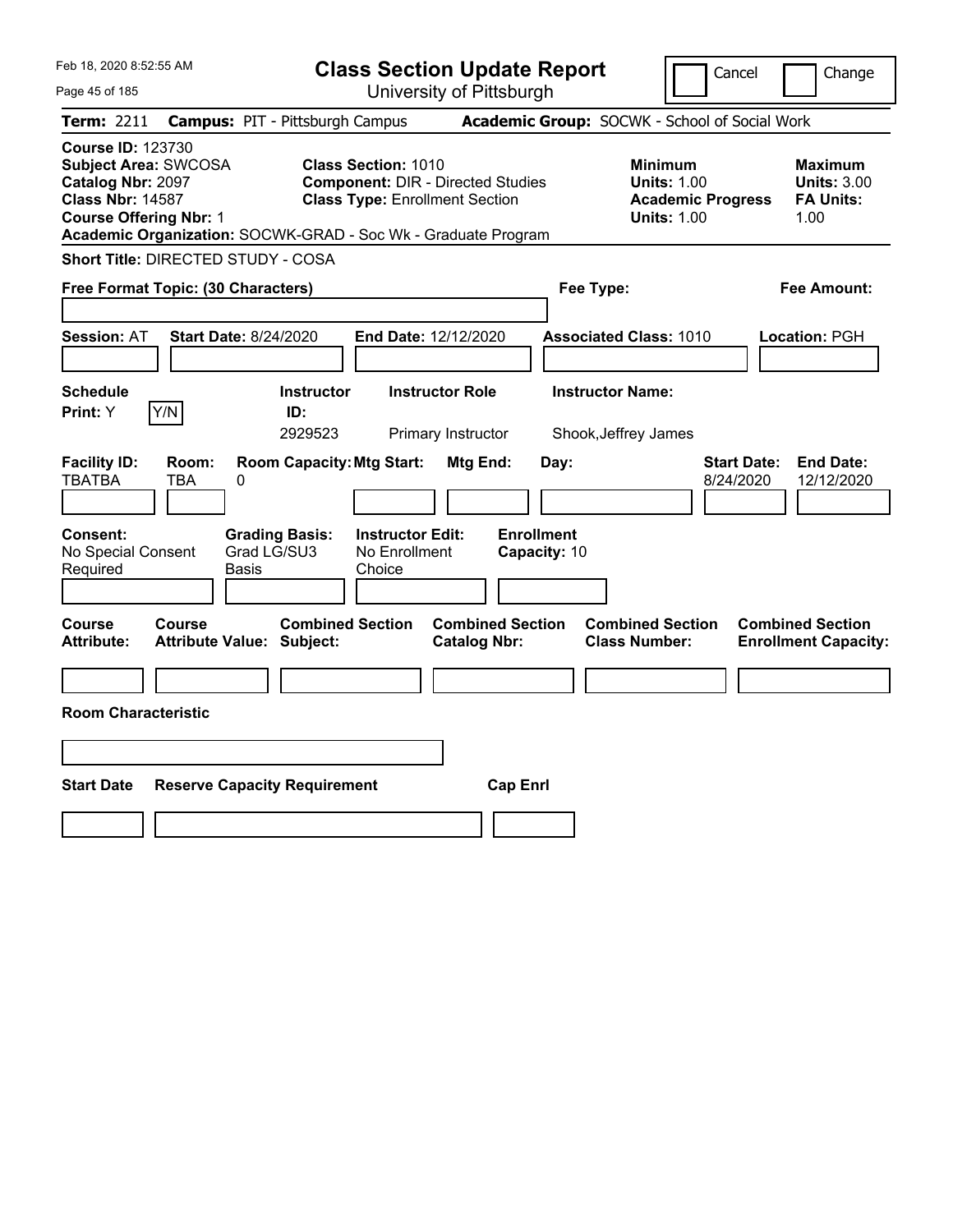| Feb 18, 2020 8:52:55 AM                                                                                                                                                                                   |                                                                                                                 | <b>Class Section Update Report</b>             |                                                                                        | Cancel<br>Change                                                  |
|-----------------------------------------------------------------------------------------------------------------------------------------------------------------------------------------------------------|-----------------------------------------------------------------------------------------------------------------|------------------------------------------------|----------------------------------------------------------------------------------------|-------------------------------------------------------------------|
| Page 46 of 185                                                                                                                                                                                            |                                                                                                                 | University of Pittsburgh                       |                                                                                        |                                                                   |
| Term: 2211                                                                                                                                                                                                | <b>Campus: PIT - Pittsburgh Campus</b>                                                                          |                                                | Academic Group: SOCWK - School of Social Work                                          |                                                                   |
| <b>Course ID: 123730</b><br>Subject Area: SWCOSA<br><b>Catalog Nbr: 2097</b><br><b>Class Nbr: 14637</b><br><b>Course Offering Nbr: 1</b><br>Academic Organization: SOCWK-GRAD - Soc Wk - Graduate Program | <b>Class Section: 1020</b><br><b>Component: DIR - Directed Studies</b><br><b>Class Type: Enrollment Section</b> |                                                | <b>Minimum</b><br><b>Units: 1.00</b><br><b>Academic Progress</b><br><b>Units: 1.00</b> | <b>Maximum</b><br><b>Units: 3.00</b><br><b>FA Units:</b><br>1.00  |
| Short Title: DIRECTED STUDY - COSA                                                                                                                                                                        |                                                                                                                 |                                                |                                                                                        |                                                                   |
| Free Format Topic: (30 Characters)                                                                                                                                                                        |                                                                                                                 |                                                | Fee Type:                                                                              | Fee Amount:                                                       |
| <b>Start Date: 8/24/2020</b><br><b>Session: AT</b><br><b>Schedule</b>                                                                                                                                     | <b>End Date: 12/12/2020</b><br>Instructor                                                                       | <b>Instructor Role</b>                         | <b>Associated Class: 1020</b><br><b>Instructor Name:</b>                               | Location: PGH                                                     |
| Y/N<br>Print: Y                                                                                                                                                                                           | ID:                                                                                                             |                                                |                                                                                        |                                                                   |
|                                                                                                                                                                                                           | 0                                                                                                               |                                                | No Instructor Assigned                                                                 |                                                                   |
| <b>Facility ID:</b><br>Room:<br><b>TBATBA</b><br>TBA<br>0                                                                                                                                                 | <b>Room Capacity: Mtg Start:</b>                                                                                | Mtg End:<br>Day:                               |                                                                                        | <b>Start Date:</b><br><b>End Date:</b><br>12/12/2020<br>8/24/2020 |
| <b>Consent:</b><br><b>Department Consent</b><br>Required<br>Basis                                                                                                                                         | <b>Grading Basis:</b><br><b>Instructor Edit:</b><br>Grad LG/SU3<br>No Enrollment<br>Choice                      | <b>Enrollment</b><br>Capacity: 10              |                                                                                        |                                                                   |
| Course<br>Course<br><b>Attribute Value: Subject:</b><br><b>Attribute:</b>                                                                                                                                 | <b>Combined Section</b>                                                                                         | <b>Combined Section</b><br><b>Catalog Nbr:</b> | <b>Combined Section</b><br><b>Class Number:</b>                                        | <b>Combined Section</b><br><b>Enrollment Capacity:</b>            |
|                                                                                                                                                                                                           |                                                                                                                 |                                                |                                                                                        |                                                                   |
| <b>Room Characteristic</b>                                                                                                                                                                                |                                                                                                                 |                                                |                                                                                        |                                                                   |
|                                                                                                                                                                                                           |                                                                                                                 |                                                |                                                                                        |                                                                   |
| <b>Start Date</b>                                                                                                                                                                                         | <b>Reserve Capacity Requirement</b>                                                                             | <b>Cap Enrl</b>                                |                                                                                        |                                                                   |
|                                                                                                                                                                                                           |                                                                                                                 |                                                |                                                                                        |                                                                   |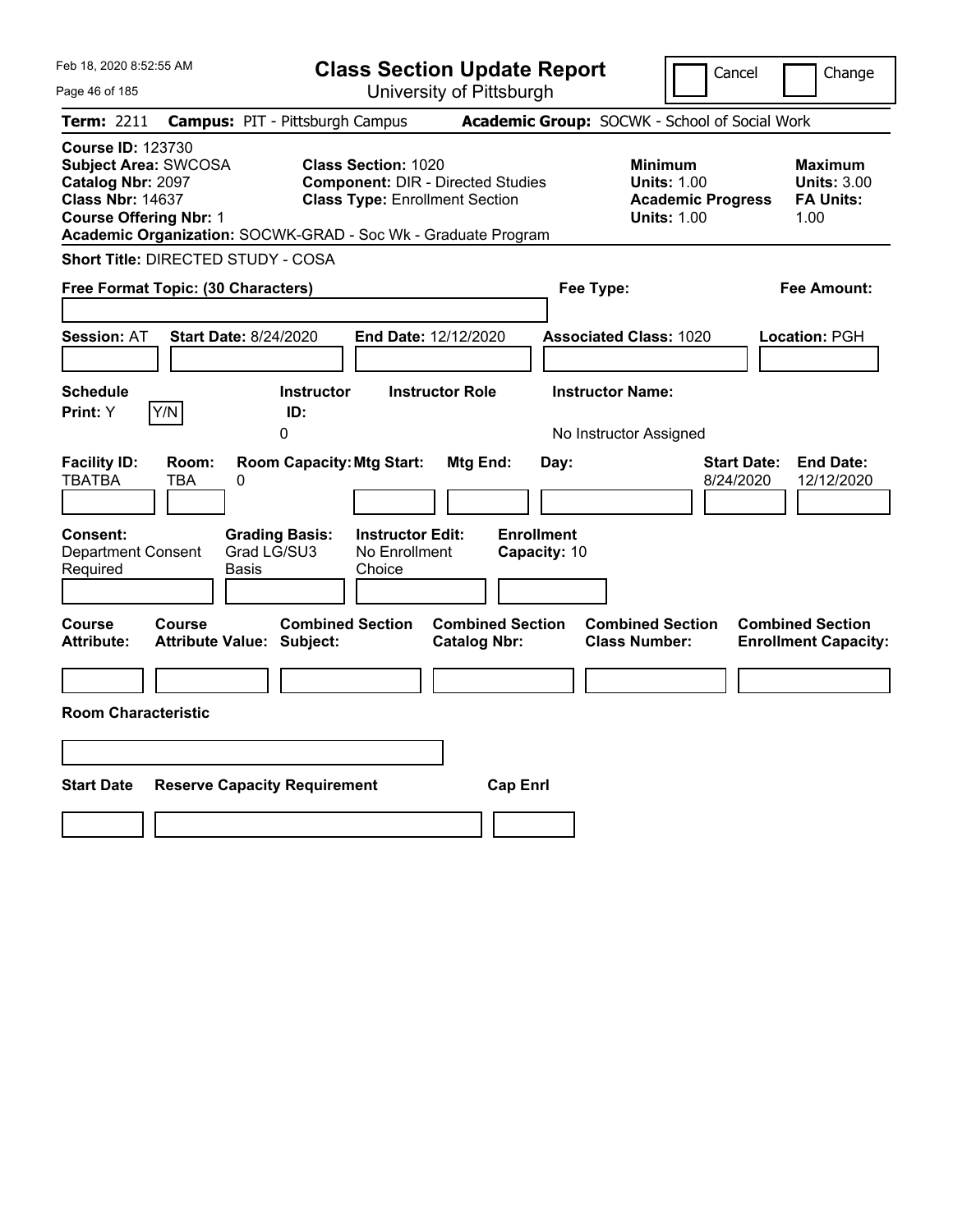| Feb 18, 2020 8:52:55 AM                                                                                                                                                                                   |                                                                                                                 | <b>Class Section Update Report</b>             | Cancel                                                                                 | Change                                                           |
|-----------------------------------------------------------------------------------------------------------------------------------------------------------------------------------------------------------|-----------------------------------------------------------------------------------------------------------------|------------------------------------------------|----------------------------------------------------------------------------------------|------------------------------------------------------------------|
| Page 47 of 185                                                                                                                                                                                            |                                                                                                                 | University of Pittsburgh                       |                                                                                        |                                                                  |
| Term: 2211                                                                                                                                                                                                | <b>Campus: PIT - Pittsburgh Campus</b>                                                                          |                                                | Academic Group: SOCWK - School of Social Work                                          |                                                                  |
| <b>Course ID: 123730</b><br><b>Subject Area: SWCOSA</b><br>Catalog Nbr: 2097<br><b>Class Nbr: 14638</b><br><b>Course Offering Nbr: 1</b><br>Academic Organization: SOCWK-GRAD - Soc Wk - Graduate Program | <b>Class Section: 1030</b><br><b>Component: DIR - Directed Studies</b><br><b>Class Type: Enrollment Section</b> |                                                | <b>Minimum</b><br><b>Units: 1.00</b><br><b>Academic Progress</b><br><b>Units: 1.00</b> | <b>Maximum</b><br><b>Units: 3.00</b><br><b>FA Units:</b><br>1.00 |
| Short Title: DIRECTED STUDY - COSA                                                                                                                                                                        |                                                                                                                 |                                                |                                                                                        |                                                                  |
| Free Format Topic: (30 Characters)                                                                                                                                                                        |                                                                                                                 |                                                | Fee Type:                                                                              | Fee Amount:                                                      |
| <b>Session: AT</b><br><b>Start Date: 8/24/2020</b>                                                                                                                                                        | End Date: 12/12/2020                                                                                            |                                                | <b>Associated Class: 1030</b>                                                          | Location: PGH                                                    |
| <b>Schedule</b><br>Y/N<br>Print: Y                                                                                                                                                                        | <b>Instructor</b><br>ID:<br>0                                                                                   | <b>Instructor Role</b>                         | <b>Instructor Name:</b><br>No Instructor Assigned                                      |                                                                  |
| <b>Facility ID:</b><br>Room:<br><b>TBATBA</b><br><b>TBA</b><br>0                                                                                                                                          | <b>Room Capacity: Mtg Start:</b>                                                                                | Mtg End:<br>Day:                               | <b>Start Date:</b><br>8/24/2020                                                        | <b>End Date:</b><br>12/12/2020                                   |
| <b>Consent:</b><br><b>Department Consent</b><br>Required<br>Basis                                                                                                                                         | <b>Instructor Edit:</b><br><b>Grading Basis:</b><br>Grad LG/SU3<br>No Enrollment<br>Choice                      | <b>Enrollment</b><br>Capacity: 10              |                                                                                        |                                                                  |
| <b>Course</b><br>Course<br><b>Attribute:</b><br><b>Attribute Value: Subject:</b>                                                                                                                          | <b>Combined Section</b>                                                                                         | <b>Combined Section</b><br><b>Catalog Nbr:</b> | <b>Combined Section</b><br><b>Class Number:</b>                                        | <b>Combined Section</b><br><b>Enrollment Capacity:</b>           |
|                                                                                                                                                                                                           |                                                                                                                 |                                                |                                                                                        |                                                                  |
| <b>Room Characteristic</b>                                                                                                                                                                                |                                                                                                                 |                                                |                                                                                        |                                                                  |
|                                                                                                                                                                                                           |                                                                                                                 |                                                |                                                                                        |                                                                  |
| <b>Start Date</b>                                                                                                                                                                                         | <b>Reserve Capacity Requirement</b>                                                                             | <b>Cap Enrl</b>                                |                                                                                        |                                                                  |
|                                                                                                                                                                                                           |                                                                                                                 |                                                |                                                                                        |                                                                  |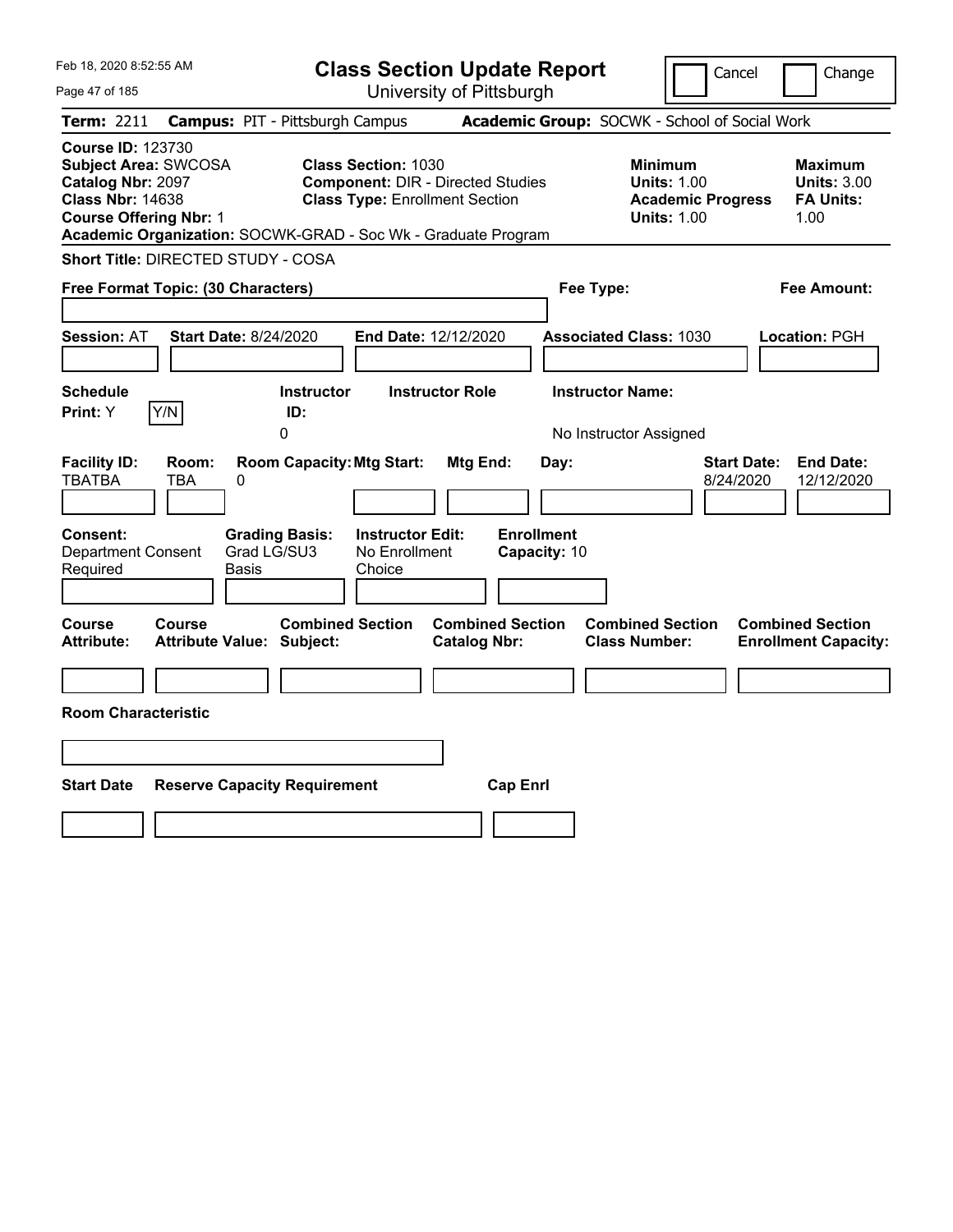| Feb 18, 2020 8:52:55 AM                                                                                                                                                                                   |                                                                | <b>Class Section Update Report</b>                                                                              |                           |                                                            | Cancel                          | Change                                                    |
|-----------------------------------------------------------------------------------------------------------------------------------------------------------------------------------------------------------|----------------------------------------------------------------|-----------------------------------------------------------------------------------------------------------------|---------------------------|------------------------------------------------------------|---------------------------------|-----------------------------------------------------------|
| Page 48 of 185                                                                                                                                                                                            |                                                                | University of Pittsburgh                                                                                        |                           |                                                            |                                 |                                                           |
| Term: 2211                                                                                                                                                                                                | <b>Campus: PIT - Pittsburgh Campus</b>                         |                                                                                                                 |                           | Academic Group: SOCWK - School of Social Work              |                                 |                                                           |
| <b>Course ID: 123730</b><br><b>Subject Area: SWCOSA</b><br>Catalog Nbr: 2097<br><b>Class Nbr: 14639</b><br><b>Course Offering Nbr: 1</b><br>Academic Organization: SOCWK-GRAD - Soc Wk - Graduate Program |                                                                | <b>Class Section: 1040</b><br><b>Component: DIR - Directed Studies</b><br><b>Class Type: Enrollment Section</b> |                           | <b>Minimum</b><br><b>Units: 1.00</b><br><b>Units: 1.00</b> | <b>Academic Progress</b>        | Maximum<br><b>Units: 3.00</b><br><b>FA Units:</b><br>1.00 |
| Short Title: DIRECTED STUDY - COSA                                                                                                                                                                        |                                                                |                                                                                                                 |                           |                                                            |                                 |                                                           |
| Free Format Topic: (30 Characters)                                                                                                                                                                        |                                                                |                                                                                                                 |                           | Fee Type:                                                  |                                 | Fee Amount:                                               |
| <b>Session: AT</b><br><b>Schedule</b>                                                                                                                                                                     | <b>Start Date: 8/24/2020</b><br><b>Instructor</b>              | End Date: 12/12/2020<br><b>Instructor Role</b>                                                                  |                           | <b>Associated Class: 1040</b><br><b>Instructor Name:</b>   |                                 | <b>Location: PGH</b>                                      |
| Y/N<br>Print: Y                                                                                                                                                                                           | ID:                                                            |                                                                                                                 |                           |                                                            |                                 |                                                           |
|                                                                                                                                                                                                           | 0                                                              |                                                                                                                 |                           | No Instructor Assigned                                     |                                 |                                                           |
| <b>Facility ID:</b><br>Room:<br><b>TBATBA</b><br>TBA<br><b>Consent:</b>                                                                                                                                   | <b>Room Capacity: Mtg Start:</b><br>0<br><b>Grading Basis:</b> | Mtg End:<br><b>Instructor Edit:</b>                                                                             | Day:<br><b>Enrollment</b> |                                                            | <b>Start Date:</b><br>8/24/2020 | <b>End Date:</b><br>12/12/2020                            |
| <b>Department Consent</b><br>Required                                                                                                                                                                     | Grad LG/SU3<br>Basis                                           | No Enrollment<br>Choice                                                                                         | Capacity: 10              |                                                            |                                 |                                                           |
| Course<br><b>Course</b><br><b>Attribute:</b>                                                                                                                                                              | <b>Combined Section</b><br><b>Attribute Value: Subject:</b>    | <b>Catalog Nbr:</b>                                                                                             | <b>Combined Section</b>   | <b>Combined Section</b><br><b>Class Number:</b>            |                                 | <b>Combined Section</b><br><b>Enrollment Capacity:</b>    |
|                                                                                                                                                                                                           |                                                                |                                                                                                                 |                           |                                                            |                                 |                                                           |
| <b>Room Characteristic</b>                                                                                                                                                                                |                                                                |                                                                                                                 |                           |                                                            |                                 |                                                           |
|                                                                                                                                                                                                           |                                                                |                                                                                                                 |                           |                                                            |                                 |                                                           |
| <b>Start Date</b>                                                                                                                                                                                         | <b>Reserve Capacity Requirement</b>                            |                                                                                                                 | <b>Cap Enrl</b>           |                                                            |                                 |                                                           |
|                                                                                                                                                                                                           |                                                                |                                                                                                                 |                           |                                                            |                                 |                                                           |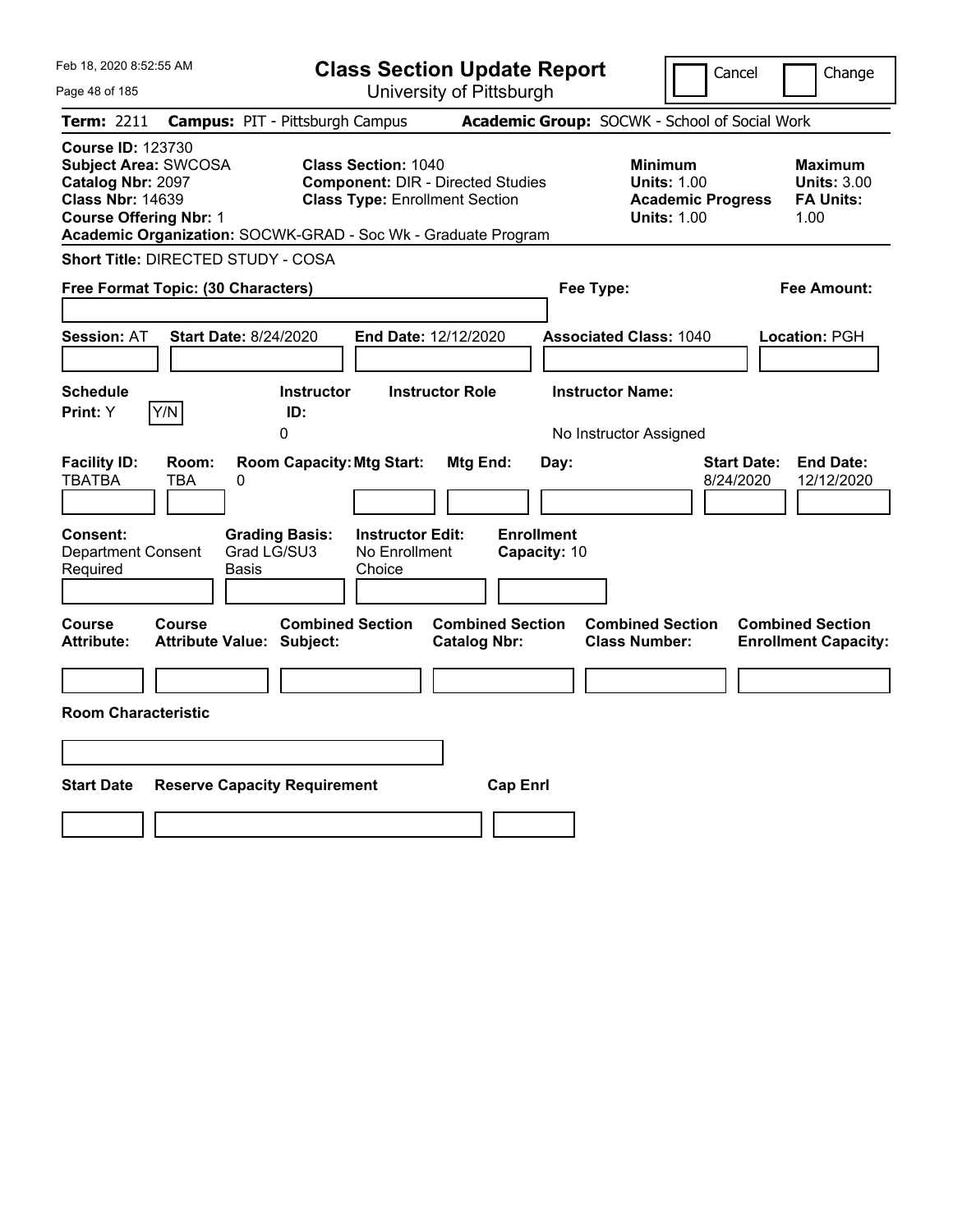| Feb 18, 2020 8:52:55 AM                                                                                                                  |                                                                                                                                                                                  | <b>Class Section Update Report</b>             | Cancel                                                                                 | Change                                                    |
|------------------------------------------------------------------------------------------------------------------------------------------|----------------------------------------------------------------------------------------------------------------------------------------------------------------------------------|------------------------------------------------|----------------------------------------------------------------------------------------|-----------------------------------------------------------|
| Page 49 of 185                                                                                                                           |                                                                                                                                                                                  | University of Pittsburgh                       |                                                                                        |                                                           |
| Term: 2211                                                                                                                               | <b>Campus: PIT - Pittsburgh Campus</b>                                                                                                                                           |                                                | Academic Group: SOCWK - School of Social Work                                          |                                                           |
| <b>Course ID: 123730</b><br><b>Subject Area: SWCOSA</b><br>Catalog Nbr: 2097<br><b>Class Nbr: 14640</b><br><b>Course Offering Nbr: 1</b> | <b>Class Section: 1050</b><br><b>Component: DIR - Directed Studies</b><br><b>Class Type: Enrollment Section</b><br>Academic Organization: SOCWK-GRAD - Soc Wk - Graduate Program |                                                | <b>Minimum</b><br><b>Units: 1.00</b><br><b>Academic Progress</b><br><b>Units: 1.00</b> | Maximum<br><b>Units: 3.00</b><br><b>FA Units:</b><br>1.00 |
| Short Title: DIRECTED STUDY - COSA                                                                                                       |                                                                                                                                                                                  |                                                |                                                                                        |                                                           |
| Free Format Topic: (30 Characters)                                                                                                       |                                                                                                                                                                                  |                                                | Fee Type:                                                                              | Fee Amount:                                               |
| <b>Session: AT</b>                                                                                                                       | Start Date: 8/24/2020                                                                                                                                                            | End Date: 12/12/2020                           | <b>Associated Class: 1050</b>                                                          | Location: PGH                                             |
| <b>Schedule</b><br>Y/N<br>Print: Y                                                                                                       | <b>Instructor</b><br>ID:<br>0                                                                                                                                                    | <b>Instructor Role</b>                         | <b>Instructor Name:</b><br>No Instructor Assigned                                      |                                                           |
| <b>Facility ID:</b><br>Room:<br><b>TBATBA</b><br>TBA<br>0<br>Consent:                                                                    | <b>Room Capacity: Mtg Start:</b><br><b>Grading Basis:</b><br><b>Instructor Edit:</b>                                                                                             | Mtg End:<br>Day:<br><b>Enrollment</b>          | <b>Start Date:</b><br>8/24/2020                                                        | <b>End Date:</b><br>12/12/2020                            |
| <b>Department Consent</b><br>Required<br><b>Basis</b>                                                                                    | Grad LG/SU3<br>No Enrollment<br>Choice                                                                                                                                           | Capacity: 10                                   |                                                                                        |                                                           |
| Course<br>Course<br><b>Attribute:</b>                                                                                                    | <b>Combined Section</b><br><b>Attribute Value: Subject:</b>                                                                                                                      | <b>Combined Section</b><br><b>Catalog Nbr:</b> | <b>Combined Section</b><br><b>Class Number:</b>                                        | <b>Combined Section</b><br><b>Enrollment Capacity:</b>    |
| <b>Room Characteristic</b>                                                                                                               |                                                                                                                                                                                  |                                                |                                                                                        |                                                           |
|                                                                                                                                          |                                                                                                                                                                                  |                                                |                                                                                        |                                                           |
| <b>Start Date</b>                                                                                                                        | <b>Reserve Capacity Requirement</b>                                                                                                                                              | <b>Cap Enrl</b>                                |                                                                                        |                                                           |
|                                                                                                                                          |                                                                                                                                                                                  |                                                |                                                                                        |                                                           |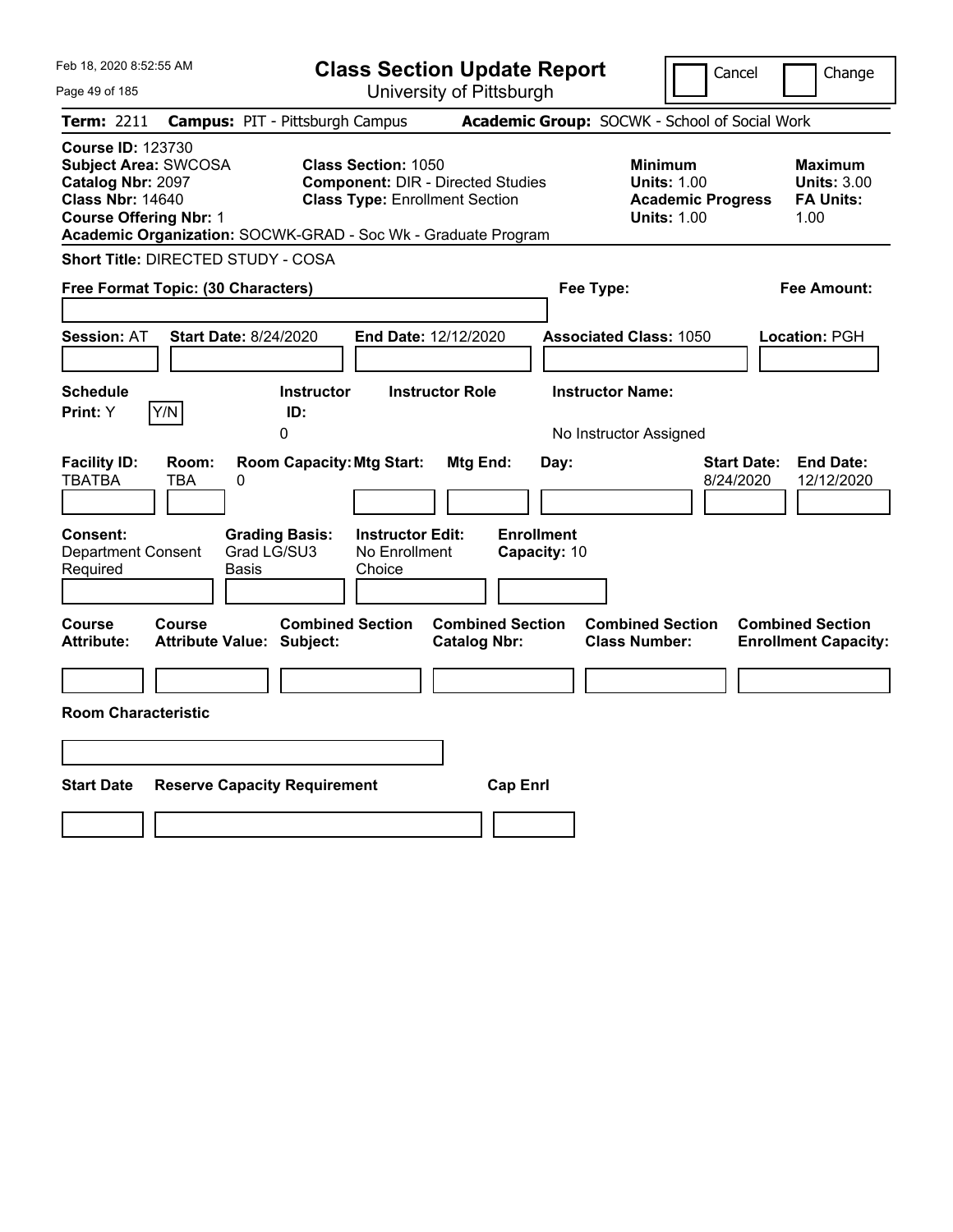| Feb 18, 2020 8:52:55 AM                                                                                                                  |                            |                                                                                                                                |                                                               | <b>Class Section Update Report</b>                                         |                                           |                                                                                        | Cancel                          | Change                                                           |
|------------------------------------------------------------------------------------------------------------------------------------------|----------------------------|--------------------------------------------------------------------------------------------------------------------------------|---------------------------------------------------------------|----------------------------------------------------------------------------|-------------------------------------------|----------------------------------------------------------------------------------------|---------------------------------|------------------------------------------------------------------|
| Page 50 of 185                                                                                                                           |                            |                                                                                                                                |                                                               | University of Pittsburgh                                                   |                                           |                                                                                        |                                 |                                                                  |
| Term: 2211                                                                                                                               |                            | <b>Campus: PIT - Pittsburgh Campus</b>                                                                                         |                                                               |                                                                            |                                           | Academic Group: SOCWK - School of Social Work                                          |                                 |                                                                  |
| <b>Course ID: 123732</b><br><b>Subject Area: SWCOSA</b><br>Catalog Nbr: 2099<br><b>Class Nbr: 14590</b><br><b>Course Offering Nbr: 1</b> |                            | Academic Organization: SOCWK-GRAD - Soc Wk - Graduate Program                                                                  | <b>Class Section: 1010</b>                                    | <b>Component: PRA - Practicum</b><br><b>Class Type: Enrollment Section</b> |                                           | <b>Minimum</b><br><b>Units: 1.00</b><br><b>Academic Progress</b><br><b>Units: 1.00</b> |                                 | <b>Maximum</b><br><b>Units: 8.00</b><br><b>FA Units:</b><br>1.00 |
| <b>Short Title: FIELD WORK</b>                                                                                                           |                            |                                                                                                                                |                                                               |                                                                            |                                           |                                                                                        |                                 |                                                                  |
| Free Format Topic: (30 Characters)                                                                                                       |                            |                                                                                                                                |                                                               |                                                                            |                                           | Fee Type:                                                                              |                                 | <b>Fee Amount:</b>                                               |
| <b>Session: AT</b>                                                                                                                       |                            | <b>Start Date: 8/24/2020</b>                                                                                                   |                                                               | End Date: 12/12/2020                                                       |                                           | <b>Associated Class: 1010</b>                                                          |                                 | Location: PGH                                                    |
| <b>Schedule</b>                                                                                                                          |                            | <b>Instructor</b>                                                                                                              |                                                               | <b>Instructor Role</b>                                                     |                                           | <b>Instructor Name:</b>                                                                |                                 |                                                                  |
| Print: Y<br><b>Facility ID:</b><br><b>TBATBA</b><br><b>Consent:</b><br>No Special Consent<br>Required                                    | Y/N<br>Room:<br><b>TBA</b> | ID:<br>2918962<br>2965259<br>2965253<br><b>Room Capacity: Mtg Start:</b><br>0<br><b>Grading Basis:</b><br><b>Grad SN Basis</b> | Special<br><b>Instructor Edit:</b><br>No Enrollment<br>Choice | Primary Instructor<br>Primary Instructor<br>Mtg End:                       | Day:<br><b>Enrollment</b><br>Capacity: 30 | Dalessandro, John P<br>Labrum, Travis K<br>Moon, Debby Jungrim                         | <b>Start Date:</b><br>8/24/2020 | <b>End Date:</b><br>12/12/2020                                   |
| <b>Course</b><br><b>Attribute:</b>                                                                                                       | <b>Course</b>              | <b>Combined Section</b><br><b>Attribute Value: Subject:</b>                                                                    |                                                               | <b>Combined Section</b><br><b>Catalog Nbr:</b>                             |                                           | <b>Combined Section</b><br><b>Class Number:</b>                                        |                                 | <b>Combined Section</b><br><b>Enrollment Capacity:</b>           |
| <b>Room Characteristic</b>                                                                                                               |                            |                                                                                                                                |                                                               |                                                                            |                                           |                                                                                        |                                 |                                                                  |
|                                                                                                                                          |                            |                                                                                                                                |                                                               |                                                                            |                                           |                                                                                        |                                 |                                                                  |
| <b>Start Date</b>                                                                                                                        |                            | <b>Reserve Capacity Requirement</b>                                                                                            |                                                               | <b>Cap Enrl</b>                                                            |                                           |                                                                                        |                                 |                                                                  |
|                                                                                                                                          |                            |                                                                                                                                |                                                               |                                                                            |                                           |                                                                                        |                                 |                                                                  |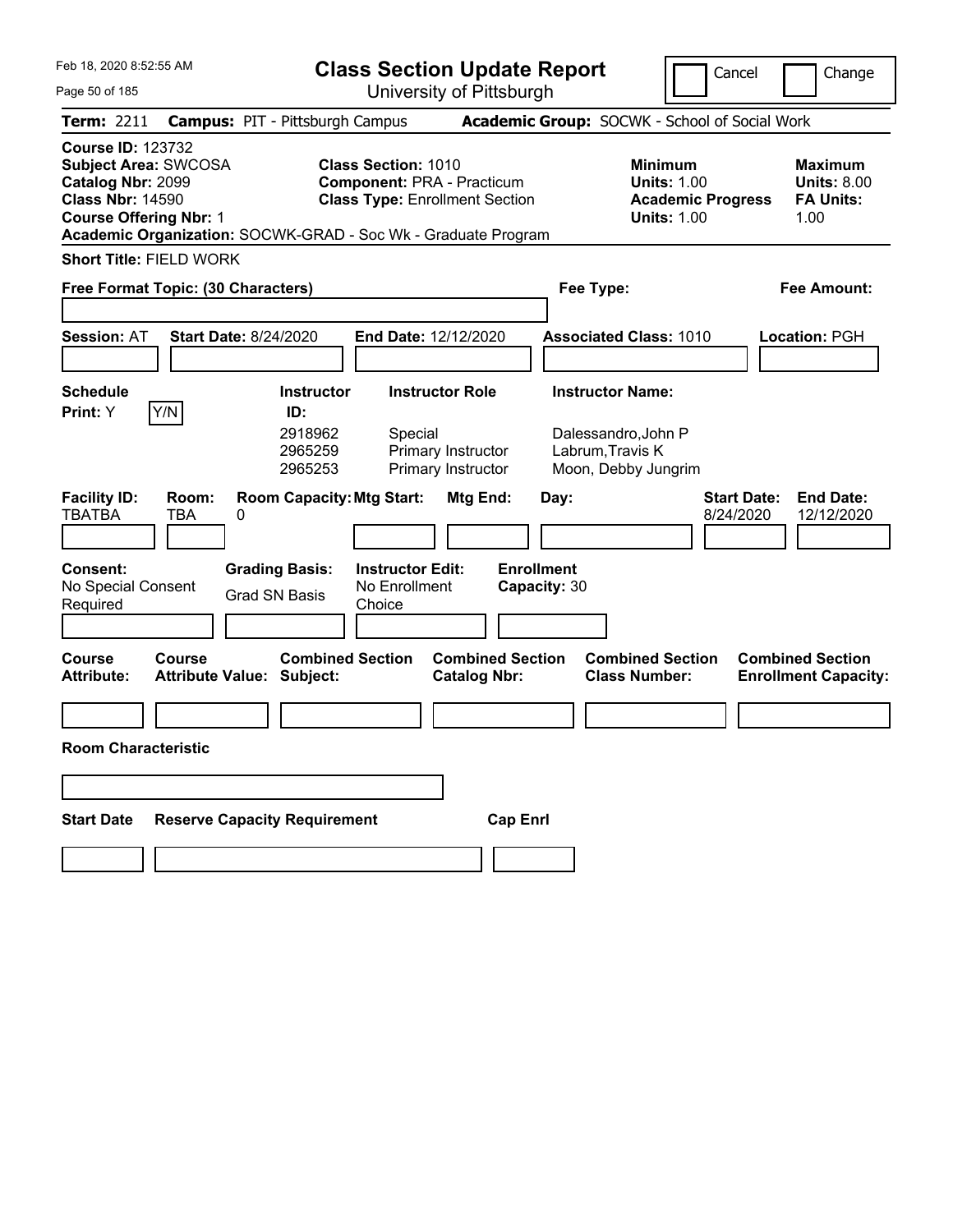| Feb 18, 2020 8:52:55 AM                                                                                                                  |                     |                                                               | <b>Class Section Update Report</b>                                                                       |                                                |                                   |                                                 | Cancel                                                                          | Change                                                    |
|------------------------------------------------------------------------------------------------------------------------------------------|---------------------|---------------------------------------------------------------|----------------------------------------------------------------------------------------------------------|------------------------------------------------|-----------------------------------|-------------------------------------------------|---------------------------------------------------------------------------------|-----------------------------------------------------------|
| Page 51 of 185                                                                                                                           |                     |                                                               |                                                                                                          | University of Pittsburgh                       |                                   |                                                 |                                                                                 |                                                           |
| Term: 2211                                                                                                                               |                     | <b>Campus: PIT - Pittsburgh Campus</b>                        |                                                                                                          |                                                |                                   | Academic Group: SOCWK - School of Social Work   |                                                                                 |                                                           |
| <b>Course ID: 123732</b><br><b>Subject Area: SWCOSA</b><br>Catalog Nbr: 2099<br><b>Class Nbr: 14597</b><br><b>Course Offering Nbr: 1</b> |                     | Academic Organization: SOCWK-GRAD - Soc Wk - Graduate Program | <b>Class Section: 1015</b><br><b>Component: PRA - Practicum</b><br><b>Class Type: Enrollment Section</b> |                                                |                                   |                                                 | Minimum<br><b>Units: 1.00</b><br><b>Academic Progress</b><br><b>Units: 1.00</b> | Maximum<br><b>Units: 8.00</b><br><b>FA Units:</b><br>1.00 |
| <b>Short Title: FIELD WORK</b>                                                                                                           |                     |                                                               |                                                                                                          |                                                |                                   |                                                 |                                                                                 |                                                           |
| Free Format Topic: (30 Characters)                                                                                                       |                     |                                                               |                                                                                                          |                                                |                                   | Fee Type:                                       |                                                                                 | Fee Amount:                                               |
|                                                                                                                                          |                     |                                                               |                                                                                                          |                                                |                                   |                                                 |                                                                                 |                                                           |
| <b>Session: AT</b>                                                                                                                       |                     | <b>Start Date: 8/24/2020</b>                                  | End Date: 12/12/2020                                                                                     |                                                |                                   | <b>Associated Class: 1015</b>                   |                                                                                 | <b>Location: PGH</b>                                      |
|                                                                                                                                          |                     |                                                               |                                                                                                          |                                                |                                   |                                                 |                                                                                 |                                                           |
| <b>Schedule</b>                                                                                                                          |                     | <b>Instructor</b>                                             |                                                                                                          | <b>Instructor Role</b>                         |                                   | <b>Instructor Name:</b>                         |                                                                                 |                                                           |
| <b>Print:</b> Y                                                                                                                          | Y/N                 | ID:<br>2918962<br>2903962                                     | Special                                                                                                  | Primary Instructor                             |                                   | Dalessandro, John P<br>McDonough, Kathleen E    |                                                                                 |                                                           |
| <b>Facility ID:</b><br><b>TBATBA</b>                                                                                                     | Room:<br><b>TBA</b> | <b>Room Capacity: Mtg Start:</b><br>0                         |                                                                                                          | Mtg End:                                       | Day:                              |                                                 | <b>Start Date:</b><br>8/24/2020                                                 | <b>End Date:</b><br>12/12/2020                            |
| <b>Consent:</b><br>No Special Consent<br>Required                                                                                        |                     | <b>Grading Basis:</b><br><b>Grad SN Basis</b>                 | <b>Instructor Edit:</b><br>No Enrollment<br>Choice                                                       |                                                | <b>Enrollment</b><br>Capacity: 25 |                                                 |                                                                                 |                                                           |
| <b>Course</b><br><b>Attribute:</b>                                                                                                       | <b>Course</b>       | <b>Combined Section</b><br><b>Attribute Value: Subject:</b>   |                                                                                                          | <b>Combined Section</b><br><b>Catalog Nbr:</b> |                                   | <b>Combined Section</b><br><b>Class Number:</b> |                                                                                 | <b>Combined Section</b><br><b>Enrollment Capacity:</b>    |
|                                                                                                                                          |                     |                                                               |                                                                                                          |                                                |                                   |                                                 |                                                                                 |                                                           |
| <b>Room Characteristic</b>                                                                                                               |                     |                                                               |                                                                                                          |                                                |                                   |                                                 |                                                                                 |                                                           |
|                                                                                                                                          |                     |                                                               |                                                                                                          |                                                |                                   |                                                 |                                                                                 |                                                           |
| <b>Start Date</b>                                                                                                                        |                     | <b>Reserve Capacity Requirement</b>                           |                                                                                                          |                                                | <b>Cap Enrl</b>                   |                                                 |                                                                                 |                                                           |
|                                                                                                                                          |                     |                                                               |                                                                                                          |                                                |                                   |                                                 |                                                                                 |                                                           |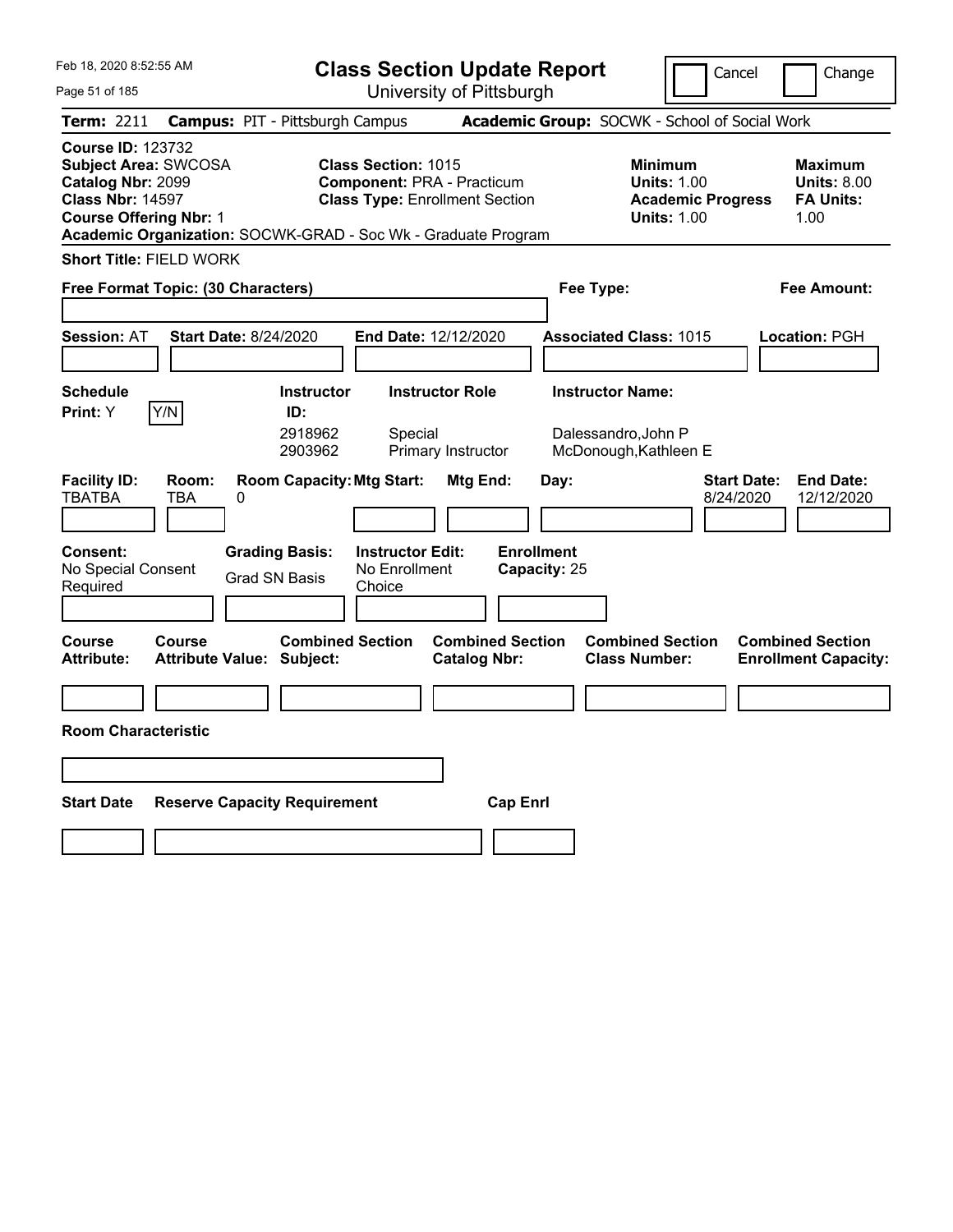| Feb 18, 2020 8:52:55 AM                                                                                                                  |               |                                                               | <b>Class Section Update Report</b>                                                                       |                                                |                                   |                                                                      |                                                                                        | Cancel                          | Change                                                    |
|------------------------------------------------------------------------------------------------------------------------------------------|---------------|---------------------------------------------------------------|----------------------------------------------------------------------------------------------------------|------------------------------------------------|-----------------------------------|----------------------------------------------------------------------|----------------------------------------------------------------------------------------|---------------------------------|-----------------------------------------------------------|
| Page 52 of 185                                                                                                                           |               |                                                               |                                                                                                          | University of Pittsburgh                       |                                   |                                                                      |                                                                                        |                                 |                                                           |
| Term: 2211                                                                                                                               |               | <b>Campus: PIT - Pittsburgh Campus</b>                        |                                                                                                          |                                                |                                   |                                                                      | Academic Group: SOCWK - School of Social Work                                          |                                 |                                                           |
| <b>Course ID: 123732</b><br><b>Subject Area: SWCOSA</b><br>Catalog Nbr: 2099<br><b>Class Nbr: 14651</b><br><b>Course Offering Nbr: 1</b> |               | Academic Organization: SOCWK-GRAD - Soc Wk - Graduate Program | <b>Class Section: 1020</b><br><b>Component: PRA - Practicum</b><br><b>Class Type: Enrollment Section</b> |                                                |                                   |                                                                      | <b>Minimum</b><br><b>Units: 1.00</b><br><b>Academic Progress</b><br><b>Units: 1.00</b> |                                 | Maximum<br><b>Units: 8.00</b><br><b>FA Units:</b><br>1.00 |
| <b>Short Title: FIELD WORK</b>                                                                                                           |               |                                                               |                                                                                                          |                                                |                                   |                                                                      |                                                                                        |                                 |                                                           |
| Free Format Topic: (30 Characters)                                                                                                       |               |                                                               |                                                                                                          |                                                |                                   | Fee Type:                                                            |                                                                                        |                                 | Fee Amount:                                               |
|                                                                                                                                          |               |                                                               |                                                                                                          |                                                |                                   |                                                                      |                                                                                        |                                 |                                                           |
| <b>Session: AT</b>                                                                                                                       |               | <b>Start Date: 8/24/2020</b>                                  | End Date: 12/12/2020                                                                                     |                                                |                                   | <b>Associated Class: 1020</b>                                        |                                                                                        |                                 | Location: PGH                                             |
| <b>Schedule</b><br>Print: Y                                                                                                              | Y/N           | <b>Instructor</b><br>ID:<br>2918962<br>2909033                | Special                                                                                                  | <b>Instructor Role</b><br>Primary Instructor   |                                   | <b>Instructor Name:</b><br>Dalessandro, John P<br>Petracchi, Helen E |                                                                                        |                                 |                                                           |
| <b>Facility ID:</b><br><b>TBATBA</b>                                                                                                     | Room:<br>TBA  | <b>Room Capacity: Mtg Start:</b><br>0                         |                                                                                                          | Mtg End:                                       | Day:                              |                                                                      |                                                                                        | <b>Start Date:</b><br>8/24/2020 | <b>End Date:</b><br>12/12/2020                            |
| <b>Consent:</b><br>No Special Consent<br>Required                                                                                        |               | <b>Grading Basis:</b><br>Grad SN Basis                        | <b>Instructor Edit:</b><br>No Enrollment<br>Choice                                                       |                                                | <b>Enrollment</b><br>Capacity: 30 |                                                                      |                                                                                        |                                 |                                                           |
| <b>Course</b><br><b>Attribute:</b>                                                                                                       | <b>Course</b> | <b>Combined Section</b><br><b>Attribute Value: Subject:</b>   |                                                                                                          | <b>Combined Section</b><br><b>Catalog Nbr:</b> |                                   | <b>Class Number:</b>                                                 | <b>Combined Section</b>                                                                |                                 | <b>Combined Section</b><br><b>Enrollment Capacity:</b>    |
|                                                                                                                                          |               |                                                               |                                                                                                          |                                                |                                   |                                                                      |                                                                                        |                                 |                                                           |
| <b>Room Characteristic</b>                                                                                                               |               |                                                               |                                                                                                          |                                                |                                   |                                                                      |                                                                                        |                                 |                                                           |
|                                                                                                                                          |               |                                                               |                                                                                                          |                                                |                                   |                                                                      |                                                                                        |                                 |                                                           |
| <b>Start Date</b>                                                                                                                        |               | <b>Reserve Capacity Requirement</b>                           |                                                                                                          |                                                | <b>Cap Enrl</b>                   |                                                                      |                                                                                        |                                 |                                                           |
|                                                                                                                                          |               |                                                               |                                                                                                          |                                                |                                   |                                                                      |                                                                                        |                                 |                                                           |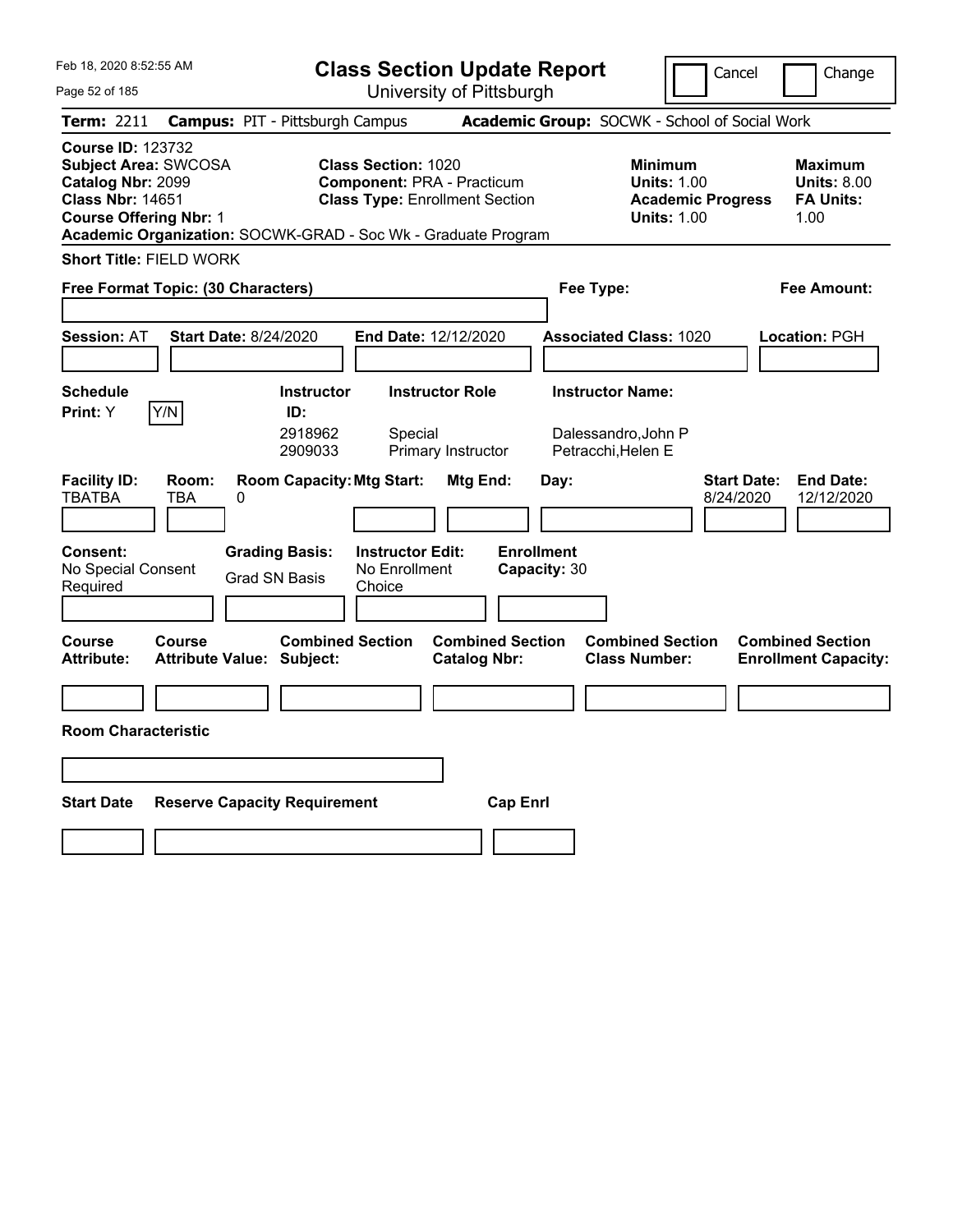| Feb 18, 2020 8:52:55 AM                                                                                                                                                                                   |                                        | <b>Class Section Update Report</b>                 |                                                                            |                                   |                                                                                        | Cancel<br>Change                                                  |
|-----------------------------------------------------------------------------------------------------------------------------------------------------------------------------------------------------------|----------------------------------------|----------------------------------------------------|----------------------------------------------------------------------------|-----------------------------------|----------------------------------------------------------------------------------------|-------------------------------------------------------------------|
| Page 53 of 185                                                                                                                                                                                            |                                        |                                                    | University of Pittsburgh                                                   |                                   |                                                                                        |                                                                   |
| Term: 2211                                                                                                                                                                                                | <b>Campus: PIT - Pittsburgh Campus</b> |                                                    |                                                                            |                                   | Academic Group: SOCWK - School of Social Work                                          |                                                                   |
| <b>Course ID: 123732</b><br><b>Subject Area: SWCOSA</b><br>Catalog Nbr: 2099<br><b>Class Nbr: 14652</b><br><b>Course Offering Nbr: 1</b><br>Academic Organization: SOCWK-GRAD - Soc Wk - Graduate Program |                                        | <b>Class Section: 1030</b>                         | <b>Component: PRA - Practicum</b><br><b>Class Type: Enrollment Section</b> |                                   | <b>Minimum</b><br><b>Units: 1.00</b><br><b>Academic Progress</b><br><b>Units: 1.00</b> | Maximum<br><b>Units: 8.00</b><br><b>FA Units:</b><br>1.00         |
| <b>Short Title: FIELD WORK</b>                                                                                                                                                                            |                                        |                                                    |                                                                            |                                   |                                                                                        |                                                                   |
| Free Format Topic: (30 Characters)                                                                                                                                                                        |                                        |                                                    |                                                                            | Fee Type:                         |                                                                                        | Fee Amount:                                                       |
|                                                                                                                                                                                                           |                                        |                                                    |                                                                            |                                   |                                                                                        |                                                                   |
| <b>Session: AT</b>                                                                                                                                                                                        | <b>Start Date: 8/24/2020</b>           |                                                    | End Date: 12/12/2020                                                       |                                   | <b>Associated Class: 1030</b>                                                          | Location: PGH                                                     |
|                                                                                                                                                                                                           |                                        |                                                    |                                                                            |                                   |                                                                                        |                                                                   |
| <b>Schedule</b><br>Y/N<br>Print: Y                                                                                                                                                                        | ID:                                    | <b>Instructor</b>                                  | <b>Instructor Role</b>                                                     | <b>Instructor Name:</b>           |                                                                                        |                                                                   |
|                                                                                                                                                                                                           |                                        | 2918962<br>Special<br>2906873                      | Primary Instructor                                                         | Ohmer, Mary L.                    | Dalessandro, John P                                                                    |                                                                   |
| <b>Facility ID:</b><br><b>TBATBA</b><br>TBA                                                                                                                                                               | Room:<br>0                             | <b>Room Capacity: Mtg Start:</b>                   | Mtg End:                                                                   | Day:                              |                                                                                        | <b>Start Date:</b><br><b>End Date:</b><br>8/24/2020<br>12/12/2020 |
| <b>Consent:</b><br>No Special Consent<br>Required                                                                                                                                                         | <b>Grading Basis:</b><br>Grad SN Basis | <b>Instructor Edit:</b><br>No Enrollment<br>Choice |                                                                            | <b>Enrollment</b><br>Capacity: 30 |                                                                                        |                                                                   |
| <b>Course</b><br><b>Course</b><br><b>Attribute:</b>                                                                                                                                                       | <b>Attribute Value: Subject:</b>       | <b>Combined Section</b>                            | <b>Combined Section</b><br><b>Catalog Nbr:</b>                             |                                   | <b>Combined Section</b><br><b>Class Number:</b>                                        | <b>Combined Section</b><br><b>Enrollment Capacity:</b>            |
|                                                                                                                                                                                                           |                                        |                                                    |                                                                            |                                   |                                                                                        |                                                                   |
| <b>Room Characteristic</b>                                                                                                                                                                                |                                        |                                                    |                                                                            |                                   |                                                                                        |                                                                   |
|                                                                                                                                                                                                           |                                        |                                                    |                                                                            |                                   |                                                                                        |                                                                   |
| <b>Start Date</b>                                                                                                                                                                                         | <b>Reserve Capacity Requirement</b>    |                                                    | <b>Cap Enrl</b>                                                            |                                   |                                                                                        |                                                                   |
|                                                                                                                                                                                                           |                                        |                                                    |                                                                            |                                   |                                                                                        |                                                                   |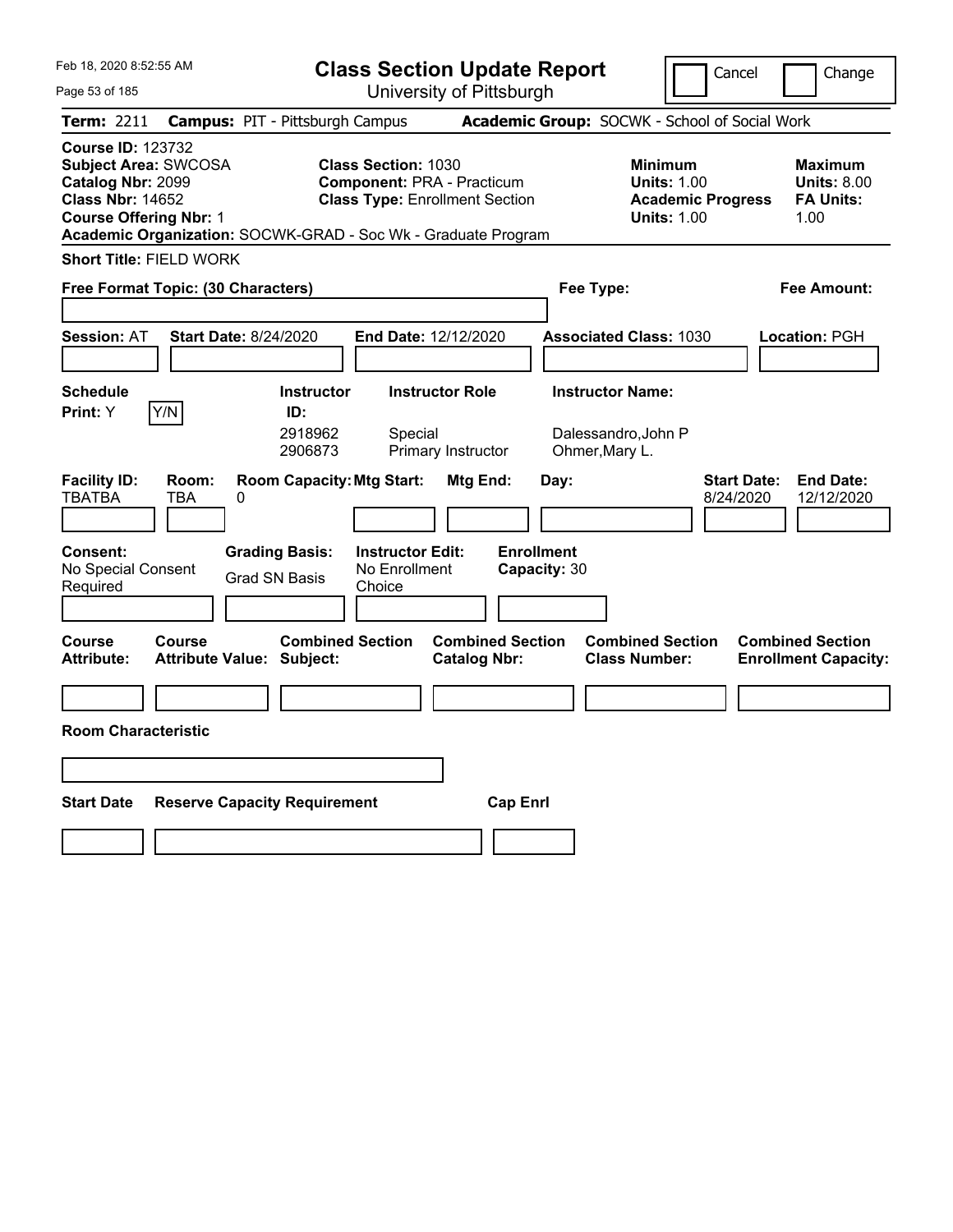| Feb 18, 2020 8:52:55 AM                                                                                                                                                                                   |                                            |                                                           |                                                                                                          |                                              | <b>Class Section Update Report</b> |                                                 | Cancel                                                                          |                                 | Change                                                    |
|-----------------------------------------------------------------------------------------------------------------------------------------------------------------------------------------------------------|--------------------------------------------|-----------------------------------------------------------|----------------------------------------------------------------------------------------------------------|----------------------------------------------|------------------------------------|-------------------------------------------------|---------------------------------------------------------------------------------|---------------------------------|-----------------------------------------------------------|
| Page 54 of 185                                                                                                                                                                                            |                                            |                                                           |                                                                                                          |                                              | University of Pittsburgh           |                                                 |                                                                                 |                                 |                                                           |
| <b>Term: 2211</b>                                                                                                                                                                                         |                                            | <b>Campus: PIT - Pittsburgh Campus</b>                    |                                                                                                          |                                              |                                    | Academic Group: SOCWK - School of Social Work   |                                                                                 |                                 |                                                           |
| <b>Course ID: 123732</b><br><b>Subject Area: SWCOSA</b><br>Catalog Nbr: 2099<br><b>Class Nbr: 14653</b><br><b>Course Offering Nbr: 1</b><br>Academic Organization: SOCWK-GRAD - Soc Wk - Graduate Program |                                            |                                                           | <b>Class Section: 1040</b><br><b>Component: PRA - Practicum</b><br><b>Class Type: Enrollment Section</b> |                                              |                                    |                                                 | Minimum<br><b>Units: 1.00</b><br><b>Academic Progress</b><br><b>Units: 1.00</b> |                                 | Maximum<br><b>Units: 8.00</b><br><b>FA Units:</b><br>1.00 |
| <b>Short Title: FIELD WORK</b>                                                                                                                                                                            |                                            |                                                           |                                                                                                          |                                              |                                    |                                                 |                                                                                 |                                 |                                                           |
| Free Format Topic: (30 Characters)                                                                                                                                                                        |                                            |                                                           |                                                                                                          |                                              |                                    | Fee Type:                                       |                                                                                 |                                 | Fee Amount:                                               |
| <b>Session: AT</b>                                                                                                                                                                                        | <b>Start Date: 8/24/2020</b>               |                                                           | End Date: 12/12/2020                                                                                     |                                              |                                    | <b>Associated Class: 1040</b>                   |                                                                                 |                                 | Location: PGH                                             |
| <b>Schedule</b><br>Y/N<br>Print: Y                                                                                                                                                                        |                                            | <b>Instructor</b><br>ID:<br>2918962                       |                                                                                                          | <b>Instructor Role</b><br>Primary Instructor |                                    | <b>Instructor Name:</b><br>Dalessandro, John P  |                                                                                 |                                 |                                                           |
| <b>Facility ID:</b><br><b>TBATBA</b><br>Consent:                                                                                                                                                          | Room:<br>TBA<br>0                          | <b>Room Capacity: Mtg Start:</b><br><b>Grading Basis:</b> | <b>Instructor Edit:</b>                                                                                  | Mtg End:                                     | Day:<br><b>Enrollment</b>          |                                                 |                                                                                 | <b>Start Date:</b><br>8/24/2020 | <b>End Date:</b><br>12/12/2020                            |
| No Special Consent<br>Required                                                                                                                                                                            |                                            | <b>Grad SN Basis</b>                                      | No Enrollment<br>Choice                                                                                  |                                              | Capacity: 30                       |                                                 |                                                                                 |                                 |                                                           |
| Course<br><b>Attribute:</b>                                                                                                                                                                               | Course<br><b>Attribute Value: Subject:</b> | <b>Combined Section</b>                                   |                                                                                                          | <b>Catalog Nbr:</b>                          | <b>Combined Section</b>            | <b>Combined Section</b><br><b>Class Number:</b> |                                                                                 |                                 | <b>Combined Section</b><br><b>Enrollment Capacity:</b>    |
| <b>Room Characteristic</b>                                                                                                                                                                                |                                            |                                                           |                                                                                                          |                                              |                                    |                                                 |                                                                                 |                                 |                                                           |
|                                                                                                                                                                                                           |                                            |                                                           |                                                                                                          |                                              |                                    |                                                 |                                                                                 |                                 |                                                           |
| <b>Start Date</b>                                                                                                                                                                                         |                                            | <b>Reserve Capacity Requirement</b>                       |                                                                                                          |                                              | <b>Cap Enrl</b>                    |                                                 |                                                                                 |                                 |                                                           |
|                                                                                                                                                                                                           |                                            |                                                           |                                                                                                          |                                              |                                    |                                                 |                                                                                 |                                 |                                                           |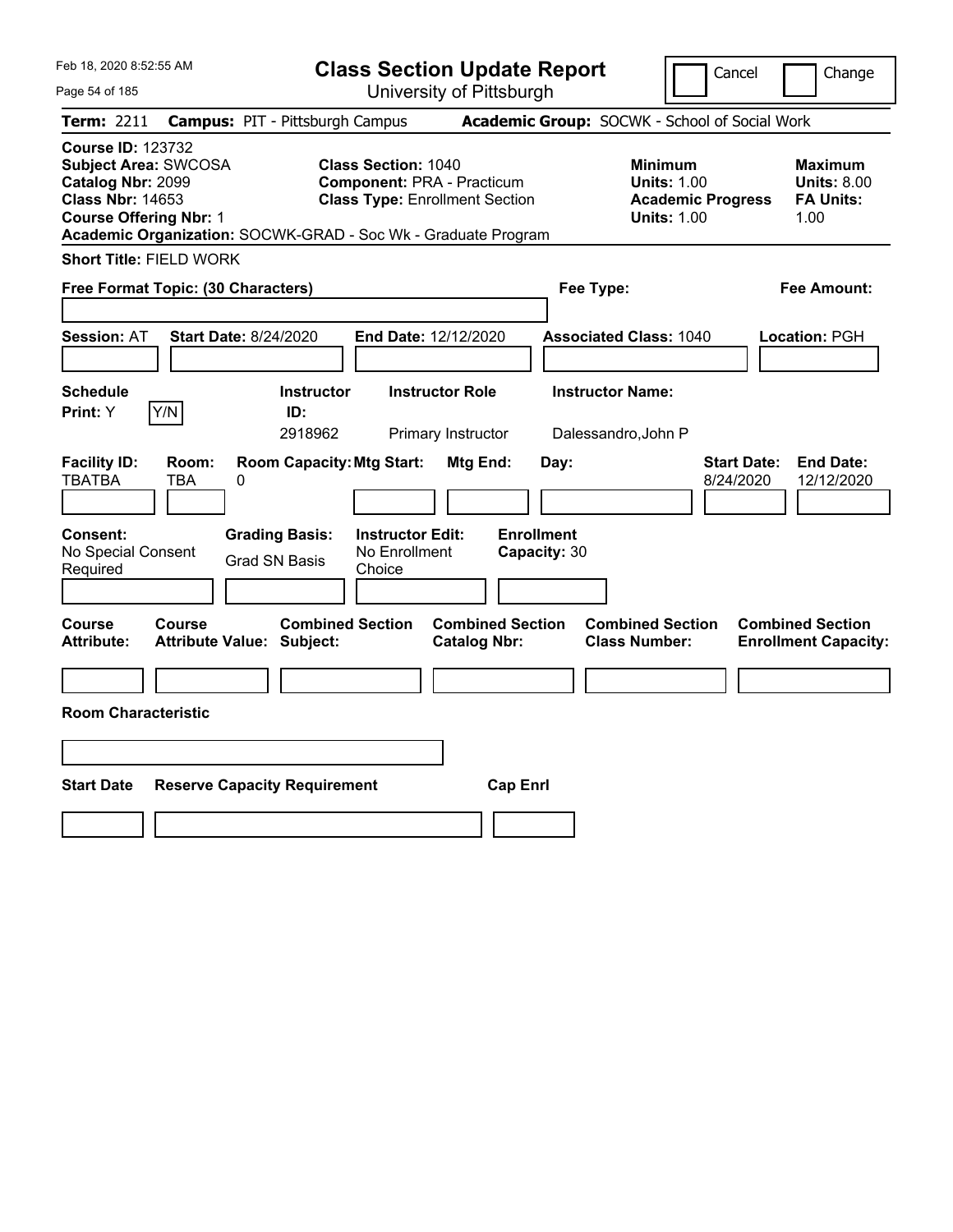| Feb 18, 2020 8:52:55 AM                                                                                                                                                                                   |                                                             |                                                    | <b>Class Section Update Report</b>                                         |                                   |                                                                                        | Cancel                          | Change                                                    |
|-----------------------------------------------------------------------------------------------------------------------------------------------------------------------------------------------------------|-------------------------------------------------------------|----------------------------------------------------|----------------------------------------------------------------------------|-----------------------------------|----------------------------------------------------------------------------------------|---------------------------------|-----------------------------------------------------------|
| Page 55 of 185                                                                                                                                                                                            |                                                             |                                                    | University of Pittsburgh                                                   |                                   |                                                                                        |                                 |                                                           |
| Term: 2211                                                                                                                                                                                                | <b>Campus: PIT - Pittsburgh Campus</b>                      |                                                    |                                                                            |                                   | Academic Group: SOCWK - School of Social Work                                          |                                 |                                                           |
| <b>Course ID: 123732</b><br><b>Subject Area: SWCOSA</b><br>Catalog Nbr: 2099<br><b>Class Nbr: 14654</b><br><b>Course Offering Nbr: 1</b><br>Academic Organization: SOCWK-GRAD - Soc Wk - Graduate Program |                                                             | <b>Class Section: 1050</b>                         | <b>Component: PRA - Practicum</b><br><b>Class Type: Enrollment Section</b> |                                   | <b>Minimum</b><br><b>Units: 1.00</b><br><b>Academic Progress</b><br><b>Units: 1.00</b> |                                 | Maximum<br><b>Units: 8.00</b><br><b>FA Units:</b><br>1.00 |
| <b>Short Title: FIELD WORK</b>                                                                                                                                                                            |                                                             |                                                    |                                                                            |                                   |                                                                                        |                                 |                                                           |
| Free Format Topic: (30 Characters)                                                                                                                                                                        |                                                             |                                                    |                                                                            |                                   | Fee Type:                                                                              |                                 | Fee Amount:                                               |
|                                                                                                                                                                                                           |                                                             |                                                    |                                                                            |                                   |                                                                                        |                                 |                                                           |
| <b>Session: AT</b>                                                                                                                                                                                        | <b>Start Date: 8/24/2020</b>                                | End Date: 12/12/2020                               |                                                                            |                                   | <b>Associated Class: 1050</b>                                                          |                                 | Location: PGH                                             |
|                                                                                                                                                                                                           |                                                             |                                                    |                                                                            |                                   |                                                                                        |                                 |                                                           |
| <b>Schedule</b><br>Y/N<br>Print: Y                                                                                                                                                                        | <b>Instructor</b><br>ID:                                    |                                                    | <b>Instructor Role</b>                                                     |                                   | <b>Instructor Name:</b>                                                                |                                 |                                                           |
|                                                                                                                                                                                                           | 2918962<br>2945986                                          | Special                                            | Primary Instructor                                                         |                                   | Dalessandro, John P<br>Perry, Marlo                                                    |                                 |                                                           |
| <b>Facility ID:</b><br>Room:<br><b>TBATBA</b><br>TBA                                                                                                                                                      | <b>Room Capacity: Mtg Start:</b><br>0                       |                                                    | Mtg End:                                                                   | Day:                              |                                                                                        | <b>Start Date:</b><br>8/24/2020 | <b>End Date:</b><br>12/12/2020                            |
| <b>Consent:</b><br>No Special Consent<br>Required                                                                                                                                                         | <b>Grading Basis:</b><br>Grad SN Basis                      | <b>Instructor Edit:</b><br>No Enrollment<br>Choice |                                                                            | <b>Enrollment</b><br>Capacity: 30 |                                                                                        |                                 |                                                           |
| <b>Course</b><br><b>Course</b><br><b>Attribute:</b>                                                                                                                                                       | <b>Combined Section</b><br><b>Attribute Value: Subject:</b> |                                                    | <b>Combined Section</b><br><b>Catalog Nbr:</b>                             |                                   | <b>Combined Section</b><br><b>Class Number:</b>                                        |                                 | <b>Combined Section</b><br><b>Enrollment Capacity:</b>    |
|                                                                                                                                                                                                           |                                                             |                                                    |                                                                            |                                   |                                                                                        |                                 |                                                           |
| <b>Room Characteristic</b>                                                                                                                                                                                |                                                             |                                                    |                                                                            |                                   |                                                                                        |                                 |                                                           |
|                                                                                                                                                                                                           |                                                             |                                                    |                                                                            |                                   |                                                                                        |                                 |                                                           |
| <b>Start Date</b>                                                                                                                                                                                         | <b>Reserve Capacity Requirement</b>                         |                                                    | <b>Cap Enrl</b>                                                            |                                   |                                                                                        |                                 |                                                           |
|                                                                                                                                                                                                           |                                                             |                                                    |                                                                            |                                   |                                                                                        |                                 |                                                           |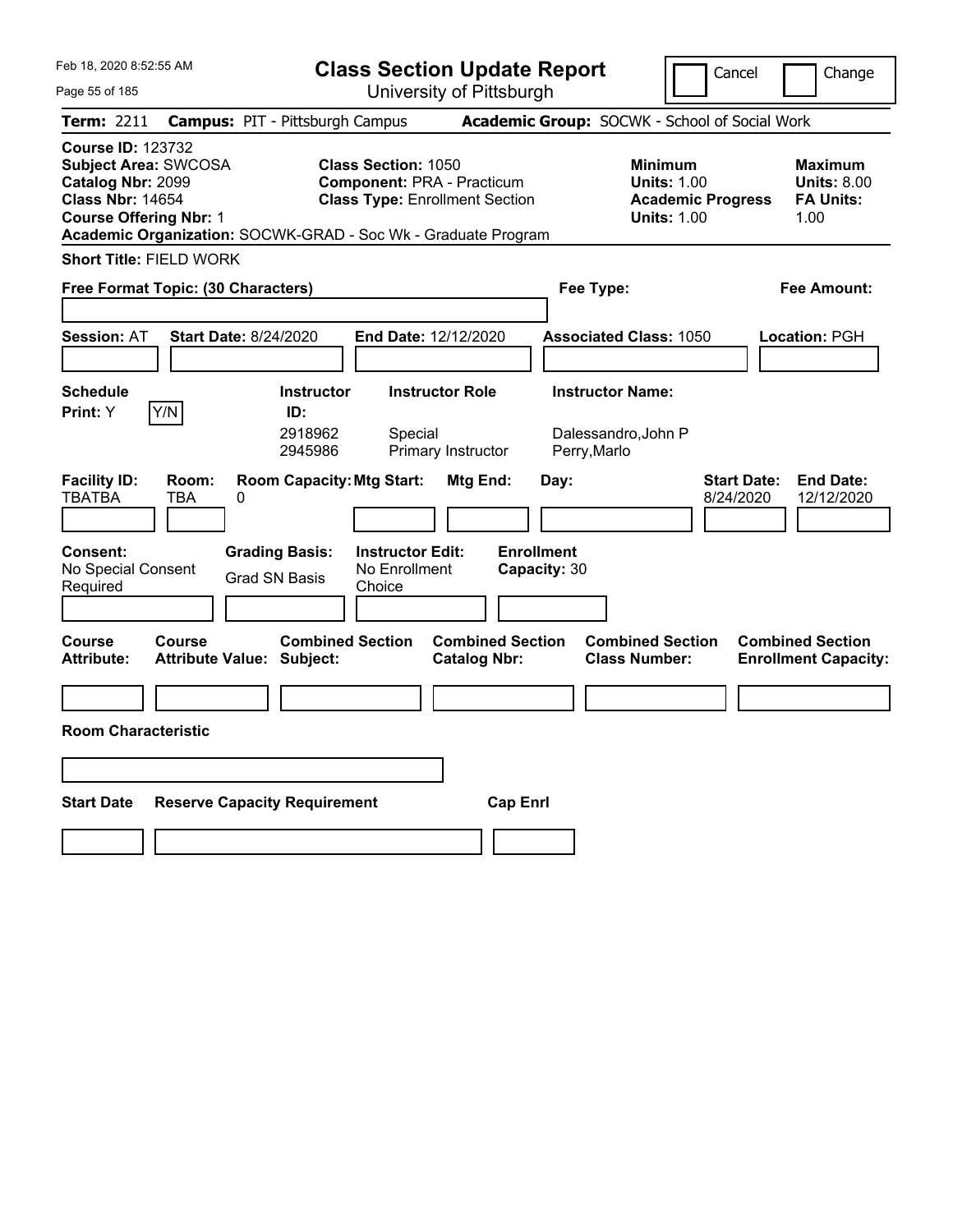| Feb 18, 2020 8:52:55 AM                                                                                                                  |                     |                                                               | <b>Class Section Update Report</b>                                                                       |                                                |                                   |                                                 | Cancel                                         | Change                                                    |
|------------------------------------------------------------------------------------------------------------------------------------------|---------------------|---------------------------------------------------------------|----------------------------------------------------------------------------------------------------------|------------------------------------------------|-----------------------------------|-------------------------------------------------|------------------------------------------------|-----------------------------------------------------------|
| Page 56 of 185                                                                                                                           |                     |                                                               |                                                                                                          | University of Pittsburgh                       |                                   |                                                 |                                                |                                                           |
| Term: 2211                                                                                                                               |                     | <b>Campus: PIT - Pittsburgh Campus</b>                        |                                                                                                          |                                                |                                   | Academic Group: SOCWK - School of Social Work   |                                                |                                                           |
| <b>Course ID: 123732</b><br><b>Subject Area: SWCOSA</b><br>Catalog Nbr: 2099<br><b>Class Nbr: 14655</b><br><b>Course Offering Nbr: 1</b> |                     | Academic Organization: SOCWK-GRAD - Soc Wk - Graduate Program | <b>Class Section: 1060</b><br><b>Component: PRA - Practicum</b><br><b>Class Type: Enrollment Section</b> |                                                |                                   | Minimum<br><b>Units: 1.00</b>                   | <b>Units: 1.00</b><br><b>Academic Progress</b> | Maximum<br><b>Units: 8.00</b><br><b>FA Units:</b><br>1.00 |
| <b>Short Title: FIELD WORK</b>                                                                                                           |                     |                                                               |                                                                                                          |                                                |                                   |                                                 |                                                |                                                           |
| Free Format Topic: (30 Characters)                                                                                                       |                     |                                                               |                                                                                                          |                                                |                                   | Fee Type:                                       |                                                | Fee Amount:                                               |
|                                                                                                                                          |                     |                                                               |                                                                                                          |                                                |                                   |                                                 |                                                |                                                           |
| <b>Session: AT</b>                                                                                                                       |                     | <b>Start Date: 8/24/2020</b>                                  | End Date: 12/12/2020                                                                                     |                                                |                                   | <b>Associated Class: 1060</b>                   |                                                | Location: PGH                                             |
|                                                                                                                                          |                     |                                                               |                                                                                                          |                                                |                                   |                                                 |                                                |                                                           |
| <b>Schedule</b>                                                                                                                          |                     | <b>Instructor</b>                                             |                                                                                                          | <b>Instructor Role</b>                         |                                   | <b>Instructor Name:</b>                         |                                                |                                                           |
| <b>Print:</b> Y                                                                                                                          | Y/N                 | ID:<br>2918962<br>2923379                                     | Special                                                                                                  | Primary Instructor                             |                                   | Dalessandro, John P<br>Wallace Jr, John M       |                                                |                                                           |
| <b>Facility ID:</b><br><b>TBATBA</b>                                                                                                     | Room:<br><b>TBA</b> | <b>Room Capacity: Mtg Start:</b><br>0                         |                                                                                                          | Mtg End:                                       | Day:                              |                                                 | <b>Start Date:</b><br>8/24/2020                | <b>End Date:</b><br>12/12/2020                            |
| <b>Consent:</b><br>No Special Consent<br>Required                                                                                        |                     | <b>Grading Basis:</b><br><b>Grad SN Basis</b>                 | <b>Instructor Edit:</b><br>No Enrollment<br>Choice                                                       |                                                | <b>Enrollment</b><br>Capacity: 30 |                                                 |                                                |                                                           |
| Course<br>Attribute:                                                                                                                     | Course              | <b>Combined Section</b><br><b>Attribute Value: Subject:</b>   |                                                                                                          | <b>Combined Section</b><br><b>Catalog Nbr:</b> |                                   | <b>Combined Section</b><br><b>Class Number:</b> |                                                | <b>Combined Section</b><br><b>Enrollment Capacity:</b>    |
|                                                                                                                                          |                     |                                                               |                                                                                                          |                                                |                                   |                                                 |                                                |                                                           |
| <b>Room Characteristic</b>                                                                                                               |                     |                                                               |                                                                                                          |                                                |                                   |                                                 |                                                |                                                           |
|                                                                                                                                          |                     |                                                               |                                                                                                          |                                                |                                   |                                                 |                                                |                                                           |
| <b>Start Date</b>                                                                                                                        |                     | <b>Reserve Capacity Requirement</b>                           |                                                                                                          |                                                | <b>Cap Enri</b>                   |                                                 |                                                |                                                           |
|                                                                                                                                          |                     |                                                               |                                                                                                          |                                                |                                   |                                                 |                                                |                                                           |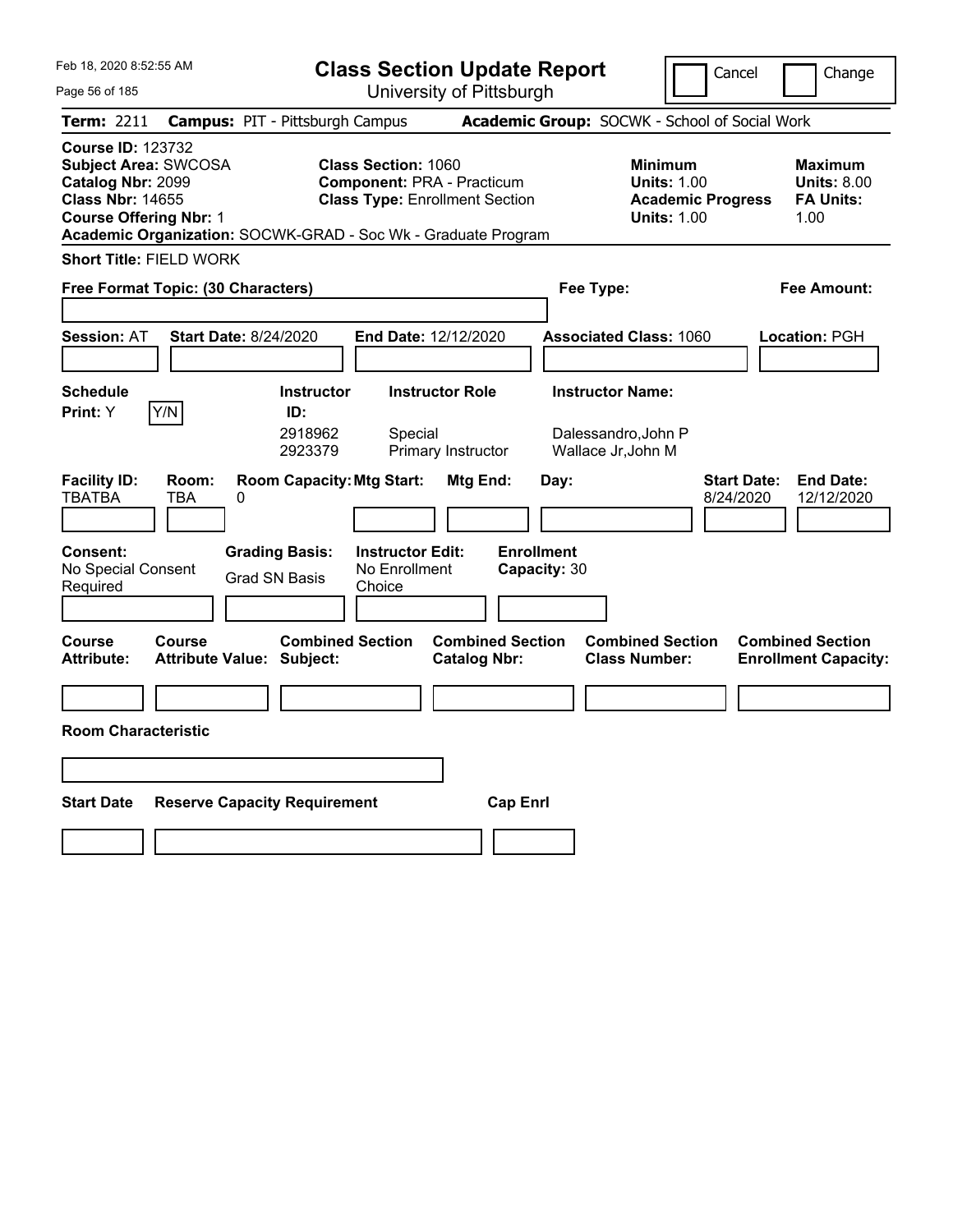| Feb 18, 2020 8:52:55 AM                                                                                                                                                                                   |                                                             |                                                    | <b>Class Section Update Report</b>                                         |                                   |                                                                                        | Cancel                          | Change                                                    |
|-----------------------------------------------------------------------------------------------------------------------------------------------------------------------------------------------------------|-------------------------------------------------------------|----------------------------------------------------|----------------------------------------------------------------------------|-----------------------------------|----------------------------------------------------------------------------------------|---------------------------------|-----------------------------------------------------------|
| Page 57 of 185                                                                                                                                                                                            |                                                             |                                                    | University of Pittsburgh                                                   |                                   |                                                                                        |                                 |                                                           |
| Term: 2211                                                                                                                                                                                                | <b>Campus: PIT - Pittsburgh Campus</b>                      |                                                    |                                                                            |                                   | Academic Group: SOCWK - School of Social Work                                          |                                 |                                                           |
| <b>Course ID: 123732</b><br><b>Subject Area: SWCOSA</b><br>Catalog Nbr: 2099<br><b>Class Nbr: 14656</b><br><b>Course Offering Nbr: 1</b><br>Academic Organization: SOCWK-GRAD - Soc Wk - Graduate Program |                                                             | <b>Class Section: 1070</b>                         | <b>Component: PRA - Practicum</b><br><b>Class Type: Enrollment Section</b> |                                   | <b>Minimum</b><br><b>Units: 1.00</b><br><b>Academic Progress</b><br><b>Units: 1.00</b> |                                 | Maximum<br><b>Units: 8.00</b><br><b>FA Units:</b><br>1.00 |
| <b>Short Title: FIELD WORK</b>                                                                                                                                                                            |                                                             |                                                    |                                                                            |                                   |                                                                                        |                                 |                                                           |
| Free Format Topic: (30 Characters)                                                                                                                                                                        |                                                             |                                                    |                                                                            | Fee Type:                         |                                                                                        |                                 | Fee Amount:                                               |
|                                                                                                                                                                                                           |                                                             |                                                    |                                                                            |                                   |                                                                                        |                                 |                                                           |
| <b>Session: AT</b>                                                                                                                                                                                        | <b>Start Date: 8/24/2020</b>                                | End Date: 12/12/2020                               |                                                                            |                                   | <b>Associated Class: 1070</b>                                                          |                                 | Location: PGH                                             |
|                                                                                                                                                                                                           |                                                             |                                                    |                                                                            |                                   |                                                                                        |                                 |                                                           |
| <b>Schedule</b><br>Y/N<br>Print: Y                                                                                                                                                                        | <b>Instructor</b><br>ID:                                    |                                                    | <b>Instructor Role</b>                                                     |                                   | <b>Instructor Name:</b>                                                                |                                 |                                                           |
|                                                                                                                                                                                                           | 2918962<br>2903348                                          | Special                                            | Primary Instructor                                                         |                                   | Dalessandro, John P<br>Farrish, Aliya D                                                |                                 |                                                           |
| <b>Facility ID:</b><br>Room:<br><b>TBATBA</b><br>TBA                                                                                                                                                      | <b>Room Capacity: Mtg Start:</b><br>0                       |                                                    | Mtg End:                                                                   | Day:                              |                                                                                        | <b>Start Date:</b><br>8/24/2020 | <b>End Date:</b><br>12/12/2020                            |
| <b>Consent:</b><br>No Special Consent<br>Required                                                                                                                                                         | <b>Grading Basis:</b><br>Grad SN Basis                      | <b>Instructor Edit:</b><br>No Enrollment<br>Choice |                                                                            | <b>Enrollment</b><br>Capacity: 30 |                                                                                        |                                 |                                                           |
| <b>Course</b><br><b>Course</b><br><b>Attribute:</b>                                                                                                                                                       | <b>Combined Section</b><br><b>Attribute Value: Subject:</b> |                                                    | <b>Combined Section</b><br><b>Catalog Nbr:</b>                             |                                   | <b>Combined Section</b><br><b>Class Number:</b>                                        |                                 | <b>Combined Section</b><br><b>Enrollment Capacity:</b>    |
|                                                                                                                                                                                                           |                                                             |                                                    |                                                                            |                                   |                                                                                        |                                 |                                                           |
| <b>Room Characteristic</b>                                                                                                                                                                                |                                                             |                                                    |                                                                            |                                   |                                                                                        |                                 |                                                           |
|                                                                                                                                                                                                           |                                                             |                                                    |                                                                            |                                   |                                                                                        |                                 |                                                           |
| <b>Start Date</b>                                                                                                                                                                                         | <b>Reserve Capacity Requirement</b>                         |                                                    | <b>Cap Enrl</b>                                                            |                                   |                                                                                        |                                 |                                                           |
|                                                                                                                                                                                                           |                                                             |                                                    |                                                                            |                                   |                                                                                        |                                 |                                                           |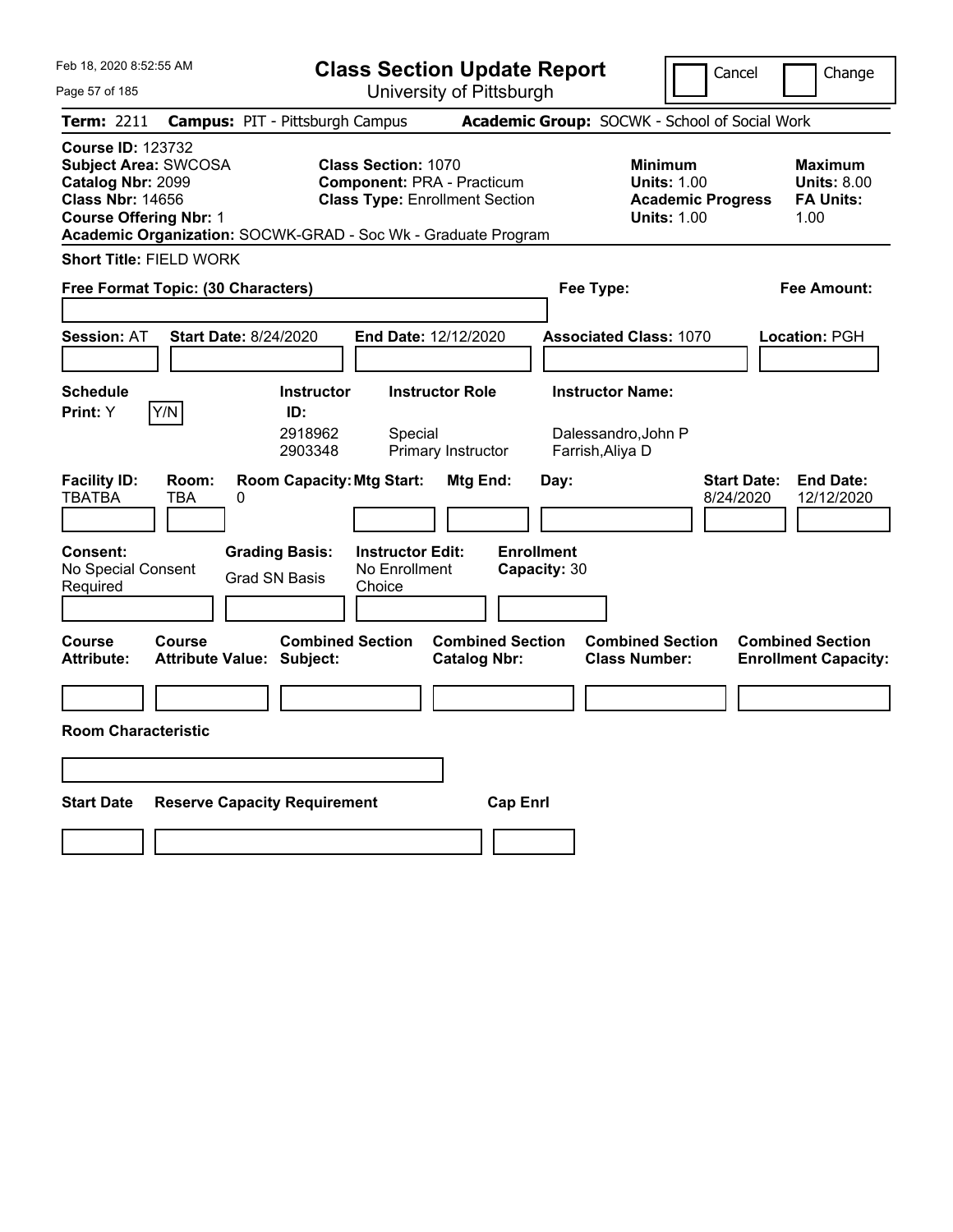| Feb 18, 2020 8:52:55 AM                                                                                                                                                                                   |                                                             |                                                    | <b>Class Section Update Report</b>                                         |                                   |                                                                                        | Cancel                          | Change                                                    |
|-----------------------------------------------------------------------------------------------------------------------------------------------------------------------------------------------------------|-------------------------------------------------------------|----------------------------------------------------|----------------------------------------------------------------------------|-----------------------------------|----------------------------------------------------------------------------------------|---------------------------------|-----------------------------------------------------------|
| Page 58 of 185                                                                                                                                                                                            |                                                             |                                                    | University of Pittsburgh                                                   |                                   |                                                                                        |                                 |                                                           |
| Term: 2211                                                                                                                                                                                                | <b>Campus: PIT - Pittsburgh Campus</b>                      |                                                    |                                                                            |                                   | Academic Group: SOCWK - School of Social Work                                          |                                 |                                                           |
| <b>Course ID: 123732</b><br><b>Subject Area: SWCOSA</b><br>Catalog Nbr: 2099<br><b>Class Nbr: 14657</b><br><b>Course Offering Nbr: 1</b><br>Academic Organization: SOCWK-GRAD - Soc Wk - Graduate Program |                                                             | <b>Class Section: 1080</b>                         | <b>Component: PRA - Practicum</b><br><b>Class Type: Enrollment Section</b> |                                   | <b>Minimum</b><br><b>Units: 1.00</b><br><b>Academic Progress</b><br><b>Units: 1.00</b> |                                 | Maximum<br><b>Units: 8.00</b><br><b>FA Units:</b><br>1.00 |
| <b>Short Title: FIELD WORK</b>                                                                                                                                                                            |                                                             |                                                    |                                                                            |                                   |                                                                                        |                                 |                                                           |
| Free Format Topic: (30 Characters)                                                                                                                                                                        |                                                             |                                                    |                                                                            | Fee Type:                         |                                                                                        |                                 | Fee Amount:                                               |
|                                                                                                                                                                                                           |                                                             |                                                    |                                                                            |                                   |                                                                                        |                                 |                                                           |
| <b>Session: AT</b>                                                                                                                                                                                        | <b>Start Date: 8/24/2020</b>                                | End Date: 12/12/2020                               |                                                                            |                                   | <b>Associated Class: 1080</b>                                                          |                                 | Location: PGH                                             |
|                                                                                                                                                                                                           |                                                             |                                                    |                                                                            |                                   |                                                                                        |                                 |                                                           |
| <b>Schedule</b><br>Y/N<br>Print: Y                                                                                                                                                                        | <b>Instructor</b><br>ID:                                    |                                                    | <b>Instructor Role</b>                                                     |                                   | <b>Instructor Name:</b>                                                                |                                 |                                                           |
|                                                                                                                                                                                                           | 2918962<br>2959898                                          | Special                                            | Primary Instructor                                                         |                                   | Dalessandro, John P<br>Jacobs, Leah                                                    |                                 |                                                           |
| <b>Facility ID:</b><br>Room:<br><b>TBATBA</b><br>TBA                                                                                                                                                      | <b>Room Capacity: Mtg Start:</b><br>0                       |                                                    | Mtg End:                                                                   | Day:                              |                                                                                        | <b>Start Date:</b><br>8/24/2020 | <b>End Date:</b><br>12/12/2020                            |
| <b>Consent:</b><br>No Special Consent<br>Required                                                                                                                                                         | <b>Grading Basis:</b><br>Grad SN Basis                      | <b>Instructor Edit:</b><br>No Enrollment<br>Choice |                                                                            | <b>Enrollment</b><br>Capacity: 30 |                                                                                        |                                 |                                                           |
| <b>Course</b><br><b>Course</b><br><b>Attribute:</b>                                                                                                                                                       | <b>Combined Section</b><br><b>Attribute Value: Subject:</b> |                                                    | <b>Combined Section</b><br><b>Catalog Nbr:</b>                             |                                   | <b>Combined Section</b><br><b>Class Number:</b>                                        |                                 | <b>Combined Section</b><br><b>Enrollment Capacity:</b>    |
|                                                                                                                                                                                                           |                                                             |                                                    |                                                                            |                                   |                                                                                        |                                 |                                                           |
| <b>Room Characteristic</b>                                                                                                                                                                                |                                                             |                                                    |                                                                            |                                   |                                                                                        |                                 |                                                           |
|                                                                                                                                                                                                           |                                                             |                                                    |                                                                            |                                   |                                                                                        |                                 |                                                           |
| <b>Start Date</b>                                                                                                                                                                                         | <b>Reserve Capacity Requirement</b>                         |                                                    | <b>Cap Enrl</b>                                                            |                                   |                                                                                        |                                 |                                                           |
|                                                                                                                                                                                                           |                                                             |                                                    |                                                                            |                                   |                                                                                        |                                 |                                                           |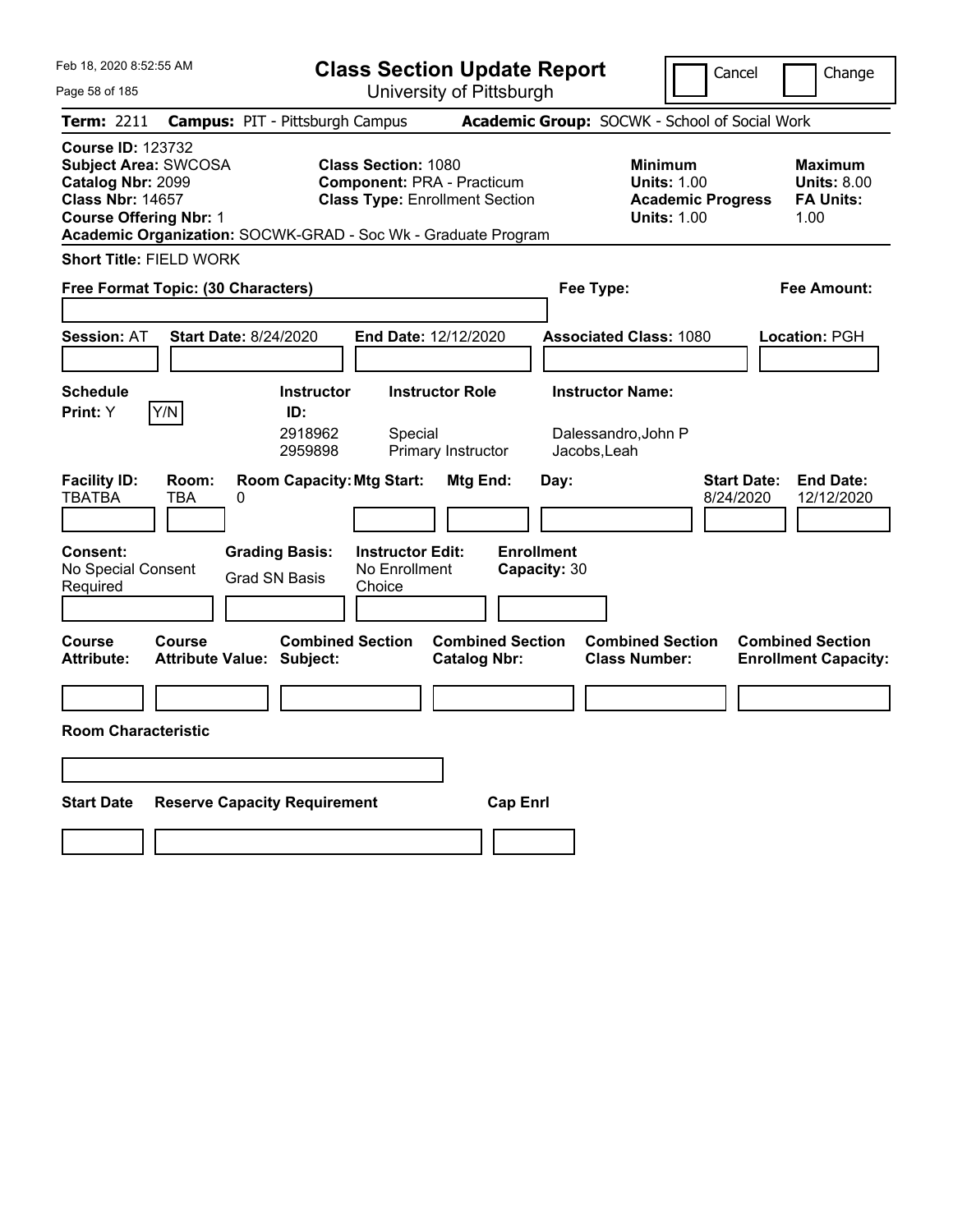| Feb 18, 2020 8:52:55 AM                                                                                                                                                                                   |                                                             |                                                    | <b>Class Section Update Report</b>                                         |                                   |                                                                                        | Cancel                          | Change                                                    |
|-----------------------------------------------------------------------------------------------------------------------------------------------------------------------------------------------------------|-------------------------------------------------------------|----------------------------------------------------|----------------------------------------------------------------------------|-----------------------------------|----------------------------------------------------------------------------------------|---------------------------------|-----------------------------------------------------------|
| Page 59 of 185                                                                                                                                                                                            |                                                             |                                                    | University of Pittsburgh                                                   |                                   |                                                                                        |                                 |                                                           |
| Term: 2211                                                                                                                                                                                                | <b>Campus: PIT - Pittsburgh Campus</b>                      |                                                    |                                                                            |                                   | Academic Group: SOCWK - School of Social Work                                          |                                 |                                                           |
| <b>Course ID: 123732</b><br><b>Subject Area: SWCOSA</b><br>Catalog Nbr: 2099<br><b>Class Nbr: 14658</b><br><b>Course Offering Nbr: 1</b><br>Academic Organization: SOCWK-GRAD - Soc Wk - Graduate Program |                                                             | <b>Class Section: 1090</b>                         | <b>Component: PRA - Practicum</b><br><b>Class Type: Enrollment Section</b> |                                   | <b>Minimum</b><br><b>Units: 1.00</b><br><b>Academic Progress</b><br><b>Units: 1.00</b> |                                 | Maximum<br><b>Units: 8.00</b><br><b>FA Units:</b><br>1.00 |
| <b>Short Title: FIELD WORK</b>                                                                                                                                                                            |                                                             |                                                    |                                                                            |                                   |                                                                                        |                                 |                                                           |
| Free Format Topic: (30 Characters)                                                                                                                                                                        |                                                             |                                                    |                                                                            | Fee Type:                         |                                                                                        |                                 | Fee Amount:                                               |
|                                                                                                                                                                                                           |                                                             |                                                    |                                                                            |                                   |                                                                                        |                                 |                                                           |
| <b>Session: AT</b>                                                                                                                                                                                        | <b>Start Date: 8/24/2020</b>                                | End Date: 12/12/2020                               |                                                                            |                                   | <b>Associated Class: 1090</b>                                                          |                                 | Location: PGH                                             |
|                                                                                                                                                                                                           |                                                             |                                                    |                                                                            |                                   |                                                                                        |                                 |                                                           |
| <b>Schedule</b><br>Y/N                                                                                                                                                                                    | <b>Instructor</b><br>ID:                                    |                                                    | <b>Instructor Role</b>                                                     |                                   | <b>Instructor Name:</b>                                                                |                                 |                                                           |
| Print: Y                                                                                                                                                                                                  | 2918962<br>2923566                                          | Special                                            | Primary Instructor                                                         |                                   | Dalessandro, John P<br>Mulvaney, Elizabeth A                                           |                                 |                                                           |
| <b>Facility ID:</b><br>Room:<br><b>TBATBA</b><br>TBA                                                                                                                                                      | <b>Room Capacity: Mtg Start:</b><br>0                       |                                                    | Mtg End:                                                                   | Day:                              |                                                                                        | <b>Start Date:</b><br>8/24/2020 | <b>End Date:</b><br>12/12/2020                            |
| <b>Consent:</b><br>No Special Consent<br>Required                                                                                                                                                         | <b>Grading Basis:</b><br>Grad SN Basis                      | <b>Instructor Edit:</b><br>No Enrollment<br>Choice |                                                                            | <b>Enrollment</b><br>Capacity: 30 |                                                                                        |                                 |                                                           |
| <b>Course</b><br><b>Course</b><br><b>Attribute:</b>                                                                                                                                                       | <b>Combined Section</b><br><b>Attribute Value: Subject:</b> |                                                    | <b>Combined Section</b><br><b>Catalog Nbr:</b>                             |                                   | <b>Combined Section</b><br><b>Class Number:</b>                                        |                                 | <b>Combined Section</b><br><b>Enrollment Capacity:</b>    |
|                                                                                                                                                                                                           |                                                             |                                                    |                                                                            |                                   |                                                                                        |                                 |                                                           |
| <b>Room Characteristic</b>                                                                                                                                                                                |                                                             |                                                    |                                                                            |                                   |                                                                                        |                                 |                                                           |
|                                                                                                                                                                                                           |                                                             |                                                    |                                                                            |                                   |                                                                                        |                                 |                                                           |
| <b>Start Date</b>                                                                                                                                                                                         | <b>Reserve Capacity Requirement</b>                         |                                                    | <b>Cap Enrl</b>                                                            |                                   |                                                                                        |                                 |                                                           |
|                                                                                                                                                                                                           |                                                             |                                                    |                                                                            |                                   |                                                                                        |                                 |                                                           |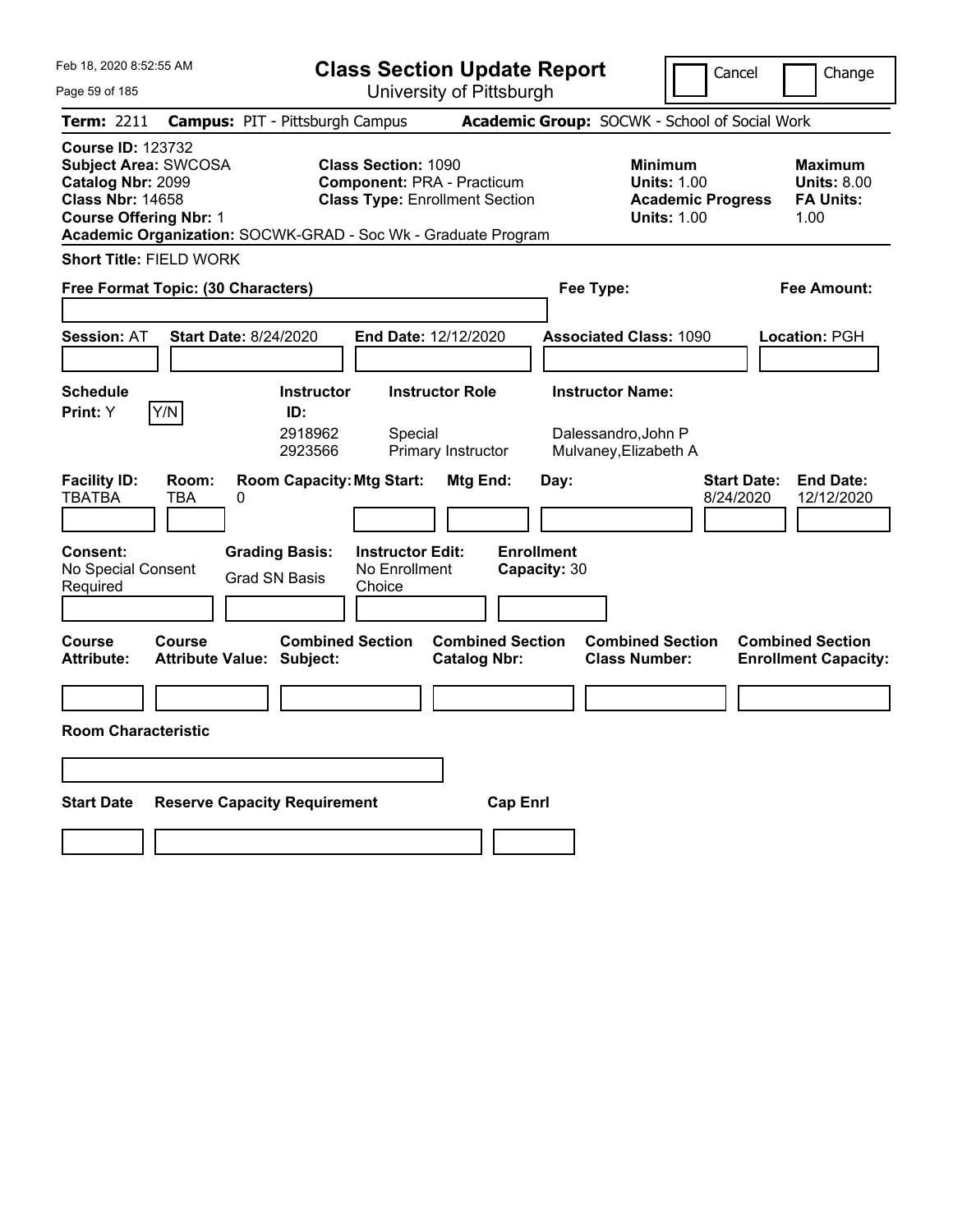| Feb 18, 2020 8:52:55 AM                                                                                                                 |                                                               | <b>Class Section Update Report</b>                                                                     |                                                              |                                                   | Cancel                                                                                 | Change                                                           |
|-----------------------------------------------------------------------------------------------------------------------------------------|---------------------------------------------------------------|--------------------------------------------------------------------------------------------------------|--------------------------------------------------------------|---------------------------------------------------|----------------------------------------------------------------------------------------|------------------------------------------------------------------|
| Page 60 of 185                                                                                                                          |                                                               | University of Pittsburgh                                                                               |                                                              |                                                   |                                                                                        |                                                                  |
| <b>Term: 2211</b>                                                                                                                       | <b>Campus: PIT - Pittsburgh Campus</b>                        |                                                                                                        |                                                              | Academic Group: SOCWK - School of Social Work     |                                                                                        |                                                                  |
| <b>Course ID: 176582</b><br><b>Subject Area: SWGEN</b><br>Catalog Nbr: 2007<br><b>Class Nbr: 30358</b><br><b>Course Offering Nbr: 1</b> | Academic Organization: SOCWK-GRAD - Soc Wk - Graduate Program | <b>Class Section: 1070</b><br><b>Component: LEC - Lecture</b><br><b>Class Type: Enrollment Section</b> |                                                              |                                                   | <b>Minimum</b><br><b>Units: 3.00</b><br><b>Academic Progress</b><br><b>Units: 3.00</b> | <b>Maximum</b><br><b>Units: 3.00</b><br><b>FA Units:</b><br>3.00 |
|                                                                                                                                         | <b>Short Title: SOCIAL WORK AND THE LAW</b>                   |                                                                                                        |                                                              |                                                   |                                                                                        |                                                                  |
| Free Format Topic: (30 Characters)                                                                                                      |                                                               |                                                                                                        |                                                              | Fee Type:                                         |                                                                                        | Fee Amount:                                                      |
| <b>Session: AT</b>                                                                                                                      | <b>Start Date: 8/24/2020</b>                                  | <b>End Date: 12/12/2020</b>                                                                            |                                                              | <b>Associated Class: 1070</b>                     |                                                                                        | <b>Location: PGH</b>                                             |
| <b>Schedule</b><br>Y/N<br>Print: Y                                                                                                      | <b>Instructor</b><br>ID:<br>0                                 | <b>Instructor Role</b>                                                                                 |                                                              | <b>Instructor Name:</b><br>No Instructor Assigned |                                                                                        |                                                                  |
| <b>Facility ID:</b><br>Room:<br>CL02311<br>2311                                                                                         | <b>Room Capacity: Mtg Start:</b><br>24                        | 2:00 PM                                                                                                | Mtg End:<br>4:50 PM                                          | Day:<br>We                                        | 8/24/2020                                                                              | <b>End Date:</b><br><b>Start Date:</b><br>12/12/2020             |
| Consent:<br>No Special Consent<br>Required<br>Course<br>Course                                                                          | <b>Grading Basis:</b><br>Grad LG/SU3<br>Basis                 | <b>Instructor Edit:</b><br>No Enrollment<br>Choice<br><b>Combined Section</b>                          | <b>Enrollment</b><br>Capacity: 24<br><b>Combined Section</b> |                                                   | <b>Combined Section</b>                                                                | <b>Combined Section</b>                                          |
| <b>Attribute:</b>                                                                                                                       | <b>Attribute Value: Subject:</b>                              |                                                                                                        | <b>Catalog Nbr:</b>                                          | <b>Class Number:</b>                              |                                                                                        | <b>Enrollment Capacity:</b>                                      |
|                                                                                                                                         |                                                               |                                                                                                        |                                                              |                                                   |                                                                                        |                                                                  |
| <b>Room Characteristic</b><br>Media - DVD/Blue-ray<br>PeopleSoft - Scheduled (PS)                                                       |                                                               |                                                                                                        |                                                              |                                                   |                                                                                        |                                                                  |
| <b>Start Date</b>                                                                                                                       | <b>Reserve Capacity Requirement</b>                           |                                                                                                        | <b>Cap Enri</b>                                              |                                                   |                                                                                        |                                                                  |
|                                                                                                                                         |                                                               |                                                                                                        |                                                              |                                                   |                                                                                        |                                                                  |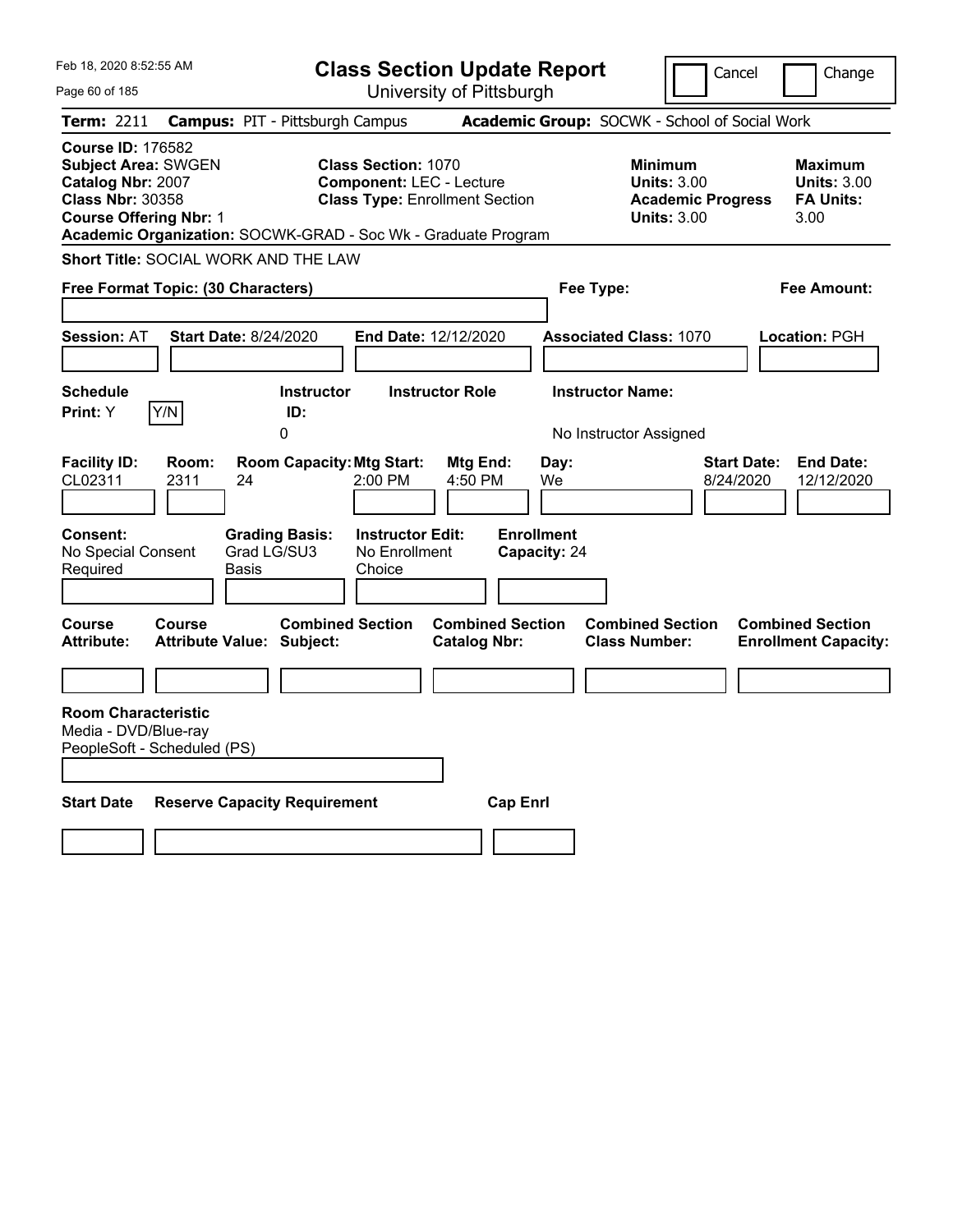| Feb 18, 2020 8:52:55 AM                                                                                                                                                                                  |                                                             | <b>Class Section Update Report</b>                                                                     |                                                |                                   |                                                                                        | Cancel<br>Change                                                  |
|----------------------------------------------------------------------------------------------------------------------------------------------------------------------------------------------------------|-------------------------------------------------------------|--------------------------------------------------------------------------------------------------------|------------------------------------------------|-----------------------------------|----------------------------------------------------------------------------------------|-------------------------------------------------------------------|
| Page 61 of 185                                                                                                                                                                                           |                                                             |                                                                                                        | University of Pittsburgh                       |                                   |                                                                                        |                                                                   |
| Term: 2211                                                                                                                                                                                               | <b>Campus: PIT - Pittsburgh Campus</b>                      |                                                                                                        |                                                |                                   | Academic Group: SOCWK - School of Social Work                                          |                                                                   |
| <b>Course ID: 123742</b><br><b>Subject Area: SWGEN</b><br>Catalog Nbr: 2034<br><b>Class Nbr: 30356</b><br><b>Course Offering Nbr: 1</b><br>Academic Organization: SOCWK-GRAD - Soc Wk - Graduate Program |                                                             | <b>Class Section: 1010</b><br><b>Component: LEC - Lecture</b><br><b>Class Type: Enrollment Section</b> |                                                |                                   | <b>Minimum</b><br><b>Units: 3.00</b><br><b>Academic Progress</b><br><b>Units: 3.00</b> | <b>Maximum</b><br><b>Units: 3.00</b><br><b>FA Units:</b><br>3.00  |
| <b>Short Title: SOCL WRK PRA DIVRS POPLTNS</b>                                                                                                                                                           |                                                             |                                                                                                        |                                                |                                   |                                                                                        |                                                                   |
| Free Format Topic: (30 Characters)                                                                                                                                                                       |                                                             |                                                                                                        |                                                | Fee Type:                         |                                                                                        | <b>Fee Amount:</b>                                                |
| <b>Session: AT</b>                                                                                                                                                                                       | <b>Start Date: 8/24/2020</b>                                | <b>End Date: 12/12/2020</b>                                                                            |                                                |                                   | <b>Associated Class: 1010</b>                                                          | Location: PGH                                                     |
| <b>Schedule</b><br>Y/N<br><b>Print:</b> Y                                                                                                                                                                | <b>Instructor</b><br>ID:<br>0                               | <b>Instructor Role</b>                                                                                 |                                                |                                   | <b>Instructor Name:</b><br>No Instructor Assigned                                      |                                                                   |
| <b>Facility ID:</b><br>Room:<br>CL00306<br>00306                                                                                                                                                         | <b>Room Capacity: Mtg Start:</b><br>34                      | 8:00 AM                                                                                                | Mtg End:<br>10:50 AM                           | Day:<br>Tu                        |                                                                                        | <b>End Date:</b><br><b>Start Date:</b><br>8/24/2020<br>12/12/2020 |
| <b>Consent:</b><br>No Special Consent<br>Required                                                                                                                                                        | <b>Grading Basis:</b><br>Grad LG/SU3<br>Basis               | <b>Instructor Edit:</b><br>No Enrollment<br>Choice                                                     |                                                | <b>Enrollment</b><br>Capacity: 23 |                                                                                        |                                                                   |
| Course<br>Course<br><b>Attribute:</b>                                                                                                                                                                    | <b>Combined Section</b><br><b>Attribute Value: Subject:</b> |                                                                                                        | <b>Combined Section</b><br><b>Catalog Nbr:</b> |                                   | <b>Combined Section</b><br><b>Class Number:</b>                                        | <b>Combined Section</b><br><b>Enrollment Capacity:</b>            |
|                                                                                                                                                                                                          |                                                             |                                                                                                        |                                                |                                   |                                                                                        |                                                                   |
| <b>Room Characteristic</b><br>Media - DVD/Blue-ray<br>PeopleSoft - Scheduled (PS)                                                                                                                        |                                                             |                                                                                                        |                                                |                                   |                                                                                        |                                                                   |
| <b>Start Date</b>                                                                                                                                                                                        | <b>Reserve Capacity Requirement</b>                         |                                                                                                        | <b>Cap Enrl</b>                                |                                   |                                                                                        |                                                                   |
|                                                                                                                                                                                                          |                                                             |                                                                                                        |                                                |                                   |                                                                                        |                                                                   |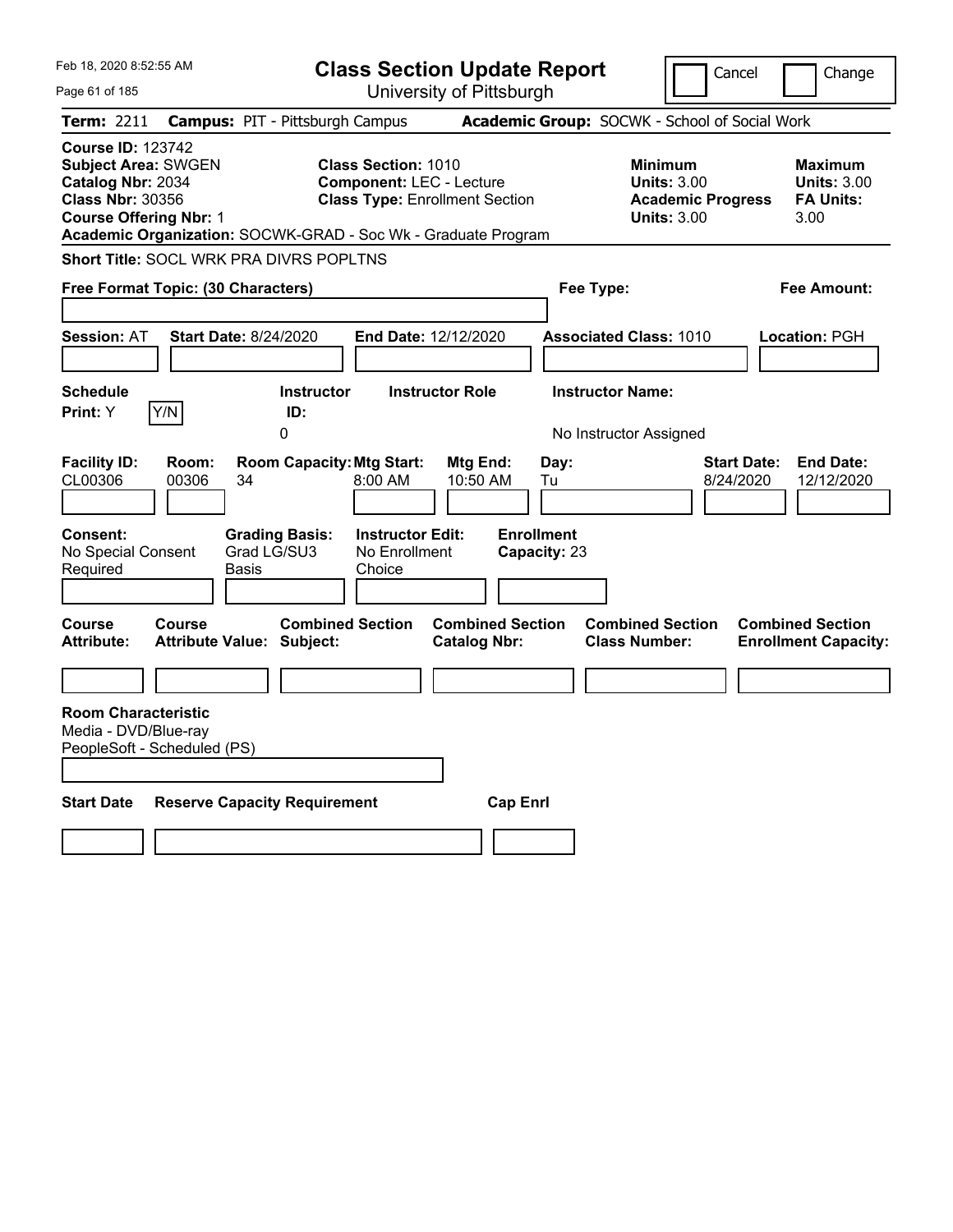| Feb 18, 2020 8:52:55 AM                                                                                                                 |                |                                                                                         |                                                               | <b>Class Section Update Report</b>             |                                                 |                                                            | Cancel                   |                    | Change                                                           |
|-----------------------------------------------------------------------------------------------------------------------------------------|----------------|-----------------------------------------------------------------------------------------|---------------------------------------------------------------|------------------------------------------------|-------------------------------------------------|------------------------------------------------------------|--------------------------|--------------------|------------------------------------------------------------------|
| Page 62 of 185                                                                                                                          |                |                                                                                         |                                                               | University of Pittsburgh                       |                                                 |                                                            |                          |                    |                                                                  |
| Term: 2211                                                                                                                              |                | <b>Campus: PIT - Pittsburgh Campus</b>                                                  |                                                               |                                                |                                                 | Academic Group: SOCWK - School of Social Work              |                          |                    |                                                                  |
| <b>Course ID: 123742</b><br><b>Subject Area: SWGEN</b><br>Catalog Nbr: 2034<br><b>Class Nbr: 30357</b><br><b>Course Offering Nbr: 1</b> |                | Academic Organization: SOCWK-GRAD - Soc Wk - Graduate Program                           | <b>Class Section: 1015</b><br><b>Component: LEC - Lecture</b> | <b>Class Type: Enrollment Section</b>          |                                                 | <b>Minimum</b><br><b>Units: 3.00</b><br><b>Units: 3.00</b> | <b>Academic Progress</b> |                    | <b>Maximum</b><br><b>Units: 3.00</b><br><b>FA Units:</b><br>3.00 |
|                                                                                                                                         |                | Short Title: SOCL WRK PRA DIVRS POPLTNS                                                 |                                                               |                                                |                                                 |                                                            |                          |                    |                                                                  |
| Free Format Topic: (30 Characters)                                                                                                      |                |                                                                                         |                                                               |                                                | Fee Type:                                       |                                                            |                          |                    | Fee Amount:                                                      |
|                                                                                                                                         |                |                                                                                         |                                                               |                                                |                                                 |                                                            |                          |                    |                                                                  |
| <b>Session: AT</b>                                                                                                                      |                | <b>Start Date: 8/24/2020</b>                                                            | <b>End Date: 12/12/2020</b>                                   |                                                |                                                 | <b>Associated Class: 1015</b>                              |                          |                    | <b>Location: PGH</b>                                             |
|                                                                                                                                         |                |                                                                                         |                                                               |                                                |                                                 |                                                            |                          |                    |                                                                  |
| <b>Schedule</b>                                                                                                                         |                | <b>Instructor</b>                                                                       |                                                               | <b>Instructor Role</b>                         |                                                 | <b>Instructor Name:</b>                                    |                          |                    |                                                                  |
| <b>Print: Y</b>                                                                                                                         | Y/N            | ID:<br>0                                                                                |                                                               |                                                |                                                 | No Instructor Assigned                                     |                          |                    |                                                                  |
| <b>Facility ID:</b><br>CL00349<br><b>Consent:</b><br>No Special Consent<br>Required                                                     | Room:<br>00349 | <b>Room Capacity: Mtg Start:</b><br>34<br><b>Grading Basis:</b><br>Grad LG/SU3<br>Basis | 8:00 AM<br><b>Instructor Edit:</b><br>No Enrollment<br>Choice | Mtg End:<br>10:50 AM                           | Day:<br>Tu<br><b>Enrollment</b><br>Capacity: 23 |                                                            | 8/24/2020                | <b>Start Date:</b> | <b>End Date:</b><br>12/12/2020                                   |
|                                                                                                                                         |                |                                                                                         |                                                               |                                                |                                                 |                                                            |                          |                    |                                                                  |
| Course<br><b>Attribute:</b>                                                                                                             | Course         | <b>Combined Section</b><br><b>Attribute Value: Subject:</b>                             |                                                               | <b>Combined Section</b><br><b>Catalog Nbr:</b> |                                                 | <b>Combined Section</b><br><b>Class Number:</b>            |                          |                    | <b>Combined Section</b><br><b>Enrollment Capacity:</b>           |
|                                                                                                                                         |                |                                                                                         |                                                               |                                                |                                                 |                                                            |                          |                    |                                                                  |
| <b>Room Characteristic</b><br>Media - DVD/Blue-ray<br>PeopleSoft - Scheduled (PS)                                                       |                |                                                                                         |                                                               |                                                |                                                 |                                                            |                          |                    |                                                                  |
| <b>Start Date</b>                                                                                                                       |                | <b>Reserve Capacity Requirement</b>                                                     |                                                               | <b>Cap Enrl</b>                                |                                                 |                                                            |                          |                    |                                                                  |
|                                                                                                                                         |                |                                                                                         |                                                               |                                                |                                                 |                                                            |                          |                    |                                                                  |
|                                                                                                                                         |                |                                                                                         |                                                               |                                                |                                                 |                                                            |                          |                    |                                                                  |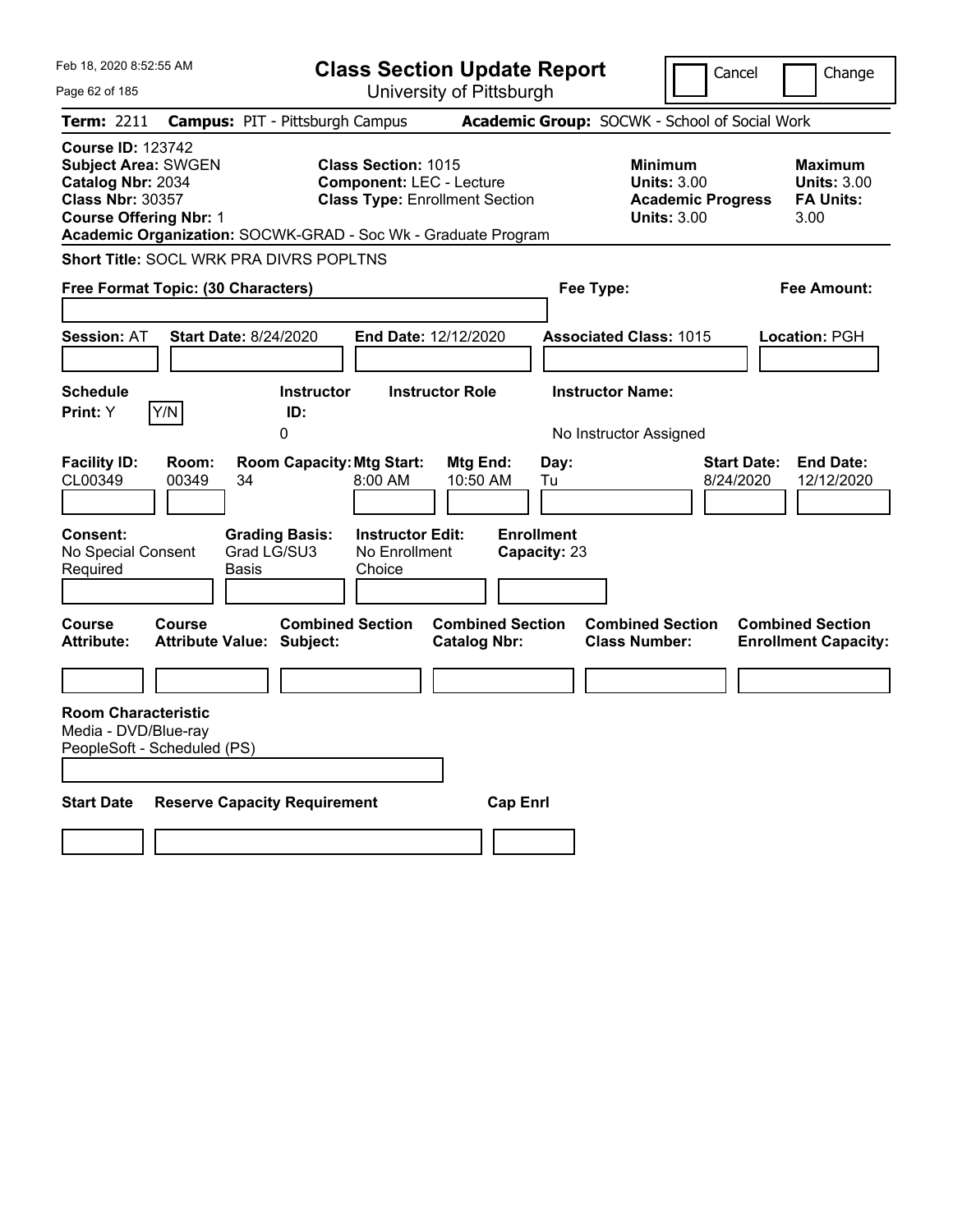| Feb 18, 2020 8:52:55 AM                                                                                                                 |                                                                                                                                | <b>Class Section Update Report</b>             |                                                                                        | Cancel<br>Change                                                  |
|-----------------------------------------------------------------------------------------------------------------------------------------|--------------------------------------------------------------------------------------------------------------------------------|------------------------------------------------|----------------------------------------------------------------------------------------|-------------------------------------------------------------------|
| Page 63 of 185                                                                                                                          |                                                                                                                                | University of Pittsburgh                       |                                                                                        |                                                                   |
| <b>Term: 2211</b>                                                                                                                       | <b>Campus: PIT - Pittsburgh Campus</b>                                                                                         |                                                | Academic Group: SOCWK - School of Social Work                                          |                                                                   |
| <b>Course ID: 123742</b><br><b>Subject Area: SWGEN</b><br>Catalog Nbr: 2034<br><b>Class Nbr: 14605</b><br><b>Course Offering Nbr: 1</b> | <b>Class Section: 1040</b><br><b>Component: LEC - Lecture</b><br>Academic Organization: SOCWK-GRAD - Soc Wk - Graduate Program | <b>Class Type: Enrollment Section</b>          | <b>Minimum</b><br><b>Units: 3.00</b><br><b>Academic Progress</b><br><b>Units: 3.00</b> | <b>Maximum</b><br><b>Units: 3.00</b><br><b>FA Units:</b><br>3.00  |
| Short Title: SOCL WRK PRA DIVRS POPLTNS                                                                                                 |                                                                                                                                |                                                |                                                                                        |                                                                   |
| Free Format Topic: (30 Characters)                                                                                                      |                                                                                                                                |                                                | Fee Type:                                                                              | <b>Fee Amount:</b>                                                |
| <b>Session: AT</b>                                                                                                                      | <b>Start Date: 8/24/2020</b>                                                                                                   | End Date: 12/12/2020                           | <b>Associated Class: 1040</b>                                                          | Location: PGH                                                     |
| <b>Schedule</b><br>Y/N<br>Print: Y                                                                                                      | <b>Instructor</b><br>ID:<br>0                                                                                                  | <b>Instructor Role</b>                         | <b>Instructor Name:</b><br>No Instructor Assigned                                      |                                                                   |
| <b>Facility ID:</b><br>Room:<br>CL02322<br>2322                                                                                         | <b>Room Capacity: Mtg Start:</b><br>24<br>8:00 AM                                                                              | Mtg End:<br>Day:<br>10:50 AM<br>Tu             |                                                                                        | <b>End Date:</b><br><b>Start Date:</b><br>8/24/2020<br>12/12/2020 |
| Consent:<br>No Special Consent<br>Required                                                                                              | <b>Grading Basis:</b><br><b>Instructor Edit:</b><br>Grad LG/SU3<br>No Enrollment<br>Choice<br>Basis                            | <b>Enrollment</b><br>Capacity: 23              |                                                                                        |                                                                   |
| Course<br>Course<br>Attribute:                                                                                                          | <b>Combined Section</b><br><b>Attribute Value: Subject:</b>                                                                    | <b>Combined Section</b><br><b>Catalog Nbr:</b> | <b>Combined Section</b><br><b>Class Number:</b>                                        | <b>Combined Section</b><br><b>Enrollment Capacity:</b>            |
| <b>Room Characteristic</b><br>PeopleSoft - Scheduled (PS)                                                                               |                                                                                                                                |                                                |                                                                                        |                                                                   |
| <b>Start Date</b>                                                                                                                       | <b>Reserve Capacity Requirement</b>                                                                                            | <b>Cap Enrl</b>                                |                                                                                        |                                                                   |
|                                                                                                                                         |                                                                                                                                |                                                |                                                                                        |                                                                   |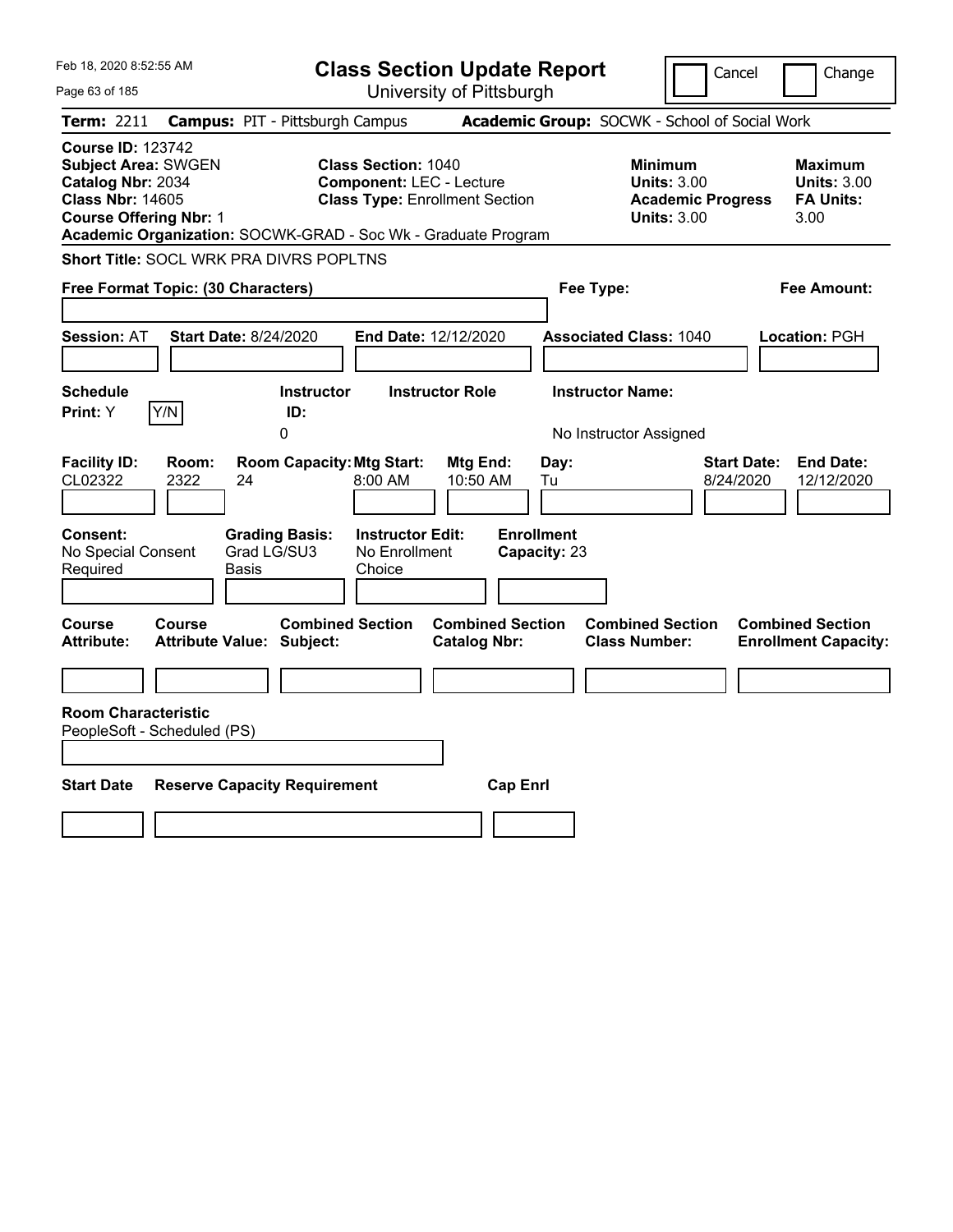| Feb 18, 2020 8:52:55 AM                                                                                                                                                                                  |                                                             | <b>Class Section Update Report</b>                                       |                                                   | Cancel                                                                                 | Change                                                           |
|----------------------------------------------------------------------------------------------------------------------------------------------------------------------------------------------------------|-------------------------------------------------------------|--------------------------------------------------------------------------|---------------------------------------------------|----------------------------------------------------------------------------------------|------------------------------------------------------------------|
| Page 64 of 185                                                                                                                                                                                           |                                                             | University of Pittsburgh                                                 |                                                   |                                                                                        |                                                                  |
| Term: 2211                                                                                                                                                                                               | <b>Campus: PIT - Pittsburgh Campus</b>                      |                                                                          | Academic Group: SOCWK - School of Social Work     |                                                                                        |                                                                  |
| <b>Course ID: 123742</b><br><b>Subject Area: SWGEN</b><br>Catalog Nbr: 2034<br><b>Class Nbr: 14626</b><br><b>Course Offering Nbr: 1</b><br>Academic Organization: SOCWK-GRAD - Soc Wk - Graduate Program | <b>Class Section: 1050</b>                                  | <b>Component: LEC - Lecture</b><br><b>Class Type: Enrollment Section</b> |                                                   | <b>Minimum</b><br><b>Units: 3.00</b><br><b>Academic Progress</b><br><b>Units: 3.00</b> | <b>Maximum</b><br><b>Units: 3.00</b><br><b>FA Units:</b><br>3.00 |
| <b>Short Title: SOCL WRK PRA DIVRS POPLTNS</b>                                                                                                                                                           |                                                             |                                                                          |                                                   |                                                                                        |                                                                  |
| Free Format Topic: (30 Characters)                                                                                                                                                                       |                                                             |                                                                          | Fee Type:                                         |                                                                                        | <b>Fee Amount:</b>                                               |
| <b>Session: AT</b><br><b>Start Date: 8/24/2020</b>                                                                                                                                                       |                                                             | <b>End Date: 12/12/2020</b>                                              | <b>Associated Class: 1050</b>                     |                                                                                        | Location: PGH                                                    |
|                                                                                                                                                                                                          |                                                             |                                                                          |                                                   |                                                                                        |                                                                  |
| <b>Schedule</b><br>Y/N<br><b>Print:</b> Y                                                                                                                                                                | <b>Instructor</b><br>ID:<br>0                               | <b>Instructor Role</b>                                                   | <b>Instructor Name:</b><br>No Instructor Assigned |                                                                                        |                                                                  |
| <b>Facility ID:</b><br>Room:<br>CL02311<br>2311<br>24                                                                                                                                                    | <b>Room Capacity: Mtg Start:</b><br>6:00 PM                 | Mtg End:<br>8:50 PM                                                      | Day:<br>Tu                                        | <b>Start Date:</b><br>8/24/2020                                                        | <b>End Date:</b><br>12/12/2020                                   |
| <b>Consent:</b><br>No Special Consent<br>Required<br>Basis                                                                                                                                               | <b>Grading Basis:</b><br>Grad LG/SU3<br>Choice              | <b>Instructor Edit:</b><br>No Enrollment                                 | <b>Enrollment</b><br>Capacity: 24                 |                                                                                        |                                                                  |
| Course<br>Course<br><b>Attribute:</b>                                                                                                                                                                    | <b>Combined Section</b><br><b>Attribute Value: Subject:</b> | <b>Combined Section</b><br><b>Catalog Nbr:</b>                           | <b>Class Number:</b>                              | <b>Combined Section</b>                                                                | <b>Combined Section</b><br><b>Enrollment Capacity:</b>           |
|                                                                                                                                                                                                          |                                                             |                                                                          |                                                   |                                                                                        |                                                                  |
| <b>Room Characteristic</b><br>Media - VHS and Display<br>PeopleSoft - Scheduled (PS)                                                                                                                     |                                                             |                                                                          |                                                   |                                                                                        |                                                                  |
| <b>Start Date</b>                                                                                                                                                                                        | <b>Reserve Capacity Requirement</b>                         |                                                                          | <b>Cap Enrl</b>                                   |                                                                                        |                                                                  |
|                                                                                                                                                                                                          |                                                             |                                                                          |                                                   |                                                                                        |                                                                  |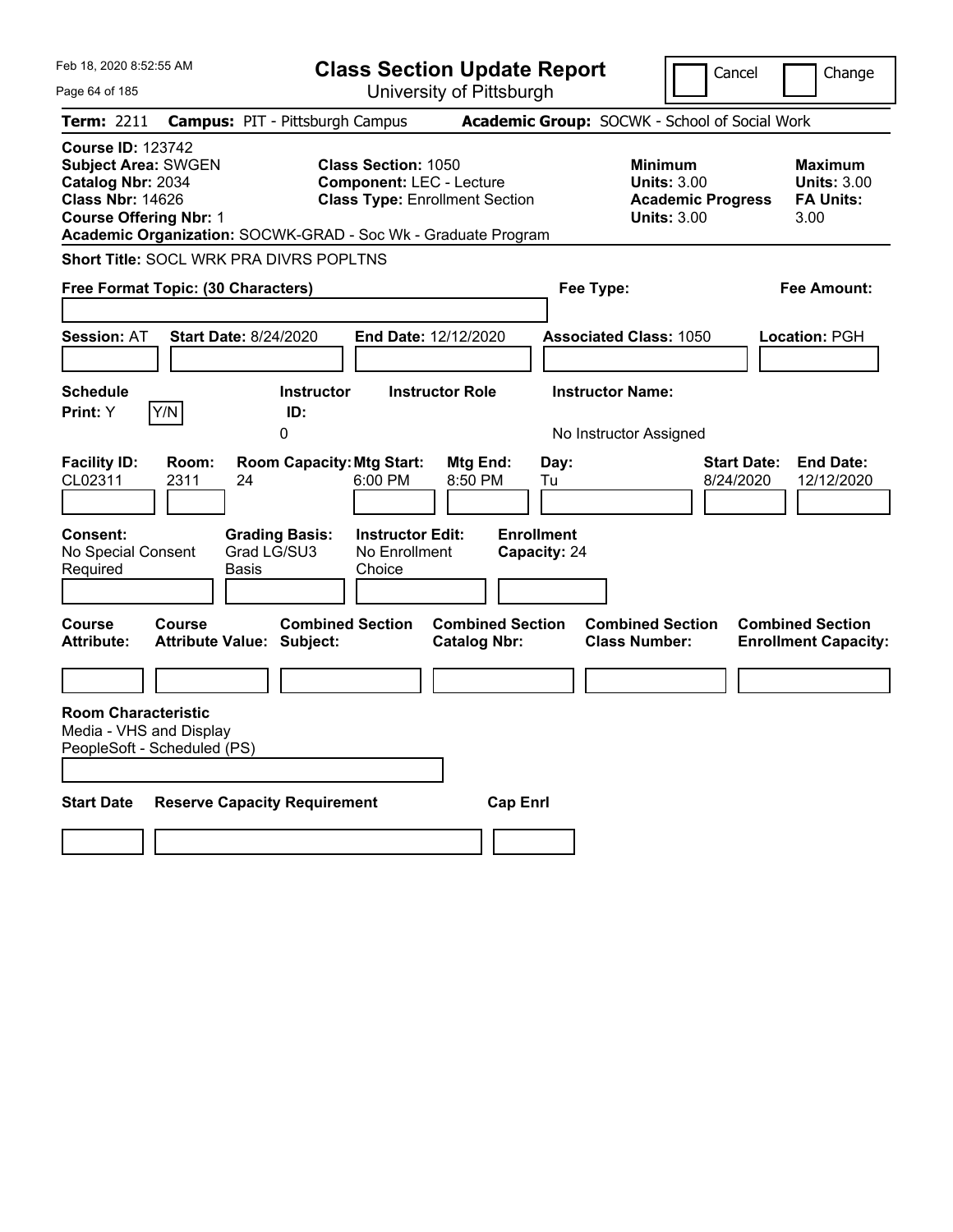| Feb 18, 2020 8:52:55 AM                                                                                                                 |                                    |                                                                          |                                                               | <b>Class Section Update Report</b>             |                                                 |                                                                                        | Cancel                          | Change                                                           |
|-----------------------------------------------------------------------------------------------------------------------------------------|------------------------------------|--------------------------------------------------------------------------|---------------------------------------------------------------|------------------------------------------------|-------------------------------------------------|----------------------------------------------------------------------------------------|---------------------------------|------------------------------------------------------------------|
| Page 65 of 185                                                                                                                          |                                    |                                                                          |                                                               | University of Pittsburgh                       |                                                 |                                                                                        |                                 |                                                                  |
| Term: 2211                                                                                                                              |                                    | <b>Campus: PIT - Pittsburgh Campus</b>                                   |                                                               |                                                |                                                 | Academic Group: SOCWK - School of Social Work                                          |                                 |                                                                  |
| <b>Course ID: 123742</b><br><b>Subject Area: SWGEN</b><br>Catalog Nbr: 2034<br><b>Class Nbr: 14606</b><br><b>Course Offering Nbr: 1</b> |                                    | Academic Organization: SOCWK-GRAD - Soc Wk - Graduate Program            | <b>Class Section: 1080</b><br><b>Component: LEC - Lecture</b> | <b>Class Type: Enrollment Section</b>          |                                                 | <b>Minimum</b><br><b>Units: 3.00</b><br><b>Academic Progress</b><br><b>Units: 3.00</b> |                                 | <b>Maximum</b><br><b>Units: 3.00</b><br><b>FA Units:</b><br>3.00 |
|                                                                                                                                         |                                    | <b>Short Title: SOCL WRK PRA DIVRS POPLTNS</b>                           |                                                               |                                                |                                                 |                                                                                        |                                 |                                                                  |
|                                                                                                                                         | Free Format Topic: (30 Characters) |                                                                          |                                                               |                                                | Fee Type:                                       |                                                                                        |                                 | Fee Amount:                                                      |
|                                                                                                                                         |                                    |                                                                          |                                                               |                                                |                                                 |                                                                                        |                                 |                                                                  |
| <b>Session: AT</b>                                                                                                                      | <b>Start Date: 8/24/2020</b>       |                                                                          | End Date: 12/12/2020                                          |                                                |                                                 | <b>Associated Class: 1080</b>                                                          |                                 | <b>Location: PGH</b>                                             |
|                                                                                                                                         |                                    |                                                                          |                                                               |                                                |                                                 |                                                                                        |                                 |                                                                  |
| <b>Schedule</b>                                                                                                                         |                                    | <b>Instructor</b>                                                        |                                                               | <b>Instructor Role</b>                         |                                                 | <b>Instructor Name:</b>                                                                |                                 |                                                                  |
| Print: Y                                                                                                                                | Y/N                                | ID:<br>0                                                                 |                                                               |                                                |                                                 | No Instructor Assigned                                                                 |                                 |                                                                  |
| <b>Facility ID:</b><br>LANGY0A202<br><b>Consent:</b><br>No Special Consent<br>Required                                                  | Room:<br>0A202<br>25<br>Basis      | <b>Room Capacity: Mtg Start:</b><br><b>Grading Basis:</b><br>Grad LG/SU3 | 6:00 PM<br><b>Instructor Edit:</b><br>No Enrollment<br>Choice | Mtg End:<br>8:50 PM                            | Day:<br>Tu<br><b>Enrollment</b><br>Capacity: 25 |                                                                                        | <b>Start Date:</b><br>8/24/2020 | <b>End Date:</b><br>12/12/2020                                   |
| Course<br><b>Attribute:</b>                                                                                                             | Course                             | <b>Combined Section</b><br><b>Attribute Value: Subject:</b>              |                                                               | <b>Combined Section</b><br><b>Catalog Nbr:</b> |                                                 | <b>Combined Section</b><br><b>Class Number:</b>                                        |                                 | <b>Combined Section</b><br><b>Enrollment Capacity:</b>           |
|                                                                                                                                         |                                    |                                                                          |                                                               |                                                |                                                 |                                                                                        |                                 |                                                                  |
| <b>Room Characteristic</b><br>Media - Data Projector/Monitor<br>PeopleSoft - Scheduled (PS)                                             |                                    |                                                                          |                                                               |                                                |                                                 |                                                                                        |                                 |                                                                  |
| <b>Start Date</b>                                                                                                                       |                                    | <b>Reserve Capacity Requirement</b>                                      |                                                               | <b>Cap Enrl</b>                                |                                                 |                                                                                        |                                 |                                                                  |
|                                                                                                                                         |                                    |                                                                          |                                                               |                                                |                                                 |                                                                                        |                                 |                                                                  |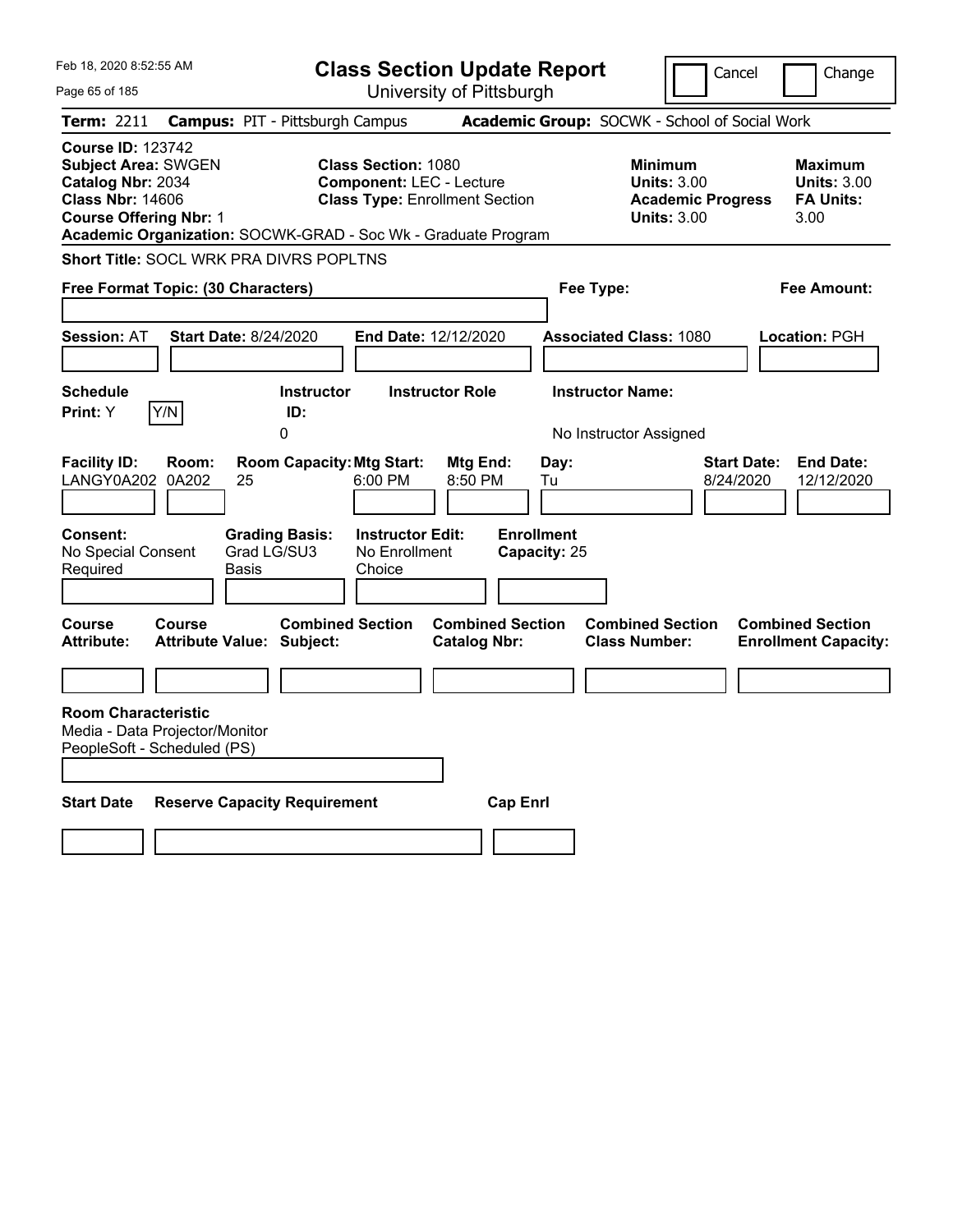| Feb 18, 2020 8:52:55 AM                                                                                                                                                                                  | <b>Class Section Update Report</b>                                                                     |                                                          |                                                 | Cancel                                                               | Change                                                           |
|----------------------------------------------------------------------------------------------------------------------------------------------------------------------------------------------------------|--------------------------------------------------------------------------------------------------------|----------------------------------------------------------|-------------------------------------------------|----------------------------------------------------------------------|------------------------------------------------------------------|
| Page 66 of 185                                                                                                                                                                                           |                                                                                                        | University of Pittsburgh                                 |                                                 |                                                                      |                                                                  |
| <b>Campus: PIT - Pittsburgh Campus</b><br><b>Term: 2211</b>                                                                                                                                              |                                                                                                        |                                                          | Academic Group: SOCWK - School of Social Work   |                                                                      |                                                                  |
| <b>Course ID: 123742</b><br><b>Subject Area: SWGEN</b><br>Catalog Nbr: 2034<br><b>Class Nbr: 14695</b><br><b>Course Offering Nbr: 1</b><br>Academic Organization: SOCWK-GRAD - Soc Wk - Graduate Program | <b>Class Section: 1100</b><br><b>Component: LEC - Lecture</b><br><b>Class Type: Enrollment Section</b> |                                                          | <b>Minimum</b>                                  | <b>Units: 3.00</b><br><b>Academic Progress</b><br><b>Units: 3.00</b> | <b>Maximum</b><br><b>Units: 3.00</b><br><b>FA Units:</b><br>3.00 |
| Short Title: SOCL WRK PRA DIVRS POPLTNS                                                                                                                                                                  |                                                                                                        |                                                          |                                                 |                                                                      |                                                                  |
| Free Format Topic: (30 Characters)                                                                                                                                                                       |                                                                                                        |                                                          | Fee Type:                                       |                                                                      | Fee Amount:                                                      |
|                                                                                                                                                                                                          |                                                                                                        |                                                          |                                                 |                                                                      |                                                                  |
| <b>Start Date: 8/24/2020</b><br><b>Session: AT</b>                                                                                                                                                       | End Date: 12/12/2020                                                                                   |                                                          | <b>Associated Class: 1100</b>                   |                                                                      | Location: PGH                                                    |
|                                                                                                                                                                                                          |                                                                                                        |                                                          |                                                 |                                                                      |                                                                  |
| <b>Schedule</b><br>Y/N<br><b>Print:</b> Y                                                                                                                                                                | <b>Instructor</b>                                                                                      | <b>Instructor Role</b>                                   | <b>Instructor Name:</b>                         |                                                                      |                                                                  |
| 0                                                                                                                                                                                                        | ID:                                                                                                    |                                                          | No Instructor Assigned                          |                                                                      |                                                                  |
| <b>Facility ID:</b><br>Room:<br>CL02322<br>2322<br>24<br><b>Consent:</b><br><b>Grading Basis:</b><br>No Special Consent<br>Grad LG/SU3                                                                   | <b>Room Capacity: Mtg Start:</b><br>6:00 PM<br><b>Instructor Edit:</b><br>No Enrollment                | Mtg End:<br>8:50 PM<br><b>Enrollment</b><br>Capacity: 25 | Day:<br>Tu                                      | Start Date:<br>8/24/2020                                             | <b>End Date:</b><br>12/12/2020                                   |
| Required<br>Basis                                                                                                                                                                                        | Choice                                                                                                 |                                                          |                                                 |                                                                      |                                                                  |
| <b>Course</b><br><b>Course</b><br><b>Attribute Value: Subject:</b><br><b>Attribute:</b>                                                                                                                  | <b>Combined Section</b>                                                                                | <b>Combined Section</b><br><b>Catalog Nbr:</b>           | <b>Combined Section</b><br><b>Class Number:</b> |                                                                      | <b>Combined Section</b><br><b>Enrollment Capacity:</b>           |
| <b>Room Characteristic</b><br>Media - VHS and Display<br>PeopleSoft - Scheduled (PS)                                                                                                                     |                                                                                                        |                                                          |                                                 |                                                                      |                                                                  |
| <b>Start Date</b><br><b>Reserve Capacity Requirement</b>                                                                                                                                                 |                                                                                                        | <b>Cap Enrl</b>                                          |                                                 |                                                                      |                                                                  |
|                                                                                                                                                                                                          |                                                                                                        |                                                          |                                                 |                                                                      |                                                                  |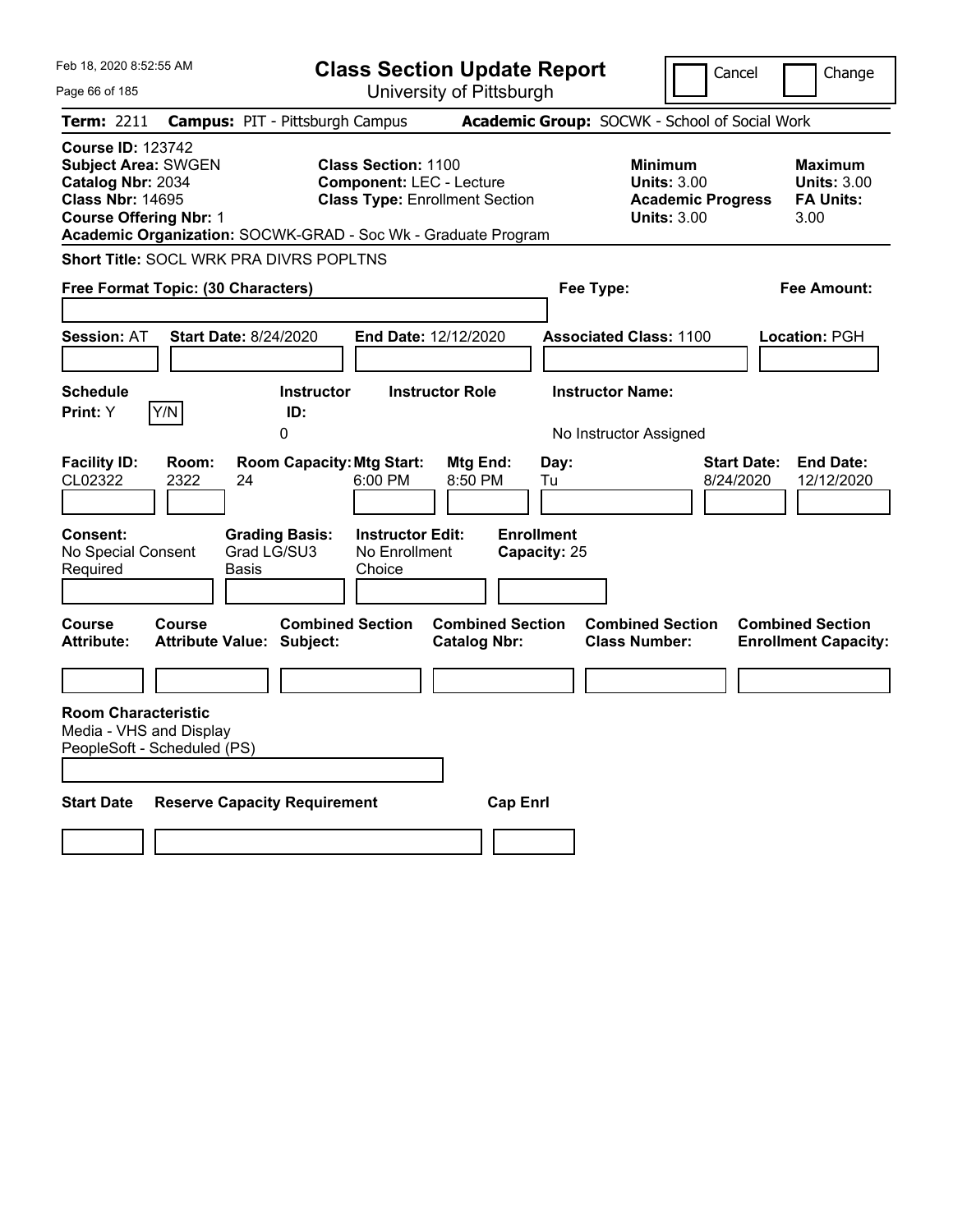| Feb 18, 2020 8:52:55 AM                                                                                                                 |                                                               | <b>Class Section Update Report</b>                                                                     |                                                |                                                                                 | Cancel<br>Change                                                  |
|-----------------------------------------------------------------------------------------------------------------------------------------|---------------------------------------------------------------|--------------------------------------------------------------------------------------------------------|------------------------------------------------|---------------------------------------------------------------------------------|-------------------------------------------------------------------|
| Page 67 of 185                                                                                                                          |                                                               | University of Pittsburgh                                                                               |                                                |                                                                                 |                                                                   |
| Term: 2211                                                                                                                              | <b>Campus: PIT - Pittsburgh Campus</b>                        |                                                                                                        |                                                | Academic Group: SOCWK - School of Social Work                                   |                                                                   |
| <b>Course ID: 123742</b><br><b>Subject Area: SWGEN</b><br>Catalog Nbr: 2034<br><b>Class Nbr: 16413</b><br><b>Course Offering Nbr: 1</b> | Academic Organization: SOCWK-GRAD - Soc Wk - Graduate Program | <b>Class Section: 1300</b><br><b>Component: LEC - Lecture</b><br><b>Class Type: Enrollment Section</b> |                                                | Minimum<br><b>Units: 3.00</b><br><b>Academic Progress</b><br><b>Units: 3.00</b> | Maximum<br><b>Units: 3.00</b><br><b>FA Units:</b><br>3.00         |
|                                                                                                                                         | <b>Short Title: SOCL WRK PRA DIVRS POPLTNS</b>                |                                                                                                        |                                                |                                                                                 |                                                                   |
| Free Format Topic: (30 Characters)                                                                                                      |                                                               |                                                                                                        |                                                | Fee Type:                                                                       | Fee Amount:                                                       |
| <b>Session: AT</b>                                                                                                                      | Start Date: 8/24/2020                                         | <b>End Date: 12/12/2020</b>                                                                            |                                                | <b>Associated Class: 1300</b>                                                   | Location: PGH                                                     |
| <b>Schedule</b><br>Y/N<br><b>Print:</b> Y                                                                                               | <b>Instructor</b><br>ID:<br>2958701                           | <b>Instructor Role</b><br>Primary Instructor                                                           |                                                | <b>Instructor Name:</b><br>Whitfield, Darren L                                  |                                                                   |
| <b>Facility ID:</b><br>Room:<br>CL02311<br>2311                                                                                         | <b>Room Capacity: Mtg Start:</b><br>24                        | $8:00 \, \text{AM}$                                                                                    | Day:<br>Mtg End:<br>10:50 AM<br>Tu             |                                                                                 | <b>Start Date:</b><br><b>End Date:</b><br>8/24/2020<br>12/12/2020 |
| <b>Consent:</b><br>No Special Consent<br>Required                                                                                       | <b>Grading Basis:</b><br>Grad LG/SU3<br>Basis                 | <b>Instructor Edit:</b><br>No Enrollment<br>Choice                                                     | <b>Enrollment</b><br>Capacity: 22              |                                                                                 |                                                                   |
| Course<br>Course<br><b>Attribute:</b>                                                                                                   | <b>Attribute Value: Subject:</b>                              | <b>Combined Section</b>                                                                                | <b>Combined Section</b><br><b>Catalog Nbr:</b> | <b>Combined Section</b><br><b>Class Number:</b>                                 | <b>Combined Section</b><br><b>Enrollment Capacity:</b>            |
|                                                                                                                                         |                                                               |                                                                                                        |                                                |                                                                                 |                                                                   |
| <b>Room Characteristic</b><br>Media - Data Projector/Monitor<br>PeopleSoft - Scheduled (PS)                                             |                                                               |                                                                                                        |                                                |                                                                                 |                                                                   |
| <b>Start Date</b>                                                                                                                       | <b>Reserve Capacity Requirement</b>                           |                                                                                                        | <b>Cap Enrl</b>                                |                                                                                 |                                                                   |
|                                                                                                                                         |                                                               |                                                                                                        |                                                |                                                                                 |                                                                   |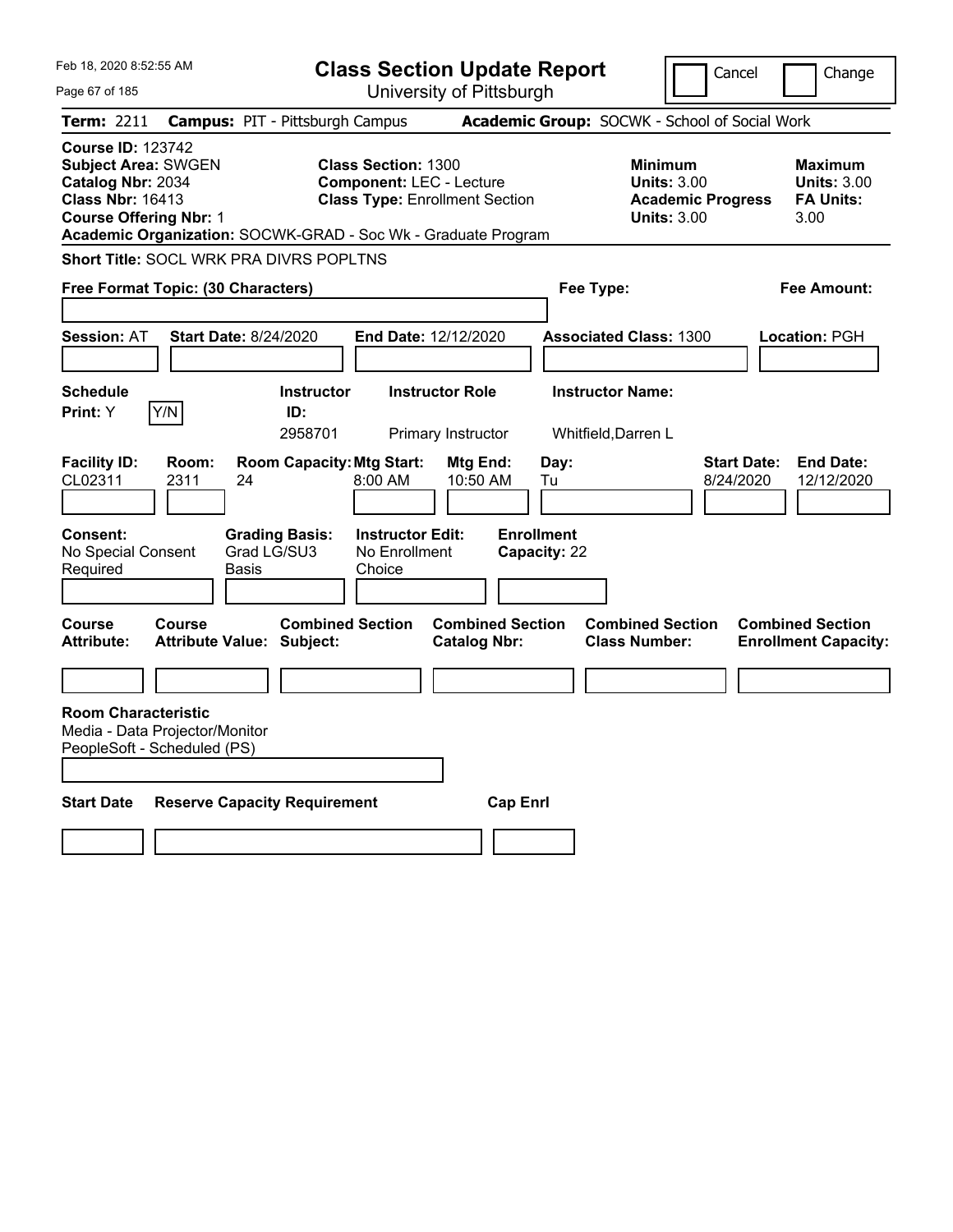| Feb 18, 2020 8:52:55 AM                                                                                                                 |                                                        |                                                                                |                                                               | <b>Class Section Update Report</b>                     |                                                 |                                                                                 | Cancel                          | Change                                                    |
|-----------------------------------------------------------------------------------------------------------------------------------------|--------------------------------------------------------|--------------------------------------------------------------------------------|---------------------------------------------------------------|--------------------------------------------------------|-------------------------------------------------|---------------------------------------------------------------------------------|---------------------------------|-----------------------------------------------------------|
| Page 68 of 185                                                                                                                          |                                                        |                                                                                |                                                               | University of Pittsburgh                               |                                                 |                                                                                 |                                 |                                                           |
| Term: 2211                                                                                                                              |                                                        | <b>Campus: PIT - Pittsburgh Campus</b>                                         |                                                               |                                                        |                                                 | Academic Group: SOCWK - School of Social Work                                   |                                 |                                                           |
| <b>Course ID: 176518</b><br><b>Subject Area: SWGEN</b><br>Catalog Nbr: 2058<br><b>Class Nbr: 15790</b><br><b>Course Offering Nbr: 1</b> |                                                        | Academic Organization: SOCWK-GRAD - Soc Wk - Graduate Program                  | <b>Class Section: 1070</b><br><b>Component: LEC - Lecture</b> | <b>Class Type: Enrollment Section</b>                  |                                                 | Minimum<br><b>Units: 3.00</b><br><b>Academic Progress</b><br><b>Units: 3.00</b> |                                 | Maximum<br><b>Units: 3.00</b><br><b>FA Units:</b><br>3.00 |
|                                                                                                                                         |                                                        | <b>Short Title: FEMINIST SOCIAL WORK</b>                                       |                                                               |                                                        |                                                 |                                                                                 |                                 |                                                           |
|                                                                                                                                         | <b>Free Format Topic: (30 Characters)</b>              |                                                                                |                                                               |                                                        | Fee Type:                                       |                                                                                 |                                 | Fee Amount:                                               |
|                                                                                                                                         |                                                        |                                                                                |                                                               |                                                        |                                                 |                                                                                 |                                 |                                                           |
| <b>Session: AT</b>                                                                                                                      |                                                        | <b>Start Date: 8/24/2020</b>                                                   | End Date: 12/12/2020                                          |                                                        |                                                 | <b>Associated Class: 1070</b>                                                   |                                 | <b>Location: PGH</b>                                      |
|                                                                                                                                         |                                                        |                                                                                |                                                               |                                                        |                                                 |                                                                                 |                                 |                                                           |
| <b>Schedule</b>                                                                                                                         |                                                        | <b>Instructor</b>                                                              |                                                               | <b>Instructor Role</b>                                 |                                                 | <b>Instructor Name:</b>                                                         |                                 |                                                           |
| <b>Print:</b> Y                                                                                                                         | Y/N                                                    | ID:<br>2929173                                                                 |                                                               | Primary Instructor                                     | Goodkind, Sara                                  |                                                                                 |                                 |                                                           |
| <b>Facility ID:</b><br>LAWRN00203<br>Consent:<br>No Special Consent                                                                     | Room:<br>00203                                         | <b>Room Capacity: Mtg Start:</b><br>50<br><b>Grading Basis:</b><br>Grad LG/SU3 | 8:00 AM<br><b>Instructor Edit:</b><br>No Enrollment           | Mtg End:<br>10:50 AM                                   | Day:<br>Th<br><b>Enrollment</b><br>Capacity: 20 |                                                                                 | <b>Start Date:</b><br>8/24/2020 | <b>End Date:</b><br>12/12/2020                            |
| Required                                                                                                                                |                                                        | Basis                                                                          | Choice                                                        |                                                        |                                                 |                                                                                 |                                 |                                                           |
| <b>Course</b><br><b>Attribute:</b><br><b>INPR</b>                                                                                       | <b>Course</b><br><b>Attribute Value:</b><br>GSWS       | <b>Combined Section</b><br>Subject:<br><b>GSWS</b>                             |                                                               | <b>Combined Section</b><br><b>Catalog Nbr:</b><br>2058 | 25434                                           | <b>Combined Section</b><br><b>Class Number:</b>                                 | 5                               | <b>Combined Section</b><br><b>Enrollment Capacity:</b>    |
| <b>Room Characteristic</b>                                                                                                              | Media - VHS and Display<br>PeopleSoft - Scheduled (PS) |                                                                                |                                                               |                                                        |                                                 |                                                                                 |                                 |                                                           |
| <b>Start Date</b>                                                                                                                       |                                                        | <b>Reserve Capacity Requirement</b>                                            |                                                               | <b>Cap Enri</b>                                        |                                                 |                                                                                 |                                 |                                                           |
|                                                                                                                                         |                                                        |                                                                                |                                                               |                                                        |                                                 |                                                                                 |                                 |                                                           |
|                                                                                                                                         |                                                        |                                                                                |                                                               |                                                        |                                                 |                                                                                 |                                 |                                                           |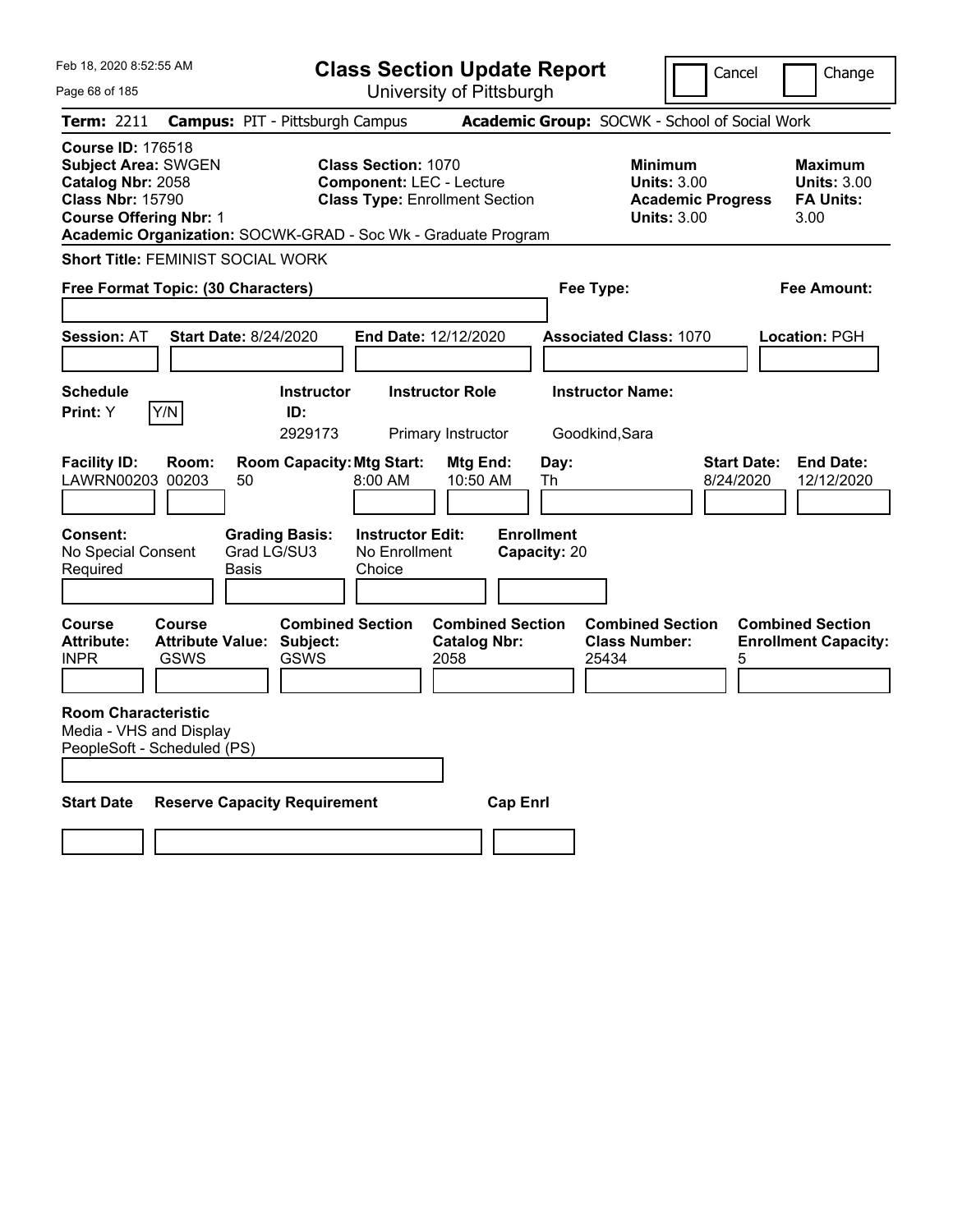| Feb 18, 2020 8:52:55 AM                                                                                                                 |                                    |                                                                                         |                                                               | <b>Class Section Update Report</b>             |                                                 |                                                                                        | Cancel                          | Change                                                    |
|-----------------------------------------------------------------------------------------------------------------------------------------|------------------------------------|-----------------------------------------------------------------------------------------|---------------------------------------------------------------|------------------------------------------------|-------------------------------------------------|----------------------------------------------------------------------------------------|---------------------------------|-----------------------------------------------------------|
| Page 69 of 185                                                                                                                          |                                    |                                                                                         |                                                               | University of Pittsburgh                       |                                                 |                                                                                        |                                 |                                                           |
| Term: 2211                                                                                                                              |                                    | <b>Campus: PIT - Pittsburgh Campus</b>                                                  |                                                               |                                                |                                                 | Academic Group: SOCWK - School of Social Work                                          |                                 |                                                           |
| <b>Course ID: 123744</b><br><b>Subject Area: SWGEN</b><br>Catalog Nbr: 2062<br><b>Class Nbr: 22322</b><br><b>Course Offering Nbr: 1</b> |                                    | Academic Organization: SOCWK-GRAD - Soc Wk - Graduate Program                           | <b>Class Section: 1070</b><br><b>Component: LEC - Lecture</b> | <b>Class Type: Enrollment Section</b>          |                                                 | <b>Minimum</b><br><b>Units: 3.00</b><br><b>Academic Progress</b><br><b>Units: 3.00</b> |                                 | Maximum<br><b>Units: 3.00</b><br><b>FA Units:</b><br>3.00 |
|                                                                                                                                         |                                    | Short Title: ADVOCACY AND LOBBYING                                                      |                                                               |                                                |                                                 |                                                                                        |                                 |                                                           |
|                                                                                                                                         | Free Format Topic: (30 Characters) |                                                                                         |                                                               |                                                | Fee Type:                                       |                                                                                        |                                 | Fee Amount:                                               |
|                                                                                                                                         |                                    |                                                                                         |                                                               |                                                |                                                 |                                                                                        |                                 |                                                           |
| <b>Session: AT</b>                                                                                                                      |                                    | <b>Start Date: 8/24/2020</b>                                                            | <b>End Date: 12/12/2020</b>                                   |                                                |                                                 | <b>Associated Class: 1070</b>                                                          |                                 | Location: PGH                                             |
|                                                                                                                                         |                                    |                                                                                         |                                                               |                                                |                                                 |                                                                                        |                                 |                                                           |
| <b>Schedule</b><br><b>Print:</b> Y                                                                                                      | Y/N                                | <b>Instructor</b><br>ID:                                                                |                                                               | <b>Instructor Role</b>                         | <b>Instructor Name:</b>                         |                                                                                        |                                 |                                                           |
|                                                                                                                                         |                                    | 1031629                                                                                 |                                                               | Primary Instructor                             | Coplan, David A                                 |                                                                                        |                                 |                                                           |
| <b>Facility ID:</b><br>LANGY0A202<br><b>Consent:</b><br>No Special Consent<br>Required                                                  | Room:<br>0A202                     | <b>Room Capacity: Mtg Start:</b><br>25<br><b>Grading Basis:</b><br>Grad LG/SU3<br>Basis | 8:00 AM<br><b>Instructor Edit:</b><br>No Enrollment<br>Choice | Mtg End:<br>10:50 AM                           | Day:<br>Th<br><b>Enrollment</b><br>Capacity: 25 |                                                                                        | <b>Start Date:</b><br>8/24/2020 | <b>End Date:</b><br>12/12/2020                            |
|                                                                                                                                         |                                    |                                                                                         |                                                               |                                                |                                                 |                                                                                        |                                 |                                                           |
| <b>Course</b><br><b>Attribute:</b>                                                                                                      | <b>Course</b>                      | <b>Combined Section</b><br><b>Attribute Value: Subject:</b>                             |                                                               | <b>Combined Section</b><br><b>Catalog Nbr:</b> |                                                 | <b>Combined Section</b><br><b>Class Number:</b>                                        |                                 | <b>Combined Section</b><br><b>Enrollment Capacity:</b>    |
|                                                                                                                                         |                                    |                                                                                         |                                                               |                                                |                                                 |                                                                                        |                                 |                                                           |
| <b>Room Characteristic</b><br>Media - Data Projector/Monitor<br>PeopleSoft - Scheduled (PS)                                             |                                    |                                                                                         |                                                               |                                                |                                                 |                                                                                        |                                 |                                                           |
| <b>Start Date</b>                                                                                                                       |                                    | <b>Reserve Capacity Requirement</b>                                                     |                                                               | <b>Cap Enri</b>                                |                                                 |                                                                                        |                                 |                                                           |
|                                                                                                                                         |                                    |                                                                                         |                                                               |                                                |                                                 |                                                                                        |                                 |                                                           |
|                                                                                                                                         |                                    |                                                                                         |                                                               |                                                |                                                 |                                                                                        |                                 |                                                           |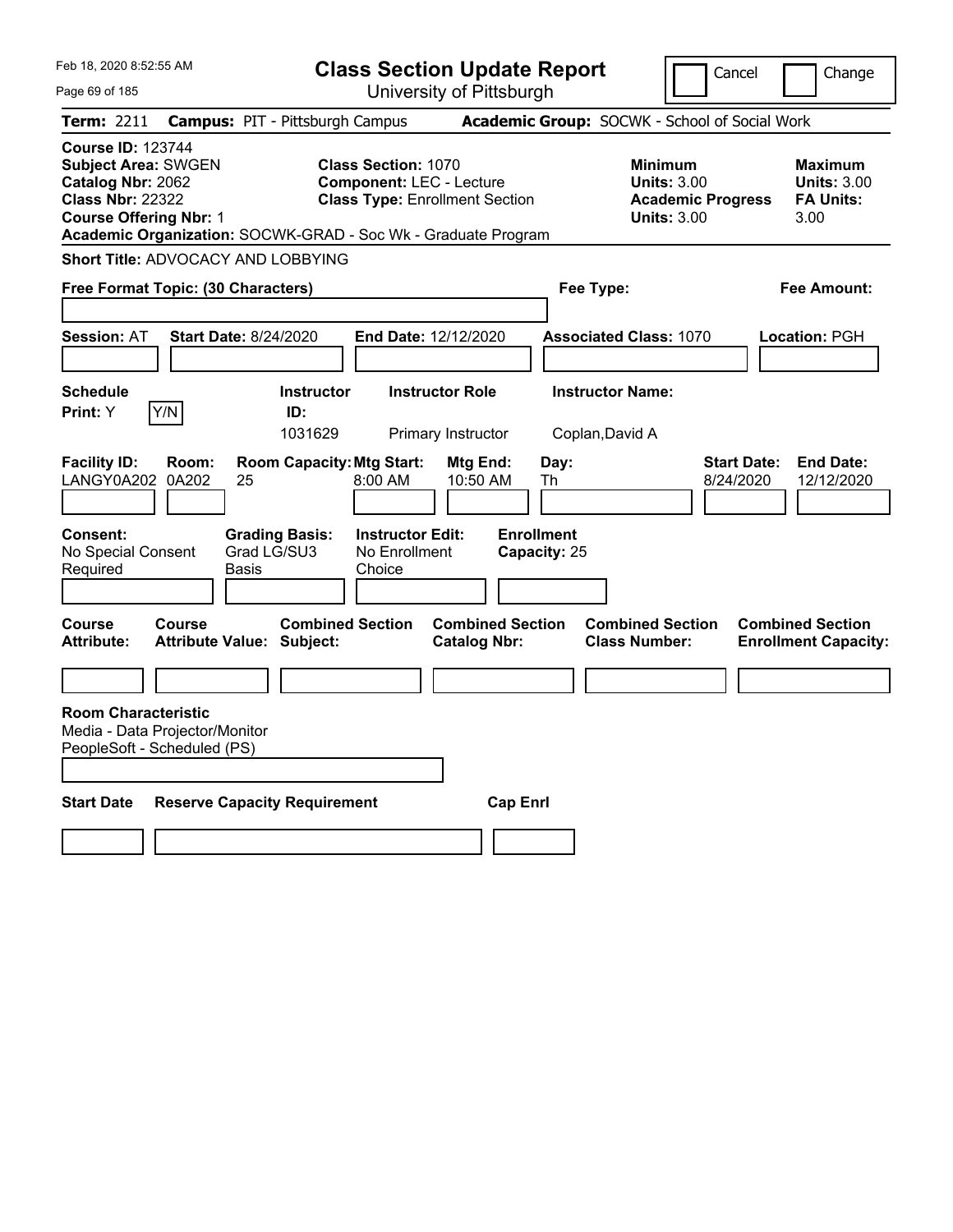| Feb 18, 2020 8:52:55 AM                                                                                                                                                                                  |                                                                 | <b>Class Section Update Report</b>                                                                     |                                                |                                 |                                                                                        | Cancel<br>Change                                                  |
|----------------------------------------------------------------------------------------------------------------------------------------------------------------------------------------------------------|-----------------------------------------------------------------|--------------------------------------------------------------------------------------------------------|------------------------------------------------|---------------------------------|----------------------------------------------------------------------------------------|-------------------------------------------------------------------|
| Page 70 of 185                                                                                                                                                                                           |                                                                 |                                                                                                        | University of Pittsburgh                       |                                 |                                                                                        |                                                                   |
| <b>Term: 2211</b>                                                                                                                                                                                        | <b>Campus: PIT - Pittsburgh Campus</b>                          |                                                                                                        |                                                |                                 | Academic Group: SOCWK - School of Social Work                                          |                                                                   |
| <b>Course ID: 176417</b><br><b>Subject Area: SWGEN</b><br>Catalog Nbr: 2080<br><b>Class Nbr: 22835</b><br><b>Course Offering Nbr: 1</b><br>Academic Organization: SOCWK-GRAD - Soc Wk - Graduate Program |                                                                 | <b>Class Section: 1350</b><br><b>Component: LEC - Lecture</b><br><b>Class Type: Enrollment Section</b> |                                                |                                 | <b>Minimum</b><br><b>Units: 3.00</b><br><b>Academic Progress</b><br><b>Units: 3.00</b> | Maximum<br><b>Units: 3.00</b><br><b>FA Units:</b><br>3.00         |
| <b>Short Title: RACE AND SOCIAL PROBLEMS</b>                                                                                                                                                             |                                                                 |                                                                                                        |                                                |                                 |                                                                                        |                                                                   |
| Free Format Topic: (30 Characters)                                                                                                                                                                       |                                                                 |                                                                                                        |                                                | Fee Type:                       |                                                                                        | Fee Amount:                                                       |
|                                                                                                                                                                                                          |                                                                 |                                                                                                        |                                                |                                 |                                                                                        |                                                                   |
| <b>Session: AT</b>                                                                                                                                                                                       | <b>Start Date: 8/24/2020</b>                                    | <b>End Date: 12/12/2020</b>                                                                            |                                                |                                 | <b>Associated Class: 1350</b>                                                          | <b>Location: PGH</b>                                              |
|                                                                                                                                                                                                          |                                                                 |                                                                                                        |                                                |                                 |                                                                                        |                                                                   |
| <b>Schedule</b>                                                                                                                                                                                          | <b>Instructor</b>                                               |                                                                                                        | <b>Instructor Role</b>                         | <b>Instructor Name:</b>         |                                                                                        |                                                                   |
| Y/N<br><b>Print:</b> Y                                                                                                                                                                                   | ID:<br>2953134                                                  |                                                                                                        | Primary Instructor                             |                                 | Huguley, James Philip                                                                  |                                                                   |
| <b>Facility ID:</b><br>Room:<br>LANGY0A202<br>0A202<br><b>Consent:</b>                                                                                                                                   | <b>Room Capacity: Mtg Start:</b><br>25<br><b>Grading Basis:</b> | 6:00 PM<br><b>Instructor Edit:</b>                                                                     | Mtg End:<br>8:50 PM                            | Day:<br>Th<br><b>Enrollment</b> |                                                                                        | <b>Start Date:</b><br><b>End Date:</b><br>8/24/2020<br>12/12/2020 |
| No Special Consent<br>Required                                                                                                                                                                           | Grad LG/SNC<br>Basis                                            | No Enrollment<br>Choice                                                                                |                                                | Capacity: 25                    |                                                                                        |                                                                   |
| <b>Course</b><br><b>Course</b><br><b>Attribute:</b>                                                                                                                                                      | <b>Combined Section</b><br><b>Attribute Value: Subject:</b>     |                                                                                                        | <b>Combined Section</b><br><b>Catalog Nbr:</b> |                                 | <b>Combined Section</b><br><b>Class Number:</b>                                        | <b>Combined Section</b><br><b>Enrollment Capacity:</b>            |
|                                                                                                                                                                                                          |                                                                 |                                                                                                        |                                                |                                 |                                                                                        |                                                                   |
| <b>Room Characteristic</b><br>Media - Data Projector/Monitor<br>PeopleSoft - Scheduled (PS)                                                                                                              |                                                                 |                                                                                                        |                                                |                                 |                                                                                        |                                                                   |
| <b>Start Date</b>                                                                                                                                                                                        | <b>Reserve Capacity Requirement</b>                             |                                                                                                        | <b>Cap Enri</b>                                |                                 |                                                                                        |                                                                   |
|                                                                                                                                                                                                          |                                                                 |                                                                                                        |                                                |                                 |                                                                                        |                                                                   |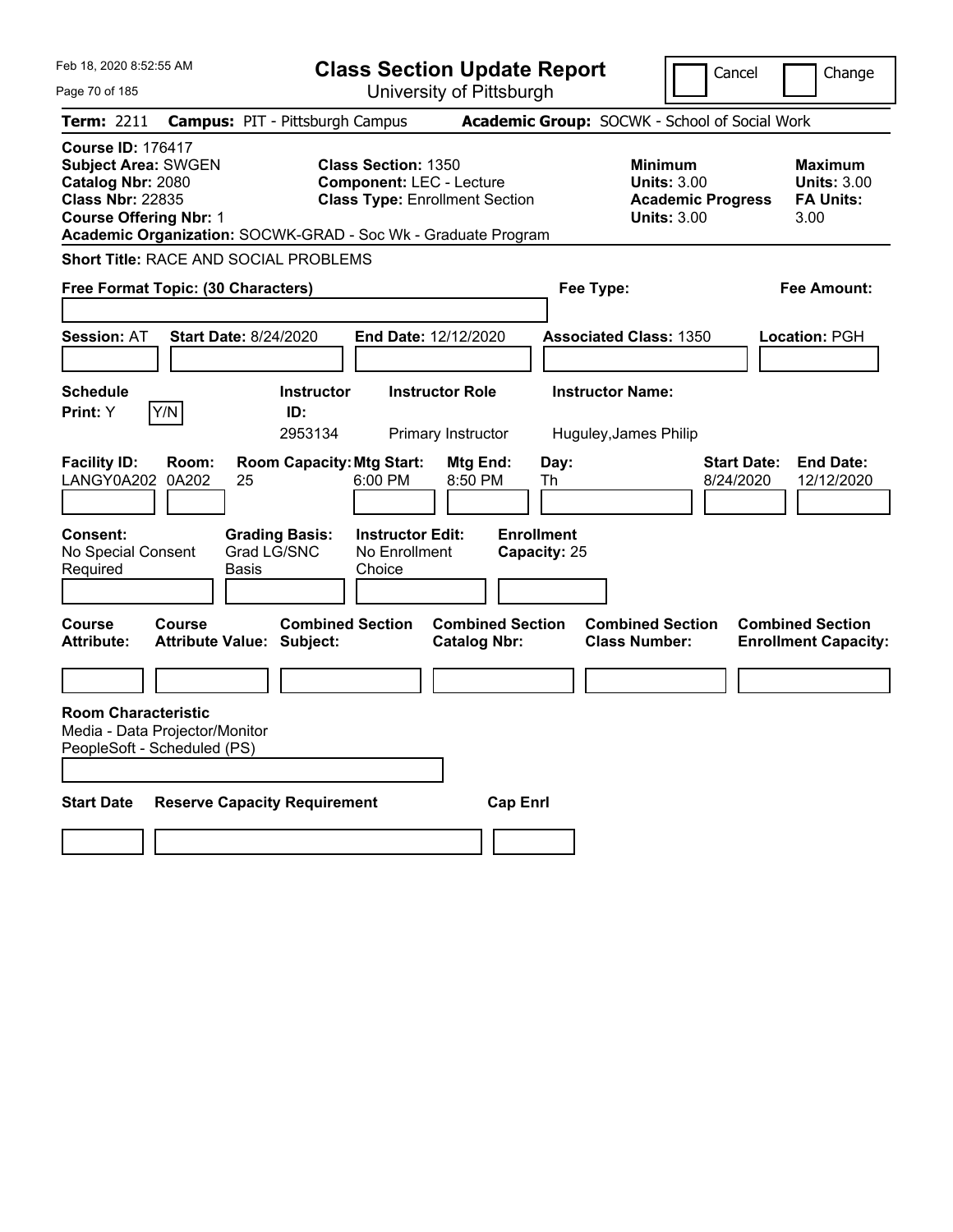| Feb 18, 2020 8:52:55 AM                                                                                                                                                                                  |                                                             |                                                                                                                 | <b>Class Section Update Report</b>             |                                                            | Cancel                          | Change                                                    |
|----------------------------------------------------------------------------------------------------------------------------------------------------------------------------------------------------------|-------------------------------------------------------------|-----------------------------------------------------------------------------------------------------------------|------------------------------------------------|------------------------------------------------------------|---------------------------------|-----------------------------------------------------------|
| Page 71 of 185                                                                                                                                                                                           |                                                             | University of Pittsburgh                                                                                        |                                                |                                                            |                                 |                                                           |
| Term: 2211                                                                                                                                                                                               | <b>Campus: PIT - Pittsburgh Campus</b>                      |                                                                                                                 |                                                | Academic Group: SOCWK - School of Social Work              |                                 |                                                           |
| <b>Course ID: 123748</b><br><b>Subject Area: SWGEN</b><br>Catalog Nbr: 2097<br><b>Class Nbr: 14569</b><br><b>Course Offering Nbr: 1</b><br>Academic Organization: SOCWK-GRAD - Soc Wk - Graduate Program |                                                             | <b>Class Section: 1010</b><br><b>Component: DIR - Directed Studies</b><br><b>Class Type: Enrollment Section</b> |                                                | <b>Minimum</b><br><b>Units: 1.00</b><br><b>Units: 1.00</b> | <b>Academic Progress</b>        | Maximum<br><b>Units: 6.00</b><br><b>FA Units:</b><br>1.00 |
| <b>Short Title: DIRECTED STUDY</b>                                                                                                                                                                       |                                                             |                                                                                                                 |                                                |                                                            |                                 |                                                           |
| Free Format Topic: (30 Characters)                                                                                                                                                                       |                                                             |                                                                                                                 |                                                | Fee Type:                                                  |                                 | <b>Fee Amount:</b>                                        |
| <b>Session: AT</b>                                                                                                                                                                                       | <b>Start Date: 8/24/2020</b>                                | End Date: 12/12/2020                                                                                            |                                                | <b>Associated Class: 1010</b>                              |                                 | <b>Location: PGH</b>                                      |
| <b>Schedule</b><br>Y/N<br>Print: Y                                                                                                                                                                       | <b>Instructor</b><br>ID:<br>2929523                         | <b>Instructor Role</b><br>Primary Instructor                                                                    |                                                | <b>Instructor Name:</b><br>Shook, Jeffrey James            |                                 |                                                           |
| <b>Facility ID:</b><br>Room:<br><b>TBATBA</b><br>TBA                                                                                                                                                     | <b>Room Capacity: Mtg Start:</b><br>0                       |                                                                                                                 | Mtg End:<br>Day:                               |                                                            | <b>Start Date:</b><br>8/24/2020 | <b>End Date:</b><br>12/12/2020                            |
| <b>Consent:</b><br>No Special Consent<br>Required                                                                                                                                                        | <b>Grading Basis:</b><br>Grad LG/SU3<br><b>Basis</b>        | <b>Instructor Edit:</b><br>No Enrollment<br>Choice                                                              | <b>Enrollment</b><br>Capacity: 10              |                                                            |                                 |                                                           |
| Course<br><b>Course</b><br><b>Attribute:</b>                                                                                                                                                             | <b>Combined Section</b><br><b>Attribute Value: Subject:</b> |                                                                                                                 | <b>Combined Section</b><br><b>Catalog Nbr:</b> | <b>Combined Section</b><br><b>Class Number:</b>            |                                 | <b>Combined Section</b><br><b>Enrollment Capacity:</b>    |
|                                                                                                                                                                                                          |                                                             |                                                                                                                 |                                                |                                                            |                                 |                                                           |
| <b>Room Characteristic</b>                                                                                                                                                                               |                                                             |                                                                                                                 |                                                |                                                            |                                 |                                                           |
|                                                                                                                                                                                                          |                                                             |                                                                                                                 |                                                |                                                            |                                 |                                                           |
| <b>Start Date</b>                                                                                                                                                                                        | <b>Reserve Capacity Requirement</b>                         |                                                                                                                 | <b>Cap Enrl</b>                                |                                                            |                                 |                                                           |
|                                                                                                                                                                                                          |                                                             |                                                                                                                 |                                                |                                                            |                                 |                                                           |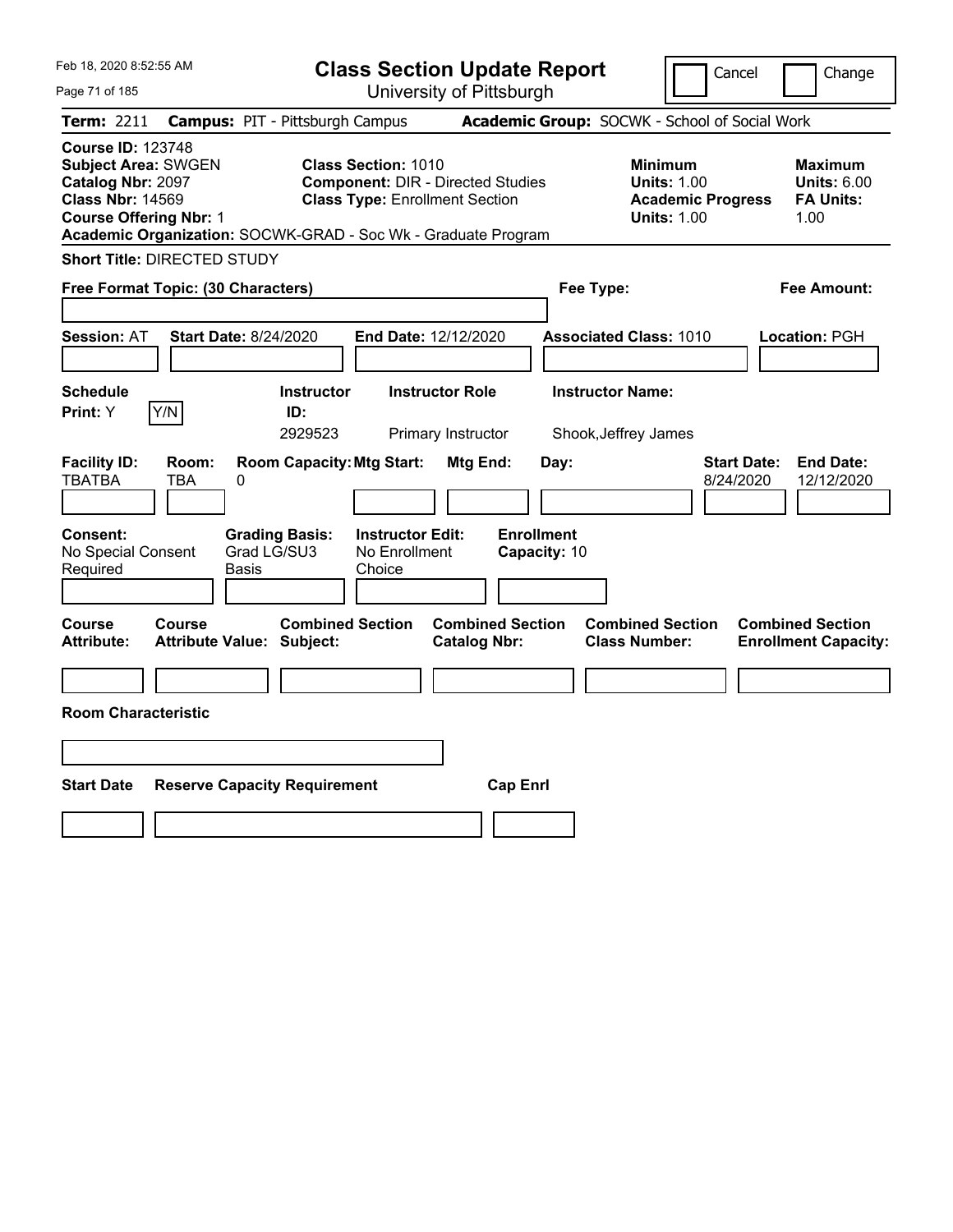| Feb 18, 2020 8:52:55 AM                                                                                                                 |                                                                                                                                              | <b>Class Section Update Report</b>                    | Cancel                                                                                 | Change                                                    |
|-----------------------------------------------------------------------------------------------------------------------------------------|----------------------------------------------------------------------------------------------------------------------------------------------|-------------------------------------------------------|----------------------------------------------------------------------------------------|-----------------------------------------------------------|
| Page 72 of 185                                                                                                                          |                                                                                                                                              | University of Pittsburgh                              |                                                                                        |                                                           |
| Term: 2211                                                                                                                              | <b>Campus: PIT - Pittsburgh Campus</b>                                                                                                       |                                                       | Academic Group: SOCWK - School of Social Work                                          |                                                           |
| <b>Course ID: 123748</b><br><b>Subject Area: SWGEN</b><br>Catalog Nbr: 2097<br><b>Class Nbr: 14583</b><br><b>Course Offering Nbr: 1</b> | <b>Class Section: 1015</b><br><b>Class Type: Enrollment Section</b><br>Academic Organization: SOCWK-GRAD - Soc Wk - Graduate Program         | <b>Component: DIR - Directed Studies</b>              | <b>Minimum</b><br><b>Units: 1.00</b><br><b>Academic Progress</b><br><b>Units: 1.00</b> | Maximum<br><b>Units: 6.00</b><br><b>FA Units:</b><br>1.00 |
| <b>Short Title: DIRECTED STUDY</b>                                                                                                      |                                                                                                                                              |                                                       |                                                                                        |                                                           |
| Free Format Topic: (30 Characters)                                                                                                      |                                                                                                                                              |                                                       | Fee Type:                                                                              | Fee Amount:                                               |
| <b>Session: AT</b>                                                                                                                      | <b>Start Date: 8/24/2020</b>                                                                                                                 | End Date: 12/12/2020                                  | <b>Associated Class: 1015</b>                                                          | Location: PGH                                             |
| <b>Schedule</b><br>Print: Y<br>Y/N                                                                                                      | <b>Instructor</b><br>ID:                                                                                                                     | <b>Instructor Role</b>                                | <b>Instructor Name:</b>                                                                |                                                           |
|                                                                                                                                         | 0                                                                                                                                            |                                                       | No Instructor Assigned                                                                 |                                                           |
| <b>Facility ID:</b><br>Room:<br><b>TBATBA</b><br>TBA<br><b>Consent:</b><br>No Special Consent<br>Required                               | <b>Room Capacity: Mtg Start:</b><br>0<br><b>Instructor Edit:</b><br><b>Grading Basis:</b><br>Grad LG/SU3<br>No Enrollment<br>Basis<br>Choice | Mtg End:<br>Day:<br><b>Enrollment</b><br>Capacity: 10 | 8/24/2020                                                                              | <b>End Date:</b><br><b>Start Date:</b><br>12/12/2020      |
|                                                                                                                                         |                                                                                                                                              |                                                       |                                                                                        |                                                           |
| Course<br>Course<br><b>Attribute:</b>                                                                                                   | <b>Combined Section</b><br><b>Attribute Value: Subject:</b>                                                                                  | <b>Combined Section</b><br><b>Catalog Nbr:</b>        | <b>Combined Section</b><br><b>Class Number:</b>                                        | <b>Combined Section</b><br><b>Enrollment Capacity:</b>    |
|                                                                                                                                         |                                                                                                                                              |                                                       |                                                                                        |                                                           |
| <b>Room Characteristic</b>                                                                                                              |                                                                                                                                              |                                                       |                                                                                        |                                                           |
|                                                                                                                                         |                                                                                                                                              |                                                       |                                                                                        |                                                           |
| <b>Start Date</b>                                                                                                                       | <b>Reserve Capacity Requirement</b>                                                                                                          | <b>Cap Enrl</b>                                       |                                                                                        |                                                           |
|                                                                                                                                         |                                                                                                                                              |                                                       |                                                                                        |                                                           |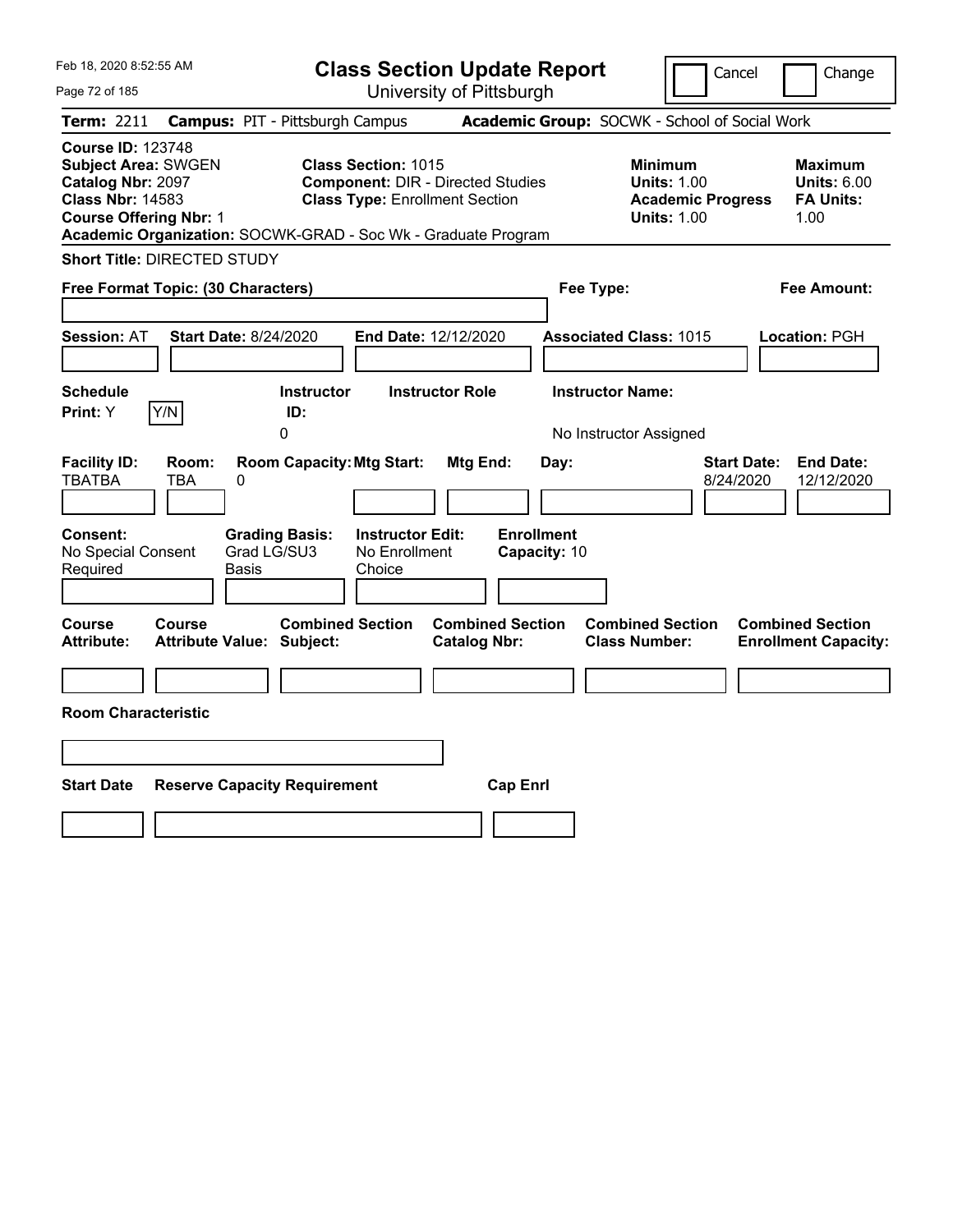| Feb 18, 2020 8:52:55 AM                                                                                                                                                                                  |                                                             | <b>Class Section Update Report</b>                                                |                                                                                        | Change<br>Cancel                                                  |
|----------------------------------------------------------------------------------------------------------------------------------------------------------------------------------------------------------|-------------------------------------------------------------|-----------------------------------------------------------------------------------|----------------------------------------------------------------------------------------|-------------------------------------------------------------------|
| Page 73 of 185                                                                                                                                                                                           |                                                             | University of Pittsburgh                                                          |                                                                                        |                                                                   |
| Term: 2211                                                                                                                                                                                               | <b>Campus: PIT - Pittsburgh Campus</b>                      |                                                                                   | Academic Group: SOCWK - School of Social Work                                          |                                                                   |
| <b>Course ID: 123748</b><br><b>Subject Area: SWGEN</b><br>Catalog Nbr: 2097<br><b>Class Nbr: 14641</b><br><b>Course Offering Nbr: 1</b><br>Academic Organization: SOCWK-GRAD - Soc Wk - Graduate Program | <b>Class Section: 1030</b>                                  | <b>Component: DIR - Directed Studies</b><br><b>Class Type: Enrollment Section</b> | <b>Minimum</b><br><b>Units: 1.00</b><br><b>Academic Progress</b><br><b>Units: 1.00</b> | Maximum<br><b>Units: 6.00</b><br><b>FA Units:</b><br>1.00         |
| <b>Short Title: DIRECTED STUDY</b>                                                                                                                                                                       |                                                             |                                                                                   |                                                                                        |                                                                   |
| Free Format Topic: (30 Characters)                                                                                                                                                                       |                                                             |                                                                                   | Fee Type:                                                                              | <b>Fee Amount:</b>                                                |
| <b>Session: AT</b>                                                                                                                                                                                       | <b>Start Date: 8/24/2020</b>                                | End Date: 12/12/2020                                                              | <b>Associated Class: 1030</b>                                                          | Location: PGH                                                     |
| <b>Schedule</b><br>Y/N<br>Print: Y                                                                                                                                                                       | <b>Instructor</b><br>ID:<br>2963719                         | <b>Instructor Role</b><br>Primary Instructor                                      | <b>Instructor Name:</b><br>Farmer, Elizabeth M                                         |                                                                   |
| <b>Facility ID:</b><br>Room:<br><b>TBATBA</b><br>TBA                                                                                                                                                     | <b>Room Capacity: Mtg Start:</b><br>0                       | Mtg End:<br>Day:                                                                  |                                                                                        | <b>End Date:</b><br><b>Start Date:</b><br>8/24/2020<br>12/12/2020 |
| <b>Consent:</b><br><b>Department Consent</b><br>Required                                                                                                                                                 | <b>Grading Basis:</b><br>Grad LG/SU3<br>Basis<br>Choice     | <b>Enrollment</b><br><b>Instructor Edit:</b><br>No Enrollment<br>Capacity: 10     |                                                                                        |                                                                   |
| <b>Course</b><br>Course<br><b>Attribute:</b>                                                                                                                                                             | <b>Combined Section</b><br><b>Attribute Value: Subject:</b> | <b>Combined Section</b><br><b>Catalog Nbr:</b>                                    | <b>Combined Section</b><br><b>Class Number:</b>                                        | <b>Combined Section</b><br><b>Enrollment Capacity:</b>            |
|                                                                                                                                                                                                          |                                                             |                                                                                   |                                                                                        |                                                                   |
| <b>Room Characteristic</b>                                                                                                                                                                               |                                                             |                                                                                   |                                                                                        |                                                                   |
|                                                                                                                                                                                                          |                                                             |                                                                                   |                                                                                        |                                                                   |
| <b>Start Date</b>                                                                                                                                                                                        | <b>Reserve Capacity Requirement</b>                         | <b>Cap Enrl</b>                                                                   |                                                                                        |                                                                   |
|                                                                                                                                                                                                          |                                                             |                                                                                   |                                                                                        |                                                                   |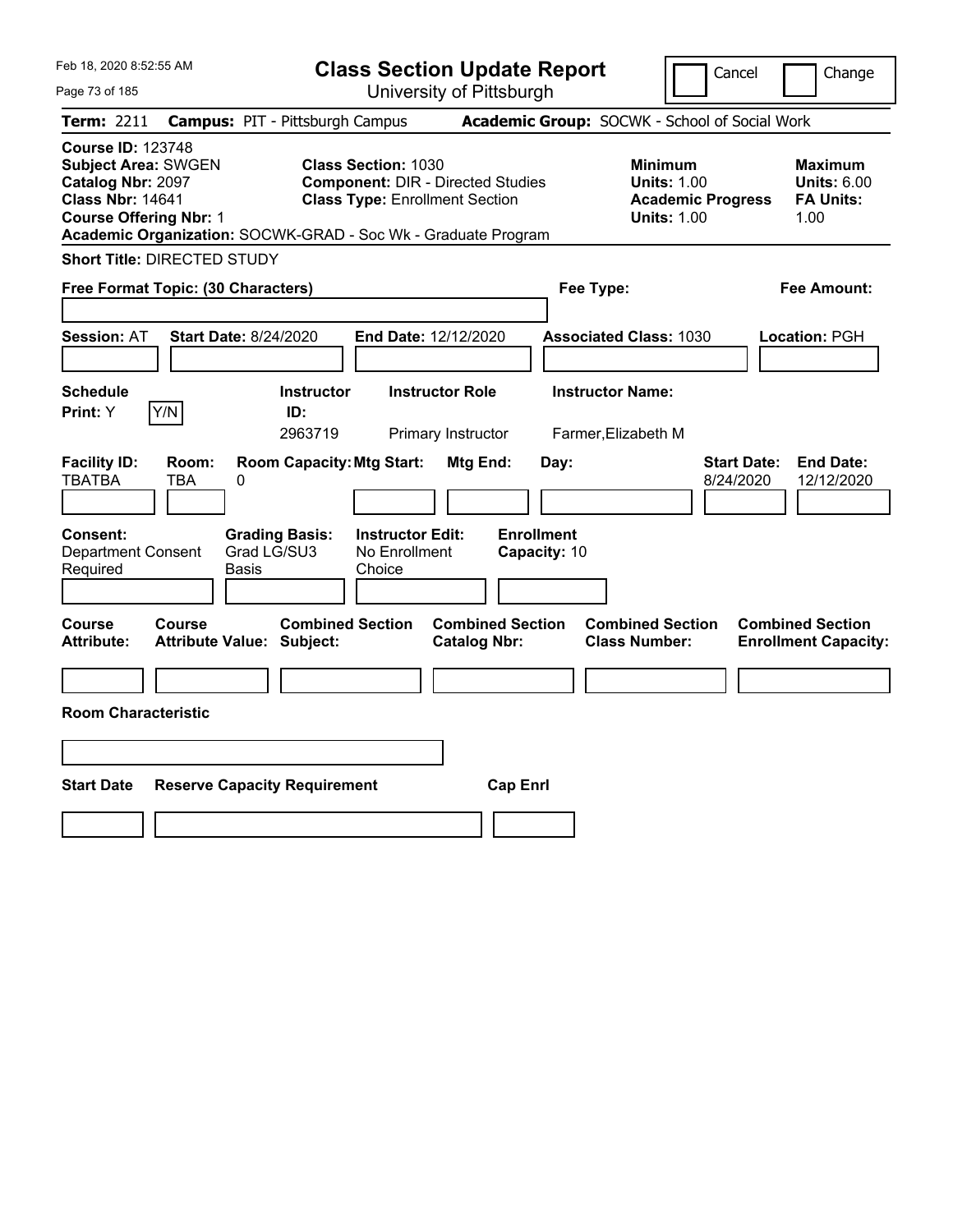| Feb 18, 2020 8:52:55 AM                                                                                                                 |                                                                                                                                              | <b>Class Section Update Report</b>                    | Cancel                                                                                 | Change                                                    |
|-----------------------------------------------------------------------------------------------------------------------------------------|----------------------------------------------------------------------------------------------------------------------------------------------|-------------------------------------------------------|----------------------------------------------------------------------------------------|-----------------------------------------------------------|
| Page 74 of 185                                                                                                                          |                                                                                                                                              | University of Pittsburgh                              |                                                                                        |                                                           |
| Term: 2211                                                                                                                              | <b>Campus: PIT - Pittsburgh Campus</b>                                                                                                       |                                                       | Academic Group: SOCWK - School of Social Work                                          |                                                           |
| <b>Course ID: 123748</b><br><b>Subject Area: SWGEN</b><br>Catalog Nbr: 2097<br><b>Class Nbr: 14642</b><br><b>Course Offering Nbr: 1</b> | <b>Class Section: 1040</b><br><b>Class Type: Enrollment Section</b><br>Academic Organization: SOCWK-GRAD - Soc Wk - Graduate Program         | <b>Component: DIR - Directed Studies</b>              | <b>Minimum</b><br><b>Units: 1.00</b><br><b>Academic Progress</b><br><b>Units: 1.00</b> | Maximum<br><b>Units: 6.00</b><br><b>FA Units:</b><br>1.00 |
| <b>Short Title: DIRECTED STUDY</b>                                                                                                      |                                                                                                                                              |                                                       |                                                                                        |                                                           |
| Free Format Topic: (30 Characters)                                                                                                      |                                                                                                                                              |                                                       | Fee Type:                                                                              | Fee Amount:                                               |
| <b>Session: AT</b>                                                                                                                      | <b>Start Date: 8/24/2020</b>                                                                                                                 | End Date: 12/12/2020                                  | <b>Associated Class: 1040</b>                                                          | Location: PGH                                             |
| <b>Schedule</b><br>Print: Y<br>Y/N                                                                                                      | <b>Instructor</b><br>ID:                                                                                                                     | <b>Instructor Role</b>                                | <b>Instructor Name:</b>                                                                |                                                           |
|                                                                                                                                         | 0                                                                                                                                            |                                                       | No Instructor Assigned                                                                 |                                                           |
| <b>Facility ID:</b><br>Room:<br><b>TBATBA</b><br>TBA<br><b>Consent:</b><br><b>Department Consent</b><br>Required                        | <b>Room Capacity: Mtg Start:</b><br>0<br><b>Instructor Edit:</b><br><b>Grading Basis:</b><br>Grad LG/SU3<br>No Enrollment<br>Basis<br>Choice | Mtg End:<br>Day:<br><b>Enrollment</b><br>Capacity: 10 | 8/24/2020                                                                              | <b>End Date:</b><br><b>Start Date:</b><br>12/12/2020      |
|                                                                                                                                         |                                                                                                                                              |                                                       |                                                                                        |                                                           |
| Course<br>Course<br><b>Attribute:</b>                                                                                                   | <b>Combined Section</b><br><b>Attribute Value: Subject:</b>                                                                                  | <b>Combined Section</b><br><b>Catalog Nbr:</b>        | <b>Combined Section</b><br><b>Class Number:</b>                                        | <b>Combined Section</b><br><b>Enrollment Capacity:</b>    |
|                                                                                                                                         |                                                                                                                                              |                                                       |                                                                                        |                                                           |
| <b>Room Characteristic</b>                                                                                                              |                                                                                                                                              |                                                       |                                                                                        |                                                           |
|                                                                                                                                         |                                                                                                                                              |                                                       |                                                                                        |                                                           |
| <b>Start Date</b>                                                                                                                       | <b>Reserve Capacity Requirement</b>                                                                                                          | <b>Cap Enrl</b>                                       |                                                                                        |                                                           |
|                                                                                                                                         |                                                                                                                                              |                                                       |                                                                                        |                                                           |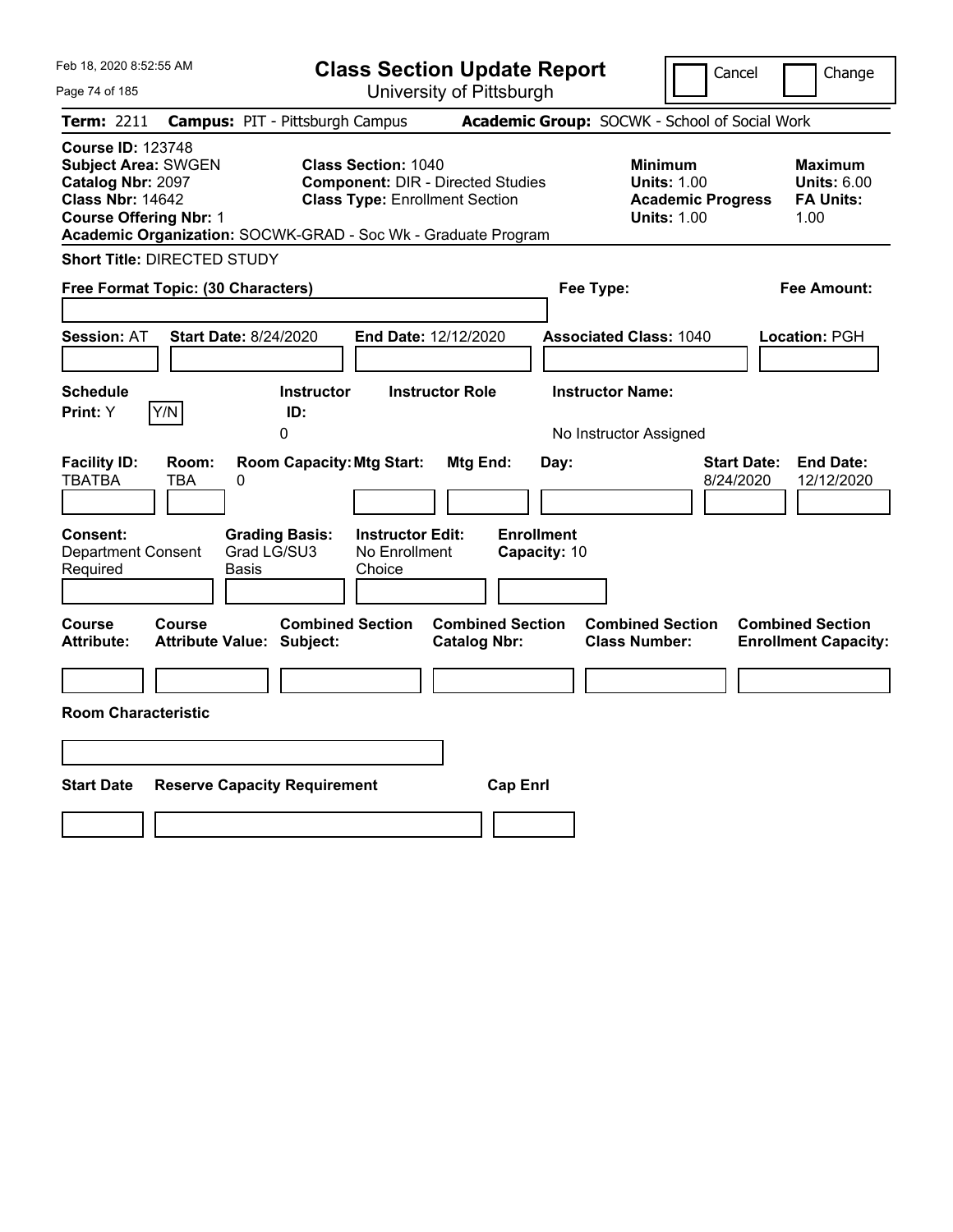| Feb 18, 2020 8:52:55 AM                                                                                                                 |                                                                                                                                              | <b>Class Section Update Report</b>                    | Cancel                                                                                 | Change                                                    |
|-----------------------------------------------------------------------------------------------------------------------------------------|----------------------------------------------------------------------------------------------------------------------------------------------|-------------------------------------------------------|----------------------------------------------------------------------------------------|-----------------------------------------------------------|
| Page 75 of 185                                                                                                                          |                                                                                                                                              | University of Pittsburgh                              |                                                                                        |                                                           |
| Term: 2211                                                                                                                              | <b>Campus: PIT - Pittsburgh Campus</b>                                                                                                       |                                                       | Academic Group: SOCWK - School of Social Work                                          |                                                           |
| <b>Course ID: 123748</b><br><b>Subject Area: SWGEN</b><br>Catalog Nbr: 2097<br><b>Class Nbr: 14643</b><br><b>Course Offering Nbr: 1</b> | <b>Class Section: 1050</b><br><b>Class Type: Enrollment Section</b><br>Academic Organization: SOCWK-GRAD - Soc Wk - Graduate Program         | <b>Component: DIR - Directed Studies</b>              | <b>Minimum</b><br><b>Units: 1.00</b><br><b>Academic Progress</b><br><b>Units: 1.00</b> | Maximum<br><b>Units: 6.00</b><br><b>FA Units:</b><br>1.00 |
| <b>Short Title: DIRECTED STUDY</b>                                                                                                      |                                                                                                                                              |                                                       |                                                                                        |                                                           |
| Free Format Topic: (30 Characters)                                                                                                      |                                                                                                                                              |                                                       | Fee Type:                                                                              | Fee Amount:                                               |
| <b>Session: AT</b><br><b>Schedule</b>                                                                                                   | <b>Start Date: 8/24/2020</b><br><b>Instructor</b>                                                                                            | End Date: 12/12/2020<br><b>Instructor Role</b>        | <b>Associated Class: 1050</b><br><b>Instructor Name:</b>                               | <b>Location: PGH</b>                                      |
| Y/N<br>Print: Y                                                                                                                         | ID:<br>0                                                                                                                                     |                                                       | No Instructor Assigned                                                                 |                                                           |
| <b>Facility ID:</b><br>Room:<br><b>TBATBA</b><br>TBA<br><b>Consent:</b><br><b>Department Consent</b><br>Required                        | <b>Room Capacity: Mtg Start:</b><br>0<br><b>Grading Basis:</b><br><b>Instructor Edit:</b><br>Grad LG/SU3<br>No Enrollment<br>Basis<br>Choice | Mtg End:<br>Day:<br><b>Enrollment</b><br>Capacity: 10 | <b>Start Date:</b><br>8/24/2020                                                        | <b>End Date:</b><br>12/12/2020                            |
| Course<br><b>Course</b><br><b>Attribute:</b>                                                                                            | <b>Combined Section</b><br><b>Attribute Value: Subject:</b>                                                                                  | <b>Combined Section</b><br><b>Catalog Nbr:</b>        | <b>Combined Section</b><br><b>Class Number:</b>                                        | <b>Combined Section</b><br><b>Enrollment Capacity:</b>    |
|                                                                                                                                         |                                                                                                                                              |                                                       |                                                                                        |                                                           |
| <b>Room Characteristic</b>                                                                                                              |                                                                                                                                              |                                                       |                                                                                        |                                                           |
|                                                                                                                                         |                                                                                                                                              |                                                       |                                                                                        |                                                           |
| <b>Start Date</b>                                                                                                                       | <b>Reserve Capacity Requirement</b>                                                                                                          | <b>Cap Enrl</b>                                       |                                                                                        |                                                           |
|                                                                                                                                         |                                                                                                                                              |                                                       |                                                                                        |                                                           |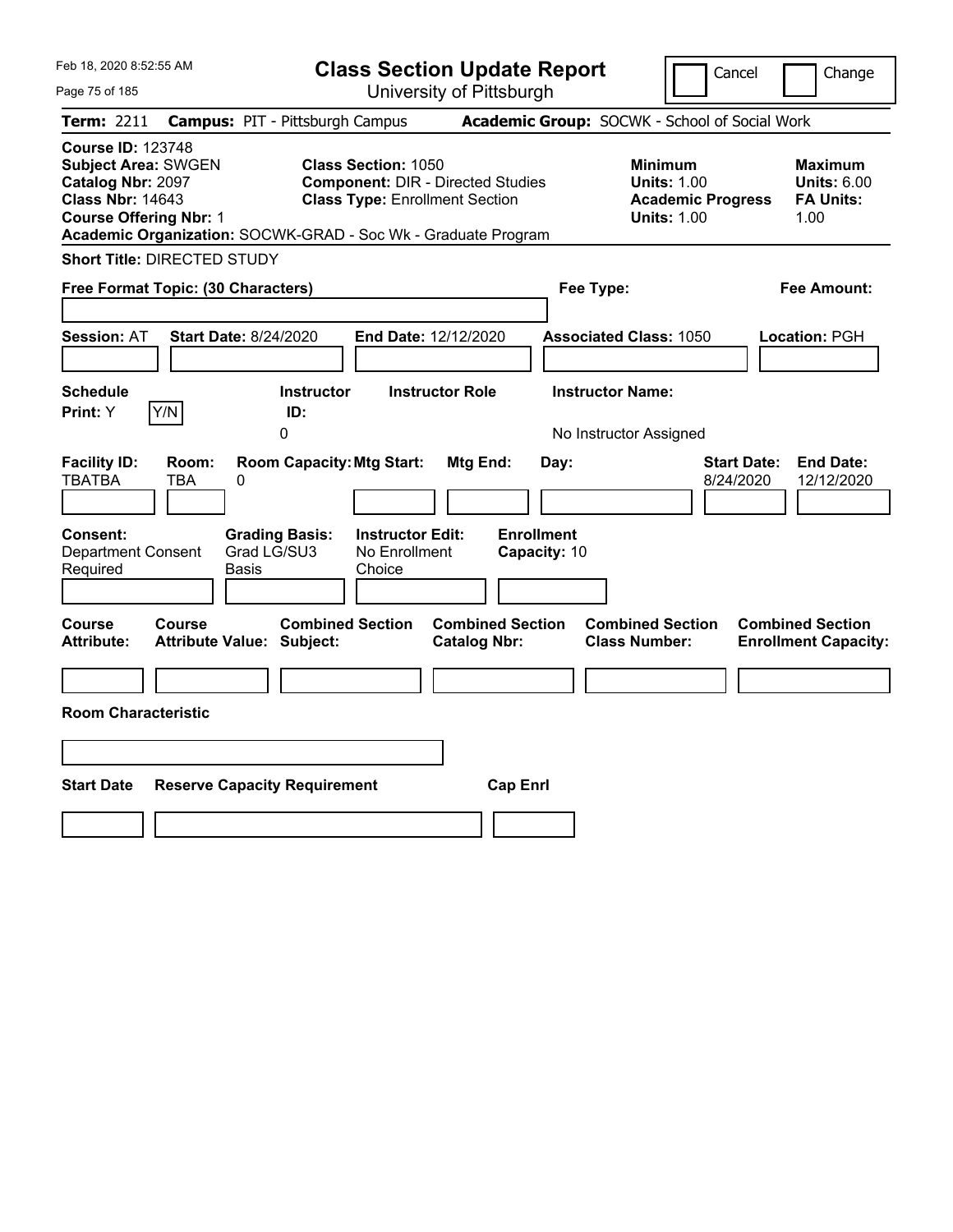| Feb 18, 2020 8:52:55 AM |                                                                                                                                                                                                                     |                                                                                                                                                                                                      |                                                                                        | <b>Class Section Update Report</b>                                                                         |                                                                                                                                                                                                                                                                                                | Cancel                                         | Change                                                                                                                                                                                                                                                                                                              |
|-------------------------|---------------------------------------------------------------------------------------------------------------------------------------------------------------------------------------------------------------------|------------------------------------------------------------------------------------------------------------------------------------------------------------------------------------------------------|----------------------------------------------------------------------------------------|------------------------------------------------------------------------------------------------------------|------------------------------------------------------------------------------------------------------------------------------------------------------------------------------------------------------------------------------------------------------------------------------------------------|------------------------------------------------|---------------------------------------------------------------------------------------------------------------------------------------------------------------------------------------------------------------------------------------------------------------------------------------------------------------------|
|                         |                                                                                                                                                                                                                     |                                                                                                                                                                                                      |                                                                                        |                                                                                                            |                                                                                                                                                                                                                                                                                                |                                                |                                                                                                                                                                                                                                                                                                                     |
|                         |                                                                                                                                                                                                                     |                                                                                                                                                                                                      |                                                                                        |                                                                                                            |                                                                                                                                                                                                                                                                                                |                                                |                                                                                                                                                                                                                                                                                                                     |
|                         |                                                                                                                                                                                                                     |                                                                                                                                                                                                      |                                                                                        |                                                                                                            |                                                                                                                                                                                                                                                                                                |                                                | Maximum<br><b>Units: 6.00</b><br><b>FA Units:</b><br>1.00                                                                                                                                                                                                                                                           |
|                         |                                                                                                                                                                                                                     |                                                                                                                                                                                                      |                                                                                        |                                                                                                            |                                                                                                                                                                                                                                                                                                |                                                |                                                                                                                                                                                                                                                                                                                     |
|                         |                                                                                                                                                                                                                     |                                                                                                                                                                                                      |                                                                                        |                                                                                                            |                                                                                                                                                                                                                                                                                                |                                                | Fee Amount:                                                                                                                                                                                                                                                                                                         |
|                         |                                                                                                                                                                                                                     |                                                                                                                                                                                                      |                                                                                        |                                                                                                            |                                                                                                                                                                                                                                                                                                |                                                | Location: PGH                                                                                                                                                                                                                                                                                                       |
|                         |                                                                                                                                                                                                                     |                                                                                                                                                                                                      |                                                                                        |                                                                                                            |                                                                                                                                                                                                                                                                                                |                                                |                                                                                                                                                                                                                                                                                                                     |
|                         | 0                                                                                                                                                                                                                   |                                                                                                                                                                                                      |                                                                                        |                                                                                                            |                                                                                                                                                                                                                                                                                                |                                                |                                                                                                                                                                                                                                                                                                                     |
| Room:<br>TBA<br>0       |                                                                                                                                                                                                                     | Choice                                                                                                                                                                                               |                                                                                        | Day:                                                                                                       |                                                                                                                                                                                                                                                                                                |                                                | <b>End Date:</b><br>12/12/2020                                                                                                                                                                                                                                                                                      |
|                         |                                                                                                                                                                                                                     |                                                                                                                                                                                                      |                                                                                        |                                                                                                            |                                                                                                                                                                                                                                                                                                |                                                | <b>Combined Section</b><br><b>Enrollment Capacity:</b>                                                                                                                                                                                                                                                              |
|                         |                                                                                                                                                                                                                     |                                                                                                                                                                                                      |                                                                                        |                                                                                                            |                                                                                                                                                                                                                                                                                                |                                                |                                                                                                                                                                                                                                                                                                                     |
|                         |                                                                                                                                                                                                                     |                                                                                                                                                                                                      | <b>Cap Enrl</b>                                                                        |                                                                                                            |                                                                                                                                                                                                                                                                                                |                                                |                                                                                                                                                                                                                                                                                                                     |
|                         | <b>Course ID: 123748</b><br><b>Subject Area: SWGEN</b><br>Catalog Nbr: 2097<br><b>Class Nbr: 14644</b><br><b>Course Offering Nbr: 1</b><br>Y/N<br><b>Department Consent</b><br>Course<br><b>Room Characteristic</b> | <b>Short Title: DIRECTED STUDY</b><br>Free Format Topic: (30 Characters)<br><b>Start Date: 8/24/2020</b><br>ID:<br><b>Grading Basis:</b><br>Grad LG/SU3<br>Basis<br><b>Attribute Value: Subject:</b> | <b>Campus: PIT - Pittsburgh Campus</b><br><b>Instructor</b><br><b>Combined Section</b> | <b>Class Section: 1060</b><br><b>Room Capacity: Mtg Start:</b><br><b>Instructor Edit:</b><br>No Enrollment | University of Pittsburgh<br><b>Component: DIR - Directed Studies</b><br><b>Class Type: Enrollment Section</b><br>Academic Organization: SOCWK-GRAD - Soc Wk - Graduate Program<br>End Date: 12/12/2020<br><b>Instructor Role</b><br>Mtg End:<br><b>Combined Section</b><br><b>Catalog Nbr:</b> | Fee Type:<br><b>Enrollment</b><br>Capacity: 10 | Academic Group: SOCWK - School of Social Work<br><b>Minimum</b><br><b>Units: 1.00</b><br><b>Academic Progress</b><br><b>Units: 1.00</b><br><b>Associated Class: 1060</b><br><b>Instructor Name:</b><br>No Instructor Assigned<br><b>Start Date:</b><br>8/24/2020<br><b>Combined Section</b><br><b>Class Number:</b> |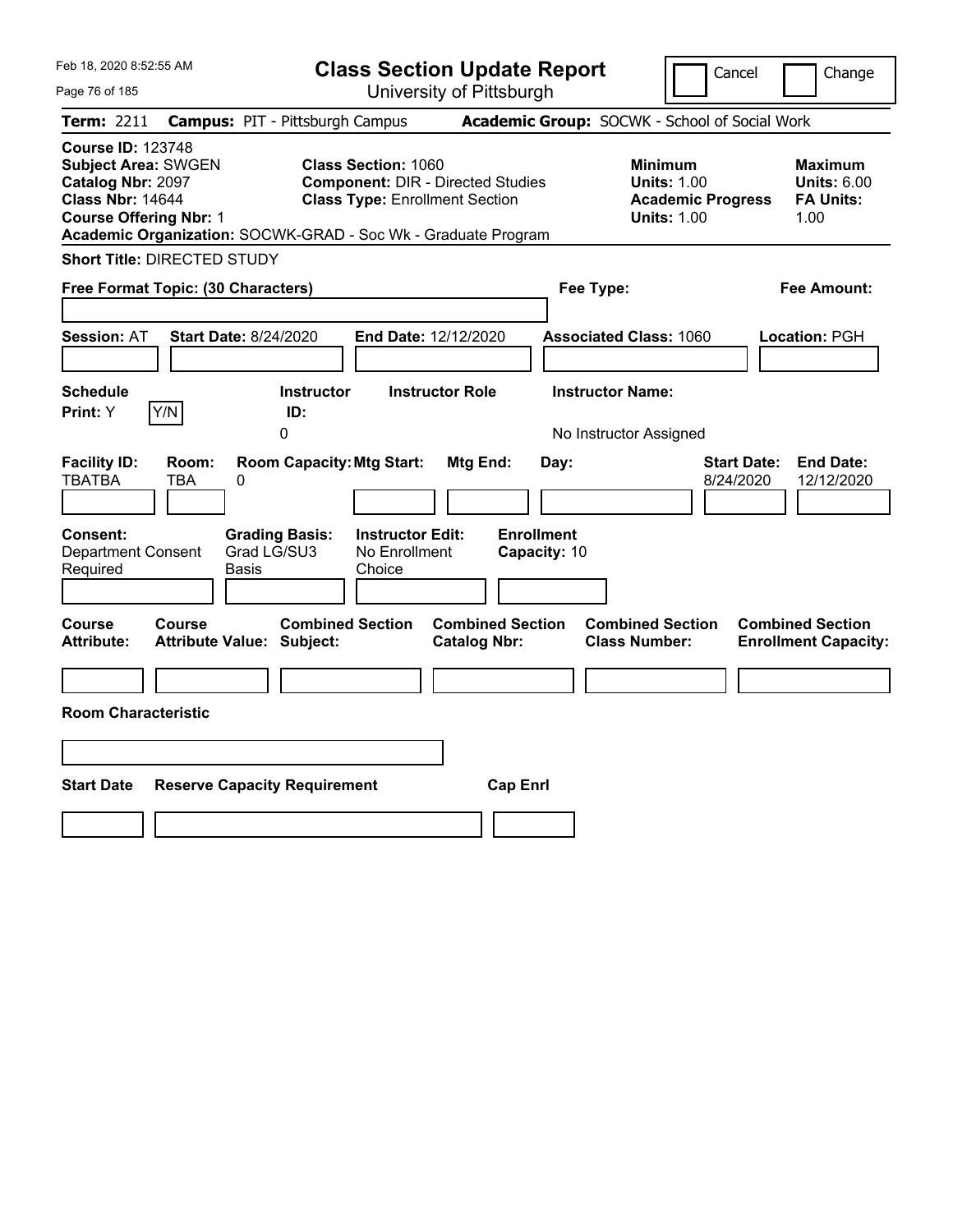| Feb 18, 2020 8:52:55 AM                                                                                                                 |                                                                                                                                                                                  | <b>Class Section Update Report</b>                    | Cancel                                                                                 | Change                                                    |
|-----------------------------------------------------------------------------------------------------------------------------------------|----------------------------------------------------------------------------------------------------------------------------------------------------------------------------------|-------------------------------------------------------|----------------------------------------------------------------------------------------|-----------------------------------------------------------|
| Page 77 of 185                                                                                                                          |                                                                                                                                                                                  | University of Pittsburgh                              |                                                                                        |                                                           |
| Term: 2211                                                                                                                              | <b>Campus: PIT - Pittsburgh Campus</b>                                                                                                                                           |                                                       | Academic Group: SOCWK - School of Social Work                                          |                                                           |
| <b>Course ID: 123748</b><br><b>Subject Area: SWGEN</b><br>Catalog Nbr: 2097<br><b>Class Nbr: 17924</b><br><b>Course Offering Nbr: 1</b> | <b>Class Section: 1100</b><br><b>Component: DIR - Directed Studies</b><br><b>Class Type: Enrollment Section</b><br>Academic Organization: SOCWK-GRAD - Soc Wk - Graduate Program |                                                       | <b>Minimum</b><br><b>Units: 1.00</b><br><b>Academic Progress</b><br><b>Units: 1.00</b> | Maximum<br><b>Units: 6.00</b><br><b>FA Units:</b><br>1.00 |
| <b>Short Title: DIRECTED STUDY</b>                                                                                                      |                                                                                                                                                                                  |                                                       |                                                                                        |                                                           |
| Free Format Topic: (30 Characters)                                                                                                      |                                                                                                                                                                                  |                                                       | Fee Type:                                                                              | Fee Amount:                                               |
| <b>Session: AT</b><br><b>Schedule</b><br>Y/N<br>Print: Y                                                                                | <b>Start Date: 8/24/2020</b><br>End Date: 12/12/2020<br><b>Instructor</b><br>ID:                                                                                                 | <b>Instructor Role</b>                                | <b>Associated Class: 1100</b><br><b>Instructor Name:</b>                               | Location: BRAD                                            |
|                                                                                                                                         | 0                                                                                                                                                                                |                                                       | No Instructor Assigned                                                                 |                                                           |
| <b>Facility ID:</b><br>Room:<br><b>TBATBA</b><br>TBA<br><b>Consent:</b><br><b>Department Consent</b>                                    | <b>Room Capacity: Mtg Start:</b><br>0<br><b>Grading Basis:</b><br><b>Instructor Edit:</b><br>Grad LG/SU3<br>No Enrollment                                                        | Mtg End:<br>Day:<br><b>Enrollment</b><br>Capacity: 10 | <b>Start Date:</b><br>8/24/2020                                                        | <b>End Date:</b><br>12/12/2020                            |
| Required                                                                                                                                | Basis<br>Choice                                                                                                                                                                  |                                                       |                                                                                        |                                                           |
| Course<br><b>Course</b><br><b>Attribute:</b>                                                                                            | <b>Combined Section</b><br><b>Attribute Value: Subject:</b>                                                                                                                      | <b>Combined Section</b><br><b>Catalog Nbr:</b>        | <b>Combined Section</b><br><b>Class Number:</b>                                        | <b>Combined Section</b><br><b>Enrollment Capacity:</b>    |
| <b>Room Characteristic</b>                                                                                                              |                                                                                                                                                                                  |                                                       |                                                                                        |                                                           |
|                                                                                                                                         |                                                                                                                                                                                  |                                                       |                                                                                        |                                                           |
| <b>Start Date</b>                                                                                                                       | <b>Reserve Capacity Requirement</b>                                                                                                                                              | <b>Cap Enrl</b>                                       |                                                                                        |                                                           |
|                                                                                                                                         |                                                                                                                                                                                  |                                                       |                                                                                        |                                                           |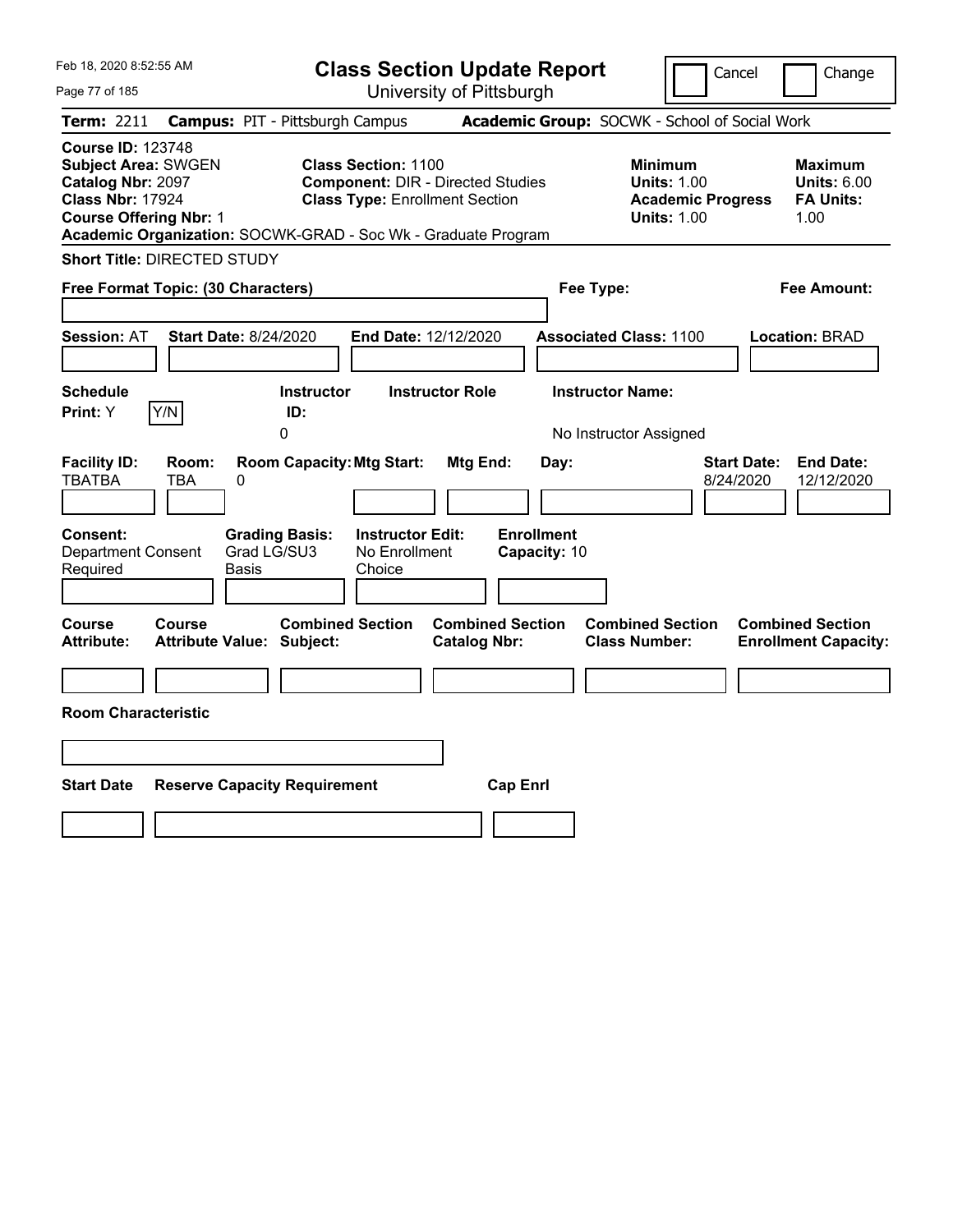| Feb 18, 2020 8:52:55 AM                                                                                                                 |                                                               | <b>Class Section Update Report</b>                                                                     |                                                |                                   |                                                                                        | Cancel<br>Change                                                  |
|-----------------------------------------------------------------------------------------------------------------------------------------|---------------------------------------------------------------|--------------------------------------------------------------------------------------------------------|------------------------------------------------|-----------------------------------|----------------------------------------------------------------------------------------|-------------------------------------------------------------------|
| Page 78 of 185                                                                                                                          |                                                               | University of Pittsburgh                                                                               |                                                |                                   |                                                                                        |                                                                   |
| Term: 2211                                                                                                                              | <b>Campus: PIT - Pittsburgh Campus</b>                        |                                                                                                        |                                                |                                   | Academic Group: SOCWK - School of Social Work                                          |                                                                   |
| <b>Course ID: 123749</b><br><b>Subject Area: SWGEN</b><br>Catalog Nbr: 2098<br><b>Class Nbr: 14584</b><br><b>Course Offering Nbr: 1</b> | Academic Organization: SOCWK-GRAD - Soc Wk - Graduate Program | <b>Class Section: 1015</b><br><b>Component: LEC - Lecture</b><br><b>Class Type: Enrollment Section</b> |                                                |                                   | <b>Minimum</b><br><b>Units: 3.00</b><br><b>Academic Progress</b><br><b>Units: 3.00</b> | <b>Maximum</b><br><b>Units: 3.00</b><br><b>FA Units:</b><br>3.00  |
|                                                                                                                                         | Short Title: GENERALIST SOCIAL WRK PRACTICE                   |                                                                                                        |                                                |                                   |                                                                                        |                                                                   |
| Free Format Topic: (30 Characters)                                                                                                      |                                                               |                                                                                                        |                                                | Fee Type:                         |                                                                                        | Fee Amount:                                                       |
|                                                                                                                                         |                                                               |                                                                                                        |                                                |                                   |                                                                                        |                                                                   |
| <b>Session: AT</b>                                                                                                                      | <b>Start Date: 8/24/2020</b>                                  | End Date: 12/12/2020                                                                                   |                                                |                                   | <b>Associated Class: 1015</b>                                                          | <b>Location: PGH</b>                                              |
| <b>Schedule</b>                                                                                                                         | <b>Instructor</b>                                             | <b>Instructor Role</b>                                                                                 |                                                | <b>Instructor Name:</b>           |                                                                                        |                                                                   |
| Y/N<br><b>Print:</b> Y                                                                                                                  | ID:                                                           |                                                                                                        |                                                |                                   |                                                                                        |                                                                   |
|                                                                                                                                         | 2918962                                                       | Special                                                                                                |                                                | Dalessandro, John P               |                                                                                        |                                                                   |
| <b>Facility ID:</b><br>Room:<br>CL02322<br>2322                                                                                         | <b>Room Capacity: Mtg Start:</b><br>24                        | 8:00 AM                                                                                                | Mtg End:<br>11:50 AM                           | Day:<br>Mo                        |                                                                                        | <b>Start Date:</b><br><b>End Date:</b><br>8/24/2020<br>12/12/2020 |
| <b>Consent:</b><br>No Special Consent<br>Required                                                                                       | <b>Grading Basis:</b><br>Grad LG/SU3<br>Basis                 | <b>Instructor Edit:</b><br>No Enrollment<br>Choice                                                     |                                                | <b>Enrollment</b><br>Capacity: 23 |                                                                                        |                                                                   |
| <b>Course</b><br><b>Course</b><br><b>Attribute:</b>                                                                                     | <b>Combined Section</b><br><b>Attribute Value: Subject:</b>   |                                                                                                        | <b>Combined Section</b><br><b>Catalog Nbr:</b> |                                   | <b>Combined Section</b><br><b>Class Number:</b>                                        | <b>Combined Section</b><br><b>Enrollment Capacity:</b>            |
|                                                                                                                                         |                                                               |                                                                                                        |                                                |                                   |                                                                                        |                                                                   |
| <b>Room Characteristic</b><br>Media - Data Projector/Monitor<br>PeopleSoft - Scheduled (PS)                                             |                                                               |                                                                                                        |                                                |                                   |                                                                                        |                                                                   |
| <b>Start Date</b>                                                                                                                       | <b>Reserve Capacity Requirement</b>                           |                                                                                                        | <b>Cap Enrl</b>                                |                                   |                                                                                        |                                                                   |
|                                                                                                                                         |                                                               |                                                                                                        |                                                |                                   |                                                                                        |                                                                   |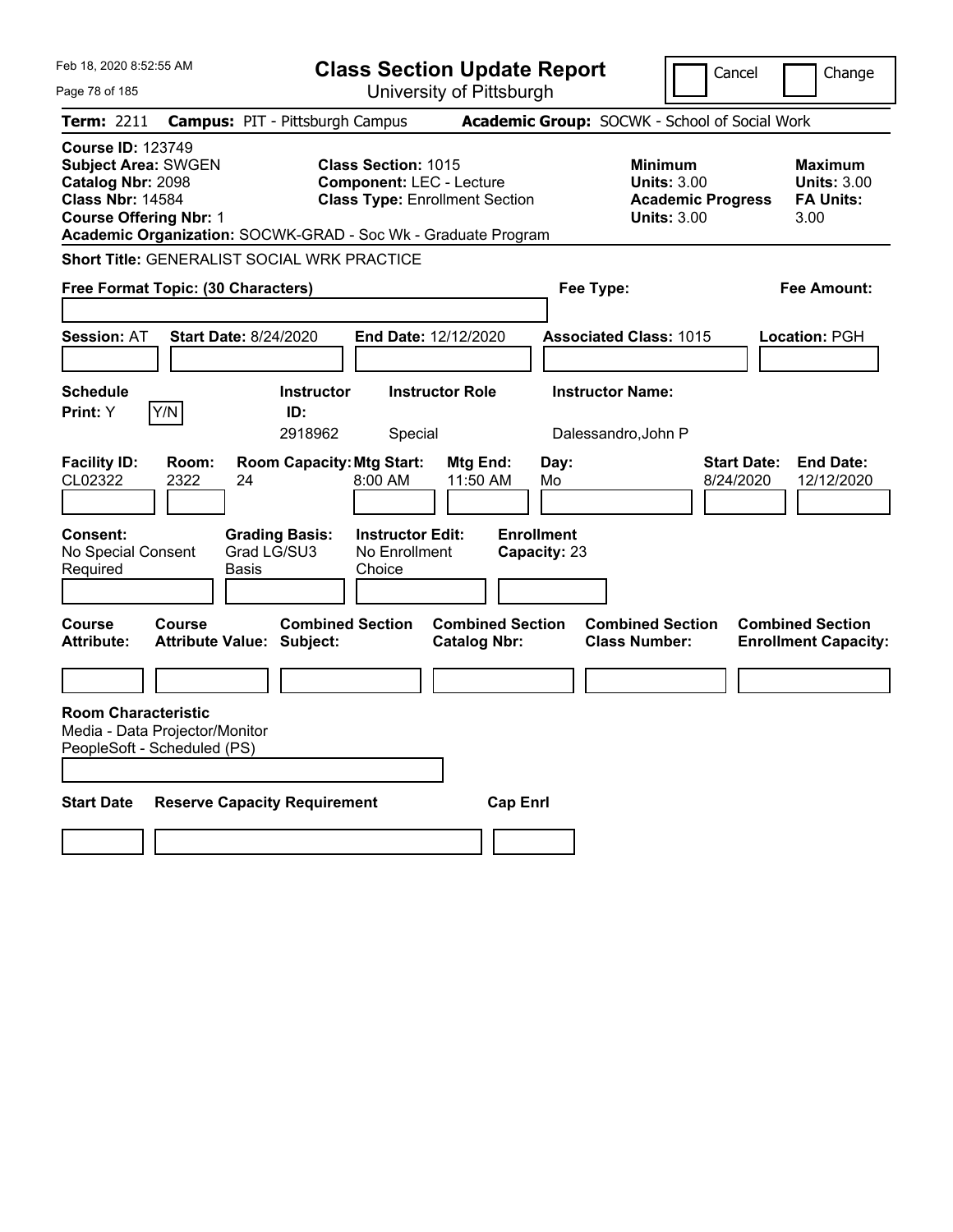| Feb 18, 2020 8:52:55 AM                                                                                                                                                                                  |                                                             | <b>Class Section Update Report</b>                                                                     |                                                |                                                                    | Cancel                          | Change                                                           |
|----------------------------------------------------------------------------------------------------------------------------------------------------------------------------------------------------------|-------------------------------------------------------------|--------------------------------------------------------------------------------------------------------|------------------------------------------------|--------------------------------------------------------------------|---------------------------------|------------------------------------------------------------------|
| Page 79 of 185                                                                                                                                                                                           |                                                             | University of Pittsburgh                                                                               |                                                |                                                                    |                                 |                                                                  |
| Term: 2211                                                                                                                                                                                               | <b>Campus: PIT - Pittsburgh Campus</b>                      |                                                                                                        |                                                | Academic Group: SOCWK - School of Social Work                      |                                 |                                                                  |
| <b>Course ID: 123749</b><br><b>Subject Area: SWGEN</b><br>Catalog Nbr: 2098<br><b>Class Nbr: 14585</b><br><b>Course Offering Nbr: 1</b><br>Academic Organization: SOCWK-GRAD - Soc Wk - Graduate Program |                                                             | <b>Class Section: 1020</b><br><b>Component: LEC - Lecture</b><br><b>Class Type: Enrollment Section</b> |                                                | <b>Minimum</b><br><b>Units: 3.00</b><br><b>Units: 3.00</b>         | <b>Academic Progress</b>        | <b>Maximum</b><br><b>Units: 3.00</b><br><b>FA Units:</b><br>3.00 |
| Short Title: GENERALIST SOCIAL WRK PRACTICE                                                                                                                                                              |                                                             |                                                                                                        |                                                |                                                                    |                                 |                                                                  |
| Free Format Topic: (30 Characters)                                                                                                                                                                       |                                                             |                                                                                                        |                                                | Fee Type:                                                          |                                 | Fee Amount:                                                      |
| <b>Session: AT</b>                                                                                                                                                                                       | <b>Start Date: 8/24/2020</b>                                | End Date: 12/12/2020                                                                                   |                                                | <b>Associated Class: 1020</b>                                      |                                 | <b>Location: PGH</b>                                             |
| <b>Schedule</b><br>Y/N<br>Print: Y                                                                                                                                                                       | <b>Instructor</b><br>ID:<br>2918962<br>2908177              | <b>Instructor Role</b><br>Special<br>Primary Instructor                                                |                                                | <b>Instructor Name:</b><br>Dalessandro, John P<br>Simmons, Bobby F |                                 |                                                                  |
| <b>Facility ID:</b><br>Room:<br>CL02309<br>02309                                                                                                                                                         | <b>Room Capacity: Mtg Start:</b><br>24                      | 8:00 AM                                                                                                | Mtg End:<br>Day:<br>11:50 AM<br>Mo             |                                                                    | <b>Start Date:</b><br>8/24/2020 | <b>End Date:</b><br>12/12/2020                                   |
| <b>Consent:</b><br>No Special Consent<br>Required                                                                                                                                                        | <b>Grading Basis:</b><br>Grad LG/SU3<br>Basis               | <b>Instructor Edit:</b><br>No Enrollment<br>Choice                                                     | <b>Enrollment</b><br>Capacity: 23              |                                                                    |                                 |                                                                  |
| <b>Course</b><br>Course<br><b>Attribute:</b>                                                                                                                                                             | <b>Combined Section</b><br><b>Attribute Value: Subject:</b> |                                                                                                        | <b>Combined Section</b><br><b>Catalog Nbr:</b> | <b>Combined Section</b><br><b>Class Number:</b>                    |                                 | <b>Combined Section</b><br><b>Enrollment Capacity:</b>           |
| <b>Room Characteristic</b><br>PeopleSoft - Scheduled (PS)                                                                                                                                                |                                                             |                                                                                                        |                                                |                                                                    |                                 |                                                                  |
| <b>Start Date</b>                                                                                                                                                                                        | <b>Reserve Capacity Requirement</b>                         |                                                                                                        | <b>Cap Enrl</b>                                |                                                                    |                                 |                                                                  |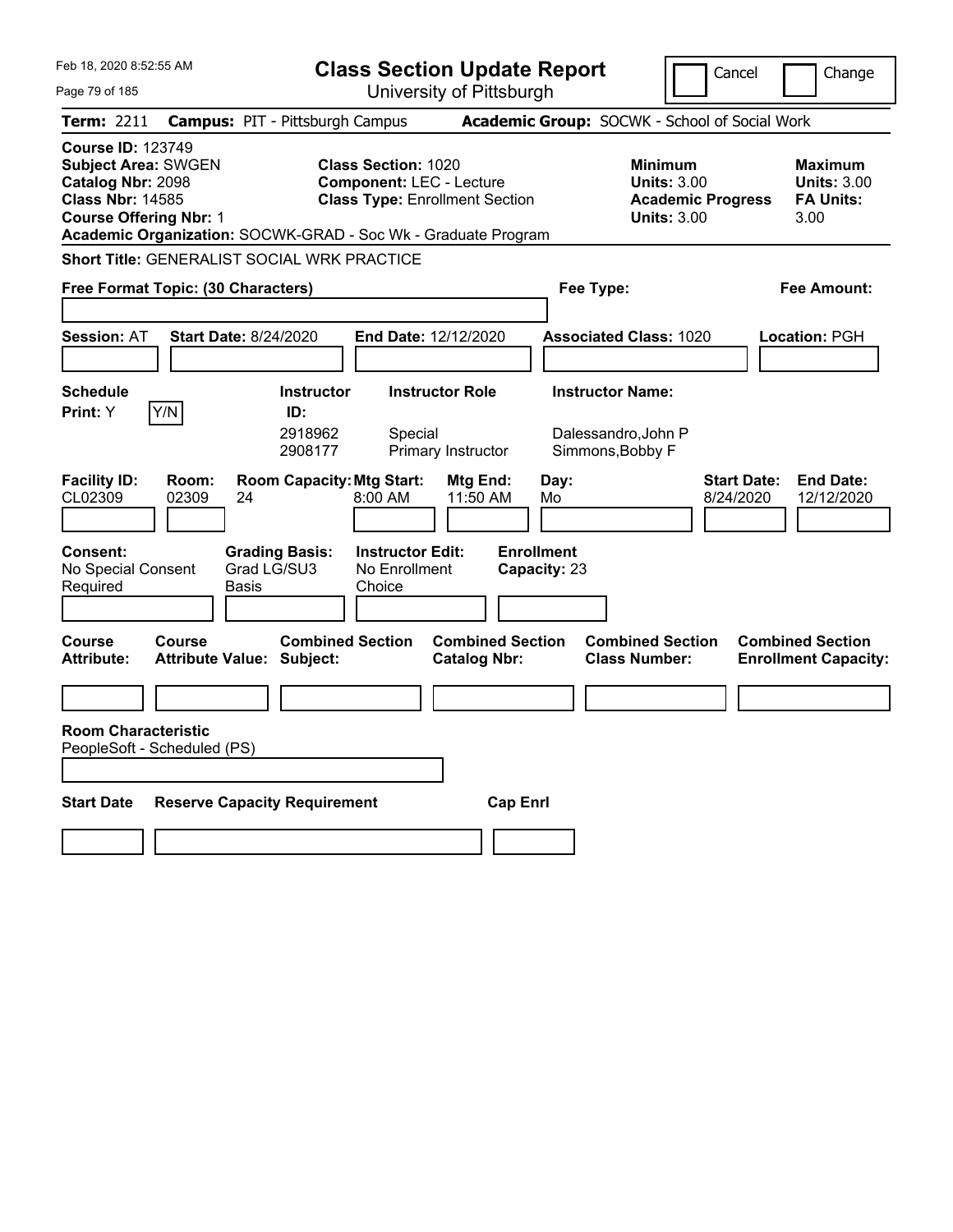| Feb 18, 2020 8:52:55 AM                                                                                                                 |                                                               |                                                               | <b>Class Section Update Report</b>             |                                              |                                                                                        | Cancel<br>Change                                                  |
|-----------------------------------------------------------------------------------------------------------------------------------------|---------------------------------------------------------------|---------------------------------------------------------------|------------------------------------------------|----------------------------------------------|----------------------------------------------------------------------------------------|-------------------------------------------------------------------|
| Page 80 of 185                                                                                                                          |                                                               |                                                               | University of Pittsburgh                       |                                              |                                                                                        |                                                                   |
| Term: 2211                                                                                                                              | <b>Campus: PIT - Pittsburgh Campus</b>                        |                                                               |                                                |                                              | Academic Group: SOCWK - School of Social Work                                          |                                                                   |
| <b>Course ID: 123749</b><br><b>Subject Area: SWGEN</b><br>Catalog Nbr: 2098<br><b>Class Nbr: 14586</b><br><b>Course Offering Nbr: 1</b> | Academic Organization: SOCWK-GRAD - Soc Wk - Graduate Program | <b>Class Section: 1030</b><br><b>Component: LEC - Lecture</b> | <b>Class Type: Enrollment Section</b>          |                                              | <b>Minimum</b><br><b>Units: 3.00</b><br><b>Academic Progress</b><br><b>Units: 3.00</b> | Maximum<br><b>Units: 3.00</b><br><b>FA Units:</b><br>3.00         |
|                                                                                                                                         | Short Title: GENERALIST SOCIAL WRK PRACTICE                   |                                                               |                                                |                                              |                                                                                        |                                                                   |
| Free Format Topic: (30 Characters)                                                                                                      |                                                               |                                                               |                                                | Fee Type:                                    |                                                                                        | Fee Amount:                                                       |
| <b>Session: AT</b>                                                                                                                      | Start Date: 8/24/2020                                         | <b>End Date: 12/12/2020</b>                                   |                                                | <b>Associated Class: 1030</b>                |                                                                                        | <b>Location: PGH</b>                                              |
| <b>Schedule</b><br>Y/N<br><b>Print:</b> Y                                                                                               | <b>Instructor</b><br>ID:<br>3446732                           |                                                               | <b>Instructor Role</b><br>Primary Instructor   | <b>Instructor Name:</b><br>Melnick, Alicia D |                                                                                        |                                                                   |
| <b>Facility ID:</b><br>Room:<br>CL02311<br>2311                                                                                         | <b>Room Capacity: Mtg Start:</b><br>24                        | 6:00 PM                                                       | Mtg End:<br>9:50 PM                            | Day:<br>Mo                                   |                                                                                        | <b>Start Date:</b><br><b>End Date:</b><br>8/24/2020<br>12/12/2020 |
| Consent:<br>No Special Consent<br>Required                                                                                              | <b>Grading Basis:</b><br>Grad LG/SU3<br>Basis                 | <b>Instructor Edit:</b><br>No Enrollment<br>Choice            |                                                | <b>Enrollment</b><br>Capacity: 24            |                                                                                        |                                                                   |
| Course<br>Course<br><b>Attribute:</b>                                                                                                   | <b>Combined Section</b><br><b>Attribute Value: Subject:</b>   |                                                               | <b>Combined Section</b><br><b>Catalog Nbr:</b> |                                              | <b>Combined Section</b><br><b>Class Number:</b>                                        | <b>Combined Section</b><br><b>Enrollment Capacity:</b>            |
|                                                                                                                                         |                                                               |                                                               |                                                |                                              |                                                                                        |                                                                   |
| <b>Room Characteristic</b><br>PeopleSoft - Scheduled (PS)                                                                               |                                                               |                                                               |                                                |                                              |                                                                                        |                                                                   |
|                                                                                                                                         |                                                               |                                                               |                                                |                                              |                                                                                        |                                                                   |
| <b>Start Date</b>                                                                                                                       | <b>Reserve Capacity Requirement</b>                           |                                                               | <b>Cap Enrl</b>                                |                                              |                                                                                        |                                                                   |
|                                                                                                                                         |                                                               |                                                               |                                                |                                              |                                                                                        |                                                                   |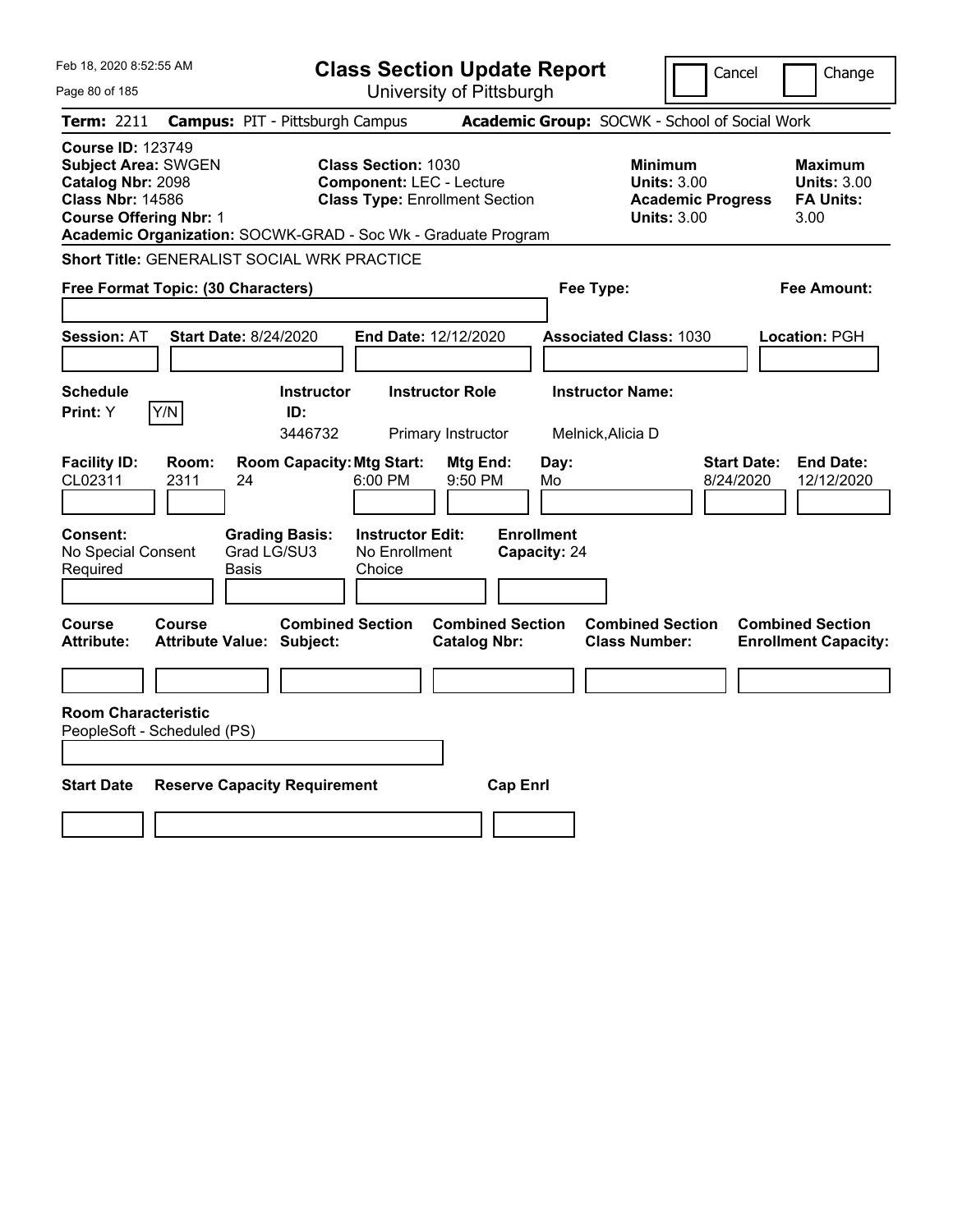| Feb 18, 2020 8:52:55 AM                                                                                                                 |                |                                                               | <b>Class Section Update Report</b>                                                                     |                                                |                                   |                                                            | Cancel                   |                                                                  | Change |
|-----------------------------------------------------------------------------------------------------------------------------------------|----------------|---------------------------------------------------------------|--------------------------------------------------------------------------------------------------------|------------------------------------------------|-----------------------------------|------------------------------------------------------------|--------------------------|------------------------------------------------------------------|--------|
| Page 81 of 185                                                                                                                          |                |                                                               |                                                                                                        | University of Pittsburgh                       |                                   |                                                            |                          |                                                                  |        |
| <b>Term: 2211</b>                                                                                                                       |                | <b>Campus: PIT - Pittsburgh Campus</b>                        |                                                                                                        |                                                |                                   | Academic Group: SOCWK - School of Social Work              |                          |                                                                  |        |
| <b>Course ID: 123749</b><br><b>Subject Area: SWGEN</b><br>Catalog Nbr: 2098<br><b>Class Nbr: 14611</b><br><b>Course Offering Nbr: 1</b> |                | Academic Organization: SOCWK-GRAD - Soc Wk - Graduate Program | <b>Class Section: 1040</b><br><b>Component: LEC - Lecture</b><br><b>Class Type: Enrollment Section</b> |                                                |                                   | <b>Minimum</b><br><b>Units: 3.00</b><br><b>Units: 3.00</b> | <b>Academic Progress</b> | <b>Maximum</b><br><b>Units: 3.00</b><br><b>FA Units:</b><br>3.00 |        |
|                                                                                                                                         |                | Short Title: GENERALIST SOCIAL WRK PRACTICE                   |                                                                                                        |                                                |                                   |                                                            |                          |                                                                  |        |
| Free Format Topic: (30 Characters)                                                                                                      |                |                                                               |                                                                                                        |                                                | Fee Type:                         |                                                            |                          | Fee Amount:                                                      |        |
| <b>Session: AT</b>                                                                                                                      |                | <b>Start Date: 8/24/2020</b>                                  | End Date: 12/12/2020                                                                                   |                                                |                                   | <b>Associated Class: 1040</b>                              |                          | Location: PGH                                                    |        |
| <b>Schedule</b><br><b>Print:</b> Y                                                                                                      | Y/N            | <b>Instructor</b><br>ID:<br>1160277                           |                                                                                                        | <b>Instructor Role</b><br>Primary Instructor   |                                   | <b>Instructor Name:</b><br>Ambuske, Amy                    |                          |                                                                  |        |
| <b>Facility ID:</b><br>CL02309                                                                                                          | Room:<br>02309 | <b>Room Capacity: Mtg Start:</b><br>24                        | 6:00 PM                                                                                                | Mtg End:<br>9:50 PM                            | Day:<br>Mo                        |                                                            | Start Date:<br>8/24/2020 | <b>End Date:</b><br>12/12/2020                                   |        |
| <b>Consent:</b><br>No Special Consent<br>Required                                                                                       |                | <b>Grading Basis:</b><br>Grad LG/SU3<br>Basis                 | <b>Instructor Edit:</b><br>No Enrollment<br>Choice                                                     |                                                | <b>Enrollment</b><br>Capacity: 25 |                                                            |                          |                                                                  |        |
| <b>Course</b><br><b>Attribute:</b>                                                                                                      | <b>Course</b>  | <b>Combined Section</b><br><b>Attribute Value: Subject:</b>   |                                                                                                        | <b>Combined Section</b><br><b>Catalog Nbr:</b> |                                   | <b>Combined Section</b><br><b>Class Number:</b>            |                          | <b>Combined Section</b><br><b>Enrollment Capacity:</b>           |        |
|                                                                                                                                         |                |                                                               |                                                                                                        |                                                |                                   |                                                            |                          |                                                                  |        |
| <b>Room Characteristic</b><br>Media - VHS and Display<br>PeopleSoft - Scheduled (PS)                                                    |                |                                                               |                                                                                                        |                                                |                                   |                                                            |                          |                                                                  |        |
| <b>Start Date</b>                                                                                                                       |                | <b>Reserve Capacity Requirement</b>                           |                                                                                                        | <b>Cap Enrl</b>                                |                                   |                                                            |                          |                                                                  |        |
|                                                                                                                                         |                |                                                               |                                                                                                        |                                                |                                   |                                                            |                          |                                                                  |        |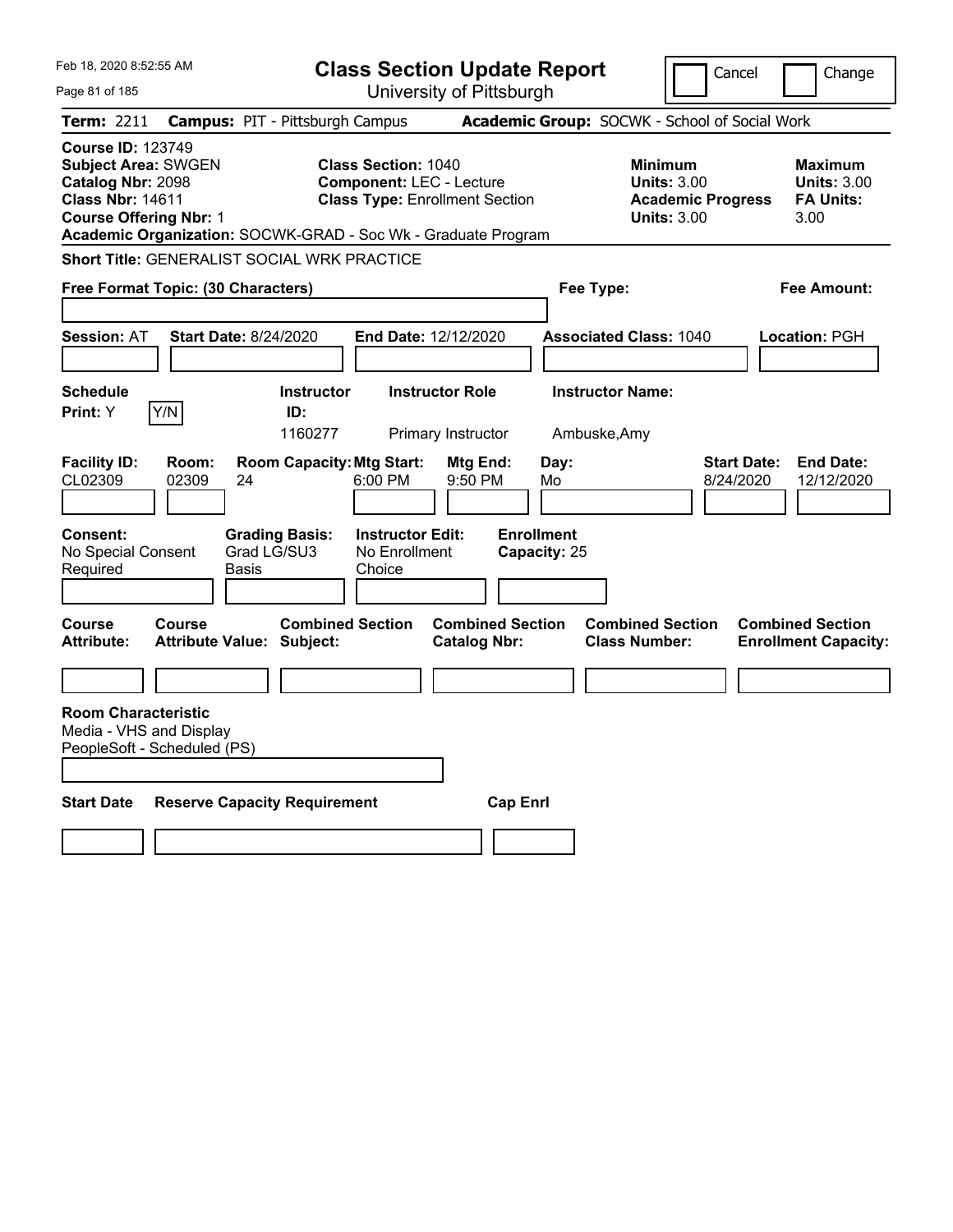| Feb 18, 2020 8:52:55 AM                                                                                                                 |               |                                                               |                                                               | <b>Class Section Update Report</b>             |                                   |                                                                                        | Cancel                          | Change                                                           |
|-----------------------------------------------------------------------------------------------------------------------------------------|---------------|---------------------------------------------------------------|---------------------------------------------------------------|------------------------------------------------|-----------------------------------|----------------------------------------------------------------------------------------|---------------------------------|------------------------------------------------------------------|
| Page 82 of 185                                                                                                                          |               |                                                               |                                                               | University of Pittsburgh                       |                                   |                                                                                        |                                 |                                                                  |
| <b>Term: 2211</b>                                                                                                                       |               | <b>Campus: PIT - Pittsburgh Campus</b>                        |                                                               |                                                |                                   | Academic Group: SOCWK - School of Social Work                                          |                                 |                                                                  |
| <b>Course ID: 123749</b><br><b>Subject Area: SWGEN</b><br>Catalog Nbr: 2098<br><b>Class Nbr: 18927</b><br><b>Course Offering Nbr: 1</b> |               | Academic Organization: SOCWK-GRAD - Soc Wk - Graduate Program | <b>Class Section: 1045</b><br><b>Component: LEC - Lecture</b> | <b>Class Type: Enrollment Section</b>          |                                   | <b>Minimum</b><br><b>Units: 3.00</b><br><b>Academic Progress</b><br><b>Units: 3.00</b> |                                 | <b>Maximum</b><br><b>Units: 3.00</b><br><b>FA Units:</b><br>3.00 |
|                                                                                                                                         |               | Short Title: GENERALIST SOCIAL WRK PRACTICE                   |                                                               |                                                |                                   |                                                                                        |                                 |                                                                  |
| Free Format Topic: (30 Characters)                                                                                                      |               |                                                               |                                                               |                                                | Fee Type:                         |                                                                                        |                                 | <b>Fee Amount:</b>                                               |
|                                                                                                                                         |               |                                                               |                                                               |                                                |                                   |                                                                                        |                                 |                                                                  |
| <b>Session: AT</b>                                                                                                                      |               | <b>Start Date: 8/24/2020</b>                                  | End Date: 12/12/2020                                          |                                                |                                   | <b>Associated Class: 1045</b>                                                          |                                 | <b>Location: PGH</b>                                             |
| <b>Schedule</b><br>Print: Y                                                                                                             | Y/N           | <b>Instructor</b><br>ID:<br>2906910                           |                                                               | <b>Instructor Role</b><br>Primary Instructor   |                                   | <b>Instructor Name:</b><br>Cherry, Melvin C                                            |                                 |                                                                  |
| <b>Facility ID:</b><br>LANGY0A202 0A202                                                                                                 | Room:         | <b>Room Capacity: Mtg Start:</b><br>25                        | 6:00 PM                                                       | Mtg End:<br>9:50 PM                            | Day:<br>Mo                        |                                                                                        | <b>Start Date:</b><br>8/24/2020 | <b>End Date:</b><br>12/12/2020                                   |
| <b>Consent:</b><br>No Special Consent<br>Required                                                                                       |               | <b>Grading Basis:</b><br>Grad LG/SU3<br>Basis                 | <b>Instructor Edit:</b><br>No Enrollment<br>Choice            |                                                | <b>Enrollment</b><br>Capacity: 25 |                                                                                        |                                 |                                                                  |
| Course<br><b>Attribute:</b>                                                                                                             | <b>Course</b> | <b>Combined Section</b><br><b>Attribute Value: Subject:</b>   |                                                               | <b>Combined Section</b><br><b>Catalog Nbr:</b> |                                   | <b>Combined Section</b><br><b>Class Number:</b>                                        |                                 | <b>Combined Section</b><br><b>Enrollment Capacity:</b>           |
|                                                                                                                                         |               |                                                               |                                                               |                                                |                                   |                                                                                        |                                 |                                                                  |
| <b>Room Characteristic</b><br>Media - DVD/Blue-ray<br>PeopleSoft - Scheduled (PS)                                                       |               |                                                               |                                                               |                                                |                                   |                                                                                        |                                 |                                                                  |
| <b>Start Date</b>                                                                                                                       |               | <b>Reserve Capacity Requirement</b>                           |                                                               | <b>Cap Enrl</b>                                |                                   |                                                                                        |                                 |                                                                  |
|                                                                                                                                         |               |                                                               |                                                               |                                                |                                   |                                                                                        |                                 |                                                                  |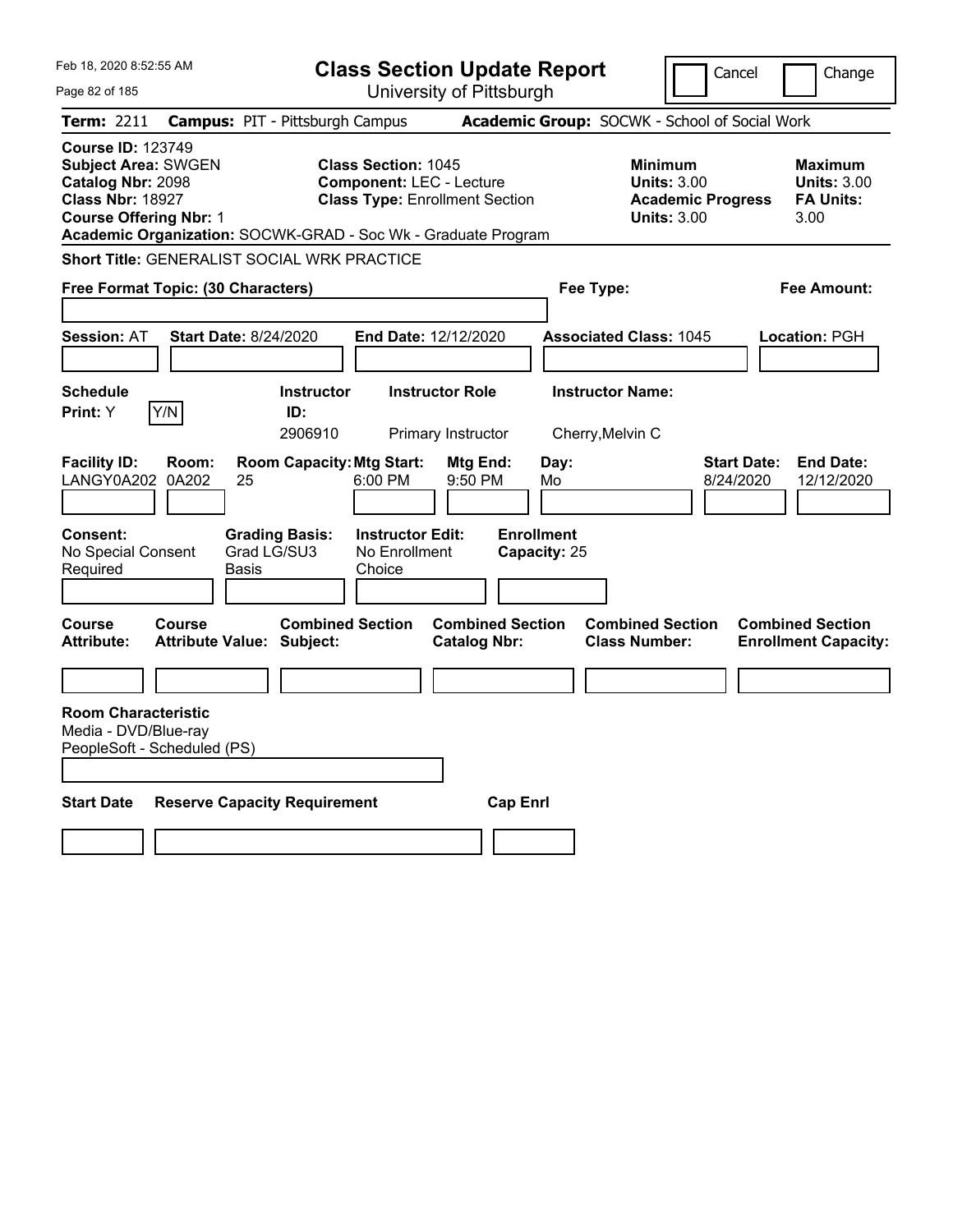| Feb 18, 2020 8:52:55 AM                                                                                                                 |                                                               | <b>Class Section Update Report</b>                                                                     |                                                |                                   |                                                                                        | Cancel<br>Change                                                  |
|-----------------------------------------------------------------------------------------------------------------------------------------|---------------------------------------------------------------|--------------------------------------------------------------------------------------------------------|------------------------------------------------|-----------------------------------|----------------------------------------------------------------------------------------|-------------------------------------------------------------------|
| Page 83 of 185                                                                                                                          |                                                               |                                                                                                        | University of Pittsburgh                       |                                   |                                                                                        |                                                                   |
| Term: 2211                                                                                                                              | <b>Campus: PIT - Pittsburgh Campus</b>                        |                                                                                                        |                                                |                                   | Academic Group: SOCWK - School of Social Work                                          |                                                                   |
| <b>Course ID: 123749</b><br><b>Subject Area: SWGEN</b><br>Catalog Nbr: 2098<br><b>Class Nbr: 16223</b><br><b>Course Offering Nbr: 1</b> | Academic Organization: SOCWK-GRAD - Soc Wk - Graduate Program | <b>Class Section: 1060</b><br><b>Component: LEC - Lecture</b><br><b>Class Type: Enrollment Section</b> |                                                |                                   | <b>Minimum</b><br><b>Units: 3.00</b><br><b>Academic Progress</b><br><b>Units: 3.00</b> | <b>Maximum</b><br><b>Units: 3.00</b><br><b>FA Units:</b><br>3.00  |
|                                                                                                                                         | Short Title: GENERALIST SOCIAL WRK PRACTICE                   |                                                                                                        |                                                |                                   |                                                                                        |                                                                   |
| Free Format Topic: (30 Characters)                                                                                                      |                                                               |                                                                                                        |                                                | Fee Type:                         |                                                                                        | Fee Amount:                                                       |
|                                                                                                                                         |                                                               |                                                                                                        |                                                |                                   |                                                                                        |                                                                   |
| <b>Session: AT</b>                                                                                                                      | <b>Start Date: 8/24/2020</b>                                  | End Date: 12/12/2020                                                                                   |                                                |                                   | <b>Associated Class: 1060</b>                                                          | <b>Location: PGH</b>                                              |
| <b>Schedule</b>                                                                                                                         | <b>Instructor</b>                                             | <b>Instructor Role</b>                                                                                 |                                                | <b>Instructor Name:</b>           |                                                                                        |                                                                   |
| Y/N<br>Print: Y                                                                                                                         | ID:                                                           |                                                                                                        |                                                |                                   |                                                                                        |                                                                   |
|                                                                                                                                         | 1646655                                                       | Special                                                                                                |                                                |                                   | Robinson, Deborah C.S.                                                                 |                                                                   |
| <b>Facility ID:</b><br>Room:<br>CL02311<br>2311                                                                                         | <b>Room Capacity: Mtg Start:</b><br>24                        | 8:00 AM                                                                                                | Mtg End:<br>11:50 AM                           | Day:<br>Mo                        |                                                                                        | <b>End Date:</b><br><b>Start Date:</b><br>8/24/2020<br>12/12/2020 |
| <b>Consent:</b><br>No Special Consent<br>Required                                                                                       | <b>Grading Basis:</b><br>Grad LG/SU3<br>Basis                 | <b>Instructor Edit:</b><br>No Enrollment<br>Choice                                                     |                                                | <b>Enrollment</b><br>Capacity: 22 |                                                                                        |                                                                   |
| <b>Course</b><br>Course<br><b>Attribute:</b>                                                                                            | <b>Combined Section</b><br>Attribute Value: Subject:          |                                                                                                        | <b>Combined Section</b><br><b>Catalog Nbr:</b> |                                   | <b>Combined Section</b><br><b>Class Number:</b>                                        | <b>Combined Section</b><br><b>Enrollment Capacity:</b>            |
|                                                                                                                                         |                                                               |                                                                                                        |                                                |                                   |                                                                                        |                                                                   |
| <b>Room Characteristic</b><br>Media - Data Projector/Monitor<br>PeopleSoft - Scheduled (PS)                                             |                                                               |                                                                                                        |                                                |                                   |                                                                                        |                                                                   |
| <b>Start Date</b>                                                                                                                       | <b>Reserve Capacity Requirement</b>                           |                                                                                                        | <b>Cap Enrl</b>                                |                                   |                                                                                        |                                                                   |
|                                                                                                                                         |                                                               |                                                                                                        |                                                |                                   |                                                                                        |                                                                   |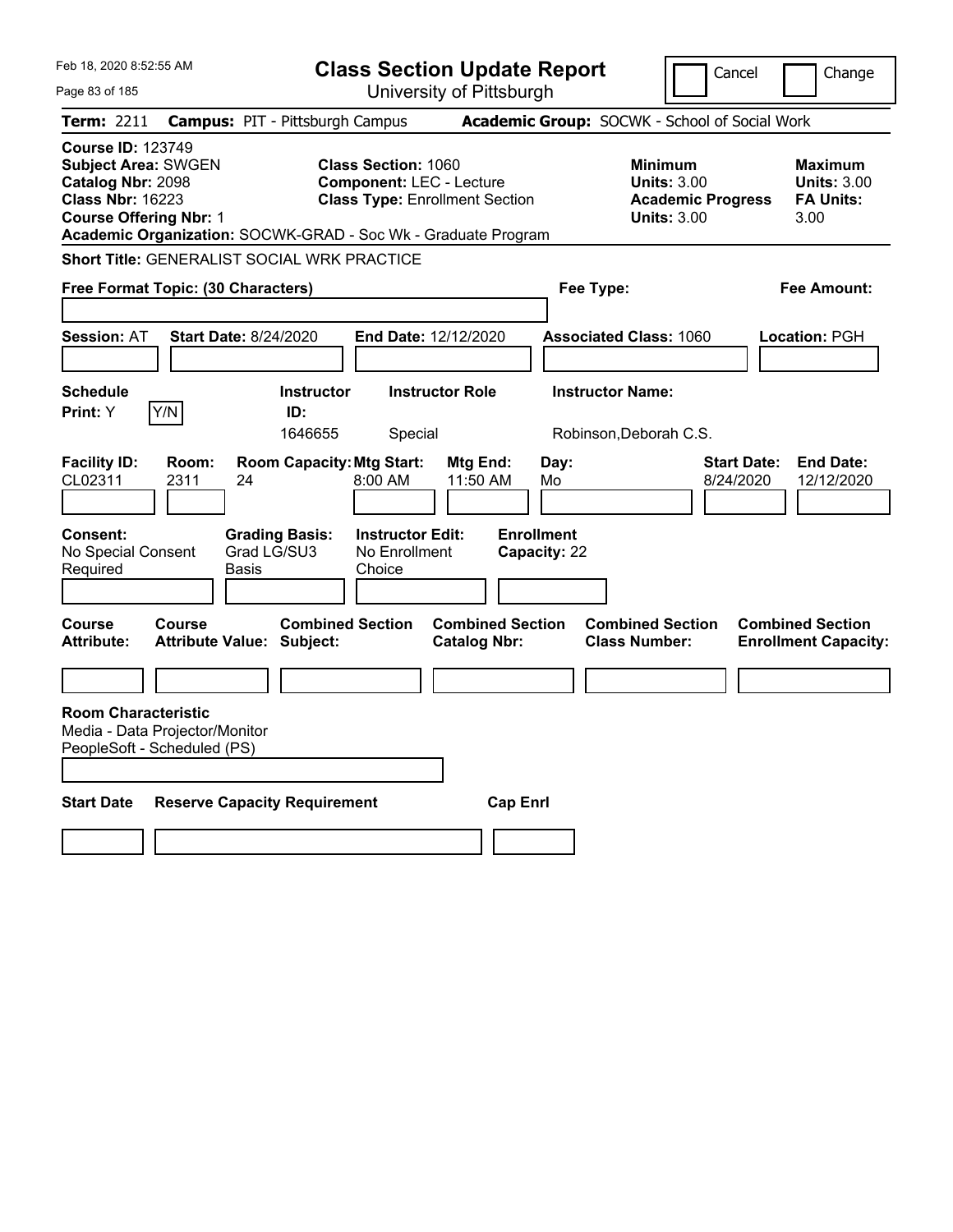| Feb 18, 2020 8:52:55 AM                                                                                                                                                                                  |                                            |                                               | <b>Class Section Update Report</b>                                                                       |                                              |                                    |                                                |                                                                                        | Cancel                          | Change                                                    |
|----------------------------------------------------------------------------------------------------------------------------------------------------------------------------------------------------------|--------------------------------------------|-----------------------------------------------|----------------------------------------------------------------------------------------------------------|----------------------------------------------|------------------------------------|------------------------------------------------|----------------------------------------------------------------------------------------|---------------------------------|-----------------------------------------------------------|
| Page 84 of 185                                                                                                                                                                                           |                                            |                                               |                                                                                                          |                                              | University of Pittsburgh           |                                                |                                                                                        |                                 |                                                           |
| <b>Term: 2211</b>                                                                                                                                                                                        | <b>Campus: PIT - Pittsburgh Campus</b>     |                                               |                                                                                                          |                                              |                                    |                                                | Academic Group: SOCWK - School of Social Work                                          |                                 |                                                           |
| <b>Course ID: 123750</b><br><b>Subject Area: SWGEN</b><br>Catalog Nbr: 2099<br><b>Class Nbr: 14598</b><br><b>Course Offering Nbr: 1</b><br>Academic Organization: SOCWK-GRAD - Soc Wk - Graduate Program |                                            |                                               | <b>Class Section: 1010</b><br><b>Component: PRA - Practicum</b><br><b>Class Type: Enrollment Section</b> |                                              |                                    |                                                | <b>Minimum</b><br><b>Units: 1.00</b><br><b>Academic Progress</b><br><b>Units: 1.00</b> |                                 | Maximum<br><b>Units: 6.00</b><br><b>FA Units:</b><br>1.00 |
| <b>Short Title: GENERALIST FIELDWORK</b>                                                                                                                                                                 |                                            |                                               |                                                                                                          |                                              |                                    |                                                |                                                                                        |                                 |                                                           |
| Free Format Topic: (30 Characters)                                                                                                                                                                       |                                            |                                               |                                                                                                          |                                              |                                    | Fee Type:                                      |                                                                                        |                                 | Fee Amount:                                               |
| <b>Session: AT</b>                                                                                                                                                                                       | <b>Start Date: 8/24/2020</b>               |                                               | End Date: 12/12/2020                                                                                     |                                              |                                    |                                                | <b>Associated Class: 1010</b>                                                          |                                 | Location: PGH                                             |
| <b>Schedule</b><br>Y/N<br>Print: Y                                                                                                                                                                       |                                            | <b>Instructor</b><br>ID:<br>2918962           |                                                                                                          | <b>Instructor Role</b><br>Primary Instructor |                                    | <b>Instructor Name:</b><br>Dalessandro, John P |                                                                                        |                                 |                                                           |
| <b>Facility ID:</b><br><b>TBATBA</b>                                                                                                                                                                     | Room:<br><b>TBA</b><br>0                   | <b>Room Capacity: Mtg Start:</b>              |                                                                                                          | Mtg End:                                     | Day:                               |                                                |                                                                                        | <b>Start Date:</b><br>8/24/2020 | <b>End Date:</b><br>12/12/2020                            |
| Consent:<br>No Special Consent<br>Required                                                                                                                                                               |                                            | <b>Grading Basis:</b><br><b>Grad SN Basis</b> | <b>Instructor Edit:</b><br>No Enrollment<br>Choice                                                       |                                              | <b>Enrollment</b><br>Capacity: 130 |                                                |                                                                                        |                                 |                                                           |
| Course<br>Attribute:                                                                                                                                                                                     | Course<br><b>Attribute Value: Subject:</b> | <b>Combined Section</b>                       |                                                                                                          | <b>Catalog Nbr:</b>                          | <b>Combined Section</b>            |                                                | <b>Combined Section</b><br><b>Class Number:</b>                                        |                                 | <b>Combined Section</b><br><b>Enrollment Capacity:</b>    |
| <b>Room Characteristic</b>                                                                                                                                                                               |                                            |                                               |                                                                                                          |                                              |                                    |                                                |                                                                                        |                                 |                                                           |
|                                                                                                                                                                                                          |                                            |                                               |                                                                                                          |                                              |                                    |                                                |                                                                                        |                                 |                                                           |
| <b>Start Date</b>                                                                                                                                                                                        | <b>Reserve Capacity Requirement</b>        |                                               |                                                                                                          |                                              | <b>Cap Enrl</b>                    |                                                |                                                                                        |                                 |                                                           |
|                                                                                                                                                                                                          |                                            |                                               |                                                                                                          |                                              |                                    |                                                |                                                                                        |                                 |                                                           |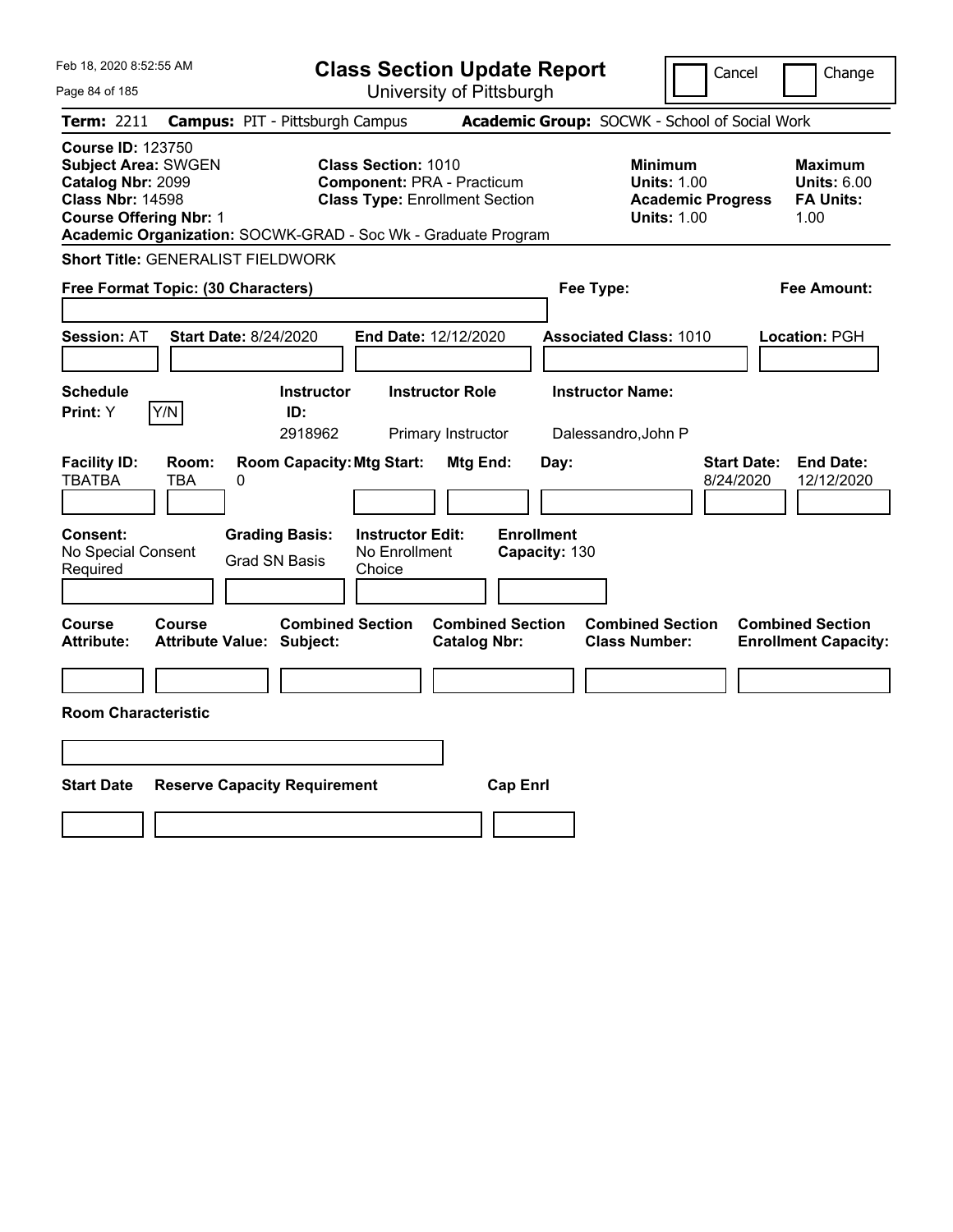| Feb 18, 2020 8:52:55 AM                                                                                                                 |              |                                                                | <b>Class Section Update Report</b>                                                                       |                                                |                                   |           |                                                 |                                                                      | Cancel                          | Change                                                    |
|-----------------------------------------------------------------------------------------------------------------------------------------|--------------|----------------------------------------------------------------|----------------------------------------------------------------------------------------------------------|------------------------------------------------|-----------------------------------|-----------|-------------------------------------------------|----------------------------------------------------------------------|---------------------------------|-----------------------------------------------------------|
| Page 85 of 185                                                                                                                          |              |                                                                |                                                                                                          | University of Pittsburgh                       |                                   |           |                                                 |                                                                      |                                 |                                                           |
| Term: 2211                                                                                                                              |              | <b>Campus: PIT - Pittsburgh Campus</b>                         |                                                                                                          |                                                |                                   |           | Academic Group: SOCWK - School of Social Work   |                                                                      |                                 |                                                           |
| <b>Course ID: 123750</b><br><b>Subject Area: SWGEN</b><br>Catalog Nbr: 2099<br><b>Class Nbr: 14603</b><br><b>Course Offering Nbr: 1</b> |              | Academic Organization: SOCWK-GRAD - Soc Wk - Graduate Program  | <b>Class Section: 1015</b><br><b>Component: PRA - Practicum</b><br><b>Class Type: Enrollment Section</b> |                                                |                                   |           | <b>Minimum</b>                                  | <b>Units: 1.00</b><br><b>Academic Progress</b><br><b>Units: 1.00</b> |                                 | Maximum<br><b>Units: 6.00</b><br><b>FA Units:</b><br>1.00 |
|                                                                                                                                         |              | <b>Short Title: GENERALIST FIELDWORK</b>                       |                                                                                                          |                                                |                                   |           |                                                 |                                                                      |                                 |                                                           |
| Free Format Topic: (30 Characters)                                                                                                      |              |                                                                |                                                                                                          |                                                |                                   | Fee Type: |                                                 |                                                                      |                                 | Fee Amount:                                               |
| <b>Session: AT</b>                                                                                                                      |              | <b>Start Date: 8/24/2020</b>                                   | End Date: 12/12/2020                                                                                     |                                                |                                   |           | <b>Associated Class: 1015</b>                   |                                                                      |                                 | Location: JOHNS                                           |
| <b>Schedule</b><br>Print: Y                                                                                                             | Y/N          | <b>Instructor</b><br>ID:                                       |                                                                                                          | <b>Instructor Role</b>                         |                                   |           | <b>Instructor Name:</b>                         |                                                                      |                                 |                                                           |
|                                                                                                                                         |              | 2930659                                                        |                                                                                                          | Primary Instructor                             |                                   |           | Andrews, James H                                |                                                                      |                                 |                                                           |
| <b>Facility ID:</b><br><b>TBATBA</b><br>Consent:<br>No Special Consent                                                                  | Room:<br>TBA | <b>Room Capacity: Mtg Start:</b><br>0<br><b>Grading Basis:</b> | <b>Instructor Edit:</b><br>No Enrollment                                                                 | <b>Mtg End:</b>                                | <b>Enrollment</b><br>Capacity: 40 | Day:      |                                                 |                                                                      | <b>Start Date:</b><br>8/24/2020 | <b>End Date:</b><br>12/12/2020                            |
| Required                                                                                                                                |              | <b>Grad SN Basis</b>                                           | Choice                                                                                                   |                                                |                                   |           |                                                 |                                                                      |                                 |                                                           |
|                                                                                                                                         |              |                                                                |                                                                                                          |                                                |                                   |           |                                                 |                                                                      |                                 |                                                           |
| Course<br><b>Attribute:</b>                                                                                                             | Course       | <b>Combined Section</b><br><b>Attribute Value: Subject:</b>    |                                                                                                          | <b>Combined Section</b><br><b>Catalog Nbr:</b> |                                   |           | <b>Combined Section</b><br><b>Class Number:</b> |                                                                      |                                 | <b>Combined Section</b><br><b>Enrollment Capacity:</b>    |
|                                                                                                                                         |              |                                                                |                                                                                                          |                                                |                                   |           |                                                 |                                                                      |                                 |                                                           |
| <b>Room Characteristic</b>                                                                                                              |              |                                                                |                                                                                                          |                                                |                                   |           |                                                 |                                                                      |                                 |                                                           |
|                                                                                                                                         |              |                                                                |                                                                                                          |                                                |                                   |           |                                                 |                                                                      |                                 |                                                           |
| <b>Start Date</b>                                                                                                                       |              | <b>Reserve Capacity Requirement</b>                            |                                                                                                          |                                                | <b>Cap Enrl</b>                   |           |                                                 |                                                                      |                                 |                                                           |
|                                                                                                                                         |              |                                                                |                                                                                                          |                                                |                                   |           |                                                 |                                                                      |                                 |                                                           |
|                                                                                                                                         |              |                                                                |                                                                                                          |                                                |                                   |           |                                                 |                                                                      |                                 |                                                           |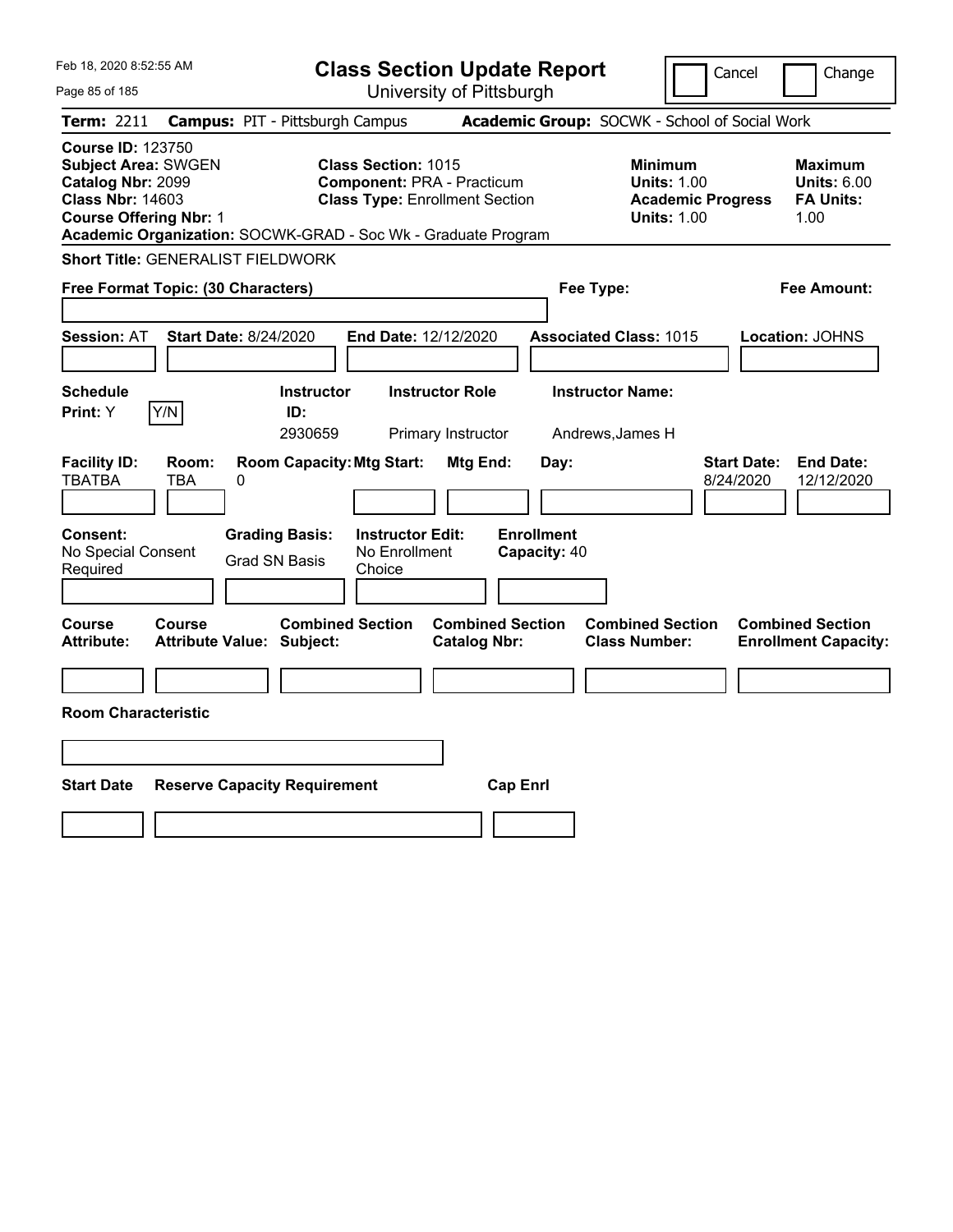| Feb 18, 2020 8:52:55 AM                                                                                                                                                                                  |                                            |                                               |                                                                                                          |                                              | <b>Class Section Update Report</b> |                                                       |                                                                                        | Cancel                          | Change                                                    |
|----------------------------------------------------------------------------------------------------------------------------------------------------------------------------------------------------------|--------------------------------------------|-----------------------------------------------|----------------------------------------------------------------------------------------------------------|----------------------------------------------|------------------------------------|-------------------------------------------------------|----------------------------------------------------------------------------------------|---------------------------------|-----------------------------------------------------------|
| Page 86 of 185                                                                                                                                                                                           |                                            |                                               |                                                                                                          |                                              | University of Pittsburgh           |                                                       |                                                                                        |                                 |                                                           |
| <b>Term: 2211</b>                                                                                                                                                                                        | <b>Campus: PIT - Pittsburgh Campus</b>     |                                               |                                                                                                          |                                              |                                    | Academic Group: SOCWK - School of Social Work         |                                                                                        |                                 |                                                           |
| <b>Course ID: 123750</b><br><b>Subject Area: SWGEN</b><br>Catalog Nbr: 2099<br><b>Class Nbr: 14616</b><br><b>Course Offering Nbr: 1</b><br>Academic Organization: SOCWK-GRAD - Soc Wk - Graduate Program |                                            |                                               | <b>Class Section: 1020</b><br><b>Component: PRA - Practicum</b><br><b>Class Type: Enrollment Section</b> |                                              |                                    |                                                       | <b>Minimum</b><br><b>Units: 1.00</b><br><b>Academic Progress</b><br><b>Units: 1.00</b> |                                 | Maximum<br><b>Units: 6.00</b><br><b>FA Units:</b><br>1.00 |
| <b>Short Title: GENERALIST FIELDWORK</b>                                                                                                                                                                 |                                            |                                               |                                                                                                          |                                              |                                    |                                                       |                                                                                        |                                 |                                                           |
| Free Format Topic: (30 Characters)                                                                                                                                                                       |                                            |                                               |                                                                                                          |                                              |                                    | Fee Type:                                             |                                                                                        |                                 | Fee Amount:                                               |
| <b>Session: AT</b>                                                                                                                                                                                       | <b>Start Date: 8/24/2020</b>               |                                               | End Date: 12/12/2020                                                                                     |                                              |                                    | <b>Associated Class: 1020</b>                         |                                                                                        |                                 | <b>Location: BRAD</b>                                     |
| <b>Schedule</b><br>Y/N<br>Print: Y                                                                                                                                                                       |                                            | <b>Instructor</b><br>ID:<br>2913888           |                                                                                                          | <b>Instructor Role</b><br>Primary Instructor |                                    | <b>Instructor Name:</b><br>Eckstrom, Stephanie Arline |                                                                                        |                                 |                                                           |
| <b>Facility ID:</b><br><b>TBATBA</b>                                                                                                                                                                     | Room:<br>TBA<br>0                          | <b>Room Capacity: Mtg Start:</b>              |                                                                                                          | Mtg End:                                     | Day:                               |                                                       |                                                                                        | <b>Start Date:</b><br>8/24/2020 | <b>End Date:</b><br>12/12/2020                            |
| <b>Consent:</b><br>No Special Consent<br>Required                                                                                                                                                        |                                            | <b>Grading Basis:</b><br><b>Grad SN Basis</b> | <b>Instructor Edit:</b><br>No Enrollment<br>Choice                                                       |                                              | <b>Enrollment</b><br>Capacity: 35  |                                                       |                                                                                        |                                 |                                                           |
| Course<br><b>Attribute:</b>                                                                                                                                                                              | Course<br><b>Attribute Value: Subject:</b> | <b>Combined Section</b>                       |                                                                                                          | <b>Catalog Nbr:</b>                          | <b>Combined Section</b>            | <b>Combined Section</b><br><b>Class Number:</b>       |                                                                                        |                                 | <b>Combined Section</b><br><b>Enrollment Capacity:</b>    |
|                                                                                                                                                                                                          |                                            |                                               |                                                                                                          |                                              |                                    |                                                       |                                                                                        |                                 |                                                           |
| <b>Room Characteristic</b>                                                                                                                                                                               |                                            |                                               |                                                                                                          |                                              |                                    |                                                       |                                                                                        |                                 |                                                           |
|                                                                                                                                                                                                          |                                            |                                               |                                                                                                          |                                              |                                    |                                                       |                                                                                        |                                 |                                                           |
| <b>Start Date</b>                                                                                                                                                                                        | <b>Reserve Capacity Requirement</b>        |                                               |                                                                                                          |                                              | <b>Cap Enrl</b>                    |                                                       |                                                                                        |                                 |                                                           |
|                                                                                                                                                                                                          |                                            |                                               |                                                                                                          |                                              |                                    |                                                       |                                                                                        |                                 |                                                           |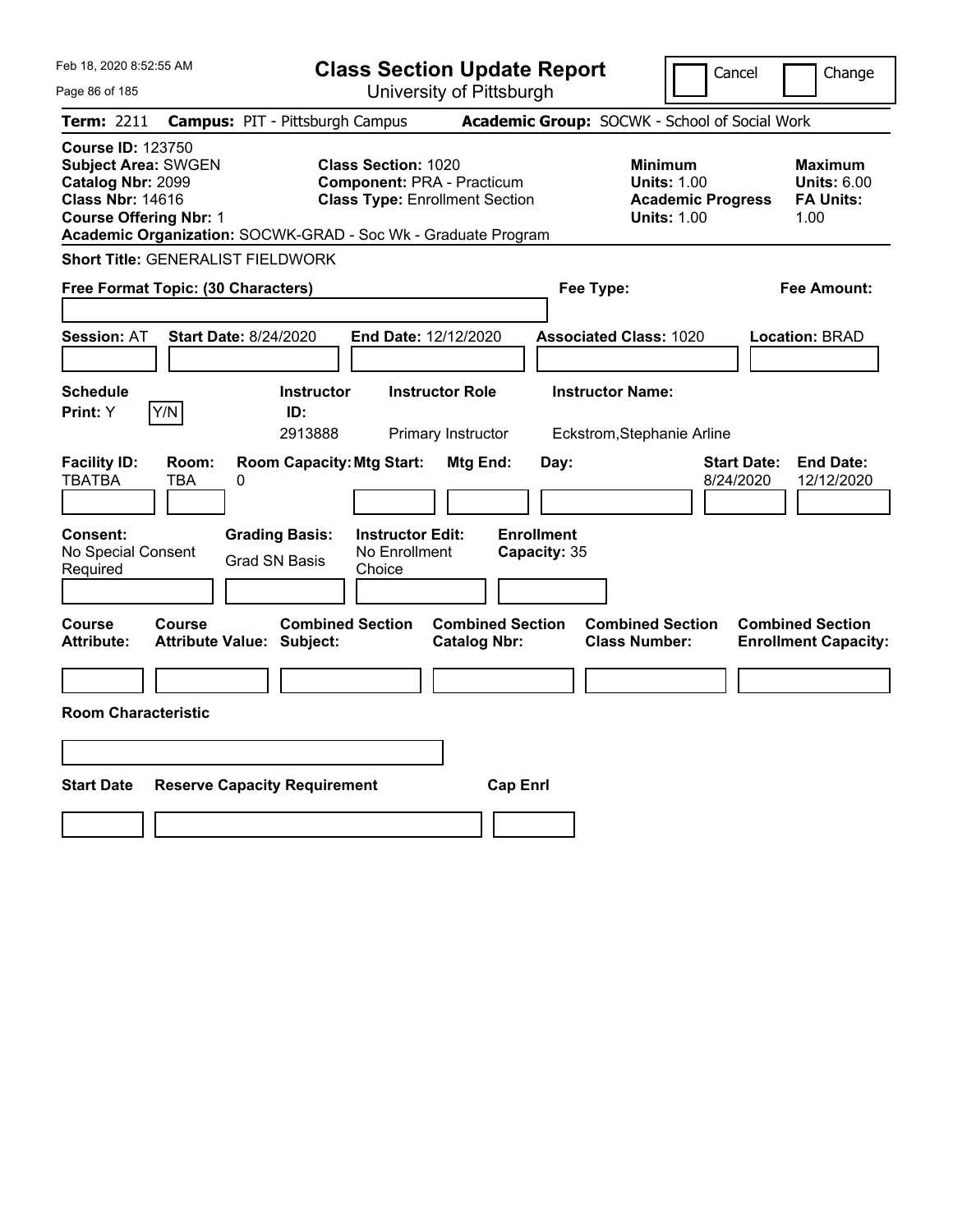| Feb 18, 2020 8:52:55 AM                                                                                                                 |                                                               | <b>Class Section Update Report</b>                                                                       |                                                |                                              |                                                                                 | Cancel                          | Change                                                    |
|-----------------------------------------------------------------------------------------------------------------------------------------|---------------------------------------------------------------|----------------------------------------------------------------------------------------------------------|------------------------------------------------|----------------------------------------------|---------------------------------------------------------------------------------|---------------------------------|-----------------------------------------------------------|
| Page 87 of 185                                                                                                                          |                                                               |                                                                                                          | University of Pittsburgh                       |                                              |                                                                                 |                                 |                                                           |
| Term: 2211                                                                                                                              | <b>Campus: PIT - Pittsburgh Campus</b>                        |                                                                                                          |                                                |                                              | Academic Group: SOCWK - School of Social Work                                   |                                 |                                                           |
| <b>Course ID: 123750</b><br><b>Subject Area: SWGEN</b><br>Catalog Nbr: 2099<br><b>Class Nbr: 14659</b><br><b>Course Offering Nbr: 1</b> | Academic Organization: SOCWK-GRAD - Soc Wk - Graduate Program | <b>Class Section: 1030</b><br><b>Component: PRA - Practicum</b><br><b>Class Type: Enrollment Section</b> |                                                |                                              | Minimum<br><b>Units: 1.00</b><br><b>Academic Progress</b><br><b>Units: 1.00</b> |                                 | Maximum<br><b>Units: 6.00</b><br><b>FA Units:</b><br>1.00 |
|                                                                                                                                         | <b>Short Title: GENERALIST FIELDWORK</b>                      |                                                                                                          |                                                |                                              |                                                                                 |                                 |                                                           |
| Free Format Topic: (30 Characters)                                                                                                      |                                                               |                                                                                                          |                                                | Fee Type:                                    |                                                                                 |                                 | Fee Amount:                                               |
| <b>Session: AT</b>                                                                                                                      | <b>Start Date: 8/24/2020</b>                                  | End Date: 12/12/2020                                                                                     |                                                |                                              | <b>Associated Class: 1030</b>                                                   |                                 | <b>Location: PGH</b>                                      |
| <b>Schedule</b><br>Y/N<br><b>Print:</b> Y                                                                                               | <b>Instructor</b><br>ID:<br>2918962<br>3446732                | Special                                                                                                  | <b>Instructor Role</b><br>Primary Instructor   | <b>Instructor Name:</b><br>Melnick, Alicia D | Dalessandro,John P                                                              |                                 |                                                           |
| <b>Facility ID:</b><br>Room:<br><b>TBATBA</b><br><b>TBA</b>                                                                             | <b>Room Capacity: Mtg Start:</b><br>0                         |                                                                                                          | Mtg End:                                       | Day:                                         |                                                                                 | <b>Start Date:</b><br>8/24/2020 | <b>End Date:</b><br>12/12/2020                            |
| <b>Consent:</b><br>No Special Consent<br>Required                                                                                       | <b>Grading Basis:</b><br><b>Grad SN Basis</b>                 | <b>Instructor Edit:</b><br>No Enrollment<br>Choice                                                       |                                                | <b>Enrollment</b><br>Capacity: 50            |                                                                                 |                                 |                                                           |
| <b>Course</b><br><b>Course</b><br><b>Attribute:</b>                                                                                     | <b>Attribute Value: Subject:</b>                              | <b>Combined Section</b>                                                                                  | <b>Combined Section</b><br><b>Catalog Nbr:</b> |                                              | <b>Combined Section</b><br><b>Class Number:</b>                                 |                                 | <b>Combined Section</b><br><b>Enrollment Capacity:</b>    |
|                                                                                                                                         |                                                               |                                                                                                          |                                                |                                              |                                                                                 |                                 |                                                           |
| <b>Room Characteristic</b>                                                                                                              |                                                               |                                                                                                          |                                                |                                              |                                                                                 |                                 |                                                           |
|                                                                                                                                         |                                                               |                                                                                                          |                                                |                                              |                                                                                 |                                 |                                                           |
| <b>Start Date</b>                                                                                                                       | <b>Reserve Capacity Requirement</b>                           |                                                                                                          | <b>Cap Enrl</b>                                |                                              |                                                                                 |                                 |                                                           |
|                                                                                                                                         |                                                               |                                                                                                          |                                                |                                              |                                                                                 |                                 |                                                           |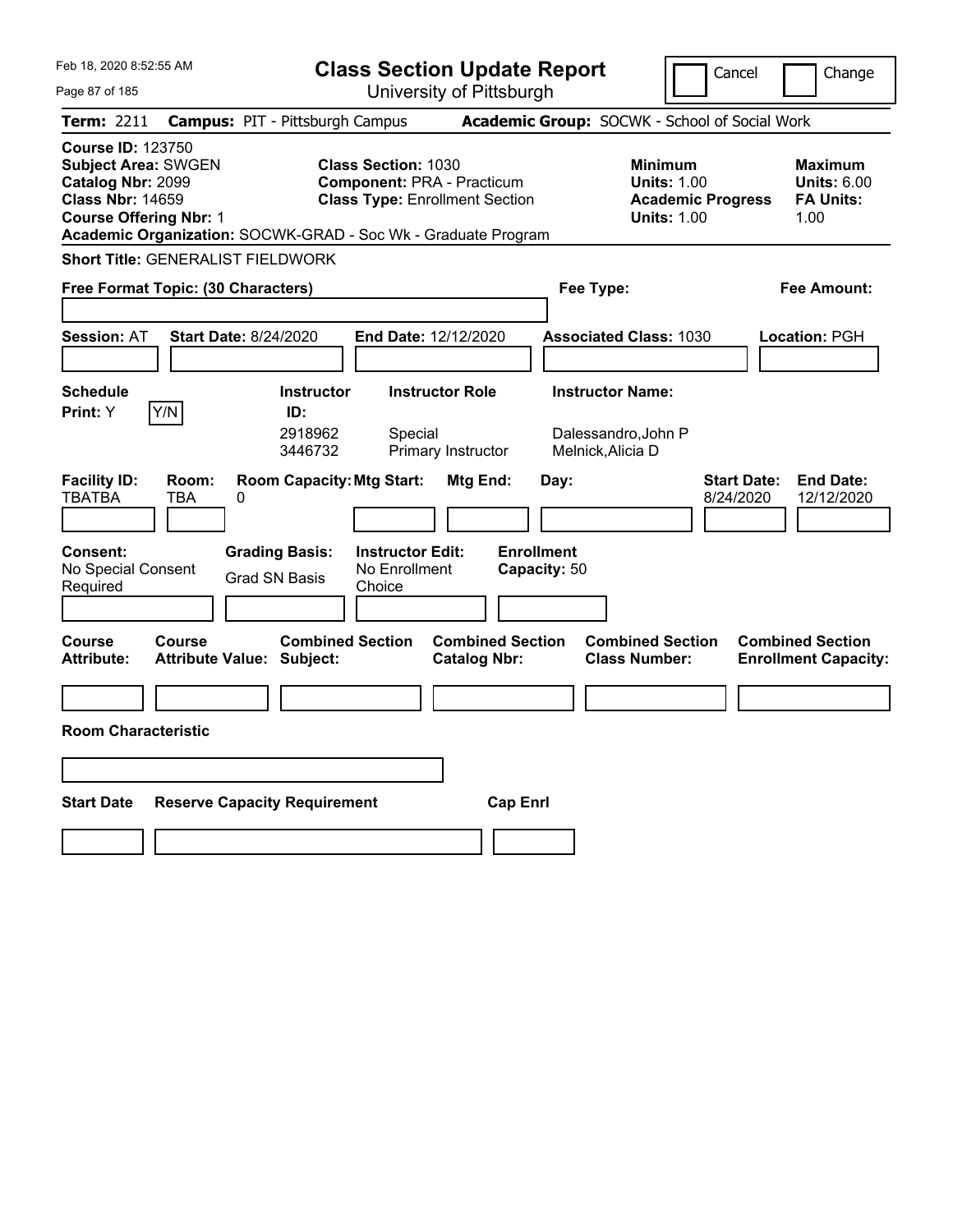| Feb 18, 2020 8:52:55 AM                                                                                                                 |                     |                                                               |                                                    | <b>Class Section Update Report</b>                                         |                                   |                                                                   | Cancel                          | Change                                                    |
|-----------------------------------------------------------------------------------------------------------------------------------------|---------------------|---------------------------------------------------------------|----------------------------------------------------|----------------------------------------------------------------------------|-----------------------------------|-------------------------------------------------------------------|---------------------------------|-----------------------------------------------------------|
| Page 88 of 185                                                                                                                          |                     |                                                               |                                                    | University of Pittsburgh                                                   |                                   |                                                                   |                                 |                                                           |
| Term: 2211                                                                                                                              |                     | <b>Campus: PIT - Pittsburgh Campus</b>                        |                                                    |                                                                            |                                   | Academic Group: SOCWK - School of Social Work                     |                                 |                                                           |
| <b>Course ID: 123750</b><br><b>Subject Area: SWGEN</b><br>Catalog Nbr: 2099<br><b>Class Nbr: 14660</b><br><b>Course Offering Nbr: 1</b> |                     | Academic Organization: SOCWK-GRAD - Soc Wk - Graduate Program | <b>Class Section: 1040</b>                         | <b>Component: PRA - Practicum</b><br><b>Class Type: Enrollment Section</b> |                                   | Minimum<br><b>Units: 1.00</b><br><b>Units: 1.00</b>               | <b>Academic Progress</b>        | Maximum<br><b>Units: 6.00</b><br><b>FA Units:</b><br>1.00 |
|                                                                                                                                         |                     | <b>Short Title: GENERALIST FIELDWORK</b>                      |                                                    |                                                                            |                                   |                                                                   |                                 |                                                           |
| Free Format Topic: (30 Characters)                                                                                                      |                     |                                                               |                                                    |                                                                            |                                   | Fee Type:                                                         |                                 | Fee Amount:                                               |
| <b>Session: AT</b>                                                                                                                      |                     | <b>Start Date: 8/24/2020</b>                                  |                                                    | End Date: 12/12/2020                                                       |                                   | <b>Associated Class: 1040</b>                                     |                                 | <b>Location: PGH</b>                                      |
| <b>Schedule</b><br><b>Print:</b> Y                                                                                                      | Y/N                 | <b>Instructor</b><br>ID:<br>2903643<br>2918962                | Special                                            | <b>Instructor Role</b><br>Primary Instructor                               |                                   | <b>Instructor Name:</b><br>Cahalane, Helen<br>Dalessandro, John P |                                 |                                                           |
| <b>Facility ID:</b><br><b>TBATBA</b>                                                                                                    | Room:<br><b>TBA</b> | <b>Room Capacity: Mtg Start:</b><br>0                         |                                                    | Mtg End:                                                                   | Day:                              |                                                                   | <b>Start Date:</b><br>8/24/2020 | <b>End Date:</b><br>12/12/2020                            |
| <b>Consent:</b><br>No Special Consent<br>Required                                                                                       |                     | <b>Grading Basis:</b><br><b>Grad SN Basis</b>                 | <b>Instructor Edit:</b><br>No Enrollment<br>Choice |                                                                            | <b>Enrollment</b><br>Capacity: 50 |                                                                   |                                 |                                                           |
| <b>Course</b><br><b>Attribute:</b>                                                                                                      | <b>Course</b>       | <b>Combined Section</b><br><b>Attribute Value: Subject:</b>   |                                                    | <b>Combined Section</b><br><b>Catalog Nbr:</b>                             |                                   | <b>Combined Section</b><br><b>Class Number:</b>                   |                                 | <b>Combined Section</b><br><b>Enrollment Capacity:</b>    |
|                                                                                                                                         |                     |                                                               |                                                    |                                                                            |                                   |                                                                   |                                 |                                                           |
| <b>Room Characteristic</b>                                                                                                              |                     |                                                               |                                                    |                                                                            |                                   |                                                                   |                                 |                                                           |
|                                                                                                                                         |                     |                                                               |                                                    |                                                                            |                                   |                                                                   |                                 |                                                           |
| <b>Start Date</b>                                                                                                                       |                     | <b>Reserve Capacity Requirement</b>                           |                                                    |                                                                            | <b>Cap Enrl</b>                   |                                                                   |                                 |                                                           |
|                                                                                                                                         |                     |                                                               |                                                    |                                                                            |                                   |                                                                   |                                 |                                                           |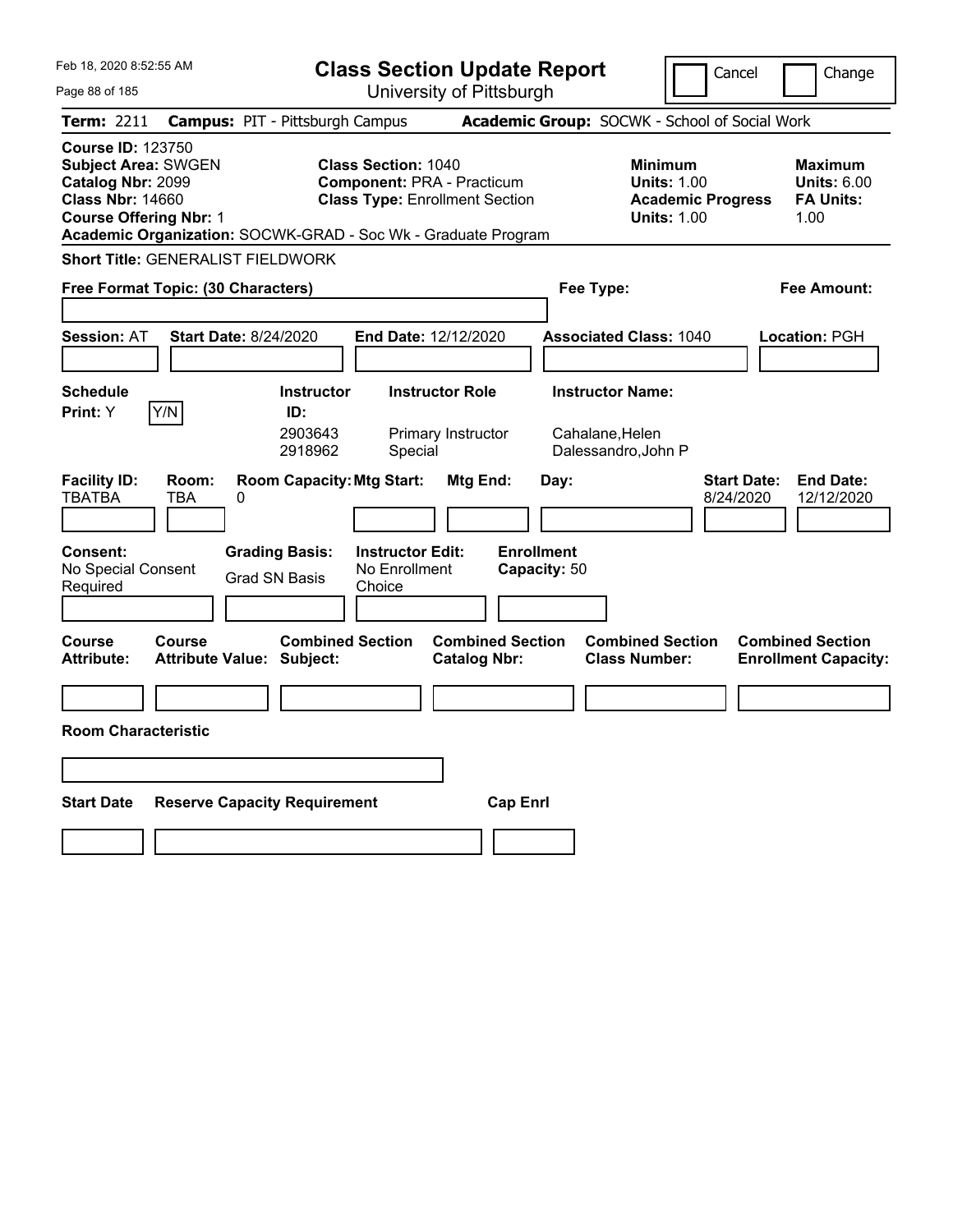| Feb 18, 2020 8:52:55 AM                                                                                                                                                                                  |                                                   |                                                | <b>Class Section Update Report</b>                                                                       |                                                |                                   |                                                               | Cancel                                                                          | Change                                                    |
|----------------------------------------------------------------------------------------------------------------------------------------------------------------------------------------------------------|---------------------------------------------------|------------------------------------------------|----------------------------------------------------------------------------------------------------------|------------------------------------------------|-----------------------------------|---------------------------------------------------------------|---------------------------------------------------------------------------------|-----------------------------------------------------------|
| Page 89 of 185                                                                                                                                                                                           |                                                   |                                                |                                                                                                          | University of Pittsburgh                       |                                   |                                                               |                                                                                 |                                                           |
| Term: 2211                                                                                                                                                                                               | <b>Campus: PIT - Pittsburgh Campus</b>            |                                                |                                                                                                          |                                                |                                   | Academic Group: SOCWK - School of Social Work                 |                                                                                 |                                                           |
| <b>Course ID: 123750</b><br><b>Subject Area: SWGEN</b><br>Catalog Nbr: 2099<br><b>Class Nbr: 14661</b><br><b>Course Offering Nbr: 1</b><br>Academic Organization: SOCWK-GRAD - Soc Wk - Graduate Program |                                                   |                                                | <b>Class Section: 1050</b><br><b>Component: PRA - Practicum</b><br><b>Class Type: Enrollment Section</b> |                                                |                                   |                                                               | Minimum<br><b>Units: 1.00</b><br><b>Academic Progress</b><br><b>Units: 1.00</b> | Maximum<br><b>Units: 6.00</b><br><b>FA Units:</b><br>1.00 |
| <b>Short Title: GENERALIST FIELDWORK</b>                                                                                                                                                                 |                                                   |                                                |                                                                                                          |                                                |                                   |                                                               |                                                                                 |                                                           |
| Free Format Topic: (30 Characters)                                                                                                                                                                       |                                                   |                                                |                                                                                                          |                                                |                                   | Fee Type:                                                     |                                                                                 | Fee Amount:                                               |
| <b>Session: AT</b>                                                                                                                                                                                       | <b>Start Date: 8/24/2020</b>                      |                                                | End Date: 12/12/2020                                                                                     |                                                |                                   | <b>Associated Class: 1050</b>                                 |                                                                                 | <b>Location: PGH</b>                                      |
| <b>Schedule</b><br>Y/N<br><b>Print:</b> Y                                                                                                                                                                |                                                   | <b>Instructor</b><br>ID:<br>2918962<br>2945986 | Special                                                                                                  | <b>Instructor Role</b><br>Primary Instructor   |                                   | <b>Instructor Name:</b><br>Dalessandro,John P<br>Perry, Marlo |                                                                                 |                                                           |
| <b>Facility ID:</b><br><b>TBATBA</b>                                                                                                                                                                     | Room:<br><b>TBA</b><br>0                          | <b>Room Capacity: Mtg Start:</b>               |                                                                                                          | Mtg End:                                       | Day:                              |                                                               | <b>Start Date:</b><br>8/24/2020                                                 | <b>End Date:</b><br>12/12/2020                            |
| <b>Consent:</b><br>No Special Consent<br>Required                                                                                                                                                        |                                                   | <b>Grading Basis:</b><br><b>Grad SN Basis</b>  | <b>Instructor Edit:</b><br>No Enrollment<br>Choice                                                       |                                                | <b>Enrollment</b><br>Capacity: 50 |                                                               |                                                                                 |                                                           |
| <b>Course</b><br><b>Attribute:</b>                                                                                                                                                                       | <b>Course</b><br><b>Attribute Value: Subject:</b> | <b>Combined Section</b>                        |                                                                                                          | <b>Combined Section</b><br><b>Catalog Nbr:</b> |                                   | <b>Combined Section</b><br><b>Class Number:</b>               |                                                                                 | <b>Combined Section</b><br><b>Enrollment Capacity:</b>    |
|                                                                                                                                                                                                          |                                                   |                                                |                                                                                                          |                                                |                                   |                                                               |                                                                                 |                                                           |
| <b>Room Characteristic</b>                                                                                                                                                                               |                                                   |                                                |                                                                                                          |                                                |                                   |                                                               |                                                                                 |                                                           |
|                                                                                                                                                                                                          |                                                   |                                                |                                                                                                          |                                                |                                   |                                                               |                                                                                 |                                                           |
| <b>Start Date</b>                                                                                                                                                                                        | <b>Reserve Capacity Requirement</b>               |                                                |                                                                                                          |                                                | <b>Cap Enrl</b>                   |                                                               |                                                                                 |                                                           |
|                                                                                                                                                                                                          |                                                   |                                                |                                                                                                          |                                                |                                   |                                                               |                                                                                 |                                                           |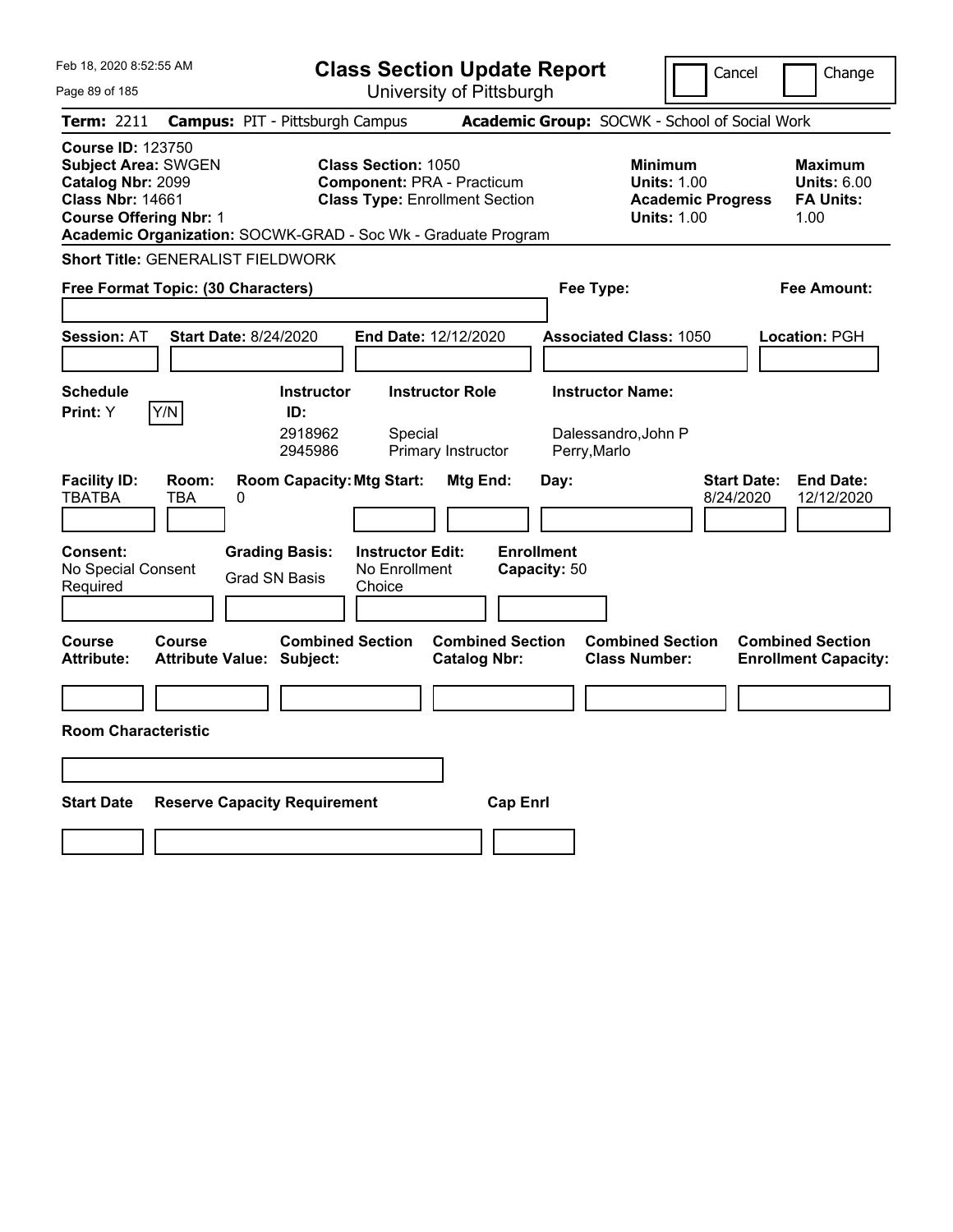| Feb 18, 2020 8:52:55 AM                                                                                                                 |                                                               | <b>Class Section Update Report</b>                                                                       |                                                |                                     | Cancel                                                                          | Change                                                    |
|-----------------------------------------------------------------------------------------------------------------------------------------|---------------------------------------------------------------|----------------------------------------------------------------------------------------------------------|------------------------------------------------|-------------------------------------|---------------------------------------------------------------------------------|-----------------------------------------------------------|
| Page 90 of 185                                                                                                                          |                                                               |                                                                                                          | University of Pittsburgh                       |                                     |                                                                                 |                                                           |
| Term: 2211                                                                                                                              | <b>Campus: PIT - Pittsburgh Campus</b>                        |                                                                                                          |                                                |                                     | Academic Group: SOCWK - School of Social Work                                   |                                                           |
| <b>Course ID: 123750</b><br><b>Subject Area: SWGEN</b><br>Catalog Nbr: 2099<br><b>Class Nbr: 14662</b><br><b>Course Offering Nbr: 1</b> | Academic Organization: SOCWK-GRAD - Soc Wk - Graduate Program | <b>Class Section: 1060</b><br><b>Component: PRA - Practicum</b><br><b>Class Type: Enrollment Section</b> |                                                |                                     | Minimum<br><b>Units: 1.00</b><br><b>Academic Progress</b><br><b>Units: 1.00</b> | Maximum<br><b>Units: 6.00</b><br><b>FA Units:</b><br>1.00 |
|                                                                                                                                         | <b>Short Title: GENERALIST FIELDWORK</b>                      |                                                                                                          |                                                |                                     |                                                                                 |                                                           |
| Free Format Topic: (30 Characters)                                                                                                      |                                                               |                                                                                                          |                                                | Fee Type:                           |                                                                                 | Fee Amount:                                               |
|                                                                                                                                         |                                                               |                                                                                                          |                                                |                                     |                                                                                 |                                                           |
| <b>Session: AT</b>                                                                                                                      | <b>Start Date: 8/24/2020</b>                                  | End Date: 12/12/2020                                                                                     |                                                | <b>Associated Class: 1060</b>       |                                                                                 | <b>Location: PGH</b>                                      |
|                                                                                                                                         |                                                               |                                                                                                          |                                                |                                     |                                                                                 |                                                           |
| <b>Schedule</b>                                                                                                                         | <b>Instructor</b>                                             | <b>Instructor Role</b>                                                                                   |                                                | <b>Instructor Name:</b>             |                                                                                 |                                                           |
| Y/N<br><b>Print:</b> Y                                                                                                                  | ID:<br>1160277<br>2918962                                     | Special                                                                                                  | Primary Instructor                             | Ambuske, Amy<br>Dalessandro, John P |                                                                                 |                                                           |
| <b>Facility ID:</b><br>Room:<br><b>TBATBA</b><br><b>TBA</b>                                                                             | <b>Room Capacity: Mtg Start:</b><br>0                         |                                                                                                          | Mtg End:                                       | Day:                                | <b>Start Date:</b><br>8/24/2020                                                 | <b>End Date:</b><br>12/12/2020                            |
| <b>Consent:</b><br>No Special Consent<br>Required                                                                                       | <b>Grading Basis:</b><br><b>Grad SN Basis</b>                 | <b>Instructor Edit:</b><br>No Enrollment<br>Choice                                                       |                                                | <b>Enrollment</b><br>Capacity: 50   |                                                                                 |                                                           |
| <b>Course</b><br><b>Course</b><br><b>Attribute:</b>                                                                                     | <b>Attribute Value: Subject:</b>                              | <b>Combined Section</b>                                                                                  | <b>Combined Section</b><br><b>Catalog Nbr:</b> |                                     | <b>Combined Section</b><br><b>Class Number:</b>                                 | <b>Combined Section</b><br><b>Enrollment Capacity:</b>    |
|                                                                                                                                         |                                                               |                                                                                                          |                                                |                                     |                                                                                 |                                                           |
| <b>Room Characteristic</b>                                                                                                              |                                                               |                                                                                                          |                                                |                                     |                                                                                 |                                                           |
|                                                                                                                                         |                                                               |                                                                                                          |                                                |                                     |                                                                                 |                                                           |
| <b>Start Date</b>                                                                                                                       | <b>Reserve Capacity Requirement</b>                           |                                                                                                          | <b>Cap Enrl</b>                                |                                     |                                                                                 |                                                           |
|                                                                                                                                         |                                                               |                                                                                                          |                                                |                                     |                                                                                 |                                                           |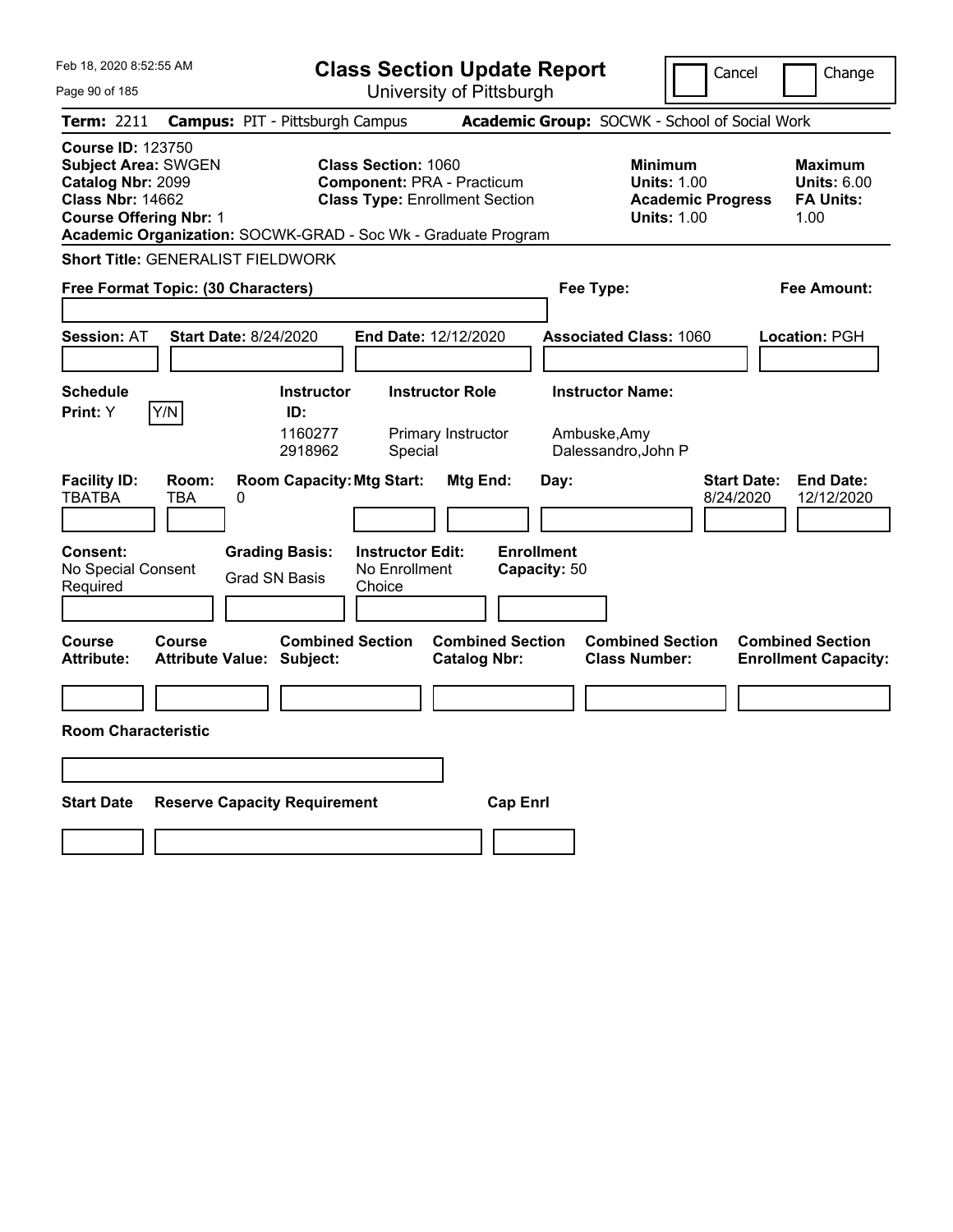| Feb 18, 2020 8:52:55 AM                                                                                                                                                                                  |                                                                                        |                                                    | <b>Class Section Update Report</b>                                         |                                           |                                                                                        | Cancel                          | Change                                                    |
|----------------------------------------------------------------------------------------------------------------------------------------------------------------------------------------------------------|----------------------------------------------------------------------------------------|----------------------------------------------------|----------------------------------------------------------------------------|-------------------------------------------|----------------------------------------------------------------------------------------|---------------------------------|-----------------------------------------------------------|
| Page 91 of 185                                                                                                                                                                                           |                                                                                        |                                                    | University of Pittsburgh                                                   |                                           |                                                                                        |                                 |                                                           |
| Term: 2211                                                                                                                                                                                               | <b>Campus: PIT - Pittsburgh Campus</b>                                                 |                                                    |                                                                            |                                           | Academic Group: SOCWK - School of Social Work                                          |                                 |                                                           |
| <b>Course ID: 123750</b><br><b>Subject Area: SWGEN</b><br>Catalog Nbr: 2099<br><b>Class Nbr: 14663</b><br><b>Course Offering Nbr: 1</b><br>Academic Organization: SOCWK-GRAD - Soc Wk - Graduate Program |                                                                                        | <b>Class Section: 1070</b>                         | <b>Component: PRA - Practicum</b><br><b>Class Type: Enrollment Section</b> |                                           | <b>Minimum</b><br><b>Units: 1.00</b><br><b>Academic Progress</b><br><b>Units: 1.00</b> |                                 | Maximum<br><b>Units: 6.00</b><br><b>FA Units:</b><br>1.00 |
| <b>Short Title: GENERALIST FIELDWORK</b>                                                                                                                                                                 |                                                                                        |                                                    |                                                                            |                                           |                                                                                        |                                 |                                                           |
| Free Format Topic: (30 Characters)                                                                                                                                                                       |                                                                                        |                                                    |                                                                            | Fee Type:                                 |                                                                                        |                                 | Fee Amount:                                               |
|                                                                                                                                                                                                          |                                                                                        |                                                    |                                                                            |                                           |                                                                                        |                                 |                                                           |
| <b>Session: AT</b>                                                                                                                                                                                       | <b>Start Date: 8/24/2020</b>                                                           | <b>End Date: 12/12/2020</b>                        |                                                                            |                                           | <b>Associated Class: 1070</b>                                                          |                                 | Location: PGH                                             |
|                                                                                                                                                                                                          |                                                                                        |                                                    |                                                                            |                                           |                                                                                        |                                 |                                                           |
| <b>Schedule</b>                                                                                                                                                                                          | <b>Instructor</b>                                                                      |                                                    | <b>Instructor Role</b>                                                     | <b>Instructor Name:</b>                   |                                                                                        |                                 |                                                           |
| Y/N<br>Print: Y                                                                                                                                                                                          | ID:                                                                                    |                                                    |                                                                            |                                           |                                                                                        |                                 |                                                           |
|                                                                                                                                                                                                          | 2906910<br>2918962                                                                     | Special                                            | Primary Instructor                                                         | Cherry, Melvin C                          | Dalessandro, John P                                                                    |                                 |                                                           |
| <b>Facility ID:</b><br>Room:<br><b>TBATBA</b><br><b>TBA</b><br><b>Consent:</b><br>No Special Consent<br>Required                                                                                         | <b>Room Capacity: Mtg Start:</b><br>0<br><b>Grading Basis:</b><br><b>Grad SN Basis</b> | <b>Instructor Edit:</b><br>No Enrollment<br>Choice | Mtg End:                                                                   | Day:<br><b>Enrollment</b><br>Capacity: 50 |                                                                                        | <b>Start Date:</b><br>8/24/2020 | <b>End Date:</b><br>12/12/2020                            |
| Course<br>Course<br><b>Attribute:</b>                                                                                                                                                                    | <b>Combined Section</b><br>Attribute Value: Subject:                                   |                                                    | <b>Combined Section</b><br><b>Catalog Nbr:</b>                             |                                           | <b>Combined Section</b><br><b>Class Number:</b>                                        |                                 | <b>Combined Section</b><br><b>Enrollment Capacity:</b>    |
|                                                                                                                                                                                                          |                                                                                        |                                                    |                                                                            |                                           |                                                                                        |                                 |                                                           |
| <b>Room Characteristic</b>                                                                                                                                                                               |                                                                                        |                                                    |                                                                            |                                           |                                                                                        |                                 |                                                           |
|                                                                                                                                                                                                          |                                                                                        |                                                    |                                                                            |                                           |                                                                                        |                                 |                                                           |
| <b>Start Date</b>                                                                                                                                                                                        | <b>Reserve Capacity Requirement</b>                                                    |                                                    | <b>Cap Enrl</b>                                                            |                                           |                                                                                        |                                 |                                                           |
|                                                                                                                                                                                                          |                                                                                        |                                                    |                                                                            |                                           |                                                                                        |                                 |                                                           |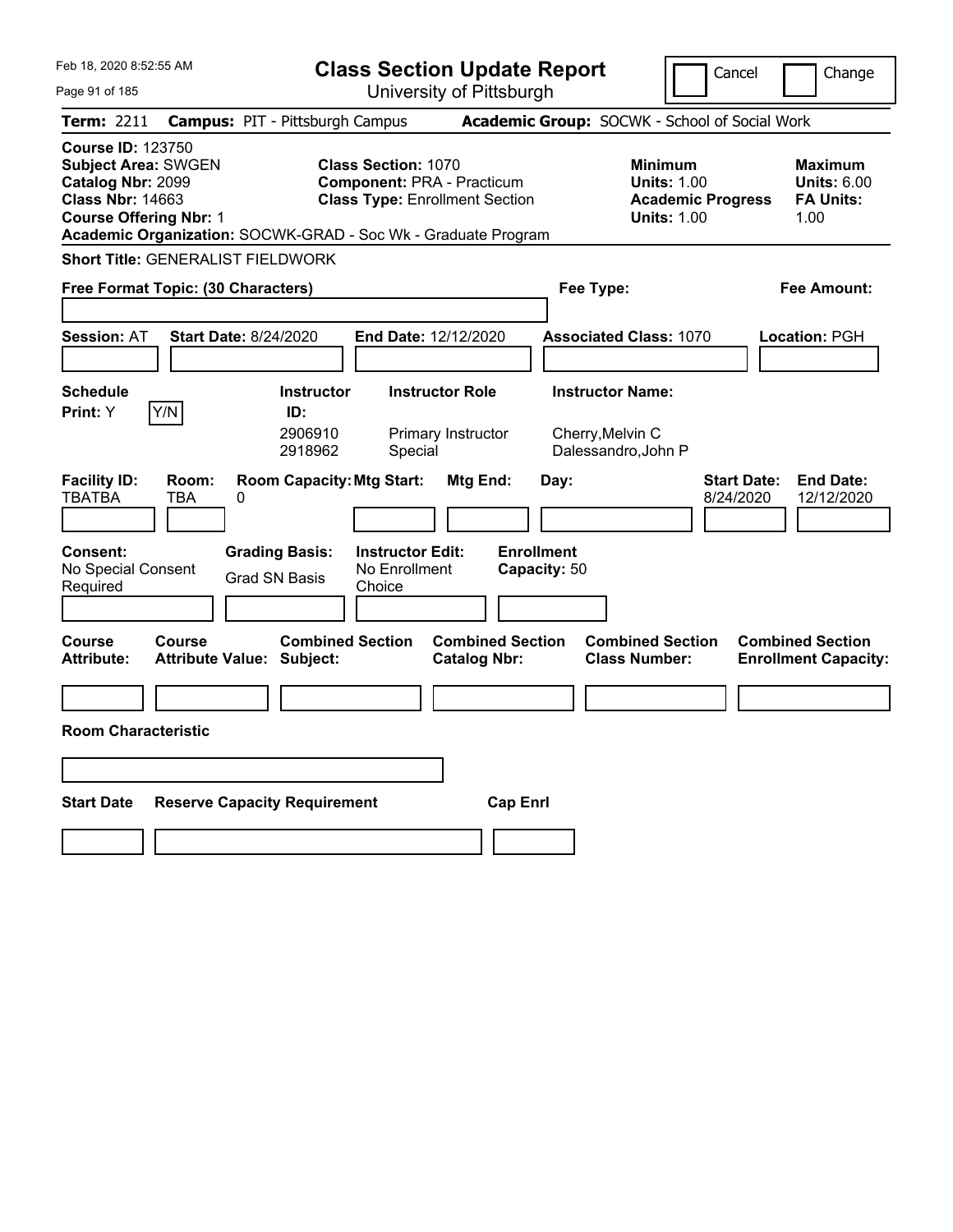| Feb 18, 2020 8:52:55 AM                                                                                                                 |                     |                                                               |                                                    | <b>Class Section Update Report</b>                                         |                                   |                                                                   | Cancel                          | Change                                                    |
|-----------------------------------------------------------------------------------------------------------------------------------------|---------------------|---------------------------------------------------------------|----------------------------------------------------|----------------------------------------------------------------------------|-----------------------------------|-------------------------------------------------------------------|---------------------------------|-----------------------------------------------------------|
| Page 92 of 185                                                                                                                          |                     |                                                               |                                                    | University of Pittsburgh                                                   |                                   |                                                                   |                                 |                                                           |
| Term: 2211                                                                                                                              |                     | <b>Campus: PIT - Pittsburgh Campus</b>                        |                                                    |                                                                            |                                   | Academic Group: SOCWK - School of Social Work                     |                                 |                                                           |
| <b>Course ID: 123750</b><br><b>Subject Area: SWGEN</b><br>Catalog Nbr: 2099<br><b>Class Nbr: 14664</b><br><b>Course Offering Nbr: 1</b> |                     | Academic Organization: SOCWK-GRAD - Soc Wk - Graduate Program | <b>Class Section: 1080</b>                         | <b>Component: PRA - Practicum</b><br><b>Class Type: Enrollment Section</b> |                                   | Minimum<br><b>Units: 1.00</b><br><b>Units: 1.00</b>               | <b>Academic Progress</b>        | Maximum<br><b>Units: 6.00</b><br><b>FA Units:</b><br>1.00 |
|                                                                                                                                         |                     | <b>Short Title: GENERALIST FIELDWORK</b>                      |                                                    |                                                                            |                                   |                                                                   |                                 |                                                           |
| Free Format Topic: (30 Characters)                                                                                                      |                     |                                                               |                                                    |                                                                            |                                   | Fee Type:                                                         |                                 | Fee Amount:                                               |
| <b>Session: AT</b>                                                                                                                      |                     | <b>Start Date: 8/24/2020</b>                                  |                                                    | End Date: 12/12/2020                                                       |                                   | <b>Associated Class: 1080</b>                                     |                                 | <b>Location: PGH</b>                                      |
| <b>Schedule</b><br><b>Print:</b> Y                                                                                                      | Y/N                 | <b>Instructor</b><br>ID:<br>2926421<br>2918962                | Special                                            | <b>Instructor Role</b><br>Primary Instructor                               |                                   | <b>Instructor Name:</b><br>Borish, Laura B<br>Dalessandro, John P |                                 |                                                           |
| <b>Facility ID:</b><br><b>TBATBA</b>                                                                                                    | Room:<br><b>TBA</b> | <b>Room Capacity: Mtg Start:</b><br>0                         |                                                    | Mtg End:                                                                   | Day:                              |                                                                   | <b>Start Date:</b><br>8/24/2020 | <b>End Date:</b><br>12/12/2020                            |
| <b>Consent:</b><br>No Special Consent<br>Required                                                                                       |                     | <b>Grading Basis:</b><br><b>Grad SN Basis</b>                 | <b>Instructor Edit:</b><br>No Enrollment<br>Choice |                                                                            | <b>Enrollment</b><br>Capacity: 50 |                                                                   |                                 |                                                           |
| <b>Course</b><br><b>Attribute:</b>                                                                                                      | <b>Course</b>       | <b>Combined Section</b><br><b>Attribute Value: Subject:</b>   |                                                    | <b>Combined Section</b><br><b>Catalog Nbr:</b>                             |                                   | <b>Combined Section</b><br><b>Class Number:</b>                   |                                 | <b>Combined Section</b><br><b>Enrollment Capacity:</b>    |
|                                                                                                                                         |                     |                                                               |                                                    |                                                                            |                                   |                                                                   |                                 |                                                           |
| <b>Room Characteristic</b>                                                                                                              |                     |                                                               |                                                    |                                                                            |                                   |                                                                   |                                 |                                                           |
|                                                                                                                                         |                     |                                                               |                                                    |                                                                            |                                   |                                                                   |                                 |                                                           |
| <b>Start Date</b>                                                                                                                       |                     | <b>Reserve Capacity Requirement</b>                           |                                                    |                                                                            | <b>Cap Enrl</b>                   |                                                                   |                                 |                                                           |
|                                                                                                                                         |                     |                                                               |                                                    |                                                                            |                                   |                                                                   |                                 |                                                           |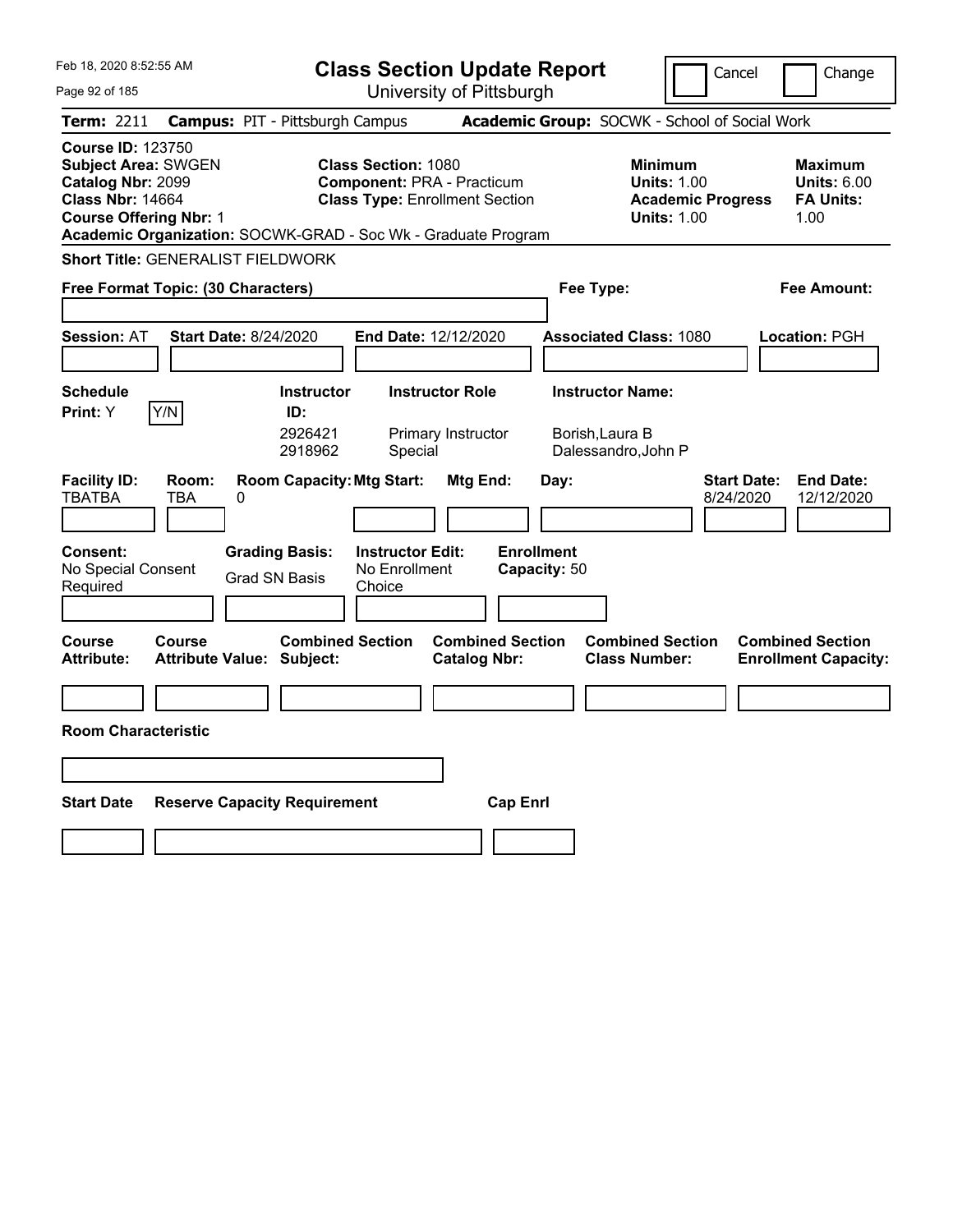| Feb 18, 2020 8:52:55 AM                                                                                                                                                                                  |                                                      |                                                    | <b>Class Section Update Report</b>                                         |                                   |                                                                                        | Cancel                          | Change                                                    |
|----------------------------------------------------------------------------------------------------------------------------------------------------------------------------------------------------------|------------------------------------------------------|----------------------------------------------------|----------------------------------------------------------------------------|-----------------------------------|----------------------------------------------------------------------------------------|---------------------------------|-----------------------------------------------------------|
| Page 93 of 185                                                                                                                                                                                           |                                                      |                                                    | University of Pittsburgh                                                   |                                   |                                                                                        |                                 |                                                           |
| Term: 2211                                                                                                                                                                                               | <b>Campus: PIT - Pittsburgh Campus</b>               |                                                    |                                                                            |                                   | Academic Group: SOCWK - School of Social Work                                          |                                 |                                                           |
| <b>Course ID: 123750</b><br><b>Subject Area: SWGEN</b><br>Catalog Nbr: 2099<br><b>Class Nbr: 14665</b><br><b>Course Offering Nbr: 1</b><br>Academic Organization: SOCWK-GRAD - Soc Wk - Graduate Program |                                                      | <b>Class Section: 1090</b>                         | <b>Component: PRA - Practicum</b><br><b>Class Type: Enrollment Section</b> |                                   | <b>Minimum</b><br><b>Units: 1.00</b><br><b>Academic Progress</b><br><b>Units: 1.00</b> |                                 | Maximum<br><b>Units: 6.00</b><br><b>FA Units:</b><br>1.00 |
| <b>Short Title: GENERALIST FIELDWORK</b>                                                                                                                                                                 |                                                      |                                                    |                                                                            |                                   |                                                                                        |                                 |                                                           |
| Free Format Topic: (30 Characters)                                                                                                                                                                       |                                                      |                                                    |                                                                            | Fee Type:                         |                                                                                        |                                 | Fee Amount:                                               |
|                                                                                                                                                                                                          |                                                      |                                                    |                                                                            |                                   |                                                                                        |                                 |                                                           |
| <b>Session: AT</b>                                                                                                                                                                                       | <b>Start Date: 8/24/2020</b>                         | <b>End Date: 12/12/2020</b>                        |                                                                            |                                   | <b>Associated Class: 1090</b>                                                          |                                 | Location: PGH                                             |
|                                                                                                                                                                                                          |                                                      |                                                    |                                                                            |                                   |                                                                                        |                                 |                                                           |
| <b>Schedule</b>                                                                                                                                                                                          | <b>Instructor</b>                                    |                                                    | <b>Instructor Role</b>                                                     |                                   | <b>Instructor Name:</b>                                                                |                                 |                                                           |
| Y/N<br>Print: Y                                                                                                                                                                                          | ID:<br>2918962<br>1646655                            | Special                                            | Primary Instructor                                                         |                                   | Dalessandro, John P<br>Robinson, Deborah C.S.                                          |                                 |                                                           |
| <b>Facility ID:</b><br>Room:<br><b>TBATBA</b><br><b>TBA</b>                                                                                                                                              | <b>Room Capacity: Mtg Start:</b><br>0                |                                                    | Mtg End:                                                                   | Day:                              |                                                                                        | <b>Start Date:</b><br>8/24/2020 | <b>End Date:</b><br>12/12/2020                            |
| <b>Consent:</b><br>No Special Consent<br>Required                                                                                                                                                        | <b>Grading Basis:</b><br><b>Grad SN Basis</b>        | <b>Instructor Edit:</b><br>No Enrollment<br>Choice |                                                                            | <b>Enrollment</b><br>Capacity: 50 |                                                                                        |                                 |                                                           |
| Course<br>Course<br><b>Attribute:</b>                                                                                                                                                                    | <b>Combined Section</b><br>Attribute Value: Subject: |                                                    | <b>Combined Section</b><br><b>Catalog Nbr:</b>                             |                                   | <b>Combined Section</b><br><b>Class Number:</b>                                        |                                 | <b>Combined Section</b><br><b>Enrollment Capacity:</b>    |
|                                                                                                                                                                                                          |                                                      |                                                    |                                                                            |                                   |                                                                                        |                                 |                                                           |
| <b>Room Characteristic</b>                                                                                                                                                                               |                                                      |                                                    |                                                                            |                                   |                                                                                        |                                 |                                                           |
|                                                                                                                                                                                                          |                                                      |                                                    |                                                                            |                                   |                                                                                        |                                 |                                                           |
| <b>Start Date</b>                                                                                                                                                                                        | <b>Reserve Capacity Requirement</b>                  |                                                    | <b>Cap Enrl</b>                                                            |                                   |                                                                                        |                                 |                                                           |
|                                                                                                                                                                                                          |                                                      |                                                    |                                                                            |                                   |                                                                                        |                                 |                                                           |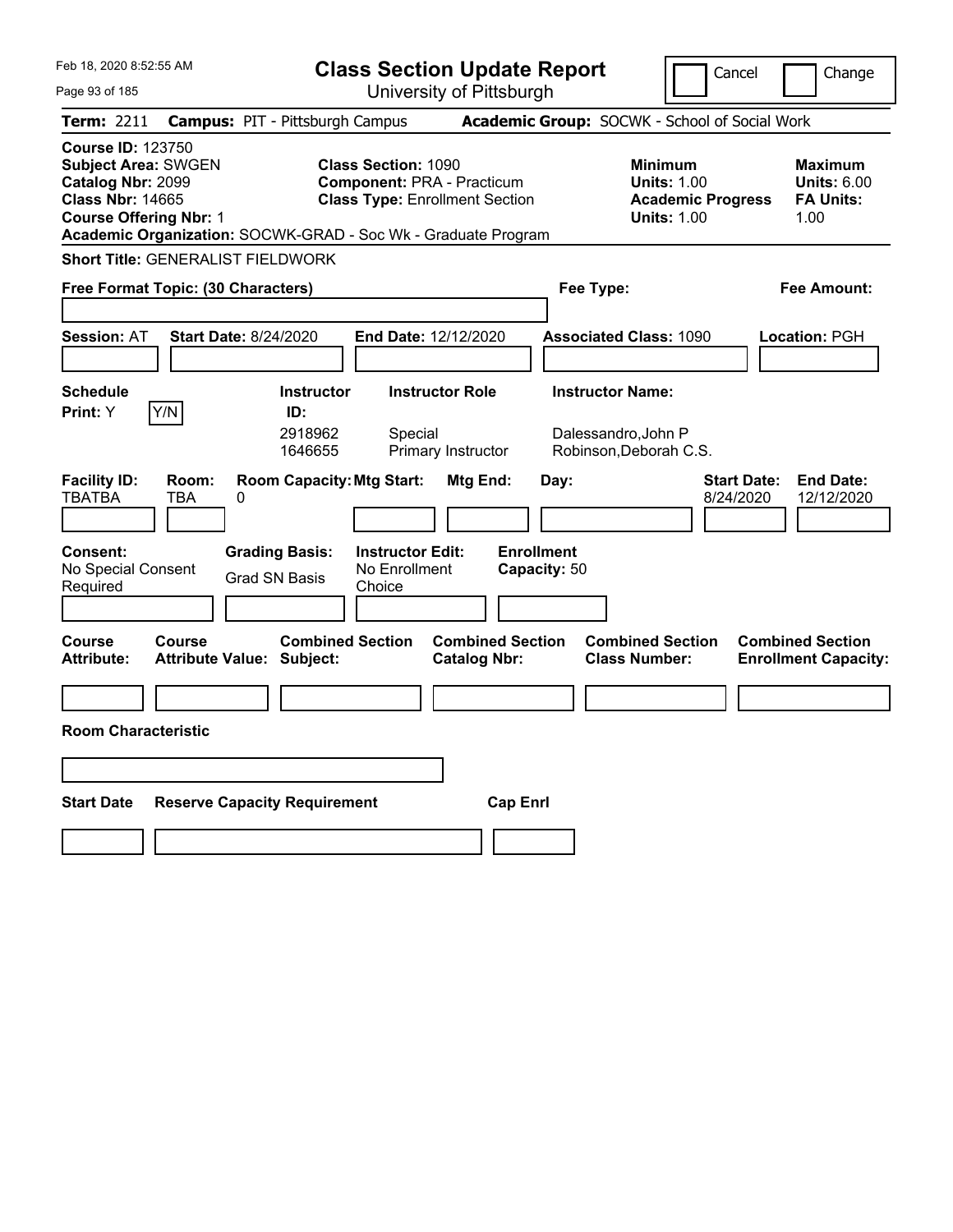| Feb 18, 2020 8:52:55 AM                                                                                                                                                                                  |                                            |                                     |                                                                                                          |                        | <b>Class Section Update Report</b> |                                                 |                                                                                        | Cancel                          | Change                                                    |
|----------------------------------------------------------------------------------------------------------------------------------------------------------------------------------------------------------|--------------------------------------------|-------------------------------------|----------------------------------------------------------------------------------------------------------|------------------------|------------------------------------|-------------------------------------------------|----------------------------------------------------------------------------------------|---------------------------------|-----------------------------------------------------------|
| Page 94 of 185                                                                                                                                                                                           |                                            |                                     |                                                                                                          |                        | University of Pittsburgh           |                                                 |                                                                                        |                                 |                                                           |
| <b>Term: 2211</b>                                                                                                                                                                                        | <b>Campus: PIT - Pittsburgh Campus</b>     |                                     |                                                                                                          |                        |                                    | Academic Group: SOCWK - School of Social Work   |                                                                                        |                                 |                                                           |
| <b>Course ID: 123750</b><br><b>Subject Area: SWGEN</b><br>Catalog Nbr: 2099<br><b>Class Nbr: 14666</b><br><b>Course Offering Nbr: 1</b><br>Academic Organization: SOCWK-GRAD - Soc Wk - Graduate Program |                                            |                                     | <b>Class Section: 1100</b><br><b>Component: PRA - Practicum</b><br><b>Class Type: Enrollment Section</b> |                        |                                    |                                                 | <b>Minimum</b><br><b>Units: 1.00</b><br><b>Academic Progress</b><br><b>Units: 1.00</b> |                                 | Maximum<br><b>Units: 6.00</b><br><b>FA Units:</b><br>1.00 |
| <b>Short Title: GENERALIST FIELDWORK</b>                                                                                                                                                                 |                                            |                                     |                                                                                                          |                        |                                    |                                                 |                                                                                        |                                 |                                                           |
| Free Format Topic: (30 Characters)                                                                                                                                                                       |                                            |                                     |                                                                                                          |                        |                                    | Fee Type:                                       |                                                                                        |                                 | Fee Amount:                                               |
| <b>Session: AT</b>                                                                                                                                                                                       | <b>Start Date: 8/24/2020</b>               |                                     | End Date: 12/12/2020                                                                                     |                        |                                    | <b>Associated Class: 1100</b>                   |                                                                                        |                                 | Location: PGH                                             |
| <b>Schedule</b><br>Y/N<br>Print: Y                                                                                                                                                                       |                                            | <b>Instructor</b><br>ID:<br>2918962 | Special                                                                                                  | <b>Instructor Role</b> |                                    | <b>Instructor Name:</b><br>Dalessandro, John P  |                                                                                        |                                 |                                                           |
| <b>Facility ID:</b><br><b>TBATBA</b>                                                                                                                                                                     | Room:<br><b>TBA</b><br>0                   | <b>Room Capacity: Mtg Start:</b>    |                                                                                                          | Mtg End:               | Day:                               |                                                 |                                                                                        | <b>Start Date:</b><br>8/24/2020 | <b>End Date:</b><br>12/12/2020                            |
| Consent:<br>No Special Consent<br>Required                                                                                                                                                               | <b>Grad SN Basis</b>                       | <b>Grading Basis:</b>               | <b>Instructor Edit:</b><br>No Enrollment<br>Choice                                                       |                        | <b>Enrollment</b><br>Capacity: 50  |                                                 |                                                                                        |                                 |                                                           |
| Course<br>Attribute:                                                                                                                                                                                     | Course<br><b>Attribute Value: Subject:</b> | <b>Combined Section</b>             |                                                                                                          | <b>Catalog Nbr:</b>    | <b>Combined Section</b>            | <b>Combined Section</b><br><b>Class Number:</b> |                                                                                        |                                 | <b>Combined Section</b><br><b>Enrollment Capacity:</b>    |
| <b>Room Characteristic</b>                                                                                                                                                                               |                                            |                                     |                                                                                                          |                        |                                    |                                                 |                                                                                        |                                 |                                                           |
|                                                                                                                                                                                                          |                                            |                                     |                                                                                                          |                        |                                    |                                                 |                                                                                        |                                 |                                                           |
| <b>Start Date</b>                                                                                                                                                                                        | <b>Reserve Capacity Requirement</b>        |                                     |                                                                                                          |                        | <b>Cap Enrl</b>                    |                                                 |                                                                                        |                                 |                                                           |
|                                                                                                                                                                                                          |                                            |                                     |                                                                                                          |                        |                                    |                                                 |                                                                                        |                                 |                                                           |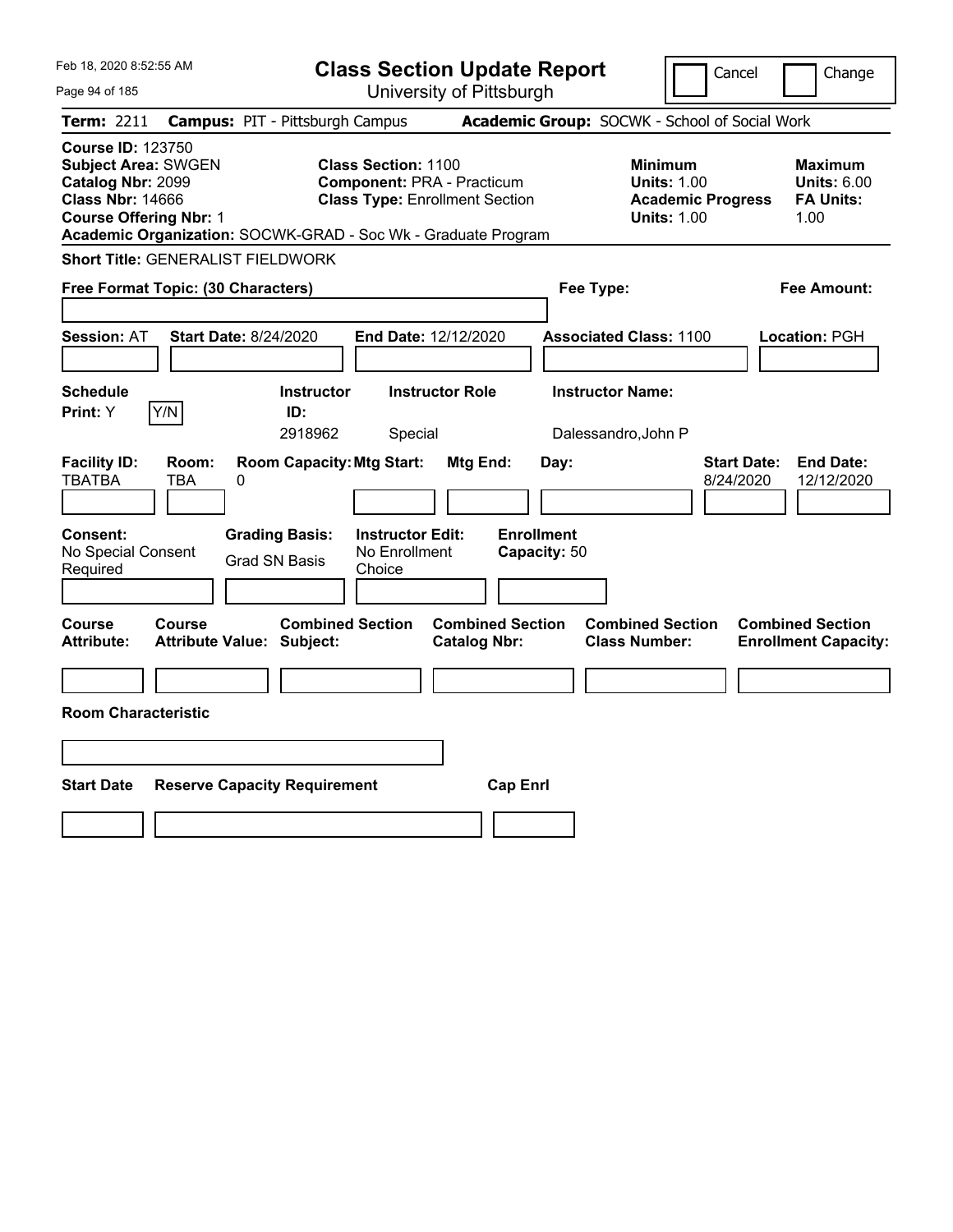| Feb 18, 2020 8:52:55 AM                                                                                                                                                                                  |                                                      |                                                    | <b>Class Section Update Report</b>                                         |                                   |                                                                                        | Cancel                          | Change                                                    |
|----------------------------------------------------------------------------------------------------------------------------------------------------------------------------------------------------------|------------------------------------------------------|----------------------------------------------------|----------------------------------------------------------------------------|-----------------------------------|----------------------------------------------------------------------------------------|---------------------------------|-----------------------------------------------------------|
| Page 95 of 185                                                                                                                                                                                           |                                                      |                                                    | University of Pittsburgh                                                   |                                   |                                                                                        |                                 |                                                           |
| Term: 2211                                                                                                                                                                                               | <b>Campus: PIT - Pittsburgh Campus</b>               |                                                    |                                                                            |                                   | Academic Group: SOCWK - School of Social Work                                          |                                 |                                                           |
| <b>Course ID: 123750</b><br><b>Subject Area: SWGEN</b><br>Catalog Nbr: 2099<br><b>Class Nbr: 14667</b><br><b>Course Offering Nbr: 1</b><br>Academic Organization: SOCWK-GRAD - Soc Wk - Graduate Program |                                                      | <b>Class Section: 1110</b>                         | <b>Component: PRA - Practicum</b><br><b>Class Type: Enrollment Section</b> |                                   | <b>Minimum</b><br><b>Units: 1.00</b><br><b>Academic Progress</b><br><b>Units: 1.00</b> |                                 | Maximum<br><b>Units: 6.00</b><br><b>FA Units:</b><br>1.00 |
| <b>Short Title: GENERALIST FIELDWORK</b>                                                                                                                                                                 |                                                      |                                                    |                                                                            |                                   |                                                                                        |                                 |                                                           |
| Free Format Topic: (30 Characters)                                                                                                                                                                       |                                                      |                                                    |                                                                            | Fee Type:                         |                                                                                        |                                 | Fee Amount:                                               |
|                                                                                                                                                                                                          |                                                      |                                                    |                                                                            |                                   |                                                                                        |                                 |                                                           |
| <b>Session: AT</b>                                                                                                                                                                                       | <b>Start Date: 8/24/2020</b>                         | <b>End Date: 12/12/2020</b>                        |                                                                            |                                   | <b>Associated Class: 1110</b>                                                          |                                 | Location: PGH                                             |
|                                                                                                                                                                                                          |                                                      |                                                    |                                                                            |                                   |                                                                                        |                                 |                                                           |
| <b>Schedule</b>                                                                                                                                                                                          | <b>Instructor</b>                                    |                                                    | <b>Instructor Role</b>                                                     |                                   | <b>Instructor Name:</b>                                                                |                                 |                                                           |
| Y/N<br>Print: Y                                                                                                                                                                                          | ID:<br>2952017<br>2918962                            | Special                                            | Primary Instructor                                                         |                                   | Betru, Yodit Keck<br>Dalessandro, John P                                               |                                 |                                                           |
| <b>Facility ID:</b><br>Room:<br><b>TBATBA</b><br><b>TBA</b>                                                                                                                                              | <b>Room Capacity: Mtg Start:</b><br>0                |                                                    | Mtg End:                                                                   | Day:                              |                                                                                        | <b>Start Date:</b><br>8/24/2020 | <b>End Date:</b><br>12/12/2020                            |
| <b>Consent:</b><br>No Special Consent<br>Required                                                                                                                                                        | <b>Grading Basis:</b><br><b>Grad SN Basis</b>        | <b>Instructor Edit:</b><br>No Enrollment<br>Choice |                                                                            | <b>Enrollment</b><br>Capacity: 50 |                                                                                        |                                 |                                                           |
| Course<br>Course<br><b>Attribute:</b>                                                                                                                                                                    | <b>Combined Section</b><br>Attribute Value: Subject: |                                                    | <b>Combined Section</b><br><b>Catalog Nbr:</b>                             |                                   | <b>Combined Section</b><br><b>Class Number:</b>                                        |                                 | <b>Combined Section</b><br><b>Enrollment Capacity:</b>    |
|                                                                                                                                                                                                          |                                                      |                                                    |                                                                            |                                   |                                                                                        |                                 |                                                           |
| <b>Room Characteristic</b>                                                                                                                                                                               |                                                      |                                                    |                                                                            |                                   |                                                                                        |                                 |                                                           |
|                                                                                                                                                                                                          |                                                      |                                                    |                                                                            |                                   |                                                                                        |                                 |                                                           |
| <b>Start Date</b>                                                                                                                                                                                        | <b>Reserve Capacity Requirement</b>                  |                                                    | <b>Cap Enrl</b>                                                            |                                   |                                                                                        |                                 |                                                           |
|                                                                                                                                                                                                          |                                                      |                                                    |                                                                            |                                   |                                                                                        |                                 |                                                           |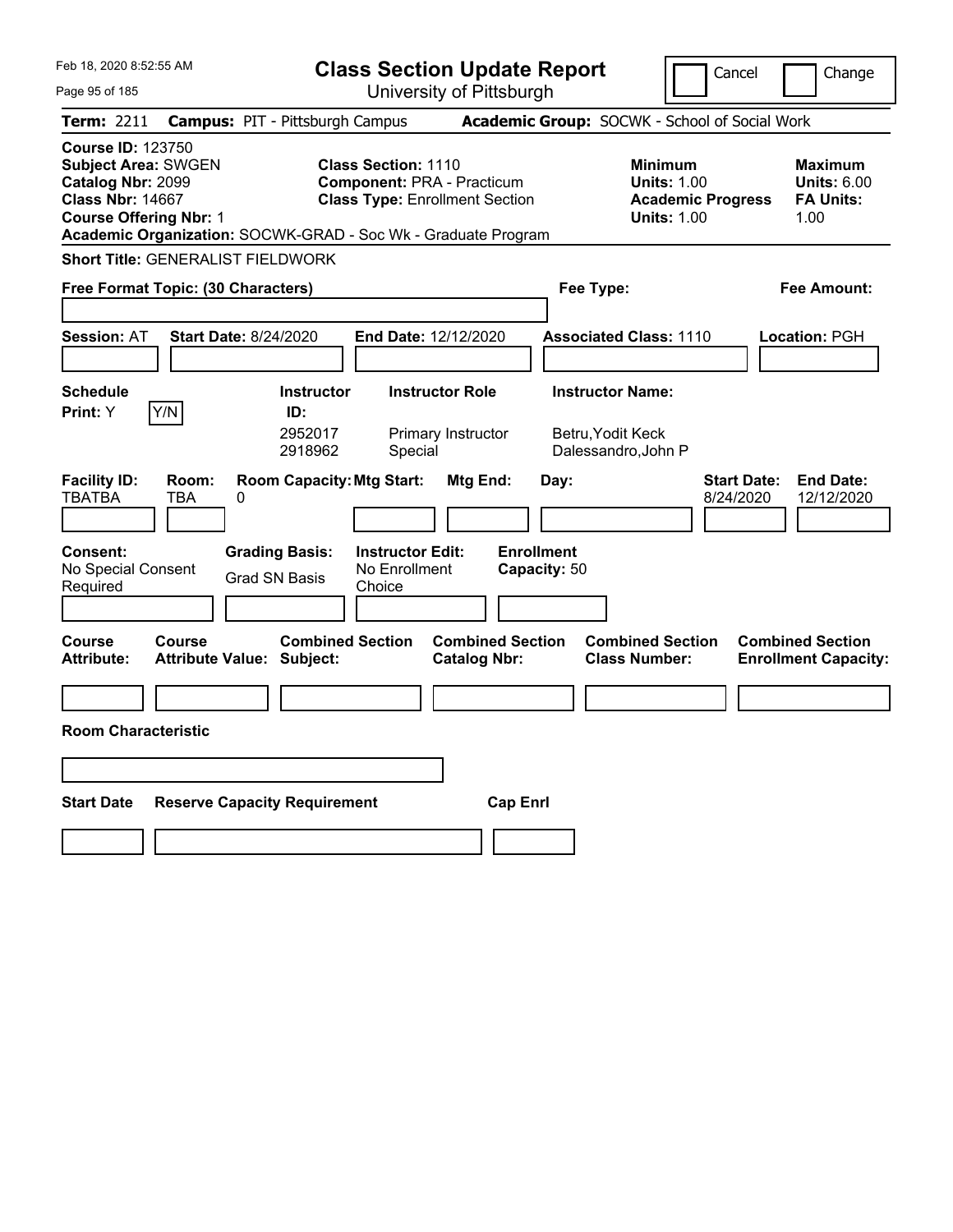| Feb 18, 2020 8:52:55 AM                                                                                                                                                                                  |                                                      |                                                    | <b>Class Section Update Report</b>                                         |                                   |                                                            | Cancel                          | Change                                                    |
|----------------------------------------------------------------------------------------------------------------------------------------------------------------------------------------------------------|------------------------------------------------------|----------------------------------------------------|----------------------------------------------------------------------------|-----------------------------------|------------------------------------------------------------|---------------------------------|-----------------------------------------------------------|
| Page 96 of 185                                                                                                                                                                                           |                                                      |                                                    | University of Pittsburgh                                                   |                                   |                                                            |                                 |                                                           |
| Term: 2211                                                                                                                                                                                               | <b>Campus: PIT - Pittsburgh Campus</b>               |                                                    |                                                                            |                                   | Academic Group: SOCWK - School of Social Work              |                                 |                                                           |
| <b>Course ID: 123750</b><br><b>Subject Area: SWGEN</b><br>Catalog Nbr: 2099<br><b>Class Nbr: 14668</b><br><b>Course Offering Nbr: 1</b><br>Academic Organization: SOCWK-GRAD - Soc Wk - Graduate Program |                                                      | <b>Class Section: 1120</b>                         | <b>Component: PRA - Practicum</b><br><b>Class Type: Enrollment Section</b> |                                   | <b>Minimum</b><br><b>Units: 1.00</b><br><b>Units: 1.00</b> | <b>Academic Progress</b>        | Maximum<br><b>Units: 6.00</b><br><b>FA Units:</b><br>1.00 |
| <b>Short Title: GENERALIST FIELDWORK</b>                                                                                                                                                                 |                                                      |                                                    |                                                                            |                                   |                                                            |                                 |                                                           |
| Free Format Topic: (30 Characters)                                                                                                                                                                       |                                                      |                                                    |                                                                            |                                   | Fee Type:                                                  |                                 | Fee Amount:                                               |
|                                                                                                                                                                                                          |                                                      |                                                    |                                                                            |                                   |                                                            |                                 |                                                           |
| <b>Session: AT</b>                                                                                                                                                                                       | <b>Start Date: 8/24/2020</b>                         | <b>End Date: 12/12/2020</b>                        |                                                                            |                                   | <b>Associated Class: 1120</b>                              |                                 | Location: PGH                                             |
|                                                                                                                                                                                                          |                                                      |                                                    |                                                                            |                                   |                                                            |                                 |                                                           |
| <b>Schedule</b>                                                                                                                                                                                          | <b>Instructor</b>                                    |                                                    | <b>Instructor Role</b>                                                     |                                   | <b>Instructor Name:</b>                                    |                                 |                                                           |
| Y/N<br>Print: Y                                                                                                                                                                                          | ID:<br>2918962<br>2903962                            | Special                                            | Primary Instructor                                                         |                                   | Dalessandro, John P<br>McDonough, Kathleen E               |                                 |                                                           |
| <b>Facility ID:</b><br>Room:<br><b>TBATBA</b><br><b>TBA</b>                                                                                                                                              | <b>Room Capacity: Mtg Start:</b><br>0                |                                                    | Mtg End:                                                                   | Day:                              |                                                            | <b>Start Date:</b><br>8/24/2020 | <b>End Date:</b><br>12/12/2020                            |
| <b>Consent:</b><br>No Special Consent<br>Required                                                                                                                                                        | <b>Grading Basis:</b><br><b>Grad SN Basis</b>        | <b>Instructor Edit:</b><br>No Enrollment<br>Choice |                                                                            | <b>Enrollment</b><br>Capacity: 50 |                                                            |                                 |                                                           |
| Course<br>Course<br><b>Attribute:</b>                                                                                                                                                                    | <b>Combined Section</b><br>Attribute Value: Subject: |                                                    | <b>Combined Section</b><br><b>Catalog Nbr:</b>                             |                                   | <b>Combined Section</b><br><b>Class Number:</b>            |                                 | <b>Combined Section</b><br><b>Enrollment Capacity:</b>    |
|                                                                                                                                                                                                          |                                                      |                                                    |                                                                            |                                   |                                                            |                                 |                                                           |
| <b>Room Characteristic</b>                                                                                                                                                                               |                                                      |                                                    |                                                                            |                                   |                                                            |                                 |                                                           |
|                                                                                                                                                                                                          |                                                      |                                                    |                                                                            |                                   |                                                            |                                 |                                                           |
| <b>Start Date</b>                                                                                                                                                                                        | <b>Reserve Capacity Requirement</b>                  |                                                    | <b>Cap Enrl</b>                                                            |                                   |                                                            |                                 |                                                           |
|                                                                                                                                                                                                          |                                                      |                                                    |                                                                            |                                   |                                                            |                                 |                                                           |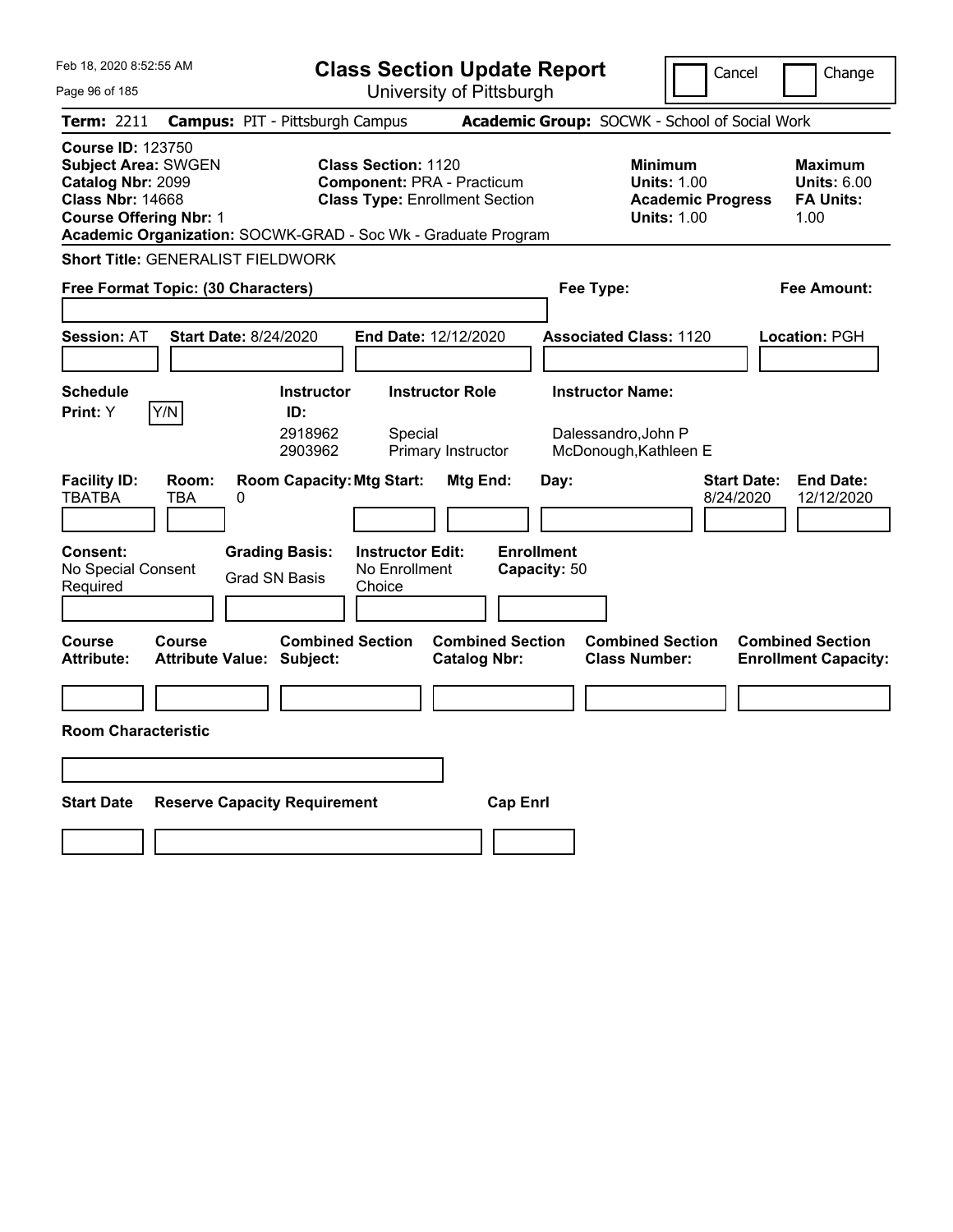| Feb 18, 2020 8:52:55 AM                                                                                                                 |                                                               | <b>Class Section Update Report</b>                                                                              |                                                |                                                                                        | Change<br>Cancel                                                  |
|-----------------------------------------------------------------------------------------------------------------------------------------|---------------------------------------------------------------|-----------------------------------------------------------------------------------------------------------------|------------------------------------------------|----------------------------------------------------------------------------------------|-------------------------------------------------------------------|
| Page 97 of 185                                                                                                                          |                                                               | University of Pittsburgh                                                                                        |                                                |                                                                                        |                                                                   |
| <b>Term: 2211</b>                                                                                                                       | <b>Campus: PIT - Pittsburgh Campus</b>                        |                                                                                                                 |                                                | Academic Group: SOCWK - School of Social Work                                          |                                                                   |
| <b>Course ID: 123751</b><br><b>Subject Area: SWGEN</b><br>Catalog Nbr: 3025<br><b>Class Nbr: 14570</b><br><b>Course Offering Nbr: 1</b> | Academic Organization: SOCWK-GRAD - Soc Wk - Graduate Program | <b>Class Section: 1010</b><br><b>Component: DIR - Directed Studies</b><br><b>Class Type: Enrollment Section</b> |                                                | <b>Minimum</b><br><b>Units: 1.00</b><br><b>Academic Progress</b><br><b>Units: 1.00</b> | Maximum<br><b>Units: 6.00</b><br><b>FA Units:</b><br>1.00         |
| <b>Short Title: DIRECTED STUDY</b>                                                                                                      |                                                               |                                                                                                                 |                                                |                                                                                        |                                                                   |
| Free Format Topic: (30 Characters)                                                                                                      |                                                               |                                                                                                                 |                                                | Fee Type:                                                                              | Fee Amount:                                                       |
| <b>Session: AT</b>                                                                                                                      | <b>Start Date: 8/24/2020</b>                                  | End Date: 12/12/2020                                                                                            |                                                | <b>Associated Class: 1010</b>                                                          | Location: PGH                                                     |
| <b>Schedule</b><br>Y/N<br>Print: Y                                                                                                      | <b>Instructor</b><br>ID:<br>2906841                           | <b>Instructor Role</b><br>Primary Instructor                                                                    |                                                | <b>Instructor Name:</b><br>Newhill, Christina                                          |                                                                   |
| <b>Facility ID:</b><br>Room:<br><b>TBATBA</b><br>TBA                                                                                    | <b>Room Capacity: Mtg Start:</b><br>0                         |                                                                                                                 | Mtg End:<br>Day:                               |                                                                                        | <b>Start Date:</b><br><b>End Date:</b><br>8/24/2020<br>12/12/2020 |
| <b>Consent:</b><br>No Special Consent<br>Required                                                                                       | <b>Grading Basis:</b><br>Grad LG/SU3<br>Basis                 | <b>Instructor Edit:</b><br>No Enrollment<br>Choice                                                              | <b>Enrollment</b><br>Capacity: 10              |                                                                                        |                                                                   |
| Course<br>Course<br><b>Attribute:</b>                                                                                                   | <b>Combined Section</b><br><b>Attribute Value: Subject:</b>   |                                                                                                                 | <b>Combined Section</b><br><b>Catalog Nbr:</b> | <b>Combined Section</b><br><b>Class Number:</b>                                        | <b>Combined Section</b><br><b>Enrollment Capacity:</b>            |
| <b>Room Characteristic</b>                                                                                                              |                                                               |                                                                                                                 |                                                |                                                                                        |                                                                   |
|                                                                                                                                         |                                                               |                                                                                                                 |                                                |                                                                                        |                                                                   |
|                                                                                                                                         |                                                               |                                                                                                                 |                                                |                                                                                        |                                                                   |
| <b>Start Date</b>                                                                                                                       | <b>Reserve Capacity Requirement</b>                           |                                                                                                                 | <b>Cap Enrl</b>                                |                                                                                        |                                                                   |
|                                                                                                                                         |                                                               |                                                                                                                 |                                                |                                                                                        |                                                                   |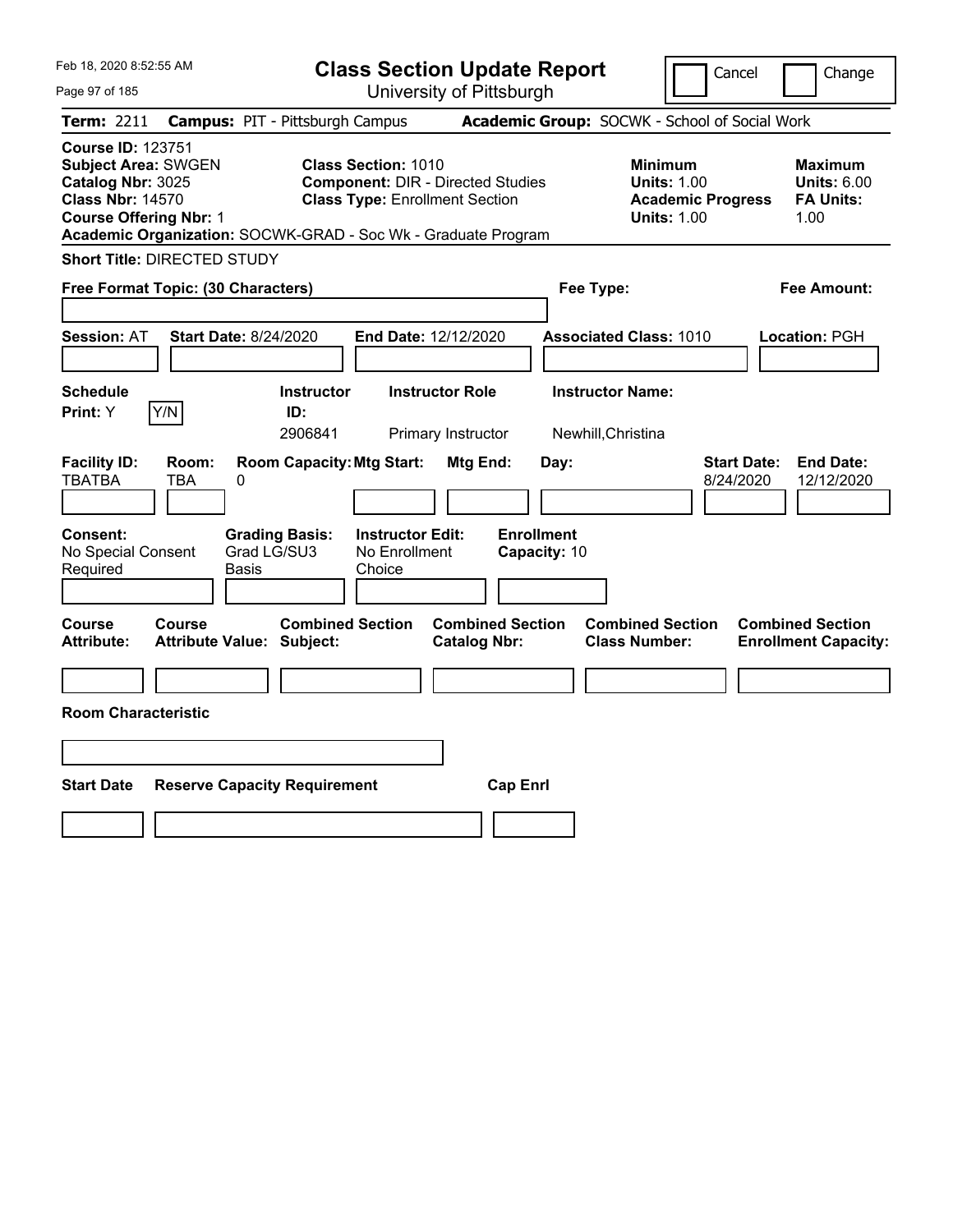| Feb 18, 2020 8:52:55 AM                                                                                                                 |                                                                                             | <b>Class Section Update Report</b>                                                |                                                   | Cancel                                                                                 | Change                                                    |
|-----------------------------------------------------------------------------------------------------------------------------------------|---------------------------------------------------------------------------------------------|-----------------------------------------------------------------------------------|---------------------------------------------------|----------------------------------------------------------------------------------------|-----------------------------------------------------------|
| Page 98 of 185                                                                                                                          |                                                                                             | University of Pittsburgh                                                          |                                                   |                                                                                        |                                                           |
| <b>Term: 2211</b>                                                                                                                       | <b>Campus: PIT - Pittsburgh Campus</b>                                                      |                                                                                   | Academic Group: SOCWK - School of Social Work     |                                                                                        |                                                           |
| <b>Course ID: 123751</b><br><b>Subject Area: SWGEN</b><br>Catalog Nbr: 3025<br><b>Class Nbr: 14627</b><br><b>Course Offering Nbr: 1</b> | <b>Class Section: 1020</b><br>Academic Organization: SOCWK-GRAD - Soc Wk - Graduate Program | <b>Component: DIR - Directed Studies</b><br><b>Class Type: Enrollment Section</b> |                                                   | <b>Minimum</b><br><b>Units: 1.00</b><br><b>Academic Progress</b><br><b>Units: 1.00</b> | Maximum<br><b>Units: 6.00</b><br><b>FA Units:</b><br>1.00 |
| <b>Short Title: DIRECTED STUDY</b>                                                                                                      |                                                                                             |                                                                                   |                                                   |                                                                                        |                                                           |
| Free Format Topic: (30 Characters)                                                                                                      |                                                                                             |                                                                                   | Fee Type:                                         |                                                                                        | Fee Amount:                                               |
| <b>Session: AT</b>                                                                                                                      | <b>Start Date: 8/24/2020</b>                                                                | End Date: 12/12/2020                                                              | <b>Associated Class: 1020</b>                     |                                                                                        | Location: PGH                                             |
| <b>Schedule</b><br>Print: Y<br>Y/N                                                                                                      | <b>Instructor</b><br>ID:<br>0                                                               | <b>Instructor Role</b>                                                            | <b>Instructor Name:</b><br>No Instructor Assigned |                                                                                        |                                                           |
| <b>Facility ID:</b><br>Room:<br><b>TBATBA</b><br>TBA<br><b>Consent:</b><br><b>Department Consent</b>                                    | <b>Room Capacity: Mtg Start:</b><br>0<br><b>Grading Basis:</b><br>Grad LG/SU3               | Mtg End:<br><b>Instructor Edit:</b><br>No Enrollment                              | Day:<br><b>Enrollment</b><br>Capacity: 10         | <b>Start Date:</b><br>8/24/2020                                                        | <b>End Date:</b><br>12/12/2020                            |
| Required                                                                                                                                | Basis<br>Choice                                                                             |                                                                                   |                                                   |                                                                                        |                                                           |
| Course<br>Course<br><b>Attribute:</b>                                                                                                   | <b>Combined Section</b><br><b>Attribute Value: Subject:</b>                                 | <b>Combined Section</b><br><b>Catalog Nbr:</b>                                    | <b>Combined Section</b><br><b>Class Number:</b>   |                                                                                        | <b>Combined Section</b><br><b>Enrollment Capacity:</b>    |
| <b>Room Characteristic</b>                                                                                                              |                                                                                             |                                                                                   |                                                   |                                                                                        |                                                           |
|                                                                                                                                         |                                                                                             |                                                                                   |                                                   |                                                                                        |                                                           |
| <b>Start Date</b>                                                                                                                       | <b>Reserve Capacity Requirement</b>                                                         | <b>Cap Enrl</b>                                                                   |                                                   |                                                                                        |                                                           |
|                                                                                                                                         |                                                                                             |                                                                                   |                                                   |                                                                                        |                                                           |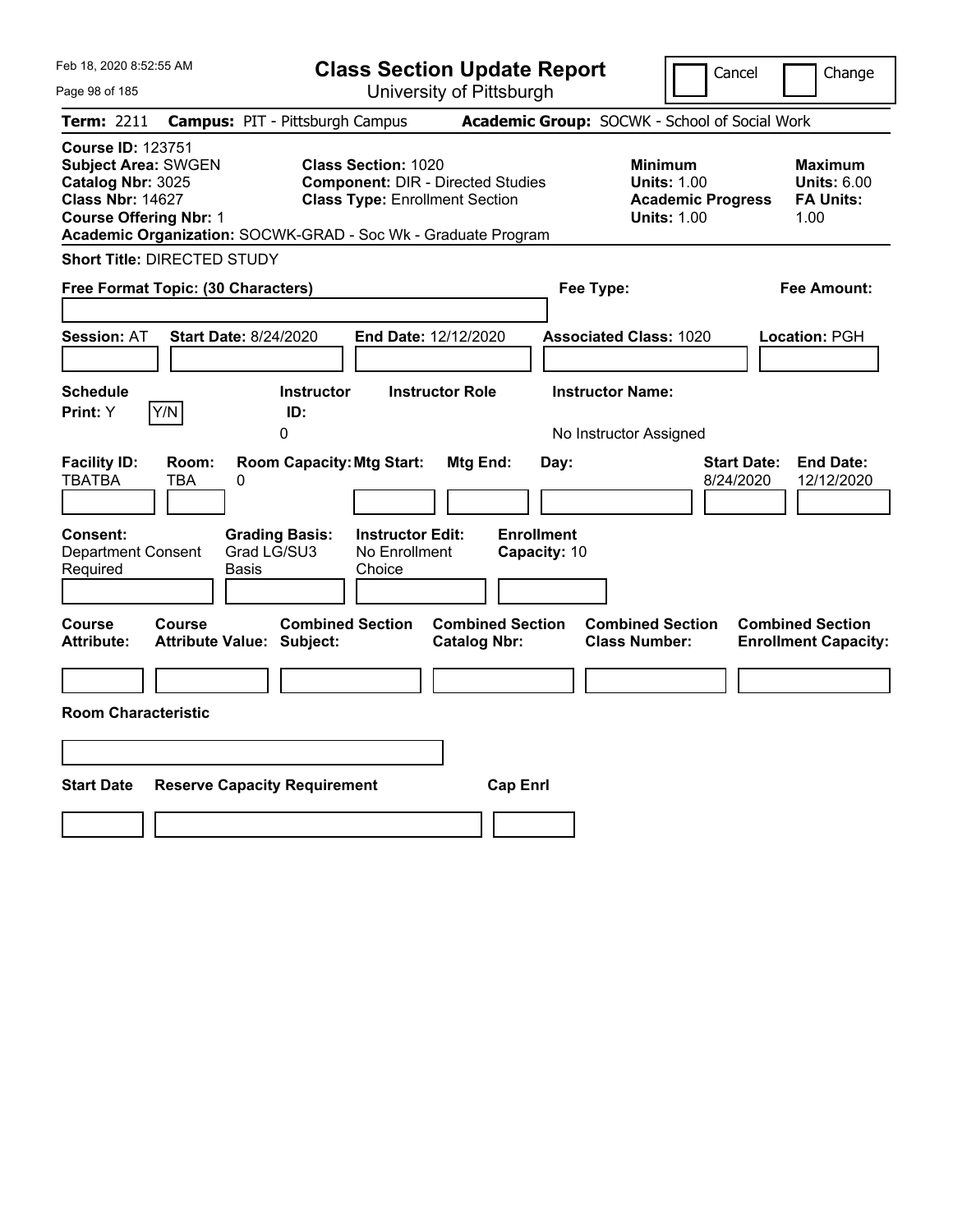| Feb 18, 2020 8:52:55 AM                                                                                                                 |                                                                                             | <b>Class Section Update Report</b>                                                | Cancel                                                                                 | Change                                                    |
|-----------------------------------------------------------------------------------------------------------------------------------------|---------------------------------------------------------------------------------------------|-----------------------------------------------------------------------------------|----------------------------------------------------------------------------------------|-----------------------------------------------------------|
| Page 99 of 185                                                                                                                          |                                                                                             | University of Pittsburgh                                                          |                                                                                        |                                                           |
| Term: 2211                                                                                                                              | <b>Campus: PIT - Pittsburgh Campus</b>                                                      |                                                                                   | Academic Group: SOCWK - School of Social Work                                          |                                                           |
| <b>Course ID: 123751</b><br><b>Subject Area: SWGEN</b><br>Catalog Nbr: 3025<br><b>Class Nbr: 14628</b><br><b>Course Offering Nbr: 1</b> | <b>Class Section: 1030</b><br>Academic Organization: SOCWK-GRAD - Soc Wk - Graduate Program | <b>Component: DIR - Directed Studies</b><br><b>Class Type: Enrollment Section</b> | <b>Minimum</b><br><b>Units: 1.00</b><br><b>Academic Progress</b><br><b>Units: 1.00</b> | Maximum<br><b>Units: 6.00</b><br><b>FA Units:</b><br>1.00 |
| <b>Short Title: DIRECTED STUDY</b>                                                                                                      |                                                                                             |                                                                                   |                                                                                        |                                                           |
| Free Format Topic: (30 Characters)                                                                                                      |                                                                                             |                                                                                   | Fee Type:                                                                              | Fee Amount:                                               |
| <b>Session: AT</b>                                                                                                                      | <b>Start Date: 8/24/2020</b>                                                                | End Date: 12/12/2020                                                              | <b>Associated Class: 1030</b>                                                          | Location: PGH                                             |
| <b>Schedule</b><br>Print: Y<br>Y/N                                                                                                      | <b>Instructor</b><br>ID:<br>0                                                               | <b>Instructor Role</b>                                                            | <b>Instructor Name:</b><br>No Instructor Assigned                                      |                                                           |
| <b>Facility ID:</b><br>Room:<br><b>TBATBA</b><br>TBA<br><b>Consent:</b>                                                                 | <b>Room Capacity: Mtg Start:</b><br>0<br><b>Grading Basis:</b><br>Grad LG/SU3               | Mtg End:<br>Day:<br><b>Enrollment</b><br><b>Instructor Edit:</b>                  | 8/24/2020                                                                              | <b>End Date:</b><br><b>Start Date:</b><br>12/12/2020      |
| <b>Department Consent</b><br>Required                                                                                                   | Basis<br>Choice                                                                             | No Enrollment<br>Capacity: 10                                                     |                                                                                        |                                                           |
| Course<br>Course<br><b>Attribute:</b>                                                                                                   | <b>Combined Section</b><br><b>Attribute Value: Subject:</b>                                 | <b>Combined Section</b><br><b>Catalog Nbr:</b>                                    | <b>Combined Section</b><br><b>Class Number:</b>                                        | <b>Combined Section</b><br><b>Enrollment Capacity:</b>    |
|                                                                                                                                         |                                                                                             |                                                                                   |                                                                                        |                                                           |
| <b>Room Characteristic</b>                                                                                                              |                                                                                             |                                                                                   |                                                                                        |                                                           |
|                                                                                                                                         |                                                                                             |                                                                                   |                                                                                        |                                                           |
| <b>Start Date</b>                                                                                                                       | <b>Reserve Capacity Requirement</b>                                                         | <b>Cap Enrl</b>                                                                   |                                                                                        |                                                           |
|                                                                                                                                         |                                                                                             |                                                                                   |                                                                                        |                                                           |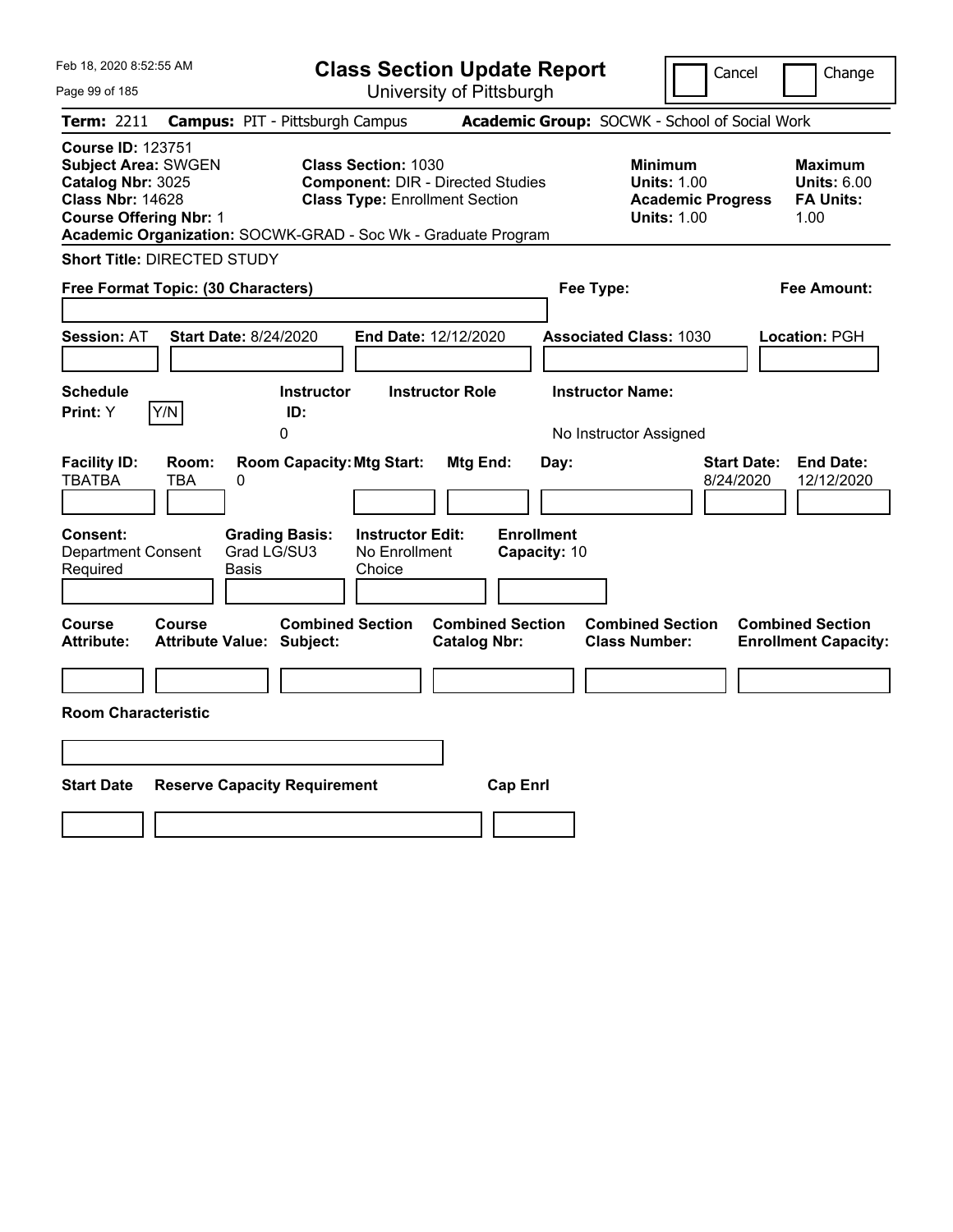| Feb 18, 2020 8:52:55 AM |                                                                                                                                                                                                                     |                                                                                                                                                                                                           |                                                                                        | <b>Class Section Update Report</b>                                                                                                   |                                                                                                                                                                                                                                                                      | Cancel                                         | Change                                                                                                                                                                                                                                                                                        |
|-------------------------|---------------------------------------------------------------------------------------------------------------------------------------------------------------------------------------------------------------------|-----------------------------------------------------------------------------------------------------------------------------------------------------------------------------------------------------------|----------------------------------------------------------------------------------------|--------------------------------------------------------------------------------------------------------------------------------------|----------------------------------------------------------------------------------------------------------------------------------------------------------------------------------------------------------------------------------------------------------------------|------------------------------------------------|-----------------------------------------------------------------------------------------------------------------------------------------------------------------------------------------------------------------------------------------------------------------------------------------------|
|                         |                                                                                                                                                                                                                     |                                                                                                                                                                                                           |                                                                                        |                                                                                                                                      |                                                                                                                                                                                                                                                                      |                                                |                                                                                                                                                                                                                                                                                               |
|                         |                                                                                                                                                                                                                     |                                                                                                                                                                                                           |                                                                                        |                                                                                                                                      |                                                                                                                                                                                                                                                                      |                                                |                                                                                                                                                                                                                                                                                               |
|                         |                                                                                                                                                                                                                     |                                                                                                                                                                                                           |                                                                                        |                                                                                                                                      |                                                                                                                                                                                                                                                                      |                                                | Maximum<br><b>Units: 6.00</b><br><b>FA Units:</b><br>1.00                                                                                                                                                                                                                                     |
|                         |                                                                                                                                                                                                                     |                                                                                                                                                                                                           |                                                                                        |                                                                                                                                      |                                                                                                                                                                                                                                                                      |                                                |                                                                                                                                                                                                                                                                                               |
|                         |                                                                                                                                                                                                                     |                                                                                                                                                                                                           |                                                                                        |                                                                                                                                      |                                                                                                                                                                                                                                                                      |                                                | Fee Amount:                                                                                                                                                                                                                                                                                   |
|                         |                                                                                                                                                                                                                     |                                                                                                                                                                                                           |                                                                                        |                                                                                                                                      |                                                                                                                                                                                                                                                                      |                                                | Location: PGH                                                                                                                                                                                                                                                                                 |
|                         |                                                                                                                                                                                                                     |                                                                                                                                                                                                           |                                                                                        |                                                                                                                                      |                                                                                                                                                                                                                                                                      |                                                |                                                                                                                                                                                                                                                                                               |
|                         | 0                                                                                                                                                                                                                   |                                                                                                                                                                                                           |                                                                                        |                                                                                                                                      |                                                                                                                                                                                                                                                                      |                                                |                                                                                                                                                                                                                                                                                               |
| Room:<br>TBA            |                                                                                                                                                                                                                     | Choice                                                                                                                                                                                                    |                                                                                        | Day:                                                                                                                                 |                                                                                                                                                                                                                                                                      |                                                | <b>End Date:</b><br><b>Start Date:</b><br>12/12/2020                                                                                                                                                                                                                                          |
|                         |                                                                                                                                                                                                                     |                                                                                                                                                                                                           |                                                                                        |                                                                                                                                      |                                                                                                                                                                                                                                                                      |                                                | <b>Combined Section</b><br><b>Enrollment Capacity:</b>                                                                                                                                                                                                                                        |
|                         |                                                                                                                                                                                                                     |                                                                                                                                                                                                           |                                                                                        |                                                                                                                                      |                                                                                                                                                                                                                                                                      |                                                |                                                                                                                                                                                                                                                                                               |
|                         |                                                                                                                                                                                                                     |                                                                                                                                                                                                           |                                                                                        |                                                                                                                                      |                                                                                                                                                                                                                                                                      |                                                |                                                                                                                                                                                                                                                                                               |
|                         | <b>Course ID: 123751</b><br><b>Subject Area: SWGEN</b><br>Catalog Nbr: 3025<br><b>Class Nbr: 14629</b><br><b>Course Offering Nbr: 1</b><br>Y/N<br><b>Department Consent</b><br>Course<br><b>Room Characteristic</b> | <b>Short Title: DIRECTED STUDY</b><br>Free Format Topic: (30 Characters)<br><b>Start Date: 8/24/2020</b><br>ID:<br>0<br><b>Grading Basis:</b><br>Grad LG/SU3<br>Basis<br><b>Attribute Value: Subject:</b> | <b>Campus: PIT - Pittsburgh Campus</b><br><b>Instructor</b><br><b>Combined Section</b> | <b>Class Section: 1040</b><br><b>Instructor Role</b><br><b>Room Capacity: Mtg Start:</b><br><b>Instructor Edit:</b><br>No Enrollment | University of Pittsburgh<br><b>Component: DIR - Directed Studies</b><br><b>Class Type: Enrollment Section</b><br>Academic Organization: SOCWK-GRAD - Soc Wk - Graduate Program<br>End Date: 12/12/2020<br>Mtg End:<br><b>Combined Section</b><br><b>Catalog Nbr:</b> | Fee Type:<br><b>Enrollment</b><br>Capacity: 10 | Academic Group: SOCWK - School of Social Work<br><b>Minimum</b><br><b>Units: 1.00</b><br><b>Academic Progress</b><br><b>Units: 1.00</b><br><b>Associated Class: 1040</b><br><b>Instructor Name:</b><br>No Instructor Assigned<br>8/24/2020<br><b>Combined Section</b><br><b>Class Number:</b> |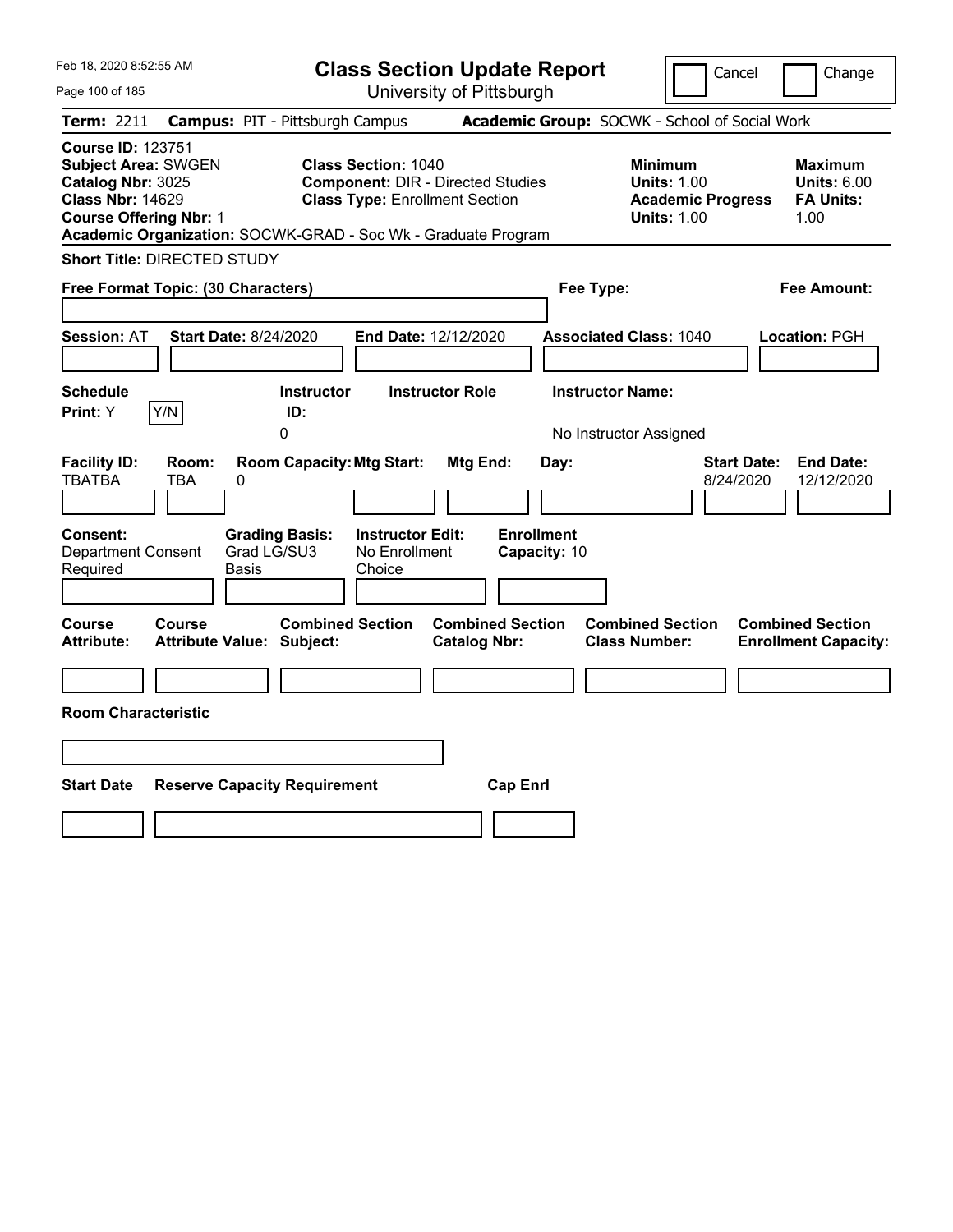| Feb 18, 2020 8:52:55 AM                                                                                                                 |                                                                                                                                                                                  | <b>Class Section Update Report</b>                    | Cancel                                                                                 | Change                                                    |
|-----------------------------------------------------------------------------------------------------------------------------------------|----------------------------------------------------------------------------------------------------------------------------------------------------------------------------------|-------------------------------------------------------|----------------------------------------------------------------------------------------|-----------------------------------------------------------|
| Page 101 of 185                                                                                                                         |                                                                                                                                                                                  | University of Pittsburgh                              |                                                                                        |                                                           |
| Term: 2211                                                                                                                              | <b>Campus: PIT - Pittsburgh Campus</b>                                                                                                                                           |                                                       | Academic Group: SOCWK - School of Social Work                                          |                                                           |
| <b>Course ID: 123751</b><br><b>Subject Area: SWGEN</b><br>Catalog Nbr: 3025<br><b>Class Nbr: 14630</b><br><b>Course Offering Nbr: 1</b> | <b>Class Section: 1050</b><br><b>Component: DIR - Directed Studies</b><br><b>Class Type: Enrollment Section</b><br>Academic Organization: SOCWK-GRAD - Soc Wk - Graduate Program |                                                       | <b>Minimum</b><br><b>Units: 1.00</b><br><b>Academic Progress</b><br><b>Units: 1.00</b> | Maximum<br><b>Units: 6.00</b><br><b>FA Units:</b><br>1.00 |
| <b>Short Title: DIRECTED STUDY</b>                                                                                                      |                                                                                                                                                                                  |                                                       |                                                                                        |                                                           |
| Free Format Topic: (30 Characters)                                                                                                      |                                                                                                                                                                                  |                                                       | Fee Type:                                                                              | Fee Amount:                                               |
| <b>Session: AT</b><br><b>Schedule</b>                                                                                                   | <b>Start Date: 8/24/2020</b><br><b>Instructor</b>                                                                                                                                | End Date: 12/12/2020<br><b>Instructor Role</b>        | <b>Associated Class: 1050</b><br><b>Instructor Name:</b>                               | Location: PGH                                             |
| Y/N<br>Print: Y                                                                                                                         | ID:                                                                                                                                                                              |                                                       |                                                                                        |                                                           |
|                                                                                                                                         | 0                                                                                                                                                                                |                                                       | No Instructor Assigned                                                                 |                                                           |
| <b>Facility ID:</b><br>Room:<br><b>TBATBA</b><br>TBA<br><b>Consent:</b><br><b>Department Consent</b><br>Required                        | <b>Room Capacity: Mtg Start:</b><br>0<br><b>Instructor Edit:</b><br><b>Grading Basis:</b><br>Grad LG/SU3<br>No Enrollment<br>Basis<br>Choice                                     | Mtg End:<br>Day:<br><b>Enrollment</b><br>Capacity: 10 | 8/24/2020                                                                              | <b>End Date:</b><br><b>Start Date:</b><br>12/12/2020      |
| Course<br>Course<br><b>Attribute:</b><br><b>Room Characteristic</b>                                                                     | <b>Combined Section</b><br><b>Attribute Value: Subject:</b>                                                                                                                      | <b>Combined Section</b><br><b>Catalog Nbr:</b>        | <b>Combined Section</b><br><b>Class Number:</b>                                        | <b>Combined Section</b><br><b>Enrollment Capacity:</b>    |
|                                                                                                                                         |                                                                                                                                                                                  |                                                       |                                                                                        |                                                           |
| <b>Start Date</b>                                                                                                                       | <b>Reserve Capacity Requirement</b>                                                                                                                                              | <b>Cap Enrl</b>                                       |                                                                                        |                                                           |
|                                                                                                                                         |                                                                                                                                                                                  |                                                       |                                                                                        |                                                           |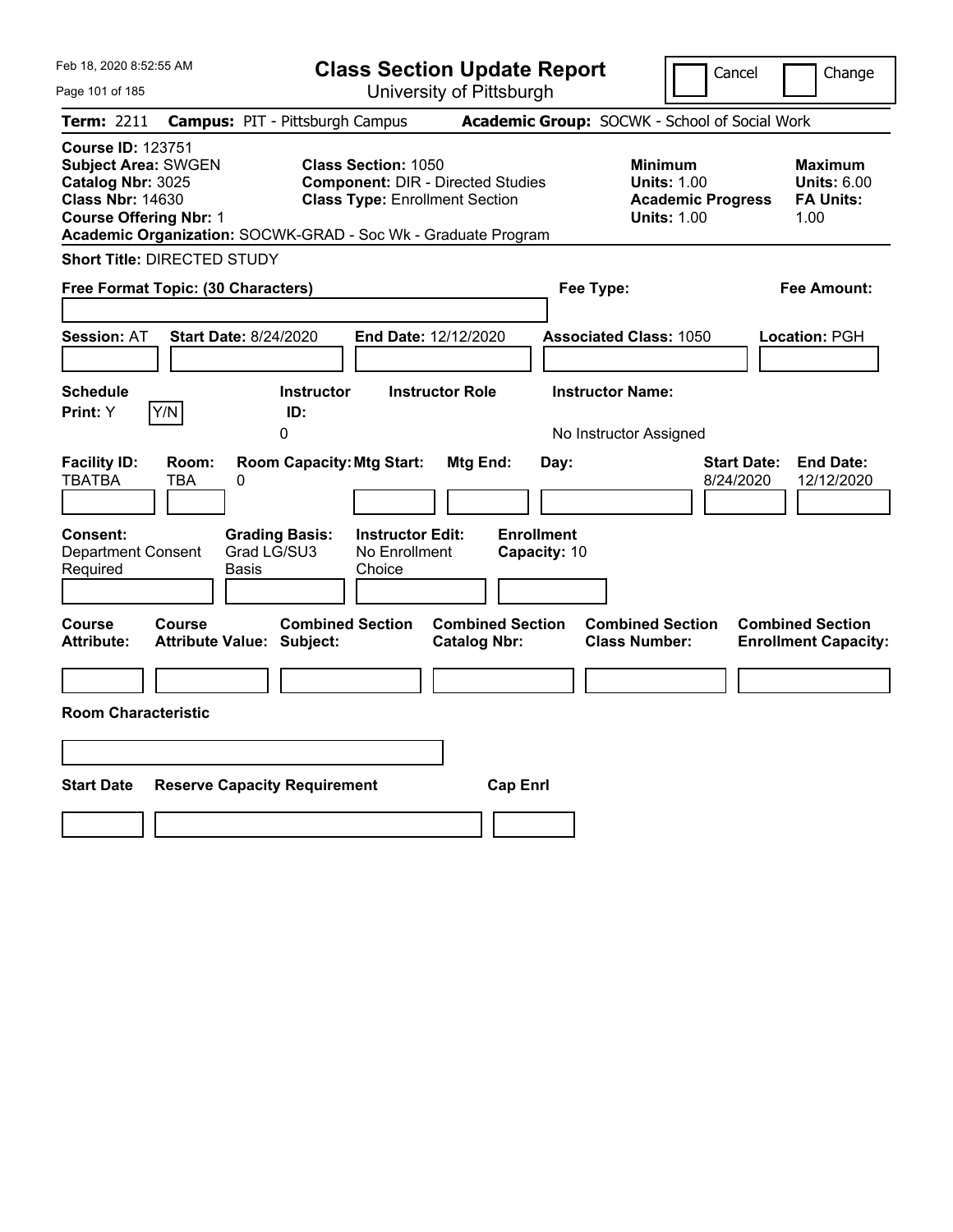| Feb 18, 2020 8:52:55 AM                                                                                                                 |                                                                                                                                              | <b>Class Section Update Report</b>                    | Cancel                                                                                 | Change                                                    |
|-----------------------------------------------------------------------------------------------------------------------------------------|----------------------------------------------------------------------------------------------------------------------------------------------|-------------------------------------------------------|----------------------------------------------------------------------------------------|-----------------------------------------------------------|
| Page 102 of 185                                                                                                                         |                                                                                                                                              | University of Pittsburgh                              |                                                                                        |                                                           |
| Term: 2211                                                                                                                              | <b>Campus: PIT - Pittsburgh Campus</b>                                                                                                       |                                                       | Academic Group: SOCWK - School of Social Work                                          |                                                           |
| <b>Course ID: 123751</b><br><b>Subject Area: SWGEN</b><br>Catalog Nbr: 3025<br><b>Class Nbr: 14631</b><br><b>Course Offering Nbr: 1</b> | <b>Class Section: 1060</b><br><b>Class Type: Enrollment Section</b><br>Academic Organization: SOCWK-GRAD - Soc Wk - Graduate Program         | <b>Component: DIR - Directed Studies</b>              | <b>Minimum</b><br><b>Units: 1.00</b><br><b>Academic Progress</b><br><b>Units: 1.00</b> | Maximum<br><b>Units: 6.00</b><br><b>FA Units:</b><br>1.00 |
| <b>Short Title: DIRECTED STUDY</b>                                                                                                      |                                                                                                                                              |                                                       |                                                                                        |                                                           |
| Free Format Topic: (30 Characters)                                                                                                      |                                                                                                                                              |                                                       | Fee Type:                                                                              | Fee Amount:                                               |
| <b>Session: AT</b>                                                                                                                      | <b>Start Date: 8/24/2020</b>                                                                                                                 | End Date: 12/12/2020                                  | <b>Associated Class: 1060</b>                                                          | Location: PGH                                             |
| <b>Schedule</b>                                                                                                                         | <b>Instructor</b>                                                                                                                            | <b>Instructor Role</b>                                | <b>Instructor Name:</b>                                                                |                                                           |
| Y/N<br>Print: Y                                                                                                                         | ID:<br>0                                                                                                                                     |                                                       | No Instructor Assigned                                                                 |                                                           |
| <b>Facility ID:</b><br>Room:<br><b>TBATBA</b><br>TBA<br><b>Consent:</b><br><b>Department Consent</b><br>Required                        | <b>Room Capacity: Mtg Start:</b><br>0<br><b>Instructor Edit:</b><br><b>Grading Basis:</b><br>Grad LG/SU3<br>No Enrollment<br>Basis<br>Choice | Mtg End:<br>Day:<br><b>Enrollment</b><br>Capacity: 10 | <b>Start Date:</b><br>8/24/2020                                                        | <b>End Date:</b><br>12/12/2020                            |
| Course<br>Course<br><b>Attribute:</b>                                                                                                   | <b>Combined Section</b><br><b>Attribute Value: Subject:</b>                                                                                  | <b>Combined Section</b><br><b>Catalog Nbr:</b>        | <b>Combined Section</b><br><b>Class Number:</b>                                        | <b>Combined Section</b><br><b>Enrollment Capacity:</b>    |
|                                                                                                                                         |                                                                                                                                              |                                                       |                                                                                        |                                                           |
| <b>Room Characteristic</b>                                                                                                              |                                                                                                                                              |                                                       |                                                                                        |                                                           |
|                                                                                                                                         |                                                                                                                                              |                                                       |                                                                                        |                                                           |
| <b>Start Date</b>                                                                                                                       | <b>Reserve Capacity Requirement</b>                                                                                                          | <b>Cap Enrl</b>                                       |                                                                                        |                                                           |
|                                                                                                                                         |                                                                                                                                              |                                                       |                                                                                        |                                                           |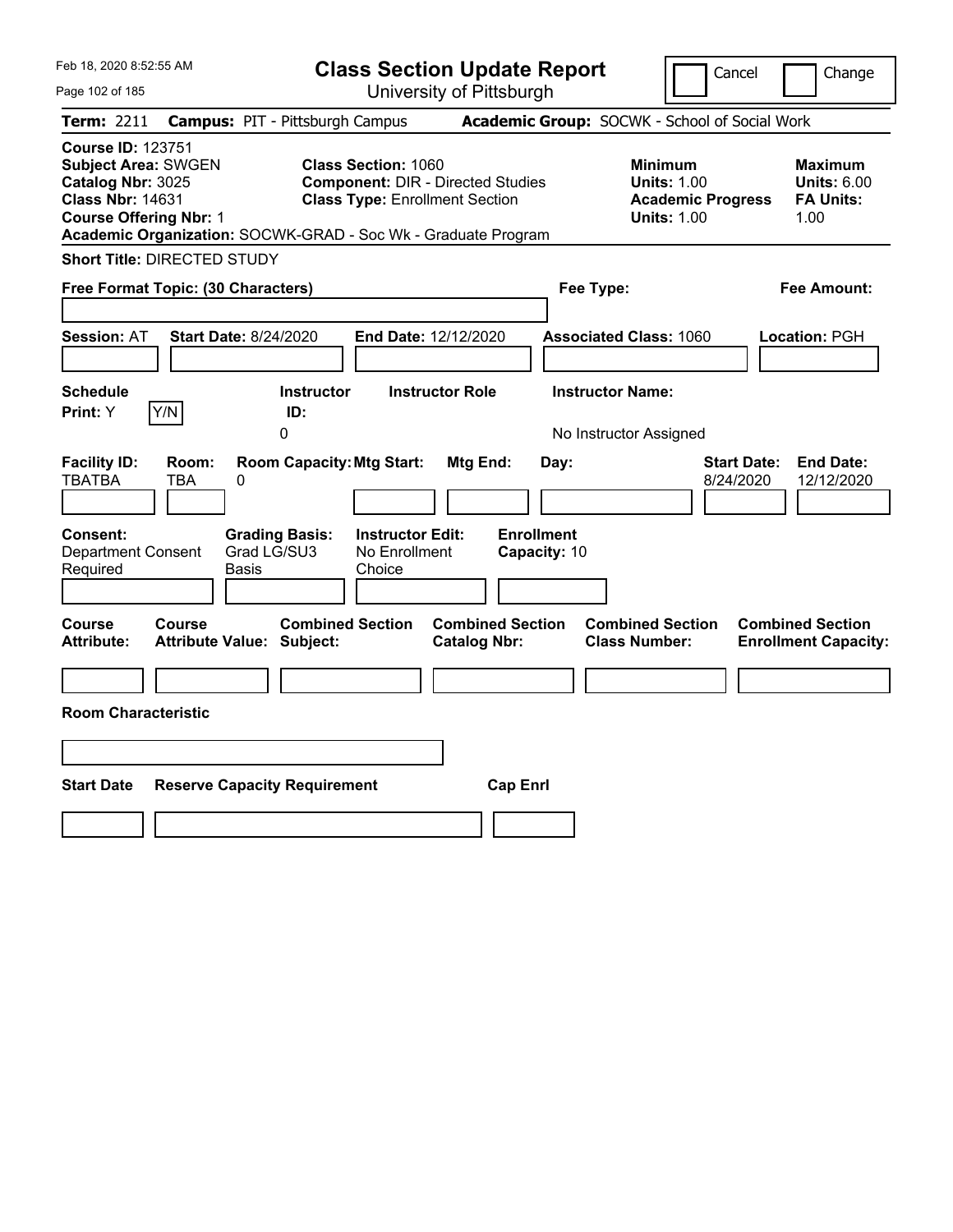| Feb 18, 2020 8:52:55 AM                                                                                                                                                                                  |                                                             | <b>Class Section Update Report</b>                                               |                                                            | Cancel<br>Change                                                                             |
|----------------------------------------------------------------------------------------------------------------------------------------------------------------------------------------------------------|-------------------------------------------------------------|----------------------------------------------------------------------------------|------------------------------------------------------------|----------------------------------------------------------------------------------------------|
| Page 103 of 185                                                                                                                                                                                          |                                                             | University of Pittsburgh                                                         |                                                            |                                                                                              |
| Term: 2211                                                                                                                                                                                               | <b>Campus: PIT - Pittsburgh Campus</b>                      |                                                                                  | Academic Group: SOCWK - School of Social Work              |                                                                                              |
| <b>Course ID: 123753</b><br><b>Subject Area: SWGEN</b><br>Catalog Nbr: 3039<br><b>Class Nbr: 14615</b><br><b>Course Offering Nbr: 1</b><br>Academic Organization: SOCWK-GRAD - Soc Wk - Graduate Program | <b>Class Section: 1010</b>                                  | <b>Component: THE - Thesis Research</b><br><b>Class Type: Enrollment Section</b> | <b>Minimum</b><br><b>Units: 1.00</b><br><b>Units: 1.00</b> | <b>Maximum</b><br><b>Units: 9.00</b><br><b>Academic Progress</b><br><b>FA Units:</b><br>1.00 |
| Short Title: COMPREHENSIVE STUDY                                                                                                                                                                         |                                                             |                                                                                  |                                                            |                                                                                              |
| Free Format Topic: (30 Characters)                                                                                                                                                                       |                                                             |                                                                                  | Fee Type:                                                  | Fee Amount:                                                                                  |
| <b>Session: AT</b><br><b>Schedule</b>                                                                                                                                                                    | <b>Start Date: 8/24/2020</b><br>Instructor                  | <b>End Date: 12/12/2020</b><br><b>Instructor Role</b>                            | <b>Associated Class: 1010</b><br><b>Instructor Name:</b>   | Location: PGH                                                                                |
| Y/N<br>Print: Y                                                                                                                                                                                          | ID:                                                         |                                                                                  |                                                            |                                                                                              |
| <b>Facility ID:</b><br>Room:<br><b>TBATBA</b><br>TBA                                                                                                                                                     | <b>Room Capacity: Mtg Start:</b><br>0                       | Mtg End:                                                                         | No Instructor Assigned<br>Day:                             | <b>Start Date:</b><br><b>End Date:</b><br>12/12/2020<br>8/24/2020                            |
| <b>Consent:</b><br>No Special Consent<br>Required                                                                                                                                                        | <b>Grading Basis:</b><br><b>Grad SN Basis</b><br>Choice     | <b>Enrollment</b><br><b>Instructor Edit:</b><br>No Enrollment<br>Capacity: 20    |                                                            |                                                                                              |
| Course<br>Course<br><b>Attribute:</b>                                                                                                                                                                    | <b>Combined Section</b><br><b>Attribute Value: Subject:</b> | <b>Combined Section</b><br><b>Catalog Nbr:</b>                                   | <b>Combined Section</b><br><b>Class Number:</b>            | <b>Combined Section</b><br><b>Enrollment Capacity:</b>                                       |
|                                                                                                                                                                                                          |                                                             |                                                                                  |                                                            |                                                                                              |
| <b>Room Characteristic</b>                                                                                                                                                                               |                                                             |                                                                                  |                                                            |                                                                                              |
|                                                                                                                                                                                                          |                                                             |                                                                                  |                                                            |                                                                                              |
| <b>Start Date</b>                                                                                                                                                                                        | <b>Reserve Capacity Requirement</b>                         | <b>Cap Enrl</b>                                                                  |                                                            |                                                                                              |
|                                                                                                                                                                                                          |                                                             |                                                                                  |                                                            |                                                                                              |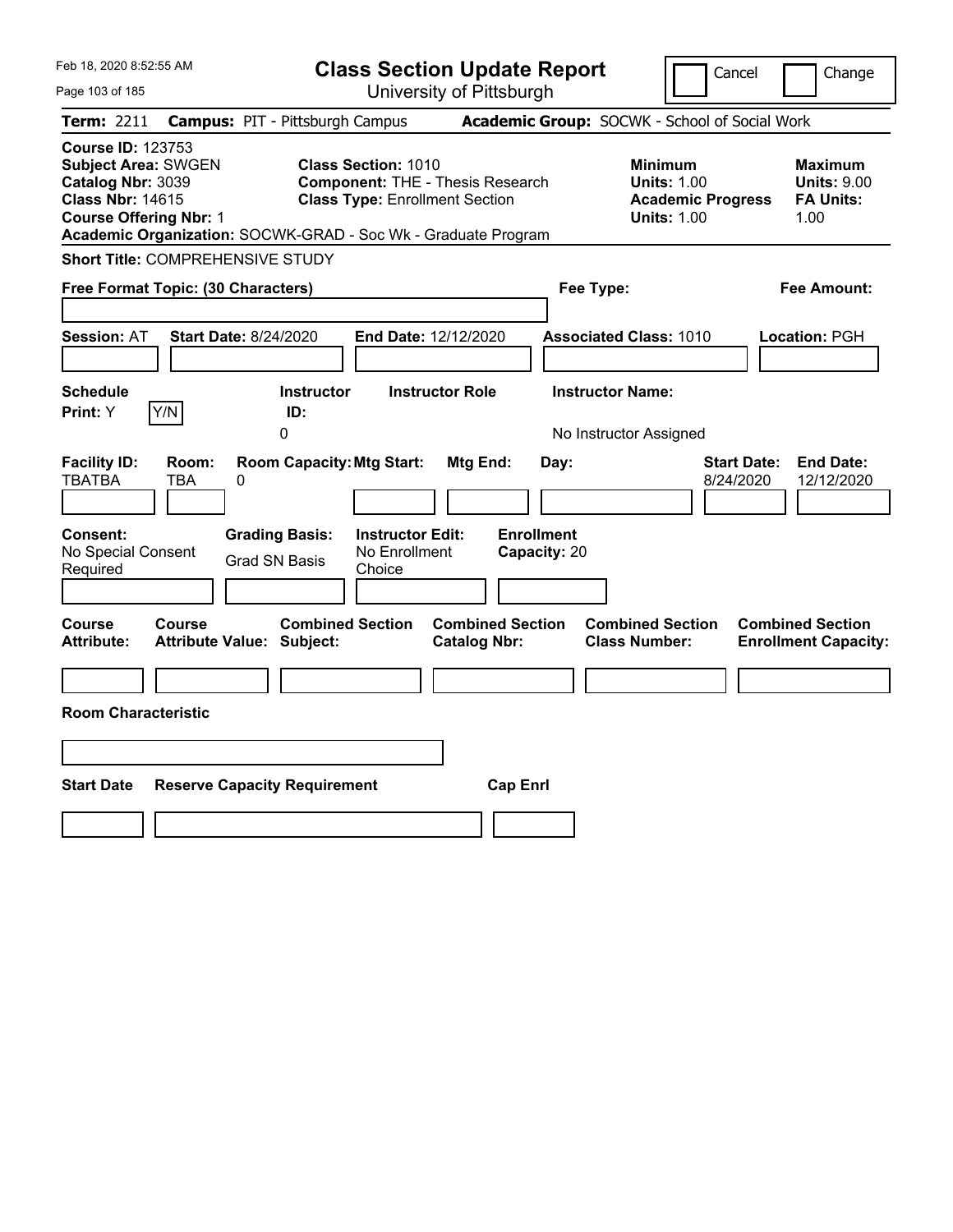| Feb 18, 2020 8:52:55 AM                                                                                                                                                                                  |                              |                                                             |                                                               | <b>Class Section Update Report</b>             |                                   |                         |                                                                                 | Cancel                          | Change                                                    |
|----------------------------------------------------------------------------------------------------------------------------------------------------------------------------------------------------------|------------------------------|-------------------------------------------------------------|---------------------------------------------------------------|------------------------------------------------|-----------------------------------|-------------------------|---------------------------------------------------------------------------------|---------------------------------|-----------------------------------------------------------|
| Page 104 of 185                                                                                                                                                                                          |                              |                                                             |                                                               | University of Pittsburgh                       |                                   |                         |                                                                                 |                                 |                                                           |
| Term: 2211                                                                                                                                                                                               |                              | <b>Campus: PIT - Pittsburgh Campus</b>                      |                                                               |                                                |                                   |                         | Academic Group: SOCWK - School of Social Work                                   |                                 |                                                           |
| <b>Course ID: 123754</b><br><b>Subject Area: SWGEN</b><br>Catalog Nbr: 3044<br><b>Class Nbr: 14623</b><br><b>Course Offering Nbr: 1</b><br>Academic Organization: SOCWK-GRAD - Soc Wk - Graduate Program |                              |                                                             | <b>Class Section: 1070</b><br><b>Component: LEC - Lecture</b> | <b>Class Type: Enrollment Section</b>          |                                   |                         | Minimum<br><b>Units: 3.00</b><br><b>Academic Progress</b><br><b>Units: 3.00</b> |                                 | Maximum<br><b>Units: 3.00</b><br><b>FA Units:</b><br>3.00 |
| <b>Short Title: THEORY 1</b>                                                                                                                                                                             |                              |                                                             |                                                               |                                                |                                   |                         |                                                                                 |                                 |                                                           |
| Free Format Topic: (30 Characters)                                                                                                                                                                       |                              |                                                             |                                                               |                                                |                                   | Fee Type:               |                                                                                 |                                 | Fee Amount:                                               |
|                                                                                                                                                                                                          |                              |                                                             |                                                               |                                                |                                   |                         |                                                                                 |                                 |                                                           |
| <b>Session: AT</b>                                                                                                                                                                                       | <b>Start Date: 8/24/2020</b> |                                                             | End Date: 12/12/2020                                          |                                                |                                   |                         | <b>Associated Class: 1070</b>                                                   |                                 | Location: PGH                                             |
| <b>Schedule</b>                                                                                                                                                                                          |                              | <b>Instructor</b>                                           |                                                               | <b>Instructor Role</b>                         |                                   | <b>Instructor Name:</b> |                                                                                 |                                 |                                                           |
| Y/N<br>Print: Y                                                                                                                                                                                          |                              | ID:<br>2906841                                              |                                                               | Primary Instructor                             |                                   | Newhill, Christina      |                                                                                 |                                 |                                                           |
| <b>Facility ID:</b><br>CL00342                                                                                                                                                                           | Room:<br>00342<br>41         | <b>Room Capacity: Mtg Start:</b>                            | 1:00 PM                                                       | Mtg End:<br>3:50 PM                            | Day:<br>Th                        |                         |                                                                                 | <b>Start Date:</b><br>8/24/2020 | <b>End Date:</b><br>12/12/2020                            |
| <b>Consent:</b><br>No Special Consent<br>Required                                                                                                                                                        |                              | <b>Grading Basis:</b><br><b>Grad Letter Grade</b>           | <b>Instructor Edit:</b><br>No Enrollment<br>Choice            |                                                | <b>Enrollment</b><br>Capacity: 15 |                         |                                                                                 |                                 |                                                           |
| <b>Course</b><br><b>Attribute:</b>                                                                                                                                                                       | Course                       | <b>Combined Section</b><br><b>Attribute Value: Subject:</b> |                                                               | <b>Combined Section</b><br><b>Catalog Nbr:</b> |                                   |                         | <b>Combined Section</b><br><b>Class Number:</b>                                 |                                 | <b>Combined Section</b><br><b>Enrollment Capacity:</b>    |
|                                                                                                                                                                                                          |                              |                                                             |                                                               |                                                |                                   |                         |                                                                                 |                                 |                                                           |
| <b>Room Characteristic</b><br>Media - VHS and Display<br>PeopleSoft - Scheduled (PS)                                                                                                                     |                              |                                                             |                                                               |                                                |                                   |                         |                                                                                 |                                 |                                                           |
| <b>Start Date</b>                                                                                                                                                                                        |                              | <b>Reserve Capacity Requirement</b>                         |                                                               |                                                | <b>Cap Enrl</b>                   |                         |                                                                                 |                                 |                                                           |
|                                                                                                                                                                                                          |                              |                                                             |                                                               |                                                |                                   |                         |                                                                                 |                                 |                                                           |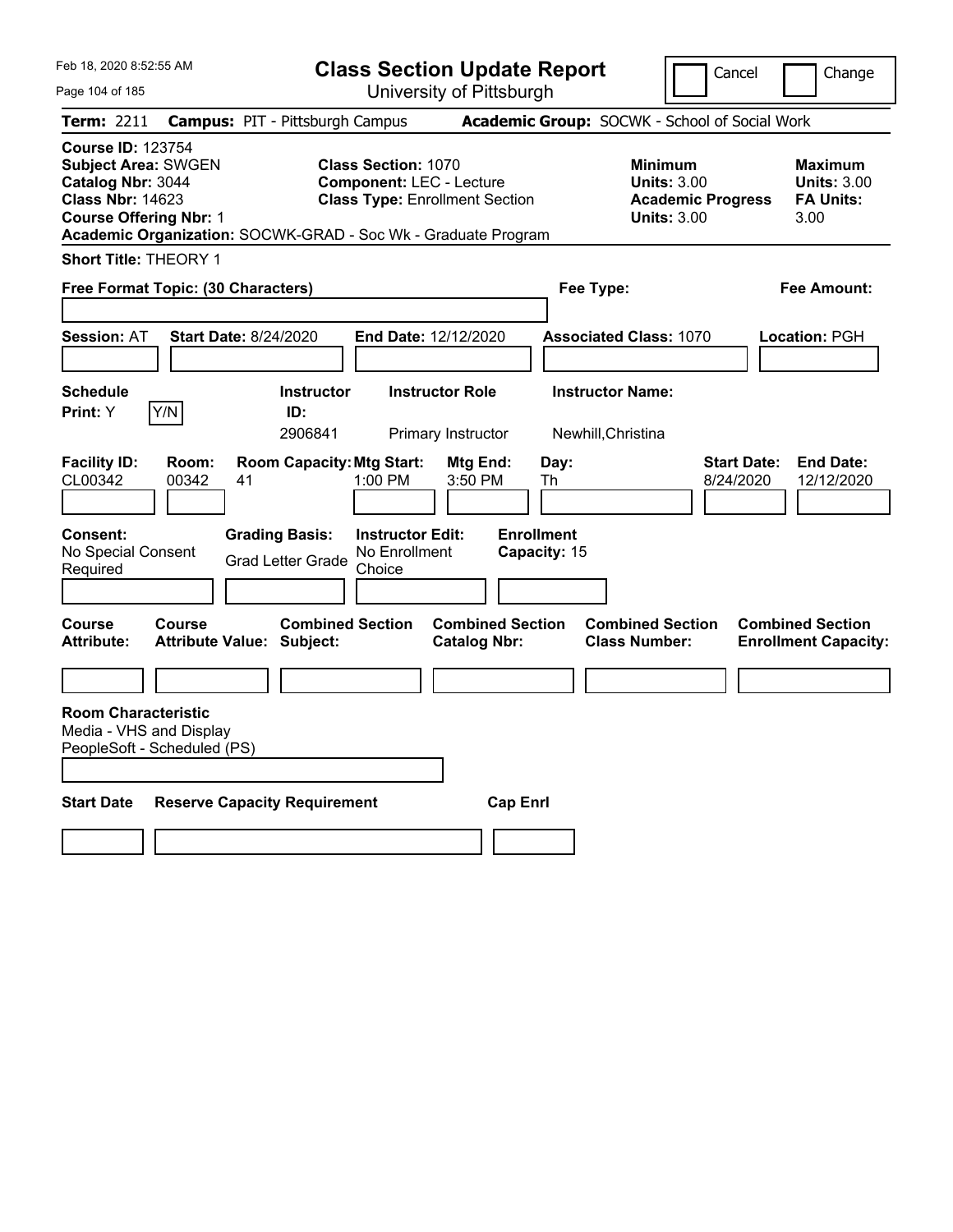| Feb 18, 2020 8:52:55 AM                                                                                                                                                                                  |                                                   |                                     |                                                    | <b>Class Section Update Report</b>                                       |                                   |                                                 | Cancel                                                                                 |                                 | Change                                                    |
|----------------------------------------------------------------------------------------------------------------------------------------------------------------------------------------------------------|---------------------------------------------------|-------------------------------------|----------------------------------------------------|--------------------------------------------------------------------------|-----------------------------------|-------------------------------------------------|----------------------------------------------------------------------------------------|---------------------------------|-----------------------------------------------------------|
| Page 105 of 185                                                                                                                                                                                          |                                                   |                                     |                                                    | University of Pittsburgh                                                 |                                   |                                                 |                                                                                        |                                 |                                                           |
| <b>Term: 2211</b>                                                                                                                                                                                        | <b>Campus: PIT - Pittsburgh Campus</b>            |                                     |                                                    |                                                                          |                                   | Academic Group: SOCWK - School of Social Work   |                                                                                        |                                 |                                                           |
| <b>Course ID: 123757</b><br><b>Subject Area: SWGEN</b><br>Catalog Nbr: 3066<br><b>Class Nbr: 21947</b><br><b>Course Offering Nbr: 1</b><br>Academic Organization: SOCWK-GRAD - Soc Wk - Graduate Program |                                                   |                                     | <b>Class Section: 1030</b>                         | <b>Component: SEM - Seminar</b><br><b>Class Type: Enrollment Section</b> |                                   |                                                 | <b>Minimum</b><br><b>Units: 3.00</b><br><b>Academic Progress</b><br><b>Units: 3.00</b> |                                 | Maximum<br><b>Units: 3.00</b><br><b>FA Units:</b><br>3.00 |
| <b>Short Title: SEMINAR IN SOCIAL WORK EDUCATN</b>                                                                                                                                                       |                                                   |                                     |                                                    |                                                                          |                                   |                                                 |                                                                                        |                                 |                                                           |
| Free Format Topic: (30 Characters)                                                                                                                                                                       |                                                   |                                     |                                                    |                                                                          |                                   | Fee Type:                                       |                                                                                        |                                 | Fee Amount:                                               |
| <b>Session: AT</b>                                                                                                                                                                                       | <b>Start Date: 8/24/2020</b>                      |                                     |                                                    | End Date: 12/12/2020                                                     |                                   | <b>Associated Class: 1030</b>                   |                                                                                        |                                 | Location: PGH                                             |
| Schedule<br>Y/N<br>Print: Y                                                                                                                                                                              |                                                   | <b>Instructor</b><br>ID:<br>2909033 |                                                    | <b>Instructor Role</b><br>Primary Instructor                             |                                   | <b>Instructor Name:</b><br>Petracchi, Helen E   |                                                                                        |                                 |                                                           |
| <b>Facility ID:</b><br><b>TBATBA</b>                                                                                                                                                                     | Room:<br><b>TBA</b><br>0                          | <b>Room Capacity: Mtg Start:</b>    | 1:00 PM                                            | Mtg End:<br>3:50 PM                                                      | Day:<br>Fr                        |                                                 |                                                                                        | <b>Start Date:</b><br>8/24/2020 | <b>End Date:</b><br>12/12/2020                            |
| <b>Consent:</b><br>No Special Consent<br>Required                                                                                                                                                        | Grad LG/SU3<br>Basis                              | <b>Grading Basis:</b>               | <b>Instructor Edit:</b><br>No Enrollment<br>Choice |                                                                          | <b>Enrollment</b><br>Capacity: 10 |                                                 |                                                                                        |                                 |                                                           |
| <b>Course</b><br><b>Attribute:</b>                                                                                                                                                                       | <b>Course</b><br><b>Attribute Value: Subject:</b> | <b>Combined Section</b>             |                                                    | <b>Combined Section</b><br><b>Catalog Nbr:</b>                           |                                   | <b>Combined Section</b><br><b>Class Number:</b> |                                                                                        |                                 | <b>Combined Section</b><br><b>Enrollment Capacity:</b>    |
|                                                                                                                                                                                                          |                                                   |                                     |                                                    |                                                                          |                                   |                                                 |                                                                                        |                                 |                                                           |
| <b>Room Characteristic</b><br>PeopleSoft - Scheduled (PS)                                                                                                                                                |                                                   |                                     |                                                    |                                                                          |                                   |                                                 |                                                                                        |                                 |                                                           |
|                                                                                                                                                                                                          |                                                   |                                     |                                                    |                                                                          |                                   |                                                 |                                                                                        |                                 |                                                           |
| <b>Start Date</b>                                                                                                                                                                                        | <b>Reserve Capacity Requirement</b>               |                                     |                                                    |                                                                          | <b>Cap Enrl</b>                   |                                                 |                                                                                        |                                 |                                                           |
|                                                                                                                                                                                                          |                                                   |                                     |                                                    |                                                                          |                                   |                                                 |                                                                                        |                                 |                                                           |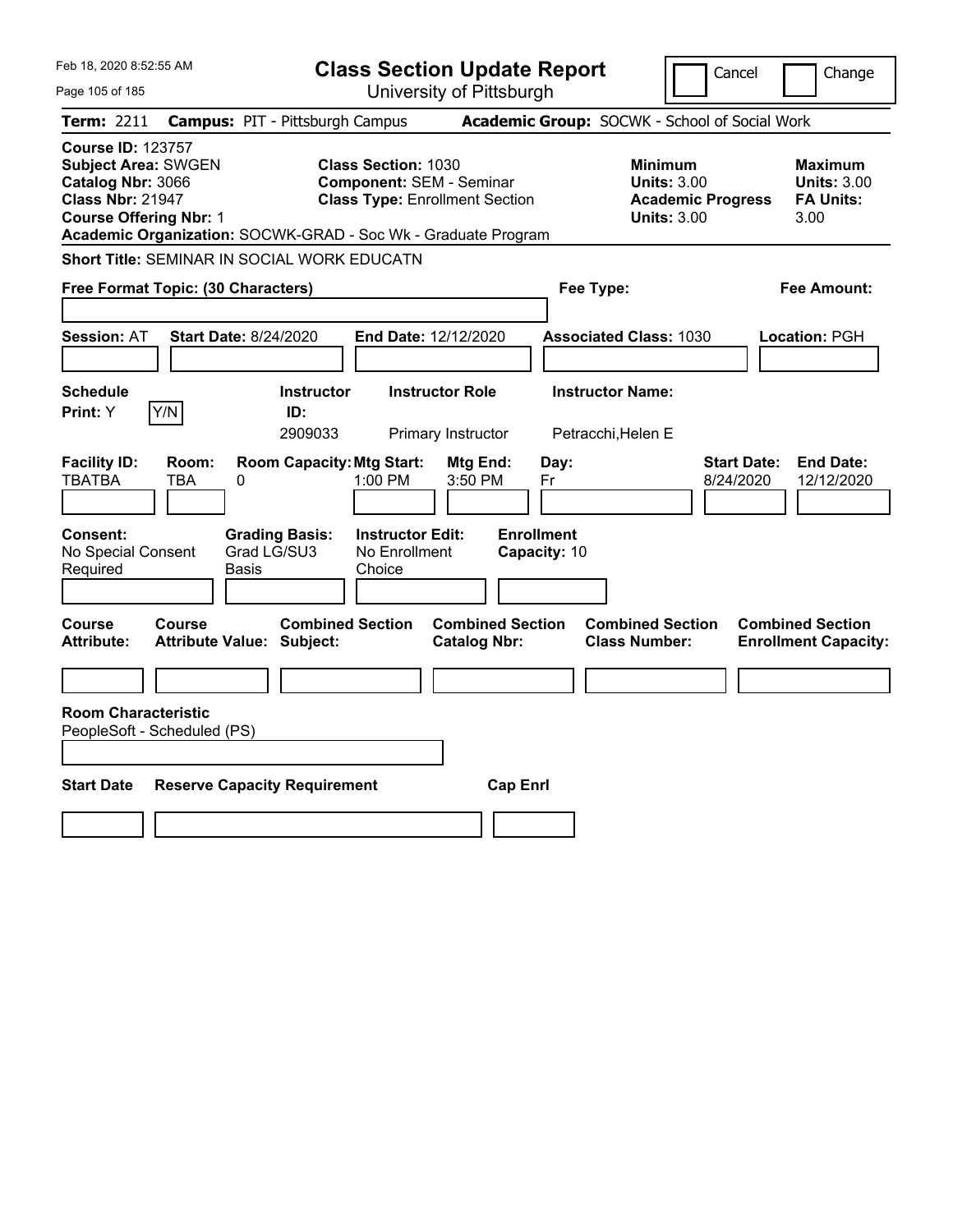| Feb 18, 2020 8:52:55 AM<br>Page 106 of 185                                                                                              |                              |                                                               |                                                               | <b>Class Section Update Report</b><br>University of Pittsburgh |                                               |                                                                                        | Cancel                          | Change                                                           |
|-----------------------------------------------------------------------------------------------------------------------------------------|------------------------------|---------------------------------------------------------------|---------------------------------------------------------------|----------------------------------------------------------------|-----------------------------------------------|----------------------------------------------------------------------------------------|---------------------------------|------------------------------------------------------------------|
| <b>Term: 2211</b>                                                                                                                       |                              | <b>Campus: PIT - Pittsburgh Campus</b>                        |                                                               |                                                                | Academic Group: SOCWK - School of Social Work |                                                                                        |                                 |                                                                  |
| <b>Course ID: 123759</b><br><b>Subject Area: SWINT</b><br>Catalog Nbr: 2004<br><b>Class Nbr: 14571</b><br><b>Course Offering Nbr: 1</b> |                              | Academic Organization: SOCWK-GRAD - Soc Wk - Graduate Program | <b>Class Section: 1030</b><br><b>Component: LEC - Lecture</b> | <b>Class Type: Enrollment Section</b>                          |                                               | <b>Minimum</b><br><b>Units: 3.00</b><br><b>Academic Progress</b><br><b>Units: 3.00</b> |                                 | <b>Maximum</b><br><b>Units: 3.00</b><br><b>FA Units:</b><br>3.00 |
| <b>Short Title: GRIEF AND LOSS</b>                                                                                                      |                              |                                                               |                                                               |                                                                |                                               |                                                                                        |                                 |                                                                  |
| Free Format Topic: (30 Characters)                                                                                                      |                              |                                                               |                                                               |                                                                | Fee Type:                                     |                                                                                        |                                 | <b>Fee Amount:</b>                                               |
| <b>Session: AT</b>                                                                                                                      |                              | <b>Start Date: 8/24/2020</b>                                  | End Date: 12/12/2020                                          |                                                                |                                               | <b>Associated Class: 1030</b>                                                          |                                 | Location: PGH                                                    |
| <b>Schedule</b>                                                                                                                         |                              | <b>Instructor</b>                                             |                                                               | <b>Instructor Role</b>                                         | <b>Instructor Name:</b>                       |                                                                                        |                                 |                                                                  |
| Print: Y                                                                                                                                | Y/N                          | ID:<br>1121613                                                |                                                               | Primary Instructor                                             |                                               | Sabbagh, Tammy M.                                                                      |                                 |                                                                  |
| <b>Facility ID:</b><br>CL02309                                                                                                          | Room:<br>02309               | <b>Room Capacity: Mtg Start:</b><br>24                        | 6:00 PM                                                       | Mtg End:<br>8:50 PM                                            | Day:<br>Tu                                    |                                                                                        | <b>Start Date:</b><br>8/24/2020 | <b>End Date:</b><br>12/12/2020                                   |
| Consent:<br>No Special Consent<br>Required                                                                                              |                              | <b>Grading Basis:</b><br>Grad LG/SU3<br><b>Basis</b>          | <b>Instructor Edit:</b><br>No Enrollment<br>Choice            |                                                                | <b>Enrollment</b><br>Capacity: 24             |                                                                                        |                                 |                                                                  |
| <b>Course</b><br><b>Attribute:</b>                                                                                                      | <b>Course</b>                | <b>Combined Section</b><br><b>Attribute Value: Subject:</b>   |                                                               | <b>Combined Section</b><br><b>Catalog Nbr:</b>                 |                                               | <b>Combined Section</b><br><b>Class Number:</b>                                        |                                 | <b>Combined Section</b><br><b>Enrollment Capacity:</b>           |
|                                                                                                                                         |                              |                                                               |                                                               |                                                                |                                               |                                                                                        |                                 |                                                                  |
| <b>Room Characteristic</b><br>Media - VHS and Display<br>PeopleSoft - Scheduled (PS)                                                    |                              |                                                               |                                                               |                                                                |                                               |                                                                                        |                                 |                                                                  |
| <b>Start Date</b><br>5/3/2020<br>3/1/2020                                                                                               | <b>PCSUR</b><br><b>PCSUR</b> | <b>Reserve Capacity Requirement</b>                           |                                                               | <b>Cap Enrl</b>                                                | 0<br>2                                        |                                                                                        |                                 |                                                                  |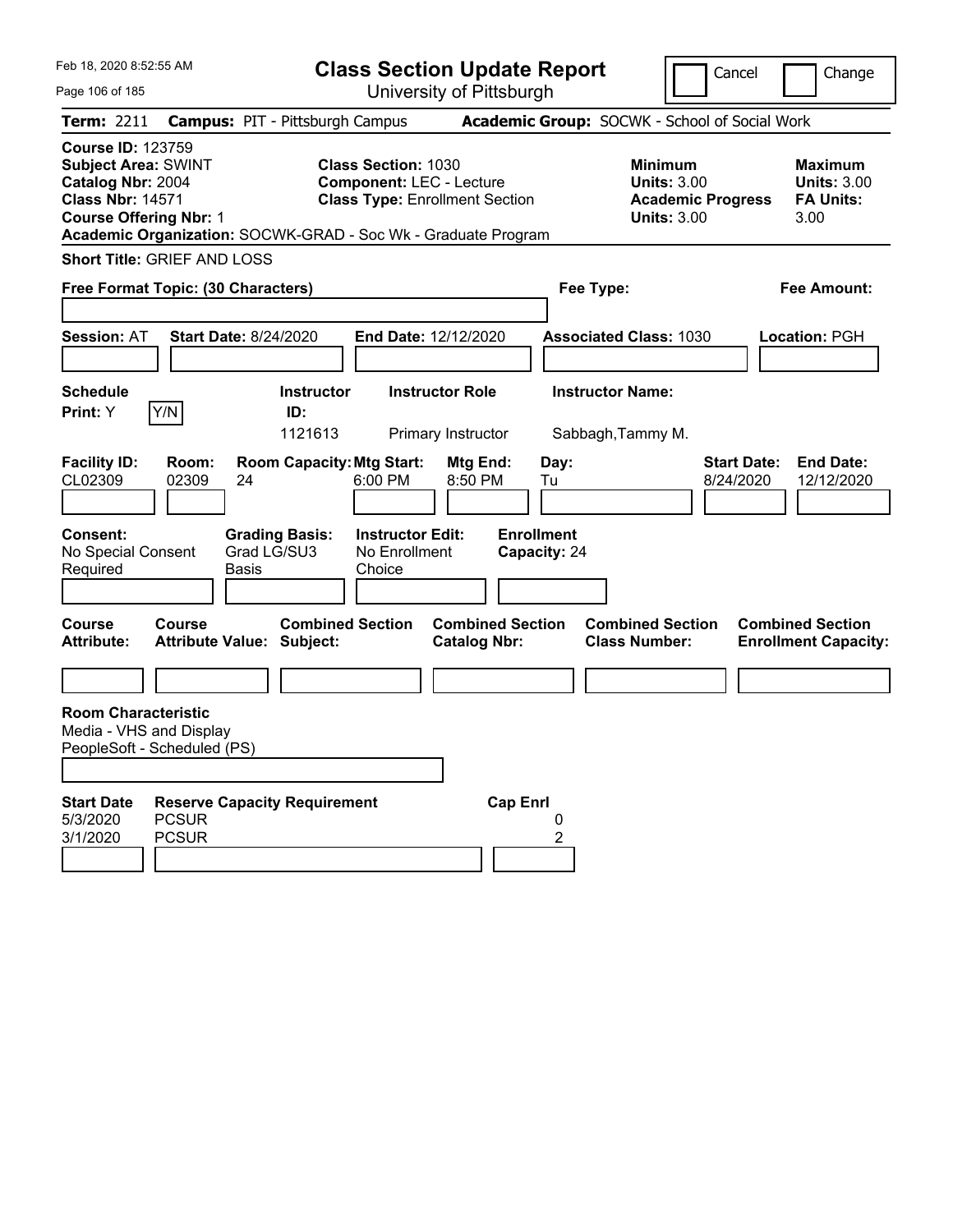| Feb 18, 2020 8:52:55 AM                                                                                                                                                                                  | <b>Class Section Update Report</b>                                                                                                                                                                                          |                                                                                                                 | Cancel<br>Change                                                  |
|----------------------------------------------------------------------------------------------------------------------------------------------------------------------------------------------------------|-----------------------------------------------------------------------------------------------------------------------------------------------------------------------------------------------------------------------------|-----------------------------------------------------------------------------------------------------------------|-------------------------------------------------------------------|
| Page 107 of 185                                                                                                                                                                                          | University of Pittsburgh                                                                                                                                                                                                    |                                                                                                                 |                                                                   |
| <b>Campus: PIT - Pittsburgh Campus</b><br><b>Term: 2211</b>                                                                                                                                              |                                                                                                                                                                                                                             | Academic Group: SOCWK - School of Social Work                                                                   |                                                                   |
| <b>Course ID: 123761</b><br><b>Subject Area: SWINT</b><br>Catalog Nbr: 2007<br><b>Class Nbr: 23411</b><br><b>Course Offering Nbr: 1</b><br>Academic Organization: SOCWK-GRAD - Soc Wk - Graduate Program | <b>Class Section: 1250</b><br><b>Component: LEC - Lecture</b><br><b>Class Type: Enrollment Section</b>                                                                                                                      | <b>Minimum</b><br><b>Units: 3.00</b><br><b>Academic Progress</b><br><b>Units: 3.00</b>                          | <b>Maximum</b><br><b>Units: 3.00</b><br><b>FA Units:</b><br>3.00  |
| Short Title: INTRO PSYPHMCLGY SOCL WRK PRA                                                                                                                                                               |                                                                                                                                                                                                                             |                                                                                                                 |                                                                   |
| Free Format Topic: (30 Characters)                                                                                                                                                                       |                                                                                                                                                                                                                             | Fee Type:                                                                                                       | <b>Fee Amount:</b>                                                |
| <b>Start Date: 8/24/2020</b><br><b>Session: AT</b>                                                                                                                                                       | End Date: 12/12/2020                                                                                                                                                                                                        | <b>Associated Class: 1250</b>                                                                                   | <b>Location: PGH</b>                                              |
| <b>Schedule</b>                                                                                                                                                                                          | <b>Instructor Role</b><br><b>Instructor</b>                                                                                                                                                                                 | <b>Instructor Name:</b>                                                                                         |                                                                   |
| Y/N<br>Print: Y<br>ID:<br><b>Facility ID:</b><br>Room:<br>CL02017<br>02017<br>30<br><b>Consent:</b><br><b>Grading Basis:</b><br>Grad LG/SU3<br>No Special Consent<br>Required<br><b>Basis</b>            | 2908145<br>Primary Instructor<br>2904406<br>Primary Instructor<br>2909255<br>Primary Instructor<br><b>Room Capacity: Mtg Start:</b><br>Mtg End:<br>8:50 PM<br>6:00 PM<br><b>Instructor Edit:</b><br>No Enrollment<br>Choice | Copeland, Valire Carr<br>Fabian, Tanya J.<br>Tarter, Ralph E<br>Day:<br>We<br><b>Enrollment</b><br>Capacity: 25 | <b>Start Date:</b><br><b>End Date:</b><br>8/24/2020<br>12/12/2020 |
|                                                                                                                                                                                                          |                                                                                                                                                                                                                             |                                                                                                                 |                                                                   |
| <b>Course</b><br>Course<br><b>Attribute Value: Subject:</b><br><b>Attribute:</b>                                                                                                                         | <b>Combined Section</b><br><b>Combined Section</b><br><b>Catalog Nbr:</b>                                                                                                                                                   | <b>Combined Section</b><br><b>Class Number:</b>                                                                 | <b>Combined Section</b><br><b>Enrollment Capacity:</b>            |
| <b>Room Characteristic</b><br>Media - Data Projector/Monitor                                                                                                                                             |                                                                                                                                                                                                                             |                                                                                                                 |                                                                   |
| <b>Reserve Capacity Requirement</b><br><b>Start Date</b>                                                                                                                                                 |                                                                                                                                                                                                                             | <b>Cap Enrl</b>                                                                                                 |                                                                   |
|                                                                                                                                                                                                          |                                                                                                                                                                                                                             |                                                                                                                 |                                                                   |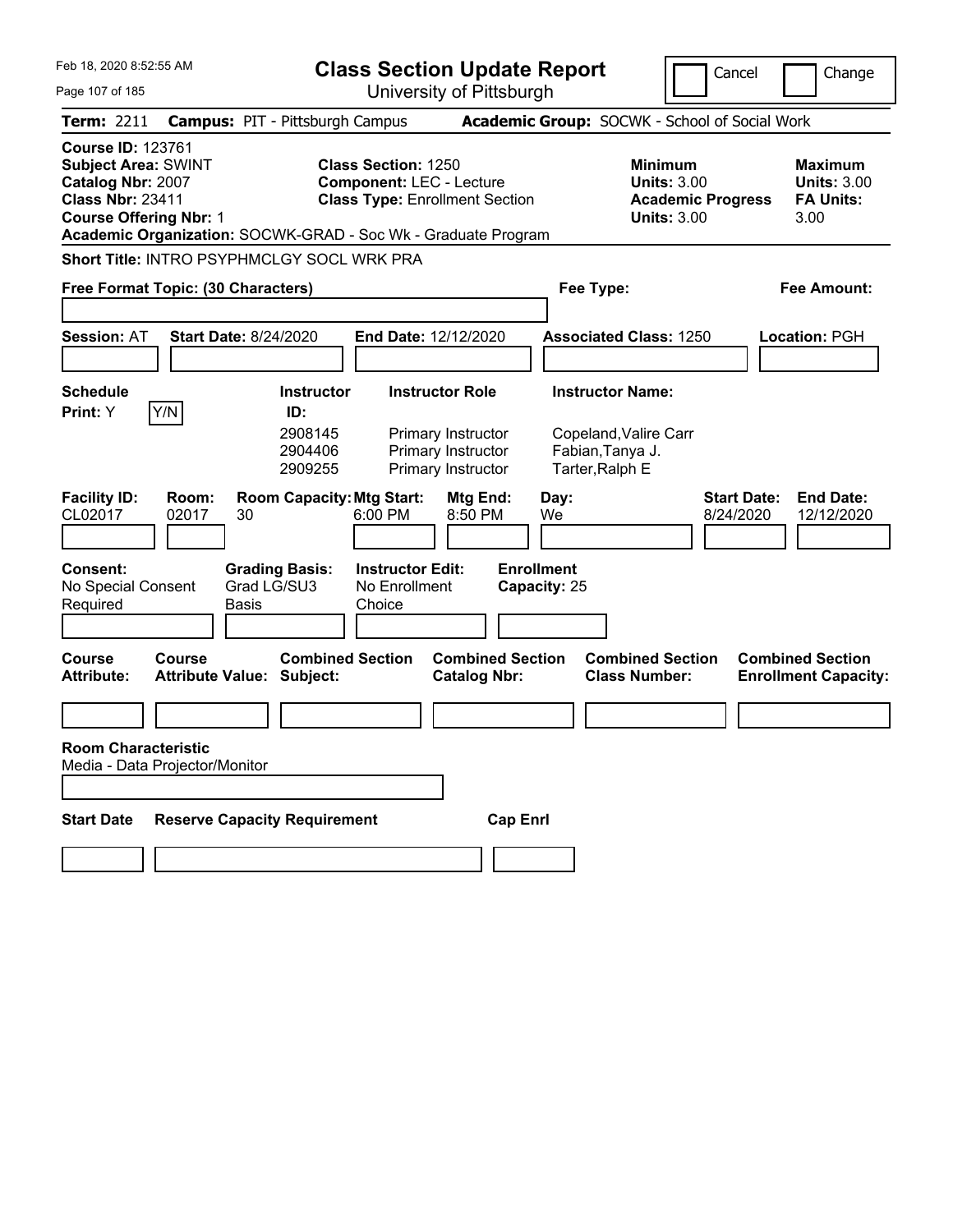| Feb 18, 2020 8:52:55 AM                                                                                                                                                                                  |                                                                 |                                                               | <b>Class Section Update Report</b>             |                                 |                                                                                        | Cancel<br>Change                                                  |
|----------------------------------------------------------------------------------------------------------------------------------------------------------------------------------------------------------|-----------------------------------------------------------------|---------------------------------------------------------------|------------------------------------------------|---------------------------------|----------------------------------------------------------------------------------------|-------------------------------------------------------------------|
| Page 108 of 185                                                                                                                                                                                          |                                                                 |                                                               | University of Pittsburgh                       |                                 |                                                                                        |                                                                   |
| Term: 2211                                                                                                                                                                                               | <b>Campus: PIT - Pittsburgh Campus</b>                          |                                                               |                                                |                                 | Academic Group: SOCWK - School of Social Work                                          |                                                                   |
| <b>Course ID: 123766</b><br><b>Subject Area: SWINT</b><br>Catalog Nbr: 2018<br><b>Class Nbr: 14599</b><br><b>Course Offering Nbr: 1</b><br>Academic Organization: SOCWK-GRAD - Soc Wk - Graduate Program |                                                                 | <b>Class Section: 1070</b><br><b>Component: LEC - Lecture</b> | <b>Class Type: Enrollment Section</b>          |                                 | <b>Minimum</b><br><b>Units: 3.00</b><br><b>Academic Progress</b><br><b>Units: 3.00</b> | Maximum<br><b>Units: 3.00</b><br><b>FA Units:</b><br>3.00         |
| Short Title: CLINCAL SKILLS PSYCHOPATHOLOGY                                                                                                                                                              |                                                                 |                                                               |                                                |                                 |                                                                                        |                                                                   |
| Free Format Topic: (30 Characters)                                                                                                                                                                       |                                                                 |                                                               |                                                | Fee Type:                       |                                                                                        | Fee Amount:                                                       |
| <b>Session: AT</b>                                                                                                                                                                                       | <b>Start Date: 8/24/2020</b>                                    | End Date: 12/12/2020                                          |                                                |                                 | <b>Associated Class: 1070</b>                                                          | Location: PGH                                                     |
| Schedule<br>Y/N<br>Print: Y                                                                                                                                                                              | <b>Instructor</b><br>ID:<br>2956602                             |                                                               | <b>Instructor Role</b><br>Primary Instructor   |                                 | <b>Instructor Name:</b><br>Davis, Sandra Ann                                           |                                                                   |
| <b>Facility ID:</b><br>Room:<br>CL02311<br>2311<br><b>Consent:</b>                                                                                                                                       | <b>Room Capacity: Mtg Start:</b><br>24<br><b>Grading Basis:</b> | 8:00 AM<br><b>Instructor Edit:</b>                            | Mtg End:<br>10:50 AM                           | Day:<br>Th<br><b>Enrollment</b> |                                                                                        | <b>End Date:</b><br><b>Start Date:</b><br>8/24/2020<br>12/12/2020 |
| No Special Consent<br>Required                                                                                                                                                                           | Grad LG/SU3<br>Basis                                            | No Enrollment<br>Choice                                       |                                                | Capacity: 24                    |                                                                                        |                                                                   |
| <b>Course</b><br>Course<br><b>Attribute:</b>                                                                                                                                                             | <b>Combined Section</b><br><b>Attribute Value: Subject:</b>     |                                                               | <b>Combined Section</b><br><b>Catalog Nbr:</b> |                                 | <b>Combined Section</b><br><b>Class Number:</b>                                        | <b>Combined Section</b><br><b>Enrollment Capacity:</b>            |
| <b>Room Characteristic</b><br>PeopleSoft - Scheduled (PS)                                                                                                                                                |                                                                 |                                                               |                                                |                                 |                                                                                        |                                                                   |
| <b>Start Date</b>                                                                                                                                                                                        | <b>Reserve Capacity Requirement</b>                             |                                                               | <b>Cap Enrl</b>                                |                                 |                                                                                        |                                                                   |
|                                                                                                                                                                                                          |                                                                 |                                                               |                                                |                                 |                                                                                        |                                                                   |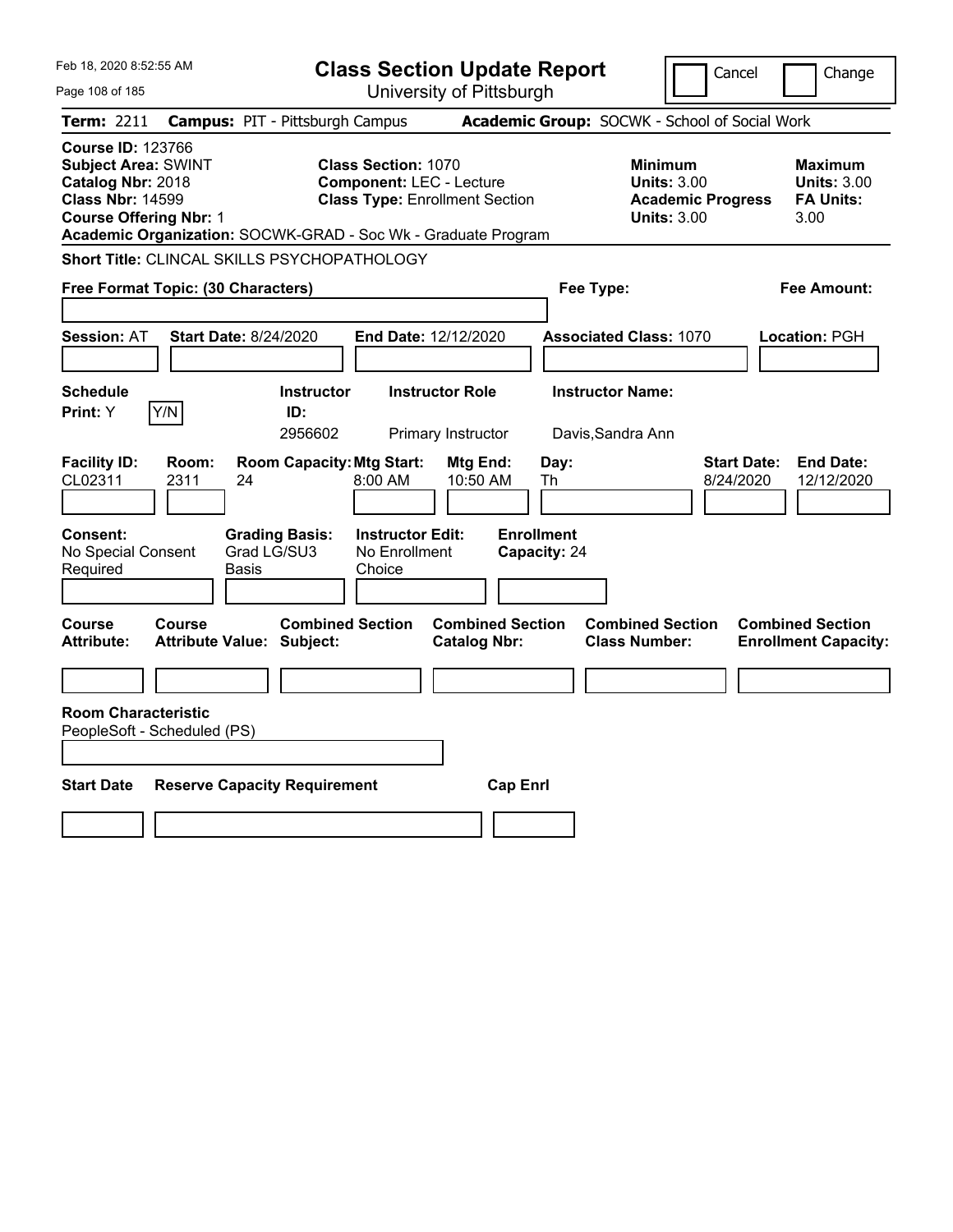| Feb 18, 2020 8:52:55 AM                                                                                                                 |                                                                                                                                | <b>Class Section Update Report</b>             |                                                                                        | Cancel<br>Change                                                  |
|-----------------------------------------------------------------------------------------------------------------------------------------|--------------------------------------------------------------------------------------------------------------------------------|------------------------------------------------|----------------------------------------------------------------------------------------|-------------------------------------------------------------------|
| Page 109 of 185                                                                                                                         |                                                                                                                                | University of Pittsburgh                       |                                                                                        |                                                                   |
| <b>Term: 2211</b>                                                                                                                       | <b>Campus: PIT - Pittsburgh Campus</b>                                                                                         |                                                | Academic Group: SOCWK - School of Social Work                                          |                                                                   |
| <b>Course ID: 123768</b><br><b>Subject Area: SWINT</b><br>Catalog Nbr: 2025<br><b>Class Nbr: 14612</b><br><b>Course Offering Nbr: 1</b> | <b>Class Section: 1070</b><br><b>Component: LEC - Lecture</b><br>Academic Organization: SOCWK-GRAD - Soc Wk - Graduate Program | <b>Class Type: Enrollment Section</b>          | <b>Minimum</b><br><b>Units: 3.00</b><br><b>Academic Progress</b><br><b>Units: 3.00</b> | <b>Maximum</b><br><b>Units: 3.00</b><br><b>FA Units:</b><br>3.00  |
|                                                                                                                                         | Short Title: SOCL WORK PRACTICE INTGD HLTH                                                                                     |                                                |                                                                                        |                                                                   |
| Free Format Topic: (30 Characters)                                                                                                      |                                                                                                                                |                                                | Fee Type:                                                                              | <b>Fee Amount:</b>                                                |
| <b>Session: AT</b>                                                                                                                      | <b>Start Date: 8/24/2020</b>                                                                                                   | End Date: 12/12/2020                           | <b>Associated Class: 1070</b>                                                          | Location: PGH                                                     |
| <b>Schedule</b><br>Y/N<br>Print: Y                                                                                                      | <b>Instructor</b><br>ID:<br>2957265                                                                                            | <b>Instructor Role</b><br>Primary Instructor   | <b>Instructor Name:</b><br>Silipigni, John                                             |                                                                   |
| <b>Facility ID:</b><br>Room:<br>CL02322<br>2322                                                                                         | <b>Room Capacity: Mtg Start:</b><br>24<br>8:00 AM                                                                              | Mtg End:<br>Day:<br>10:50 AM<br>Th             |                                                                                        | <b>Start Date:</b><br><b>End Date:</b><br>8/24/2020<br>12/12/2020 |
| Consent:<br>No Special Consent<br>Required                                                                                              | <b>Grading Basis:</b><br><b>Instructor Edit:</b><br>Grad LG/SU3<br>No Enrollment<br>Choice<br>Basis                            | <b>Enrollment</b><br>Capacity: 24              |                                                                                        |                                                                   |
| Course<br>Course<br>Attribute:                                                                                                          | <b>Combined Section</b><br><b>Attribute Value: Subject:</b>                                                                    | <b>Combined Section</b><br><b>Catalog Nbr:</b> | <b>Combined Section</b><br><b>Class Number:</b>                                        | <b>Combined Section</b><br><b>Enrollment Capacity:</b>            |
| <b>Room Characteristic</b><br>PeopleSoft - Scheduled (PS)                                                                               |                                                                                                                                |                                                |                                                                                        |                                                                   |
| <b>Start Date</b>                                                                                                                       | <b>Reserve Capacity Requirement</b>                                                                                            | <b>Cap Enrl</b>                                |                                                                                        |                                                                   |
|                                                                                                                                         |                                                                                                                                |                                                |                                                                                        |                                                                   |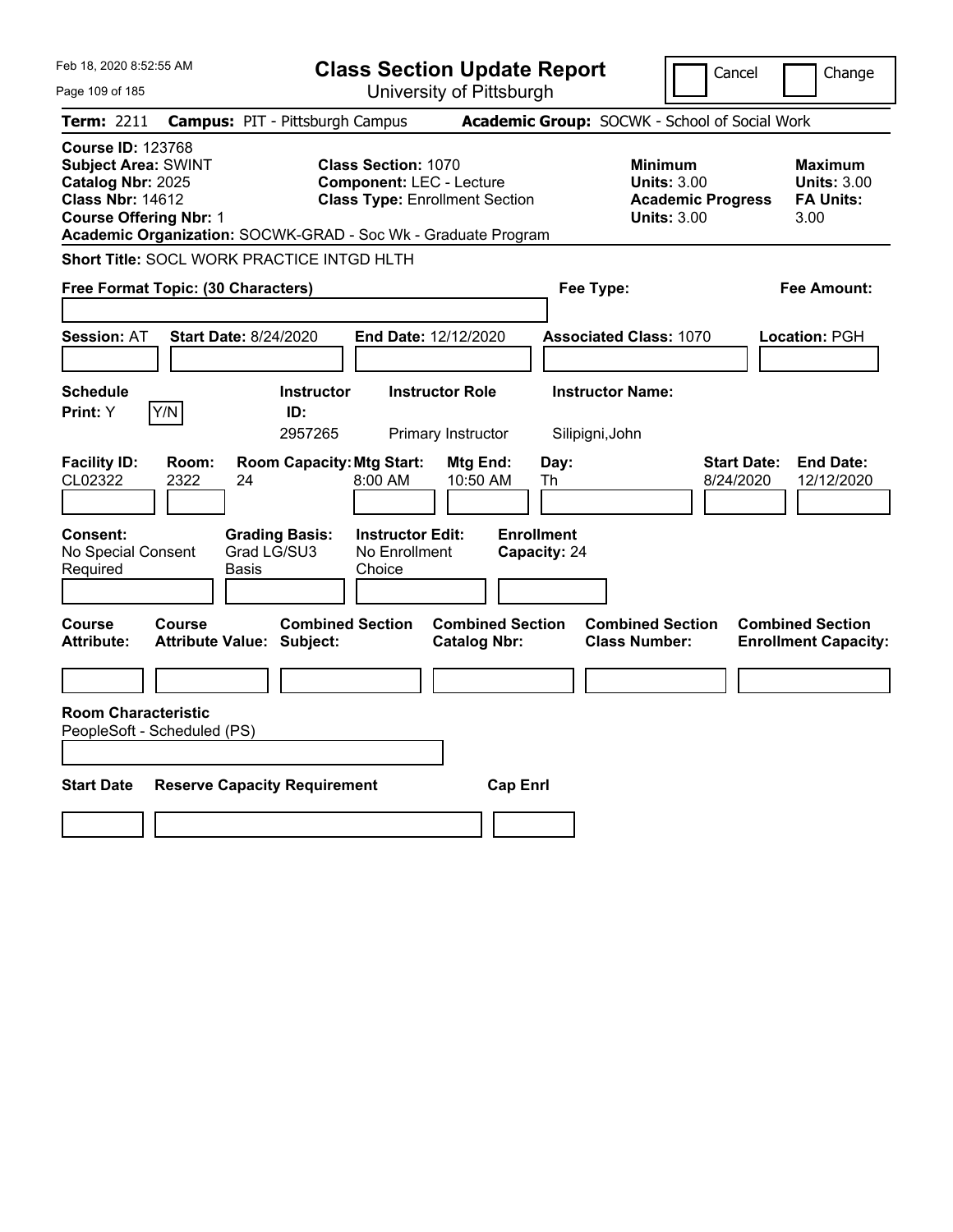| Feb 18, 2020 8:52:55 AM                                                                                                                                                                                  |                                                                                                     | <b>Class Section Update Report</b>             |                                                                                        | Cancel<br>Change                                                  |
|----------------------------------------------------------------------------------------------------------------------------------------------------------------------------------------------------------|-----------------------------------------------------------------------------------------------------|------------------------------------------------|----------------------------------------------------------------------------------------|-------------------------------------------------------------------|
| Page 110 of 185                                                                                                                                                                                          |                                                                                                     | University of Pittsburgh                       |                                                                                        |                                                                   |
| <b>Term: 2211</b>                                                                                                                                                                                        | <b>Campus: PIT - Pittsburgh Campus</b>                                                              |                                                | Academic Group: SOCWK - School of Social Work                                          |                                                                   |
| <b>Course ID: 123768</b><br><b>Subject Area: SWINT</b><br>Catalog Nbr: 2025<br><b>Class Nbr: 23895</b><br><b>Course Offering Nbr: 1</b><br>Academic Organization: SOCWK-GRAD - Soc Wk - Graduate Program | <b>Class Section: 1080</b><br><b>Component: LEC - Lecture</b>                                       | <b>Class Type: Enrollment Section</b>          | <b>Minimum</b><br><b>Units: 3.00</b><br><b>Academic Progress</b><br><b>Units: 3.00</b> | Maximum<br><b>Units: 3.00</b><br><b>FA Units:</b><br>3.00         |
| Short Title: SOCL WORK PRACTICE INTGD HLTH                                                                                                                                                               |                                                                                                     |                                                |                                                                                        |                                                                   |
| Free Format Topic: (30 Characters)                                                                                                                                                                       |                                                                                                     |                                                | Fee Type:                                                                              | Fee Amount:                                                       |
| <b>Session: AT</b>                                                                                                                                                                                       | <b>Start Date: 8/24/2020</b>                                                                        | End Date: 12/12/2020                           | <b>Associated Class: 1080</b>                                                          | Location: PGH                                                     |
| <b>Schedule</b>                                                                                                                                                                                          | <b>Instructor</b>                                                                                   | <b>Instructor Role</b>                         | <b>Instructor Name:</b>                                                                |                                                                   |
| Y/N<br>Print: Y                                                                                                                                                                                          | ID:<br>3371745                                                                                      | Primary Instructor                             | Rawls, Brooke N                                                                        |                                                                   |
| <b>Facility ID:</b><br>Room:<br>CL00306<br>00306                                                                                                                                                         | <b>Room Capacity: Mtg Start:</b><br>34<br>8:00 AM                                                   | Mtg End:<br>Day:<br>10:50 AM<br>Th             |                                                                                        | <b>Start Date:</b><br><b>End Date:</b><br>8/24/2020<br>12/12/2020 |
| <b>Consent:</b><br>No Special Consent<br>Required                                                                                                                                                        | <b>Grading Basis:</b><br><b>Instructor Edit:</b><br>Grad LG/SU3<br>No Enrollment<br>Choice<br>Basis | <b>Enrollment</b><br>Capacity: 25              |                                                                                        |                                                                   |
| Course<br>Course<br><b>Attribute:</b>                                                                                                                                                                    | <b>Combined Section</b><br><b>Attribute Value: Subject:</b>                                         | <b>Combined Section</b><br><b>Catalog Nbr:</b> | <b>Combined Section</b><br><b>Class Number:</b>                                        | <b>Combined Section</b><br><b>Enrollment Capacity:</b>            |
|                                                                                                                                                                                                          |                                                                                                     |                                                |                                                                                        |                                                                   |
| <b>Room Characteristic</b><br>PeopleSoft - Scheduled (PS)                                                                                                                                                |                                                                                                     |                                                |                                                                                        |                                                                   |
| <b>Start Date</b>                                                                                                                                                                                        | <b>Reserve Capacity Requirement</b>                                                                 | <b>Cap Enrl</b>                                |                                                                                        |                                                                   |
|                                                                                                                                                                                                          |                                                                                                     |                                                |                                                                                        |                                                                   |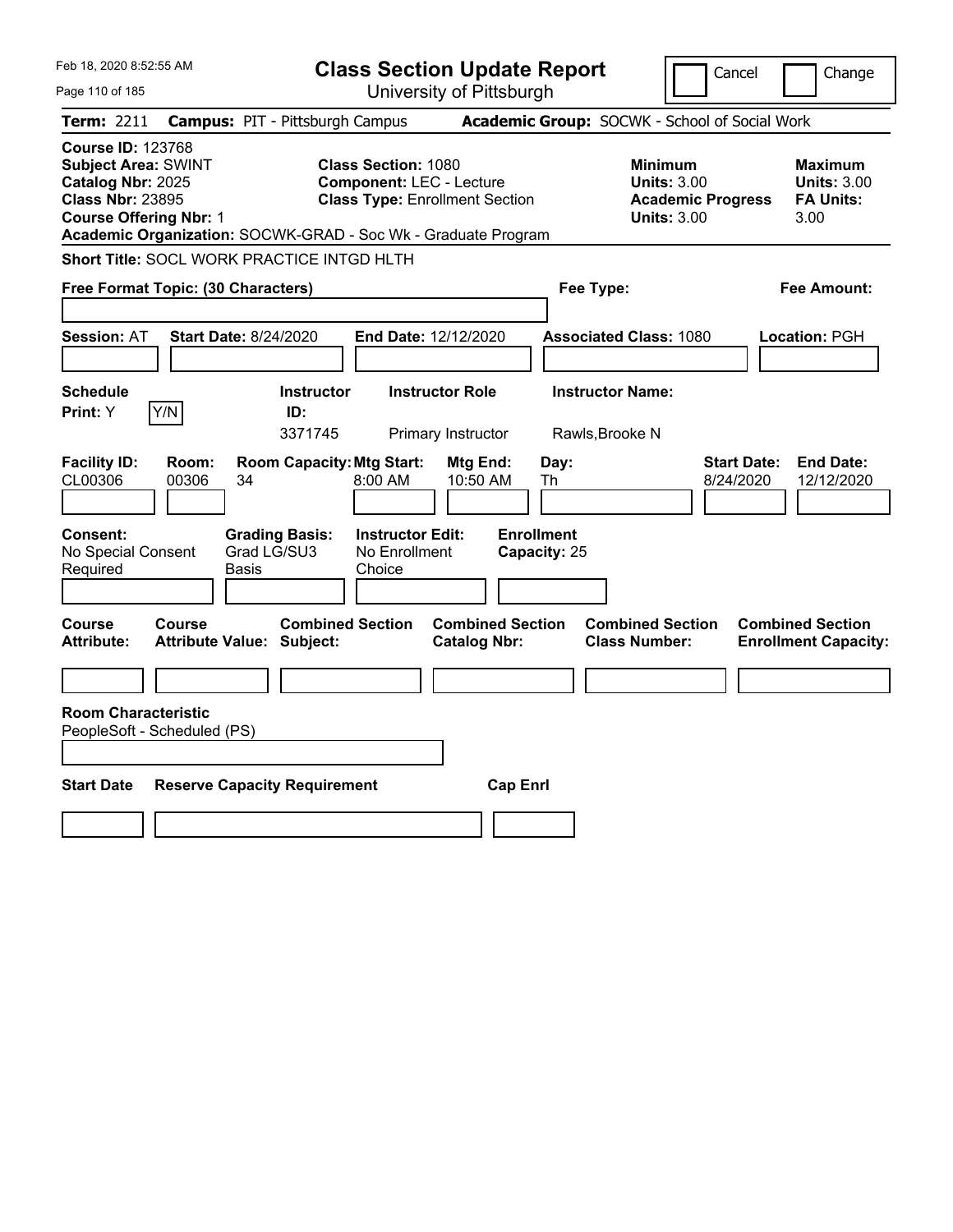| Feb 18, 2020 8:52:55 AM                                                                                                                                                                                  |                                                                          | <b>Class Section Update Report</b>                                                                     |                          |                                   |                                                                                        | Cancel<br>Change                                                  |
|----------------------------------------------------------------------------------------------------------------------------------------------------------------------------------------------------------|--------------------------------------------------------------------------|--------------------------------------------------------------------------------------------------------|--------------------------|-----------------------------------|----------------------------------------------------------------------------------------|-------------------------------------------------------------------|
| Page 111 of 185                                                                                                                                                                                          |                                                                          |                                                                                                        | University of Pittsburgh |                                   |                                                                                        |                                                                   |
| <b>Term: 2211</b>                                                                                                                                                                                        | <b>Campus: PIT - Pittsburgh Campus</b>                                   |                                                                                                        |                          |                                   | Academic Group: SOCWK - School of Social Work                                          |                                                                   |
| <b>Course ID: 123771</b><br><b>Subject Area: SWINT</b><br>Catalog Nbr: 2030<br><b>Class Nbr: 14578</b><br><b>Course Offering Nbr: 1</b><br>Academic Organization: SOCWK-GRAD - Soc Wk - Graduate Program |                                                                          | <b>Class Section: 1070</b><br><b>Component: LEC - Lecture</b><br><b>Class Type: Enrollment Section</b> |                          |                                   | <b>Minimum</b><br><b>Units: 3.00</b><br><b>Academic Progress</b><br><b>Units: 3.00</b> | <b>Maximum</b><br><b>Units: 3.00</b><br><b>FA Units:</b><br>3.00  |
| <b>Short Title: DIRECT PRATICE W/OLDER ADULTS</b>                                                                                                                                                        |                                                                          |                                                                                                        |                          |                                   |                                                                                        |                                                                   |
| <b>Free Format Topic: (30 Characters)</b>                                                                                                                                                                |                                                                          |                                                                                                        |                          | Fee Type:                         |                                                                                        | <b>Fee Amount:</b>                                                |
| <b>Session: AT</b>                                                                                                                                                                                       | <b>Start Date: 8/24/2020</b>                                             | End Date: 12/12/2020                                                                                   |                          |                                   | <b>Associated Class: 1070</b>                                                          | Location: PGH                                                     |
| <b>Schedule</b><br>Y/N<br>Print: Y                                                                                                                                                                       | <b>Instructor</b><br>ID:<br>2965739                                      | <b>Instructor Role</b>                                                                                 | Primary Instructor       | <b>Instructor Name:</b>           | Ivanko, Barbara Anne                                                                   |                                                                   |
| <b>Facility ID:</b><br>Room:<br>CL02311<br>2311                                                                                                                                                          | <b>Room Capacity: Mtg Start:</b><br>24                                   | 8:00 AM                                                                                                | Mtg End:<br>10:50 AM     | Day:<br>Fr                        |                                                                                        | <b>Start Date:</b><br><b>End Date:</b><br>8/24/2020<br>12/12/2020 |
| <b>Consent:</b><br>No Special Consent<br>Required<br>Course<br>Course                                                                                                                                    | <b>Grading Basis:</b><br>Grad LG/SU3<br>Basis<br><b>Combined Section</b> | <b>Instructor Edit:</b><br>No Enrollment<br>Choice                                                     | <b>Combined Section</b>  | <b>Enrollment</b><br>Capacity: 24 | <b>Combined Section</b>                                                                | <b>Combined Section</b>                                           |
| <b>Attribute:</b>                                                                                                                                                                                        | Attribute Value: Subject:                                                |                                                                                                        | <b>Catalog Nbr:</b>      |                                   | <b>Class Number:</b>                                                                   | <b>Enrollment Capacity:</b>                                       |
|                                                                                                                                                                                                          |                                                                          |                                                                                                        |                          |                                   |                                                                                        |                                                                   |
| <b>Room Characteristic</b><br>Media - Data Projector/Monitor<br>PeopleSoft - Scheduled (PS)                                                                                                              |                                                                          |                                                                                                        |                          |                                   |                                                                                        |                                                                   |
| <b>Start Date</b>                                                                                                                                                                                        | <b>Reserve Capacity Requirement</b>                                      |                                                                                                        | <b>Cap Enrl</b>          |                                   |                                                                                        |                                                                   |
|                                                                                                                                                                                                          |                                                                          |                                                                                                        |                          |                                   |                                                                                        |                                                                   |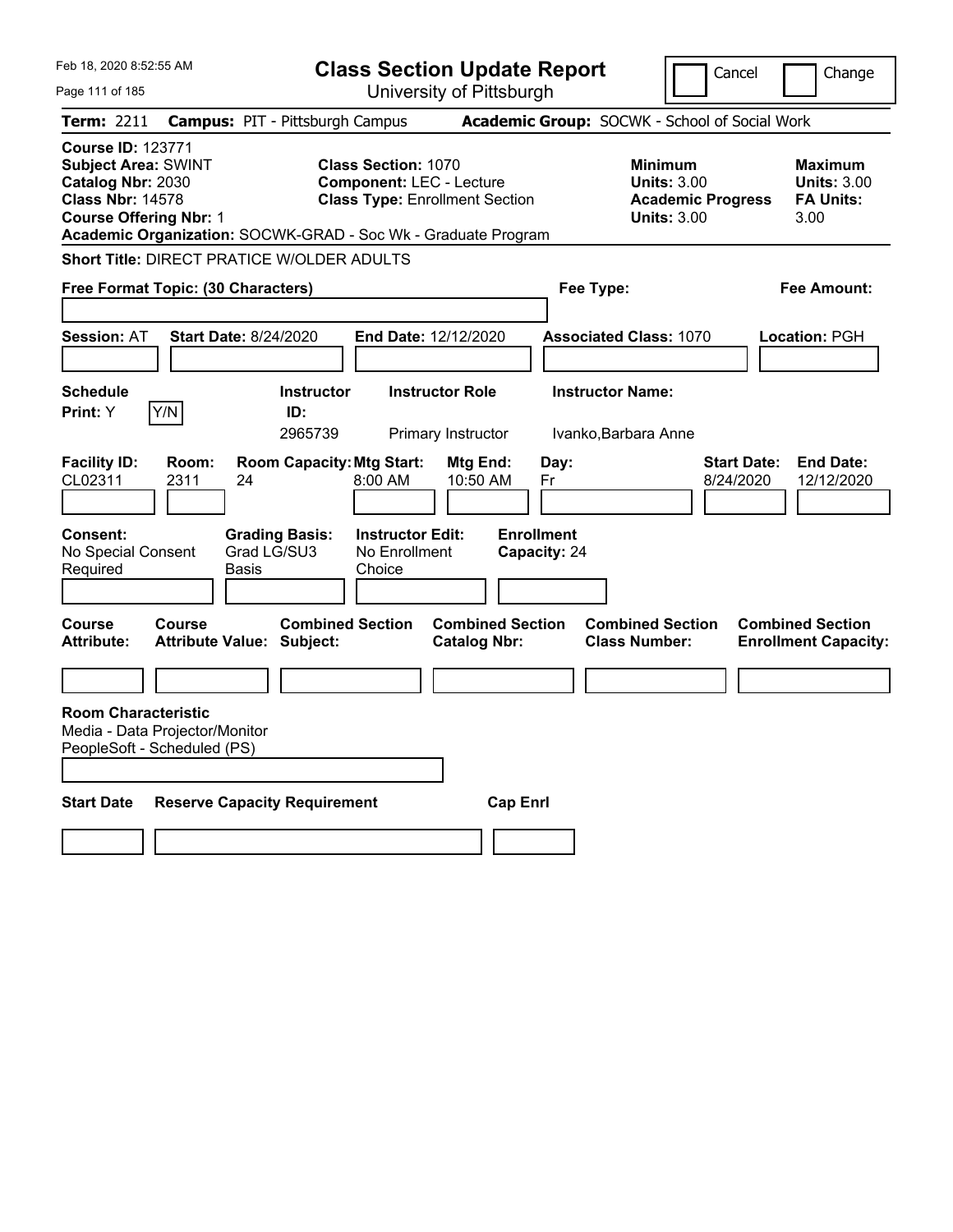| Feb 18, 2020 8:52:55 AM                                                                                                                 |                                                                                                                                | <b>Class Section Update Report</b>             |                                                                                        | Cancel<br>Change                                                  |
|-----------------------------------------------------------------------------------------------------------------------------------------|--------------------------------------------------------------------------------------------------------------------------------|------------------------------------------------|----------------------------------------------------------------------------------------|-------------------------------------------------------------------|
| Page 112 of 185                                                                                                                         |                                                                                                                                | University of Pittsburgh                       |                                                                                        |                                                                   |
| Term: 2211                                                                                                                              | <b>Campus: PIT - Pittsburgh Campus</b>                                                                                         |                                                | Academic Group: SOCWK - School of Social Work                                          |                                                                   |
| <b>Course ID: 123772</b><br><b>Subject Area: SWINT</b><br>Catalog Nbr: 2031<br><b>Class Nbr: 14608</b><br><b>Course Offering Nbr: 1</b> | <b>Class Section: 1040</b><br><b>Component: LEC - Lecture</b><br>Academic Organization: SOCWK-GRAD - Soc Wk - Graduate Program | <b>Class Type: Enrollment Section</b>          | <b>Minimum</b><br><b>Units: 3.00</b><br><b>Academic Progress</b><br><b>Units: 3.00</b> | Maximum<br><b>Units: 3.00</b><br><b>FA Units:</b><br>3.00         |
|                                                                                                                                         | <b>Short Title: ADV DRCT PRAC: COGNITV/BEHVRL</b>                                                                              |                                                |                                                                                        |                                                                   |
| Free Format Topic: (30 Characters)                                                                                                      |                                                                                                                                |                                                | Fee Type:                                                                              | Fee Amount:                                                       |
| <b>Session: AT</b>                                                                                                                      | <b>Start Date: 8/24/2020</b>                                                                                                   | End Date: 12/12/2020                           | <b>Associated Class: 1040</b>                                                          | Location: PGH                                                     |
| <b>Schedule</b><br>Y/N<br><b>Print:</b> Y                                                                                               | <b>Instructor</b><br>ID:<br>2043459                                                                                            | <b>Instructor Role</b><br>Primary Instructor   | <b>Instructor Name:</b><br>Jones, Toya S                                               |                                                                   |
| <b>Facility ID:</b><br>Room:<br>CL02311<br>2311                                                                                         | <b>Room Capacity: Mtg Start:</b><br>24<br>11:00 AM                                                                             | Mtg End:<br>Day:<br>1:50 PM<br>Th              |                                                                                        | <b>Start Date:</b><br><b>End Date:</b><br>8/24/2020<br>12/12/2020 |
| Consent:<br>No Special Consent<br>Required                                                                                              | <b>Grading Basis:</b><br><b>Instructor Edit:</b><br>Grad LG/SU3<br>No Enrollment<br>Basis<br>Choice                            | <b>Enrollment</b><br>Capacity: 24              |                                                                                        |                                                                   |
| Course<br>Course<br><b>Attribute:</b>                                                                                                   | <b>Combined Section</b><br><b>Attribute Value: Subject:</b>                                                                    | <b>Combined Section</b><br><b>Catalog Nbr:</b> | <b>Combined Section</b><br><b>Class Number:</b>                                        | <b>Combined Section</b><br><b>Enrollment Capacity:</b>            |
| <b>Room Characteristic</b><br>PeopleSoft - Scheduled (PS)                                                                               |                                                                                                                                |                                                |                                                                                        |                                                                   |
| <b>Start Date</b>                                                                                                                       | <b>Reserve Capacity Requirement</b>                                                                                            | <b>Cap Enrl</b>                                |                                                                                        |                                                                   |
|                                                                                                                                         |                                                                                                                                |                                                |                                                                                        |                                                                   |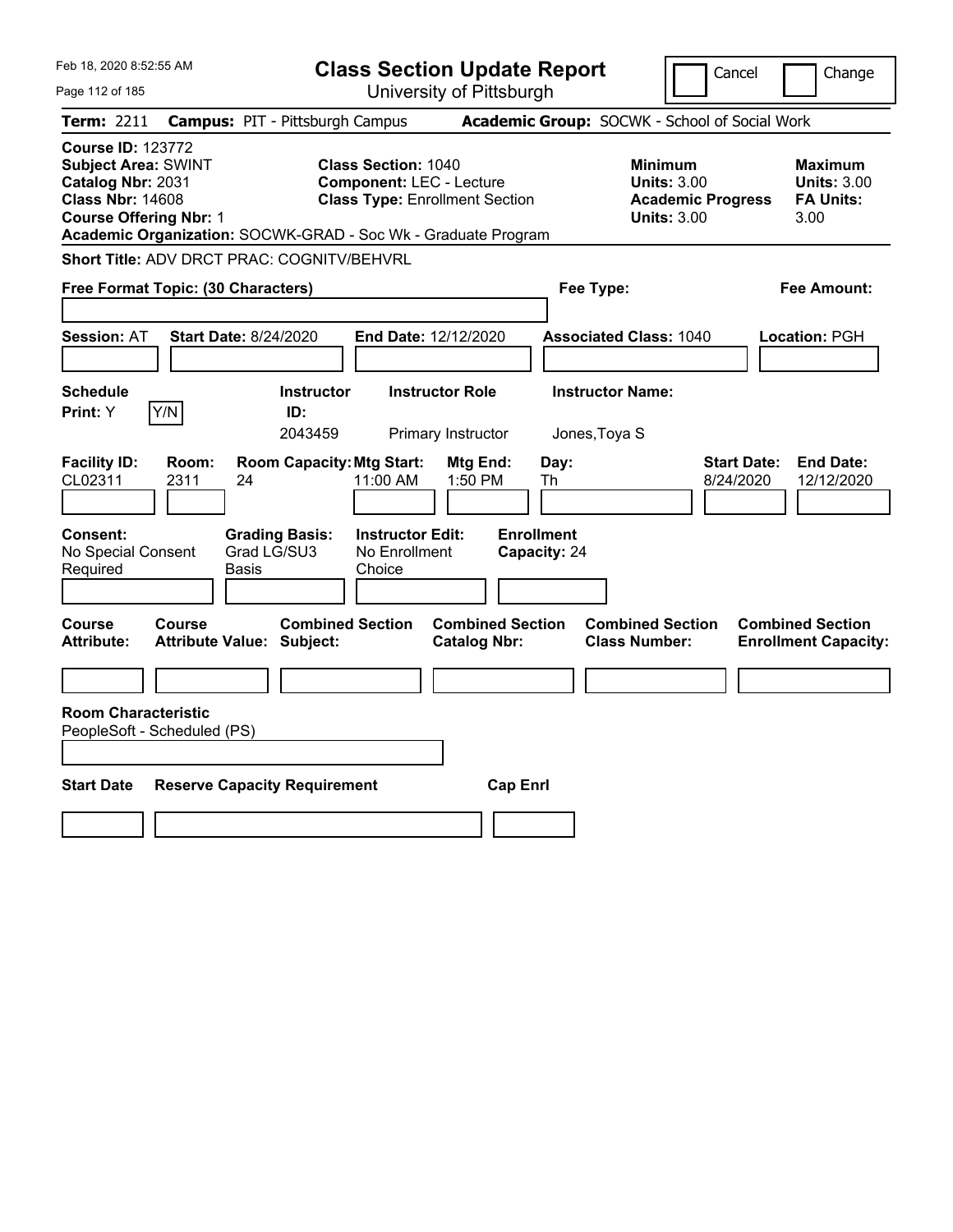| Feb 18, 2020 8:52:55 AM                                                                                                                                                                                  |                                                             |                                                               | <b>Class Section Update Report</b>             |                                   |                                                                                 | Cancel<br>Change                                                  |
|----------------------------------------------------------------------------------------------------------------------------------------------------------------------------------------------------------|-------------------------------------------------------------|---------------------------------------------------------------|------------------------------------------------|-----------------------------------|---------------------------------------------------------------------------------|-------------------------------------------------------------------|
| Page 113 of 185                                                                                                                                                                                          |                                                             |                                                               | University of Pittsburgh                       |                                   |                                                                                 |                                                                   |
| <b>Term: 2211</b>                                                                                                                                                                                        | <b>Campus: PIT - Pittsburgh Campus</b>                      |                                                               |                                                |                                   | Academic Group: SOCWK - School of Social Work                                   |                                                                   |
| <b>Course ID: 123772</b><br><b>Subject Area: SWINT</b><br>Catalog Nbr: 2031<br><b>Class Nbr: 14594</b><br><b>Course Offering Nbr: 1</b><br>Academic Organization: SOCWK-GRAD - Soc Wk - Graduate Program |                                                             | <b>Class Section: 1060</b><br><b>Component: LEC - Lecture</b> | <b>Class Type: Enrollment Section</b>          |                                   | Minimum<br><b>Units: 3.00</b><br><b>Academic Progress</b><br><b>Units: 3.00</b> | Maximum<br><b>Units: 3.00</b><br><b>FA Units:</b><br>3.00         |
| <b>Short Title: ADV DRCT PRAC: COGNITV/BEHVRL</b>                                                                                                                                                        |                                                             |                                                               |                                                |                                   |                                                                                 |                                                                   |
| Free Format Topic: (30 Characters)                                                                                                                                                                       |                                                             |                                                               |                                                | Fee Type:                         |                                                                                 | Fee Amount:                                                       |
| <b>Session: AT</b>                                                                                                                                                                                       | <b>Start Date: 8/24/2020</b>                                | End Date: 12/12/2020                                          |                                                |                                   | <b>Associated Class: 1060</b>                                                   | Location: PGH                                                     |
| <b>Schedule</b><br>Y/N<br>Print: Y                                                                                                                                                                       | <b>Instructor</b><br>ID:<br>2043459                         |                                                               | <b>Instructor Role</b><br>Primary Instructor   | Jones, Toya S                     | <b>Instructor Name:</b>                                                         |                                                                   |
| <b>Facility ID:</b><br>Room:<br>CL02309<br>02309                                                                                                                                                         | <b>Room Capacity: Mtg Start:</b><br>24                      | 6:00 PM                                                       | Mtg End:<br>8:50 PM                            | Day:<br>Th                        |                                                                                 | <b>Start Date:</b><br><b>End Date:</b><br>8/24/2020<br>12/12/2020 |
| <b>Consent:</b><br>No Special Consent<br>Required                                                                                                                                                        | <b>Grading Basis:</b><br>Grad LG/SU3<br>Basis               | <b>Instructor Edit:</b><br>No Enrollment<br>Choice            |                                                | <b>Enrollment</b><br>Capacity: 24 |                                                                                 |                                                                   |
| Course<br>Course<br><b>Attribute:</b>                                                                                                                                                                    | <b>Combined Section</b><br><b>Attribute Value: Subject:</b> |                                                               | <b>Combined Section</b><br><b>Catalog Nbr:</b> |                                   | <b>Combined Section</b><br><b>Class Number:</b>                                 | <b>Combined Section</b><br><b>Enrollment Capacity:</b>            |
| <b>Room Characteristic</b><br>PeopleSoft - Scheduled (PS)                                                                                                                                                |                                                             |                                                               |                                                |                                   |                                                                                 |                                                                   |
| <b>Start Date</b>                                                                                                                                                                                        | <b>Reserve Capacity Requirement</b>                         |                                                               | <b>Cap Enrl</b>                                |                                   |                                                                                 |                                                                   |
|                                                                                                                                                                                                          |                                                             |                                                               |                                                |                                   |                                                                                 |                                                                   |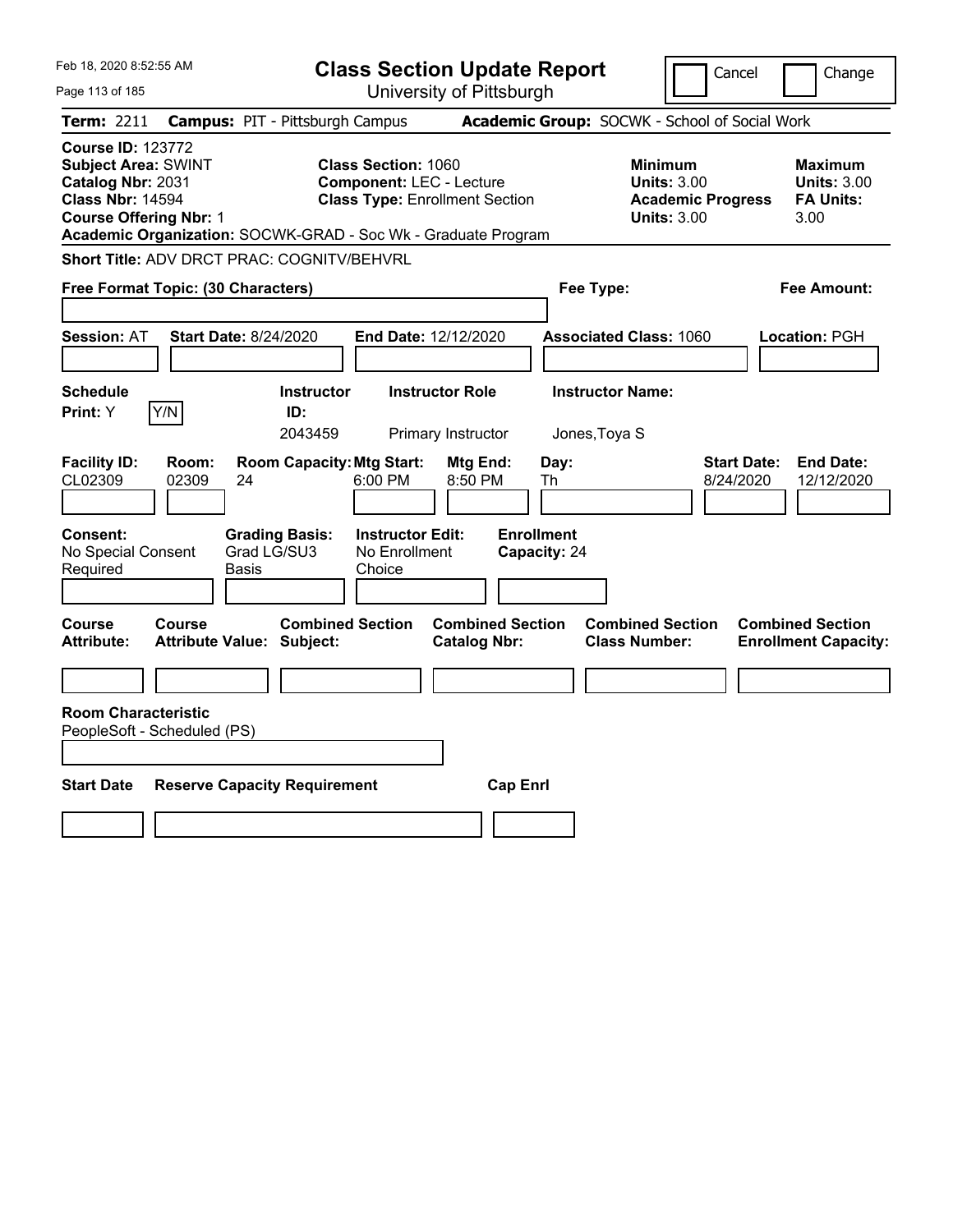| Feb 18, 2020 8:52:55 AM                                                                                                                                                                                  |                                            |                                                           |                                                      |                                                                          | <b>Class Section Update Report</b>              |                                                  | Cancel                                                                                 |                                 | Change                                                    |
|----------------------------------------------------------------------------------------------------------------------------------------------------------------------------------------------------------|--------------------------------------------|-----------------------------------------------------------|------------------------------------------------------|--------------------------------------------------------------------------|-------------------------------------------------|--------------------------------------------------|----------------------------------------------------------------------------------------|---------------------------------|-----------------------------------------------------------|
| Page 114 of 185                                                                                                                                                                                          |                                            |                                                           |                                                      | University of Pittsburgh                                                 |                                                 |                                                  |                                                                                        |                                 |                                                           |
| Term: 2211                                                                                                                                                                                               | <b>Campus: PIT - Pittsburgh Campus</b>     |                                                           |                                                      |                                                                          |                                                 | Academic Group: SOCWK - School of Social Work    |                                                                                        |                                 |                                                           |
| <b>Course ID: 123773</b><br><b>Subject Area: SWINT</b><br>Catalog Nbr: 2032<br><b>Class Nbr: 14595</b><br><b>Course Offering Nbr: 1</b><br>Academic Organization: SOCWK-GRAD - Soc Wk - Graduate Program |                                            |                                                           | <b>Class Section: 1030</b>                           | <b>Component: LEC - Lecture</b><br><b>Class Type: Enrollment Section</b> |                                                 |                                                  | <b>Minimum</b><br><b>Units: 3.00</b><br><b>Academic Progress</b><br><b>Units: 3.00</b> |                                 | Maximum<br><b>Units: 3.00</b><br><b>FA Units:</b><br>3.00 |
| Short Title: ADV DRCT PRAC: SOCIAL SYSTEMS                                                                                                                                                               |                                            |                                                           |                                                      |                                                                          |                                                 |                                                  |                                                                                        |                                 |                                                           |
| Free Format Topic: (30 Characters)                                                                                                                                                                       |                                            |                                                           |                                                      |                                                                          |                                                 | Fee Type:                                        |                                                                                        |                                 | Fee Amount:                                               |
| <b>Session: AT</b>                                                                                                                                                                                       | <b>Start Date: 8/24/2020</b>               |                                                           |                                                      | End Date: 12/12/2020                                                     |                                                 | <b>Associated Class: 1030</b>                    |                                                                                        |                                 | Location: PGH                                             |
| Schedule<br>Y/N<br>Print: Y                                                                                                                                                                              |                                            | <b>Instructor</b><br>ID:<br>2923566                       |                                                      | <b>Instructor Role</b><br>Primary Instructor                             |                                                 | <b>Instructor Name:</b><br>Mulvaney, Elizabeth A |                                                                                        |                                 |                                                           |
| <b>Facility ID:</b><br>CL02309<br><b>Consent:</b><br>No Special Consent                                                                                                                                  | Room:<br>02309<br>24<br>Grad LG/SU3        | <b>Room Capacity: Mtg Start:</b><br><b>Grading Basis:</b> | 11:00 AM<br><b>Instructor Edit:</b><br>No Enrollment | Mtg End:<br>1:50 PM                                                      | Day:<br>Th<br><b>Enrollment</b><br>Capacity: 24 |                                                  |                                                                                        | <b>Start Date:</b><br>8/24/2020 | <b>End Date:</b><br>12/12/2020                            |
| Required                                                                                                                                                                                                 | Basis                                      |                                                           | Choice                                               |                                                                          |                                                 |                                                  |                                                                                        |                                 |                                                           |
| <b>Course</b><br><b>Attribute:</b>                                                                                                                                                                       | Course<br><b>Attribute Value: Subject:</b> | <b>Combined Section</b>                                   |                                                      | <b>Combined Section</b><br><b>Catalog Nbr:</b>                           |                                                 | <b>Combined Section</b><br><b>Class Number:</b>  |                                                                                        |                                 | <b>Combined Section</b><br><b>Enrollment Capacity:</b>    |
| <b>Room Characteristic</b><br>PeopleSoft - Scheduled (PS)                                                                                                                                                |                                            |                                                           |                                                      |                                                                          |                                                 |                                                  |                                                                                        |                                 |                                                           |
| <b>Start Date</b>                                                                                                                                                                                        | <b>Reserve Capacity Requirement</b>        |                                                           |                                                      |                                                                          | <b>Cap Enrl</b>                                 |                                                  |                                                                                        |                                 |                                                           |
|                                                                                                                                                                                                          |                                            |                                                           |                                                      |                                                                          |                                                 |                                                  |                                                                                        |                                 |                                                           |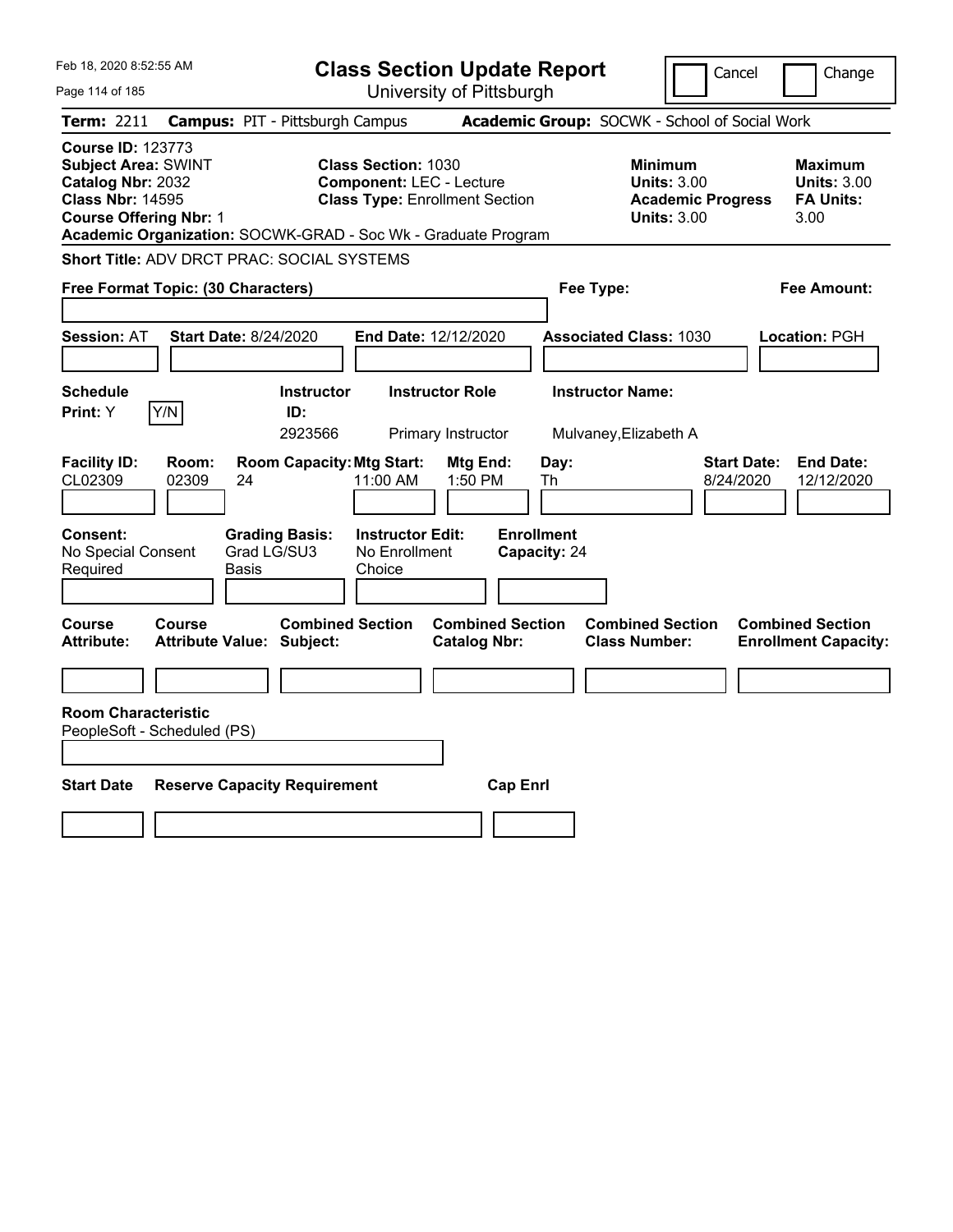| Feb 18, 2020 8:52:55 AM                                                                                                                 |                |                                                                                                |                                                               | <b>Class Section Update Report</b>                                       |                                                 |                                                                                        | Cancel                          | Change                                                           |
|-----------------------------------------------------------------------------------------------------------------------------------------|----------------|------------------------------------------------------------------------------------------------|---------------------------------------------------------------|--------------------------------------------------------------------------|-------------------------------------------------|----------------------------------------------------------------------------------------|---------------------------------|------------------------------------------------------------------|
| Page 115 of 185                                                                                                                         |                |                                                                                                |                                                               | University of Pittsburgh                                                 |                                                 |                                                                                        |                                 |                                                                  |
| Term: 2211                                                                                                                              |                | <b>Campus: PIT - Pittsburgh Campus</b>                                                         |                                                               |                                                                          | Academic Group: SOCWK - School of Social Work   |                                                                                        |                                 |                                                                  |
| <b>Course ID: 123774</b><br><b>Subject Area: SWINT</b><br>Catalog Nbr: 2033<br><b>Class Nbr: 15299</b><br><b>Course Offering Nbr: 1</b> |                | Academic Organization: SOCWK-GRAD - Soc Wk - Graduate Program                                  | <b>Class Section: 1090</b>                                    | <b>Component: LEC - Lecture</b><br><b>Class Type: Enrollment Section</b> |                                                 | <b>Minimum</b><br><b>Units: 3.00</b><br><b>Academic Progress</b><br><b>Units: 3.00</b> |                                 | <b>Maximum</b><br><b>Units: 3.00</b><br><b>FA Units:</b><br>3.00 |
|                                                                                                                                         |                | Short Title: ADV DRCT PRAC: PSYCHODYNAMIC                                                      |                                                               |                                                                          |                                                 |                                                                                        |                                 |                                                                  |
| Free Format Topic: (30 Characters)                                                                                                      |                |                                                                                                |                                                               |                                                                          | Fee Type:                                       |                                                                                        |                                 | <b>Fee Amount:</b>                                               |
| <b>Session: AT</b>                                                                                                                      |                | <b>Start Date: 8/24/2020</b>                                                                   |                                                               | <b>End Date: 12/12/2020</b>                                              |                                                 | <b>Associated Class: 1090</b>                                                          |                                 | Location: PGH                                                    |
| <b>Schedule</b>                                                                                                                         |                | <b>Instructor</b>                                                                              |                                                               | <b>Instructor Role</b>                                                   | <b>Instructor Name:</b>                         |                                                                                        |                                 |                                                                  |
| Print: Y                                                                                                                                | Y/N            | ID:<br>1105100                                                                                 |                                                               | Primary Instructor                                                       | Martin, Heather M                               |                                                                                        |                                 |                                                                  |
| <b>Facility ID:</b><br>CL00236<br><b>Consent:</b><br>No Special Consent<br>Required                                                     | Room:<br>00236 | <b>Room Capacity: Mtg Start:</b><br>25<br><b>Grading Basis:</b><br>Grad LG/SU3<br><b>Basis</b> | 6:00 PM<br><b>Instructor Edit:</b><br>No Enrollment<br>Choice | Mtg End:<br>8:50 PM                                                      | Day:<br>Th<br><b>Enrollment</b><br>Capacity: 25 |                                                                                        | <b>Start Date:</b><br>8/24/2020 | <b>End Date:</b><br>12/12/2020                                   |
| <b>Course</b><br><b>Attribute:</b>                                                                                                      | Course         | <b>Combined Section</b><br><b>Attribute Value: Subject:</b>                                    |                                                               | <b>Combined Section</b><br><b>Catalog Nbr:</b>                           |                                                 | <b>Combined Section</b><br><b>Class Number:</b>                                        |                                 | <b>Combined Section</b><br><b>Enrollment Capacity:</b>           |
|                                                                                                                                         |                |                                                                                                |                                                               |                                                                          |                                                 |                                                                                        |                                 |                                                                  |
| <b>Room Characteristic</b><br>Media - Data Projector/Monitor<br>PeopleSoft - Scheduled (PS)<br>Seating - Moveable<br><b>Start Date</b>  |                | <b>Reserve Capacity Requirement</b>                                                            |                                                               | <b>Cap Enrl</b>                                                          |                                                 |                                                                                        |                                 |                                                                  |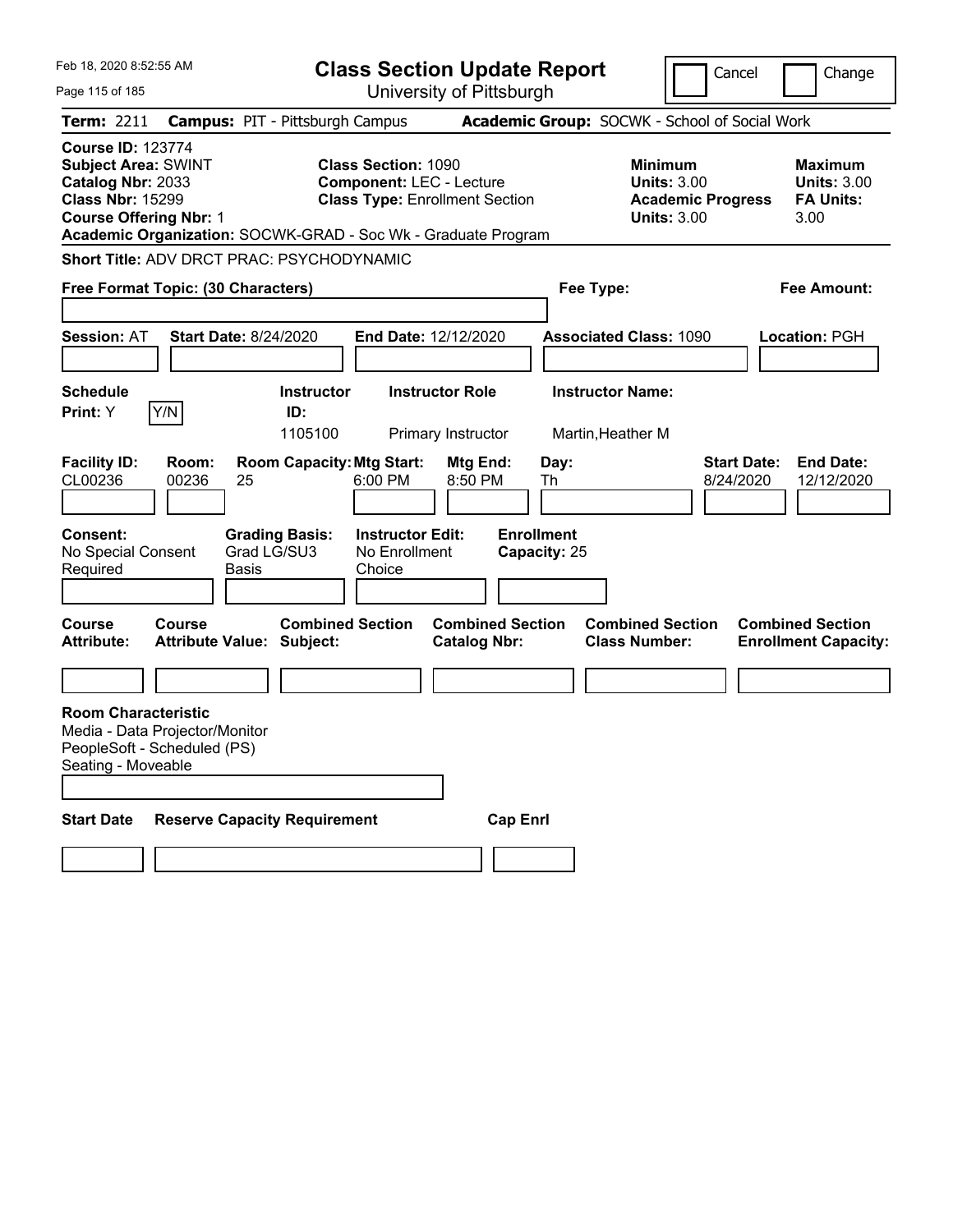| Feb 18, 2020 8:52:55 AM                                                                                                                                                                                  |                                                             |                                                               | <b>Class Section Update Report</b>             |                                   |                                                                                 | Cancel<br>Change                                                  |
|----------------------------------------------------------------------------------------------------------------------------------------------------------------------------------------------------------|-------------------------------------------------------------|---------------------------------------------------------------|------------------------------------------------|-----------------------------------|---------------------------------------------------------------------------------|-------------------------------------------------------------------|
| Page 116 of 185                                                                                                                                                                                          |                                                             |                                                               | University of Pittsburgh                       |                                   |                                                                                 |                                                                   |
| Term: 2211                                                                                                                                                                                               | <b>Campus: PIT - Pittsburgh Campus</b>                      |                                                               |                                                |                                   | Academic Group: SOCWK - School of Social Work                                   |                                                                   |
| <b>Course ID: 123776</b><br><b>Subject Area: SWINT</b><br>Catalog Nbr: 2035<br><b>Class Nbr: 30355</b><br><b>Course Offering Nbr: 1</b><br>Academic Organization: SOCWK-GRAD - Soc Wk - Graduate Program |                                                             | <b>Class Section: 1040</b><br><b>Component: LEC - Lecture</b> | <b>Class Type: Enrollment Section</b>          |                                   | Minimum<br><b>Units: 3.00</b><br><b>Academic Progress</b><br><b>Units: 3.00</b> | Maximum<br><b>Units: 3.00</b><br><b>FA Units:</b><br>3.00         |
| <b>Short Title: INTIMATE PARTNER VIOLENCE</b>                                                                                                                                                            |                                                             |                                                               |                                                |                                   |                                                                                 |                                                                   |
| Free Format Topic: (30 Characters)                                                                                                                                                                       |                                                             |                                                               |                                                | Fee Type:                         |                                                                                 | Fee Amount:                                                       |
| <b>Session: AT</b>                                                                                                                                                                                       | <b>Start Date: 8/24/2020</b>                                | End Date: 12/12/2020                                          |                                                |                                   | <b>Associated Class: 1040</b>                                                   | <b>Location: PGH</b>                                              |
| <b>Schedule</b><br>Y/N<br><b>Print:</b> Y                                                                                                                                                                | <b>Instructor</b><br>ID:<br>0                               |                                                               | <b>Instructor Role</b>                         | <b>Instructor Name:</b>           | No Instructor Assigned                                                          |                                                                   |
| <b>Facility ID:</b><br>Room:<br>CL00306<br>00306                                                                                                                                                         | <b>Room Capacity: Mtg Start:</b><br>34                      | 11:00 AM                                                      | Mtg End:<br>1:50 PM                            | Day:<br>Fr                        |                                                                                 | <b>Start Date:</b><br><b>End Date:</b><br>8/24/2020<br>12/12/2020 |
| Consent:<br>No Special Consent<br>Required                                                                                                                                                               | <b>Grading Basis:</b><br>Grad LG/SU3<br>Basis               | <b>Instructor Edit:</b><br>No Enrollment<br>Choice            |                                                | <b>Enrollment</b><br>Capacity: 20 |                                                                                 |                                                                   |
| <b>Course</b><br><b>Course</b><br><b>Attribute:</b>                                                                                                                                                      | <b>Combined Section</b><br><b>Attribute Value: Subject:</b> |                                                               | <b>Combined Section</b><br><b>Catalog Nbr:</b> |                                   | <b>Combined Section</b><br><b>Class Number:</b>                                 | <b>Combined Section</b><br><b>Enrollment Capacity:</b>            |
|                                                                                                                                                                                                          |                                                             |                                                               |                                                |                                   |                                                                                 |                                                                   |
| <b>Room Characteristic</b><br>Media - DVD/Blue-ray<br>PeopleSoft - Scheduled (PS)                                                                                                                        |                                                             |                                                               |                                                |                                   |                                                                                 |                                                                   |
| <b>Start Date</b>                                                                                                                                                                                        | <b>Reserve Capacity Requirement</b>                         |                                                               | <b>Cap Enrl</b>                                |                                   |                                                                                 |                                                                   |
|                                                                                                                                                                                                          |                                                             |                                                               |                                                |                                   |                                                                                 |                                                                   |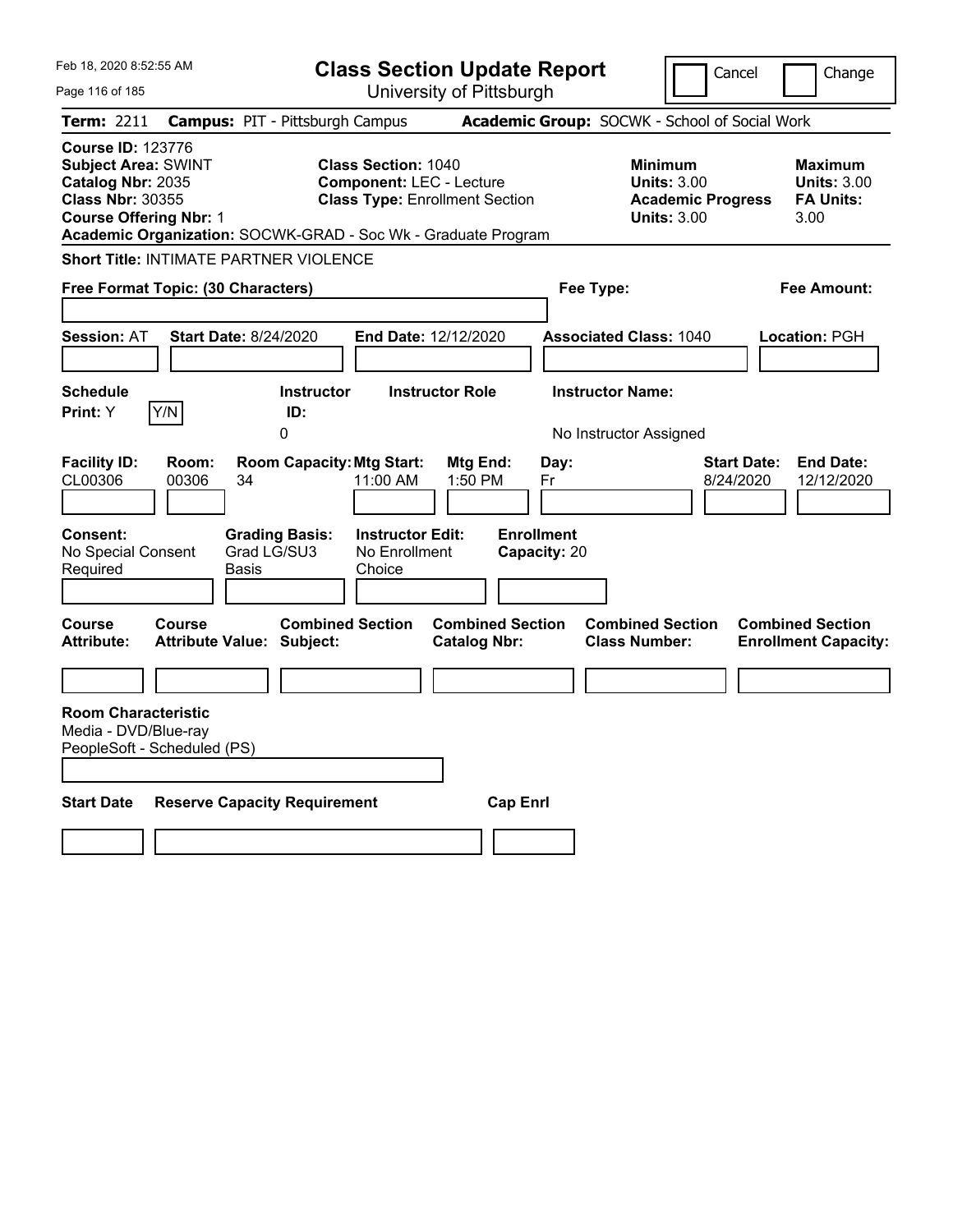| Feb 18, 2020 8:52:55 AM                                                                                                                                                                                  |                                                   |                                     | <b>Class Section Update Report</b>                                                                     |                                                |                                   |                         |                                                                                        | Cancel                          | Change                                                           |
|----------------------------------------------------------------------------------------------------------------------------------------------------------------------------------------------------------|---------------------------------------------------|-------------------------------------|--------------------------------------------------------------------------------------------------------|------------------------------------------------|-----------------------------------|-------------------------|----------------------------------------------------------------------------------------|---------------------------------|------------------------------------------------------------------|
| Page 117 of 185                                                                                                                                                                                          |                                                   |                                     |                                                                                                        | University of Pittsburgh                       |                                   |                         |                                                                                        |                                 |                                                                  |
| <b>Term: 2211</b>                                                                                                                                                                                        | <b>Campus: PIT - Pittsburgh Campus</b>            |                                     |                                                                                                        |                                                |                                   |                         | Academic Group: SOCWK - School of Social Work                                          |                                 |                                                                  |
| <b>Course ID: 123779</b><br><b>Subject Area: SWINT</b><br>Catalog Nbr: 2042<br><b>Class Nbr: 22392</b><br><b>Course Offering Nbr: 1</b><br>Academic Organization: SOCWK-GRAD - Soc Wk - Graduate Program |                                                   |                                     | <b>Class Section: 1220</b><br><b>Component: LEC - Lecture</b><br><b>Class Type: Enrollment Section</b> |                                                |                                   |                         | <b>Minimum</b><br><b>Units: 3.00</b><br><b>Academic Progress</b><br><b>Units: 3.00</b> |                                 | <b>Maximum</b><br><b>Units: 3.00</b><br><b>FA Units:</b><br>3.00 |
| Short Title: SOCIAL WORK WITH SUBSTANCE USE                                                                                                                                                              |                                                   |                                     |                                                                                                        |                                                |                                   |                         |                                                                                        |                                 |                                                                  |
| Free Format Topic: (30 Characters)                                                                                                                                                                       |                                                   |                                     |                                                                                                        |                                                |                                   | Fee Type:               |                                                                                        |                                 | <b>Fee Amount:</b>                                               |
|                                                                                                                                                                                                          |                                                   |                                     |                                                                                                        |                                                |                                   |                         |                                                                                        |                                 |                                                                  |
| <b>Session: AT</b>                                                                                                                                                                                       | <b>Start Date: 8/24/2020</b>                      |                                     | End Date: 12/12/2020                                                                                   |                                                |                                   |                         | <b>Associated Class: 1220</b>                                                          |                                 | <b>Location: PGH</b>                                             |
| <b>Schedule</b><br>Y/N<br>Print: Y                                                                                                                                                                       |                                                   | <b>Instructor</b><br>ID:<br>3399337 |                                                                                                        | <b>Instructor Role</b><br>Primary Instructor   |                                   | <b>Instructor Name:</b> | <b>Beatty, Michael Thomas</b>                                                          |                                 |                                                                  |
| <b>Facility ID:</b><br>LANGY0A202 0A202                                                                                                                                                                  | Room:<br>25                                       | <b>Room Capacity: Mtg Start:</b>    | 11:00 AM                                                                                               | Mtg End:<br>1:50 PM                            | Day:<br>Th                        |                         |                                                                                        | <b>Start Date:</b><br>8/24/2020 | <b>End Date:</b><br>12/12/2020                                   |
| <b>Consent:</b><br>No Special Consent<br>Required                                                                                                                                                        | Grad LG/SU3<br>Basis                              | <b>Grading Basis:</b>               | <b>Instructor Edit:</b><br>No Enrollment<br>Choice                                                     |                                                | <b>Enrollment</b><br>Capacity: 25 |                         |                                                                                        |                                 |                                                                  |
| Course<br><b>Attribute:</b>                                                                                                                                                                              | <b>Course</b><br><b>Attribute Value: Subject:</b> | <b>Combined Section</b>             |                                                                                                        | <b>Combined Section</b><br><b>Catalog Nbr:</b> |                                   |                         | <b>Combined Section</b><br><b>Class Number:</b>                                        |                                 | <b>Combined Section</b><br><b>Enrollment Capacity:</b>           |
|                                                                                                                                                                                                          |                                                   |                                     |                                                                                                        |                                                |                                   |                         |                                                                                        |                                 |                                                                  |
| <b>Room Characteristic</b><br>Media - Data Projector/Monitor<br>PeopleSoft - Scheduled (PS)                                                                                                              |                                                   |                                     |                                                                                                        |                                                |                                   |                         |                                                                                        |                                 |                                                                  |
| <b>Start Date</b>                                                                                                                                                                                        | <b>Reserve Capacity Requirement</b>               |                                     |                                                                                                        |                                                | <b>Cap Enrl</b>                   |                         |                                                                                        |                                 |                                                                  |
|                                                                                                                                                                                                          |                                                   |                                     |                                                                                                        |                                                |                                   |                         |                                                                                        |                                 |                                                                  |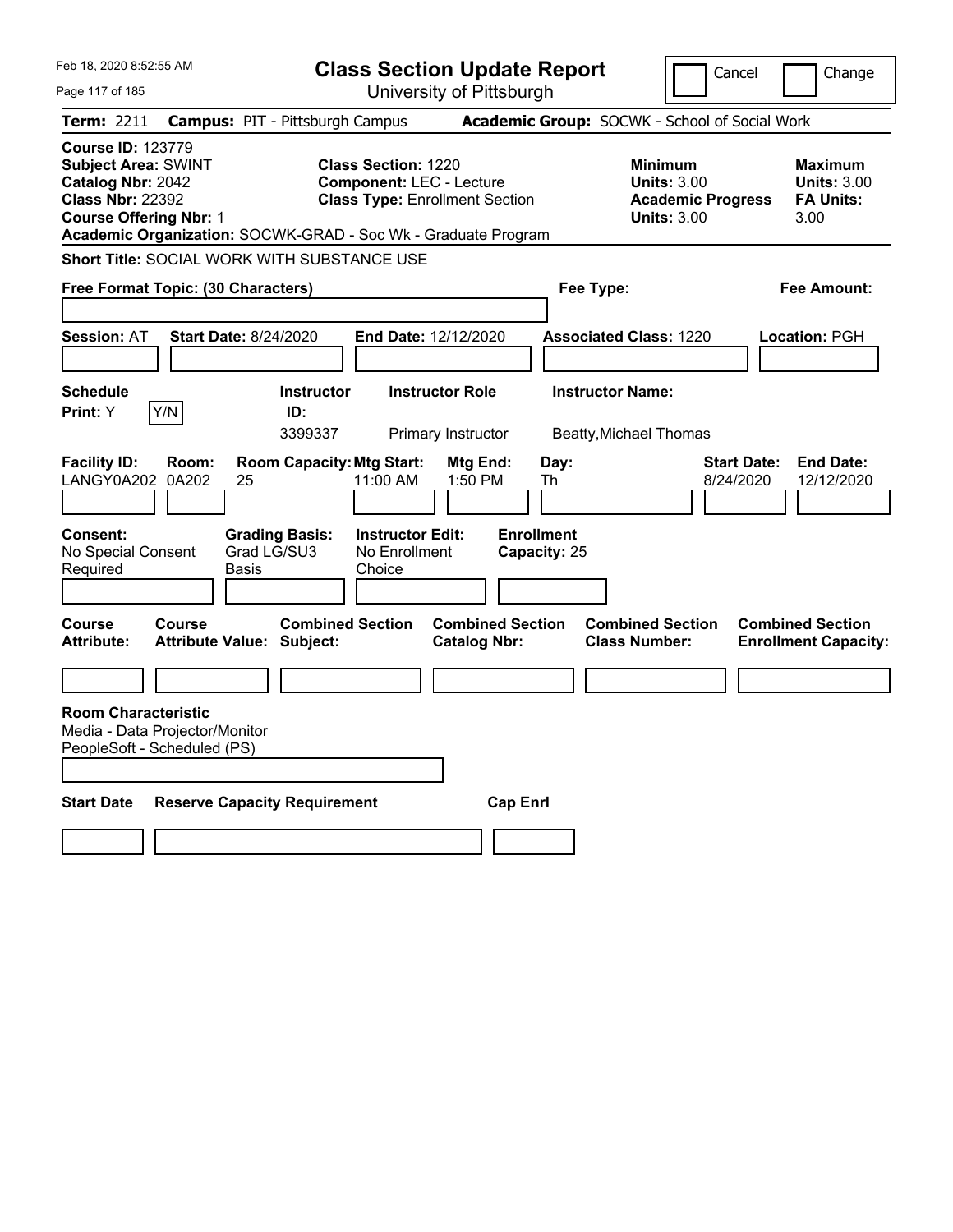| Feb 18, 2020 8:52:55 AM                                                                                                                                                                                  |                                                   |                                                                          |                                                               | <b>Class Section Update Report</b>             |                                                 |                                                            | Cancel                          | Change                                                           |  |
|----------------------------------------------------------------------------------------------------------------------------------------------------------------------------------------------------------|---------------------------------------------------|--------------------------------------------------------------------------|---------------------------------------------------------------|------------------------------------------------|-------------------------------------------------|------------------------------------------------------------|---------------------------------|------------------------------------------------------------------|--|
| Page 118 of 185                                                                                                                                                                                          |                                                   |                                                                          |                                                               | University of Pittsburgh                       |                                                 |                                                            |                                 |                                                                  |  |
| Term: 2211                                                                                                                                                                                               |                                                   | <b>Campus: PIT - Pittsburgh Campus</b>                                   |                                                               |                                                |                                                 | Academic Group: SOCWK - School of Social Work              |                                 |                                                                  |  |
| <b>Course ID: 123779</b><br><b>Subject Area: SWINT</b><br>Catalog Nbr: 2042<br><b>Class Nbr: 14596</b><br><b>Course Offering Nbr: 1</b><br>Academic Organization: SOCWK-GRAD - Soc Wk - Graduate Program |                                                   |                                                                          | <b>Class Section: 1250</b><br><b>Component: LEC - Lecture</b> | <b>Class Type: Enrollment Section</b>          |                                                 | <b>Minimum</b><br><b>Units: 3.00</b><br><b>Units: 3.00</b> | <b>Academic Progress</b>        | <b>Maximum</b><br><b>Units: 3.00</b><br><b>FA Units:</b><br>3.00 |  |
| <b>Short Title: SOCIAL WORK WITH SUBSTANCE USE</b>                                                                                                                                                       |                                                   |                                                                          |                                                               |                                                |                                                 |                                                            |                                 |                                                                  |  |
| Free Format Topic: (30 Characters)                                                                                                                                                                       |                                                   |                                                                          |                                                               |                                                | Fee Type:<br>Fee Amount:                        |                                                            |                                 |                                                                  |  |
| <b>Session: AT</b>                                                                                                                                                                                       | <b>Start Date: 8/24/2020</b>                      |                                                                          | <b>End Date: 12/12/2020</b>                                   |                                                |                                                 | <b>Associated Class: 1250</b>                              |                                 | Location: PGH                                                    |  |
| <b>Schedule</b>                                                                                                                                                                                          |                                                   | <b>Instructor</b>                                                        |                                                               | <b>Instructor Role</b>                         |                                                 | <b>Instructor Name:</b>                                    |                                 |                                                                  |  |
| <b>Print:</b> Y                                                                                                                                                                                          | Y/N                                               | ID:<br>1021978                                                           |                                                               | Primary Instructor                             |                                                 | Mason, Robert A                                            |                                 |                                                                  |  |
| <b>Facility ID:</b><br>CL02322<br><b>Consent:</b><br>No Special Consent<br>Required                                                                                                                      | Room:<br>2322<br>24<br>Basis                      | <b>Room Capacity: Mtg Start:</b><br><b>Grading Basis:</b><br>Grad LG/SU3 | 2:00 PM<br><b>Instructor Edit:</b><br>No Enrollment<br>Choice | Mtg End:<br>4:50 PM                            | Day:<br>Th<br><b>Enrollment</b><br>Capacity: 24 |                                                            | <b>Start Date:</b><br>8/24/2020 | <b>End Date:</b><br>12/12/2020                                   |  |
| <b>Course</b><br><b>Attribute:</b>                                                                                                                                                                       | <b>Course</b><br><b>Attribute Value: Subject:</b> | <b>Combined Section</b>                                                  |                                                               | <b>Combined Section</b><br><b>Catalog Nbr:</b> |                                                 | <b>Combined Section</b><br><b>Class Number:</b>            |                                 | <b>Combined Section</b><br><b>Enrollment Capacity:</b>           |  |
| <b>Room Characteristic</b><br>Media - Data Projector/Monitor<br>PeopleSoft - Scheduled (PS)                                                                                                              |                                                   |                                                                          |                                                               |                                                |                                                 |                                                            |                                 |                                                                  |  |
| <b>Start Date</b>                                                                                                                                                                                        |                                                   | <b>Reserve Capacity Requirement</b>                                      |                                                               | <b>Cap Enrl</b>                                |                                                 |                                                            |                                 |                                                                  |  |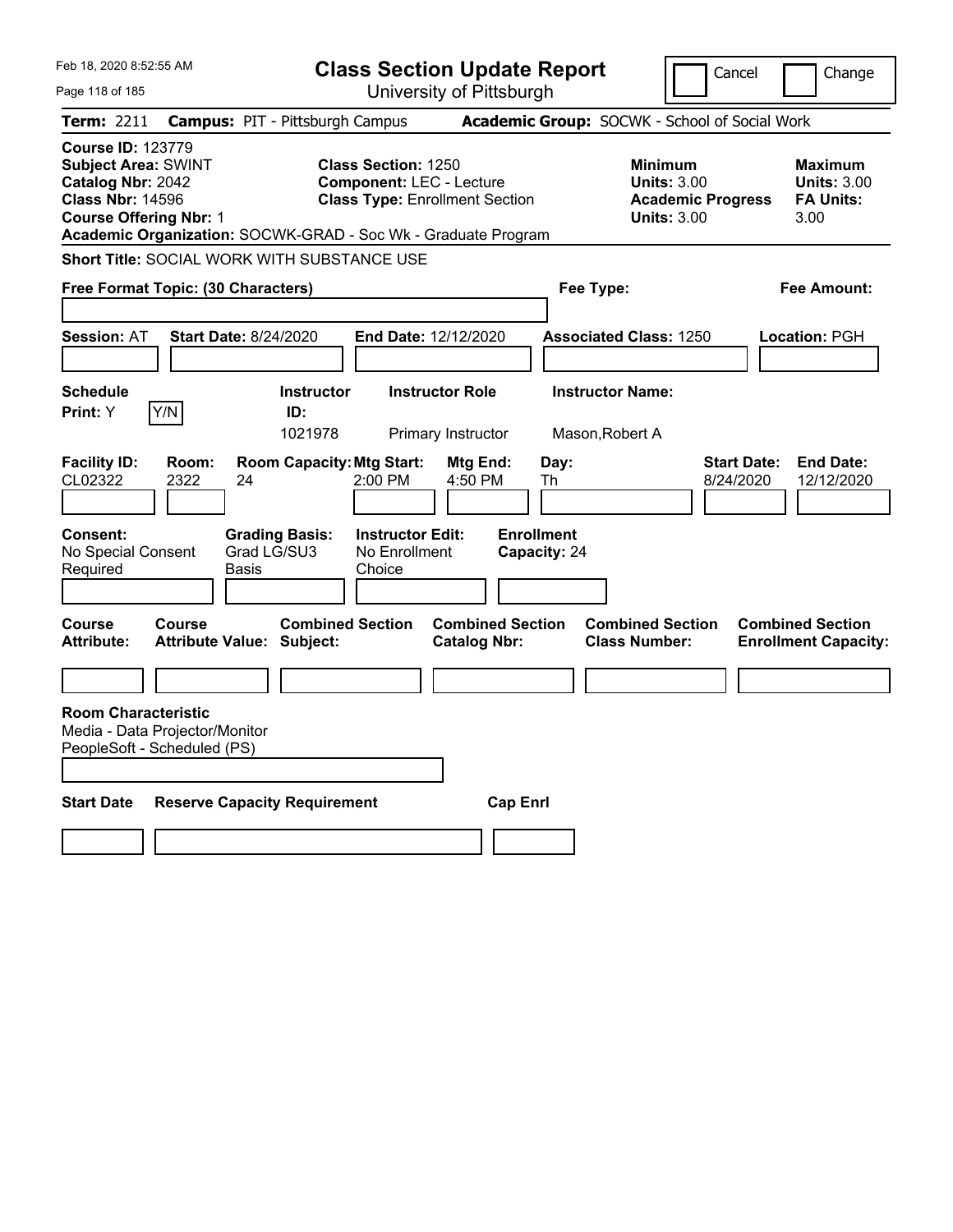| Feb 18, 2020 8:52:55 AM                                                                                                                 |                |                                                               |                                                               | <b>Class Section Update Report</b>             |                                   |                                                                                        | Cancel<br>Change                                                  |
|-----------------------------------------------------------------------------------------------------------------------------------------|----------------|---------------------------------------------------------------|---------------------------------------------------------------|------------------------------------------------|-----------------------------------|----------------------------------------------------------------------------------------|-------------------------------------------------------------------|
| Page 119 of 185                                                                                                                         |                |                                                               |                                                               | University of Pittsburgh                       |                                   |                                                                                        |                                                                   |
| Term: 2211                                                                                                                              |                | <b>Campus: PIT - Pittsburgh Campus</b>                        |                                                               |                                                |                                   | Academic Group: SOCWK - School of Social Work                                          |                                                                   |
| <b>Course ID: 123781</b><br><b>Subject Area: SWINT</b><br>Catalog Nbr: 2046<br><b>Class Nbr: 14579</b><br><b>Course Offering Nbr: 1</b> |                | Academic Organization: SOCWK-GRAD - Soc Wk - Graduate Program | <b>Class Section: 1030</b><br><b>Component: LEC - Lecture</b> | <b>Class Type: Enrollment Section</b>          |                                   | <b>Minimum</b><br><b>Units: 3.00</b><br><b>Academic Progress</b><br><b>Units: 3.00</b> | <b>Maximum</b><br><b>Units: 3.00</b><br><b>FA Units:</b><br>3.00  |
|                                                                                                                                         |                | <b>Short Title: PLANNED SHORT-TERM TREATMENT</b>              |                                                               |                                                |                                   |                                                                                        |                                                                   |
| Free Format Topic: (30 Characters)                                                                                                      |                |                                                               |                                                               |                                                |                                   | Fee Type:                                                                              | <b>Fee Amount:</b>                                                |
| <b>Session: AT</b><br><b>Schedule</b>                                                                                                   |                | <b>Start Date: 8/24/2020</b><br><b>Instructor</b>             | End Date: 12/12/2020                                          | <b>Instructor Role</b>                         |                                   | <b>Associated Class: 1030</b><br><b>Instructor Name:</b>                               | Location: JOHNS                                                   |
| Print: Y                                                                                                                                | Y/N            | ID:                                                           |                                                               |                                                |                                   |                                                                                        |                                                                   |
|                                                                                                                                         |                | 1062001                                                       |                                                               | Primary Instructor                             |                                   | Warren, Marcia Bronder                                                                 |                                                                   |
| <b>Facility ID:</b><br>CL00236                                                                                                          | Room:<br>00236 | <b>Room Capacity: Mtg Start:</b><br>25                        | 6:00 PM                                                       | Mtg End:<br>8:50 PM                            | Day:<br>Tu                        |                                                                                        | <b>Start Date:</b><br><b>End Date:</b><br>12/12/2020<br>8/24/2020 |
| <b>Consent:</b><br>No Special Consent<br>Required                                                                                       |                | <b>Grading Basis:</b><br>Grad LG/SU3<br><b>Basis</b>          | <b>Instructor Edit:</b><br>No Enrollment<br>Choice            |                                                | <b>Enrollment</b><br>Capacity: 25 |                                                                                        |                                                                   |
| <b>Course</b><br><b>Attribute:</b>                                                                                                      | Course         | <b>Combined Section</b><br><b>Attribute Value: Subject:</b>   |                                                               | <b>Combined Section</b><br><b>Catalog Nbr:</b> |                                   | <b>Combined Section</b><br><b>Class Number:</b>                                        | <b>Combined Section</b><br><b>Enrollment Capacity:</b>            |
|                                                                                                                                         |                |                                                               |                                                               |                                                |                                   |                                                                                        |                                                                   |
| <b>Room Characteristic</b><br>Media - VHS and Display<br>PeopleSoft - Scheduled (PS)<br>Seating - Moveable                              |                |                                                               |                                                               |                                                |                                   |                                                                                        |                                                                   |
| <b>Start Date</b>                                                                                                                       |                | <b>Reserve Capacity Requirement</b>                           |                                                               | <b>Cap Enrl</b>                                |                                   |                                                                                        |                                                                   |
|                                                                                                                                         |                |                                                               |                                                               |                                                |                                   |                                                                                        |                                                                   |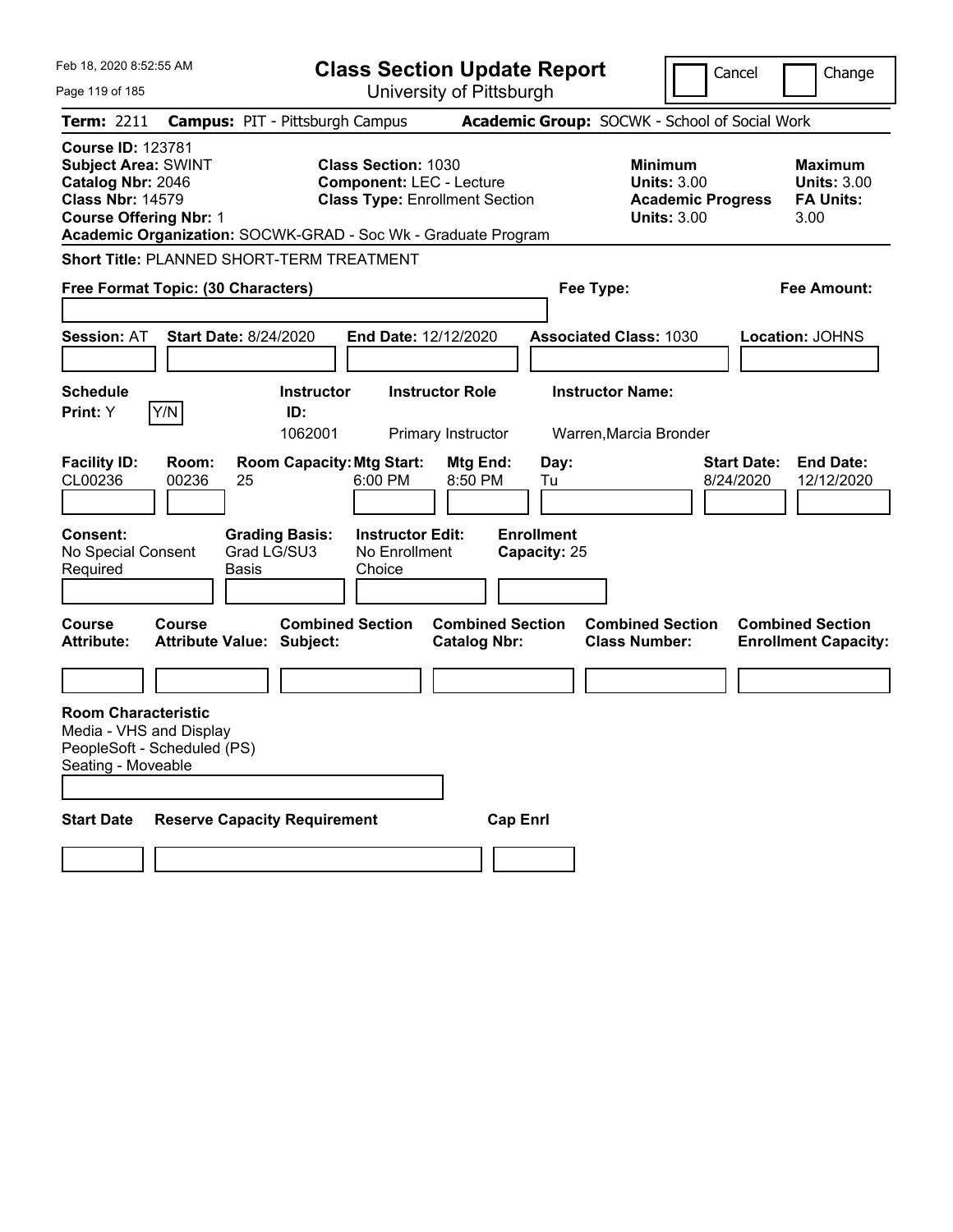| Feb 18, 2020 8:52:55 AM                                                                                                                 |                                                               |                                                               | <b>Class Section Update Report</b>             |                                   |                                                                                 | Cancel<br>Change                                                  |
|-----------------------------------------------------------------------------------------------------------------------------------------|---------------------------------------------------------------|---------------------------------------------------------------|------------------------------------------------|-----------------------------------|---------------------------------------------------------------------------------|-------------------------------------------------------------------|
| Page 120 of 185                                                                                                                         |                                                               |                                                               | University of Pittsburgh                       |                                   |                                                                                 |                                                                   |
| Term: 2211                                                                                                                              | <b>Campus: PIT - Pittsburgh Campus</b>                        |                                                               |                                                |                                   | Academic Group: SOCWK - School of Social Work                                   |                                                                   |
| <b>Course ID: 123784</b><br><b>Subject Area: SWINT</b><br>Catalog Nbr: 2049<br><b>Class Nbr: 14621</b><br><b>Course Offering Nbr: 1</b> | Academic Organization: SOCWK-GRAD - Soc Wk - Graduate Program | <b>Class Section: 1040</b><br><b>Component: LEC - Lecture</b> | <b>Class Type: Enrollment Section</b>          |                                   | Minimum<br><b>Units: 3.00</b><br><b>Academic Progress</b><br><b>Units: 3.00</b> | Maximum<br><b>Units: 3.00</b><br><b>FA Units:</b><br>3.00         |
|                                                                                                                                         | Short Title: DIRECT PRACTICE WITH CHILDREN                    |                                                               |                                                |                                   |                                                                                 |                                                                   |
| Free Format Topic: (30 Characters)                                                                                                      |                                                               |                                                               |                                                | Fee Type:                         |                                                                                 | Fee Amount:                                                       |
| Session: AT                                                                                                                             | <b>Start Date: 8/24/2020</b>                                  | End Date: 12/12/2020                                          |                                                |                                   | <b>Associated Class: 1040</b>                                                   | Location: PGH                                                     |
| <b>Schedule</b><br>Y/N<br>Print: Y                                                                                                      | <b>Instructor</b><br>ID:<br>2964286                           |                                                               | <b>Instructor Role</b><br>Primary Instructor   | <b>Instructor Name:</b>           | Chung, Adriana Alejandra                                                        |                                                                   |
| <b>Facility ID:</b><br>Room:<br>CL02311<br>2311                                                                                         | <b>Room Capacity: Mtg Start:</b><br>24                        | 11:00 AM                                                      | Mtg End:<br>$1:50$ PM                          | Day:<br>Fr                        |                                                                                 | <b>Start Date:</b><br><b>End Date:</b><br>8/24/2020<br>12/12/2020 |
| <b>Consent:</b><br>No Special Consent<br>Required                                                                                       | <b>Grading Basis:</b><br>Grad LG/SU3<br>Basis                 | <b>Instructor Edit:</b><br>No Enrollment<br>Choice            |                                                | <b>Enrollment</b><br>Capacity: 24 |                                                                                 |                                                                   |
| Course<br>Course<br><b>Attribute:</b>                                                                                                   | <b>Attribute Value: Subject:</b>                              | <b>Combined Section</b>                                       | <b>Combined Section</b><br><b>Catalog Nbr:</b> |                                   | <b>Combined Section</b><br><b>Class Number:</b>                                 | <b>Combined Section</b><br><b>Enrollment Capacity:</b>            |
| <b>Room Characteristic</b><br>PeopleSoft - Scheduled (PS)                                                                               |                                                               |                                                               |                                                |                                   |                                                                                 |                                                                   |
| <b>Start Date</b>                                                                                                                       | <b>Reserve Capacity Requirement</b>                           |                                                               | <b>Cap Enrl</b>                                |                                   |                                                                                 |                                                                   |
|                                                                                                                                         |                                                               |                                                               |                                                |                                   |                                                                                 |                                                                   |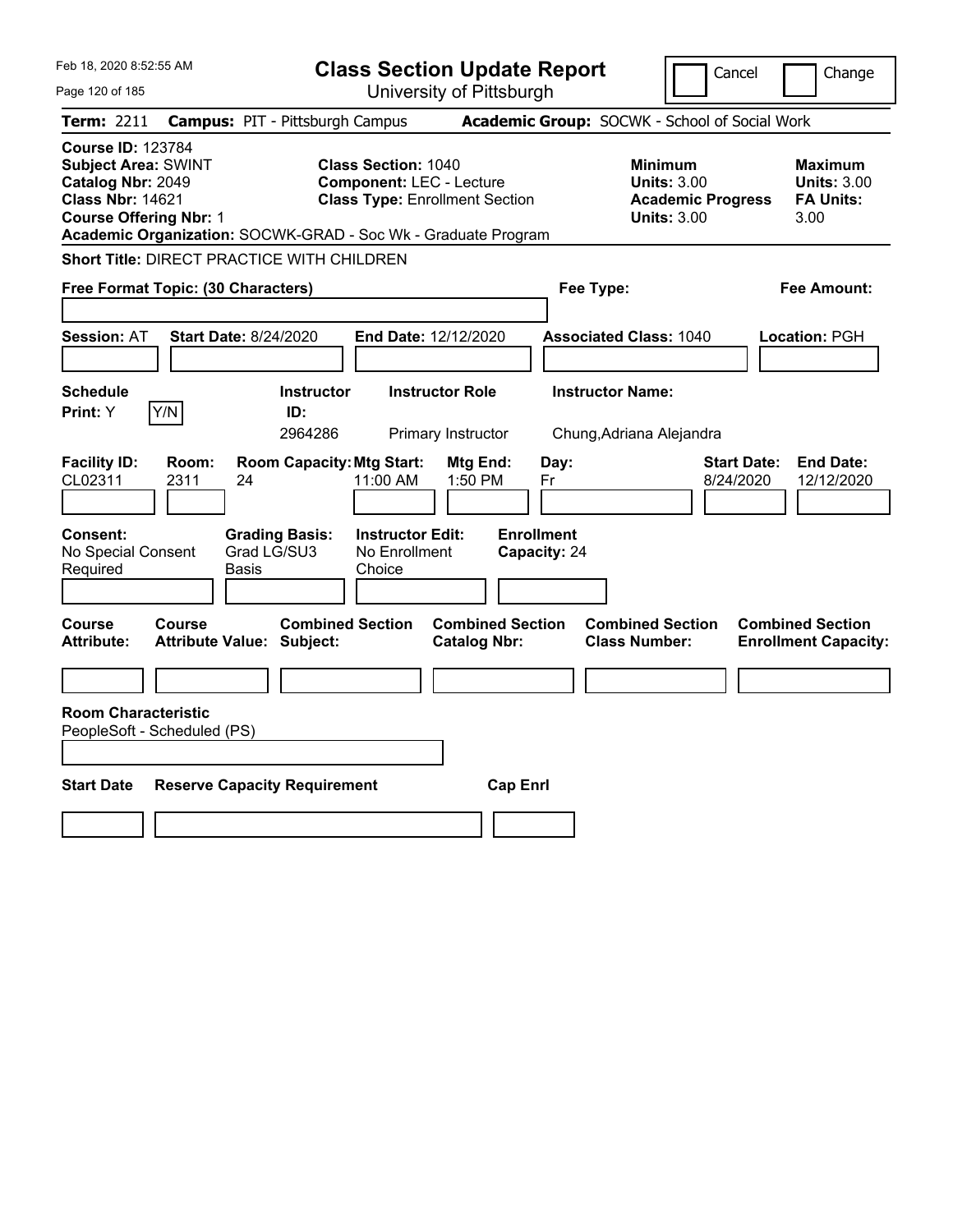| Feb 18, 2020 8:52:55 AM                                                                                                                                                                                  |                                                                                                        | <b>Class Section Update Report</b>             |                                                                                        | Cancel<br>Change                                                  |
|----------------------------------------------------------------------------------------------------------------------------------------------------------------------------------------------------------|--------------------------------------------------------------------------------------------------------|------------------------------------------------|----------------------------------------------------------------------------------------|-------------------------------------------------------------------|
| Page 121 of 185                                                                                                                                                                                          |                                                                                                        | University of Pittsburgh                       |                                                                                        |                                                                   |
| <b>Term: 2211</b>                                                                                                                                                                                        | <b>Campus: PIT - Pittsburgh Campus</b>                                                                 |                                                | Academic Group: SOCWK - School of Social Work                                          |                                                                   |
| <b>Course ID: 123792</b><br><b>Subject Area: SWINT</b><br>Catalog Nbr: 2063<br><b>Class Nbr: 14572</b><br><b>Course Offering Nbr: 1</b><br>Academic Organization: SOCWK-GRAD - Soc Wk - Graduate Program | <b>Class Section: 1070</b><br><b>Component: LEC - Lecture</b><br><b>Class Type: Enrollment Section</b> |                                                | <b>Minimum</b><br><b>Units: 3.00</b><br><b>Academic Progress</b><br><b>Units: 3.00</b> | <b>Maximum</b><br><b>Units: 3.00</b><br><b>FA Units:</b><br>3.00  |
| Short Title: ISSUES IN CHILD MALTREATMENT                                                                                                                                                                |                                                                                                        |                                                |                                                                                        |                                                                   |
| Free Format Topic: (30 Characters)                                                                                                                                                                       |                                                                                                        |                                                | Fee Type:                                                                              | Fee Amount:                                                       |
| <b>Session: AT</b><br>Start Date: 8/24/2020                                                                                                                                                              |                                                                                                        | End Date: 12/12/2020                           | <b>Associated Class: 1070</b>                                                          | <b>Location: PGH</b>                                              |
| <b>Schedule</b><br>Print: Y<br>Y/N                                                                                                                                                                       | <b>Instructor</b><br>ID:<br>2934342                                                                    | <b>Instructor Role</b><br>Primary Instructor   | <b>Instructor Name:</b><br>Smith, Autumn Capri                                         |                                                                   |
| <b>Facility ID:</b><br>Room:<br>CL02309<br>02309<br>24                                                                                                                                                   | <b>Room Capacity: Mtg Start:</b><br>2:00 PM                                                            | Mtg End:<br>Day:<br>4:50 PM<br>Th              |                                                                                        | <b>Start Date:</b><br><b>End Date:</b><br>8/24/2020<br>12/12/2020 |
| Consent:<br>No Special Consent<br>Required<br>Basis                                                                                                                                                      | <b>Grading Basis:</b><br><b>Instructor Edit:</b><br>Grad LG/SU3<br>No Enrollment<br>Choice             | <b>Enrollment</b><br>Capacity: 24              |                                                                                        |                                                                   |
| Course<br><b>Course</b><br><b>Attribute:</b><br>Attribute Value: Subject:<br><b>INPR</b><br>GSWS                                                                                                         | <b>Combined Section</b>                                                                                | <b>Combined Section</b><br><b>Catalog Nbr:</b> | <b>Combined Section</b><br><b>Class Number:</b>                                        | <b>Combined Section</b><br><b>Enrollment Capacity:</b>            |
| <b>Room Characteristic</b><br>PeopleSoft - Scheduled (PS)                                                                                                                                                |                                                                                                        |                                                |                                                                                        |                                                                   |
| <b>Start Date</b>                                                                                                                                                                                        | <b>Reserve Capacity Requirement</b>                                                                    | <b>Cap Enrl</b>                                |                                                                                        |                                                                   |
|                                                                                                                                                                                                          |                                                                                                        |                                                |                                                                                        |                                                                   |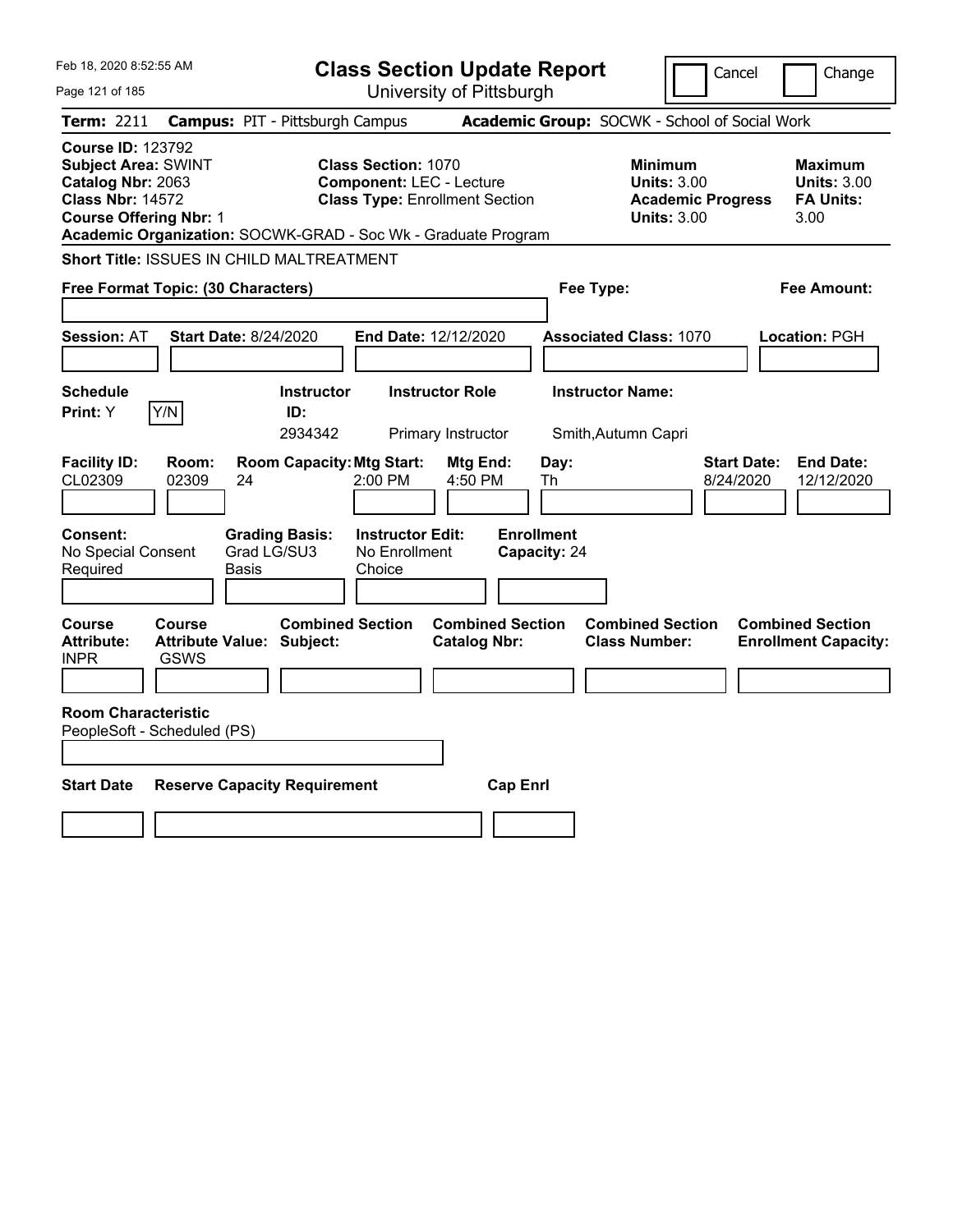| Feb 18, 2020 8:52:55 AM                                                                                                                                                                                  |                                                                                               | <b>Class Section Update Report</b>                                       |                                                 | Cancel                                                                                 | Change                                                           |
|----------------------------------------------------------------------------------------------------------------------------------------------------------------------------------------------------------|-----------------------------------------------------------------------------------------------|--------------------------------------------------------------------------|-------------------------------------------------|----------------------------------------------------------------------------------------|------------------------------------------------------------------|
| Page 122 of 185                                                                                                                                                                                          |                                                                                               | University of Pittsburgh                                                 |                                                 |                                                                                        |                                                                  |
| <b>Term: 2211</b>                                                                                                                                                                                        | <b>Campus: PIT - Pittsburgh Campus</b>                                                        |                                                                          | Academic Group: SOCWK - School of Social Work   |                                                                                        |                                                                  |
| <b>Course ID: 186084</b><br><b>Subject Area: SWINT</b><br>Catalog Nbr: 2072<br><b>Class Nbr: 23418</b><br><b>Course Offering Nbr: 1</b><br>Academic Organization: SOCWK-GRAD - Soc Wk - Graduate Program | <b>Class Section: 1350</b>                                                                    | <b>Component: LEC - Lecture</b><br><b>Class Type: Enrollment Section</b> |                                                 | <b>Minimum</b><br><b>Units: 3.00</b><br><b>Academic Progress</b><br><b>Units: 3.00</b> | <b>Maximum</b><br><b>Units: 3.00</b><br><b>FA Units:</b><br>3.00 |
| <b>Short Title: SOCL WRK PRA &amp;TRAUMATIC STRESS</b>                                                                                                                                                   |                                                                                               |                                                                          |                                                 |                                                                                        |                                                                  |
| Free Format Topic: (30 Characters)                                                                                                                                                                       |                                                                                               |                                                                          | Fee Type:                                       |                                                                                        | Fee Amount:                                                      |
| <b>Session: AT</b><br><b>Start Date: 8/24/2020</b>                                                                                                                                                       |                                                                                               | End Date: 12/12/2020                                                     | <b>Associated Class: 1350</b>                   |                                                                                        | <b>Location: PGH</b>                                             |
| <b>Schedule</b>                                                                                                                                                                                          | <b>Instructor</b>                                                                             | <b>Instructor Role</b>                                                   | <b>Instructor Name:</b>                         |                                                                                        |                                                                  |
| Y/N<br><b>Print:</b> Y                                                                                                                                                                                   | ID:<br>2043459                                                                                | Primary Instructor                                                       | Jones, Toya S                                   |                                                                                        |                                                                  |
| <b>Facility ID:</b><br>Room:<br>CL02322<br>2322<br>24<br><b>Consent:</b><br>No Special Consent<br>Required<br>Basis                                                                                      | <b>Room Capacity: Mtg Start:</b><br>8:00 AM<br><b>Grading Basis:</b><br>Grad LG/SU3<br>Choice | Mtg End:<br>10:50 AM<br><b>Instructor Edit:</b><br>No Enrollment         | Day:<br>Fr<br><b>Enrollment</b><br>Capacity: 24 | Start Date:<br>8/24/2020                                                               | <b>End Date:</b><br>12/12/2020                                   |
| Course<br>Course<br><b>Attribute:</b><br><b>Attribute Value: Subject:</b>                                                                                                                                | <b>Combined Section</b>                                                                       | <b>Combined Section</b><br><b>Catalog Nbr:</b>                           | <b>Class Number:</b>                            | <b>Combined Section</b>                                                                | <b>Combined Section</b><br><b>Enrollment Capacity:</b>           |
|                                                                                                                                                                                                          |                                                                                               |                                                                          |                                                 |                                                                                        |                                                                  |
| <b>Room Characteristic</b><br>Media - Data Projector/Monitor<br>PeopleSoft - Scheduled (PS)<br><b>Start Date</b>                                                                                         | <b>Reserve Capacity Requirement</b>                                                           |                                                                          | <b>Cap Enrl</b>                                 |                                                                                        |                                                                  |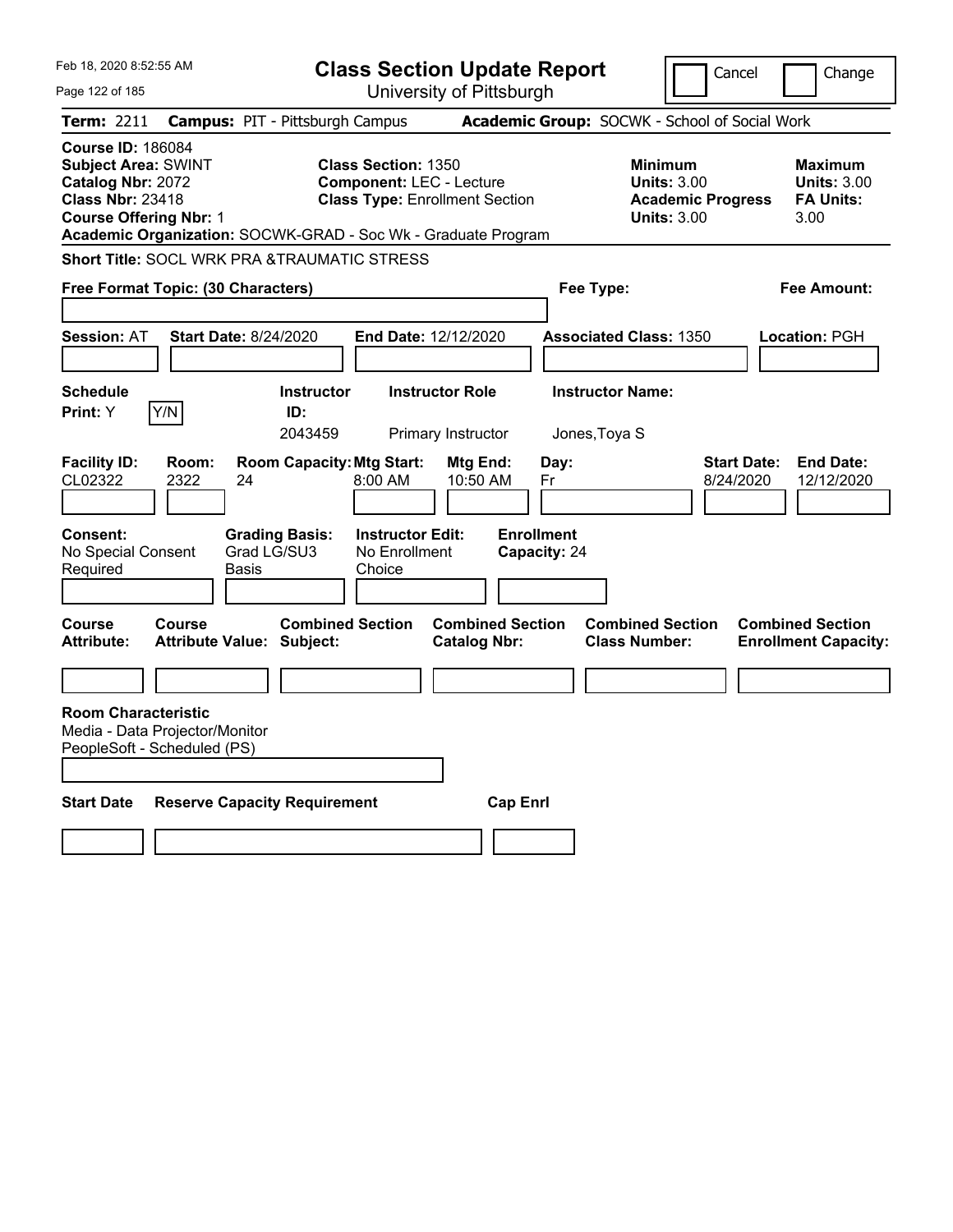| Feb 18, 2020 8:52:55 AM                                                                                                                 |                |                                                               | <b>Class Section Update Report</b>                                                                     |                                                |                                   |                                                                                        | Cancel                          | Change                                                    |
|-----------------------------------------------------------------------------------------------------------------------------------------|----------------|---------------------------------------------------------------|--------------------------------------------------------------------------------------------------------|------------------------------------------------|-----------------------------------|----------------------------------------------------------------------------------------|---------------------------------|-----------------------------------------------------------|
| Page 123 of 185                                                                                                                         |                |                                                               |                                                                                                        | University of Pittsburgh                       |                                   |                                                                                        |                                 |                                                           |
| Term: 2211                                                                                                                              |                | <b>Campus: PIT - Pittsburgh Campus</b>                        |                                                                                                        |                                                |                                   | Academic Group: SOCWK - School of Social Work                                          |                                 |                                                           |
| <b>Course ID: 123797</b><br><b>Subject Area: SWINT</b><br>Catalog Nbr: 2076<br><b>Class Nbr: 22323</b><br><b>Course Offering Nbr: 1</b> |                | Academic Organization: SOCWK-GRAD - Soc Wk - Graduate Program | <b>Class Section: 1040</b><br><b>Component: LEC - Lecture</b><br><b>Class Type: Enrollment Section</b> |                                                |                                   | <b>Minimum</b><br><b>Units: 3.00</b><br><b>Academic Progress</b><br><b>Units: 3.00</b> |                                 | Maximum<br><b>Units: 3.00</b><br><b>FA Units:</b><br>3.00 |
| <b>Short Title: HUMAN SEXUALITY</b>                                                                                                     |                |                                                               |                                                                                                        |                                                |                                   |                                                                                        |                                 |                                                           |
| Free Format Topic: (30 Characters)                                                                                                      |                |                                                               |                                                                                                        |                                                | Fee Type:                         |                                                                                        |                                 | Fee Amount:                                               |
|                                                                                                                                         |                |                                                               |                                                                                                        |                                                |                                   |                                                                                        |                                 |                                                           |
| <b>Session: AT</b>                                                                                                                      |                | Start Date: 8/24/2020                                         | <b>End Date: 12/12/2020</b>                                                                            |                                                |                                   | <b>Associated Class: 1040</b>                                                          |                                 | Location: PGH                                             |
| <b>Schedule</b><br><b>Print:</b> Y                                                                                                      | Y/N            | <b>Instructor</b><br>ID:<br>2956602                           |                                                                                                        | <b>Instructor Role</b><br>Primary Instructor   |                                   | <b>Instructor Name:</b><br>Davis, Sandra Ann                                           |                                 |                                                           |
| <b>Facility ID:</b><br>IS00411                                                                                                          | Room:<br>00411 | <b>Room Capacity: Mtg Start:</b><br>32                        | 11:00 AM                                                                                               | Mtg End:<br>1:50 PM                            | Day:<br>Th                        |                                                                                        | <b>Start Date:</b><br>8/24/2020 | <b>End Date:</b><br>12/12/2020                            |
| <b>Consent:</b><br>No Special Consent<br>Required                                                                                       |                | <b>Grading Basis:</b><br>Grad LG/SU3<br>Basis                 | <b>Instructor Edit:</b><br>No Enrollment<br>Choice                                                     |                                                | <b>Enrollment</b><br>Capacity: 25 |                                                                                        |                                 |                                                           |
| Course<br><b>Attribute:</b>                                                                                                             | Course         | <b>Combined Section</b><br><b>Attribute Value: Subject:</b>   |                                                                                                        | <b>Combined Section</b><br><b>Catalog Nbr:</b> |                                   | <b>Combined Section</b><br><b>Class Number:</b>                                        |                                 | <b>Combined Section</b><br><b>Enrollment Capacity:</b>    |
|                                                                                                                                         |                |                                                               |                                                                                                        |                                                |                                   |                                                                                        |                                 |                                                           |
| <b>Room Characteristic</b><br>Media - Data Projector/Monitor<br>PeopleSoft - Scheduled (PS)                                             |                |                                                               |                                                                                                        |                                                |                                   |                                                                                        |                                 |                                                           |
| <b>Start Date</b>                                                                                                                       |                | <b>Reserve Capacity Requirement</b>                           |                                                                                                        | <b>Cap Enri</b>                                |                                   |                                                                                        |                                 |                                                           |
|                                                                                                                                         |                |                                                               |                                                                                                        |                                                |                                   |                                                                                        |                                 |                                                           |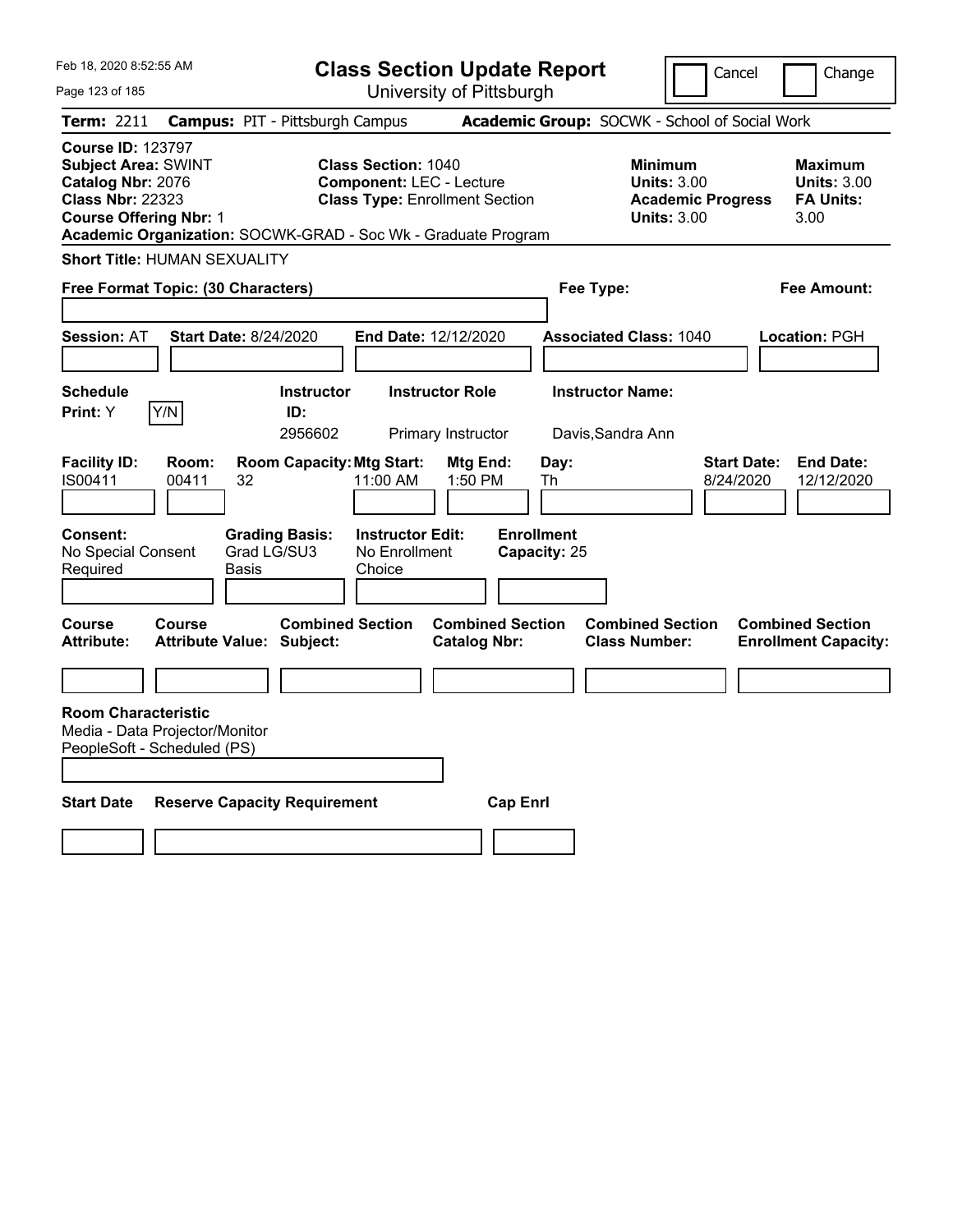| Feb 18, 2020 8:52:55 AM                                                                                                                                                                                  |                                                   |                                             | <b>Class Section Update Report</b>                                                                     |                                |                                   |                         |                                                                                        | Cancel             | Change                                                    |
|----------------------------------------------------------------------------------------------------------------------------------------------------------------------------------------------------------|---------------------------------------------------|---------------------------------------------|--------------------------------------------------------------------------------------------------------|--------------------------------|-----------------------------------|-------------------------|----------------------------------------------------------------------------------------|--------------------|-----------------------------------------------------------|
| Page 124 of 185                                                                                                                                                                                          |                                                   |                                             |                                                                                                        |                                | University of Pittsburgh          |                         |                                                                                        |                    |                                                           |
| Term: 2211                                                                                                                                                                                               | <b>Campus: PIT - Pittsburgh Campus</b>            |                                             |                                                                                                        |                                |                                   |                         | Academic Group: SOCWK - School of Social Work                                          |                    |                                                           |
| <b>Course ID: 123799</b><br><b>Subject Area: SWINT</b><br>Catalog Nbr: 2082<br><b>Class Nbr: 14618</b><br><b>Course Offering Nbr: 1</b><br>Academic Organization: SOCWK-GRAD - Soc Wk - Graduate Program |                                                   |                                             | <b>Class Section: 1030</b><br><b>Component: LEC - Lecture</b><br><b>Class Type: Enrollment Section</b> |                                |                                   |                         | <b>Minimum</b><br><b>Units: 3.00</b><br><b>Academic Progress</b><br><b>Units: 3.00</b> |                    | Maximum<br><b>Units: 3.00</b><br><b>FA Units:</b><br>3.00 |
| Short Title: MODELS OF INTERVENTION                                                                                                                                                                      |                                                   |                                             |                                                                                                        |                                |                                   |                         |                                                                                        |                    |                                                           |
| Free Format Topic: (30 Characters)                                                                                                                                                                       |                                                   |                                             |                                                                                                        |                                |                                   | Fee Type:               |                                                                                        |                    | Fee Amount:                                               |
| <b>Session: AT</b>                                                                                                                                                                                       | <b>Start Date: 8/24/2020</b>                      |                                             | End Date: 12/12/2020                                                                                   |                                |                                   |                         | <b>Associated Class: 1030</b>                                                          |                    | Location: PGH                                             |
| <b>Schedule</b><br>Y/N<br>Print: Y                                                                                                                                                                       |                                                   | <b>Instructor</b><br>ID:                    |                                                                                                        | <b>Instructor Role</b>         |                                   | <b>Instructor Name:</b> |                                                                                        |                    |                                                           |
| <b>Facility ID:</b>                                                                                                                                                                                      | Room:                                             | 1358237<br><b>Room Capacity: Mtg Start:</b> |                                                                                                        | Primary Instructor<br>Mtg End: |                                   | Day:                    | Brubaker, Dawn St Francis                                                              | <b>Start Date:</b> | <b>End Date:</b>                                          |
| CL02311                                                                                                                                                                                                  | 2311<br>24                                        |                                             | 2:00 PM                                                                                                | 4:50 PM                        | Tu                                |                         |                                                                                        | 8/24/2020          | 12/12/2020                                                |
| Consent:<br>No Special Consent<br>Required                                                                                                                                                               | Basis                                             | <b>Grading Basis:</b><br>Grad LG/SU3        | <b>Instructor Edit:</b><br>No Enrollment<br>Choice                                                     |                                | <b>Enrollment</b><br>Capacity: 24 |                         |                                                                                        |                    |                                                           |
| Course<br>Attribute:                                                                                                                                                                                     | <b>Course</b><br><b>Attribute Value: Subject:</b> | <b>Combined Section</b>                     |                                                                                                        | <b>Catalog Nbr:</b>            | <b>Combined Section</b>           |                         | <b>Combined Section</b><br><b>Class Number:</b>                                        |                    | <b>Combined Section</b><br><b>Enrollment Capacity:</b>    |
|                                                                                                                                                                                                          |                                                   |                                             |                                                                                                        |                                |                                   |                         |                                                                                        |                    |                                                           |
| <b>Room Characteristic</b><br>PeopleSoft - Scheduled (PS)                                                                                                                                                |                                                   |                                             |                                                                                                        |                                |                                   |                         |                                                                                        |                    |                                                           |
|                                                                                                                                                                                                          |                                                   |                                             |                                                                                                        |                                |                                   |                         |                                                                                        |                    |                                                           |
| <b>Start Date</b>                                                                                                                                                                                        | <b>Reserve Capacity Requirement</b>               |                                             |                                                                                                        |                                | <b>Cap Enrl</b>                   |                         |                                                                                        |                    |                                                           |
|                                                                                                                                                                                                          |                                                   |                                             |                                                                                                        |                                |                                   |                         |                                                                                        |                    |                                                           |
|                                                                                                                                                                                                          |                                                   |                                             |                                                                                                        |                                |                                   |                         |                                                                                        |                    |                                                           |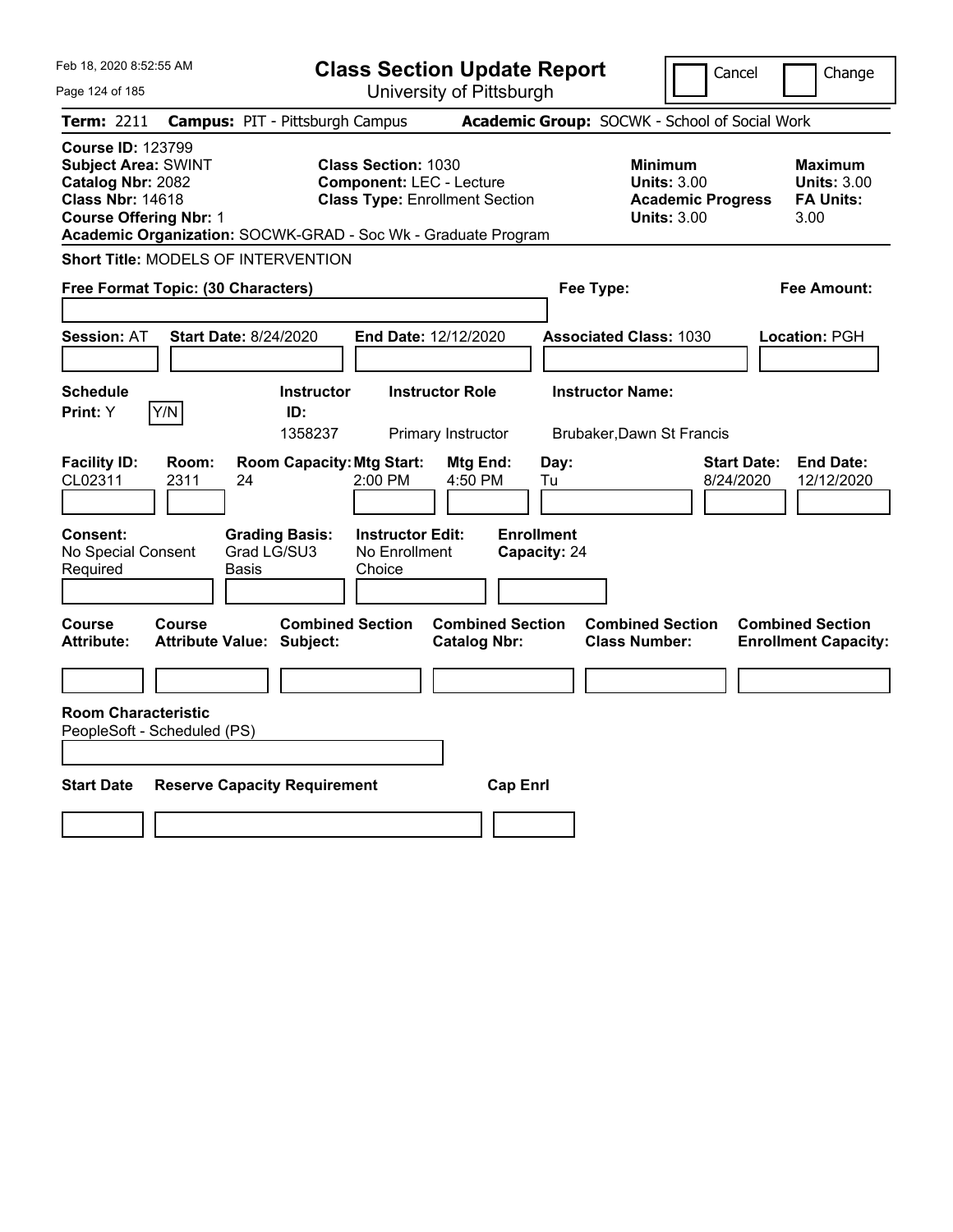| Feb 18, 2020 8:52:55 AM                                                                                                                 |                |                                                               |                                                                                                        |                                                | <b>Class Section Update Report</b> |                                                            | Cancel                          | Change                                                    |
|-----------------------------------------------------------------------------------------------------------------------------------------|----------------|---------------------------------------------------------------|--------------------------------------------------------------------------------------------------------|------------------------------------------------|------------------------------------|------------------------------------------------------------|---------------------------------|-----------------------------------------------------------|
| Page 125 of 185                                                                                                                         |                |                                                               |                                                                                                        | University of Pittsburgh                       |                                    |                                                            |                                 |                                                           |
| Term: 2211                                                                                                                              |                | <b>Campus: PIT - Pittsburgh Campus</b>                        |                                                                                                        |                                                |                                    | Academic Group: SOCWK - School of Social Work              |                                 |                                                           |
| <b>Course ID: 123799</b><br><b>Subject Area: SWINT</b><br>Catalog Nbr: 2082<br><b>Class Nbr: 14613</b><br><b>Course Offering Nbr: 1</b> |                | Academic Organization: SOCWK-GRAD - Soc Wk - Graduate Program | <b>Class Section: 1050</b><br><b>Component: LEC - Lecture</b><br><b>Class Type: Enrollment Section</b> |                                                |                                    | <b>Minimum</b><br><b>Units: 3.00</b><br><b>Units: 3.00</b> | <b>Academic Progress</b>        | Maximum<br><b>Units: 3.00</b><br><b>FA Units:</b><br>3.00 |
|                                                                                                                                         |                | Short Title: MODELS OF INTERVENTION                           |                                                                                                        |                                                |                                    |                                                            |                                 |                                                           |
| Free Format Topic: (30 Characters)                                                                                                      |                |                                                               |                                                                                                        |                                                | Fee Type:                          |                                                            |                                 | Fee Amount:                                               |
|                                                                                                                                         |                |                                                               |                                                                                                        |                                                |                                    |                                                            |                                 |                                                           |
| <b>Session: AT</b>                                                                                                                      |                | <b>Start Date: 8/24/2020</b>                                  | End Date: 12/12/2020                                                                                   |                                                |                                    | <b>Associated Class: 1050</b>                              |                                 | Location: PGH                                             |
| <b>Schedule</b>                                                                                                                         |                | <b>Instructor</b>                                             |                                                                                                        | <b>Instructor Role</b>                         |                                    | <b>Instructor Name:</b>                                    |                                 |                                                           |
| <b>Print:</b> Y                                                                                                                         | Y/N            | ID:                                                           |                                                                                                        |                                                |                                    |                                                            |                                 |                                                           |
|                                                                                                                                         |                | 2923566                                                       |                                                                                                        | Primary Instructor                             |                                    | Mulvaney, Elizabeth A                                      |                                 |                                                           |
| <b>Facility ID:</b><br>CL02309                                                                                                          | Room:<br>02309 | <b>Room Capacity: Mtg Start:</b><br>24                        | 2:00 PM                                                                                                | Mtg End:<br>4:50 PM                            | Day:<br>Tu                         |                                                            | <b>Start Date:</b><br>8/24/2020 | <b>End Date:</b><br>12/12/2020                            |
| Consent:<br>No Special Consent<br>Required                                                                                              |                | <b>Grading Basis:</b><br>Grad LG/SU3<br>Basis                 | <b>Instructor Edit:</b><br>No Enrollment<br>Choice                                                     |                                                | <b>Enrollment</b><br>Capacity: 24  |                                                            |                                 |                                                           |
| Course<br><b>Attribute:</b>                                                                                                             | Course         | <b>Combined Section</b><br><b>Attribute Value: Subject:</b>   |                                                                                                        | <b>Combined Section</b><br><b>Catalog Nbr:</b> |                                    | <b>Combined Section</b><br><b>Class Number:</b>            |                                 | <b>Combined Section</b><br><b>Enrollment Capacity:</b>    |
|                                                                                                                                         |                |                                                               |                                                                                                        |                                                |                                    |                                                            |                                 |                                                           |
| <b>Room Characteristic</b><br>PeopleSoft - Scheduled (PS)<br>Seating - Moveable                                                         |                |                                                               |                                                                                                        |                                                |                                    |                                                            |                                 |                                                           |
| <b>Start Date</b>                                                                                                                       |                | <b>Reserve Capacity Requirement</b>                           |                                                                                                        |                                                | <b>Cap Enri</b>                    |                                                            |                                 |                                                           |
|                                                                                                                                         |                |                                                               |                                                                                                        |                                                |                                    |                                                            |                                 |                                                           |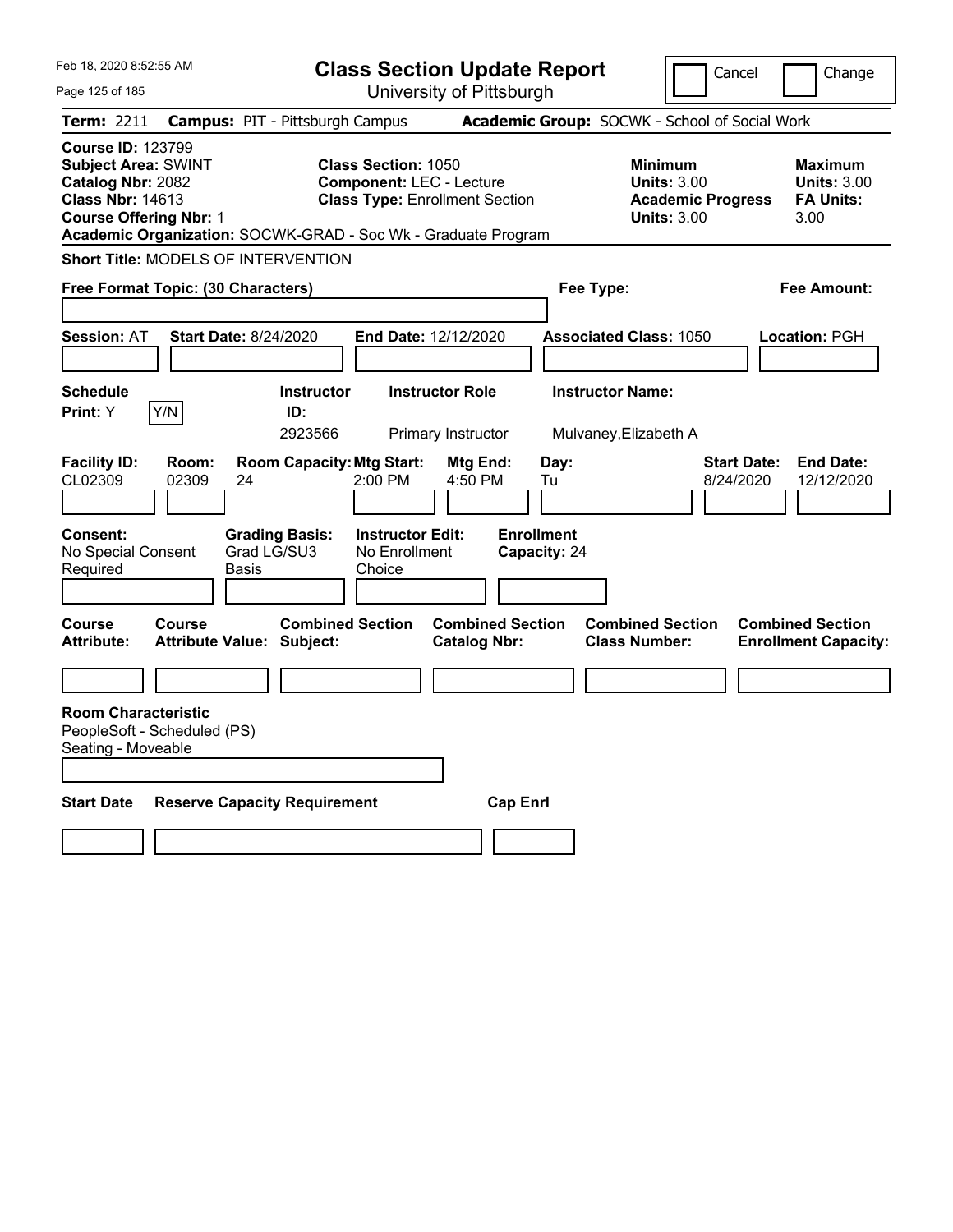| Feb 18, 2020 8:52:55 AM                                                                                                                 |                |                                                               | <b>Class Section Update Report</b>                                                                     |                                                |                                   |                                                 | Cancel                                                                                 |                                                        | Change             |
|-----------------------------------------------------------------------------------------------------------------------------------------|----------------|---------------------------------------------------------------|--------------------------------------------------------------------------------------------------------|------------------------------------------------|-----------------------------------|-------------------------------------------------|----------------------------------------------------------------------------------------|--------------------------------------------------------|--------------------|
| Page 126 of 185                                                                                                                         |                |                                                               |                                                                                                        | University of Pittsburgh                       |                                   |                                                 |                                                                                        |                                                        |                    |
| <b>Term: 2211</b>                                                                                                                       |                | <b>Campus: PIT - Pittsburgh Campus</b>                        |                                                                                                        |                                                |                                   | Academic Group: SOCWK - School of Social Work   |                                                                                        |                                                        |                    |
| <b>Course ID: 123799</b><br><b>Subject Area: SWINT</b><br>Catalog Nbr: 2082<br><b>Class Nbr: 14601</b><br><b>Course Offering Nbr: 1</b> |                | Academic Organization: SOCWK-GRAD - Soc Wk - Graduate Program | <b>Class Section: 1070</b><br><b>Component: LEC - Lecture</b><br><b>Class Type: Enrollment Section</b> |                                                |                                   |                                                 | <b>Minimum</b><br><b>Units: 3.00</b><br><b>Academic Progress</b><br><b>Units: 3.00</b> | Maximum<br><b>FA Units:</b><br>3.00                    | <b>Units: 3.00</b> |
|                                                                                                                                         |                | <b>Short Title: MODELS OF INTERVENTION</b>                    |                                                                                                        |                                                |                                   |                                                 |                                                                                        |                                                        |                    |
| Free Format Topic: (30 Characters)                                                                                                      |                |                                                               |                                                                                                        |                                                |                                   | Fee Type:                                       |                                                                                        | Fee Amount:                                            |                    |
|                                                                                                                                         |                |                                                               |                                                                                                        |                                                |                                   |                                                 |                                                                                        |                                                        |                    |
| <b>Session: AT</b>                                                                                                                      |                | <b>Start Date: 8/24/2020</b>                                  | End Date: 12/12/2020                                                                                   |                                                |                                   | <b>Associated Class: 1070</b>                   |                                                                                        | <b>Location: PGH</b>                                   |                    |
|                                                                                                                                         |                |                                                               |                                                                                                        |                                                |                                   |                                                 |                                                                                        |                                                        |                    |
| <b>Schedule</b>                                                                                                                         |                | <b>Instructor</b>                                             |                                                                                                        | <b>Instructor Role</b>                         |                                   | <b>Instructor Name:</b>                         |                                                                                        |                                                        |                    |
| Print: Y                                                                                                                                | Y/N            | ID:                                                           |                                                                                                        |                                                |                                   |                                                 |                                                                                        |                                                        |                    |
| <b>Facility ID:</b><br>CL00335                                                                                                          | Room:<br>00335 | 2965259<br><b>Room Capacity: Mtg Start:</b><br>30             | 6:00 PM                                                                                                | Primary Instructor<br>Mtg End:<br>8:50 PM      | Day:<br>Th                        | Labrum, Travis K                                | 8/24/2020                                                                              | <b>Start Date:</b><br><b>End Date:</b>                 | 12/12/2020         |
| <b>Consent:</b><br>No Special Consent<br>Required                                                                                       |                | <b>Grading Basis:</b><br>Grad LG/SU3<br>Basis                 | <b>Instructor Edit:</b><br>No Enrollment<br>Choice                                                     |                                                | <b>Enrollment</b><br>Capacity: 25 |                                                 |                                                                                        |                                                        |                    |
| <b>Course</b><br><b>Attribute:</b>                                                                                                      | <b>Course</b>  | <b>Combined Section</b><br><b>Attribute Value: Subject:</b>   |                                                                                                        | <b>Combined Section</b><br><b>Catalog Nbr:</b> |                                   | <b>Combined Section</b><br><b>Class Number:</b> |                                                                                        | <b>Combined Section</b><br><b>Enrollment Capacity:</b> |                    |
|                                                                                                                                         |                |                                                               |                                                                                                        |                                                |                                   |                                                 |                                                                                        |                                                        |                    |
| <b>Room Characteristic</b><br>Media - VHS and Display<br>PeopleSoft - Scheduled (PS)                                                    |                |                                                               |                                                                                                        |                                                |                                   |                                                 |                                                                                        |                                                        |                    |
| <b>Start Date</b>                                                                                                                       |                | <b>Reserve Capacity Requirement</b>                           |                                                                                                        |                                                | <b>Cap Enri</b>                   |                                                 |                                                                                        |                                                        |                    |
|                                                                                                                                         |                |                                                               |                                                                                                        |                                                |                                   |                                                 |                                                                                        |                                                        |                    |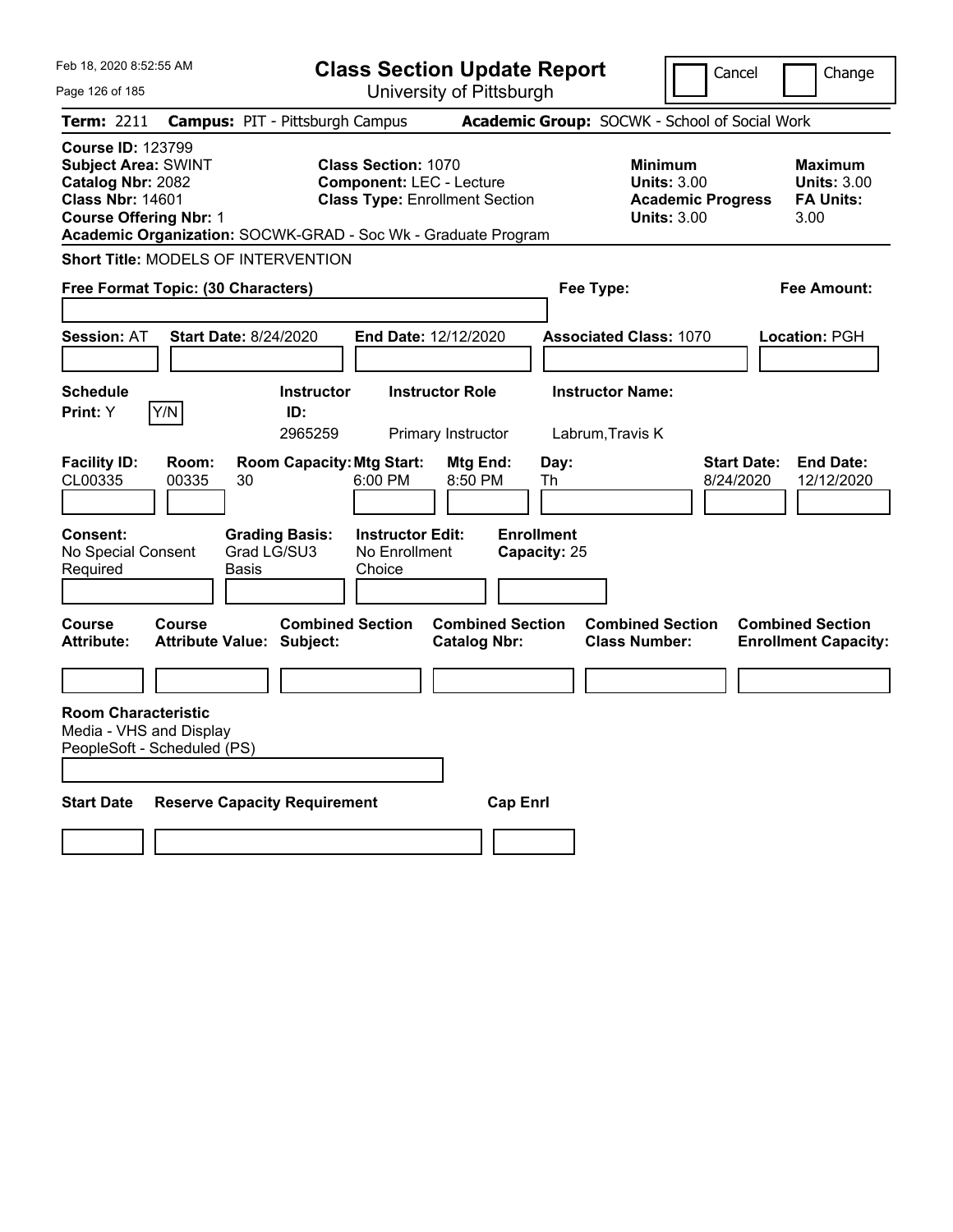| Feb 18, 2020 8:52:55 AM                                                                                                                                                                                  |                                                                                                                 | <b>Class Section Update Report</b>             | Cancel                                                                                 | Change                                                    |
|----------------------------------------------------------------------------------------------------------------------------------------------------------------------------------------------------------|-----------------------------------------------------------------------------------------------------------------|------------------------------------------------|----------------------------------------------------------------------------------------|-----------------------------------------------------------|
| Page 127 of 185                                                                                                                                                                                          |                                                                                                                 | University of Pittsburgh                       |                                                                                        |                                                           |
| Term: 2211                                                                                                                                                                                               | <b>Campus: PIT - Pittsburgh Campus</b>                                                                          |                                                | Academic Group: SOCWK - School of Social Work                                          |                                                           |
| <b>Course ID: 123801</b><br><b>Subject Area: SWINT</b><br>Catalog Nbr: 2097<br><b>Class Nbr: 14588</b><br><b>Course Offering Nbr: 1</b><br>Academic Organization: SOCWK-GRAD - Soc Wk - Graduate Program | <b>Class Section: 1010</b><br><b>Component: DIR - Directed Studies</b><br><b>Class Type: Enrollment Section</b> |                                                | <b>Minimum</b><br><b>Units: 1.00</b><br><b>Academic Progress</b><br><b>Units: 1.00</b> | Maximum<br><b>Units: 3.00</b><br><b>FA Units:</b><br>1.00 |
| <b>Short Title: DRCTD STUDY INTRPRSNAL SKILLS</b>                                                                                                                                                        |                                                                                                                 |                                                |                                                                                        |                                                           |
| Free Format Topic: (30 Characters)                                                                                                                                                                       |                                                                                                                 |                                                | Fee Type:                                                                              | Fee Amount:                                               |
| <b>Start Date: 8/24/2020</b><br><b>Session: AT</b>                                                                                                                                                       | End Date: 12/12/2020                                                                                            |                                                | <b>Associated Class: 1010</b>                                                          | Location: PGH                                             |
| <b>Schedule</b><br>Y/N<br>Print: Y                                                                                                                                                                       | <b>Instructor</b><br>ID:<br>2913888                                                                             | <b>Instructor Role</b><br>Primary Instructor   | <b>Instructor Name:</b><br>Eckstrom, Stephanie Arline                                  |                                                           |
| <b>Facility ID:</b><br>Room:<br><b>TBATBA</b><br>TBA<br>0                                                                                                                                                | <b>Room Capacity: Mtg Start:</b>                                                                                | Mtg End:<br>Day:                               | <b>Start Date:</b><br>8/24/2020                                                        | <b>End Date:</b><br>12/12/2020                            |
| <b>Consent:</b><br><b>Grading Basis:</b><br>Grad LG/SU3<br>No Special Consent<br>Required<br>Basis                                                                                                       | <b>Instructor Edit:</b><br>No Enrollment<br>Choice                                                              | <b>Enrollment</b><br>Capacity: 10              |                                                                                        |                                                           |
| Course<br><b>Course</b><br>Attribute Value: Subject:<br><b>Attribute:</b>                                                                                                                                | <b>Combined Section</b>                                                                                         | <b>Combined Section</b><br><b>Catalog Nbr:</b> | <b>Combined Section</b><br><b>Class Number:</b>                                        | <b>Combined Section</b><br><b>Enrollment Capacity:</b>    |
|                                                                                                                                                                                                          |                                                                                                                 |                                                |                                                                                        |                                                           |
| <b>Room Characteristic</b>                                                                                                                                                                               |                                                                                                                 |                                                |                                                                                        |                                                           |
|                                                                                                                                                                                                          |                                                                                                                 |                                                |                                                                                        |                                                           |
| <b>Start Date</b><br><b>Reserve Capacity Requirement</b>                                                                                                                                                 |                                                                                                                 | <b>Cap Enrl</b>                                |                                                                                        |                                                           |
|                                                                                                                                                                                                          |                                                                                                                 |                                                |                                                                                        |                                                           |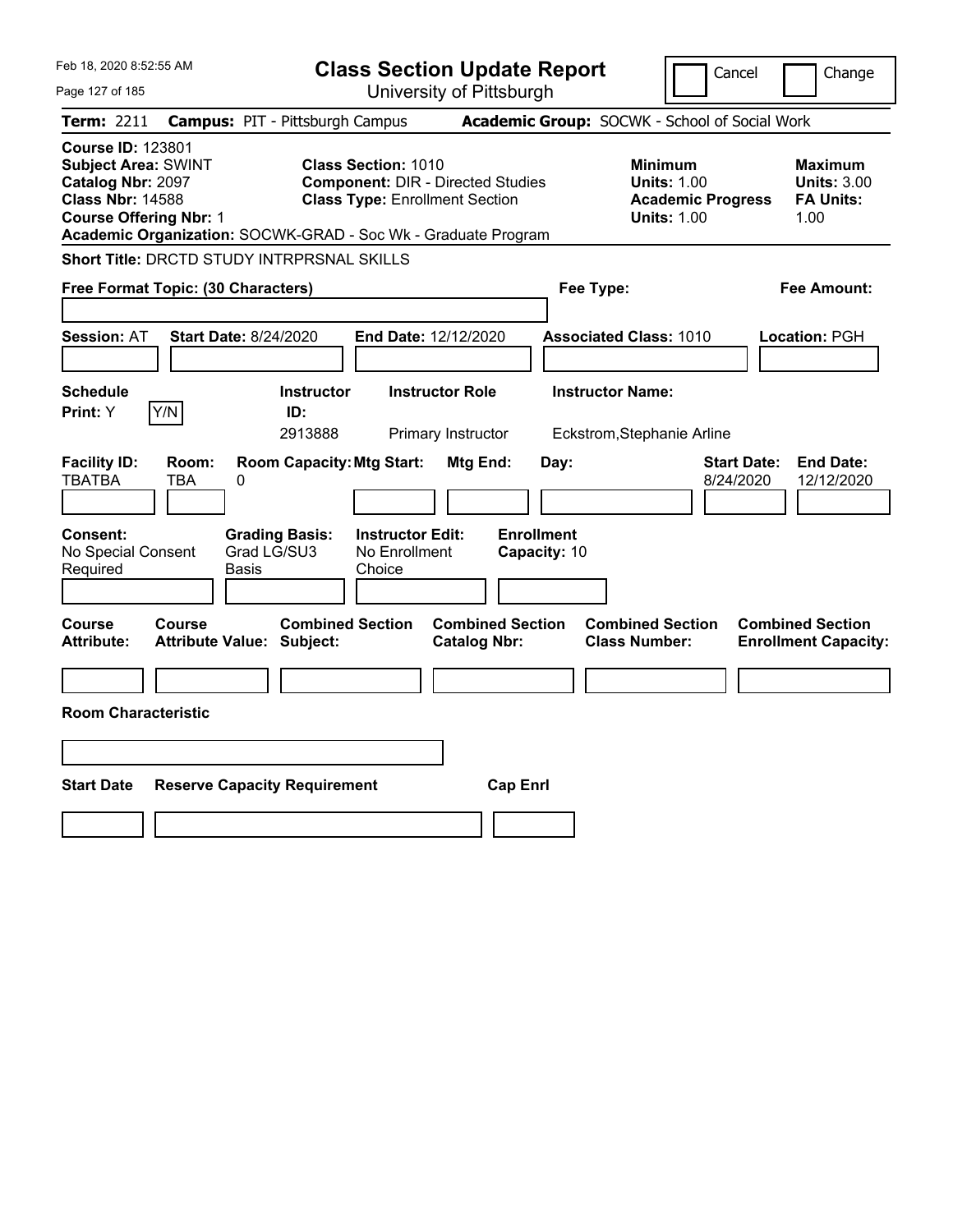| Feb 18, 2020 8:52:55 AM                                                                                                                 |                                                                                                                                                                                  | <b>Class Section Update Report</b>                    | Cancel                                                                                 | Change                                                    |
|-----------------------------------------------------------------------------------------------------------------------------------------|----------------------------------------------------------------------------------------------------------------------------------------------------------------------------------|-------------------------------------------------------|----------------------------------------------------------------------------------------|-----------------------------------------------------------|
| Page 128 of 185                                                                                                                         |                                                                                                                                                                                  | University of Pittsburgh                              |                                                                                        |                                                           |
| Term: 2211                                                                                                                              | <b>Campus: PIT - Pittsburgh Campus</b>                                                                                                                                           |                                                       | Academic Group: SOCWK - School of Social Work                                          |                                                           |
| <b>Course ID: 123801</b><br><b>Subject Area: SWINT</b><br>Catalog Nbr: 2097<br><b>Class Nbr: 14645</b><br><b>Course Offering Nbr: 1</b> | <b>Class Section: 1020</b><br><b>Component: DIR - Directed Studies</b><br><b>Class Type: Enrollment Section</b><br>Academic Organization: SOCWK-GRAD - Soc Wk - Graduate Program |                                                       | <b>Minimum</b><br><b>Units: 1.00</b><br><b>Academic Progress</b><br><b>Units: 1.00</b> | Maximum<br><b>Units: 3.00</b><br><b>FA Units:</b><br>1.00 |
| Short Title: DRCTD STUDY INTRPRSNAL SKILLS                                                                                              |                                                                                                                                                                                  |                                                       |                                                                                        |                                                           |
| Free Format Topic: (30 Characters)                                                                                                      |                                                                                                                                                                                  |                                                       | Fee Type:                                                                              | Fee Amount:                                               |
| <b>Session: AT</b>                                                                                                                      | Start Date: 8/24/2020<br><b>End Date: 12/12/2020</b>                                                                                                                             |                                                       | <b>Associated Class: 1020</b>                                                          | Location: PGH                                             |
| <b>Schedule</b><br>Y/N<br>Print: Y                                                                                                      | <b>Instructor</b><br>ID:<br>0                                                                                                                                                    | <b>Instructor Role</b>                                | <b>Instructor Name:</b><br>No Instructor Assigned                                      |                                                           |
| <b>Facility ID:</b><br>Room:<br><b>TBATBA</b><br>TBA<br><b>Consent:</b><br><b>Department Consent</b><br>Required                        | <b>Room Capacity: Mtg Start:</b><br>0<br><b>Instructor Edit:</b><br><b>Grading Basis:</b><br>Grad LG/SU3<br>No Enrollment<br>Basis<br>Choice                                     | Mtg End:<br>Day:<br><b>Enrollment</b><br>Capacity: 10 | <b>Start Date:</b><br>8/24/2020                                                        | <b>End Date:</b><br>12/12/2020                            |
| Course<br>Course<br><b>Attribute:</b><br><b>Room Characteristic</b>                                                                     | <b>Combined Section</b><br><b>Attribute Value: Subject:</b>                                                                                                                      | <b>Combined Section</b><br><b>Catalog Nbr:</b>        | <b>Combined Section</b><br><b>Class Number:</b>                                        | <b>Combined Section</b><br><b>Enrollment Capacity:</b>    |
| <b>Start Date</b>                                                                                                                       | <b>Reserve Capacity Requirement</b>                                                                                                                                              | <b>Cap Enrl</b>                                       |                                                                                        |                                                           |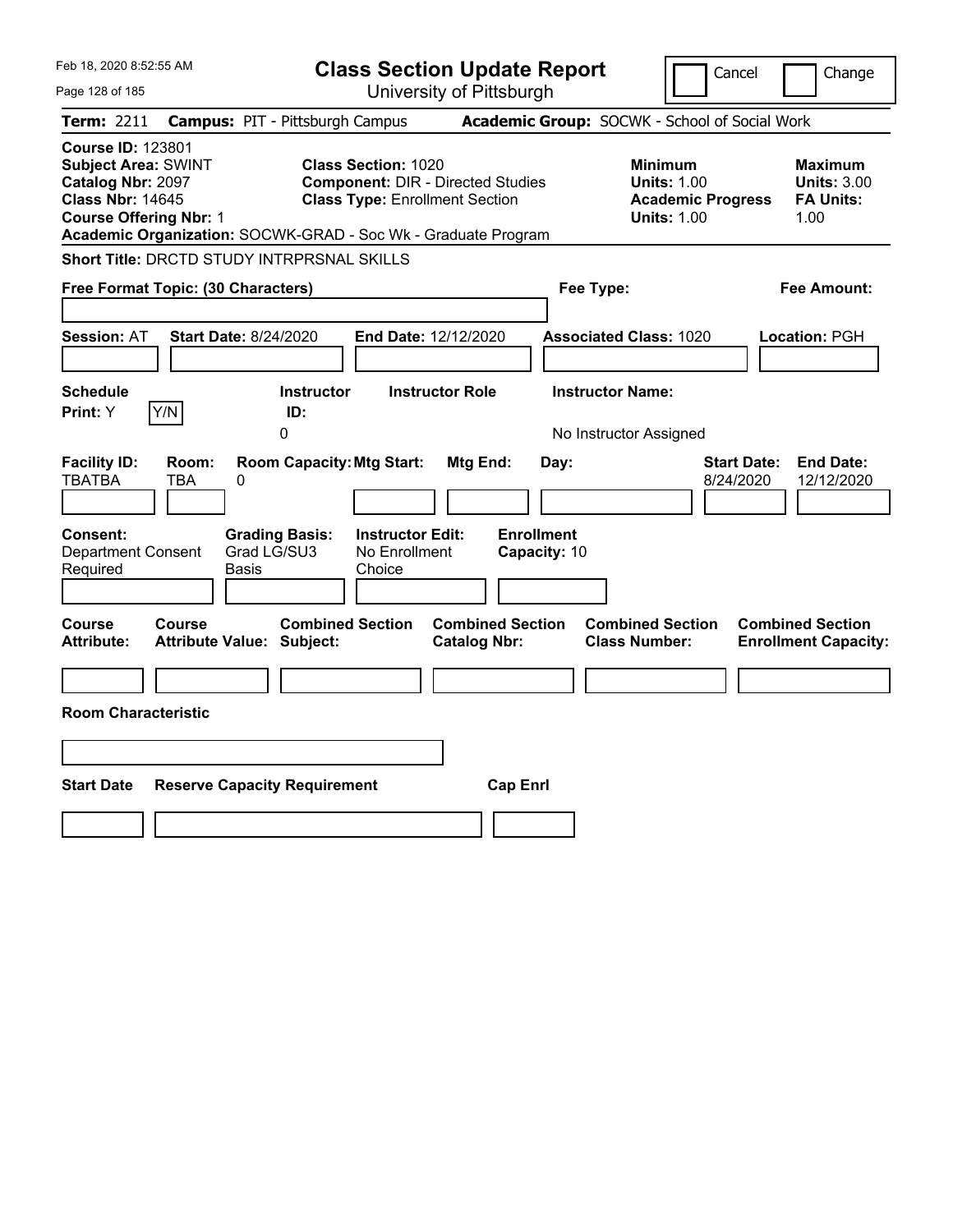| Feb 18, 2020 8:52:55 AM                                                                                                                 |                                                                                                                                                                                  | <b>Class Section Update Report</b>                    | Cancel                                                                                 | Change                                                    |
|-----------------------------------------------------------------------------------------------------------------------------------------|----------------------------------------------------------------------------------------------------------------------------------------------------------------------------------|-------------------------------------------------------|----------------------------------------------------------------------------------------|-----------------------------------------------------------|
| Page 129 of 185                                                                                                                         |                                                                                                                                                                                  | University of Pittsburgh                              |                                                                                        |                                                           |
| Term: 2211                                                                                                                              | <b>Campus: PIT - Pittsburgh Campus</b>                                                                                                                                           |                                                       | Academic Group: SOCWK - School of Social Work                                          |                                                           |
| <b>Course ID: 123801</b><br><b>Subject Area: SWINT</b><br>Catalog Nbr: 2097<br><b>Class Nbr: 14646</b><br><b>Course Offering Nbr: 1</b> | <b>Class Section: 1030</b><br><b>Component: DIR - Directed Studies</b><br><b>Class Type: Enrollment Section</b><br>Academic Organization: SOCWK-GRAD - Soc Wk - Graduate Program |                                                       | <b>Minimum</b><br><b>Units: 1.00</b><br><b>Academic Progress</b><br><b>Units: 1.00</b> | Maximum<br><b>Units: 3.00</b><br><b>FA Units:</b><br>1.00 |
|                                                                                                                                         | Short Title: DRCTD STUDY INTRPRSNAL SKILLS                                                                                                                                       |                                                       |                                                                                        |                                                           |
| Free Format Topic: (30 Characters)                                                                                                      |                                                                                                                                                                                  |                                                       | Fee Type:                                                                              | Fee Amount:                                               |
| <b>Session: AT</b>                                                                                                                      | Start Date: 8/24/2020<br><b>End Date: 12/12/2020</b>                                                                                                                             |                                                       | <b>Associated Class: 1030</b>                                                          | Location: PGH                                             |
| <b>Schedule</b><br>Y/N<br>Print: Y                                                                                                      | <b>Instructor</b><br>ID:<br>0                                                                                                                                                    | <b>Instructor Role</b>                                | <b>Instructor Name:</b><br>No Instructor Assigned                                      |                                                           |
| <b>Facility ID:</b><br>Room:<br><b>TBATBA</b><br>TBA<br><b>Consent:</b><br><b>Department Consent</b><br>Required                        | <b>Room Capacity: Mtg Start:</b><br>0<br><b>Instructor Edit:</b><br><b>Grading Basis:</b><br>Grad LG/SU3<br>No Enrollment<br>Basis<br>Choice                                     | Mtg End:<br>Day:<br><b>Enrollment</b><br>Capacity: 10 | 8/24/2020                                                                              | <b>Start Date:</b><br><b>End Date:</b><br>12/12/2020      |
| Course<br>Course<br><b>Attribute:</b><br><b>Room Characteristic</b>                                                                     | <b>Combined Section</b><br><b>Attribute Value: Subject:</b>                                                                                                                      | <b>Combined Section</b><br><b>Catalog Nbr:</b>        | <b>Combined Section</b><br><b>Class Number:</b>                                        | <b>Combined Section</b><br><b>Enrollment Capacity:</b>    |
| <b>Start Date</b>                                                                                                                       | <b>Reserve Capacity Requirement</b>                                                                                                                                              | <b>Cap Enrl</b>                                       |                                                                                        |                                                           |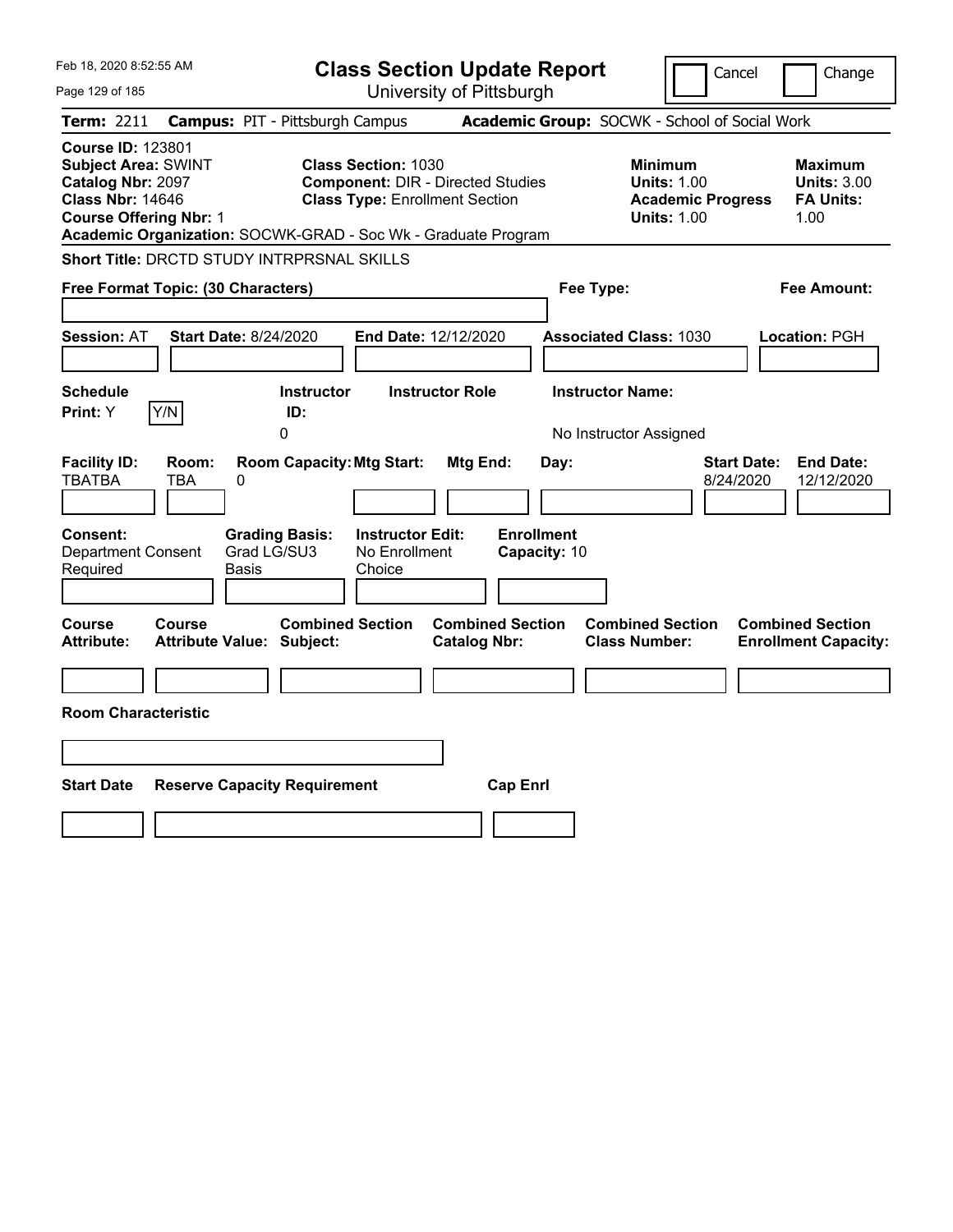| Feb 18, 2020 8:52:55 AM                                                                                                                 |                                                                                                                                              | <b>Class Section Update Report</b>                    | Cancel                                                                                 | Change                                                    |
|-----------------------------------------------------------------------------------------------------------------------------------------|----------------------------------------------------------------------------------------------------------------------------------------------|-------------------------------------------------------|----------------------------------------------------------------------------------------|-----------------------------------------------------------|
| Page 130 of 185                                                                                                                         |                                                                                                                                              | University of Pittsburgh                              |                                                                                        |                                                           |
| Term: 2211                                                                                                                              | <b>Campus: PIT - Pittsburgh Campus</b>                                                                                                       |                                                       | Academic Group: SOCWK - School of Social Work                                          |                                                           |
| <b>Course ID: 123801</b><br><b>Subject Area: SWINT</b><br>Catalog Nbr: 2097<br><b>Class Nbr: 14647</b><br><b>Course Offering Nbr: 1</b> | <b>Class Section: 1040</b><br><b>Class Type: Enrollment Section</b><br>Academic Organization: SOCWK-GRAD - Soc Wk - Graduate Program         | <b>Component: DIR - Directed Studies</b>              | <b>Minimum</b><br><b>Units: 1.00</b><br><b>Academic Progress</b><br><b>Units: 1.00</b> | Maximum<br><b>Units: 3.00</b><br><b>FA Units:</b><br>1.00 |
|                                                                                                                                         | Short Title: DRCTD STUDY INTRPRSNAL SKILLS                                                                                                   |                                                       |                                                                                        |                                                           |
| Free Format Topic: (30 Characters)                                                                                                      |                                                                                                                                              |                                                       | Fee Type:                                                                              | Fee Amount:                                               |
| <b>Session: AT</b>                                                                                                                      | Start Date: 8/24/2020                                                                                                                        | <b>End Date: 12/12/2020</b>                           | <b>Associated Class: 1040</b>                                                          | Location: PGH                                             |
| <b>Schedule</b><br>Y/N<br>Print: Y                                                                                                      | <b>Instructor</b><br>ID:<br>0                                                                                                                | <b>Instructor Role</b>                                | <b>Instructor Name:</b><br>No Instructor Assigned                                      |                                                           |
| <b>Facility ID:</b><br>Room:<br><b>TBATBA</b><br>TBA<br><b>Consent:</b><br><b>Department Consent</b><br>Required                        | <b>Room Capacity: Mtg Start:</b><br>0<br><b>Instructor Edit:</b><br><b>Grading Basis:</b><br>Grad LG/SU3<br>No Enrollment<br>Basis<br>Choice | Mtg End:<br>Day:<br><b>Enrollment</b><br>Capacity: 10 | 8/24/2020                                                                              | <b>Start Date:</b><br><b>End Date:</b><br>12/12/2020      |
| Course<br>Course<br><b>Attribute:</b><br><b>Room Characteristic</b>                                                                     | <b>Combined Section</b><br><b>Attribute Value: Subject:</b>                                                                                  | <b>Combined Section</b><br><b>Catalog Nbr:</b>        | <b>Combined Section</b><br><b>Class Number:</b>                                        | <b>Combined Section</b><br><b>Enrollment Capacity:</b>    |
| <b>Start Date</b>                                                                                                                       | <b>Reserve Capacity Requirement</b>                                                                                                          | <b>Cap Enrl</b>                                       |                                                                                        |                                                           |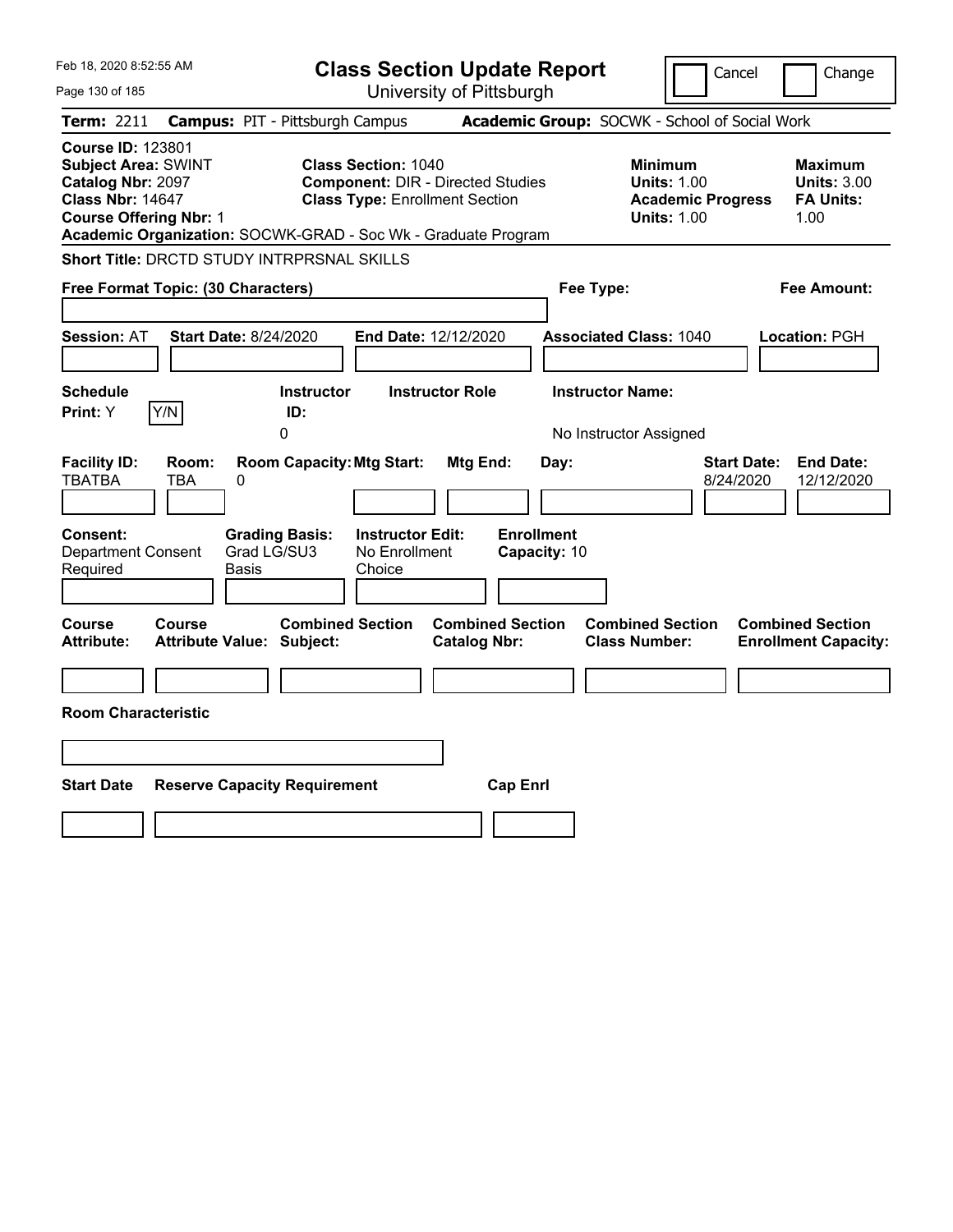| Feb 18, 2020 8:52:55 AM                                                                                                                                                                                  |                                                                                                                 | <b>Class Section Update Report</b>             | Cancel                                                                                 | Change                                                    |
|----------------------------------------------------------------------------------------------------------------------------------------------------------------------------------------------------------|-----------------------------------------------------------------------------------------------------------------|------------------------------------------------|----------------------------------------------------------------------------------------|-----------------------------------------------------------|
| Page 131 of 185                                                                                                                                                                                          |                                                                                                                 | University of Pittsburgh                       |                                                                                        |                                                           |
| Term: 2211                                                                                                                                                                                               | <b>Campus: PIT - Pittsburgh Campus</b>                                                                          |                                                | Academic Group: SOCWK - School of Social Work                                          |                                                           |
| <b>Course ID: 123801</b><br><b>Subject Area: SWINT</b><br>Catalog Nbr: 2097<br><b>Class Nbr: 14648</b><br><b>Course Offering Nbr: 1</b><br>Academic Organization: SOCWK-GRAD - Soc Wk - Graduate Program | <b>Class Section: 1050</b><br><b>Component: DIR - Directed Studies</b><br><b>Class Type: Enrollment Section</b> |                                                | <b>Minimum</b><br><b>Units: 1.00</b><br><b>Academic Progress</b><br><b>Units: 1.00</b> | Maximum<br><b>Units: 3.00</b><br><b>FA Units:</b><br>1.00 |
| <b>Short Title: DRCTD STUDY INTRPRSNAL SKILLS</b>                                                                                                                                                        |                                                                                                                 |                                                |                                                                                        |                                                           |
| Free Format Topic: (30 Characters)                                                                                                                                                                       |                                                                                                                 |                                                | Fee Type:                                                                              | Fee Amount:                                               |
| <b>Start Date: 8/24/2020</b><br><b>Session: AT</b>                                                                                                                                                       | End Date: 12/12/2020                                                                                            |                                                | <b>Associated Class: 1050</b>                                                          | Location: PGH                                             |
| <b>Schedule</b><br>Y/N<br>Print: Y                                                                                                                                                                       | <b>Instructor</b><br>ID:<br>2913888                                                                             | <b>Instructor Role</b><br>Primary Instructor   | <b>Instructor Name:</b><br>Eckstrom, Stephanie Arline                                  |                                                           |
| <b>Facility ID:</b><br>Room:<br><b>TBATBA</b><br>TBA<br>0                                                                                                                                                | <b>Room Capacity: Mtg Start:</b>                                                                                | Mtg End:<br>Day:                               | <b>Start Date:</b><br>8/24/2020                                                        | <b>End Date:</b><br>12/12/2020                            |
| <b>Consent:</b><br><b>Grading Basis:</b><br>Grad LG/SU3<br><b>Department Consent</b><br>Required<br>Basis                                                                                                | <b>Instructor Edit:</b><br>No Enrollment<br>Choice                                                              | <b>Enrollment</b><br>Capacity: 10              |                                                                                        |                                                           |
| Course<br><b>Course</b><br>Attribute Value: Subject:<br><b>Attribute:</b>                                                                                                                                | <b>Combined Section</b>                                                                                         | <b>Combined Section</b><br><b>Catalog Nbr:</b> | <b>Combined Section</b><br><b>Class Number:</b>                                        | <b>Combined Section</b><br><b>Enrollment Capacity:</b>    |
| <b>Room Characteristic</b>                                                                                                                                                                               |                                                                                                                 |                                                |                                                                                        |                                                           |
|                                                                                                                                                                                                          |                                                                                                                 |                                                |                                                                                        |                                                           |
|                                                                                                                                                                                                          |                                                                                                                 |                                                |                                                                                        |                                                           |
| <b>Start Date</b><br><b>Reserve Capacity Requirement</b>                                                                                                                                                 |                                                                                                                 | <b>Cap Enrl</b>                                |                                                                                        |                                                           |
|                                                                                                                                                                                                          |                                                                                                                 |                                                |                                                                                        |                                                           |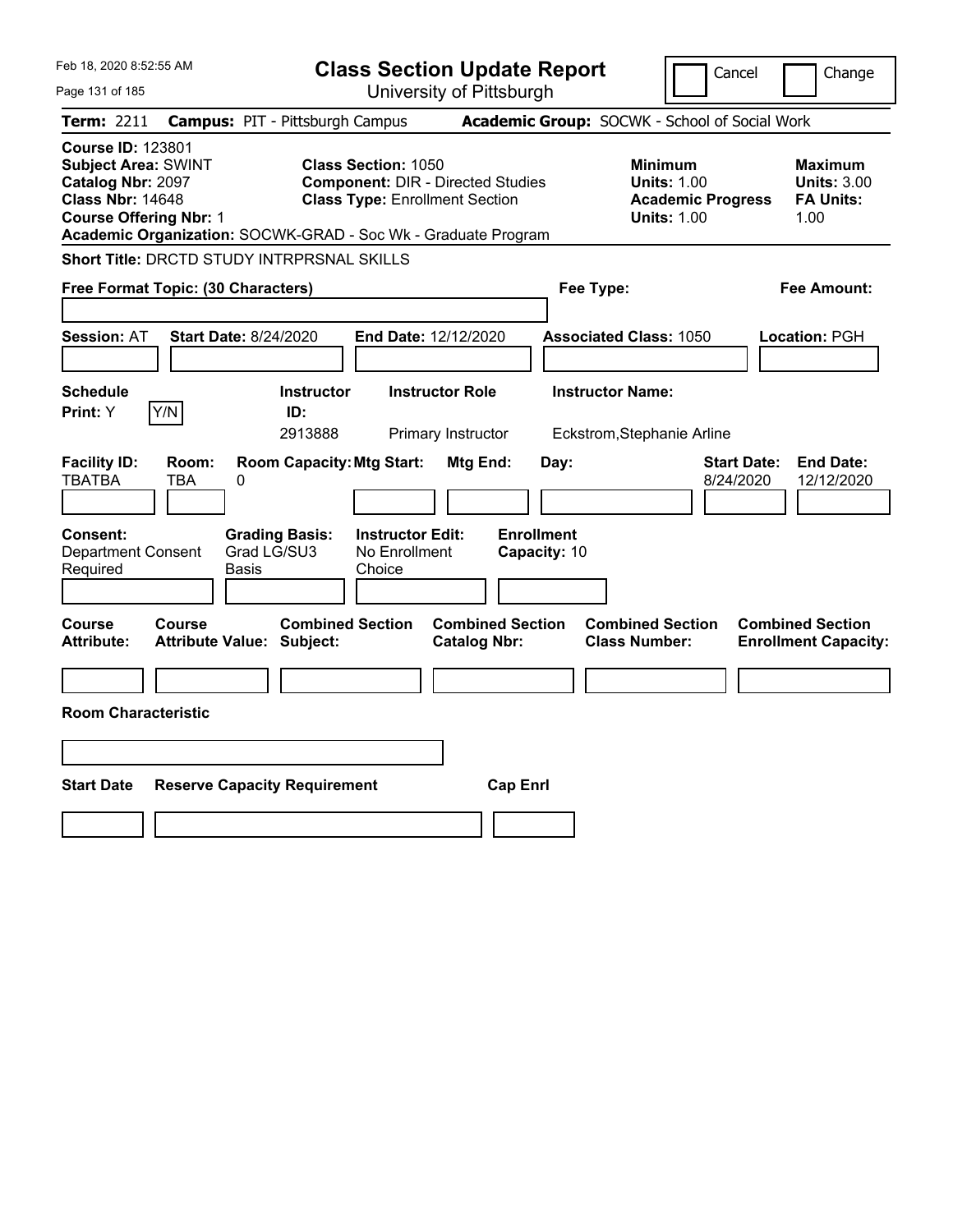| Feb 18, 2020 8:52:55 AM                                                                                                                 |                                                                                                                                                                                  | <b>Class Section Update Report</b>             |                                                                                        | Cancel<br>Change                                                  |
|-----------------------------------------------------------------------------------------------------------------------------------------|----------------------------------------------------------------------------------------------------------------------------------------------------------------------------------|------------------------------------------------|----------------------------------------------------------------------------------------|-------------------------------------------------------------------|
| Page 132 of 185                                                                                                                         |                                                                                                                                                                                  | University of Pittsburgh                       |                                                                                        |                                                                   |
| Term: 2211                                                                                                                              | <b>Campus: PIT - Pittsburgh Campus</b>                                                                                                                                           |                                                | Academic Group: SOCWK - School of Social Work                                          |                                                                   |
| <b>Course ID: 123801</b><br><b>Subject Area: SWINT</b><br>Catalog Nbr: 2097<br><b>Class Nbr: 14649</b><br><b>Course Offering Nbr: 1</b> | <b>Class Section: 1060</b><br><b>Component: DIR - Directed Studies</b><br><b>Class Type: Enrollment Section</b><br>Academic Organization: SOCWK-GRAD - Soc Wk - Graduate Program |                                                | <b>Minimum</b><br><b>Units: 1.00</b><br><b>Academic Progress</b><br><b>Units: 1.00</b> | Maximum<br><b>Units: 3.00</b><br><b>FA Units:</b><br>1.00         |
| Short Title: DRCTD STUDY INTRPRSNAL SKILLS                                                                                              |                                                                                                                                                                                  |                                                |                                                                                        |                                                                   |
| Free Format Topic: (30 Characters)                                                                                                      |                                                                                                                                                                                  |                                                | Fee Type:                                                                              | Fee Amount:                                                       |
| <b>Session: AT</b>                                                                                                                      | Start Date: 8/24/2020<br><b>End Date: 12/12/2020</b>                                                                                                                             |                                                | <b>Associated Class: 1060</b>                                                          | Location: PGH                                                     |
| <b>Schedule</b><br>Y/N<br>Print: Y                                                                                                      | <b>Instructor</b><br>ID:<br>2930659                                                                                                                                              | <b>Instructor Role</b><br>Primary Instructor   | <b>Instructor Name:</b><br>Andrews, James H                                            |                                                                   |
| <b>Facility ID:</b><br>Room:<br><b>TBATBA</b><br>TBA<br>0<br><b>Consent:</b>                                                            | <b>Room Capacity: Mtg Start:</b><br><b>Instructor Edit:</b><br><b>Grading Basis:</b>                                                                                             | Mtg End:<br>Day:<br><b>Enrollment</b>          |                                                                                        | <b>Start Date:</b><br><b>End Date:</b><br>8/24/2020<br>12/12/2020 |
| <b>Department Consent</b><br>Required                                                                                                   | Grad LG/SU3<br>No Enrollment<br>Basis<br>Choice                                                                                                                                  | Capacity: 10                                   |                                                                                        |                                                                   |
| Course<br>Course<br><b>Attribute:</b>                                                                                                   | <b>Combined Section</b><br><b>Attribute Value: Subject:</b>                                                                                                                      | <b>Combined Section</b><br><b>Catalog Nbr:</b> | <b>Combined Section</b><br><b>Class Number:</b>                                        | <b>Combined Section</b><br><b>Enrollment Capacity:</b>            |
| <b>Room Characteristic</b>                                                                                                              |                                                                                                                                                                                  |                                                |                                                                                        |                                                                   |
|                                                                                                                                         |                                                                                                                                                                                  |                                                |                                                                                        |                                                                   |
| <b>Start Date</b>                                                                                                                       | <b>Reserve Capacity Requirement</b>                                                                                                                                              | <b>Cap Enrl</b>                                |                                                                                        |                                                                   |
|                                                                                                                                         |                                                                                                                                                                                  |                                                |                                                                                        |                                                                   |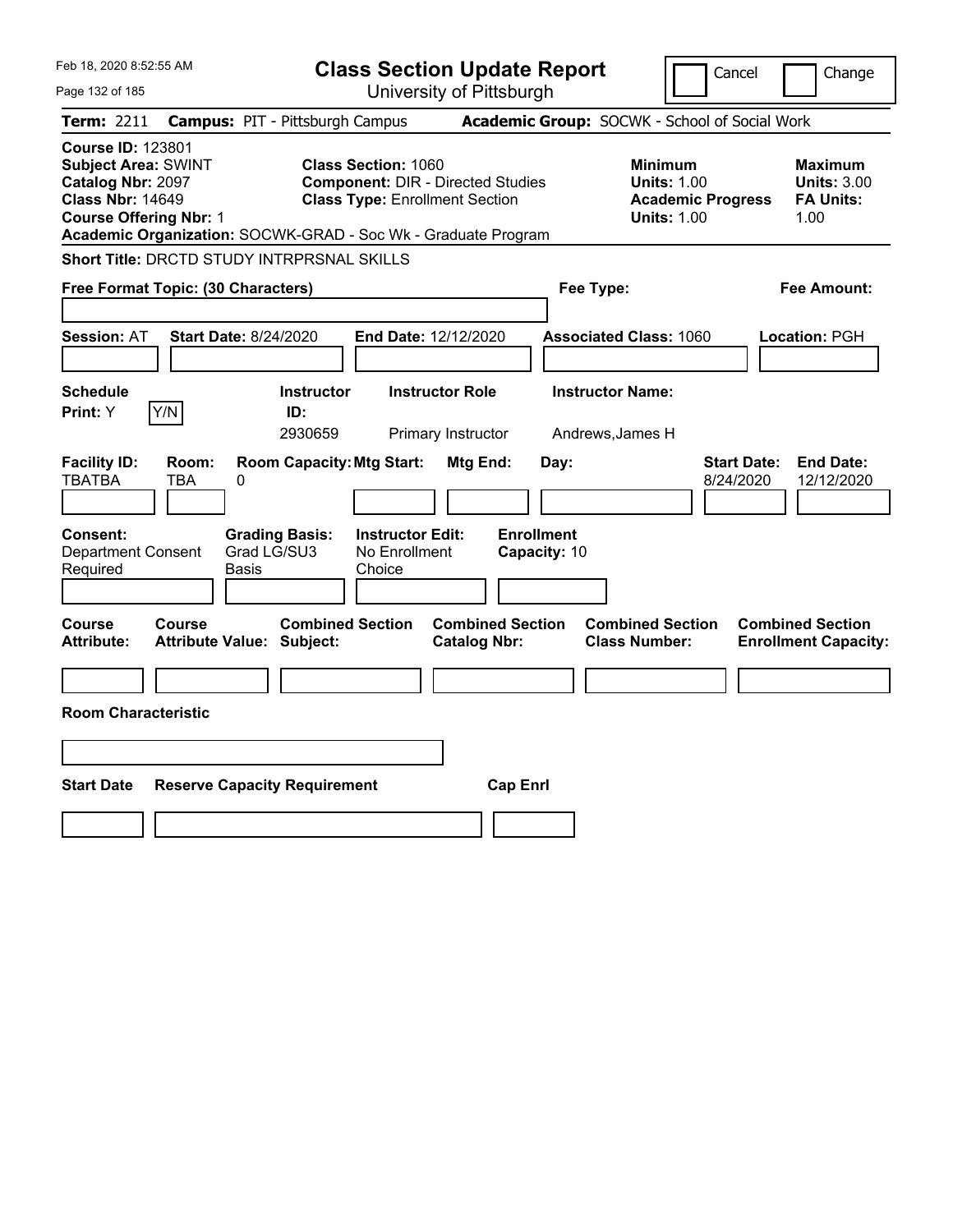| Feb 18, 2020 8:52:55 AM                                                                                                                 |                                                                                                                                                                                  | <b>Class Section Update Report</b>             | Cancel                                                                                 | Change                                                    |
|-----------------------------------------------------------------------------------------------------------------------------------------|----------------------------------------------------------------------------------------------------------------------------------------------------------------------------------|------------------------------------------------|----------------------------------------------------------------------------------------|-----------------------------------------------------------|
| Page 133 of 185                                                                                                                         |                                                                                                                                                                                  | University of Pittsburgh                       |                                                                                        |                                                           |
| Term: 2211                                                                                                                              | <b>Campus: PIT - Pittsburgh Campus</b>                                                                                                                                           |                                                | Academic Group: SOCWK - School of Social Work                                          |                                                           |
| <b>Course ID: 123801</b><br><b>Subject Area: SWINT</b><br>Catalog Nbr: 2097<br><b>Class Nbr: 14650</b><br><b>Course Offering Nbr: 1</b> | <b>Class Section: 1070</b><br><b>Component: DIR - Directed Studies</b><br><b>Class Type: Enrollment Section</b><br>Academic Organization: SOCWK-GRAD - Soc Wk - Graduate Program |                                                | <b>Minimum</b><br><b>Units: 1.00</b><br><b>Academic Progress</b><br><b>Units: 1.00</b> | Maximum<br><b>Units: 3.00</b><br><b>FA Units:</b><br>1.00 |
| Short Title: DRCTD STUDY INTRPRSNAL SKILLS                                                                                              |                                                                                                                                                                                  |                                                |                                                                                        |                                                           |
| Free Format Topic: (30 Characters)                                                                                                      |                                                                                                                                                                                  |                                                | Fee Type:                                                                              | Fee Amount:                                               |
| <b>Session: AT</b>                                                                                                                      | Start Date: 8/24/2020<br>End Date: 12/12/2020                                                                                                                                    |                                                | <b>Associated Class: 1070</b>                                                          | Location: PGH                                             |
| <b>Schedule</b><br>Y/N<br>Print: Y                                                                                                      | <b>Instructor</b><br>ID:<br>2923566                                                                                                                                              | <b>Instructor Role</b><br>Primary Instructor   | <b>Instructor Name:</b><br>Mulvaney, Elizabeth A                                       |                                                           |
| <b>Facility ID:</b><br>Room:<br><b>TBATBA</b><br>TBA<br>0                                                                               | <b>Room Capacity: Mtg Start:</b>                                                                                                                                                 | Mtg End:<br>Day:                               | 8/24/2020                                                                              | <b>Start Date:</b><br><b>End Date:</b><br>12/12/2020      |
| <b>Consent:</b><br><b>Department Consent</b><br>Required                                                                                | <b>Instructor Edit:</b><br><b>Grading Basis:</b><br>Grad LG/SU3<br>No Enrollment<br>Basis<br>Choice                                                                              | <b>Enrollment</b><br>Capacity: 10              |                                                                                        |                                                           |
| Course<br>Course<br><b>Attribute:</b>                                                                                                   | <b>Combined Section</b><br><b>Attribute Value: Subject:</b>                                                                                                                      | <b>Combined Section</b><br><b>Catalog Nbr:</b> | <b>Combined Section</b><br><b>Class Number:</b>                                        | <b>Combined Section</b><br><b>Enrollment Capacity:</b>    |
| <b>Room Characteristic</b>                                                                                                              |                                                                                                                                                                                  |                                                |                                                                                        |                                                           |
|                                                                                                                                         |                                                                                                                                                                                  |                                                |                                                                                        |                                                           |
| <b>Start Date</b>                                                                                                                       | <b>Reserve Capacity Requirement</b>                                                                                                                                              | <b>Cap Enrl</b>                                |                                                                                        |                                                           |
|                                                                                                                                         |                                                                                                                                                                                  |                                                |                                                                                        |                                                           |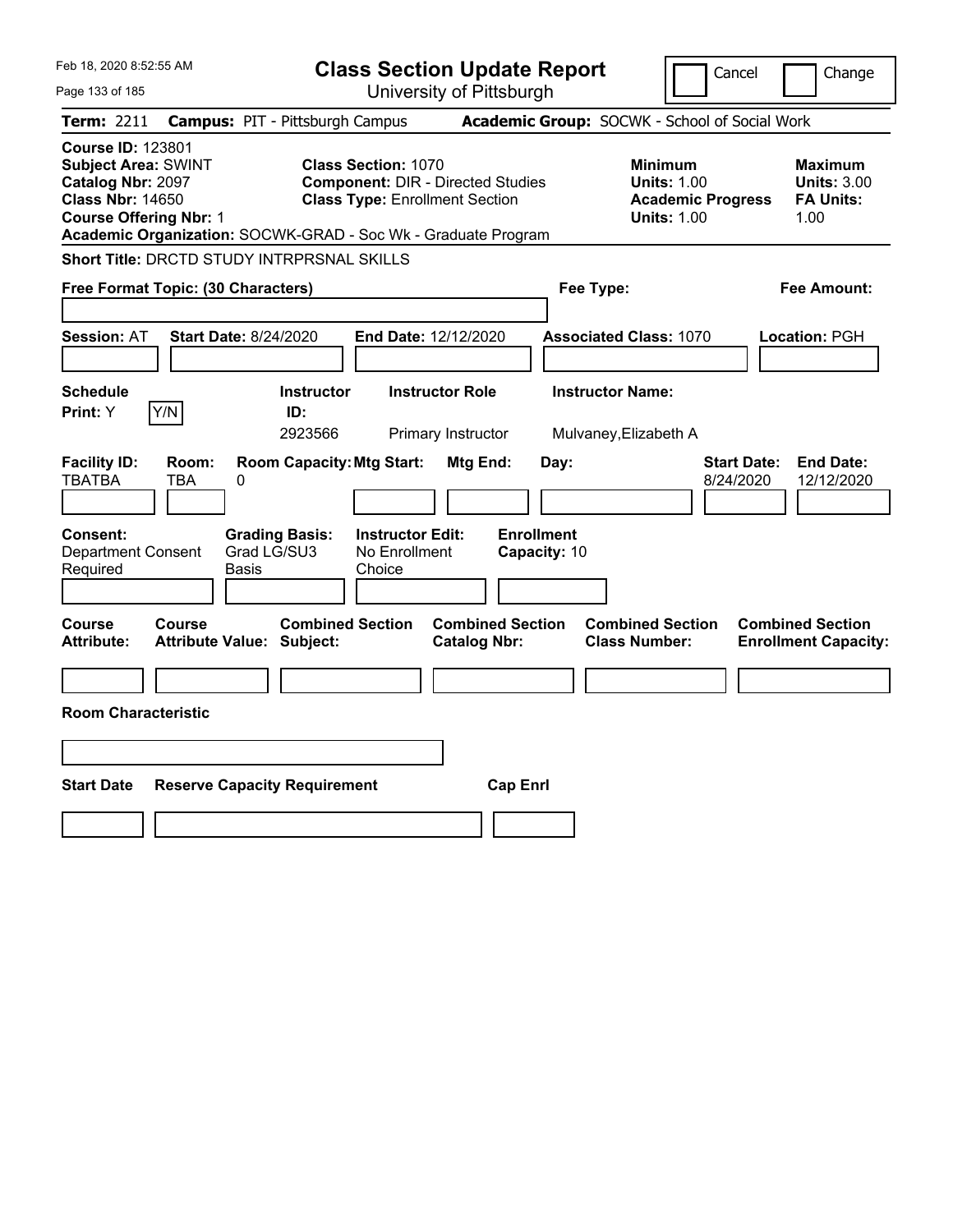| Feb 18, 2020 8:52:55 AM                                                                                                                                                                                  |                                                      |                                                    | <b>Class Section Update Report</b>                                         |                                    |                                                            | Cancel                          | Change                                                    |
|----------------------------------------------------------------------------------------------------------------------------------------------------------------------------------------------------------|------------------------------------------------------|----------------------------------------------------|----------------------------------------------------------------------------|------------------------------------|------------------------------------------------------------|---------------------------------|-----------------------------------------------------------|
| Page 134 of 185                                                                                                                                                                                          |                                                      |                                                    | University of Pittsburgh                                                   |                                    |                                                            |                                 |                                                           |
| Term: 2211                                                                                                                                                                                               | <b>Campus: PIT - Pittsburgh Campus</b>               |                                                    |                                                                            |                                    | Academic Group: SOCWK - School of Social Work              |                                 |                                                           |
| <b>Course ID: 123802</b><br><b>Subject Area: SWINT</b><br>Catalog Nbr: 2099<br><b>Class Nbr: 14573</b><br><b>Course Offering Nbr: 1</b><br>Academic Organization: SOCWK-GRAD - Soc Wk - Graduate Program |                                                      | <b>Class Section: 1010</b>                         | <b>Component: PRA - Practicum</b><br><b>Class Type: Enrollment Section</b> |                                    | <b>Minimum</b><br><b>Units: 1.00</b><br><b>Units: 1.00</b> | <b>Academic Progress</b>        | Maximum<br><b>Units: 8.00</b><br><b>FA Units:</b><br>1.00 |
| <b>Short Title: FIELD WORK</b>                                                                                                                                                                           |                                                      |                                                    |                                                                            |                                    |                                                            |                                 |                                                           |
| Free Format Topic: (30 Characters)                                                                                                                                                                       |                                                      |                                                    |                                                                            | Fee Type:                          |                                                            |                                 | Fee Amount:                                               |
|                                                                                                                                                                                                          |                                                      |                                                    |                                                                            |                                    |                                                            |                                 |                                                           |
| <b>Session: AT</b>                                                                                                                                                                                       | <b>Start Date: 8/24/2020</b>                         | <b>End Date: 12/12/2020</b>                        |                                                                            |                                    | <b>Associated Class: 1010</b>                              |                                 | Location: PGH                                             |
|                                                                                                                                                                                                          |                                                      |                                                    |                                                                            |                                    |                                                            |                                 |                                                           |
| <b>Schedule</b>                                                                                                                                                                                          | <b>Instructor</b>                                    |                                                    | <b>Instructor Role</b>                                                     |                                    | <b>Instructor Name:</b>                                    |                                 |                                                           |
| Y/N<br>Print: Y                                                                                                                                                                                          | ID:<br>2926421<br>2918962                            | Special                                            | Primary Instructor                                                         |                                    | Borish, Laura B<br>Dalessandro, John P                     |                                 |                                                           |
| <b>Facility ID:</b><br>Room:<br><b>TBATBA</b><br><b>TBA</b>                                                                                                                                              | <b>Room Capacity: Mtg Start:</b><br>0                |                                                    | Mtg End:                                                                   | Day:                               |                                                            | <b>Start Date:</b><br>8/24/2020 | <b>End Date:</b><br>12/12/2020                            |
| <b>Consent:</b><br>No Special Consent<br>Required                                                                                                                                                        | <b>Grading Basis:</b><br><b>Grad SN Basis</b>        | <b>Instructor Edit:</b><br>No Enrollment<br>Choice |                                                                            | <b>Enrollment</b><br>Capacity: 175 |                                                            |                                 |                                                           |
| Course<br>Course<br><b>Attribute:</b>                                                                                                                                                                    | <b>Combined Section</b><br>Attribute Value: Subject: |                                                    | <b>Combined Section</b><br><b>Catalog Nbr:</b>                             |                                    | <b>Combined Section</b><br><b>Class Number:</b>            |                                 | <b>Combined Section</b><br><b>Enrollment Capacity:</b>    |
|                                                                                                                                                                                                          |                                                      |                                                    |                                                                            |                                    |                                                            |                                 |                                                           |
| <b>Room Characteristic</b>                                                                                                                                                                               |                                                      |                                                    |                                                                            |                                    |                                                            |                                 |                                                           |
|                                                                                                                                                                                                          |                                                      |                                                    |                                                                            |                                    |                                                            |                                 |                                                           |
| <b>Start Date</b>                                                                                                                                                                                        | <b>Reserve Capacity Requirement</b>                  |                                                    | <b>Cap Enrl</b>                                                            |                                    |                                                            |                                 |                                                           |
|                                                                                                                                                                                                          |                                                      |                                                    |                                                                            |                                    |                                                            |                                 |                                                           |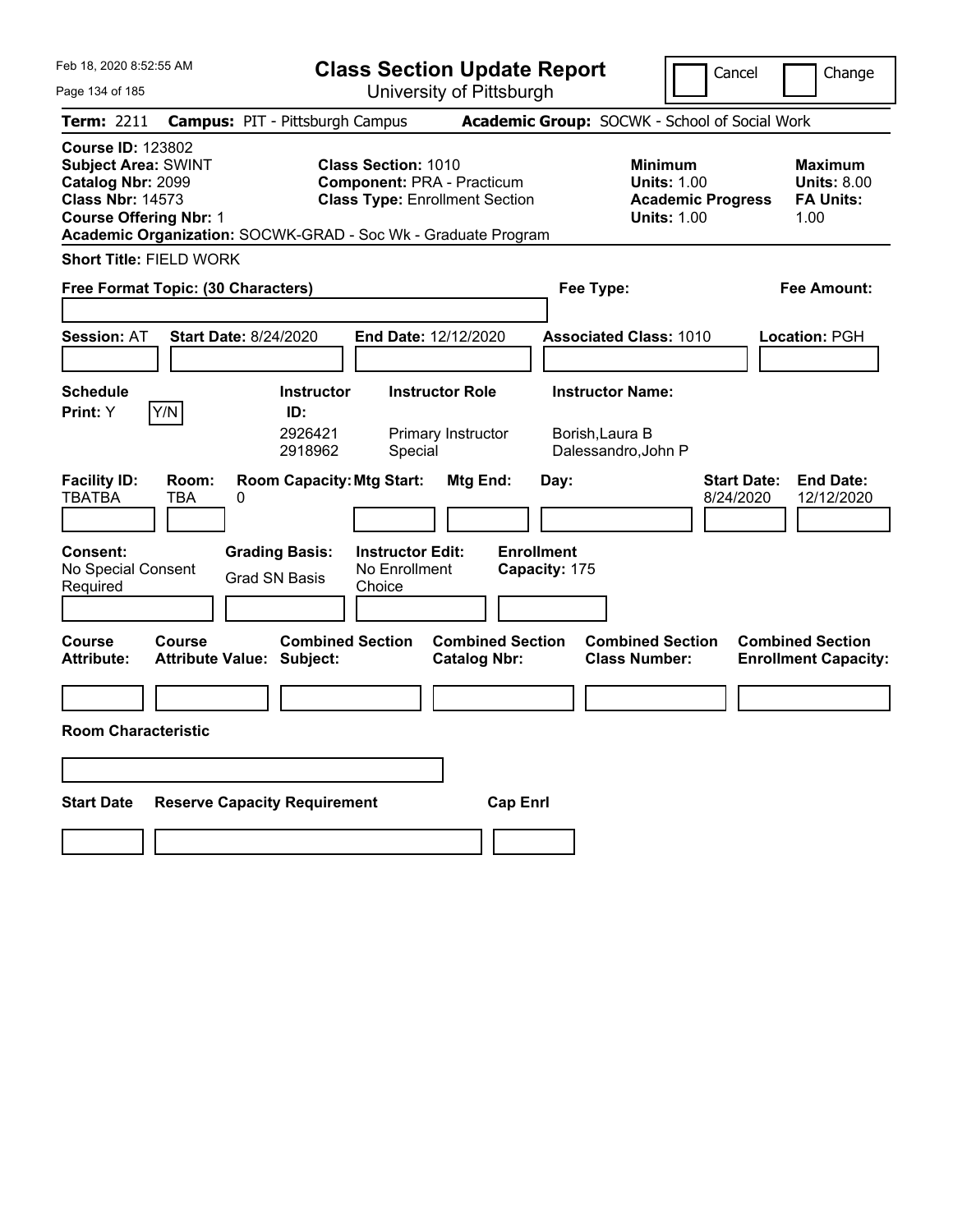| Feb 18, 2020 8:52:55 AM                                                                                                                 |                          |                                                               | <b>Class Section Update Report</b>                                                                |                                                |                                  |                                                 | Cancel                                                               | Change                                                    |
|-----------------------------------------------------------------------------------------------------------------------------------------|--------------------------|---------------------------------------------------------------|---------------------------------------------------------------------------------------------------|------------------------------------------------|----------------------------------|-------------------------------------------------|----------------------------------------------------------------------|-----------------------------------------------------------|
| Page 135 of 185                                                                                                                         |                          |                                                               |                                                                                                   | University of Pittsburgh                       |                                  |                                                 |                                                                      |                                                           |
| <b>Term: 2211</b>                                                                                                                       |                          | <b>Campus: PIT - Pittsburgh Campus</b>                        |                                                                                                   |                                                |                                  | Academic Group: SOCWK - School of Social Work   |                                                                      |                                                           |
| <b>Course ID: 123802</b><br><b>Subject Area: SWINT</b><br>Catalog Nbr: 2099<br><b>Class Nbr: 14593</b><br><b>Course Offering Nbr: 1</b> |                          | Academic Organization: SOCWK-GRAD - Soc Wk - Graduate Program | Class Section: 1015<br><b>Component: PRA - Practicum</b><br><b>Class Type: Enrollment Section</b> |                                                |                                  | <b>Minimum</b>                                  | <b>Units: 1.00</b><br><b>Academic Progress</b><br><b>Units: 1.00</b> | Maximum<br><b>Units: 8.00</b><br><b>FA Units:</b><br>1.00 |
| <b>Short Title: FIELD WORK</b>                                                                                                          |                          |                                                               |                                                                                                   |                                                |                                  |                                                 |                                                                      |                                                           |
| Free Format Topic: (30 Characters)                                                                                                      |                          |                                                               |                                                                                                   |                                                |                                  | Fee Type:                                       |                                                                      | Fee Amount:                                               |
|                                                                                                                                         |                          |                                                               |                                                                                                   |                                                |                                  |                                                 |                                                                      |                                                           |
| <b>Session: AT</b>                                                                                                                      |                          | <b>Start Date: 8/24/2020</b>                                  | <b>End Date: 12/12/2020</b>                                                                       |                                                |                                  | <b>Associated Class: 1015</b>                   |                                                                      | Location: PGH                                             |
|                                                                                                                                         |                          |                                                               |                                                                                                   |                                                |                                  |                                                 |                                                                      |                                                           |
| <b>Schedule</b><br>Print: Y                                                                                                             | Y/N                      | <b>Instructor</b><br>ID:                                      |                                                                                                   | <b>Instructor Role</b>                         |                                  | <b>Instructor Name:</b>                         |                                                                      |                                                           |
|                                                                                                                                         |                          | 2903643<br>2918962                                            | Special                                                                                           | Primary Instructor                             |                                  | Cahalane, Helen<br>Dalessandro, John P          |                                                                      |                                                           |
| <b>Facility ID:</b><br><b>TBATBA</b>                                                                                                    | Room:<br><b>TBA</b><br>0 | <b>Room Capacity: Mtg Start:</b>                              |                                                                                                   | Mtg End:                                       | Day:                             |                                                 | <b>Start Date:</b><br>8/24/2020                                      | <b>End Date:</b><br>12/12/2020                            |
| <b>Consent:</b><br>No Special Consent<br>Required                                                                                       |                          | <b>Grading Basis:</b><br><b>Grad SN Basis</b>                 | <b>Instructor Edit:</b><br>No Enrollment<br>Choice                                                |                                                | <b>Enrollment</b><br>Capacity: 5 |                                                 |                                                                      |                                                           |
| Course<br><b>Attribute:</b>                                                                                                             | <b>Course</b>            | <b>Combined Section</b><br><b>Attribute Value: Subject:</b>   |                                                                                                   | <b>Combined Section</b><br><b>Catalog Nbr:</b> |                                  | <b>Combined Section</b><br><b>Class Number:</b> |                                                                      | <b>Combined Section</b><br><b>Enrollment Capacity:</b>    |
|                                                                                                                                         |                          |                                                               |                                                                                                   |                                                |                                  |                                                 |                                                                      |                                                           |
| <b>Room Characteristic</b>                                                                                                              |                          |                                                               |                                                                                                   |                                                |                                  |                                                 |                                                                      |                                                           |
|                                                                                                                                         |                          |                                                               |                                                                                                   |                                                |                                  |                                                 |                                                                      |                                                           |
| <b>Start Date</b>                                                                                                                       |                          | <b>Reserve Capacity Requirement</b>                           |                                                                                                   |                                                | <b>Cap Enrl</b>                  |                                                 |                                                                      |                                                           |
|                                                                                                                                         |                          |                                                               |                                                                                                   |                                                |                                  |                                                 |                                                                      |                                                           |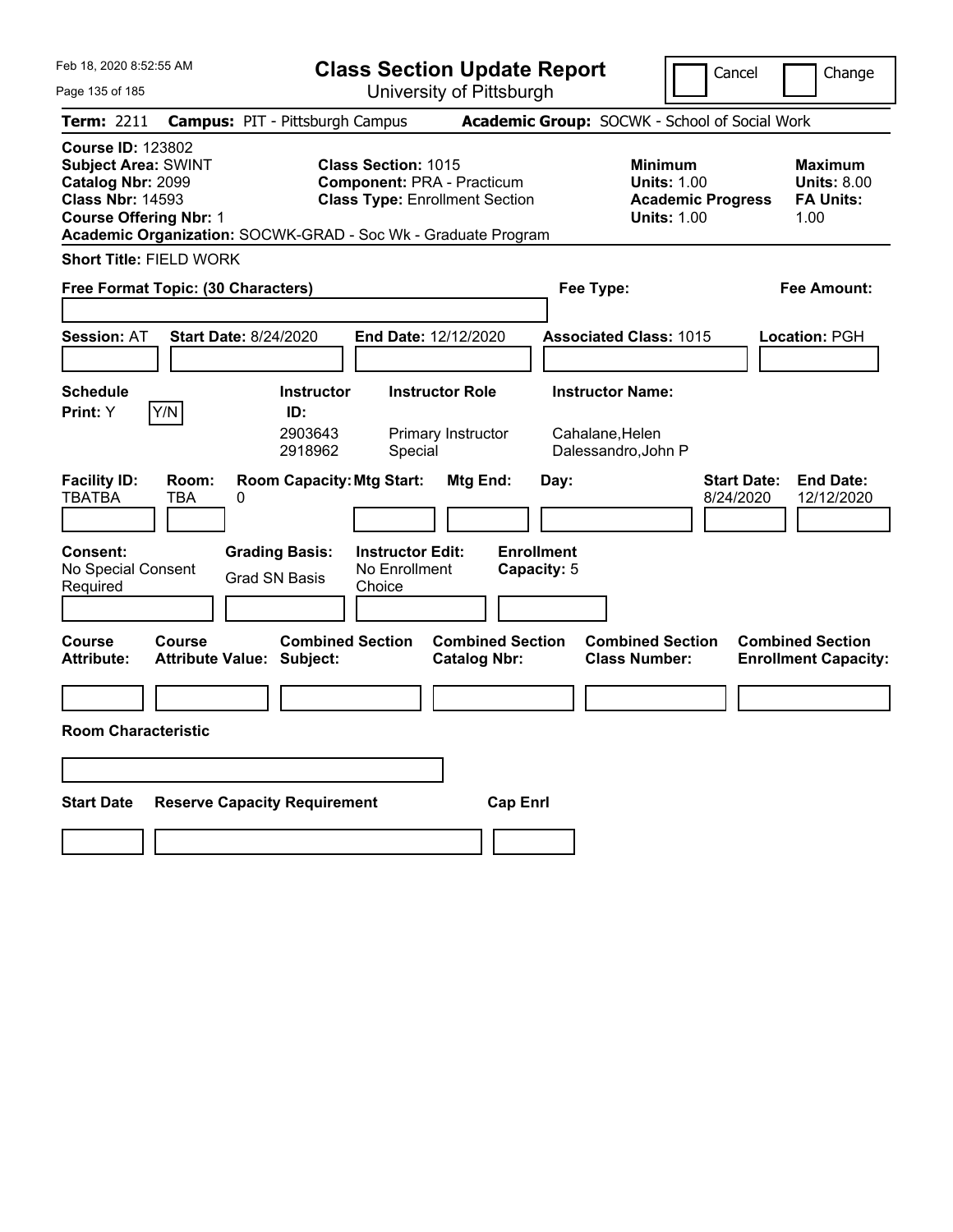| Feb 18, 2020 8:52:55 AM                                                                                                                                                                                                                                                                                                                                |                                                | <b>Class Section Update Report</b>                 |                                                |                                   |                                                                                 | Cancel                          | Change                                                    |  |
|--------------------------------------------------------------------------------------------------------------------------------------------------------------------------------------------------------------------------------------------------------------------------------------------------------------------------------------------------------|------------------------------------------------|----------------------------------------------------|------------------------------------------------|-----------------------------------|---------------------------------------------------------------------------------|---------------------------------|-----------------------------------------------------------|--|
| Page 136 of 185                                                                                                                                                                                                                                                                                                                                        |                                                |                                                    | University of Pittsburgh                       |                                   |                                                                                 |                                 |                                                           |  |
| Term: 2211                                                                                                                                                                                                                                                                                                                                             | <b>Campus: PIT - Pittsburgh Campus</b>         |                                                    |                                                |                                   | Academic Group: SOCWK - School of Social Work                                   |                                 |                                                           |  |
| <b>Course ID: 123802</b><br><b>Subject Area: SWINT</b><br><b>Class Section: 1020</b><br>Catalog Nbr: 2099<br><b>Component: PRA - Practicum</b><br><b>Class Nbr: 14602</b><br><b>Class Type: Enrollment Section</b><br><b>Course Offering Nbr: 1</b><br>Academic Organization: SOCWK-GRAD - Soc Wk - Graduate Program<br><b>Short Title: FIELD WORK</b> |                                                |                                                    |                                                |                                   | Minimum<br><b>Units: 1.00</b><br><b>Academic Progress</b><br><b>Units: 1.00</b> |                                 | Maximum<br><b>Units: 8.00</b><br><b>FA Units:</b><br>1.00 |  |
|                                                                                                                                                                                                                                                                                                                                                        |                                                |                                                    |                                                |                                   |                                                                                 |                                 |                                                           |  |
|                                                                                                                                                                                                                                                                                                                                                        | Free Format Topic: (30 Characters)             |                                                    |                                                | Fee Type:<br>Fee Amount:          |                                                                                 |                                 |                                                           |  |
| <b>Session: AT</b>                                                                                                                                                                                                                                                                                                                                     | <b>Start Date: 8/24/2020</b>                   | End Date: 12/12/2020                               |                                                | <b>Associated Class: 1020</b>     |                                                                                 |                                 | <b>Location: JOHNS</b>                                    |  |
| <b>Schedule</b><br>Y/N<br><b>Print:</b> Y                                                                                                                                                                                                                                                                                                              | <b>Instructor</b><br>ID:<br>2918962<br>2929523 | Special                                            | <b>Instructor Role</b><br>Primary Instructor   | <b>Instructor Name:</b>           | Dalessandro, John P<br>Shook, Jeffrey James                                     |                                 |                                                           |  |
| <b>Facility ID:</b><br><b>TBATBA</b><br><b>TBA</b>                                                                                                                                                                                                                                                                                                     | Room:<br>0                                     | <b>Room Capacity: Mtg Start:</b>                   | Mtg End:                                       | Day:                              |                                                                                 | <b>Start Date:</b><br>8/24/2020 | <b>End Date:</b><br>12/12/2020                            |  |
| <b>Consent:</b><br>No Special Consent<br>Required                                                                                                                                                                                                                                                                                                      | <b>Grading Basis:</b><br><b>Grad SN Basis</b>  | <b>Instructor Edit:</b><br>No Enrollment<br>Choice |                                                | <b>Enrollment</b><br>Capacity: 40 |                                                                                 |                                 |                                                           |  |
| <b>Course</b><br><b>Course</b><br><b>Attribute:</b>                                                                                                                                                                                                                                                                                                    | <b>Attribute Value: Subject:</b>               | <b>Combined Section</b>                            | <b>Combined Section</b><br><b>Catalog Nbr:</b> |                                   | <b>Combined Section</b><br><b>Class Number:</b>                                 |                                 | <b>Combined Section</b><br><b>Enrollment Capacity:</b>    |  |
|                                                                                                                                                                                                                                                                                                                                                        |                                                |                                                    |                                                |                                   |                                                                                 |                                 |                                                           |  |
| <b>Room Characteristic</b>                                                                                                                                                                                                                                                                                                                             |                                                |                                                    |                                                |                                   |                                                                                 |                                 |                                                           |  |
|                                                                                                                                                                                                                                                                                                                                                        |                                                |                                                    |                                                |                                   |                                                                                 |                                 |                                                           |  |
| <b>Start Date</b>                                                                                                                                                                                                                                                                                                                                      | <b>Reserve Capacity Requirement</b>            |                                                    | <b>Cap Enrl</b>                                |                                   |                                                                                 |                                 |                                                           |  |
|                                                                                                                                                                                                                                                                                                                                                        |                                                |                                                    |                                                |                                   |                                                                                 |                                 |                                                           |  |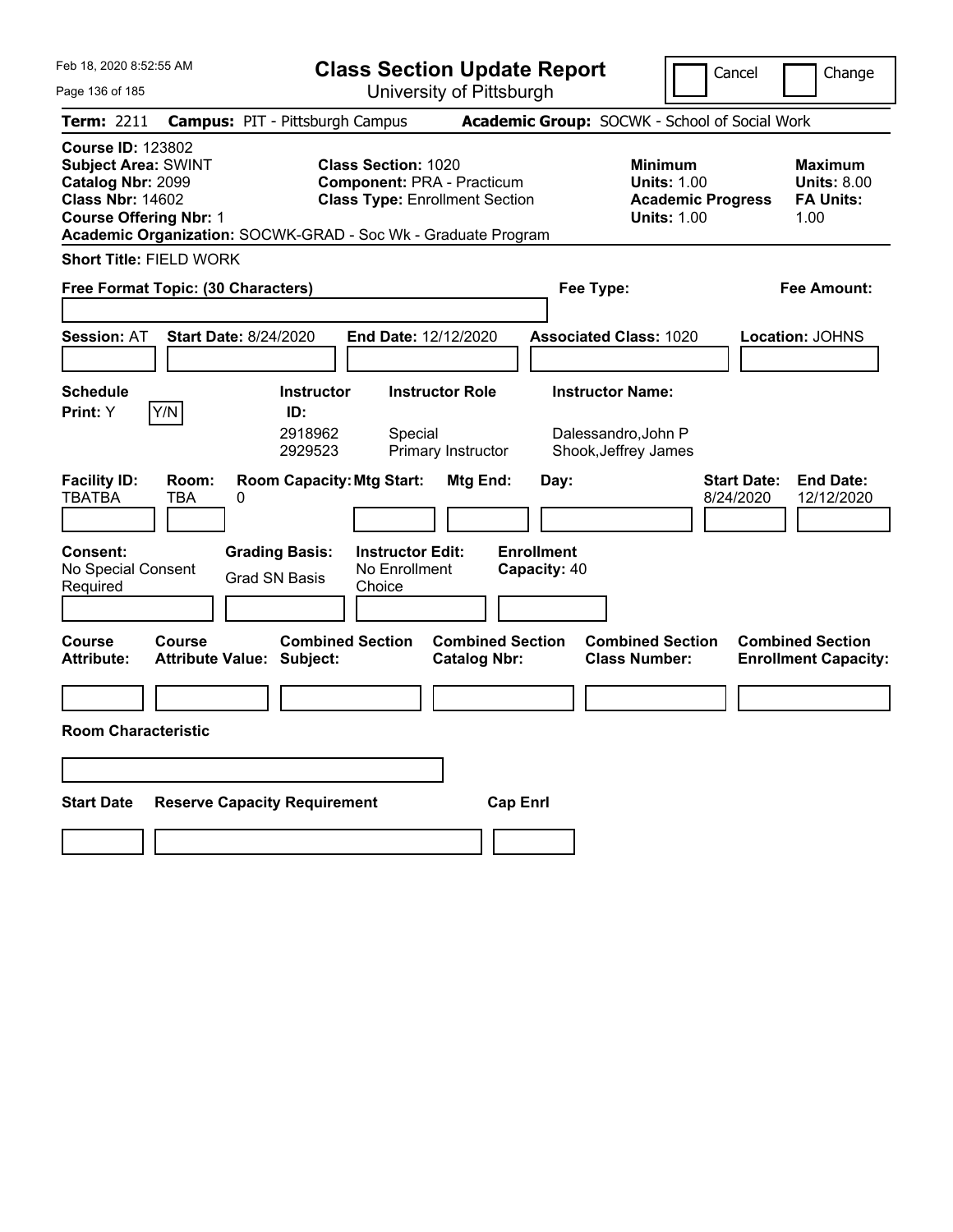| Feb 18, 2020 8:52:55 AM                                                                                                                 |                              |                                                               |                                          |                                                                            | <b>Class Section Update Report</b>        |                                                 |                                                                      | Cancel                          | Change                                                    |
|-----------------------------------------------------------------------------------------------------------------------------------------|------------------------------|---------------------------------------------------------------|------------------------------------------|----------------------------------------------------------------------------|-------------------------------------------|-------------------------------------------------|----------------------------------------------------------------------|---------------------------------|-----------------------------------------------------------|
| Page 137 of 185                                                                                                                         |                              |                                                               |                                          | University of Pittsburgh                                                   |                                           |                                                 |                                                                      |                                 |                                                           |
| Term: 2211                                                                                                                              |                              | <b>Campus: PIT - Pittsburgh Campus</b>                        |                                          |                                                                            |                                           | Academic Group: SOCWK - School of Social Work   |                                                                      |                                 |                                                           |
| <b>Course ID: 123802</b><br><b>Subject Area: SWINT</b><br>Catalog Nbr: 2099<br><b>Class Nbr: 14617</b><br><b>Course Offering Nbr: 1</b> |                              | Academic Organization: SOCWK-GRAD - Soc Wk - Graduate Program | <b>Class Section: 1025</b>               | <b>Component: PRA - Practicum</b><br><b>Class Type: Enrollment Section</b> |                                           | <b>Minimum</b>                                  | <b>Units: 1.00</b><br><b>Academic Progress</b><br><b>Units: 1.00</b> |                                 | Maximum<br><b>Units: 8.00</b><br><b>FA Units:</b><br>1.00 |
| <b>Short Title: FIELD WORK</b>                                                                                                          |                              |                                                               |                                          |                                                                            |                                           |                                                 |                                                                      |                                 |                                                           |
| Free Format Topic: (30 Characters)                                                                                                      |                              |                                                               |                                          |                                                                            |                                           | Fee Type:                                       |                                                                      |                                 | Fee Amount:                                               |
| <b>Session: AT</b>                                                                                                                      | <b>Start Date: 8/24/2020</b> |                                                               |                                          | End Date: 12/12/2020                                                       |                                           | <b>Associated Class: 1025</b>                   |                                                                      |                                 | <b>Location: BRAD</b>                                     |
| <b>Schedule</b><br>Print: Y                                                                                                             | Y/N                          | <b>Instructor</b><br>ID:<br>1160277                           |                                          | <b>Instructor Role</b><br>Primary Instructor                               |                                           | <b>Instructor Name:</b><br>Ambuske, Amy         |                                                                      |                                 |                                                           |
| <b>Facility ID:</b><br><b>TBATBA</b><br>Consent:<br>No Special Consent                                                                  | Room:<br><b>TBA</b><br>0     | <b>Room Capacity: Mtg Start:</b><br><b>Grading Basis:</b>     | <b>Instructor Edit:</b><br>No Enrollment | Mtg End:                                                                   | Day:<br><b>Enrollment</b><br>Capacity: 40 |                                                 |                                                                      | <b>Start Date:</b><br>8/24/2020 | <b>End Date:</b><br>12/12/2020                            |
| Required                                                                                                                                |                              | <b>Grad SN Basis</b>                                          | Choice                                   |                                                                            |                                           |                                                 |                                                                      |                                 |                                                           |
| Course<br>Attribute:                                                                                                                    | Course                       | <b>Combined Section</b><br><b>Attribute Value: Subject:</b>   |                                          | <b>Catalog Nbr:</b>                                                        | <b>Combined Section</b>                   | <b>Combined Section</b><br><b>Class Number:</b> |                                                                      |                                 | <b>Combined Section</b><br><b>Enrollment Capacity:</b>    |
| <b>Room Characteristic</b>                                                                                                              |                              |                                                               |                                          |                                                                            |                                           |                                                 |                                                                      |                                 |                                                           |
|                                                                                                                                         |                              |                                                               |                                          |                                                                            |                                           |                                                 |                                                                      |                                 |                                                           |
| <b>Start Date</b>                                                                                                                       |                              | <b>Reserve Capacity Requirement</b>                           |                                          |                                                                            | <b>Cap Enrl</b>                           |                                                 |                                                                      |                                 |                                                           |
|                                                                                                                                         |                              |                                                               |                                          |                                                                            |                                           |                                                 |                                                                      |                                 |                                                           |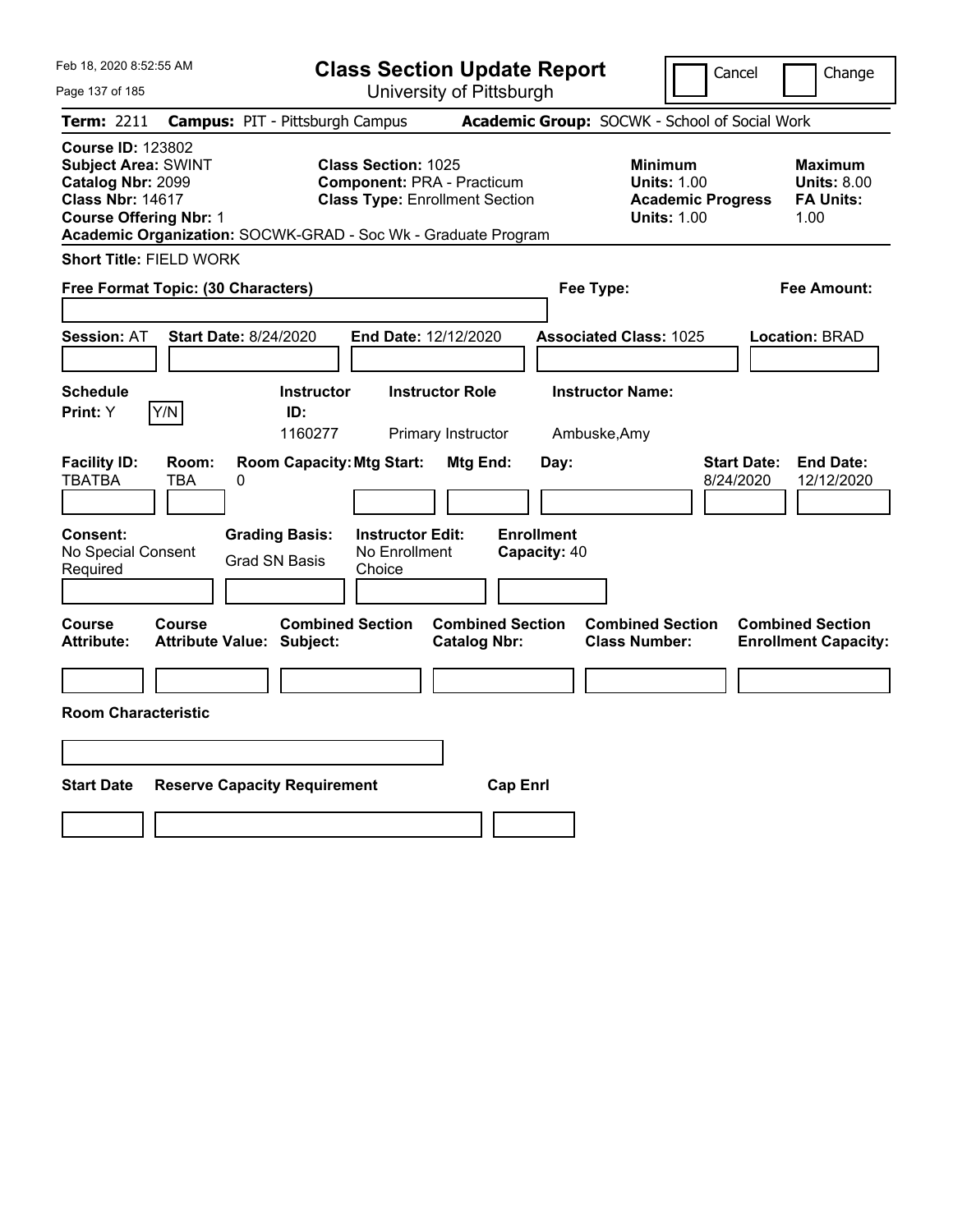| Feb 18, 2020 8:52:55 AM                                                                                                                                                                                  |                                                                |                                                                 | <b>Class Section Update Report</b>             |                                           |                                                                                        | Cancel                          | Change                                                           |
|----------------------------------------------------------------------------------------------------------------------------------------------------------------------------------------------------------|----------------------------------------------------------------|-----------------------------------------------------------------|------------------------------------------------|-------------------------------------------|----------------------------------------------------------------------------------------|---------------------------------|------------------------------------------------------------------|
| Page 138 of 185                                                                                                                                                                                          |                                                                |                                                                 | University of Pittsburgh                       |                                           |                                                                                        |                                 |                                                                  |
| Term: 2211                                                                                                                                                                                               | <b>Campus: PIT - Pittsburgh Campus</b>                         |                                                                 |                                                |                                           | Academic Group: SOCWK - School of Social Work                                          |                                 |                                                                  |
| <b>Course ID: 123802</b><br><b>Subject Area: SWINT</b><br>Catalog Nbr: 2099<br><b>Class Nbr: 14669</b><br><b>Course Offering Nbr: 1</b><br>Academic Organization: SOCWK-GRAD - Soc Wk - Graduate Program |                                                                | <b>Class Section: 1030</b><br><b>Component: PRA - Practicum</b> | <b>Class Type: Enrollment Section</b>          |                                           | <b>Minimum</b><br><b>Units: 1.00</b><br><b>Academic Progress</b><br><b>Units: 1.00</b> |                                 | <b>Maximum</b><br><b>Units: 8.00</b><br><b>FA Units:</b><br>1.00 |
| <b>Short Title: FIELD WORK</b>                                                                                                                                                                           |                                                                |                                                                 |                                                |                                           |                                                                                        |                                 |                                                                  |
| Free Format Topic: (30 Characters)                                                                                                                                                                       |                                                                |                                                                 |                                                | Fee Type:                                 |                                                                                        |                                 | Fee Amount:                                                      |
| <b>Session: AT</b>                                                                                                                                                                                       | <b>Start Date: 8/24/2020</b>                                   | End Date: 12/12/2020                                            |                                                |                                           | <b>Associated Class: 1030</b>                                                          |                                 | <b>Location: PGH</b>                                             |
| <b>Schedule</b><br>Y/N<br>Print: Y                                                                                                                                                                       | <b>Instructor</b><br>ID:<br>2918962<br>2043459                 | <b>Instructor Role</b><br>Special<br>Primary Instructor         |                                                | <b>Instructor Name:</b><br>Jones, Toya S  | Dalessandro, John P                                                                    |                                 |                                                                  |
| <b>Facility ID:</b><br>Room:<br><b>TBATBA</b><br>TBA<br><b>Consent:</b><br>No Special Consent                                                                                                            | <b>Room Capacity: Mtg Start:</b><br>0<br><b>Grading Basis:</b> | <b>Instructor Edit:</b><br>No Enrollment                        | Mtg End:                                       | Day:<br><b>Enrollment</b><br>Capacity: 35 |                                                                                        | <b>Start Date:</b><br>8/24/2020 | <b>End Date:</b><br>12/12/2020                                   |
| Required                                                                                                                                                                                                 | <b>Grad SN Basis</b>                                           | Choice                                                          |                                                |                                           |                                                                                        |                                 |                                                                  |
|                                                                                                                                                                                                          |                                                                |                                                                 |                                                |                                           |                                                                                        |                                 |                                                                  |
| Course<br>Course<br><b>Attribute:</b>                                                                                                                                                                    | <b>Combined Section</b><br><b>Attribute Value: Subject:</b>    |                                                                 | <b>Combined Section</b><br><b>Catalog Nbr:</b> |                                           | <b>Combined Section</b><br><b>Class Number:</b>                                        |                                 | <b>Combined Section</b><br><b>Enrollment Capacity:</b>           |
|                                                                                                                                                                                                          |                                                                |                                                                 |                                                |                                           |                                                                                        |                                 |                                                                  |
| <b>Room Characteristic</b>                                                                                                                                                                               |                                                                |                                                                 |                                                |                                           |                                                                                        |                                 |                                                                  |
|                                                                                                                                                                                                          |                                                                |                                                                 |                                                |                                           |                                                                                        |                                 |                                                                  |
| <b>Start Date</b>                                                                                                                                                                                        | <b>Reserve Capacity Requirement</b>                            |                                                                 | <b>Cap Enrl</b>                                |                                           |                                                                                        |                                 |                                                                  |
|                                                                                                                                                                                                          |                                                                |                                                                 |                                                |                                           |                                                                                        |                                 |                                                                  |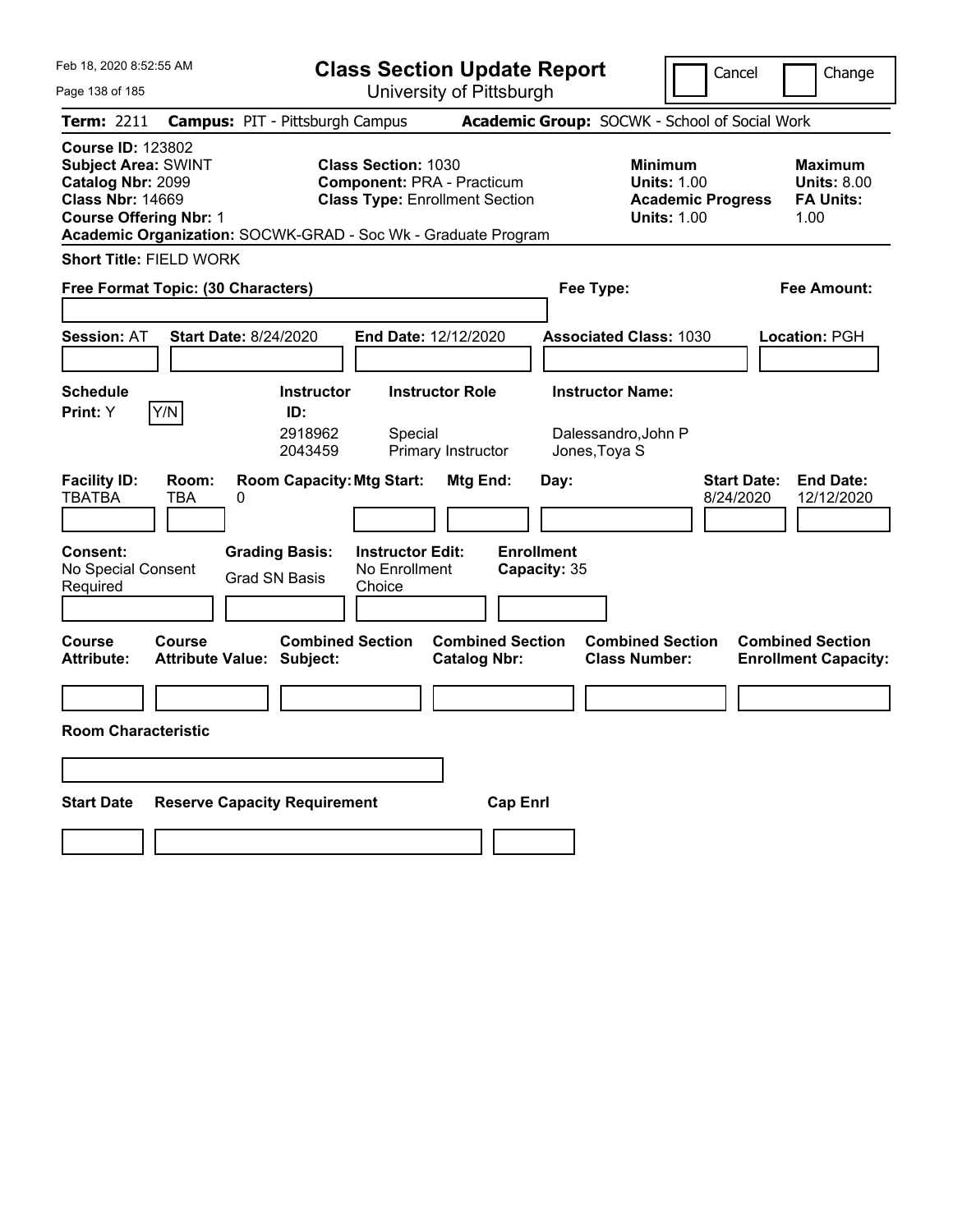| Feb 18, 2020 8:52:55 AM                                                                                                                                                                                  | <b>Class Section Update Report</b>                                                                        |                                                |                                                                                        | Cancel<br>Change                                                  |
|----------------------------------------------------------------------------------------------------------------------------------------------------------------------------------------------------------|-----------------------------------------------------------------------------------------------------------|------------------------------------------------|----------------------------------------------------------------------------------------|-------------------------------------------------------------------|
| Page 139 of 185                                                                                                                                                                                          |                                                                                                           | University of Pittsburgh                       |                                                                                        |                                                                   |
| <b>Campus: PIT - Pittsburgh Campus</b><br>Term: 2211                                                                                                                                                     |                                                                                                           |                                                | Academic Group: SOCWK - School of Social Work                                          |                                                                   |
| <b>Course ID: 123802</b><br><b>Subject Area: SWINT</b><br>Catalog Nbr: 2099<br><b>Class Nbr: 14670</b><br><b>Course Offering Nbr: 1</b><br>Academic Organization: SOCWK-GRAD - Soc Wk - Graduate Program | <b>Class Section: 1040</b><br><b>Component: PRA - Practicum</b><br><b>Class Type: Enrollment Section</b>  |                                                | <b>Minimum</b><br><b>Units: 1.00</b><br><b>Academic Progress</b><br><b>Units: 1.00</b> | <b>Maximum</b><br><b>Units: 8.00</b><br><b>FA Units:</b><br>1.00  |
| <b>Short Title: FIELD WORK</b>                                                                                                                                                                           |                                                                                                           |                                                |                                                                                        |                                                                   |
| Free Format Topic: (30 Characters)                                                                                                                                                                       |                                                                                                           |                                                | Fee Type:                                                                              | Fee Amount:                                                       |
| <b>Start Date: 8/24/2020</b><br><b>Session: AT</b>                                                                                                                                                       | <b>End Date: 12/12/2020</b>                                                                               |                                                | <b>Associated Class: 1040</b>                                                          | Location: PGH                                                     |
| <b>Schedule</b><br>Y/N<br>Print: Y                                                                                                                                                                       | <b>Instructor Role</b><br><b>Instructor</b><br>ID:<br>2908145<br>Primary Instructor<br>2918962<br>Special |                                                | <b>Instructor Name:</b><br>Copeland, Valire Carr<br>Dalessandro, John P                |                                                                   |
| <b>Facility ID:</b><br>Room:<br><b>TBATBA</b><br>TBA<br>0                                                                                                                                                | <b>Room Capacity: Mtg Start:</b>                                                                          | Mtg End:<br>Day:                               |                                                                                        | <b>End Date:</b><br><b>Start Date:</b><br>8/24/2020<br>12/12/2020 |
| <b>Consent:</b><br><b>Grading Basis:</b><br>No Special Consent<br><b>Grad SN Basis</b><br>Required                                                                                                       | <b>Instructor Edit:</b><br>No Enrollment<br>Choice                                                        | <b>Enrollment</b><br>Capacity: 35              |                                                                                        |                                                                   |
| Course<br>Course<br><b>Attribute:</b><br>Attribute Value: Subject:                                                                                                                                       | <b>Combined Section</b>                                                                                   | <b>Combined Section</b><br><b>Catalog Nbr:</b> | <b>Combined Section</b><br><b>Class Number:</b>                                        | <b>Combined Section</b><br><b>Enrollment Capacity:</b>            |
|                                                                                                                                                                                                          |                                                                                                           |                                                |                                                                                        |                                                                   |
| <b>Room Characteristic</b>                                                                                                                                                                               |                                                                                                           |                                                |                                                                                        |                                                                   |
|                                                                                                                                                                                                          |                                                                                                           |                                                |                                                                                        |                                                                   |
| <b>Start Date</b><br><b>Reserve Capacity Requirement</b>                                                                                                                                                 |                                                                                                           | <b>Cap Enrl</b>                                |                                                                                        |                                                                   |
|                                                                                                                                                                                                          |                                                                                                           |                                                |                                                                                        |                                                                   |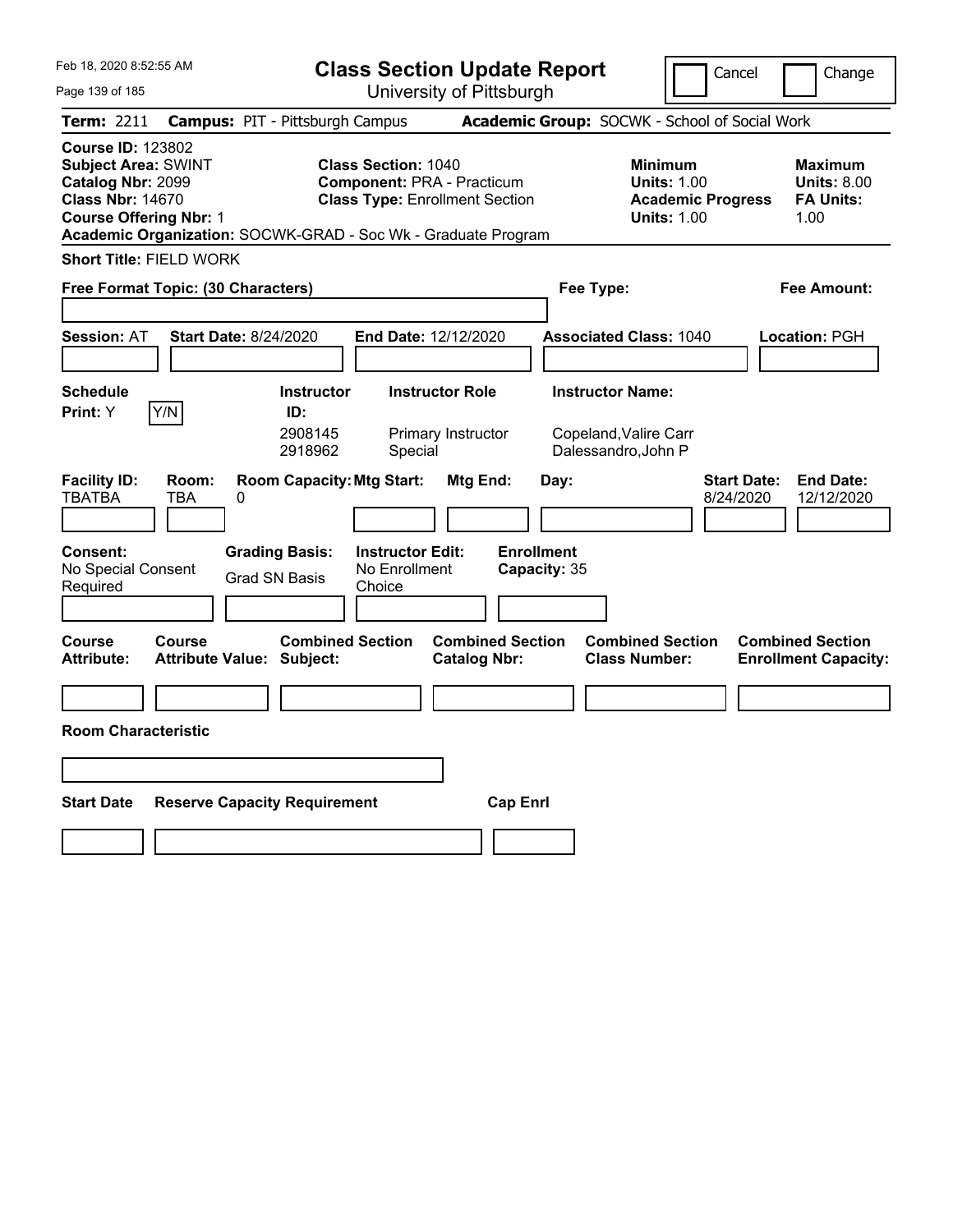| Feb 18, 2020 8:52:55 AM                                                                                                                 |                     |                                                               | <b>Class Section Update Report</b>                                                                       |                                                |                                   |                                                 | Cancel                                                                                 |                    | Change                                                    |
|-----------------------------------------------------------------------------------------------------------------------------------------|---------------------|---------------------------------------------------------------|----------------------------------------------------------------------------------------------------------|------------------------------------------------|-----------------------------------|-------------------------------------------------|----------------------------------------------------------------------------------------|--------------------|-----------------------------------------------------------|
| Page 140 of 185                                                                                                                         |                     |                                                               |                                                                                                          | University of Pittsburgh                       |                                   |                                                 |                                                                                        |                    |                                                           |
| Term: 2211                                                                                                                              |                     | <b>Campus: PIT - Pittsburgh Campus</b>                        |                                                                                                          |                                                |                                   | Academic Group: SOCWK - School of Social Work   |                                                                                        |                    |                                                           |
| <b>Course ID: 123802</b><br><b>Subject Area: SWINT</b><br>Catalog Nbr: 2099<br><b>Class Nbr: 14671</b><br><b>Course Offering Nbr: 1</b> |                     | Academic Organization: SOCWK-GRAD - Soc Wk - Graduate Program | <b>Class Section: 1050</b><br><b>Component: PRA - Practicum</b><br><b>Class Type: Enrollment Section</b> |                                                |                                   |                                                 | <b>Minimum</b><br><b>Units: 1.00</b><br><b>Academic Progress</b><br><b>Units: 1.00</b> |                    | Maximum<br><b>Units: 8.00</b><br><b>FA Units:</b><br>1.00 |
| <b>Short Title: FIELD WORK</b>                                                                                                          |                     |                                                               |                                                                                                          |                                                |                                   |                                                 |                                                                                        |                    |                                                           |
| Free Format Topic: (30 Characters)                                                                                                      |                     |                                                               |                                                                                                          |                                                |                                   | Fee Type:                                       |                                                                                        |                    | Fee Amount:                                               |
|                                                                                                                                         |                     |                                                               |                                                                                                          |                                                |                                   |                                                 |                                                                                        |                    |                                                           |
| <b>Session: AT</b>                                                                                                                      |                     | <b>Start Date: 8/24/2020</b>                                  | <b>End Date: 12/12/2020</b>                                                                              |                                                |                                   | <b>Associated Class: 1050</b>                   |                                                                                        |                    | Location: PGH                                             |
|                                                                                                                                         |                     |                                                               |                                                                                                          |                                                |                                   |                                                 |                                                                                        |                    |                                                           |
| <b>Schedule</b>                                                                                                                         |                     | <b>Instructor</b>                                             |                                                                                                          | <b>Instructor Role</b>                         |                                   | <b>Instructor Name:</b>                         |                                                                                        |                    |                                                           |
| Print: Y                                                                                                                                | Y/N                 | ID:                                                           |                                                                                                          |                                                |                                   |                                                 |                                                                                        |                    |                                                           |
|                                                                                                                                         |                     | 4015858<br>2918962                                            | Special                                                                                                  | Primary Instructor                             |                                   | Booth, Jaime M<br>Dalessandro, John P           |                                                                                        |                    |                                                           |
| <b>Facility ID:</b><br><b>TBATBA</b>                                                                                                    | Room:<br><b>TBA</b> | <b>Room Capacity: Mtg Start:</b><br>0                         |                                                                                                          | Mtg End:                                       | Day:                              |                                                 | 8/24/2020                                                                              | <b>Start Date:</b> | <b>End Date:</b><br>12/12/2020                            |
| <b>Consent:</b><br>No Special Consent                                                                                                   |                     | <b>Grading Basis:</b><br><b>Grad SN Basis</b>                 | <b>Instructor Edit:</b><br>No Enrollment                                                                 |                                                | <b>Enrollment</b><br>Capacity: 70 |                                                 |                                                                                        |                    |                                                           |
| Required                                                                                                                                |                     |                                                               | Choice                                                                                                   |                                                |                                   |                                                 |                                                                                        |                    |                                                           |
|                                                                                                                                         |                     |                                                               |                                                                                                          |                                                |                                   |                                                 |                                                                                        |                    |                                                           |
| Course<br><b>Attribute:</b>                                                                                                             | Course              | <b>Combined Section</b><br>Attribute Value: Subject:          |                                                                                                          | <b>Combined Section</b><br><b>Catalog Nbr:</b> |                                   | <b>Combined Section</b><br><b>Class Number:</b> |                                                                                        |                    | <b>Combined Section</b><br><b>Enrollment Capacity:</b>    |
|                                                                                                                                         |                     |                                                               |                                                                                                          |                                                |                                   |                                                 |                                                                                        |                    |                                                           |
| <b>Room Characteristic</b>                                                                                                              |                     |                                                               |                                                                                                          |                                                |                                   |                                                 |                                                                                        |                    |                                                           |
|                                                                                                                                         |                     |                                                               |                                                                                                          |                                                |                                   |                                                 |                                                                                        |                    |                                                           |
| <b>Start Date</b>                                                                                                                       |                     |                                                               |                                                                                                          |                                                |                                   |                                                 |                                                                                        |                    |                                                           |
|                                                                                                                                         |                     | <b>Reserve Capacity Requirement</b>                           |                                                                                                          |                                                | <b>Cap Enrl</b>                   |                                                 |                                                                                        |                    |                                                           |
|                                                                                                                                         |                     |                                                               |                                                                                                          |                                                |                                   |                                                 |                                                                                        |                    |                                                           |
|                                                                                                                                         |                     |                                                               |                                                                                                          |                                                |                                   |                                                 |                                                                                        |                    |                                                           |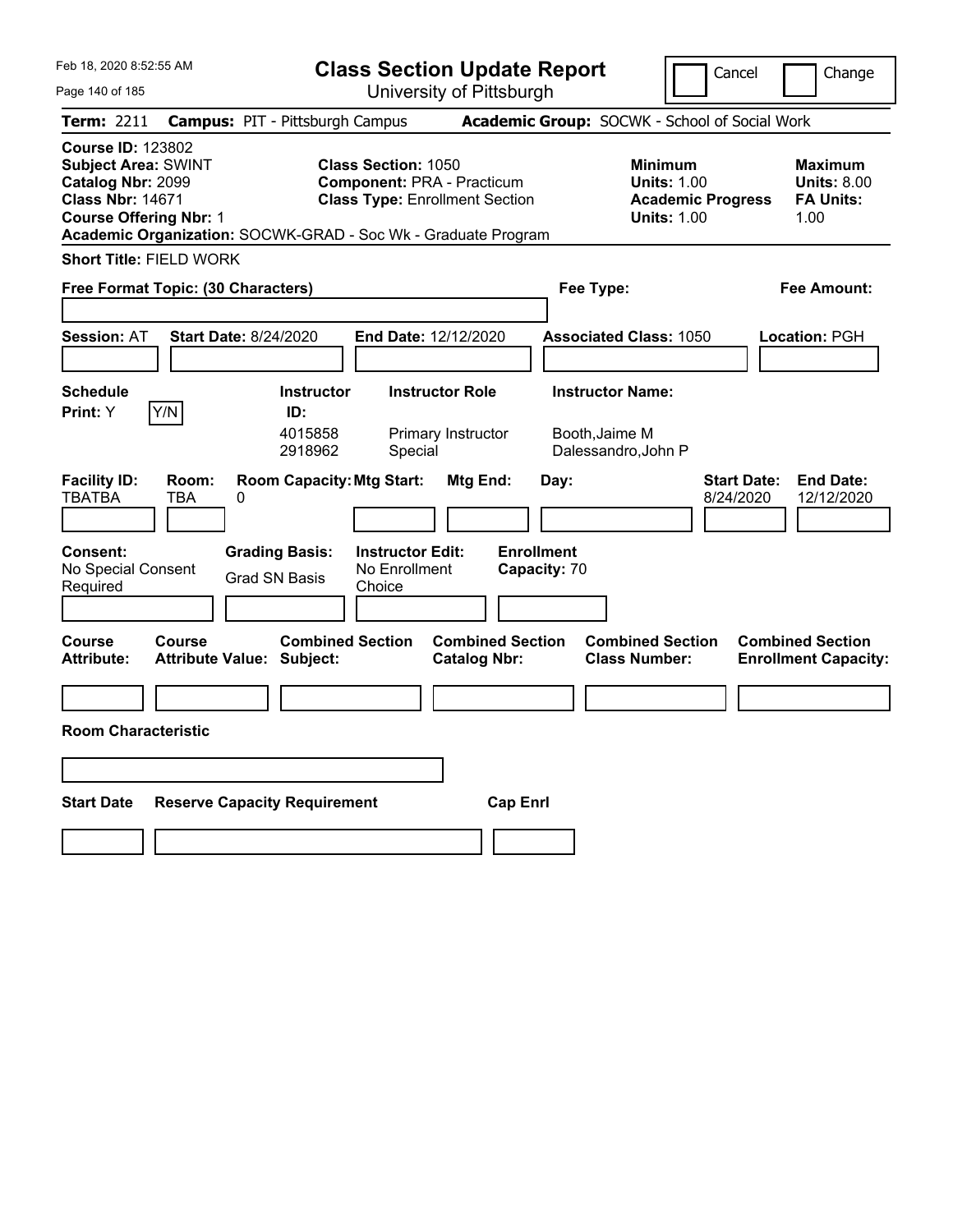| Feb 18, 2020 8:52:55 AM                                                                                                                                                                                  |                                                      |                                                    | <b>Class Section Update Report</b>                                         |                                   |                                                 | Cancel                                                               | Change                                                    |
|----------------------------------------------------------------------------------------------------------------------------------------------------------------------------------------------------------|------------------------------------------------------|----------------------------------------------------|----------------------------------------------------------------------------|-----------------------------------|-------------------------------------------------|----------------------------------------------------------------------|-----------------------------------------------------------|
| Page 141 of 185                                                                                                                                                                                          |                                                      |                                                    | University of Pittsburgh                                                   |                                   |                                                 |                                                                      |                                                           |
| Term: 2211                                                                                                                                                                                               | <b>Campus: PIT - Pittsburgh Campus</b>               |                                                    |                                                                            |                                   | Academic Group: SOCWK - School of Social Work   |                                                                      |                                                           |
| <b>Course ID: 123802</b><br><b>Subject Area: SWINT</b><br>Catalog Nbr: 2099<br><b>Class Nbr: 14672</b><br><b>Course Offering Nbr: 1</b><br>Academic Organization: SOCWK-GRAD - Soc Wk - Graduate Program |                                                      | <b>Class Section: 1060</b>                         | <b>Component: PRA - Practicum</b><br><b>Class Type: Enrollment Section</b> |                                   | <b>Minimum</b>                                  | <b>Units: 1.00</b><br><b>Academic Progress</b><br><b>Units: 1.00</b> | Maximum<br><b>Units: 8.00</b><br><b>FA Units:</b><br>1.00 |
| <b>Short Title: FIELD WORK</b>                                                                                                                                                                           |                                                      |                                                    |                                                                            |                                   |                                                 |                                                                      |                                                           |
| Free Format Topic: (30 Characters)                                                                                                                                                                       |                                                      |                                                    |                                                                            |                                   | Fee Type:                                       |                                                                      | Fee Amount:                                               |
|                                                                                                                                                                                                          |                                                      |                                                    |                                                                            |                                   |                                                 |                                                                      |                                                           |
| <b>Session: AT</b>                                                                                                                                                                                       | <b>Start Date: 8/24/2020</b>                         | <b>End Date: 12/12/2020</b>                        |                                                                            |                                   | <b>Associated Class: 1060</b>                   |                                                                      | Location: PGH                                             |
|                                                                                                                                                                                                          |                                                      |                                                    |                                                                            |                                   |                                                 |                                                                      |                                                           |
| <b>Schedule</b>                                                                                                                                                                                          | <b>Instructor</b>                                    |                                                    | <b>Instructor Role</b>                                                     |                                   | <b>Instructor Name:</b>                         |                                                                      |                                                           |
| Y/N<br>Print: Y                                                                                                                                                                                          | ID:<br>2918962<br>2945986                            | Special                                            | Primary Instructor                                                         |                                   | Dalessandro, John P<br>Perry, Marlo             |                                                                      |                                                           |
| <b>Facility ID:</b><br>Room:<br><b>TBATBA</b><br><b>TBA</b>                                                                                                                                              | <b>Room Capacity: Mtg Start:</b><br>0                |                                                    | Mtg End:                                                                   | Day:                              |                                                 | <b>Start Date:</b><br>8/24/2020                                      | <b>End Date:</b><br>12/12/2020                            |
| <b>Consent:</b><br>No Special Consent<br>Required                                                                                                                                                        | <b>Grading Basis:</b><br><b>Grad SN Basis</b>        | <b>Instructor Edit:</b><br>No Enrollment<br>Choice |                                                                            | <b>Enrollment</b><br>Capacity: 35 |                                                 |                                                                      |                                                           |
| Course<br>Course<br><b>Attribute:</b>                                                                                                                                                                    | <b>Combined Section</b><br>Attribute Value: Subject: |                                                    | <b>Combined Section</b><br><b>Catalog Nbr:</b>                             |                                   | <b>Combined Section</b><br><b>Class Number:</b> |                                                                      | <b>Combined Section</b><br><b>Enrollment Capacity:</b>    |
|                                                                                                                                                                                                          |                                                      |                                                    |                                                                            |                                   |                                                 |                                                                      |                                                           |
| <b>Room Characteristic</b>                                                                                                                                                                               |                                                      |                                                    |                                                                            |                                   |                                                 |                                                                      |                                                           |
|                                                                                                                                                                                                          |                                                      |                                                    |                                                                            |                                   |                                                 |                                                                      |                                                           |
| <b>Start Date</b>                                                                                                                                                                                        | <b>Reserve Capacity Requirement</b>                  |                                                    | <b>Cap Enrl</b>                                                            |                                   |                                                 |                                                                      |                                                           |
|                                                                                                                                                                                                          |                                                      |                                                    |                                                                            |                                   |                                                 |                                                                      |                                                           |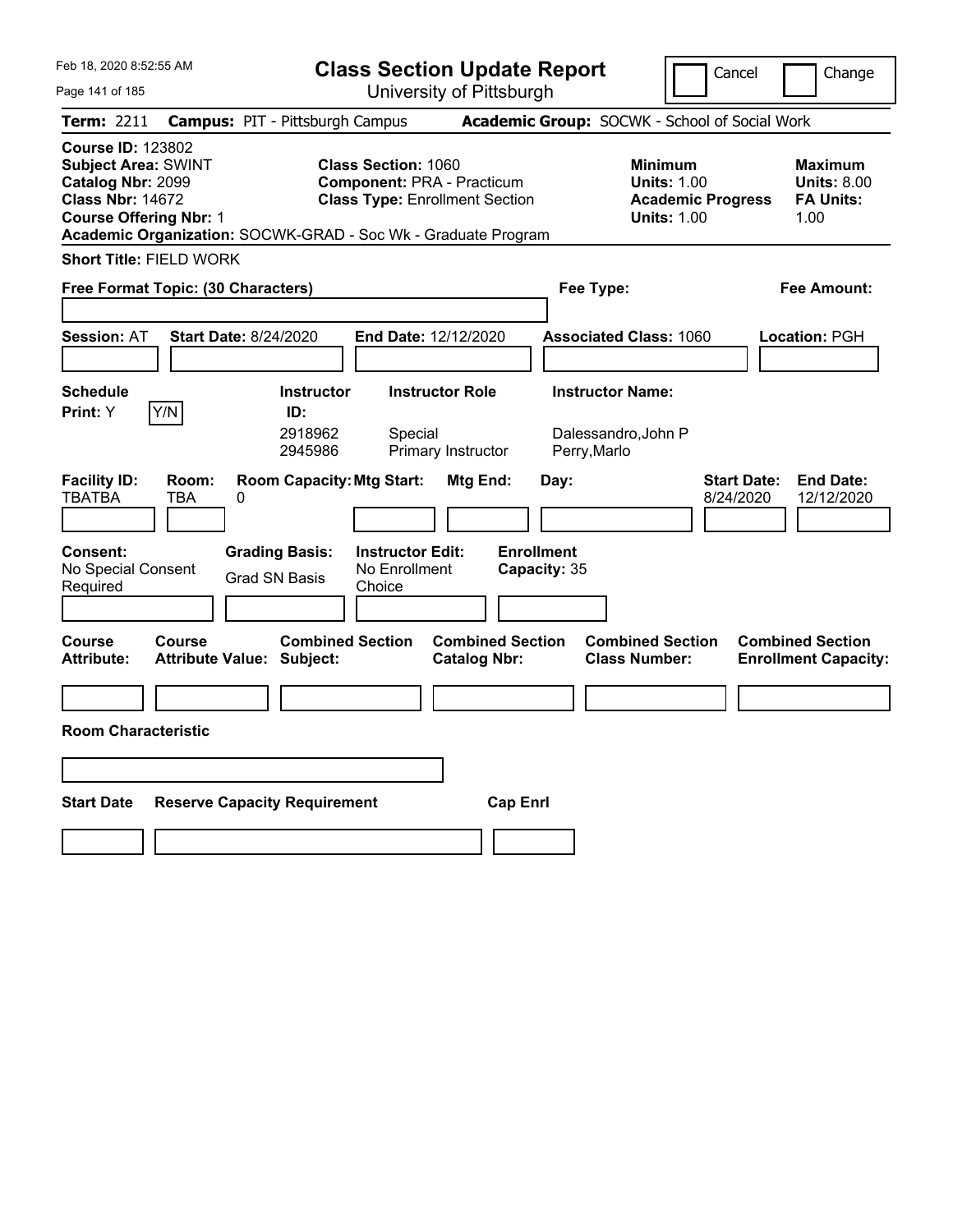| Feb 18, 2020 8:52:55 AM                                                                                                                                                                                  |                                                             |                                                    | <b>Class Section Update Report</b>                                         |                                   |                                                                                 | Cancel                          | Change                                                    |
|----------------------------------------------------------------------------------------------------------------------------------------------------------------------------------------------------------|-------------------------------------------------------------|----------------------------------------------------|----------------------------------------------------------------------------|-----------------------------------|---------------------------------------------------------------------------------|---------------------------------|-----------------------------------------------------------|
| Page 142 of 185                                                                                                                                                                                          |                                                             |                                                    | University of Pittsburgh                                                   |                                   |                                                                                 |                                 |                                                           |
| Term: 2211                                                                                                                                                                                               | <b>Campus: PIT - Pittsburgh Campus</b>                      |                                                    |                                                                            |                                   | Academic Group: SOCWK - School of Social Work                                   |                                 |                                                           |
| <b>Course ID: 123802</b><br><b>Subject Area: SWINT</b><br>Catalog Nbr: 2099<br><b>Class Nbr: 14673</b><br><b>Course Offering Nbr: 1</b><br>Academic Organization: SOCWK-GRAD - Soc Wk - Graduate Program |                                                             | <b>Class Section: 1070</b>                         | <b>Component: PRA - Practicum</b><br><b>Class Type: Enrollment Section</b> |                                   | Minimum<br><b>Units: 1.00</b><br><b>Academic Progress</b><br><b>Units: 1.00</b> |                                 | Maximum<br><b>Units: 8.00</b><br><b>FA Units:</b><br>1.00 |
| <b>Short Title: FIELD WORK</b>                                                                                                                                                                           |                                                             |                                                    |                                                                            |                                   |                                                                                 |                                 |                                                           |
| Free Format Topic: (30 Characters)                                                                                                                                                                       |                                                             |                                                    |                                                                            | Fee Type:                         |                                                                                 |                                 | Fee Amount:                                               |
|                                                                                                                                                                                                          |                                                             |                                                    |                                                                            |                                   |                                                                                 |                                 |                                                           |
| <b>Session: AT</b>                                                                                                                                                                                       | <b>Start Date: 8/24/2020</b>                                | End Date: 12/12/2020                               |                                                                            |                                   | <b>Associated Class: 1070</b>                                                   |                                 | <b>Location: PGH</b>                                      |
|                                                                                                                                                                                                          |                                                             |                                                    |                                                                            |                                   |                                                                                 |                                 |                                                           |
| <b>Schedule</b>                                                                                                                                                                                          | <b>Instructor</b>                                           |                                                    | <b>Instructor Role</b>                                                     |                                   | <b>Instructor Name:</b>                                                         |                                 |                                                           |
| Y/N<br><b>Print:</b> Y                                                                                                                                                                                   | ID:<br>2918962<br>2904362                                   | Special                                            | Primary Instructor                                                         | Engel, Rafael                     | Dalessandro, John P                                                             |                                 |                                                           |
| <b>Facility ID:</b><br>Room:<br><b>TBATBA</b><br><b>TBA</b>                                                                                                                                              | <b>Room Capacity: Mtg Start:</b><br>0                       |                                                    | Mtg End:                                                                   | Day:                              |                                                                                 | <b>Start Date:</b><br>8/24/2020 | <b>End Date:</b><br>12/12/2020                            |
| <b>Consent:</b><br>No Special Consent<br>Required                                                                                                                                                        | <b>Grading Basis:</b><br><b>Grad SN Basis</b>               | <b>Instructor Edit:</b><br>No Enrollment<br>Choice |                                                                            | <b>Enrollment</b><br>Capacity: 35 |                                                                                 |                                 |                                                           |
| <b>Course</b><br><b>Course</b><br><b>Attribute:</b>                                                                                                                                                      | <b>Combined Section</b><br><b>Attribute Value: Subject:</b> |                                                    | <b>Combined Section</b><br><b>Catalog Nbr:</b>                             |                                   | <b>Combined Section</b><br><b>Class Number:</b>                                 |                                 | <b>Combined Section</b><br><b>Enrollment Capacity:</b>    |
|                                                                                                                                                                                                          |                                                             |                                                    |                                                                            |                                   |                                                                                 |                                 |                                                           |
| <b>Room Characteristic</b>                                                                                                                                                                               |                                                             |                                                    |                                                                            |                                   |                                                                                 |                                 |                                                           |
|                                                                                                                                                                                                          |                                                             |                                                    |                                                                            |                                   |                                                                                 |                                 |                                                           |
| <b>Start Date</b>                                                                                                                                                                                        | <b>Reserve Capacity Requirement</b>                         |                                                    | <b>Cap Enrl</b>                                                            |                                   |                                                                                 |                                 |                                                           |
|                                                                                                                                                                                                          |                                                             |                                                    |                                                                            |                                   |                                                                                 |                                 |                                                           |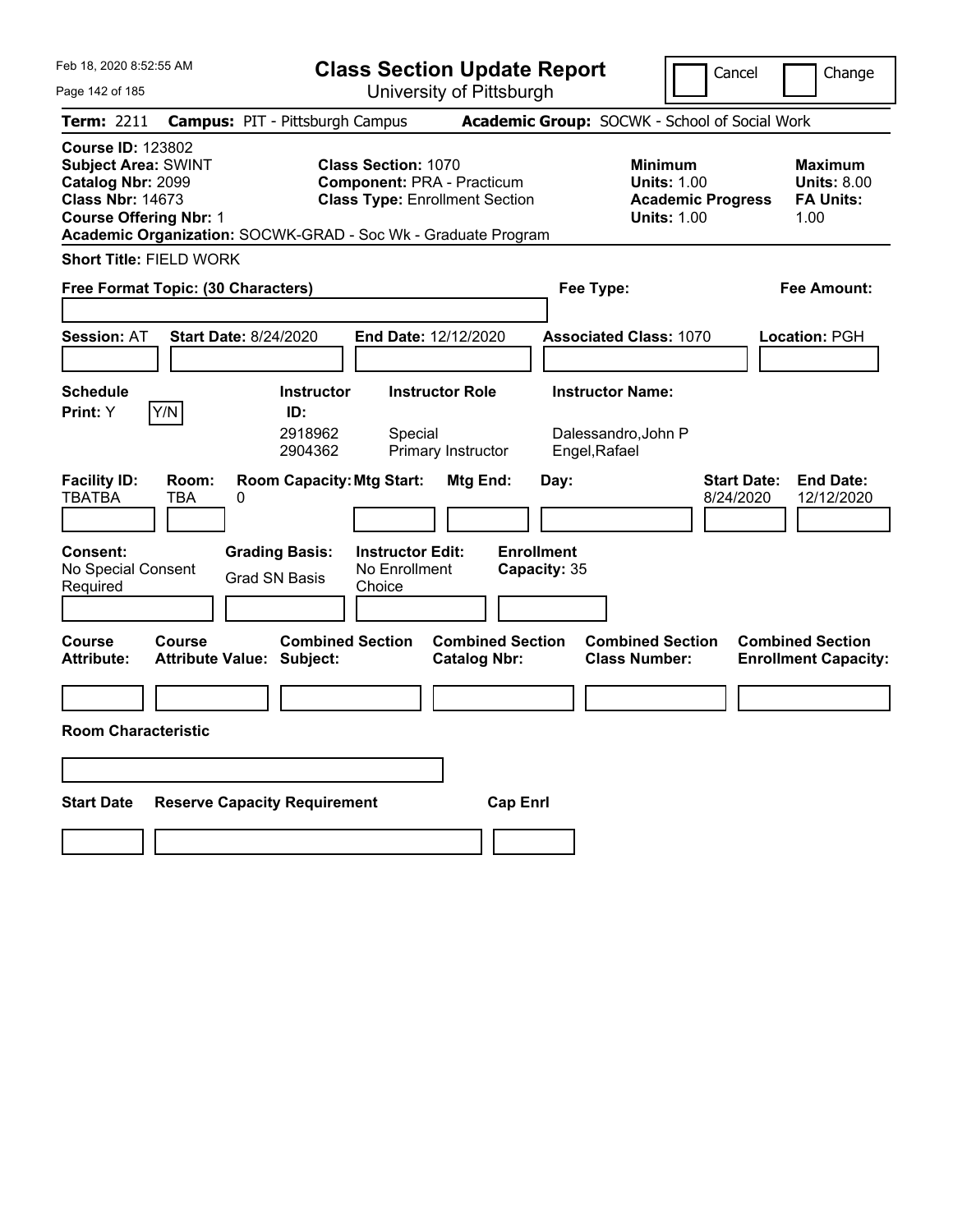| Feb 18, 2020 8:52:55 AM                                                                                                                                                                                  |                                                             | <b>Class Section Update Report</b>                                         |                                                                  | Cancel                                                                                 | Change                                                           |
|----------------------------------------------------------------------------------------------------------------------------------------------------------------------------------------------------------|-------------------------------------------------------------|----------------------------------------------------------------------------|------------------------------------------------------------------|----------------------------------------------------------------------------------------|------------------------------------------------------------------|
| Page 143 of 185                                                                                                                                                                                          |                                                             | University of Pittsburgh                                                   |                                                                  |                                                                                        |                                                                  |
| Term: 2211                                                                                                                                                                                               | <b>Campus: PIT - Pittsburgh Campus</b>                      |                                                                            | Academic Group: SOCWK - School of Social Work                    |                                                                                        |                                                                  |
| <b>Course ID: 123802</b><br><b>Subject Area: SWINT</b><br>Catalog Nbr: 2099<br><b>Class Nbr: 14674</b><br><b>Course Offering Nbr: 1</b><br>Academic Organization: SOCWK-GRAD - Soc Wk - Graduate Program | <b>Class Section: 1080</b>                                  | <b>Component: PRA - Practicum</b><br><b>Class Type: Enrollment Section</b> |                                                                  | <b>Minimum</b><br><b>Units: 1.00</b><br><b>Academic Progress</b><br><b>Units: 1.00</b> | <b>Maximum</b><br><b>Units: 8.00</b><br><b>FA Units:</b><br>1.00 |
| <b>Short Title: FIELD WORK</b>                                                                                                                                                                           |                                                             |                                                                            |                                                                  |                                                                                        |                                                                  |
| Free Format Topic: (30 Characters)                                                                                                                                                                       |                                                             |                                                                            | Fee Type:                                                        |                                                                                        | Fee Amount:                                                      |
| <b>Session: AT</b><br><b>Start Date: 8/24/2020</b>                                                                                                                                                       |                                                             | End Date: 12/12/2020                                                       | <b>Associated Class: 1080</b>                                    |                                                                                        | <b>Location: PGH</b>                                             |
| <b>Schedule</b><br>Y/N<br>Print: Y                                                                                                                                                                       | <b>Instructor</b><br>ID:<br>2918962<br>2929173              | <b>Instructor Role</b><br>Special<br>Primary Instructor                    | <b>Instructor Name:</b><br>Dalessandro, John P<br>Goodkind, Sara |                                                                                        |                                                                  |
| <b>Facility ID:</b><br>Room:<br><b>TBATBA</b><br>TBA<br>0<br><b>Consent:</b>                                                                                                                             | <b>Room Capacity: Mtg Start:</b><br><b>Grading Basis:</b>   | Mtg End:<br><b>Instructor Edit:</b>                                        | Day:<br><b>Enrollment</b>                                        | <b>Start Date:</b><br>8/24/2020                                                        | <b>End Date:</b><br>12/12/2020                                   |
| No Special Consent<br>Required                                                                                                                                                                           | <b>Grad SN Basis</b><br>Choice                              | No Enrollment                                                              | Capacity: 35                                                     |                                                                                        |                                                                  |
| Course<br>Course<br><b>Attribute:</b>                                                                                                                                                                    | <b>Combined Section</b><br><b>Attribute Value: Subject:</b> | <b>Combined Section</b><br><b>Catalog Nbr:</b>                             | <b>Combined Section</b><br><b>Class Number:</b>                  |                                                                                        | <b>Combined Section</b><br><b>Enrollment Capacity:</b>           |
|                                                                                                                                                                                                          |                                                             |                                                                            |                                                                  |                                                                                        |                                                                  |
| <b>Room Characteristic</b>                                                                                                                                                                               |                                                             |                                                                            |                                                                  |                                                                                        |                                                                  |
|                                                                                                                                                                                                          |                                                             |                                                                            |                                                                  |                                                                                        |                                                                  |
| <b>Start Date</b>                                                                                                                                                                                        | <b>Reserve Capacity Requirement</b>                         | <b>Cap Enrl</b>                                                            |                                                                  |                                                                                        |                                                                  |
|                                                                                                                                                                                                          |                                                             |                                                                            |                                                                  |                                                                                        |                                                                  |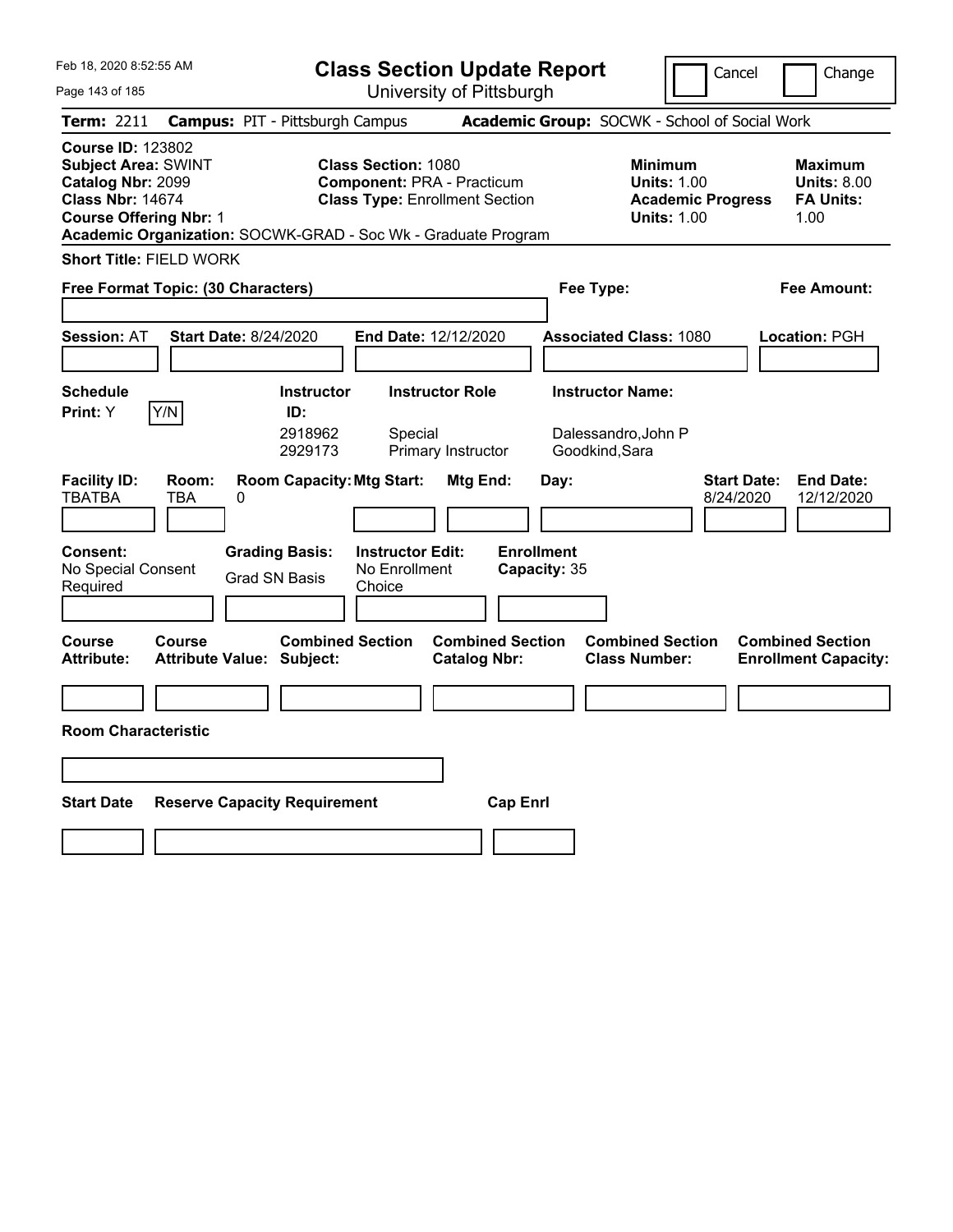| Feb 18, 2020 8:52:55 AM                                                                                                                 |                   |                                                               |                                                                                                          |                        | <b>Class Section Update Report</b> |                                                 | Cancel                                                                          |                         | Change                                            |
|-----------------------------------------------------------------------------------------------------------------------------------------|-------------------|---------------------------------------------------------------|----------------------------------------------------------------------------------------------------------|------------------------|------------------------------------|-------------------------------------------------|---------------------------------------------------------------------------------|-------------------------|---------------------------------------------------|
| Page 144 of 185                                                                                                                         |                   |                                                               | University of Pittsburgh                                                                                 |                        |                                    |                                                 |                                                                                 |                         |                                                   |
| <b>Term: 2211</b>                                                                                                                       |                   | <b>Campus: PIT - Pittsburgh Campus</b>                        |                                                                                                          |                        |                                    | Academic Group: SOCWK - School of Social Work   |                                                                                 |                         |                                                   |
| <b>Course ID: 123802</b><br><b>Subject Area: SWINT</b><br>Catalog Nbr: 2099<br><b>Class Nbr: 14675</b><br><b>Course Offering Nbr: 1</b> |                   | Academic Organization: SOCWK-GRAD - Soc Wk - Graduate Program | <b>Class Section: 1090</b><br><b>Component: PRA - Practicum</b><br><b>Class Type: Enrollment Section</b> |                        |                                    |                                                 | Minimum<br><b>Units: 1.00</b><br><b>Academic Progress</b><br><b>Units: 1.00</b> | 1.00                    | Maximum<br><b>Units: 8.00</b><br><b>FA Units:</b> |
| <b>Short Title: FIELD WORK</b>                                                                                                          |                   |                                                               |                                                                                                          |                        |                                    |                                                 |                                                                                 |                         |                                                   |
| Free Format Topic: (30 Characters)                                                                                                      |                   |                                                               |                                                                                                          |                        |                                    | Fee Type:                                       |                                                                                 |                         | Fee Amount:                                       |
| <b>Session: AT</b>                                                                                                                      |                   | <b>Start Date: 8/24/2020</b>                                  | <b>End Date: 12/12/2020</b>                                                                              |                        |                                    | <b>Associated Class: 1090</b>                   |                                                                                 | <b>Location: PGH</b>    |                                                   |
| Schedule<br>Print: Y                                                                                                                    | Y/N               | <b>Instructor</b><br>ID:<br>2918962                           | Special                                                                                                  | <b>Instructor Role</b> |                                    | <b>Instructor Name:</b><br>Dalessandro, John P  |                                                                                 |                         |                                                   |
| <b>Facility ID:</b><br><b>TBATBA</b><br>Consent:                                                                                        | Room:<br>TBA<br>0 | <b>Room Capacity: Mtg Start:</b><br><b>Grading Basis:</b>     | <b>Instructor Edit:</b>                                                                                  | <b>Mtg End:</b>        | Day:<br><b>Enrollment</b>          |                                                 | 8/24/2020                                                                       | <b>Start Date:</b>      | <b>End Date:</b><br>12/12/2020                    |
| No Special Consent<br>Required                                                                                                          |                   | <b>Grad SN Basis</b>                                          | No Enrollment<br>Choice                                                                                  |                        | Capacity: 35                       |                                                 |                                                                                 |                         |                                                   |
| <b>Course</b><br><b>Attribute:</b>                                                                                                      | <b>Course</b>     | <b>Combined Section</b><br><b>Attribute Value: Subject:</b>   |                                                                                                          | <b>Catalog Nbr:</b>    | <b>Combined Section</b>            | <b>Combined Section</b><br><b>Class Number:</b> |                                                                                 | <b>Combined Section</b> | <b>Enrollment Capacity:</b>                       |
|                                                                                                                                         |                   |                                                               |                                                                                                          |                        |                                    |                                                 |                                                                                 |                         |                                                   |
| <b>Room Characteristic</b>                                                                                                              |                   |                                                               |                                                                                                          |                        |                                    |                                                 |                                                                                 |                         |                                                   |
|                                                                                                                                         |                   |                                                               |                                                                                                          |                        |                                    |                                                 |                                                                                 |                         |                                                   |
| <b>Start Date</b>                                                                                                                       |                   | <b>Reserve Capacity Requirement</b>                           |                                                                                                          |                        | <b>Cap Enrl</b>                    |                                                 |                                                                                 |                         |                                                   |
|                                                                                                                                         |                   |                                                               |                                                                                                          |                        |                                    |                                                 |                                                                                 |                         |                                                   |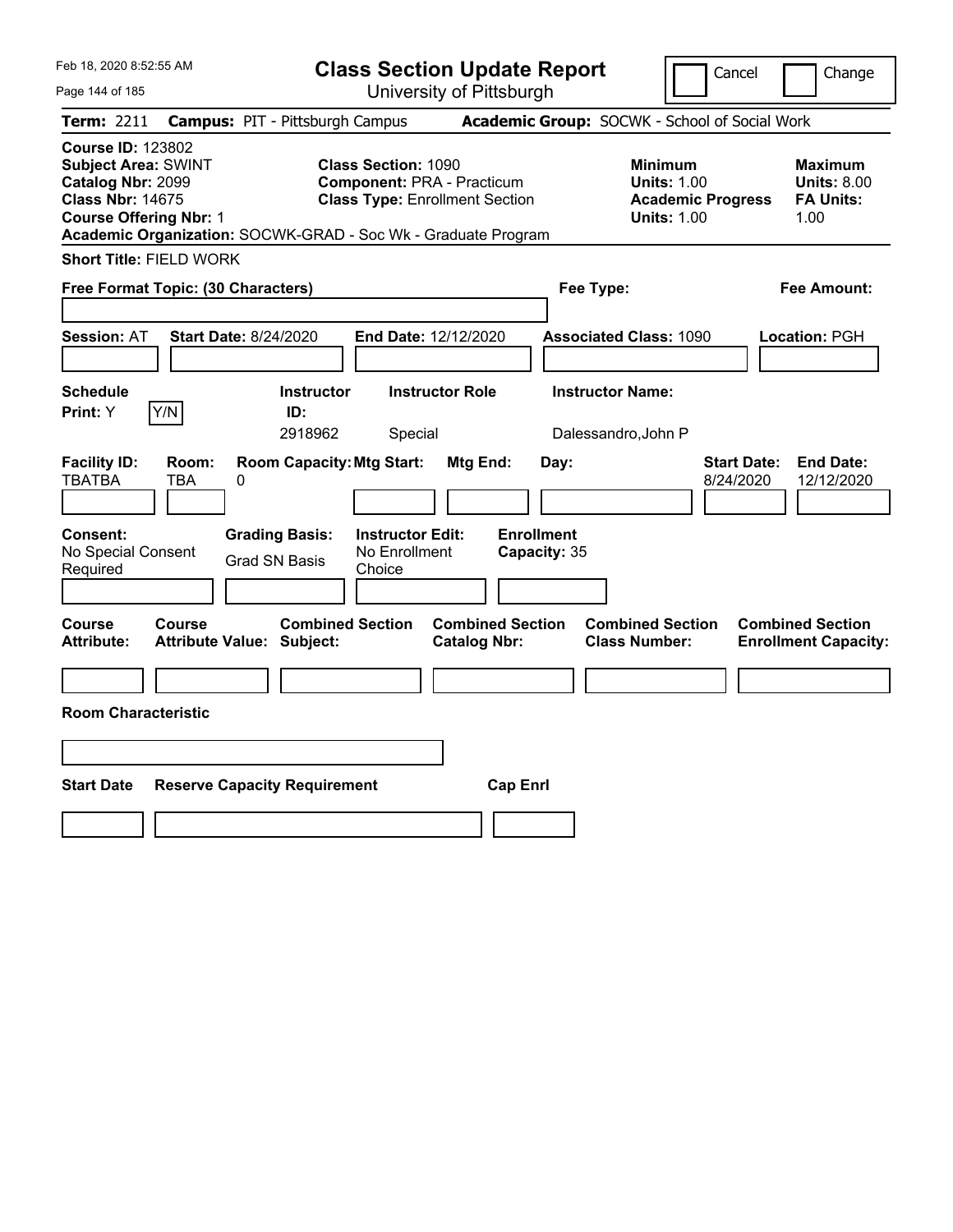| Feb 18, 2020 8:52:55 AM                                                                                                                                                                                  |                                                   |                                                                                   | <b>Class Section Update Report</b>                                                                |                                                |                                   |      |                                                                 |                                                            | Cancel                          | Change                                                    |
|----------------------------------------------------------------------------------------------------------------------------------------------------------------------------------------------------------|---------------------------------------------------|-----------------------------------------------------------------------------------|---------------------------------------------------------------------------------------------------|------------------------------------------------|-----------------------------------|------|-----------------------------------------------------------------|------------------------------------------------------------|---------------------------------|-----------------------------------------------------------|
| Page 145 of 185                                                                                                                                                                                          |                                                   |                                                                                   | University of Pittsburgh                                                                          |                                                |                                   |      |                                                                 |                                                            |                                 |                                                           |
| <b>Term: 2211</b>                                                                                                                                                                                        | <b>Campus: PIT - Pittsburgh Campus</b>            |                                                                                   |                                                                                                   |                                                |                                   |      | Academic Group: SOCWK - School of Social Work                   |                                                            |                                 |                                                           |
| <b>Course ID: 123802</b><br><b>Subject Area: SWINT</b><br>Catalog Nbr: 2099<br><b>Class Nbr: 14676</b><br><b>Course Offering Nbr: 1</b><br>Academic Organization: SOCWK-GRAD - Soc Wk - Graduate Program |                                                   |                                                                                   | Class Section: 1100<br><b>Component: PRA - Practicum</b><br><b>Class Type: Enrollment Section</b> |                                                |                                   |      |                                                                 | <b>Minimum</b><br><b>Units: 1.00</b><br><b>Units: 1.00</b> | <b>Academic Progress</b>        | Maximum<br><b>Units: 8.00</b><br><b>FA Units:</b><br>1.00 |
| <b>Short Title: FIELD WORK</b>                                                                                                                                                                           |                                                   |                                                                                   |                                                                                                   |                                                |                                   |      |                                                                 |                                                            |                                 |                                                           |
| Free Format Topic: (30 Characters)                                                                                                                                                                       |                                                   |                                                                                   |                                                                                                   |                                                |                                   |      | Fee Type:                                                       |                                                            |                                 | Fee Amount:                                               |
| <b>Session: AT</b>                                                                                                                                                                                       | <b>Start Date: 8/24/2020</b>                      |                                                                                   | <b>End Date: 12/12/2020</b>                                                                       |                                                |                                   |      | <b>Associated Class: 1100</b>                                   |                                                            |                                 | Location: PGH                                             |
| <b>Schedule</b><br>Y/N<br>Print: Y                                                                                                                                                                       |                                                   | <b>Instructor</b><br>ID:<br>2918962<br>2918563                                    | Special                                                                                           | <b>Instructor Role</b><br>Primary Instructor   |                                   |      | <b>Instructor Name:</b><br>Dalessandro, John P<br>Rosen, Daniel |                                                            |                                 |                                                           |
| <b>Facility ID:</b><br><b>TBATBA</b><br><b>Consent:</b><br>No Special Consent<br>Required                                                                                                                | Room:<br><b>TBA</b><br>0                          | <b>Room Capacity: Mtg Start:</b><br><b>Grading Basis:</b><br><b>Grad SN Basis</b> | <b>Instructor Edit:</b><br>No Enrollment<br>Choice                                                | Mtg End:                                       | <b>Enrollment</b><br>Capacity: 35 | Day: |                                                                 |                                                            | <b>Start Date:</b><br>8/24/2020 | <b>End Date:</b><br>12/12/2020                            |
| Course<br><b>Attribute:</b>                                                                                                                                                                              | <b>Course</b><br><b>Attribute Value: Subject:</b> | <b>Combined Section</b>                                                           |                                                                                                   | <b>Combined Section</b><br><b>Catalog Nbr:</b> |                                   |      | <b>Combined Section</b><br><b>Class Number:</b>                 |                                                            |                                 | <b>Combined Section</b><br><b>Enrollment Capacity:</b>    |
| <b>Room Characteristic</b>                                                                                                                                                                               |                                                   |                                                                                   |                                                                                                   |                                                |                                   |      |                                                                 |                                                            |                                 |                                                           |
| <b>Start Date</b>                                                                                                                                                                                        | <b>Reserve Capacity Requirement</b>               |                                                                                   |                                                                                                   |                                                | <b>Cap Enrl</b>                   |      |                                                                 |                                                            |                                 |                                                           |
|                                                                                                                                                                                                          |                                                   |                                                                                   |                                                                                                   |                                                |                                   |      |                                                                 |                                                            |                                 |                                                           |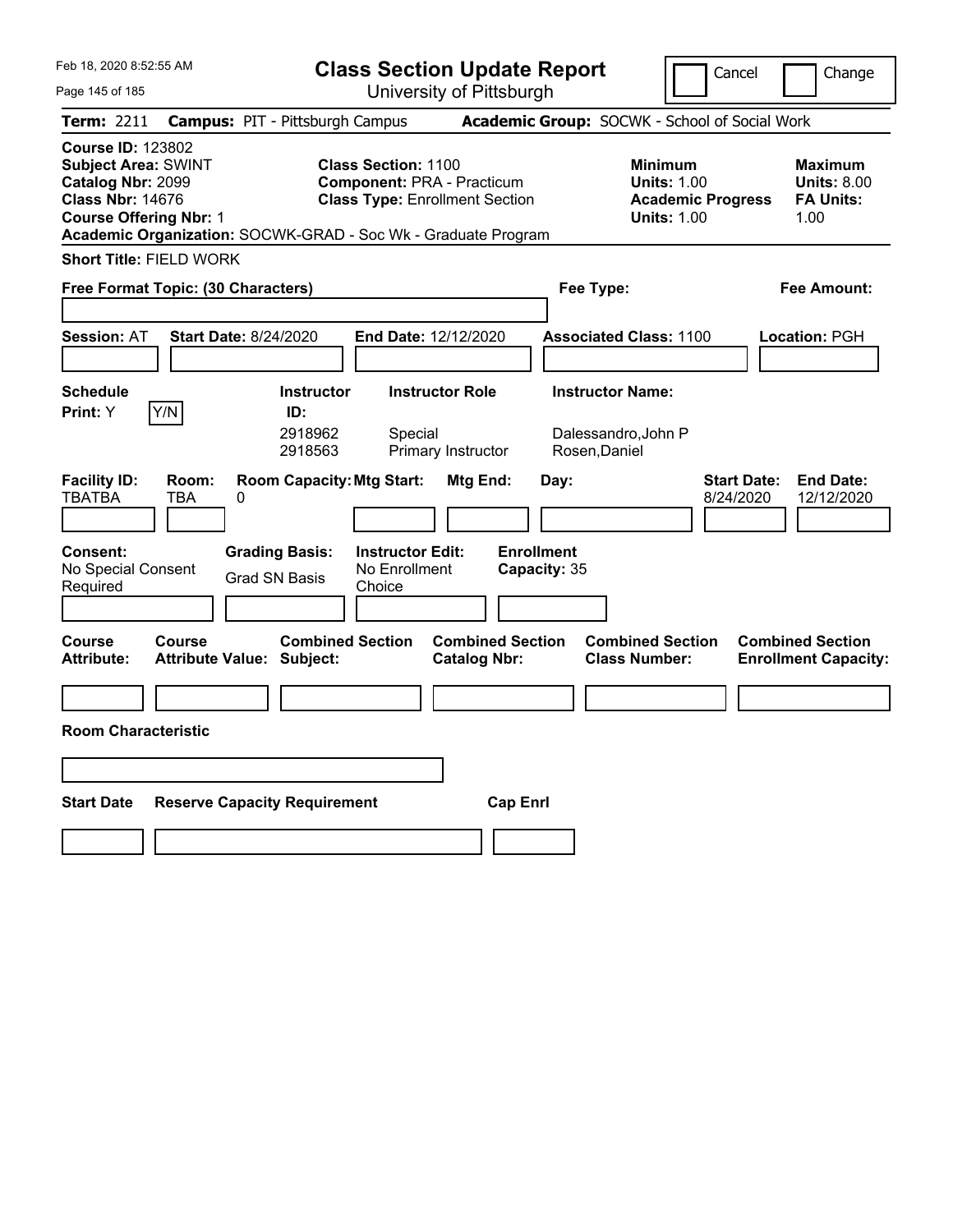| Feb 18, 2020 8:52:55 AM                                                                                                                                                                                  |                                                             |                                                    | <b>Class Section Update Report</b>                                         |                                   |                                                            | Cancel                          | Change                                                    |
|----------------------------------------------------------------------------------------------------------------------------------------------------------------------------------------------------------|-------------------------------------------------------------|----------------------------------------------------|----------------------------------------------------------------------------|-----------------------------------|------------------------------------------------------------|---------------------------------|-----------------------------------------------------------|
| Page 146 of 185                                                                                                                                                                                          |                                                             |                                                    | University of Pittsburgh                                                   |                                   |                                                            |                                 |                                                           |
| Term: 2211                                                                                                                                                                                               | <b>Campus: PIT - Pittsburgh Campus</b>                      |                                                    |                                                                            |                                   | Academic Group: SOCWK - School of Social Work              |                                 |                                                           |
| <b>Course ID: 123802</b><br><b>Subject Area: SWINT</b><br>Catalog Nbr: 2099<br><b>Class Nbr: 14677</b><br><b>Course Offering Nbr: 1</b><br>Academic Organization: SOCWK-GRAD - Soc Wk - Graduate Program |                                                             | <b>Class Section: 1110</b>                         | <b>Component: PRA - Practicum</b><br><b>Class Type: Enrollment Section</b> |                                   | <b>Minimum</b><br><b>Units: 1.00</b><br><b>Units: 1.00</b> | <b>Academic Progress</b>        | Maximum<br><b>Units: 8.00</b><br><b>FA Units:</b><br>1.00 |
| <b>Short Title: FIELD WORK</b>                                                                                                                                                                           |                                                             |                                                    |                                                                            |                                   |                                                            |                                 |                                                           |
| Free Format Topic: (30 Characters)                                                                                                                                                                       |                                                             |                                                    |                                                                            |                                   | Fee Type:                                                  |                                 | Fee Amount:                                               |
|                                                                                                                                                                                                          |                                                             |                                                    |                                                                            |                                   |                                                            |                                 |                                                           |
| <b>Session: AT</b>                                                                                                                                                                                       | <b>Start Date: 8/24/2020</b>                                | <b>End Date: 12/12/2020</b>                        |                                                                            |                                   | <b>Associated Class: 1110</b>                              |                                 | Location: PGH                                             |
|                                                                                                                                                                                                          |                                                             |                                                    |                                                                            |                                   |                                                            |                                 |                                                           |
| <b>Schedule</b>                                                                                                                                                                                          | <b>Instructor</b>                                           |                                                    | <b>Instructor Role</b>                                                     |                                   | <b>Instructor Name:</b>                                    |                                 |                                                           |
| Y/N<br>Print: Y                                                                                                                                                                                          | ID:<br>2918962<br>2958701                                   | Special                                            | Primary Instructor                                                         |                                   | Dalessandro, John P<br>Whitfield, Darren L                 |                                 |                                                           |
| <b>Facility ID:</b><br>Room:<br><b>TBATBA</b><br><b>TBA</b>                                                                                                                                              | <b>Room Capacity: Mtg Start:</b><br>0                       |                                                    | Mtg End:                                                                   | Day:                              |                                                            | <b>Start Date:</b><br>8/24/2020 | <b>End Date:</b><br>12/12/2020                            |
| <b>Consent:</b><br>No Special Consent<br>Required                                                                                                                                                        | <b>Grading Basis:</b><br><b>Grad SN Basis</b>               | <b>Instructor Edit:</b><br>No Enrollment<br>Choice |                                                                            | <b>Enrollment</b><br>Capacity: 35 |                                                            |                                 |                                                           |
| Course<br>Course<br><b>Attribute:</b>                                                                                                                                                                    | <b>Combined Section</b><br><b>Attribute Value: Subject:</b> |                                                    | <b>Combined Section</b><br><b>Catalog Nbr:</b>                             |                                   | <b>Combined Section</b><br><b>Class Number:</b>            |                                 | <b>Combined Section</b><br><b>Enrollment Capacity:</b>    |
|                                                                                                                                                                                                          |                                                             |                                                    |                                                                            |                                   |                                                            |                                 |                                                           |
| <b>Room Characteristic</b>                                                                                                                                                                               |                                                             |                                                    |                                                                            |                                   |                                                            |                                 |                                                           |
|                                                                                                                                                                                                          |                                                             |                                                    |                                                                            |                                   |                                                            |                                 |                                                           |
| <b>Start Date</b>                                                                                                                                                                                        | <b>Reserve Capacity Requirement</b>                         |                                                    | <b>Cap Enrl</b>                                                            |                                   |                                                            |                                 |                                                           |
|                                                                                                                                                                                                          |                                                             |                                                    |                                                                            |                                   |                                                            |                                 |                                                           |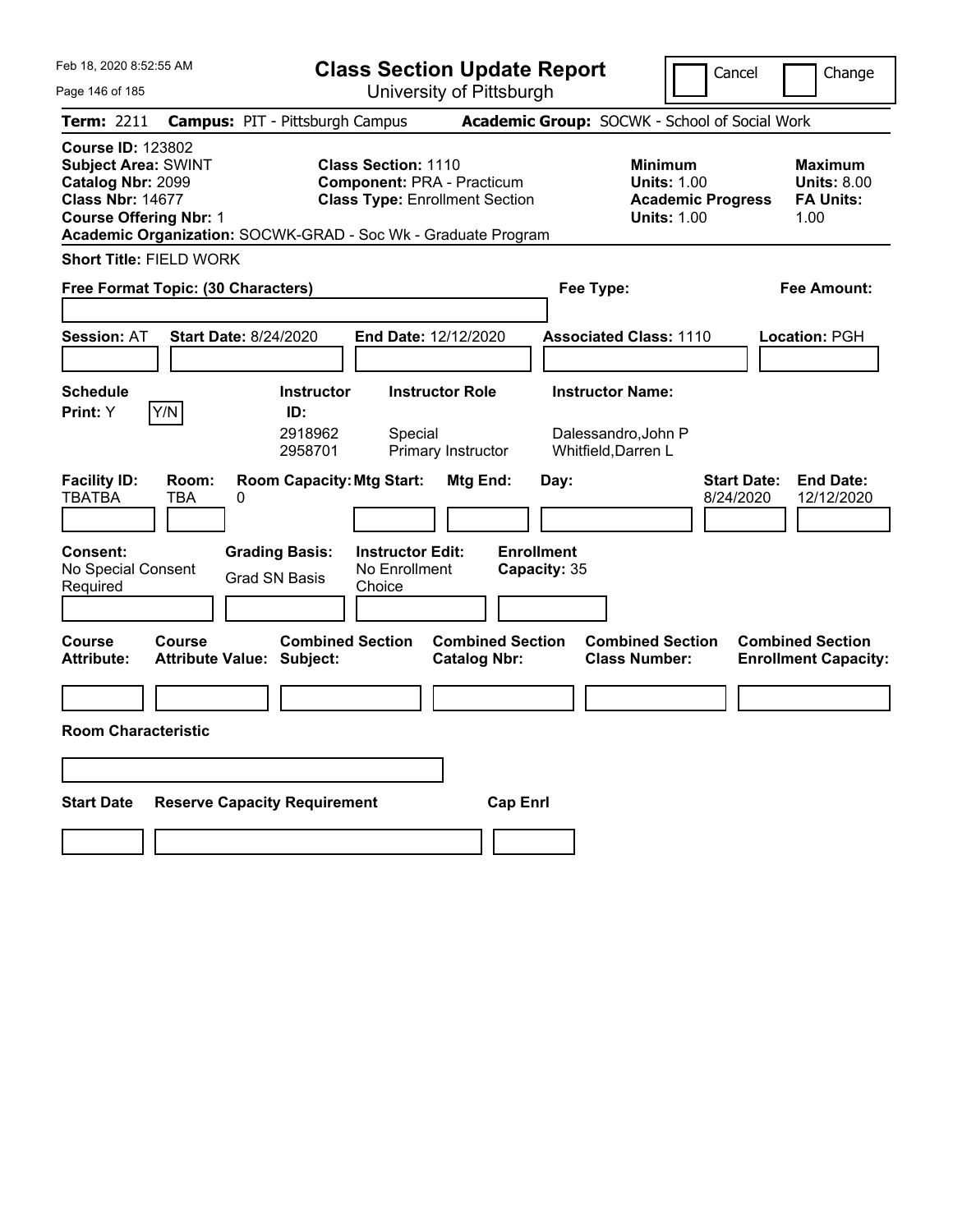| Feb 18, 2020 8:52:55 AM                                                                                                                                                                                  |                                                   |                                               | <b>Class Section Update Report</b>                                                                |                                                |                                   |                                                 | Cancel                                                                                 | Change                                                    |
|----------------------------------------------------------------------------------------------------------------------------------------------------------------------------------------------------------|---------------------------------------------------|-----------------------------------------------|---------------------------------------------------------------------------------------------------|------------------------------------------------|-----------------------------------|-------------------------------------------------|----------------------------------------------------------------------------------------|-----------------------------------------------------------|
| Page 147 of 185                                                                                                                                                                                          |                                                   |                                               |                                                                                                   | University of Pittsburgh                       |                                   |                                                 |                                                                                        |                                                           |
| <b>Term: 2211</b>                                                                                                                                                                                        | <b>Campus: PIT - Pittsburgh Campus</b>            |                                               |                                                                                                   |                                                |                                   | Academic Group: SOCWK - School of Social Work   |                                                                                        |                                                           |
| <b>Course ID: 123802</b><br><b>Subject Area: SWINT</b><br>Catalog Nbr: 2099<br><b>Class Nbr: 14678</b><br><b>Course Offering Nbr: 1</b><br>Academic Organization: SOCWK-GRAD - Soc Wk - Graduate Program |                                                   |                                               | Class Section: 1120<br><b>Component: PRA - Practicum</b><br><b>Class Type: Enrollment Section</b> |                                                |                                   |                                                 | <b>Minimum</b><br><b>Units: 1.00</b><br><b>Academic Progress</b><br><b>Units: 1.00</b> | Maximum<br><b>Units: 8.00</b><br><b>FA Units:</b><br>1.00 |
| <b>Short Title: FIELD WORK</b>                                                                                                                                                                           |                                                   |                                               |                                                                                                   |                                                |                                   |                                                 |                                                                                        |                                                           |
| Free Format Topic: (30 Characters)                                                                                                                                                                       |                                                   |                                               |                                                                                                   |                                                |                                   | Fee Type:                                       |                                                                                        | Fee Amount:                                               |
|                                                                                                                                                                                                          |                                                   |                                               |                                                                                                   |                                                |                                   |                                                 |                                                                                        |                                                           |
| <b>Session: AT</b>                                                                                                                                                                                       | <b>Start Date: 8/24/2020</b>                      |                                               | <b>End Date: 12/12/2020</b>                                                                       |                                                |                                   | <b>Associated Class: 1120</b>                   |                                                                                        | Location: PGH                                             |
|                                                                                                                                                                                                          |                                                   |                                               |                                                                                                   |                                                |                                   |                                                 |                                                                                        |                                                           |
| <b>Schedule</b>                                                                                                                                                                                          |                                                   | <b>Instructor</b>                             |                                                                                                   | <b>Instructor Role</b>                         |                                   | <b>Instructor Name:</b>                         |                                                                                        |                                                           |
| Y/N<br>Print: Y                                                                                                                                                                                          |                                                   | ID:<br>2918962<br>2903962                     | Special                                                                                           | Primary Instructor                             |                                   | Dalessandro, John P<br>McDonough, Kathleen E    |                                                                                        |                                                           |
| <b>Facility ID:</b><br><b>TBATBA</b>                                                                                                                                                                     | Room:<br><b>TBA</b><br>0                          | <b>Room Capacity: Mtg Start:</b>              |                                                                                                   | Mtg End:                                       | Day:                              |                                                 | 8/24/2020                                                                              | <b>End Date:</b><br><b>Start Date:</b><br>12/12/2020      |
| <b>Consent:</b><br>No Special Consent<br>Required                                                                                                                                                        |                                                   | <b>Grading Basis:</b><br><b>Grad SN Basis</b> | <b>Instructor Edit:</b><br>No Enrollment<br>Choice                                                |                                                | <b>Enrollment</b><br>Capacity: 35 |                                                 |                                                                                        |                                                           |
| Course<br><b>Attribute:</b>                                                                                                                                                                              | <b>Course</b><br><b>Attribute Value: Subject:</b> | <b>Combined Section</b>                       |                                                                                                   | <b>Combined Section</b><br><b>Catalog Nbr:</b> |                                   | <b>Combined Section</b><br><b>Class Number:</b> |                                                                                        | <b>Combined Section</b><br><b>Enrollment Capacity:</b>    |
|                                                                                                                                                                                                          |                                                   |                                               |                                                                                                   |                                                |                                   |                                                 |                                                                                        |                                                           |
| <b>Room Characteristic</b>                                                                                                                                                                               |                                                   |                                               |                                                                                                   |                                                |                                   |                                                 |                                                                                        |                                                           |
|                                                                                                                                                                                                          |                                                   |                                               |                                                                                                   |                                                |                                   |                                                 |                                                                                        |                                                           |
| <b>Start Date</b>                                                                                                                                                                                        | <b>Reserve Capacity Requirement</b>               |                                               |                                                                                                   |                                                | <b>Cap Enrl</b>                   |                                                 |                                                                                        |                                                           |
|                                                                                                                                                                                                          |                                                   |                                               |                                                                                                   |                                                |                                   |                                                 |                                                                                        |                                                           |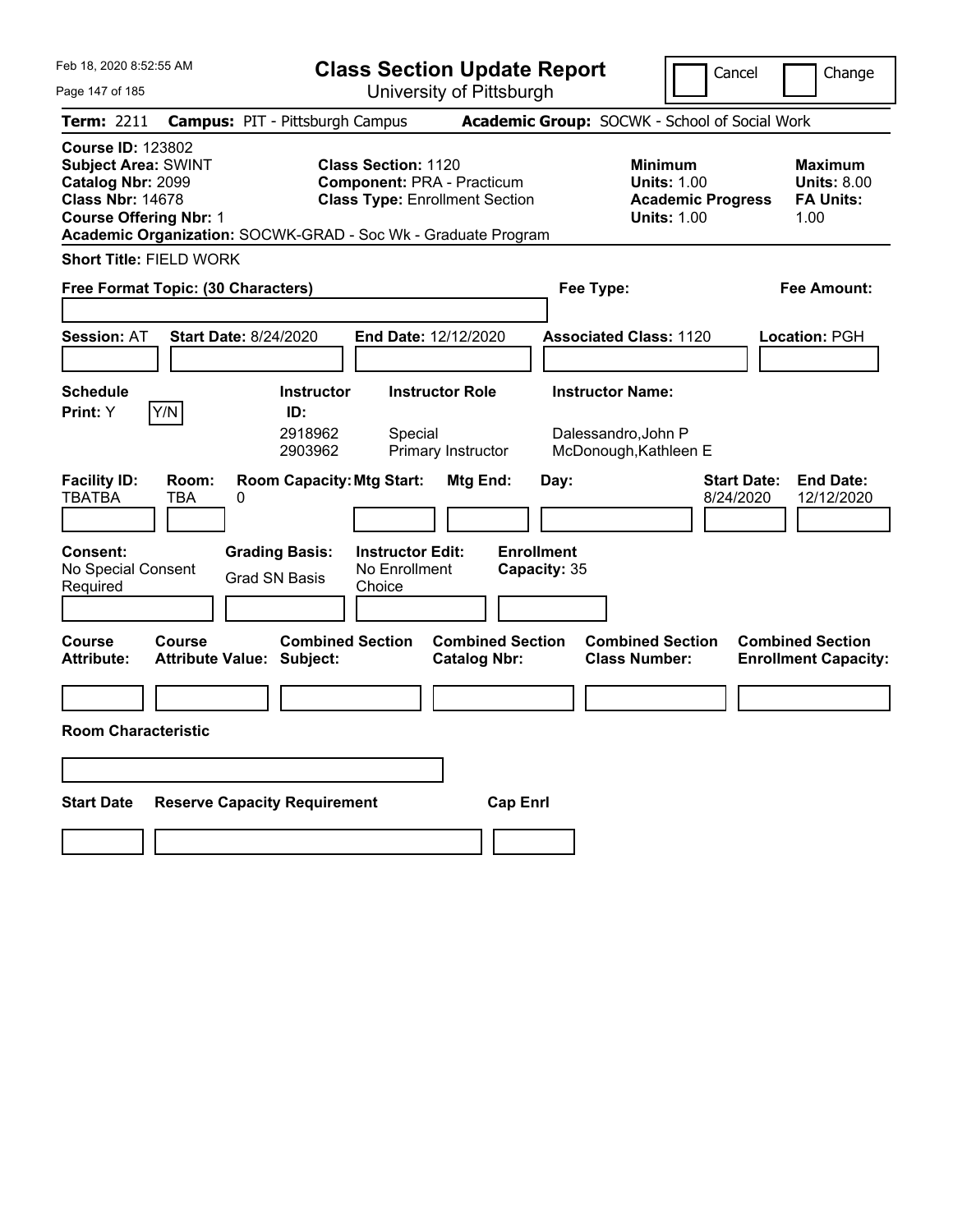| Feb 18, 2020 8:52:55 AM                                                                                                                 |                     |                                                               | <b>Class Section Update Report</b>                                                                |                                                |                                   |                                               |                                                                                        | Cancel                          | Change                                                    |
|-----------------------------------------------------------------------------------------------------------------------------------------|---------------------|---------------------------------------------------------------|---------------------------------------------------------------------------------------------------|------------------------------------------------|-----------------------------------|-----------------------------------------------|----------------------------------------------------------------------------------------|---------------------------------|-----------------------------------------------------------|
| Page 148 of 185                                                                                                                         |                     |                                                               |                                                                                                   | University of Pittsburgh                       |                                   |                                               |                                                                                        |                                 |                                                           |
| <b>Term: 2211</b>                                                                                                                       |                     | <b>Campus: PIT - Pittsburgh Campus</b>                        |                                                                                                   |                                                |                                   | Academic Group: SOCWK - School of Social Work |                                                                                        |                                 |                                                           |
| <b>Course ID: 123802</b><br><b>Subject Area: SWINT</b><br>Catalog Nbr: 2099<br><b>Class Nbr: 14679</b><br><b>Course Offering Nbr: 1</b> |                     | Academic Organization: SOCWK-GRAD - Soc Wk - Graduate Program | Class Section: 1130<br><b>Component: PRA - Practicum</b><br><b>Class Type: Enrollment Section</b> |                                                |                                   |                                               | <b>Minimum</b><br><b>Units: 1.00</b><br><b>Academic Progress</b><br><b>Units: 1.00</b> |                                 | Maximum<br><b>Units: 8.00</b><br><b>FA Units:</b><br>1.00 |
| <b>Short Title: FIELD WORK</b>                                                                                                          |                     |                                                               |                                                                                                   |                                                |                                   |                                               |                                                                                        |                                 |                                                           |
| Free Format Topic: (30 Characters)                                                                                                      |                     |                                                               |                                                                                                   |                                                |                                   | Fee Type:                                     |                                                                                        |                                 | Fee Amount:                                               |
|                                                                                                                                         |                     |                                                               |                                                                                                   |                                                |                                   |                                               |                                                                                        |                                 |                                                           |
| <b>Session: AT</b>                                                                                                                      |                     | <b>Start Date: 8/24/2020</b>                                  | <b>End Date: 12/12/2020</b>                                                                       |                                                |                                   | <b>Associated Class: 1130</b>                 |                                                                                        |                                 | Location: PGH                                             |
|                                                                                                                                         |                     |                                                               |                                                                                                   |                                                |                                   |                                               |                                                                                        |                                 |                                                           |
| <b>Schedule</b>                                                                                                                         |                     | <b>Instructor</b>                                             |                                                                                                   | <b>Instructor Role</b>                         |                                   | <b>Instructor Name:</b>                       |                                                                                        |                                 |                                                           |
| Print: Y                                                                                                                                | Y/N                 | ID:<br>2918962<br>2930139                                     | Special                                                                                           | Primary Instructor                             |                                   | Dalessandro, John P<br>Tang, Fengyan          |                                                                                        |                                 |                                                           |
| <b>Facility ID:</b><br><b>TBATBA</b>                                                                                                    | Room:<br><b>TBA</b> | <b>Room Capacity: Mtg Start:</b><br>0                         |                                                                                                   | <b>Mtg End:</b>                                | Day:                              |                                               |                                                                                        | <b>Start Date:</b><br>8/24/2020 | <b>End Date:</b><br>12/12/2020                            |
| <b>Consent:</b><br>No Special Consent<br>Required                                                                                       |                     | <b>Grading Basis:</b><br><b>Grad SN Basis</b>                 | <b>Instructor Edit:</b><br>No Enrollment<br>Choice                                                |                                                | <b>Enrollment</b><br>Capacity: 35 |                                               |                                                                                        |                                 |                                                           |
| Course<br><b>Attribute:</b>                                                                                                             | <b>Course</b>       | <b>Combined Section</b><br><b>Attribute Value: Subject:</b>   |                                                                                                   | <b>Combined Section</b><br><b>Catalog Nbr:</b> |                                   |                                               | <b>Combined Section</b><br><b>Class Number:</b>                                        |                                 | <b>Combined Section</b><br><b>Enrollment Capacity:</b>    |
|                                                                                                                                         |                     |                                                               |                                                                                                   |                                                |                                   |                                               |                                                                                        |                                 |                                                           |
| <b>Room Characteristic</b>                                                                                                              |                     |                                                               |                                                                                                   |                                                |                                   |                                               |                                                                                        |                                 |                                                           |
|                                                                                                                                         |                     |                                                               |                                                                                                   |                                                |                                   |                                               |                                                                                        |                                 |                                                           |
| <b>Start Date</b>                                                                                                                       |                     | <b>Reserve Capacity Requirement</b>                           |                                                                                                   |                                                | <b>Cap Enrl</b>                   |                                               |                                                                                        |                                 |                                                           |
|                                                                                                                                         |                     |                                                               |                                                                                                   |                                                |                                   |                                               |                                                                                        |                                 |                                                           |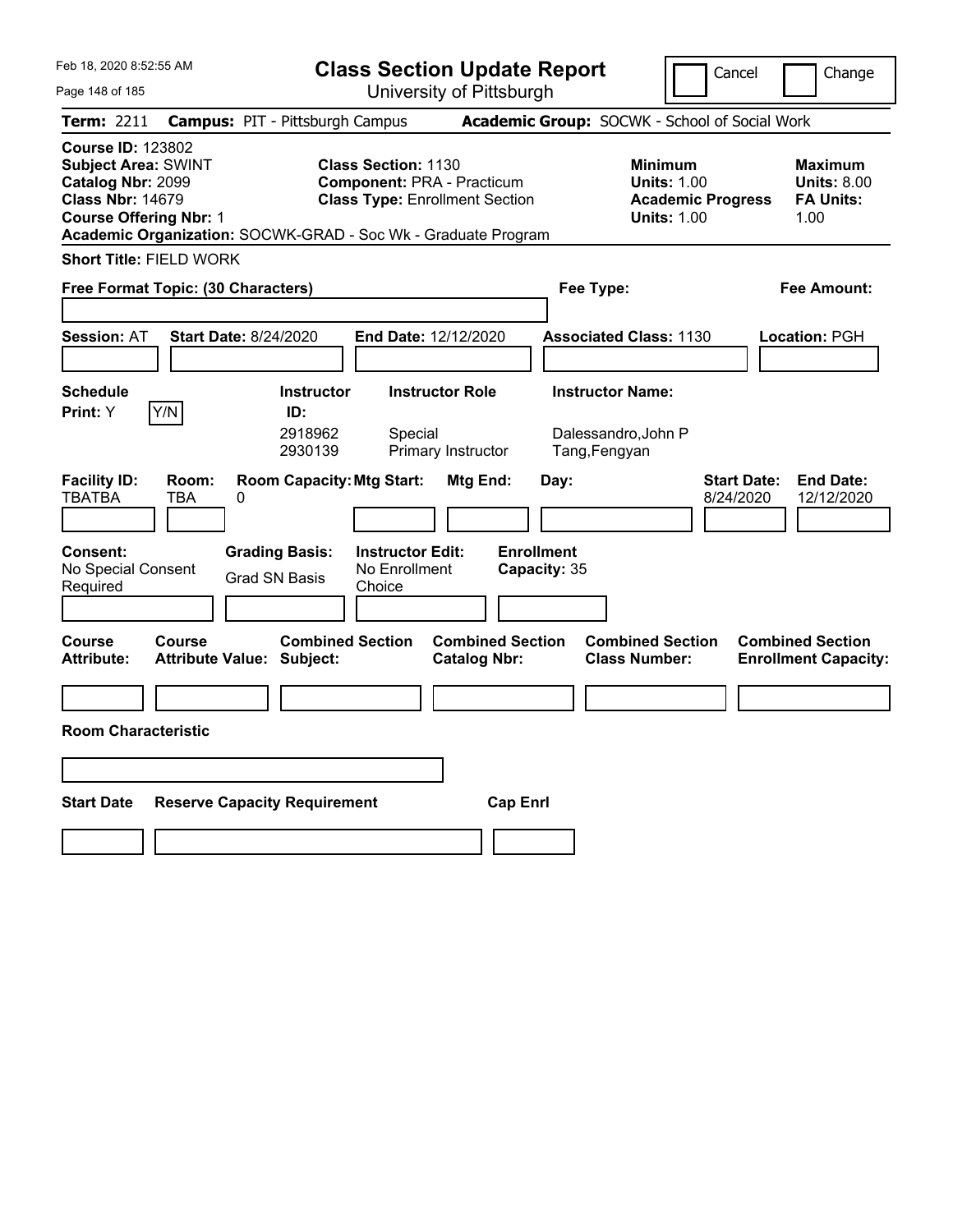| Feb 18, 2020 8:52:55 AM                                                                                                                                                                                  |                              |                                                             | <b>Class Section Update Report</b>                                                                       |                                                |                                   |      |                                                 |                                                                                        | Cancel                          |               | Change                                                 |
|----------------------------------------------------------------------------------------------------------------------------------------------------------------------------------------------------------|------------------------------|-------------------------------------------------------------|----------------------------------------------------------------------------------------------------------|------------------------------------------------|-----------------------------------|------|-------------------------------------------------|----------------------------------------------------------------------------------------|---------------------------------|---------------|--------------------------------------------------------|
| Page 149 of 185                                                                                                                                                                                          |                              |                                                             | University of Pittsburgh                                                                                 |                                                |                                   |      |                                                 |                                                                                        |                                 |               |                                                        |
| <b>Term: 2211</b>                                                                                                                                                                                        |                              | <b>Campus: PIT - Pittsburgh Campus</b>                      |                                                                                                          |                                                |                                   |      | Academic Group: SOCWK - School of Social Work   |                                                                                        |                                 |               |                                                        |
| <b>Course ID: 123802</b><br><b>Subject Area: SWINT</b><br>Catalog Nbr: 2099<br><b>Class Nbr: 14680</b><br><b>Course Offering Nbr: 1</b><br>Academic Organization: SOCWK-GRAD - Soc Wk - Graduate Program |                              |                                                             | <b>Class Section: 1140</b><br><b>Component: PRA - Practicum</b><br><b>Class Type: Enrollment Section</b> |                                                |                                   |      |                                                 | <b>Minimum</b><br><b>Units: 1.00</b><br><b>Academic Progress</b><br><b>Units: 1.00</b> |                                 | 1.00          | Maximum<br><b>Units: 8.00</b><br><b>FA Units:</b>      |
| <b>Short Title: FIELD WORK</b>                                                                                                                                                                           |                              |                                                             |                                                                                                          |                                                |                                   |      |                                                 |                                                                                        |                                 |               |                                                        |
| Free Format Topic: (30 Characters)                                                                                                                                                                       |                              |                                                             |                                                                                                          |                                                |                                   |      | Fee Type:                                       |                                                                                        |                                 |               | Fee Amount:                                            |
|                                                                                                                                                                                                          |                              |                                                             |                                                                                                          |                                                |                                   |      |                                                 |                                                                                        |                                 |               |                                                        |
| <b>Session: AT</b>                                                                                                                                                                                       | <b>Start Date: 8/24/2020</b> |                                                             | <b>End Date: 12/12/2020</b>                                                                              |                                                |                                   |      | <b>Associated Class: 1140</b>                   |                                                                                        |                                 | Location: PGH |                                                        |
|                                                                                                                                                                                                          |                              |                                                             |                                                                                                          |                                                |                                   |      |                                                 |                                                                                        |                                 |               |                                                        |
| <b>Schedule</b>                                                                                                                                                                                          |                              | <b>Instructor</b>                                           |                                                                                                          | <b>Instructor Role</b>                         |                                   |      | <b>Instructor Name:</b>                         |                                                                                        |                                 |               |                                                        |
| Print: Y                                                                                                                                                                                                 | Y/N                          | ID:<br>2918962<br>2959898                                   | Special                                                                                                  | Primary Instructor                             |                                   |      | Dalessandro, John P<br>Jacobs, Leah             |                                                                                        |                                 |               |                                                        |
| <b>Facility ID:</b><br><b>TBATBA</b>                                                                                                                                                                     | Room:<br><b>TBA</b><br>0     | <b>Room Capacity: Mtg Start:</b>                            |                                                                                                          | Mtg End:                                       |                                   | Day: |                                                 |                                                                                        | <b>Start Date:</b><br>8/24/2020 |               | <b>End Date:</b><br>12/12/2020                         |
| <b>Consent:</b><br>No Special Consent<br>Required                                                                                                                                                        |                              | <b>Grading Basis:</b><br><b>Grad SN Basis</b>               | <b>Instructor Edit:</b><br>No Enrollment<br>Choice                                                       |                                                | <b>Enrollment</b><br>Capacity: 35 |      |                                                 |                                                                                        |                                 |               |                                                        |
| Course<br><b>Attribute:</b>                                                                                                                                                                              | <b>Course</b>                | <b>Combined Section</b><br><b>Attribute Value: Subject:</b> |                                                                                                          | <b>Combined Section</b><br><b>Catalog Nbr:</b> |                                   |      | <b>Combined Section</b><br><b>Class Number:</b> |                                                                                        |                                 |               | <b>Combined Section</b><br><b>Enrollment Capacity:</b> |
|                                                                                                                                                                                                          |                              |                                                             |                                                                                                          |                                                |                                   |      |                                                 |                                                                                        |                                 |               |                                                        |
| <b>Room Characteristic</b>                                                                                                                                                                               |                              |                                                             |                                                                                                          |                                                |                                   |      |                                                 |                                                                                        |                                 |               |                                                        |
|                                                                                                                                                                                                          |                              |                                                             |                                                                                                          |                                                |                                   |      |                                                 |                                                                                        |                                 |               |                                                        |
| <b>Start Date</b>                                                                                                                                                                                        |                              | <b>Reserve Capacity Requirement</b>                         |                                                                                                          |                                                | <b>Cap Enrl</b>                   |      |                                                 |                                                                                        |                                 |               |                                                        |
|                                                                                                                                                                                                          |                              |                                                             |                                                                                                          |                                                |                                   |      |                                                 |                                                                                        |                                 |               |                                                        |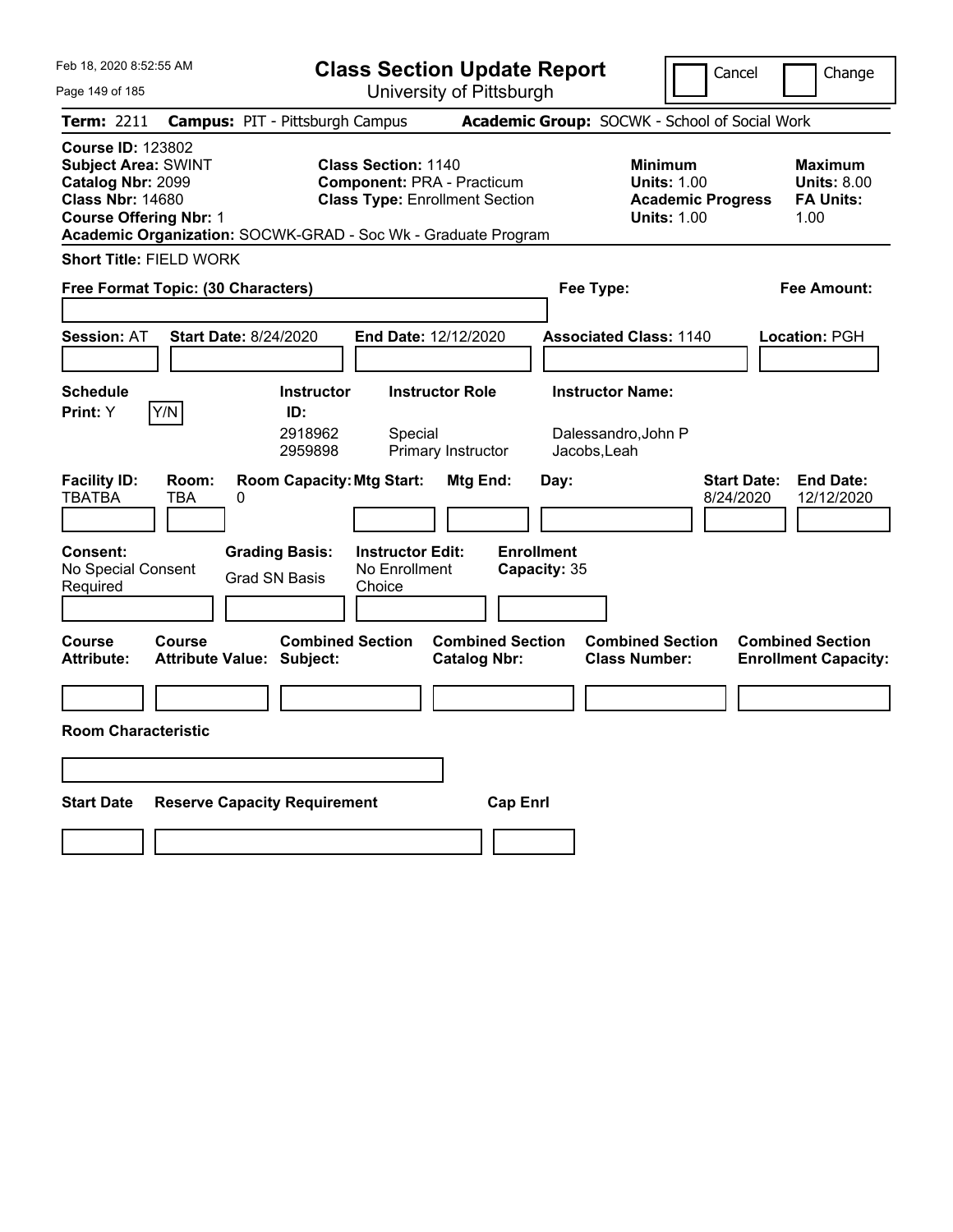| Feb 18, 2020 8:52:55 AM                                                                                                                                                                                  |                                                                |                                          | <b>Class Section Update Report</b>                                         |                                             |                                                                                        | Cancel                          | Change                                                           |
|----------------------------------------------------------------------------------------------------------------------------------------------------------------------------------------------------------|----------------------------------------------------------------|------------------------------------------|----------------------------------------------------------------------------|---------------------------------------------|----------------------------------------------------------------------------------------|---------------------------------|------------------------------------------------------------------|
| Page 150 of 185                                                                                                                                                                                          |                                                                |                                          | University of Pittsburgh                                                   |                                             |                                                                                        |                                 |                                                                  |
| Term: 2211                                                                                                                                                                                               | <b>Campus: PIT - Pittsburgh Campus</b>                         |                                          |                                                                            |                                             | Academic Group: SOCWK - School of Social Work                                          |                                 |                                                                  |
| <b>Course ID: 123802</b><br><b>Subject Area: SWINT</b><br>Catalog Nbr: 2099<br><b>Class Nbr: 14681</b><br><b>Course Offering Nbr: 1</b><br>Academic Organization: SOCWK-GRAD - Soc Wk - Graduate Program |                                                                | <b>Class Section: 1150</b>               | <b>Component: PRA - Practicum</b><br><b>Class Type: Enrollment Section</b> |                                             | <b>Minimum</b><br><b>Units: 1.00</b><br><b>Academic Progress</b><br><b>Units: 1.00</b> |                                 | <b>Maximum</b><br><b>Units: 8.00</b><br><b>FA Units:</b><br>1.00 |
| <b>Short Title: FIELD WORK</b>                                                                                                                                                                           |                                                                |                                          |                                                                            |                                             |                                                                                        |                                 |                                                                  |
| Free Format Topic: (30 Characters)                                                                                                                                                                       |                                                                |                                          |                                                                            | Fee Type:                                   |                                                                                        |                                 | Fee Amount:                                                      |
| <b>Session: AT</b>                                                                                                                                                                                       | <b>Start Date: 8/24/2020</b>                                   | End Date: 12/12/2020                     |                                                                            |                                             | <b>Associated Class: 1150</b>                                                          |                                 | <b>Location: PGH</b>                                             |
| <b>Schedule</b><br>Y/N<br>Print: Y                                                                                                                                                                       | <b>Instructor</b><br>ID:<br>2918962<br>1058535                 | Special                                  | <b>Instructor Role</b><br>Primary Instructor                               | <b>Instructor Name:</b><br>Santhouse, Robin | Dalessandro, John P                                                                    |                                 |                                                                  |
| <b>Facility ID:</b><br>Room:<br><b>TBATBA</b><br>TBA<br><b>Consent:</b><br>No Special Consent                                                                                                            | <b>Room Capacity: Mtg Start:</b><br>0<br><b>Grading Basis:</b> | <b>Instructor Edit:</b><br>No Enrollment | Mtg End:                                                                   | Day:<br><b>Enrollment</b><br>Capacity: 35   |                                                                                        | <b>Start Date:</b><br>8/24/2020 | <b>End Date:</b><br>12/12/2020                                   |
| Required                                                                                                                                                                                                 | <b>Grad SN Basis</b>                                           | Choice                                   |                                                                            |                                             |                                                                                        |                                 |                                                                  |
|                                                                                                                                                                                                          |                                                                |                                          |                                                                            |                                             |                                                                                        |                                 |                                                                  |
| <b>Course</b><br>Course<br><b>Attribute:</b>                                                                                                                                                             | <b>Combined Section</b><br><b>Attribute Value: Subject:</b>    |                                          | <b>Combined Section</b><br><b>Catalog Nbr:</b>                             |                                             | <b>Combined Section</b><br><b>Class Number:</b>                                        |                                 | <b>Combined Section</b><br><b>Enrollment Capacity:</b>           |
|                                                                                                                                                                                                          |                                                                |                                          |                                                                            |                                             |                                                                                        |                                 |                                                                  |
| <b>Room Characteristic</b>                                                                                                                                                                               |                                                                |                                          |                                                                            |                                             |                                                                                        |                                 |                                                                  |
|                                                                                                                                                                                                          |                                                                |                                          |                                                                            |                                             |                                                                                        |                                 |                                                                  |
| <b>Start Date</b>                                                                                                                                                                                        | <b>Reserve Capacity Requirement</b>                            |                                          | <b>Cap Enrl</b>                                                            |                                             |                                                                                        |                                 |                                                                  |
|                                                                                                                                                                                                          |                                                                |                                          |                                                                            |                                             |                                                                                        |                                 |                                                                  |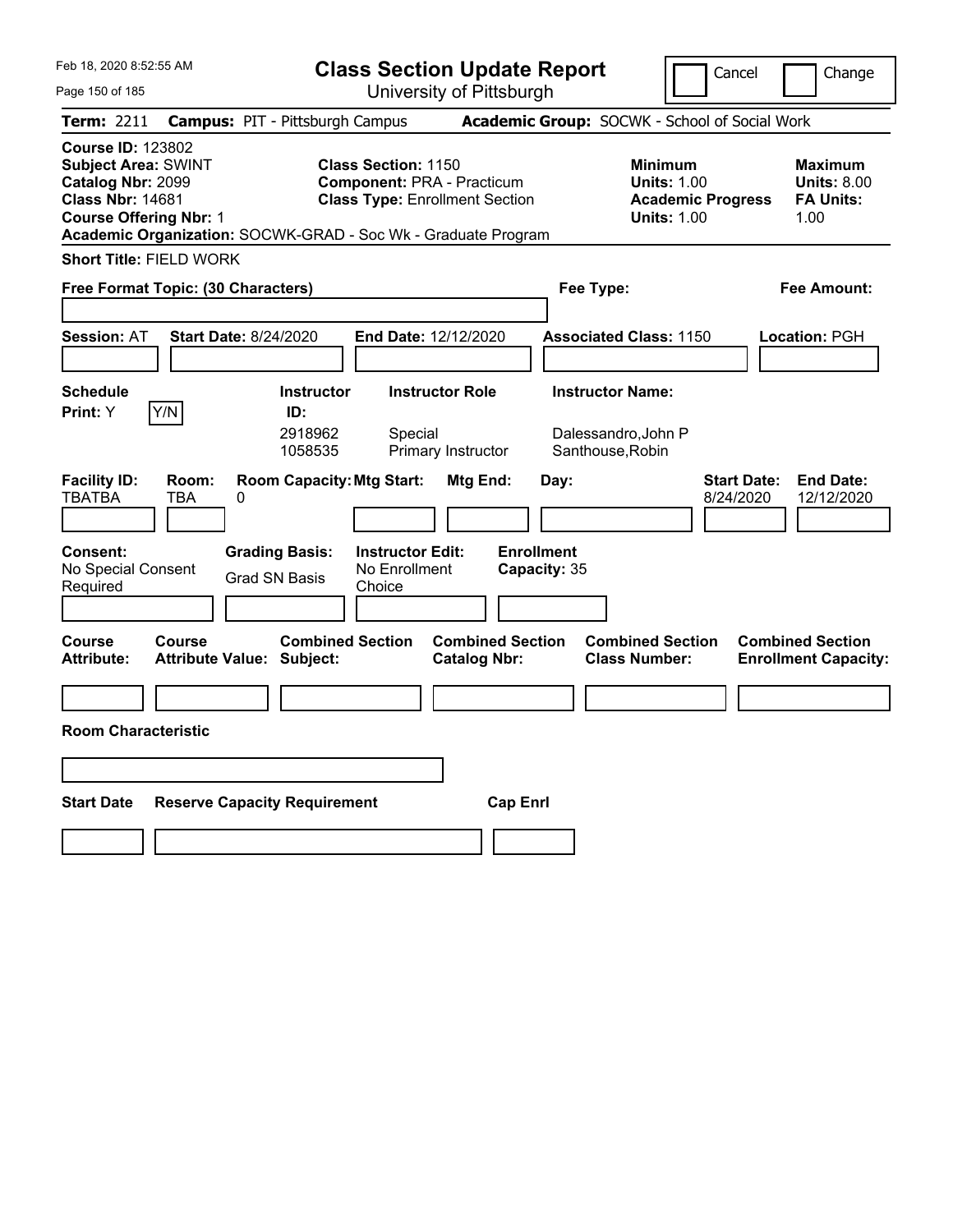| Feb 18, 2020 8:52:55 AM                                                                                                                                                                                  |                                                             |                                                    | <b>Class Section Update Report</b>                                         |                                   |                                                            | Cancel                          | Change                                                    |
|----------------------------------------------------------------------------------------------------------------------------------------------------------------------------------------------------------|-------------------------------------------------------------|----------------------------------------------------|----------------------------------------------------------------------------|-----------------------------------|------------------------------------------------------------|---------------------------------|-----------------------------------------------------------|
| Page 151 of 185                                                                                                                                                                                          |                                                             |                                                    | University of Pittsburgh                                                   |                                   |                                                            |                                 |                                                           |
| Term: 2211                                                                                                                                                                                               | <b>Campus: PIT - Pittsburgh Campus</b>                      |                                                    |                                                                            |                                   | Academic Group: SOCWK - School of Social Work              |                                 |                                                           |
| <b>Course ID: 123802</b><br><b>Subject Area: SWINT</b><br>Catalog Nbr: 2099<br><b>Class Nbr: 14682</b><br><b>Course Offering Nbr: 1</b><br>Academic Organization: SOCWK-GRAD - Soc Wk - Graduate Program |                                                             | <b>Class Section: 1160</b>                         | <b>Component: PRA - Practicum</b><br><b>Class Type: Enrollment Section</b> |                                   | <b>Minimum</b><br><b>Units: 1.00</b><br><b>Units: 1.00</b> | <b>Academic Progress</b>        | Maximum<br><b>Units: 8.00</b><br><b>FA Units:</b><br>1.00 |
| <b>Short Title: FIELD WORK</b>                                                                                                                                                                           |                                                             |                                                    |                                                                            |                                   |                                                            |                                 |                                                           |
| Free Format Topic: (30 Characters)                                                                                                                                                                       |                                                             |                                                    |                                                                            |                                   | Fee Type:                                                  |                                 | Fee Amount:                                               |
|                                                                                                                                                                                                          |                                                             |                                                    |                                                                            |                                   |                                                            |                                 |                                                           |
| <b>Session: AT</b>                                                                                                                                                                                       | <b>Start Date: 8/24/2020</b>                                | <b>End Date: 12/12/2020</b>                        |                                                                            |                                   | <b>Associated Class: 1160</b>                              |                                 | Location: PGH                                             |
|                                                                                                                                                                                                          |                                                             |                                                    |                                                                            |                                   |                                                            |                                 |                                                           |
| <b>Schedule</b>                                                                                                                                                                                          | <b>Instructor</b>                                           |                                                    | <b>Instructor Role</b>                                                     |                                   | <b>Instructor Name:</b>                                    |                                 |                                                           |
| Y/N<br>Print: Y                                                                                                                                                                                          | ID:<br>2906910<br>2918962                                   | Special                                            | Primary Instructor                                                         |                                   | Cherry, Melvin C<br>Dalessandro, John P                    |                                 |                                                           |
| <b>Facility ID:</b><br>Room:<br><b>TBATBA</b><br><b>TBA</b><br>0                                                                                                                                         | <b>Room Capacity: Mtg Start:</b>                            |                                                    | Mtg End:                                                                   | Day:                              |                                                            | <b>Start Date:</b><br>8/24/2020 | <b>End Date:</b><br>12/12/2020                            |
| <b>Consent:</b><br>No Special Consent<br>Required                                                                                                                                                        | <b>Grading Basis:</b><br><b>Grad SN Basis</b>               | <b>Instructor Edit:</b><br>No Enrollment<br>Choice |                                                                            | <b>Enrollment</b><br>Capacity: 35 |                                                            |                                 |                                                           |
| Course<br>Course<br><b>Attribute:</b>                                                                                                                                                                    | <b>Combined Section</b><br><b>Attribute Value: Subject:</b> |                                                    | <b>Combined Section</b><br><b>Catalog Nbr:</b>                             |                                   | <b>Combined Section</b><br><b>Class Number:</b>            |                                 | <b>Combined Section</b><br><b>Enrollment Capacity:</b>    |
|                                                                                                                                                                                                          |                                                             |                                                    |                                                                            |                                   |                                                            |                                 |                                                           |
| <b>Room Characteristic</b>                                                                                                                                                                               |                                                             |                                                    |                                                                            |                                   |                                                            |                                 |                                                           |
|                                                                                                                                                                                                          |                                                             |                                                    |                                                                            |                                   |                                                            |                                 |                                                           |
| <b>Start Date</b>                                                                                                                                                                                        | <b>Reserve Capacity Requirement</b>                         |                                                    | <b>Cap Enrl</b>                                                            |                                   |                                                            |                                 |                                                           |
|                                                                                                                                                                                                          |                                                             |                                                    |                                                                            |                                   |                                                            |                                 |                                                           |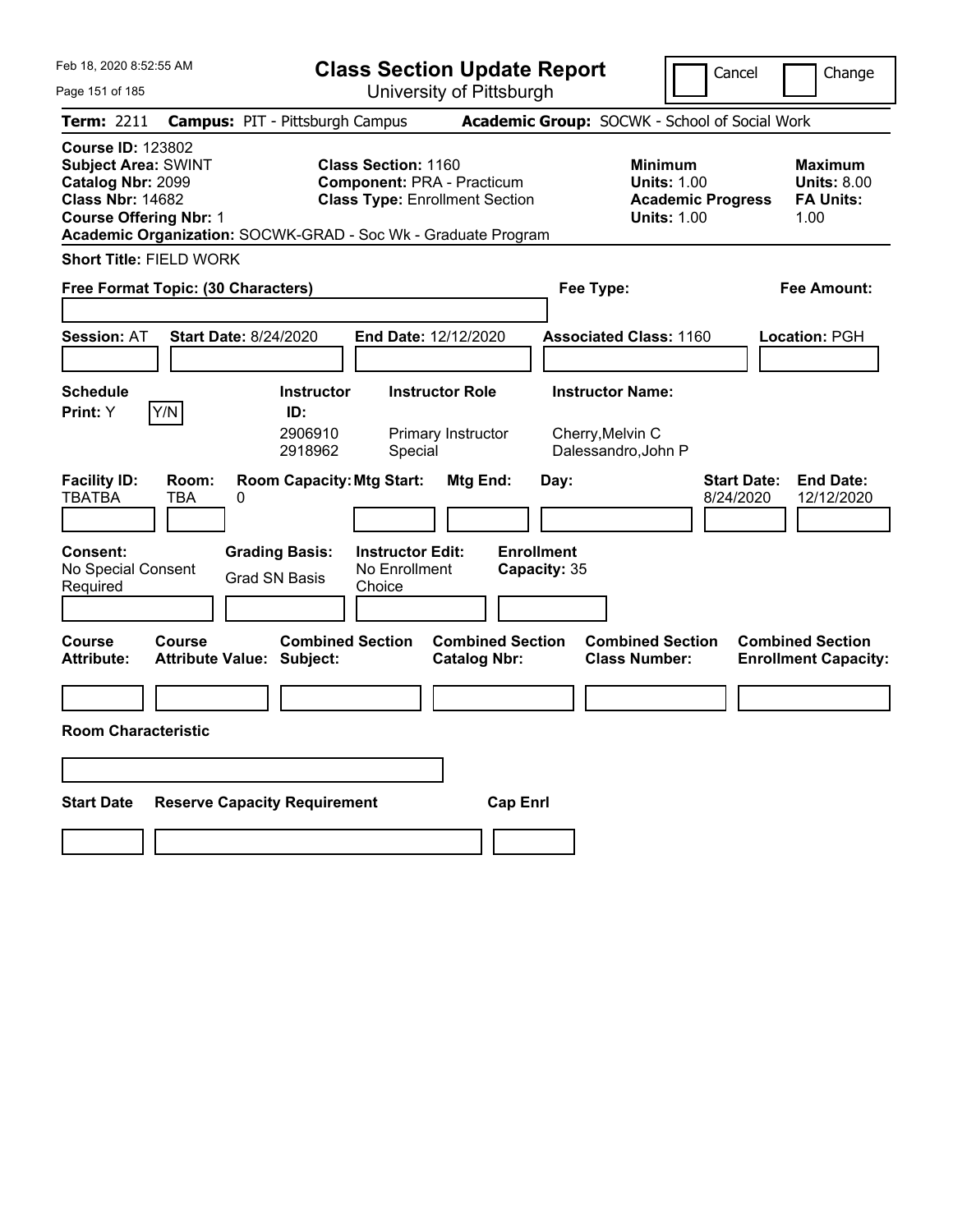| Feb 18, 2020 8:52:55 AM                                                                                                                 |                          |                                                               | <b>Class Section Update Report</b>                                                                       |                                                |                                   |                                                |                                                                                        | Cancel                          | Change                                                           |
|-----------------------------------------------------------------------------------------------------------------------------------------|--------------------------|---------------------------------------------------------------|----------------------------------------------------------------------------------------------------------|------------------------------------------------|-----------------------------------|------------------------------------------------|----------------------------------------------------------------------------------------|---------------------------------|------------------------------------------------------------------|
| Page 152 of 185                                                                                                                         |                          |                                                               | University of Pittsburgh                                                                                 |                                                |                                   |                                                |                                                                                        |                                 |                                                                  |
| <b>Term: 2211</b>                                                                                                                       |                          | <b>Campus: PIT - Pittsburgh Campus</b>                        |                                                                                                          |                                                |                                   |                                                | Academic Group: SOCWK - School of Social Work                                          |                                 |                                                                  |
| <b>Course ID: 123802</b><br><b>Subject Area: SWINT</b><br>Catalog Nbr: 2099<br><b>Class Nbr: 14683</b><br><b>Course Offering Nbr: 1</b> |                          | Academic Organization: SOCWK-GRAD - Soc Wk - Graduate Program | <b>Class Section: 1170</b><br><b>Component: PRA - Practicum</b><br><b>Class Type: Enrollment Section</b> |                                                |                                   |                                                | <b>Minimum</b><br><b>Units: 1.00</b><br><b>Academic Progress</b><br><b>Units: 1.00</b> |                                 | <b>Maximum</b><br><b>Units: 8.00</b><br><b>FA Units:</b><br>1.00 |
| <b>Short Title: FIELD WORK</b>                                                                                                          |                          |                                                               |                                                                                                          |                                                |                                   |                                                |                                                                                        |                                 |                                                                  |
| Free Format Topic: (30 Characters)                                                                                                      |                          |                                                               |                                                                                                          |                                                |                                   | Fee Type:                                      |                                                                                        |                                 | Fee Amount:                                                      |
|                                                                                                                                         |                          |                                                               |                                                                                                          |                                                |                                   |                                                |                                                                                        |                                 |                                                                  |
| <b>Session: AT</b>                                                                                                                      |                          | <b>Start Date: 8/24/2020</b>                                  | End Date: 12/12/2020                                                                                     |                                                |                                   |                                                | <b>Associated Class: 1170</b>                                                          |                                 | <b>Location: PGH</b>                                             |
|                                                                                                                                         |                          |                                                               |                                                                                                          |                                                |                                   |                                                |                                                                                        |                                 |                                                                  |
| <b>Schedule</b><br>Y/N<br>Print: Y                                                                                                      |                          | <b>Instructor</b><br>ID:<br>2918962<br>1646655                | Special                                                                                                  | <b>Instructor Role</b><br>Primary Instructor   |                                   | <b>Instructor Name:</b><br>Dalessandro, John P | Robinson, Deborah C.S.                                                                 |                                 |                                                                  |
| <b>Facility ID:</b><br><b>TBATBA</b>                                                                                                    | Room:<br><b>TBA</b><br>0 | <b>Room Capacity: Mtg Start:</b>                              |                                                                                                          | Mtg End:                                       |                                   | Day:                                           |                                                                                        | <b>Start Date:</b><br>8/24/2020 | <b>End Date:</b><br>12/12/2020                                   |
| <b>Consent:</b><br>No Special Consent<br>Required                                                                                       |                          | <b>Grading Basis:</b><br><b>Grad SN Basis</b>                 | <b>Instructor Edit:</b><br>No Enrollment<br>Choice                                                       |                                                | <b>Enrollment</b><br>Capacity: 35 |                                                |                                                                                        |                                 |                                                                  |
| <b>Course</b><br><b>Attribute:</b>                                                                                                      | <b>Course</b>            | <b>Combined Section</b><br><b>Attribute Value: Subject:</b>   |                                                                                                          | <b>Combined Section</b><br><b>Catalog Nbr:</b> |                                   |                                                | <b>Combined Section</b><br><b>Class Number:</b>                                        |                                 | <b>Combined Section</b><br><b>Enrollment Capacity:</b>           |
|                                                                                                                                         |                          |                                                               |                                                                                                          |                                                |                                   |                                                |                                                                                        |                                 |                                                                  |
| <b>Room Characteristic</b>                                                                                                              |                          |                                                               |                                                                                                          |                                                |                                   |                                                |                                                                                        |                                 |                                                                  |
|                                                                                                                                         |                          |                                                               |                                                                                                          |                                                |                                   |                                                |                                                                                        |                                 |                                                                  |
| <b>Start Date</b>                                                                                                                       |                          | <b>Reserve Capacity Requirement</b>                           |                                                                                                          |                                                | <b>Cap Enri</b>                   |                                                |                                                                                        |                                 |                                                                  |
|                                                                                                                                         |                          |                                                               |                                                                                                          |                                                |                                   |                                                |                                                                                        |                                 |                                                                  |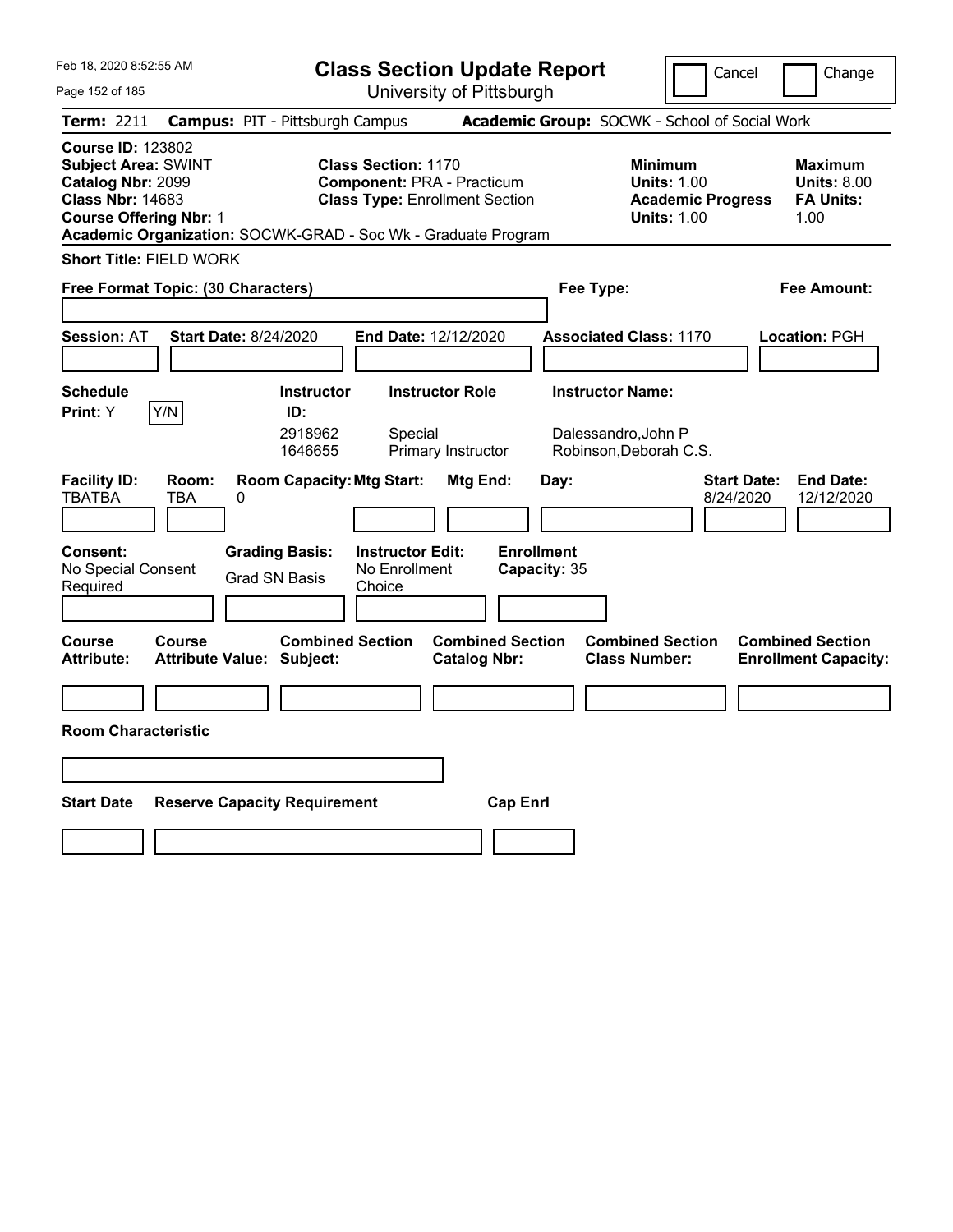| Feb 18, 2020 8:52:55 AM                                                                                                                                                                                  |                                                             | <b>Class Section Update Report</b>                                                                       |                                                |                                                                                        | Change<br>Cancel                                                  |
|----------------------------------------------------------------------------------------------------------------------------------------------------------------------------------------------------------|-------------------------------------------------------------|----------------------------------------------------------------------------------------------------------|------------------------------------------------|----------------------------------------------------------------------------------------|-------------------------------------------------------------------|
| Page 153 of 185                                                                                                                                                                                          |                                                             | University of Pittsburgh                                                                                 |                                                |                                                                                        |                                                                   |
| Term: 2211                                                                                                                                                                                               | <b>Campus: PIT - Pittsburgh Campus</b>                      |                                                                                                          |                                                | Academic Group: SOCWK - School of Social Work                                          |                                                                   |
| <b>Course ID: 123802</b><br><b>Subject Area: SWINT</b><br>Catalog Nbr: 2099<br><b>Class Nbr: 14684</b><br><b>Course Offering Nbr: 1</b><br>Academic Organization: SOCWK-GRAD - Soc Wk - Graduate Program |                                                             | <b>Class Section: 1180</b><br><b>Component: PRA - Practicum</b><br><b>Class Type: Enrollment Section</b> |                                                | <b>Minimum</b><br><b>Units: 1.00</b><br><b>Academic Progress</b><br><b>Units: 1.00</b> | Maximum<br><b>Units: 8.00</b><br><b>FA Units:</b><br>1.00         |
| <b>Short Title: FIELD WORK</b>                                                                                                                                                                           |                                                             |                                                                                                          |                                                |                                                                                        |                                                                   |
| Free Format Topic: (30 Characters)                                                                                                                                                                       |                                                             |                                                                                                          |                                                | Fee Type:                                                                              | Fee Amount:                                                       |
| <b>Session: AT</b>                                                                                                                                                                                       | <b>Start Date: 8/24/2020</b>                                | End Date: 12/12/2020                                                                                     |                                                | <b>Associated Class: 1180</b>                                                          | Location: PGH                                                     |
| <b>Schedule</b><br>Y/N<br>Print: Y                                                                                                                                                                       | <b>Instructor</b><br>ID:<br>2918962                         | <b>Instructor Role</b><br>Primary Instructor                                                             |                                                | <b>Instructor Name:</b><br>Dalessandro, John P                                         |                                                                   |
| <b>Facility ID:</b><br>Room:<br><b>TBATBA</b><br>TBA                                                                                                                                                     | <b>Room Capacity: Mtg Start:</b><br>0                       |                                                                                                          | Mtg End:<br>Day:                               |                                                                                        | <b>End Date:</b><br><b>Start Date:</b><br>8/24/2020<br>12/12/2020 |
| Consent:<br>No Special Consent<br>Required                                                                                                                                                               | <b>Grading Basis:</b><br><b>Grad SN Basis</b>               | <b>Instructor Edit:</b><br>No Enrollment<br>Choice                                                       | <b>Enrollment</b><br>Capacity: 35              |                                                                                        |                                                                   |
| Course<br>Course<br><b>Attribute:</b>                                                                                                                                                                    | <b>Combined Section</b><br><b>Attribute Value: Subject:</b> |                                                                                                          | <b>Combined Section</b><br><b>Catalog Nbr:</b> | <b>Combined Section</b><br><b>Class Number:</b>                                        | <b>Combined Section</b><br><b>Enrollment Capacity:</b>            |
|                                                                                                                                                                                                          |                                                             |                                                                                                          |                                                |                                                                                        |                                                                   |
| <b>Room Characteristic</b>                                                                                                                                                                               |                                                             |                                                                                                          |                                                |                                                                                        |                                                                   |
|                                                                                                                                                                                                          |                                                             |                                                                                                          |                                                |                                                                                        |                                                                   |
| <b>Start Date</b>                                                                                                                                                                                        | <b>Reserve Capacity Requirement</b>                         |                                                                                                          | <b>Cap Enrl</b>                                |                                                                                        |                                                                   |
|                                                                                                                                                                                                          |                                                             |                                                                                                          |                                                |                                                                                        |                                                                   |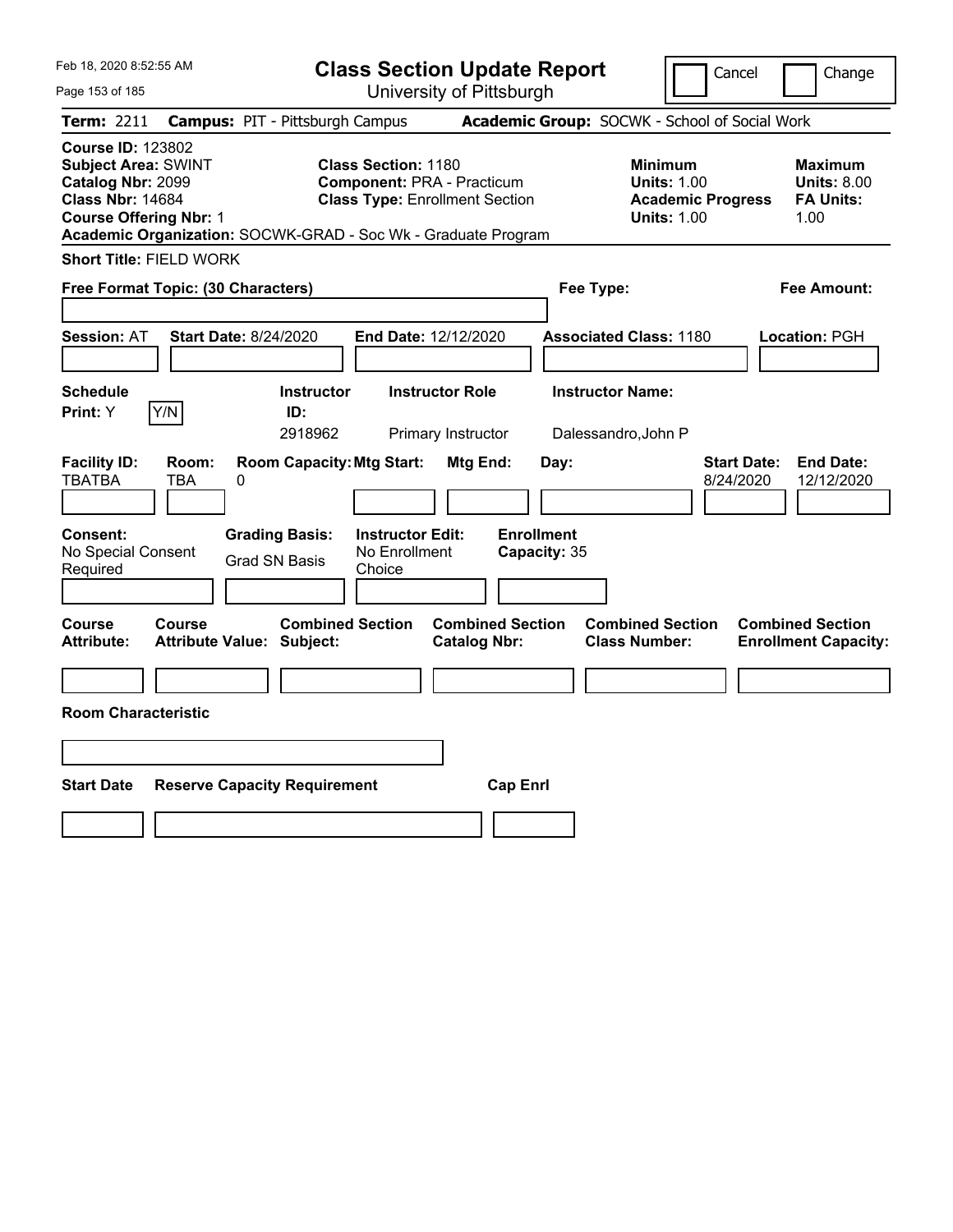| Feb 18, 2020 8:52:55 AM                                                                                                                 |                          |                                                               | <b>Class Section Update Report</b>                                                                |                                                |                                   |                                                 | Cancel                                                                                 | Change                                                    |  |
|-----------------------------------------------------------------------------------------------------------------------------------------|--------------------------|---------------------------------------------------------------|---------------------------------------------------------------------------------------------------|------------------------------------------------|-----------------------------------|-------------------------------------------------|----------------------------------------------------------------------------------------|-----------------------------------------------------------|--|
| Page 154 of 185                                                                                                                         |                          |                                                               |                                                                                                   | University of Pittsburgh                       |                                   |                                                 |                                                                                        |                                                           |  |
| <b>Term: 2211</b>                                                                                                                       |                          | <b>Campus: PIT - Pittsburgh Campus</b>                        |                                                                                                   |                                                |                                   | Academic Group: SOCWK - School of Social Work   |                                                                                        |                                                           |  |
| <b>Course ID: 123802</b><br><b>Subject Area: SWINT</b><br>Catalog Nbr: 2099<br><b>Class Nbr: 14685</b><br><b>Course Offering Nbr: 1</b> |                          | Academic Organization: SOCWK-GRAD - Soc Wk - Graduate Program | Class Section: 1190<br><b>Component: PRA - Practicum</b><br><b>Class Type: Enrollment Section</b> |                                                |                                   |                                                 | <b>Minimum</b><br><b>Units: 1.00</b><br><b>Academic Progress</b><br><b>Units: 1.00</b> | Maximum<br><b>Units: 8.00</b><br><b>FA Units:</b><br>1.00 |  |
| <b>Short Title: FIELD WORK</b>                                                                                                          |                          |                                                               |                                                                                                   |                                                |                                   |                                                 |                                                                                        |                                                           |  |
| Free Format Topic: (30 Characters)                                                                                                      |                          |                                                               |                                                                                                   |                                                |                                   | Fee Type:                                       |                                                                                        | Fee Amount:                                               |  |
|                                                                                                                                         |                          |                                                               |                                                                                                   |                                                |                                   |                                                 |                                                                                        |                                                           |  |
| <b>Session: AT</b>                                                                                                                      |                          | <b>Start Date: 8/24/2020</b>                                  | <b>End Date: 12/12/2020</b>                                                                       |                                                |                                   | <b>Associated Class: 1190</b>                   |                                                                                        | Location: PGH                                             |  |
|                                                                                                                                         |                          |                                                               |                                                                                                   |                                                |                                   |                                                 |                                                                                        |                                                           |  |
| <b>Schedule</b>                                                                                                                         |                          | <b>Instructor</b>                                             |                                                                                                   | <b>Instructor Role</b>                         |                                   | <b>Instructor Name:</b>                         |                                                                                        |                                                           |  |
| Print: Y                                                                                                                                | Y/N                      | ID:<br>2918962<br>2908905                                     | Special                                                                                           | Primary Instructor                             |                                   | Dalessandro, John P<br>Greeno, Catherine G      |                                                                                        |                                                           |  |
| <b>Facility ID:</b><br><b>TBATBA</b>                                                                                                    | Room:<br><b>TBA</b><br>0 | <b>Room Capacity: Mtg Start:</b>                              |                                                                                                   | Mtg End:                                       | Day:                              |                                                 | 8/24/2020                                                                              | <b>End Date:</b><br><b>Start Date:</b><br>12/12/2020      |  |
| <b>Consent:</b><br>No Special Consent<br>Required                                                                                       |                          | <b>Grading Basis:</b><br><b>Grad SN Basis</b>                 | <b>Instructor Edit:</b><br>No Enrollment<br>Choice                                                |                                                | <b>Enrollment</b><br>Capacity: 35 |                                                 |                                                                                        |                                                           |  |
| Course<br><b>Attribute:</b>                                                                                                             | <b>Course</b>            | <b>Combined Section</b><br><b>Attribute Value: Subject:</b>   |                                                                                                   | <b>Combined Section</b><br><b>Catalog Nbr:</b> |                                   | <b>Combined Section</b><br><b>Class Number:</b> |                                                                                        | <b>Combined Section</b><br><b>Enrollment Capacity:</b>    |  |
|                                                                                                                                         |                          |                                                               |                                                                                                   |                                                |                                   |                                                 |                                                                                        |                                                           |  |
| <b>Room Characteristic</b>                                                                                                              |                          |                                                               |                                                                                                   |                                                |                                   |                                                 |                                                                                        |                                                           |  |
|                                                                                                                                         |                          |                                                               |                                                                                                   |                                                |                                   |                                                 |                                                                                        |                                                           |  |
| <b>Start Date</b>                                                                                                                       |                          | <b>Reserve Capacity Requirement</b>                           |                                                                                                   |                                                | <b>Cap Enrl</b>                   |                                                 |                                                                                        |                                                           |  |
|                                                                                                                                         |                          |                                                               |                                                                                                   |                                                |                                   |                                                 |                                                                                        |                                                           |  |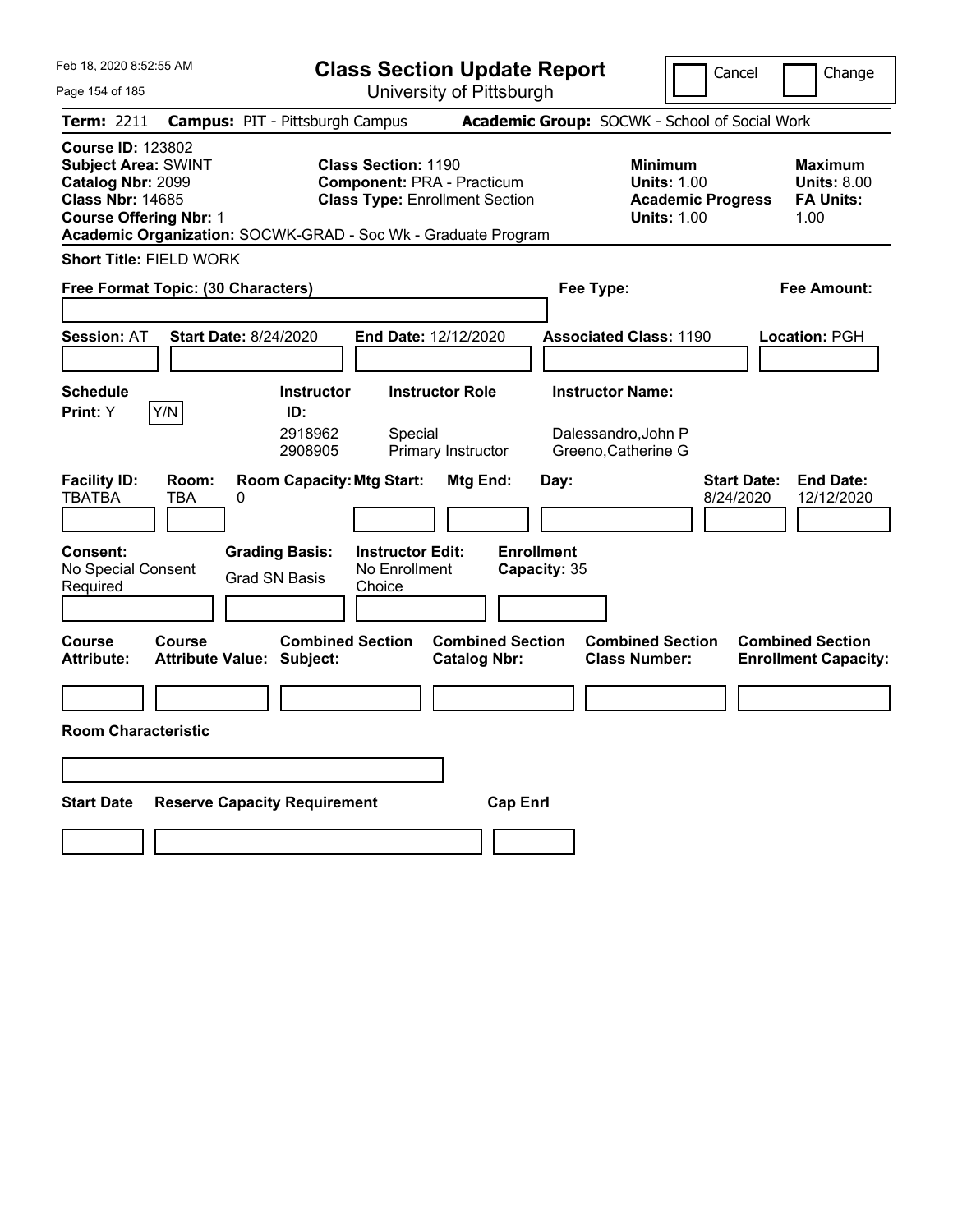| Feb 18, 2020 8:52:55 AM                                                                                                                                                                                  |                                                             | <b>Class Section Update Report</b>                                         |                                                                           | Cancel                                                                                 | Change                                                    |
|----------------------------------------------------------------------------------------------------------------------------------------------------------------------------------------------------------|-------------------------------------------------------------|----------------------------------------------------------------------------|---------------------------------------------------------------------------|----------------------------------------------------------------------------------------|-----------------------------------------------------------|
| Page 155 of 185                                                                                                                                                                                          |                                                             | University of Pittsburgh                                                   |                                                                           |                                                                                        |                                                           |
| Term: 2211                                                                                                                                                                                               | <b>Campus: PIT - Pittsburgh Campus</b>                      |                                                                            | Academic Group: SOCWK - School of Social Work                             |                                                                                        |                                                           |
| <b>Course ID: 123802</b><br><b>Subject Area: SWINT</b><br>Catalog Nbr: 2099<br><b>Class Nbr: 14686</b><br><b>Course Offering Nbr: 1</b><br>Academic Organization: SOCWK-GRAD - Soc Wk - Graduate Program | <b>Class Section: 1200</b>                                  | <b>Component: PRA - Practicum</b><br><b>Class Type: Enrollment Section</b> |                                                                           | <b>Minimum</b><br><b>Units: 1.00</b><br><b>Academic Progress</b><br><b>Units: 1.00</b> | Maximum<br><b>Units: 8.00</b><br><b>FA Units:</b><br>1.00 |
| <b>Short Title: FIELD WORK</b>                                                                                                                                                                           |                                                             |                                                                            |                                                                           |                                                                                        |                                                           |
| Free Format Topic: (30 Characters)                                                                                                                                                                       |                                                             |                                                                            | Fee Type:                                                                 |                                                                                        | Fee Amount:                                               |
| <b>Start Date: 8/24/2020</b><br><b>Session: AT</b>                                                                                                                                                       |                                                             | End Date: 12/12/2020                                                       | <b>Associated Class: 1200</b>                                             |                                                                                        | Location: PGH                                             |
| <b>Schedule</b><br>Y/N<br>Print: Y                                                                                                                                                                       | <b>Instructor</b><br>ID:<br>2918962<br>3588013              | <b>Instructor Role</b><br>Special<br>Primary Instructor                    | <b>Instructor Name:</b><br>Dalessandro, John P<br>Lombardi, Brianna Marie |                                                                                        |                                                           |
| <b>Facility ID:</b><br>Room:<br><b>TBATBA</b><br>TBA<br>0                                                                                                                                                | <b>Room Capacity: Mtg Start:</b>                            | Mtg End:                                                                   | Day:                                                                      | <b>Start Date:</b><br>8/24/2020                                                        | <b>End Date:</b><br>12/12/2020                            |
| <b>Consent:</b><br>No Special Consent<br>Required                                                                                                                                                        | <b>Grading Basis:</b><br><b>Grad SN Basis</b><br>Choice     | <b>Instructor Edit:</b><br>No Enrollment                                   | <b>Enrollment</b><br>Capacity: 35                                         |                                                                                        |                                                           |
| Course<br><b>Course</b><br>Attribute:                                                                                                                                                                    | <b>Combined Section</b><br><b>Attribute Value: Subject:</b> | <b>Combined Section</b><br><b>Catalog Nbr:</b>                             | <b>Combined Section</b><br><b>Class Number:</b>                           |                                                                                        | <b>Combined Section</b><br><b>Enrollment Capacity:</b>    |
|                                                                                                                                                                                                          |                                                             |                                                                            |                                                                           |                                                                                        |                                                           |
| <b>Room Characteristic</b>                                                                                                                                                                               |                                                             |                                                                            |                                                                           |                                                                                        |                                                           |
|                                                                                                                                                                                                          |                                                             |                                                                            |                                                                           |                                                                                        |                                                           |
| <b>Start Date</b>                                                                                                                                                                                        | <b>Reserve Capacity Requirement</b>                         | <b>Cap Enrl</b>                                                            |                                                                           |                                                                                        |                                                           |
|                                                                                                                                                                                                          |                                                             |                                                                            |                                                                           |                                                                                        |                                                           |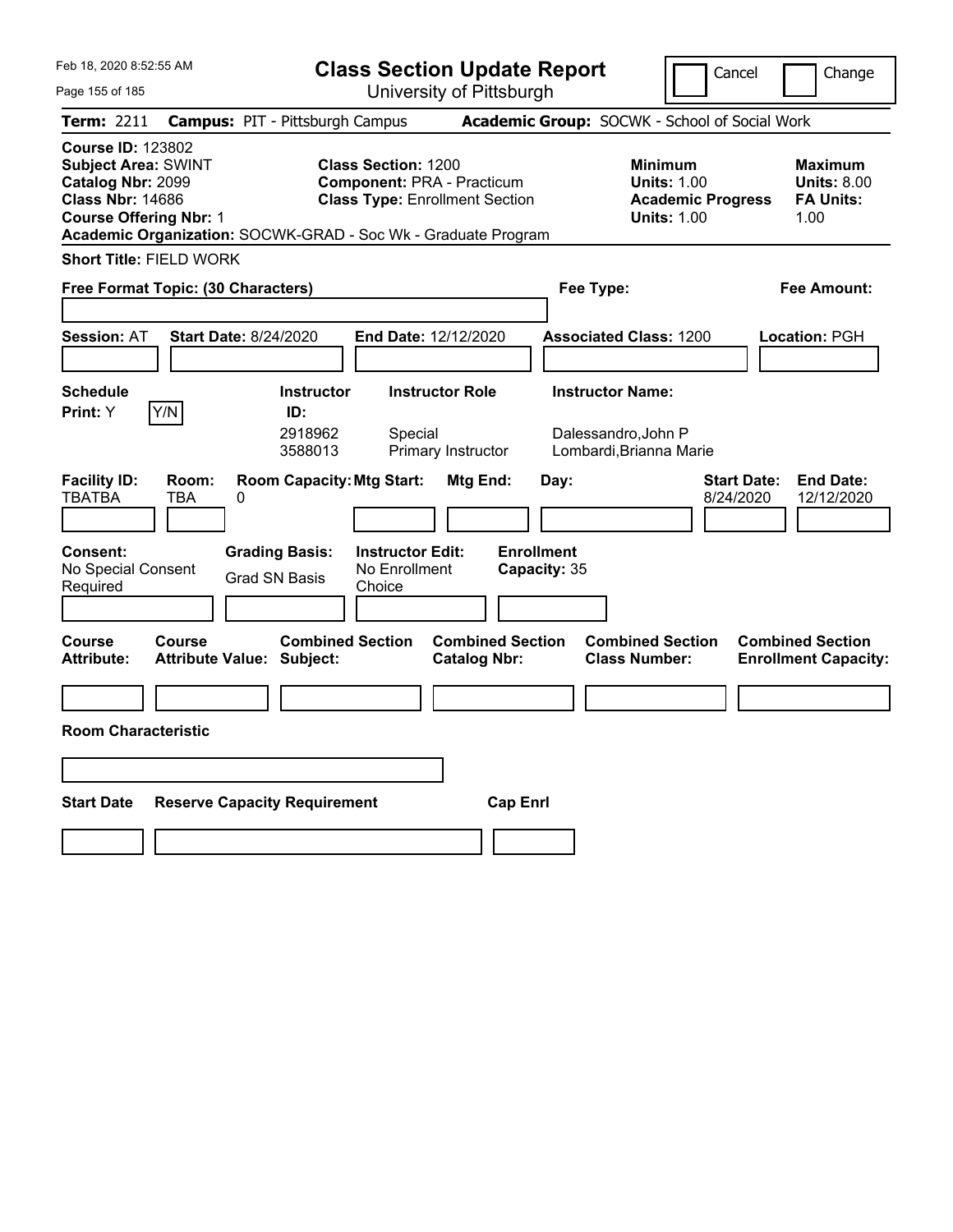|                         |                                                                                                                                                                                                                                                                                                                                                                                      |                                                                                                                                                                                                                                                                                                                                      | Cancel<br>Change                                                                                                                                                                                                                                             |
|-------------------------|--------------------------------------------------------------------------------------------------------------------------------------------------------------------------------------------------------------------------------------------------------------------------------------------------------------------------------------------------------------------------------------|--------------------------------------------------------------------------------------------------------------------------------------------------------------------------------------------------------------------------------------------------------------------------------------------------------------------------------------|--------------------------------------------------------------------------------------------------------------------------------------------------------------------------------------------------------------------------------------------------------------|
|                         |                                                                                                                                                                                                                                                                                                                                                                                      |                                                                                                                                                                                                                                                                                                                                      |                                                                                                                                                                                                                                                              |
|                         |                                                                                                                                                                                                                                                                                                                                                                                      |                                                                                                                                                                                                                                                                                                                                      |                                                                                                                                                                                                                                                              |
| Class Section: 1210     |                                                                                                                                                                                                                                                                                                                                                                                      | <b>Minimum</b><br><b>Units: 1.00</b><br><b>Academic Progress</b><br><b>Units: 1.00</b>                                                                                                                                                                                                                                               | Maximum<br><b>Units: 8.00</b><br><b>FA Units:</b><br>1.00                                                                                                                                                                                                    |
|                         |                                                                                                                                                                                                                                                                                                                                                                                      |                                                                                                                                                                                                                                                                                                                                      |                                                                                                                                                                                                                                                              |
|                         |                                                                                                                                                                                                                                                                                                                                                                                      |                                                                                                                                                                                                                                                                                                                                      | Fee Amount:                                                                                                                                                                                                                                                  |
|                         |                                                                                                                                                                                                                                                                                                                                                                                      |                                                                                                                                                                                                                                                                                                                                      | Location: PGH                                                                                                                                                                                                                                                |
| Special                 |                                                                                                                                                                                                                                                                                                                                                                                      |                                                                                                                                                                                                                                                                                                                                      |                                                                                                                                                                                                                                                              |
| No Enrollment<br>Choice | Day:<br><b>Enrollment</b>                                                                                                                                                                                                                                                                                                                                                            |                                                                                                                                                                                                                                                                                                                                      | <b>End Date:</b><br><b>Start Date:</b><br>8/24/2020<br>12/12/2020                                                                                                                                                                                            |
|                         |                                                                                                                                                                                                                                                                                                                                                                                      |                                                                                                                                                                                                                                                                                                                                      | <b>Combined Section</b><br><b>Enrollment Capacity:</b>                                                                                                                                                                                                       |
|                         |                                                                                                                                                                                                                                                                                                                                                                                      |                                                                                                                                                                                                                                                                                                                                      |                                                                                                                                                                                                                                                              |
|                         |                                                                                                                                                                                                                                                                                                                                                                                      |                                                                                                                                                                                                                                                                                                                                      |                                                                                                                                                                                                                                                              |
|                         | <b>Cap Enrl</b>                                                                                                                                                                                                                                                                                                                                                                      |                                                                                                                                                                                                                                                                                                                                      |                                                                                                                                                                                                                                                              |
|                         | <b>Campus: PIT - Pittsburgh Campus</b><br>Free Format Topic: (30 Characters)<br><b>Start Date: 8/24/2020</b><br><b>Instructor</b><br>ID:<br>2918962<br>2909033<br><b>Room Capacity: Mtg Start:</b><br><b>Grading Basis:</b><br><b>Instructor Edit:</b><br><b>Grad SN Basis</b><br><b>Combined Section</b><br><b>Attribute Value: Subject:</b><br><b>Reserve Capacity Requirement</b> | University of Pittsburgh<br><b>Component: PRA - Practicum</b><br><b>Class Type: Enrollment Section</b><br>Academic Organization: SOCWK-GRAD - Soc Wk - Graduate Program<br><b>End Date: 12/12/2020</b><br><b>Instructor Role</b><br>Primary Instructor<br>Mtg End:<br>Capacity: 35<br><b>Combined Section</b><br><b>Catalog Nbr:</b> | <b>Class Section Update Report</b><br>Academic Group: SOCWK - School of Social Work<br>Fee Type:<br><b>Associated Class: 1210</b><br><b>Instructor Name:</b><br>Dalessandro, John P<br>Petracchi, Helen E<br><b>Combined Section</b><br><b>Class Number:</b> |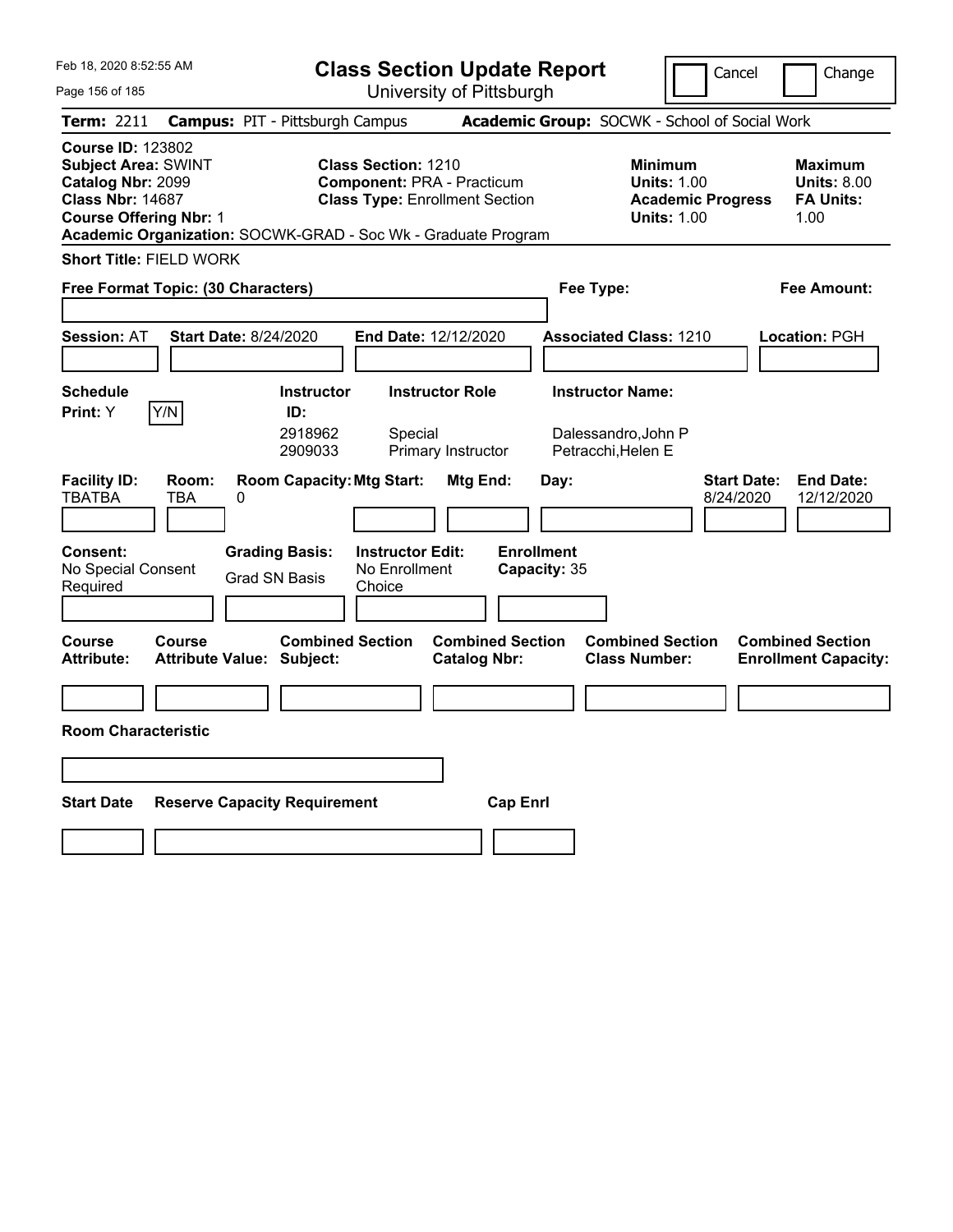| Feb 18, 2020 8:52:55 AM                                                                                                                                                                                  |                                                   |                                               | <b>Class Section Update Report</b>                                                                |                                                |                                   |      |                                                 |                                                                      | Cancel                          | Change                                                    |
|----------------------------------------------------------------------------------------------------------------------------------------------------------------------------------------------------------|---------------------------------------------------|-----------------------------------------------|---------------------------------------------------------------------------------------------------|------------------------------------------------|-----------------------------------|------|-------------------------------------------------|----------------------------------------------------------------------|---------------------------------|-----------------------------------------------------------|
| Page 157 of 185                                                                                                                                                                                          |                                                   |                                               | University of Pittsburgh                                                                          |                                                |                                   |      |                                                 |                                                                      |                                 |                                                           |
| <b>Term: 2211</b>                                                                                                                                                                                        |                                                   | <b>Campus: PIT - Pittsburgh Campus</b>        |                                                                                                   |                                                |                                   |      | Academic Group: SOCWK - School of Social Work   |                                                                      |                                 |                                                           |
| <b>Course ID: 123802</b><br><b>Subject Area: SWINT</b><br>Catalog Nbr: 2099<br><b>Class Nbr: 14688</b><br><b>Course Offering Nbr: 1</b><br>Academic Organization: SOCWK-GRAD - Soc Wk - Graduate Program |                                                   |                                               | Class Section: 1220<br><b>Component: PRA - Practicum</b><br><b>Class Type: Enrollment Section</b> |                                                |                                   |      | <b>Minimum</b>                                  | <b>Units: 1.00</b><br><b>Academic Progress</b><br><b>Units: 1.00</b> |                                 | Maximum<br><b>Units: 8.00</b><br><b>FA Units:</b><br>1.00 |
| <b>Short Title: FIELD WORK</b>                                                                                                                                                                           |                                                   |                                               |                                                                                                   |                                                |                                   |      |                                                 |                                                                      |                                 |                                                           |
| Free Format Topic: (30 Characters)                                                                                                                                                                       |                                                   |                                               |                                                                                                   |                                                |                                   |      | Fee Type:                                       |                                                                      |                                 | Fee Amount:                                               |
|                                                                                                                                                                                                          |                                                   |                                               |                                                                                                   |                                                |                                   |      |                                                 |                                                                      |                                 |                                                           |
| <b>Session: AT</b>                                                                                                                                                                                       | <b>Start Date: 8/24/2020</b>                      |                                               | <b>End Date: 12/12/2020</b>                                                                       |                                                |                                   |      | <b>Associated Class: 1220</b>                   |                                                                      |                                 | Location: PGH                                             |
|                                                                                                                                                                                                          |                                                   |                                               |                                                                                                   |                                                |                                   |      |                                                 |                                                                      |                                 |                                                           |
| <b>Schedule</b>                                                                                                                                                                                          |                                                   | <b>Instructor</b>                             |                                                                                                   | <b>Instructor Role</b>                         |                                   |      | <b>Instructor Name:</b>                         |                                                                      |                                 |                                                           |
| Y/N<br>Print: Y                                                                                                                                                                                          |                                                   | ID:<br>2918962<br>2923566                     | Special                                                                                           | Primary Instructor                             |                                   |      | Dalessandro, John P<br>Mulvaney, Elizabeth A    |                                                                      |                                 |                                                           |
| <b>Facility ID:</b><br><b>TBATBA</b>                                                                                                                                                                     | Room:<br><b>TBA</b><br>0                          | <b>Room Capacity: Mtg Start:</b>              |                                                                                                   | Mtg End:                                       |                                   | Day: |                                                 |                                                                      | <b>Start Date:</b><br>8/24/2020 | <b>End Date:</b><br>12/12/2020                            |
| <b>Consent:</b><br>No Special Consent<br>Required                                                                                                                                                        |                                                   | <b>Grading Basis:</b><br><b>Grad SN Basis</b> | <b>Instructor Edit:</b><br>No Enrollment<br>Choice                                                |                                                | <b>Enrollment</b><br>Capacity: 35 |      |                                                 |                                                                      |                                 |                                                           |
| Course<br><b>Attribute:</b>                                                                                                                                                                              | <b>Course</b><br><b>Attribute Value: Subject:</b> | <b>Combined Section</b>                       |                                                                                                   | <b>Combined Section</b><br><b>Catalog Nbr:</b> |                                   |      | <b>Combined Section</b><br><b>Class Number:</b> |                                                                      |                                 | <b>Combined Section</b><br><b>Enrollment Capacity:</b>    |
|                                                                                                                                                                                                          |                                                   |                                               |                                                                                                   |                                                |                                   |      |                                                 |                                                                      |                                 |                                                           |
| <b>Room Characteristic</b>                                                                                                                                                                               |                                                   |                                               |                                                                                                   |                                                |                                   |      |                                                 |                                                                      |                                 |                                                           |
|                                                                                                                                                                                                          |                                                   |                                               |                                                                                                   |                                                |                                   |      |                                                 |                                                                      |                                 |                                                           |
| <b>Start Date</b>                                                                                                                                                                                        |                                                   | <b>Reserve Capacity Requirement</b>           |                                                                                                   |                                                | <b>Cap Enrl</b>                   |      |                                                 |                                                                      |                                 |                                                           |
|                                                                                                                                                                                                          |                                                   |                                               |                                                                                                   |                                                |                                   |      |                                                 |                                                                      |                                 |                                                           |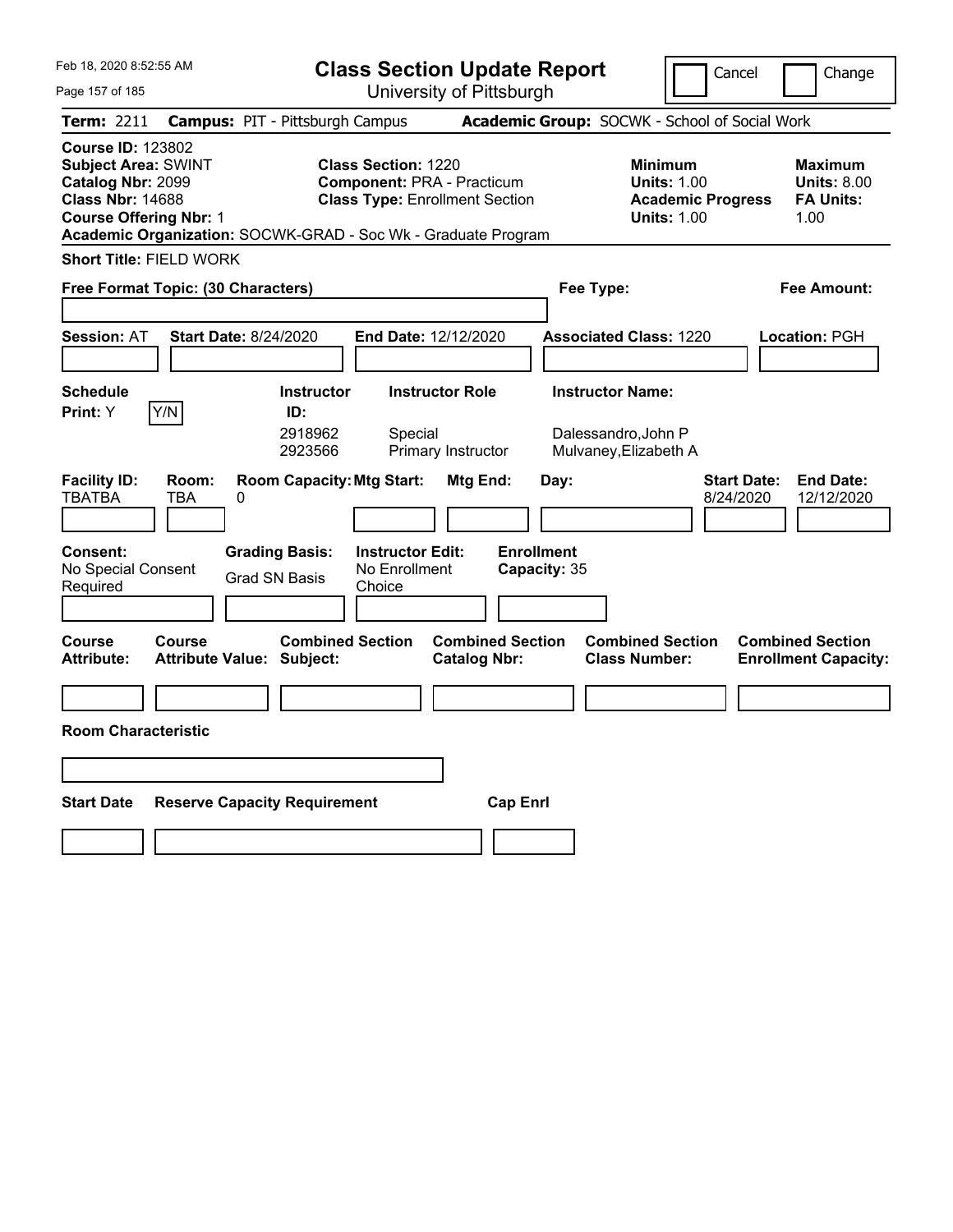| Feb 18, 2020 8:52:55 AM                                                                                                                                                                                  |                                                             |                                                    | <b>Class Section Update Report</b>                                         |                                   |                                                            | Cancel                          | Change                                                    |
|----------------------------------------------------------------------------------------------------------------------------------------------------------------------------------------------------------|-------------------------------------------------------------|----------------------------------------------------|----------------------------------------------------------------------------|-----------------------------------|------------------------------------------------------------|---------------------------------|-----------------------------------------------------------|
| Page 158 of 185                                                                                                                                                                                          |                                                             |                                                    | University of Pittsburgh                                                   |                                   |                                                            |                                 |                                                           |
| Term: 2211                                                                                                                                                                                               | <b>Campus: PIT - Pittsburgh Campus</b>                      |                                                    |                                                                            |                                   | Academic Group: SOCWK - School of Social Work              |                                 |                                                           |
| <b>Course ID: 123802</b><br><b>Subject Area: SWINT</b><br>Catalog Nbr: 2099<br><b>Class Nbr: 14689</b><br><b>Course Offering Nbr: 1</b><br>Academic Organization: SOCWK-GRAD - Soc Wk - Graduate Program |                                                             | <b>Class Section: 1230</b>                         | <b>Component: PRA - Practicum</b><br><b>Class Type: Enrollment Section</b> |                                   | <b>Minimum</b><br><b>Units: 1.00</b><br><b>Units: 1.00</b> | <b>Academic Progress</b>        | Maximum<br><b>Units: 8.00</b><br><b>FA Units:</b><br>1.00 |
| <b>Short Title: FIELD WORK</b>                                                                                                                                                                           |                                                             |                                                    |                                                                            |                                   |                                                            |                                 |                                                           |
| Free Format Topic: (30 Characters)                                                                                                                                                                       |                                                             |                                                    |                                                                            |                                   | Fee Type:                                                  |                                 | Fee Amount:                                               |
|                                                                                                                                                                                                          |                                                             |                                                    |                                                                            |                                   |                                                            |                                 |                                                           |
| <b>Session: AT</b>                                                                                                                                                                                       | <b>Start Date: 8/24/2020</b>                                | <b>End Date: 12/12/2020</b>                        |                                                                            |                                   | <b>Associated Class: 1230</b>                              |                                 | Location: PGH                                             |
|                                                                                                                                                                                                          |                                                             |                                                    |                                                                            |                                   |                                                            |                                 |                                                           |
| <b>Schedule</b>                                                                                                                                                                                          | <b>Instructor</b>                                           |                                                    | <b>Instructor Role</b>                                                     |                                   | <b>Instructor Name:</b>                                    |                                 |                                                           |
| Y/N<br>Print: Y                                                                                                                                                                                          | ID:<br>2906910<br>2918962                                   | Special                                            | Primary Instructor                                                         |                                   | Cherry, Melvin C<br>Dalessandro, John P                    |                                 |                                                           |
| <b>Facility ID:</b><br>Room:<br><b>TBATBA</b><br><b>TBA</b>                                                                                                                                              | <b>Room Capacity: Mtg Start:</b><br>0                       |                                                    | Mtg End:                                                                   | Day:                              |                                                            | <b>Start Date:</b><br>8/24/2020 | <b>End Date:</b><br>12/12/2020                            |
| <b>Consent:</b><br>No Special Consent<br>Required                                                                                                                                                        | <b>Grading Basis:</b><br><b>Grad SN Basis</b>               | <b>Instructor Edit:</b><br>No Enrollment<br>Choice |                                                                            | <b>Enrollment</b><br>Capacity: 35 |                                                            |                                 |                                                           |
| Course<br>Course<br><b>Attribute:</b>                                                                                                                                                                    | <b>Combined Section</b><br><b>Attribute Value: Subject:</b> |                                                    | <b>Combined Section</b><br><b>Catalog Nbr:</b>                             |                                   | <b>Combined Section</b><br><b>Class Number:</b>            |                                 | <b>Combined Section</b><br><b>Enrollment Capacity:</b>    |
|                                                                                                                                                                                                          |                                                             |                                                    |                                                                            |                                   |                                                            |                                 |                                                           |
| <b>Room Characteristic</b>                                                                                                                                                                               |                                                             |                                                    |                                                                            |                                   |                                                            |                                 |                                                           |
|                                                                                                                                                                                                          |                                                             |                                                    |                                                                            |                                   |                                                            |                                 |                                                           |
| <b>Start Date</b>                                                                                                                                                                                        | <b>Reserve Capacity Requirement</b>                         |                                                    | <b>Cap Enrl</b>                                                            |                                   |                                                            |                                 |                                                           |
|                                                                                                                                                                                                          |                                                             |                                                    |                                                                            |                                   |                                                            |                                 |                                                           |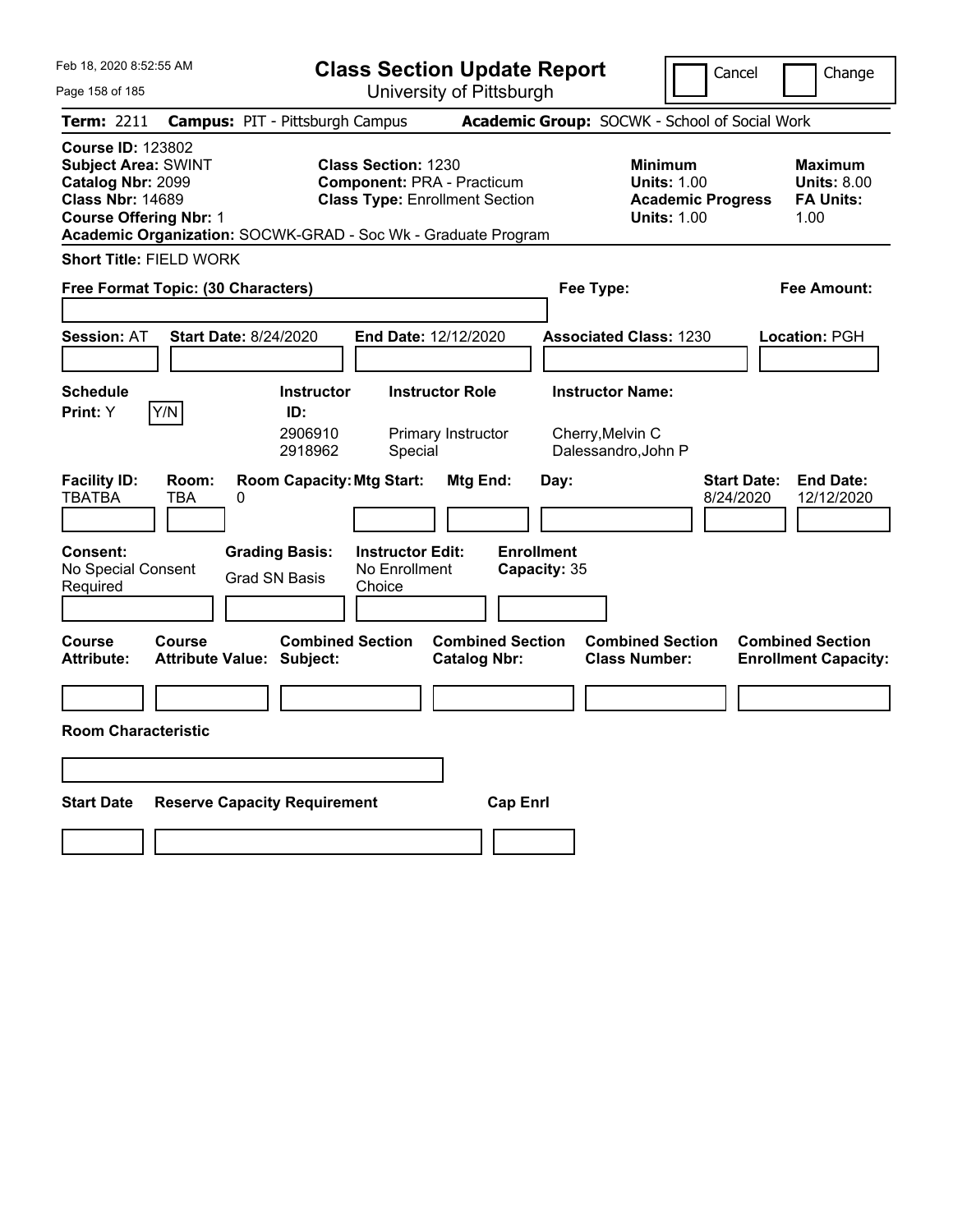| Feb 18, 2020 8:52:55 AM                                                                                                                                                                                  |                                                             |                                   | <b>Class Section Update Report</b>                                         |                           |                                                                                        | Cancel                          | Change                                                           |
|----------------------------------------------------------------------------------------------------------------------------------------------------------------------------------------------------------|-------------------------------------------------------------|-----------------------------------|----------------------------------------------------------------------------|---------------------------|----------------------------------------------------------------------------------------|---------------------------------|------------------------------------------------------------------|
| Page 159 of 185                                                                                                                                                                                          |                                                             |                                   | University of Pittsburgh                                                   |                           |                                                                                        |                                 |                                                                  |
| Term: 2211                                                                                                                                                                                               | <b>Campus: PIT - Pittsburgh Campus</b>                      |                                   |                                                                            |                           | Academic Group: SOCWK - School of Social Work                                          |                                 |                                                                  |
| <b>Course ID: 123802</b><br><b>Subject Area: SWINT</b><br>Catalog Nbr: 2099<br><b>Class Nbr: 14690</b><br><b>Course Offering Nbr: 1</b><br>Academic Organization: SOCWK-GRAD - Soc Wk - Graduate Program |                                                             | <b>Class Section: 1240</b>        | <b>Component: PRA - Practicum</b><br><b>Class Type: Enrollment Section</b> |                           | <b>Minimum</b><br><b>Units: 1.00</b><br><b>Academic Progress</b><br><b>Units: 1.00</b> |                                 | <b>Maximum</b><br><b>Units: 8.00</b><br><b>FA Units:</b><br>1.00 |
| <b>Short Title: FIELD WORK</b>                                                                                                                                                                           |                                                             |                                   |                                                                            |                           |                                                                                        |                                 |                                                                  |
| Free Format Topic: (30 Characters)                                                                                                                                                                       |                                                             |                                   |                                                                            | Fee Type:                 |                                                                                        |                                 | Fee Amount:                                                      |
| <b>Session: AT</b>                                                                                                                                                                                       | <b>Start Date: 8/24/2020</b>                                | End Date: 12/12/2020              |                                                                            |                           | <b>Associated Class: 1240</b>                                                          |                                 | Location: PGH                                                    |
| <b>Schedule</b><br>Y/N<br>Print: Y                                                                                                                                                                       | <b>Instructor</b><br>ID:<br>2918962<br>2924652              | <b>Instructor Role</b><br>Special | Primary Instructor                                                         | Eack, Shaun M             | <b>Instructor Name:</b><br>Dalessandro, John P                                         |                                 |                                                                  |
| <b>Facility ID:</b><br>Room:<br><b>TBATBA</b><br>TBA<br>0<br><b>Consent:</b>                                                                                                                             | <b>Room Capacity: Mtg Start:</b><br><b>Grading Basis:</b>   | <b>Instructor Edit:</b>           | Mtg End:                                                                   | Day:<br><b>Enrollment</b> |                                                                                        | <b>Start Date:</b><br>8/24/2020 | <b>End Date:</b><br>12/12/2020                                   |
| No Special Consent<br>Required                                                                                                                                                                           | <b>Grad SN Basis</b>                                        | No Enrollment<br>Choice           |                                                                            | Capacity: 35              |                                                                                        |                                 |                                                                  |
| <b>Course</b><br>Course<br><b>Attribute:</b>                                                                                                                                                             | <b>Combined Section</b><br><b>Attribute Value: Subject:</b> |                                   | <b>Combined Section</b><br><b>Catalog Nbr:</b>                             |                           | <b>Combined Section</b><br><b>Class Number:</b>                                        |                                 | <b>Combined Section</b><br><b>Enrollment Capacity:</b>           |
|                                                                                                                                                                                                          |                                                             |                                   |                                                                            |                           |                                                                                        |                                 |                                                                  |
| <b>Room Characteristic</b>                                                                                                                                                                               |                                                             |                                   |                                                                            |                           |                                                                                        |                                 |                                                                  |
|                                                                                                                                                                                                          |                                                             |                                   |                                                                            |                           |                                                                                        |                                 |                                                                  |
| <b>Start Date</b>                                                                                                                                                                                        | <b>Reserve Capacity Requirement</b>                         |                                   | <b>Cap Enrl</b>                                                            |                           |                                                                                        |                                 |                                                                  |
|                                                                                                                                                                                                          |                                                             |                                   |                                                                            |                           |                                                                                        |                                 |                                                                  |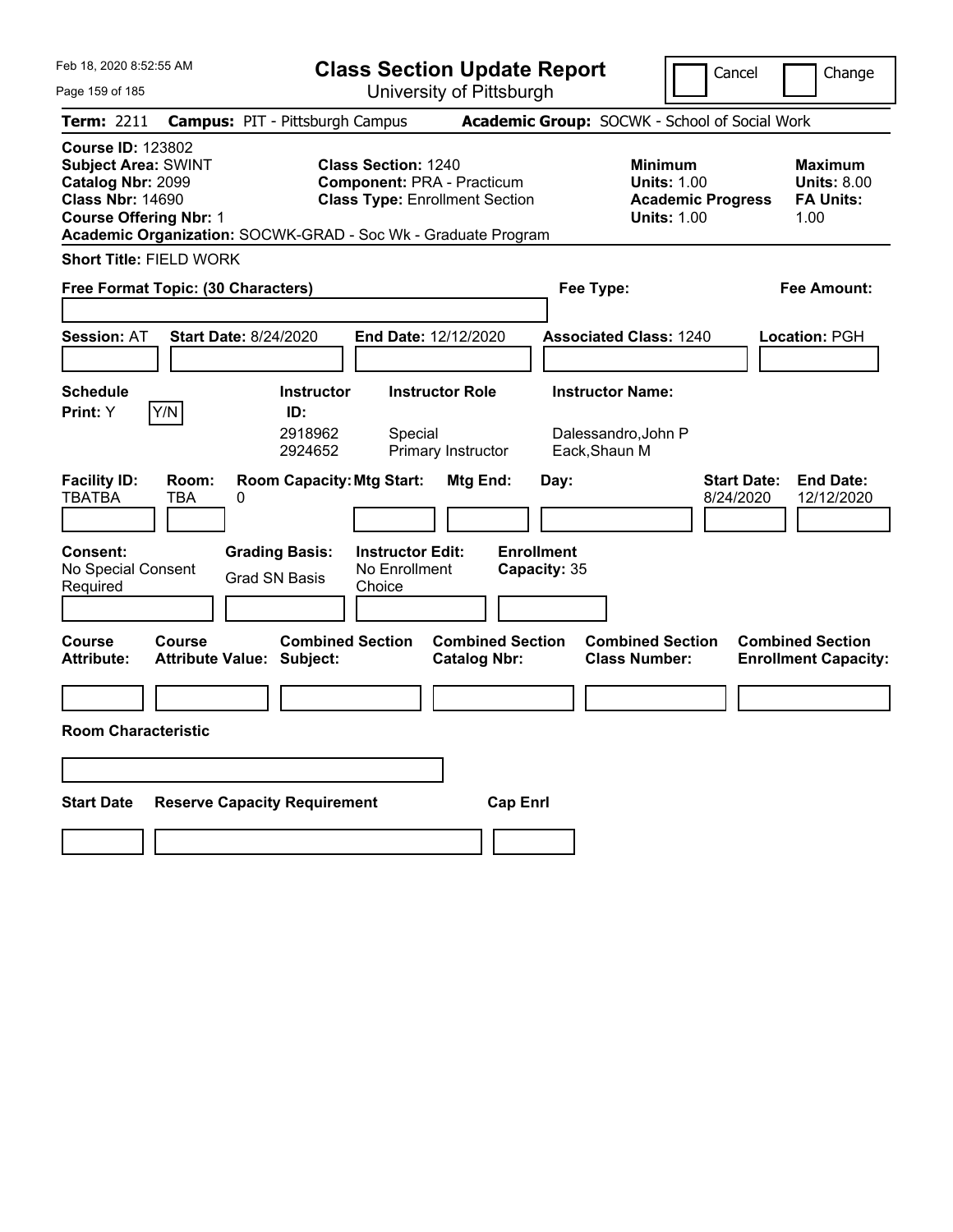| Feb 18, 2020 8:52:55 AM                                                                                                                                                                                  |                                                             |                                                    | <b>Class Section Update Report</b>                                         |                                   |                                                                                        | Cancel                          | Change                                                    |
|----------------------------------------------------------------------------------------------------------------------------------------------------------------------------------------------------------|-------------------------------------------------------------|----------------------------------------------------|----------------------------------------------------------------------------|-----------------------------------|----------------------------------------------------------------------------------------|---------------------------------|-----------------------------------------------------------|
| Page 160 of 185                                                                                                                                                                                          |                                                             |                                                    | University of Pittsburgh                                                   |                                   |                                                                                        |                                 |                                                           |
| Term: 2211                                                                                                                                                                                               | <b>Campus: PIT - Pittsburgh Campus</b>                      |                                                    |                                                                            |                                   | Academic Group: SOCWK - School of Social Work                                          |                                 |                                                           |
| <b>Course ID: 123802</b><br><b>Subject Area: SWINT</b><br>Catalog Nbr: 2099<br><b>Class Nbr: 14691</b><br><b>Course Offering Nbr: 1</b><br>Academic Organization: SOCWK-GRAD - Soc Wk - Graduate Program |                                                             | <b>Class Section: 1250</b>                         | <b>Component: PRA - Practicum</b><br><b>Class Type: Enrollment Section</b> |                                   | <b>Minimum</b><br><b>Units: 1.00</b><br><b>Academic Progress</b><br><b>Units: 1.00</b> |                                 | Maximum<br><b>Units: 8.00</b><br><b>FA Units:</b><br>1.00 |
| <b>Short Title: FIELD WORK</b>                                                                                                                                                                           |                                                             |                                                    |                                                                            |                                   |                                                                                        |                                 |                                                           |
| Free Format Topic: (30 Characters)                                                                                                                                                                       |                                                             |                                                    |                                                                            | Fee Type:                         |                                                                                        |                                 | Fee Amount:                                               |
|                                                                                                                                                                                                          |                                                             |                                                    |                                                                            |                                   |                                                                                        |                                 |                                                           |
| <b>Session: AT</b>                                                                                                                                                                                       | <b>Start Date: 8/24/2020</b>                                | <b>End Date: 12/12/2020</b>                        |                                                                            |                                   | <b>Associated Class: 1250</b>                                                          |                                 | Location: PGH                                             |
|                                                                                                                                                                                                          |                                                             |                                                    |                                                                            |                                   |                                                                                        |                                 |                                                           |
| <b>Schedule</b>                                                                                                                                                                                          | <b>Instructor</b>                                           |                                                    | <b>Instructor Role</b>                                                     |                                   | <b>Instructor Name:</b>                                                                |                                 |                                                           |
| Y/N<br>Print: Y                                                                                                                                                                                          | ID:<br>2918962<br>2906841                                   | Special                                            | Primary Instructor                                                         | Newhill, Christina                | Dalessandro, John P                                                                    |                                 |                                                           |
| <b>Facility ID:</b><br>Room:<br><b>TBATBA</b><br><b>TBA</b>                                                                                                                                              | <b>Room Capacity: Mtg Start:</b><br>0                       |                                                    | Mtg End:                                                                   | Day:                              |                                                                                        | <b>Start Date:</b><br>8/24/2020 | <b>End Date:</b><br>12/12/2020                            |
| <b>Consent:</b><br>No Special Consent<br>Required                                                                                                                                                        | <b>Grading Basis:</b><br><b>Grad SN Basis</b>               | <b>Instructor Edit:</b><br>No Enrollment<br>Choice |                                                                            | <b>Enrollment</b><br>Capacity: 35 |                                                                                        |                                 |                                                           |
| Course<br>Course<br><b>Attribute:</b>                                                                                                                                                                    | <b>Combined Section</b><br><b>Attribute Value: Subject:</b> |                                                    | <b>Combined Section</b><br><b>Catalog Nbr:</b>                             |                                   | <b>Combined Section</b><br><b>Class Number:</b>                                        |                                 | <b>Combined Section</b><br><b>Enrollment Capacity:</b>    |
|                                                                                                                                                                                                          |                                                             |                                                    |                                                                            |                                   |                                                                                        |                                 |                                                           |
| <b>Room Characteristic</b>                                                                                                                                                                               |                                                             |                                                    |                                                                            |                                   |                                                                                        |                                 |                                                           |
|                                                                                                                                                                                                          |                                                             |                                                    |                                                                            |                                   |                                                                                        |                                 |                                                           |
| <b>Start Date</b>                                                                                                                                                                                        | <b>Reserve Capacity Requirement</b>                         |                                                    | <b>Cap Enrl</b>                                                            |                                   |                                                                                        |                                 |                                                           |
|                                                                                                                                                                                                          |                                                             |                                                    |                                                                            |                                   |                                                                                        |                                 |                                                           |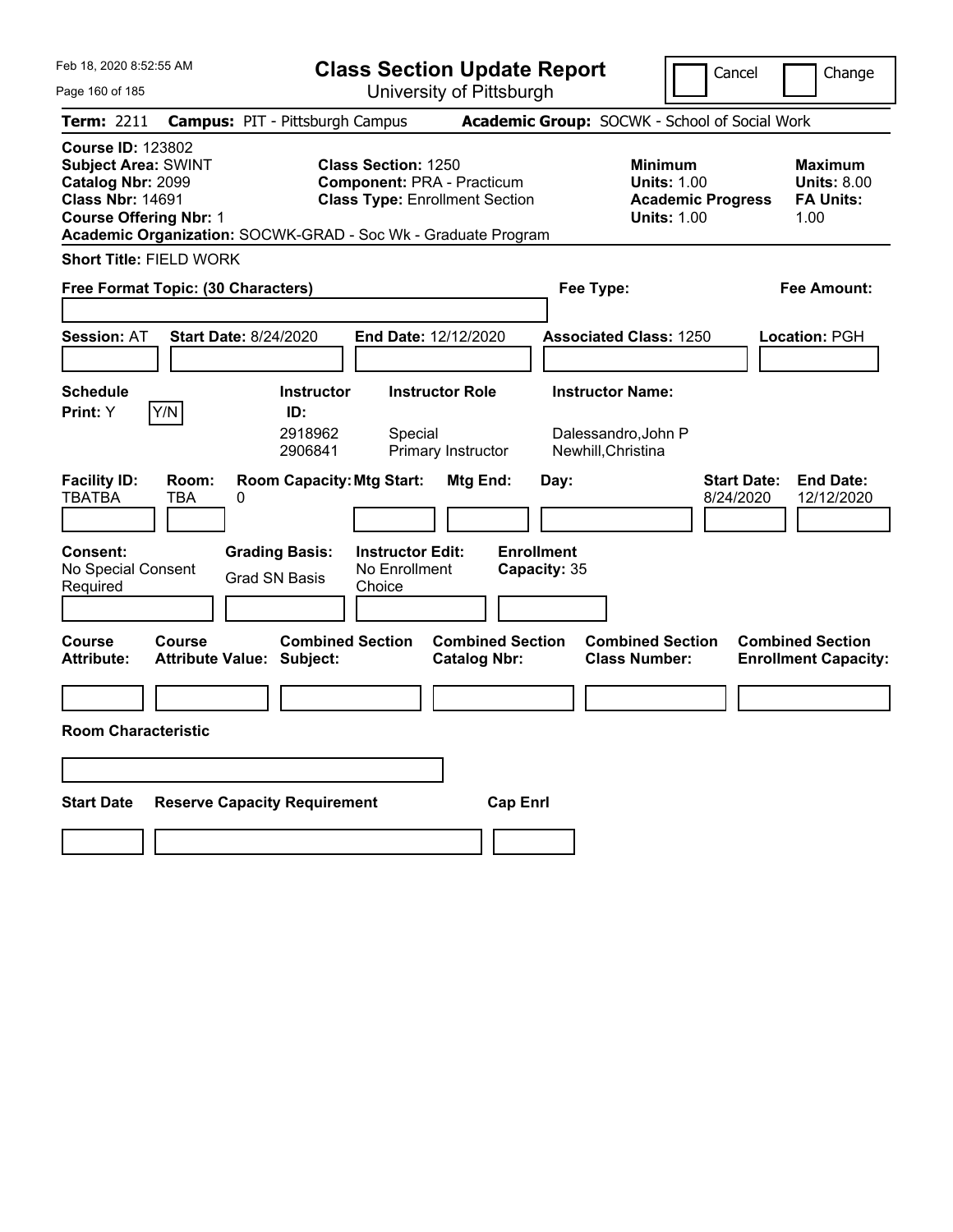| Feb 18, 2020 8:52:55 AM                                                                                                                                                                                  |                                                             |                                                    | <b>Class Section Update Report</b>                                         |                                   |                                                            | Cancel                          | Change                                                    |
|----------------------------------------------------------------------------------------------------------------------------------------------------------------------------------------------------------|-------------------------------------------------------------|----------------------------------------------------|----------------------------------------------------------------------------|-----------------------------------|------------------------------------------------------------|---------------------------------|-----------------------------------------------------------|
| Page 161 of 185                                                                                                                                                                                          |                                                             |                                                    | University of Pittsburgh                                                   |                                   |                                                            |                                 |                                                           |
| Term: 2211                                                                                                                                                                                               | <b>Campus: PIT - Pittsburgh Campus</b>                      |                                                    |                                                                            |                                   | Academic Group: SOCWK - School of Social Work              |                                 |                                                           |
| <b>Course ID: 123802</b><br><b>Subject Area: SWINT</b><br>Catalog Nbr: 2099<br><b>Class Nbr: 14692</b><br><b>Course Offering Nbr: 1</b><br>Academic Organization: SOCWK-GRAD - Soc Wk - Graduate Program |                                                             | <b>Class Section: 1260</b>                         | <b>Component: PRA - Practicum</b><br><b>Class Type: Enrollment Section</b> |                                   | <b>Minimum</b><br><b>Units: 1.00</b><br><b>Units: 1.00</b> | <b>Academic Progress</b>        | Maximum<br><b>Units: 8.00</b><br><b>FA Units:</b><br>1.00 |
| <b>Short Title: FIELD WORK</b>                                                                                                                                                                           |                                                             |                                                    |                                                                            |                                   |                                                            |                                 |                                                           |
| Free Format Topic: (30 Characters)                                                                                                                                                                       |                                                             |                                                    |                                                                            |                                   | Fee Type:                                                  |                                 | Fee Amount:                                               |
|                                                                                                                                                                                                          |                                                             |                                                    |                                                                            |                                   |                                                            |                                 |                                                           |
| <b>Session: AT</b>                                                                                                                                                                                       | <b>Start Date: 8/24/2020</b>                                | <b>End Date: 12/12/2020</b>                        |                                                                            |                                   | <b>Associated Class: 1260</b>                              |                                 | Location: PGH                                             |
|                                                                                                                                                                                                          |                                                             |                                                    |                                                                            |                                   |                                                            |                                 |                                                           |
| <b>Schedule</b><br>Y/N<br>Print: Y                                                                                                                                                                       | <b>Instructor</b><br>ID:                                    |                                                    | <b>Instructor Role</b>                                                     |                                   | <b>Instructor Name:</b>                                    |                                 |                                                           |
|                                                                                                                                                                                                          | 2952017<br>2918962                                          | Special                                            | Primary Instructor                                                         |                                   | Betru, Yodit Keck<br>Dalessandro, John P                   |                                 |                                                           |
| <b>Facility ID:</b><br>Room:<br><b>TBATBA</b><br><b>TBA</b><br>0                                                                                                                                         | <b>Room Capacity: Mtg Start:</b>                            |                                                    | Mtg End:                                                                   | Day:                              |                                                            | <b>Start Date:</b><br>8/24/2020 | <b>End Date:</b><br>12/12/2020                            |
| <b>Consent:</b><br>No Special Consent<br>Required                                                                                                                                                        | <b>Grading Basis:</b><br><b>Grad SN Basis</b>               | <b>Instructor Edit:</b><br>No Enrollment<br>Choice |                                                                            | <b>Enrollment</b><br>Capacity: 35 |                                                            |                                 |                                                           |
| Course<br>Course<br><b>Attribute:</b>                                                                                                                                                                    | <b>Combined Section</b><br><b>Attribute Value: Subject:</b> |                                                    | <b>Combined Section</b><br><b>Catalog Nbr:</b>                             |                                   | <b>Combined Section</b><br><b>Class Number:</b>            |                                 | <b>Combined Section</b><br><b>Enrollment Capacity:</b>    |
|                                                                                                                                                                                                          |                                                             |                                                    |                                                                            |                                   |                                                            |                                 |                                                           |
| <b>Room Characteristic</b>                                                                                                                                                                               |                                                             |                                                    |                                                                            |                                   |                                                            |                                 |                                                           |
|                                                                                                                                                                                                          |                                                             |                                                    |                                                                            |                                   |                                                            |                                 |                                                           |
| <b>Start Date</b>                                                                                                                                                                                        | <b>Reserve Capacity Requirement</b>                         |                                                    | <b>Cap Enrl</b>                                                            |                                   |                                                            |                                 |                                                           |
|                                                                                                                                                                                                          |                                                             |                                                    |                                                                            |                                   |                                                            |                                 |                                                           |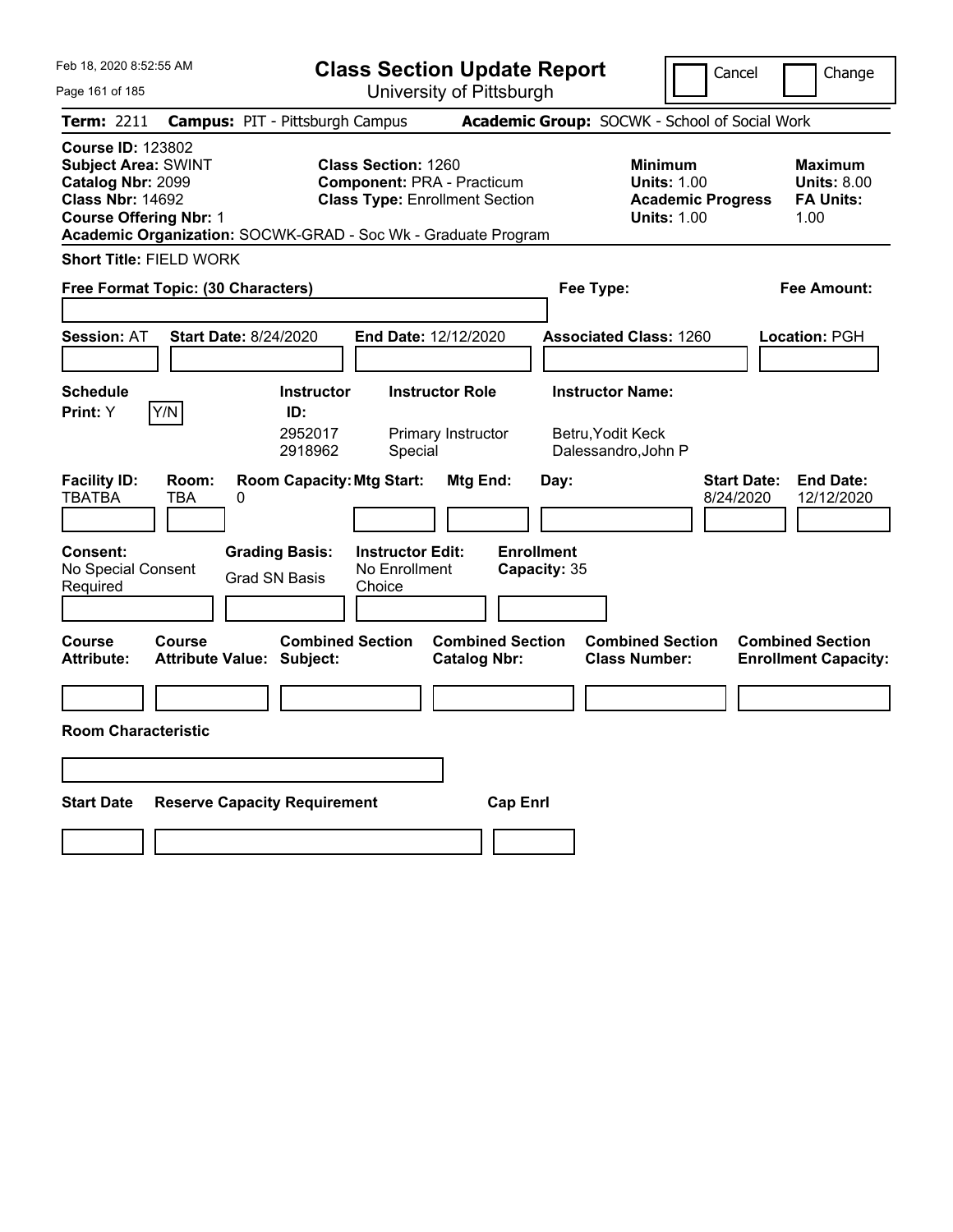| Feb 18, 2020 8:52:55 AM                                                                                                                                                                                  |                                                                                                                 | <b>Class Section Update Report</b>             |                                                                                        | Cancel<br>Change                                                  |
|----------------------------------------------------------------------------------------------------------------------------------------------------------------------------------------------------------|-----------------------------------------------------------------------------------------------------------------|------------------------------------------------|----------------------------------------------------------------------------------------|-------------------------------------------------------------------|
| Page 162 of 185                                                                                                                                                                                          |                                                                                                                 | University of Pittsburgh                       |                                                                                        |                                                                   |
| <b>Term: 2211</b>                                                                                                                                                                                        | <b>Campus: PIT - Pittsburgh Campus</b>                                                                          |                                                | Academic Group: SOCWK - School of Social Work                                          |                                                                   |
| <b>Course ID: 123805</b><br><b>Subject Area: SWRES</b><br>Catalog Nbr: 2023<br><b>Class Nbr: 14574</b><br><b>Course Offering Nbr: 1</b><br>Academic Organization: SOCWK-GRAD - Soc Wk - Graduate Program | <b>Class Section: 1010</b><br><b>Component: DIR - Directed Studies</b><br><b>Class Type: Enrollment Section</b> |                                                | <b>Minimum</b><br><b>Units: 3.00</b><br><b>Academic Progress</b><br><b>Units: 3.00</b> | <b>Maximum</b><br><b>Units: 3.00</b><br><b>FA Units:</b><br>3.00  |
| Short Title: DIRECTED STUDY IN RESEARCH                                                                                                                                                                  |                                                                                                                 |                                                |                                                                                        |                                                                   |
| Free Format Topic: (30 Characters)                                                                                                                                                                       |                                                                                                                 |                                                | Fee Type:                                                                              | Fee Amount:                                                       |
| <b>Start Date: 8/24/2020</b><br><b>Session: AT</b>                                                                                                                                                       |                                                                                                                 | <b>End Date: 12/12/2020</b>                    | <b>Associated Class: 1010</b>                                                          | Location: PGH                                                     |
| <b>Schedule</b><br>Y/N<br>Print: Y                                                                                                                                                                       | <b>Instructor</b><br>ID:<br>2930139                                                                             | <b>Instructor Role</b><br>Primary Instructor   | <b>Instructor Name:</b><br>Tang, Fengyan                                               |                                                                   |
| <b>Facility ID:</b><br>Room:<br><b>TBATBA</b><br>TBA<br>0                                                                                                                                                | <b>Room Capacity: Mtg Start:</b>                                                                                | Mtg End:<br>Day:                               |                                                                                        | <b>End Date:</b><br><b>Start Date:</b><br>12/12/2020<br>8/24/2020 |
| Consent:<br>No Special Consent<br>Required<br>Basis                                                                                                                                                      | <b>Instructor Edit:</b><br><b>Grading Basis:</b><br>Grad LG/SU3<br>No Enrollment<br>Choice                      | <b>Enrollment</b><br>Capacity: 10              |                                                                                        |                                                                   |
| Course<br>Course<br><b>Attribute:</b><br><b>Attribute Value: Subject:</b>                                                                                                                                | <b>Combined Section</b>                                                                                         | <b>Combined Section</b><br><b>Catalog Nbr:</b> | <b>Combined Section</b><br><b>Class Number:</b>                                        | <b>Combined Section</b><br><b>Enrollment Capacity:</b>            |
| <b>Room Characteristic</b><br>PeopleSoft - Scheduled (PS)                                                                                                                                                |                                                                                                                 |                                                |                                                                                        |                                                                   |
| <b>Start Date</b><br><b>Reserve Capacity Requirement</b>                                                                                                                                                 |                                                                                                                 | <b>Cap Enrl</b>                                |                                                                                        |                                                                   |
|                                                                                                                                                                                                          |                                                                                                                 |                                                |                                                                                        |                                                                   |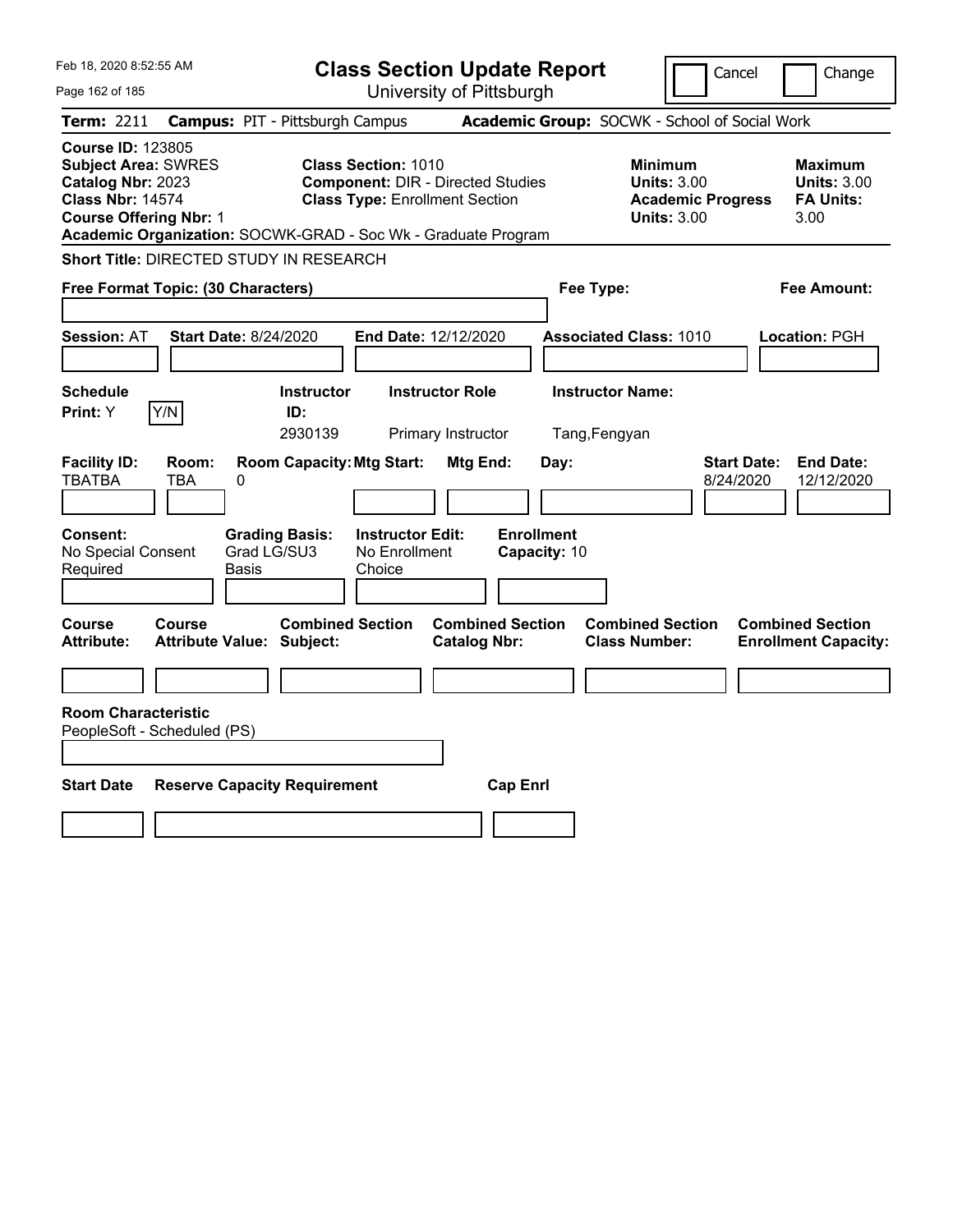| Feb 18, 2020 8:52:55 AM                                                                                                                 |                                                               | <b>Class Section Update Report</b>                                                                     |                                                |                                          | Cancel                                                                                 | Change                                                           |
|-----------------------------------------------------------------------------------------------------------------------------------------|---------------------------------------------------------------|--------------------------------------------------------------------------------------------------------|------------------------------------------------|------------------------------------------|----------------------------------------------------------------------------------------|------------------------------------------------------------------|
| Page 163 of 185                                                                                                                         |                                                               | University of Pittsburgh                                                                               |                                                |                                          |                                                                                        |                                                                  |
| <b>Term: 2211</b>                                                                                                                       | <b>Campus: PIT - Pittsburgh Campus</b>                        |                                                                                                        |                                                |                                          | Academic Group: SOCWK - School of Social Work                                          |                                                                  |
| <b>Course ID: 123811</b><br><b>Subject Area: SWRES</b><br>Catalog Nbr: 2033<br><b>Class Nbr: 17858</b><br><b>Course Offering Nbr: 1</b> | Academic Organization: SOCWK-GRAD - Soc Wk - Graduate Program | <b>Class Section: 1050</b><br><b>Component: LEC - Lecture</b><br><b>Class Type: Enrollment Section</b> |                                                |                                          | <b>Minimum</b><br><b>Units: 3.00</b><br><b>Academic Progress</b><br><b>Units: 3.00</b> | <b>Maximum</b><br><b>Units: 3.00</b><br><b>FA Units:</b><br>3.00 |
|                                                                                                                                         | Short Title: EVALUATIVE RESEARCH SOCL SERVS                   |                                                                                                        |                                                |                                          |                                                                                        |                                                                  |
| Free Format Topic: (30 Characters)                                                                                                      |                                                               |                                                                                                        |                                                | Fee Type:                                |                                                                                        | Fee Amount:                                                      |
|                                                                                                                                         |                                                               |                                                                                                        |                                                |                                          |                                                                                        |                                                                  |
| <b>Session: AT</b>                                                                                                                      | <b>Start Date: 8/24/2020</b>                                  | End Date: 12/12/2020                                                                                   |                                                | <b>Associated Class: 1050</b>            |                                                                                        | Location: PGH                                                    |
| <b>Schedule</b><br>Y/N<br>Print: Y                                                                                                      | <b>Instructor</b><br>ID:<br>2930139                           | <b>Instructor Role</b><br>Primary Instructor                                                           |                                                | <b>Instructor Name:</b><br>Tang, Fengyan |                                                                                        |                                                                  |
| <b>Facility ID:</b><br>CL02309<br>02309                                                                                                 | Room:<br><b>Room Capacity: Mtg Start:</b><br>24               | 11:00 AM                                                                                               | Mtg End:<br>1:50 PM                            | Day:<br>Fr                               | 8/24/2020                                                                              | <b>Start Date:</b><br><b>End Date:</b><br>12/12/2020             |
| <b>Consent:</b><br>No Special Consent<br>Required                                                                                       | <b>Grading Basis:</b><br>Grad LG/SU3<br>Basis                 | <b>Instructor Edit:</b><br>No Enrollment<br>Choice                                                     |                                                | <b>Enrollment</b><br>Capacity: 25        |                                                                                        |                                                                  |
| <b>Course</b><br>Course<br><b>Attribute:</b>                                                                                            | <b>Attribute Value: Subject:</b>                              | <b>Combined Section</b>                                                                                | <b>Combined Section</b><br><b>Catalog Nbr:</b> |                                          | <b>Combined Section</b><br><b>Class Number:</b>                                        | <b>Combined Section</b><br><b>Enrollment Capacity:</b>           |
|                                                                                                                                         |                                                               |                                                                                                        |                                                |                                          |                                                                                        |                                                                  |
| <b>Room Characteristic</b><br>Media - Data Projector/Monitor<br>PeopleSoft - Scheduled (PS)                                             |                                                               |                                                                                                        |                                                |                                          |                                                                                        |                                                                  |
| <b>Start Date</b>                                                                                                                       | <b>Reserve Capacity Requirement</b>                           |                                                                                                        | <b>Cap Enrl</b>                                |                                          |                                                                                        |                                                                  |
|                                                                                                                                         |                                                               |                                                                                                        |                                                |                                          |                                                                                        |                                                                  |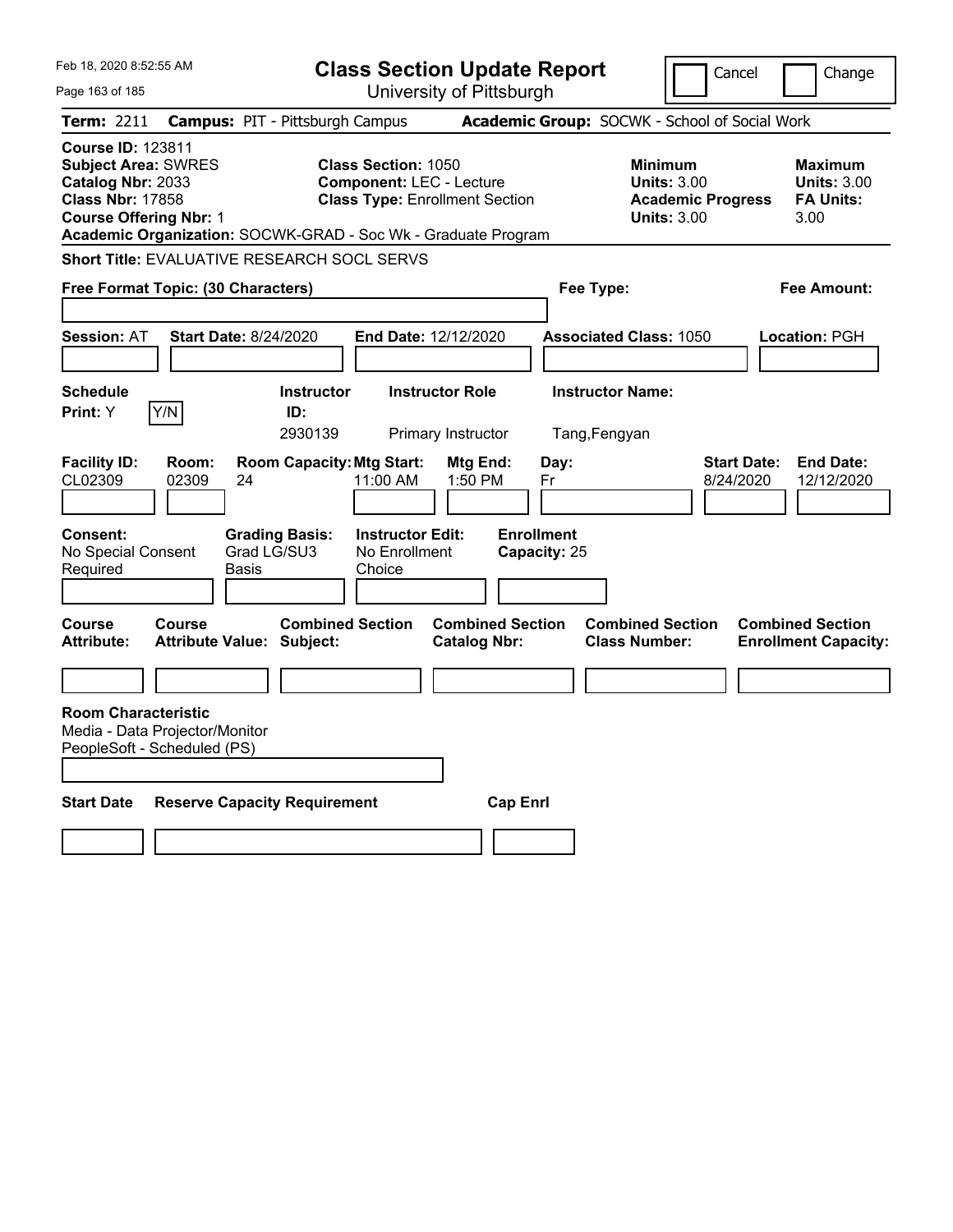| Feb 18, 2020 8:52:55 AM                                                                                                                                                                                  |                                                             | <b>Class Section Update Report</b>                                                                     |                                                |                                   |                                                                                        | Cancel<br>Change                                                  |
|----------------------------------------------------------------------------------------------------------------------------------------------------------------------------------------------------------|-------------------------------------------------------------|--------------------------------------------------------------------------------------------------------|------------------------------------------------|-----------------------------------|----------------------------------------------------------------------------------------|-------------------------------------------------------------------|
| Page 164 of 185                                                                                                                                                                                          |                                                             | University of Pittsburgh                                                                               |                                                |                                   |                                                                                        |                                                                   |
| <b>Term: 2211</b>                                                                                                                                                                                        | <b>Campus: PIT - Pittsburgh Campus</b>                      |                                                                                                        |                                                |                                   | Academic Group: SOCWK - School of Social Work                                          |                                                                   |
| <b>Course ID: 123811</b><br><b>Subject Area: SWRES</b><br>Catalog Nbr: 2033<br><b>Class Nbr: 30359</b><br><b>Course Offering Nbr: 1</b><br>Academic Organization: SOCWK-GRAD - Soc Wk - Graduate Program |                                                             | <b>Class Section: 1070</b><br><b>Component: LEC - Lecture</b><br><b>Class Type: Enrollment Section</b> |                                                |                                   | <b>Minimum</b><br><b>Units: 3.00</b><br><b>Academic Progress</b><br><b>Units: 3.00</b> | <b>Maximum</b><br><b>Units: 3.00</b><br><b>FA Units:</b><br>3.00  |
| <b>Short Title: EVALUATIVE RESEARCH SOCL SERVS</b>                                                                                                                                                       |                                                             |                                                                                                        |                                                |                                   |                                                                                        |                                                                   |
| Free Format Topic: (30 Characters)                                                                                                                                                                       |                                                             |                                                                                                        |                                                | Fee Type:                         |                                                                                        | Fee Amount:                                                       |
|                                                                                                                                                                                                          |                                                             |                                                                                                        |                                                |                                   |                                                                                        |                                                                   |
| <b>Session: AT</b>                                                                                                                                                                                       | <b>Start Date: 8/24/2020</b>                                | End Date: 12/12/2020                                                                                   |                                                |                                   | <b>Associated Class: 1070</b>                                                          | <b>Location: PGH</b>                                              |
| <b>Schedule</b>                                                                                                                                                                                          | <b>Instructor</b>                                           | <b>Instructor Role</b>                                                                                 |                                                | <b>Instructor Name:</b>           |                                                                                        |                                                                   |
| Y/N<br><b>Print:</b> Y                                                                                                                                                                                   | ID:                                                         |                                                                                                        |                                                |                                   |                                                                                        |                                                                   |
|                                                                                                                                                                                                          | 0                                                           |                                                                                                        |                                                |                                   | No Instructor Assigned                                                                 |                                                                   |
| <b>Facility ID:</b><br>Room:<br>IS00411<br>00411                                                                                                                                                         | <b>Room Capacity: Mtg Start:</b><br>32                      | 2:00 PM                                                                                                | Mtg End:<br>4:50 PM                            | Day:<br>We.                       |                                                                                        | <b>Start Date:</b><br><b>End Date:</b><br>8/24/2020<br>12/12/2020 |
| Consent:<br>No Special Consent<br>Required                                                                                                                                                               | <b>Grading Basis:</b><br>Grad LG/SU3<br>Basis               | <b>Instructor Edit:</b><br>No Enrollment<br>Choice                                                     |                                                | <b>Enrollment</b><br>Capacity: 24 |                                                                                        |                                                                   |
| <b>Course</b><br><b>Course</b><br><b>Attribute:</b>                                                                                                                                                      | <b>Combined Section</b><br><b>Attribute Value: Subject:</b> |                                                                                                        | <b>Combined Section</b><br><b>Catalog Nbr:</b> |                                   | <b>Combined Section</b><br><b>Class Number:</b>                                        | <b>Combined Section</b><br><b>Enrollment Capacity:</b>            |
|                                                                                                                                                                                                          |                                                             |                                                                                                        |                                                |                                   |                                                                                        |                                                                   |
| <b>Room Characteristic</b><br>Media - DVD/Blue-ray<br>PeopleSoft - Scheduled (PS)                                                                                                                        |                                                             |                                                                                                        |                                                |                                   |                                                                                        |                                                                   |
| <b>Start Date</b>                                                                                                                                                                                        | <b>Reserve Capacity Requirement</b>                         |                                                                                                        | <b>Cap Enrl</b>                                |                                   |                                                                                        |                                                                   |
|                                                                                                                                                                                                          |                                                             |                                                                                                        |                                                |                                   |                                                                                        |                                                                   |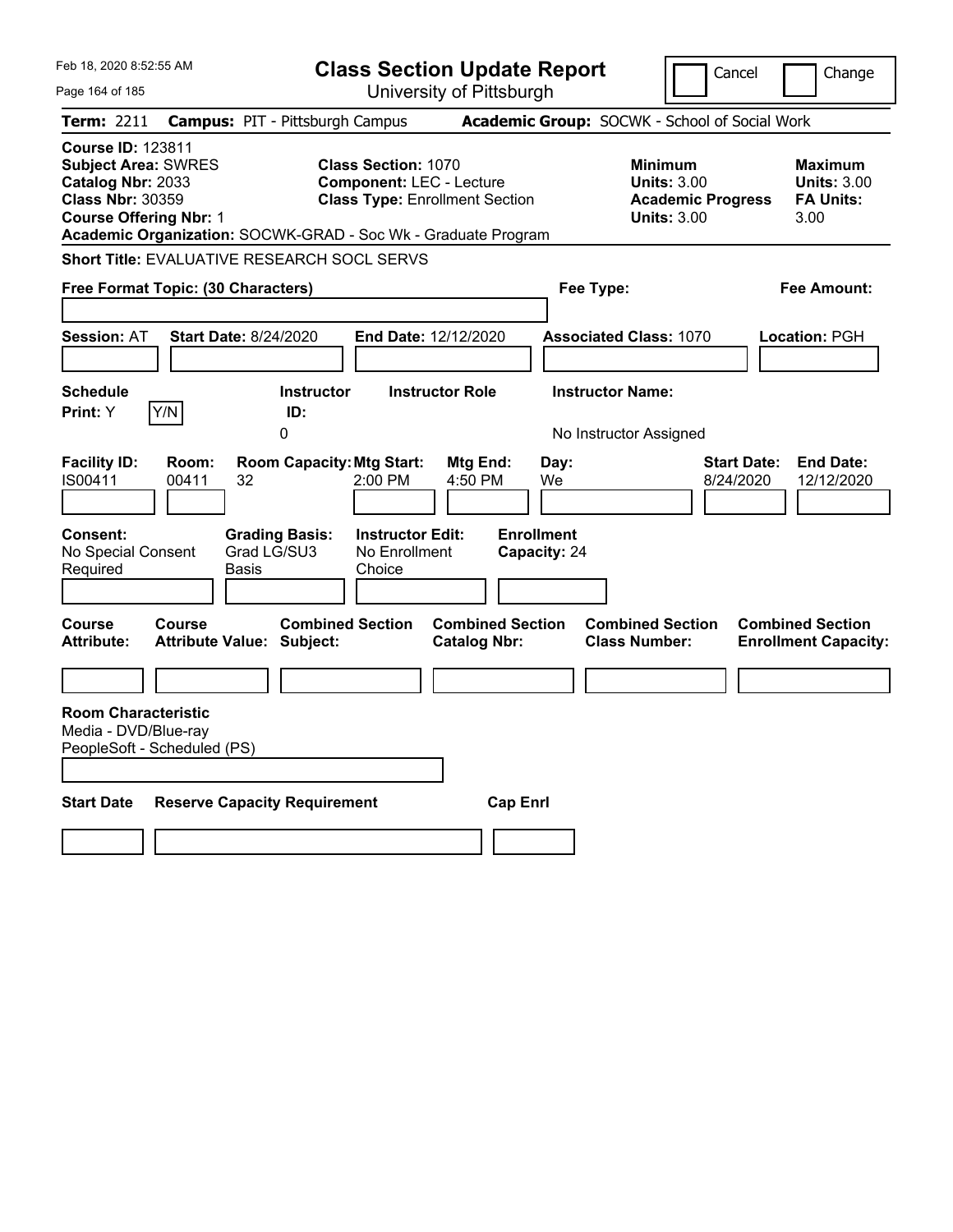| Feb 18, 2020 8:52:55 AM                                                                                                                 |               |                                                               |                                                               | <b>Class Section Update Report</b>             |                                   |                                                                                        | Cancel                          | Change                                                           |
|-----------------------------------------------------------------------------------------------------------------------------------------|---------------|---------------------------------------------------------------|---------------------------------------------------------------|------------------------------------------------|-----------------------------------|----------------------------------------------------------------------------------------|---------------------------------|------------------------------------------------------------------|
| Page 165 of 185                                                                                                                         |               |                                                               |                                                               | University of Pittsburgh                       |                                   |                                                                                        |                                 |                                                                  |
| <b>Term: 2211</b>                                                                                                                       |               | <b>Campus: PIT - Pittsburgh Campus</b>                        |                                                               |                                                |                                   | Academic Group: SOCWK - School of Social Work                                          |                                 |                                                                  |
| <b>Course ID: 123811</b><br><b>Subject Area: SWRES</b><br>Catalog Nbr: 2033<br><b>Class Nbr: 27635</b><br><b>Course Offering Nbr: 1</b> |               | Academic Organization: SOCWK-GRAD - Soc Wk - Graduate Program | <b>Class Section: 1100</b><br><b>Component: LEC - Lecture</b> | <b>Class Type: Enrollment Section</b>          |                                   | <b>Minimum</b><br><b>Units: 3.00</b><br><b>Academic Progress</b><br><b>Units: 3.00</b> |                                 | <b>Maximum</b><br><b>Units: 3.00</b><br><b>FA Units:</b><br>3.00 |
|                                                                                                                                         |               | Short Title: EVALUATIVE RESEARCH SOCL SERVS                   |                                                               |                                                |                                   |                                                                                        |                                 |                                                                  |
| Free Format Topic: (30 Characters)                                                                                                      |               |                                                               |                                                               |                                                | Fee Type:                         |                                                                                        |                                 | Fee Amount:                                                      |
| <b>Session: AT</b>                                                                                                                      |               | <b>Start Date: 8/24/2020</b>                                  | End Date: 12/12/2020                                          |                                                |                                   | <b>Associated Class: 1100</b>                                                          |                                 | Location: PGH                                                    |
| <b>Schedule</b><br>Print: Y                                                                                                             | Y/N           | <b>Instructor</b><br>ID:<br>2963719                           |                                                               | <b>Instructor Role</b><br>Primary Instructor   |                                   | <b>Instructor Name:</b><br>Farmer, Elizabeth M                                         |                                 |                                                                  |
| <b>Facility ID:</b><br>CL02311                                                                                                          | Room:<br>2311 | <b>Room Capacity: Mtg Start:</b><br>24                        | 6:00 PM                                                       | Mtg End:<br>8:50 PM                            | Day:<br>We                        |                                                                                        | <b>Start Date:</b><br>8/24/2020 | <b>End Date:</b><br>12/12/2020                                   |
| <b>Consent:</b><br>No Special Consent<br>Required                                                                                       |               | <b>Grading Basis:</b><br>Grad LG/SU3<br>Basis                 | <b>Instructor Edit:</b><br>No Enrollment<br>Choice            |                                                | <b>Enrollment</b><br>Capacity: 24 |                                                                                        |                                 |                                                                  |
| <b>Course</b><br><b>Attribute:</b>                                                                                                      | Course        | <b>Combined Section</b><br><b>Attribute Value: Subject:</b>   |                                                               | <b>Combined Section</b><br><b>Catalog Nbr:</b> |                                   | <b>Combined Section</b><br><b>Class Number:</b>                                        |                                 | <b>Combined Section</b><br><b>Enrollment Capacity:</b>           |
|                                                                                                                                         |               |                                                               |                                                               |                                                |                                   |                                                                                        |                                 |                                                                  |
| <b>Room Characteristic</b><br>Media - Data Projector/Monitor<br>PeopleSoft - Scheduled (PS)                                             |               |                                                               |                                                               |                                                |                                   |                                                                                        |                                 |                                                                  |
| <b>Start Date</b>                                                                                                                       |               | <b>Reserve Capacity Requirement</b>                           |                                                               | <b>Cap Enrl</b>                                |                                   |                                                                                        |                                 |                                                                  |
|                                                                                                                                         |               |                                                               |                                                               |                                                |                                   |                                                                                        |                                 |                                                                  |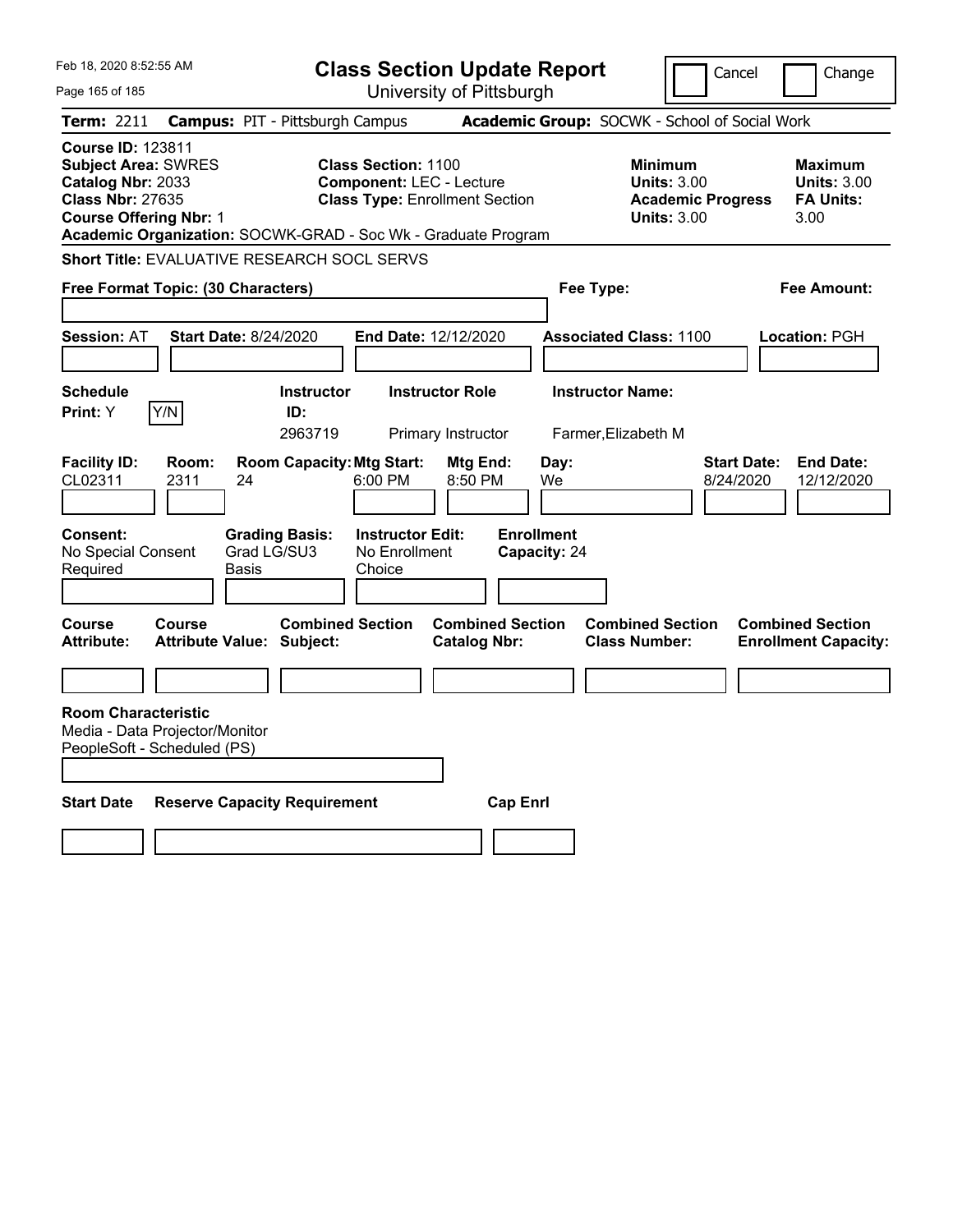| Feb 18, 2020 8:52:55 AM                                                                                                                 |                                                                                                                                                           | <b>Class Section Update Report</b>                                     |                                                                                 | Cancel<br>Change                                                  |
|-----------------------------------------------------------------------------------------------------------------------------------------|-----------------------------------------------------------------------------------------------------------------------------------------------------------|------------------------------------------------------------------------|---------------------------------------------------------------------------------|-------------------------------------------------------------------|
| Page 166 of 185                                                                                                                         |                                                                                                                                                           | University of Pittsburgh                                               |                                                                                 |                                                                   |
| Term: 2211                                                                                                                              | <b>Campus: PIT - Pittsburgh Campus</b>                                                                                                                    |                                                                        | Academic Group: SOCWK - School of Social Work                                   |                                                                   |
| <b>Course ID: 123812</b><br><b>Subject Area: SWRES</b><br>Catalog Nbr: 2045<br><b>Class Nbr: 14622</b><br><b>Course Offering Nbr: 1</b> | <b>Class Section: 1040</b><br><b>Component: LEC - Lecture</b><br>Academic Organization: SOCWK-GRAD - Soc Wk - Graduate Program                            | <b>Class Type: Enrollment Section</b>                                  | Minimum<br><b>Units: 3.00</b><br><b>Academic Progress</b><br><b>Units: 3.00</b> | Maximum<br><b>Units: 3.00</b><br><b>FA Units:</b><br>3.00         |
| <b>Short Title: QUALITATIVE RESEARCH</b>                                                                                                |                                                                                                                                                           |                                                                        |                                                                                 |                                                                   |
| Free Format Topic: (30 Characters)                                                                                                      |                                                                                                                                                           |                                                                        | Fee Type:                                                                       | Fee Amount:                                                       |
| <b>Session: AT</b>                                                                                                                      | <b>Start Date: 8/24/2020</b>                                                                                                                              | End Date: 12/12/2020                                                   | <b>Associated Class: 1040</b>                                                   | Location: PGH                                                     |
| <b>Schedule</b>                                                                                                                         | <b>Instructor</b>                                                                                                                                         | <b>Instructor Role</b>                                                 | <b>Instructor Name:</b>                                                         |                                                                   |
| Y/N<br>Print: Y                                                                                                                         | ID:<br>0                                                                                                                                                  |                                                                        | No Instructor Assigned                                                          |                                                                   |
| <b>Facility ID:</b><br>Room:<br>CL02322<br>2322<br>Consent:<br>No Special Consent<br>Required                                           | <b>Room Capacity: Mtg Start:</b><br>24<br>11:00 AM<br><b>Grading Basis:</b><br><b>Instructor Edit:</b><br>Grad LG/SU3<br>No Enrollment<br>Basis<br>Choice | Mtg End:<br>Day:<br>1:50 PM<br>Fr<br><b>Enrollment</b><br>Capacity: 24 |                                                                                 | <b>Start Date:</b><br><b>End Date:</b><br>8/24/2020<br>12/12/2020 |
| <b>Course</b><br>Course<br><b>Attribute:</b><br><b>Room Characteristic</b>                                                              | <b>Combined Section</b><br><b>Attribute Value: Subject:</b>                                                                                               | <b>Combined Section</b><br><b>Catalog Nbr:</b>                         | <b>Combined Section</b><br><b>Class Number:</b>                                 | <b>Combined Section</b><br><b>Enrollment Capacity:</b>            |
| PeopleSoft - Scheduled (PS)                                                                                                             |                                                                                                                                                           |                                                                        |                                                                                 |                                                                   |
| <b>Start Date</b>                                                                                                                       | <b>Reserve Capacity Requirement</b>                                                                                                                       | <b>Cap Enrl</b>                                                        |                                                                                 |                                                                   |
|                                                                                                                                         |                                                                                                                                                           |                                                                        |                                                                                 |                                                                   |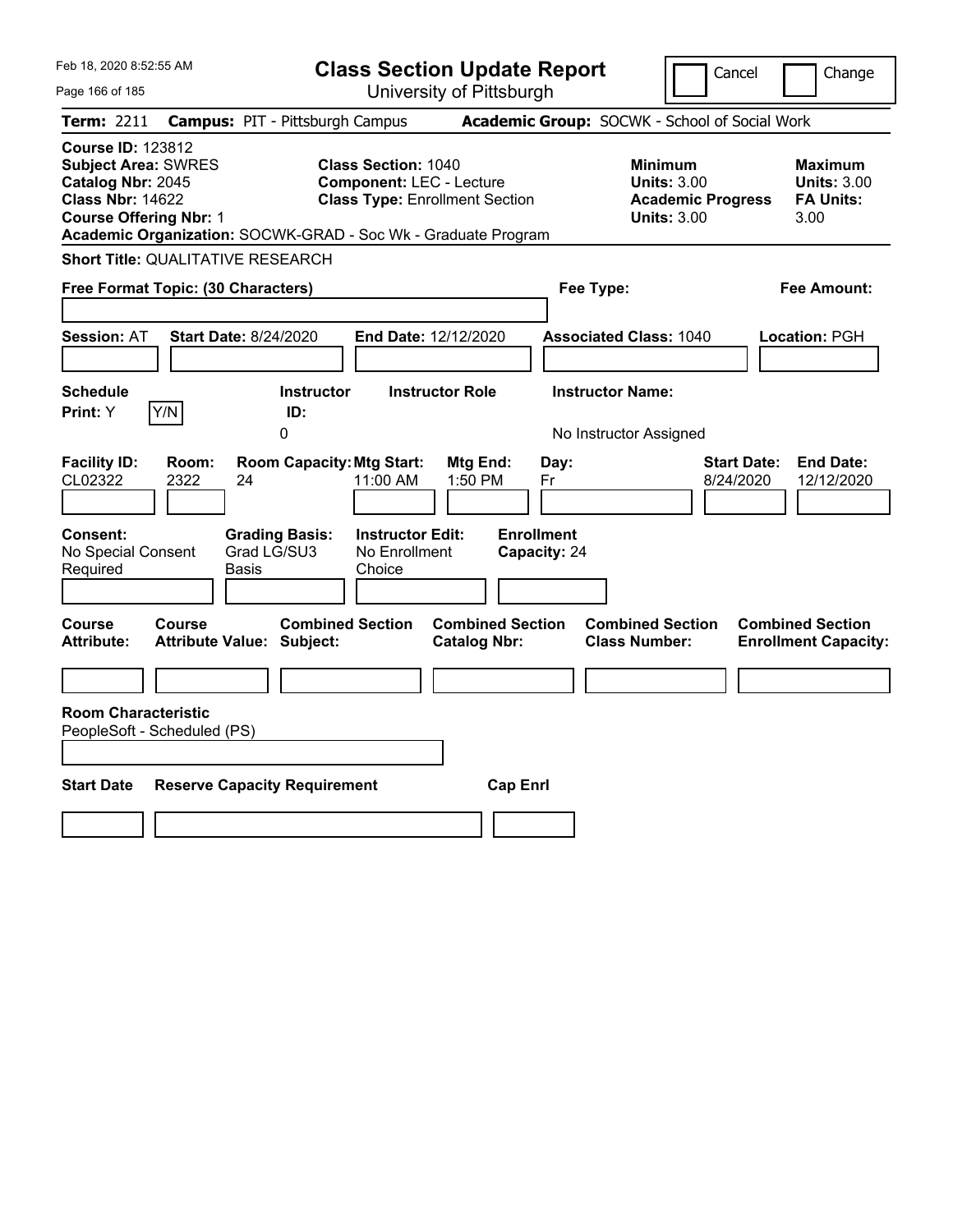| Feb 18, 2020 8:52:55 AM                                                                                                                 |                                                                                                      | <b>Class Section Update Report</b>                                       |                                                                                 | Cancel<br>Change                                                  |
|-----------------------------------------------------------------------------------------------------------------------------------------|------------------------------------------------------------------------------------------------------|--------------------------------------------------------------------------|---------------------------------------------------------------------------------|-------------------------------------------------------------------|
| Page 167 of 185                                                                                                                         |                                                                                                      | University of Pittsburgh                                                 |                                                                                 |                                                                   |
| <b>Term: 2211</b>                                                                                                                       | <b>Campus: PIT - Pittsburgh Campus</b>                                                               |                                                                          | Academic Group: SOCWK - School of Social Work                                   |                                                                   |
| <b>Course ID: 123813</b><br><b>Subject Area: SWRES</b><br>Catalog Nbr: 2047<br><b>Class Nbr: 15813</b><br><b>Course Offering Nbr: 1</b> | <b>Class Section: 1030</b><br>Academic Organization: SOCWK-GRAD - Soc Wk - Graduate Program          | <b>Component: LEC - Lecture</b><br><b>Class Type: Enrollment Section</b> | Minimum<br><b>Units: 3.00</b><br><b>Academic Progress</b><br><b>Units: 3.00</b> | Maximum<br><b>Units: 3.00</b><br><b>FA Units:</b><br>3.00         |
|                                                                                                                                         | Short Title: COMMUNTY BASED PARTCPTRY RSRCH                                                          |                                                                          |                                                                                 |                                                                   |
| Free Format Topic: (30 Characters)                                                                                                      |                                                                                                      |                                                                          | Fee Type:                                                                       | Fee Amount:                                                       |
| <b>Session: AT</b>                                                                                                                      | <b>Start Date: 8/24/2020</b>                                                                         | End Date: 12/12/2020                                                     | <b>Associated Class: 1030</b>                                                   | <b>Location: PGH</b>                                              |
| <b>Schedule</b><br>Y/N<br>Print: Y                                                                                                      | <b>Instructor</b><br>ID:<br>2906873                                                                  | <b>Instructor Role</b><br>Primary Instructor                             | <b>Instructor Name:</b><br>Ohmer, Mary L.                                       |                                                                   |
| <b>Facility ID:</b><br>Room:<br><b>TBATBA</b><br>TBA<br>Consent:                                                                        | <b>Room Capacity: Mtg Start:</b><br>0<br>2:00 PM<br><b>Grading Basis:</b><br><b>Instructor Edit:</b> | Mtg End:<br>Day:<br>4:50 PM<br>Mo<br><b>Enrollment</b>                   |                                                                                 | <b>Start Date:</b><br><b>End Date:</b><br>8/24/2020<br>12/12/2020 |
| No Special Consent<br>Required                                                                                                          | Grad LG/SU3<br>No Enrollment<br>Choice<br>Basis                                                      | Capacity: 20                                                             |                                                                                 |                                                                   |
| <b>Course</b><br>Course<br><b>Attribute:</b>                                                                                            | <b>Combined Section</b><br><b>Attribute Value: Subject:</b>                                          | <b>Combined Section</b><br><b>Catalog Nbr:</b>                           | <b>Combined Section</b><br><b>Class Number:</b>                                 | <b>Combined Section</b><br><b>Enrollment Capacity:</b>            |
| <b>Room Characteristic</b>                                                                                                              |                                                                                                      |                                                                          |                                                                                 |                                                                   |
|                                                                                                                                         |                                                                                                      |                                                                          |                                                                                 |                                                                   |
| <b>Start Date</b>                                                                                                                       | <b>Reserve Capacity Requirement</b>                                                                  | <b>Cap Enrl</b>                                                          |                                                                                 |                                                                   |
|                                                                                                                                         |                                                                                                      |                                                                          |                                                                                 |                                                                   |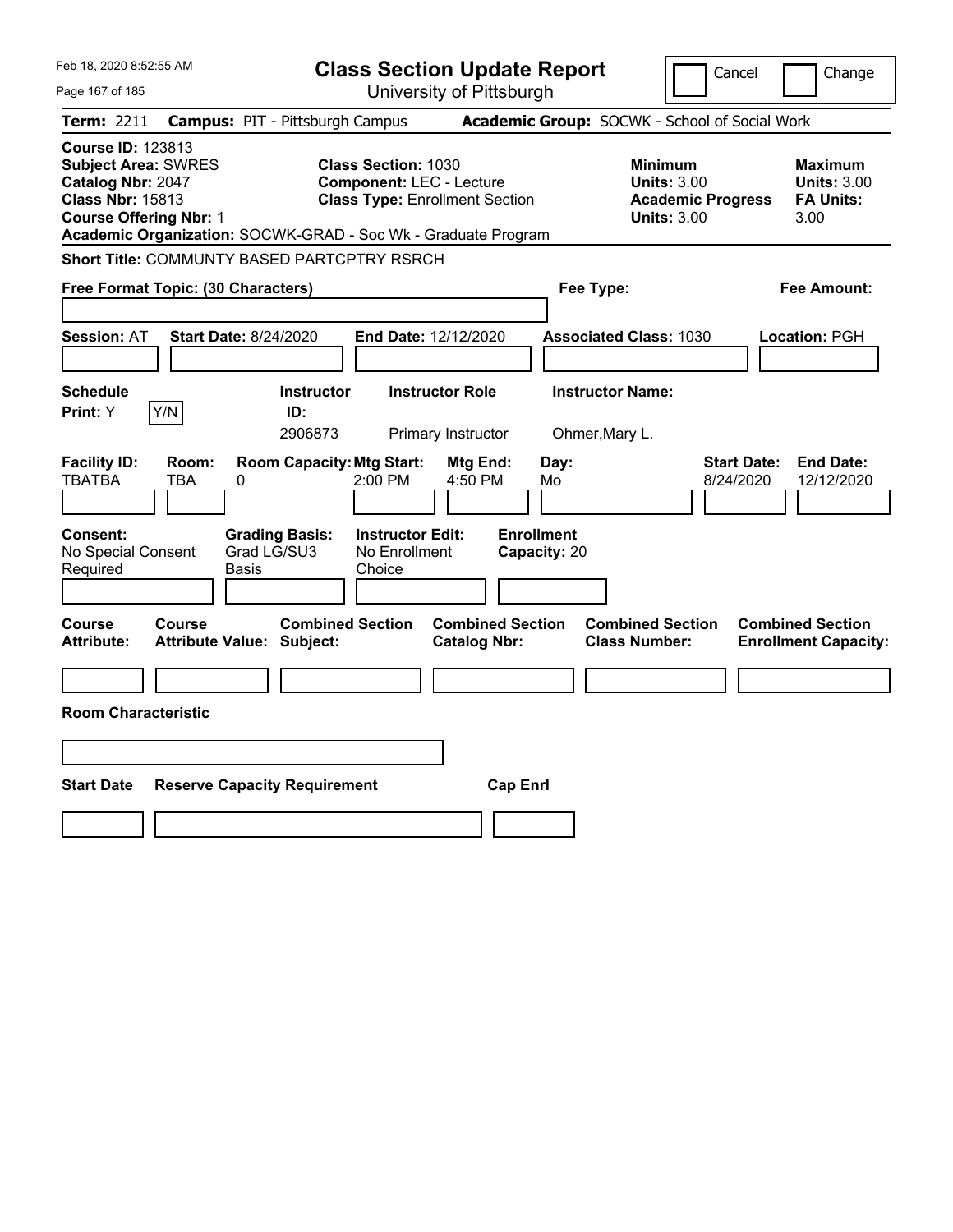| Feb 18, 2020 8:52:55 AM                                                                                                                 |                                                                                                                                | <b>Class Section Update Report</b>             | Cancel                                                                                 | Change                                                            |
|-----------------------------------------------------------------------------------------------------------------------------------------|--------------------------------------------------------------------------------------------------------------------------------|------------------------------------------------|----------------------------------------------------------------------------------------|-------------------------------------------------------------------|
| Page 168 of 185                                                                                                                         |                                                                                                                                | University of Pittsburgh                       |                                                                                        |                                                                   |
| Term: 2211                                                                                                                              | <b>Campus: PIT - Pittsburgh Campus</b>                                                                                         |                                                | Academic Group: SOCWK - School of Social Work                                          |                                                                   |
| <b>Course ID: 123814</b><br><b>Subject Area: SWRES</b><br>Catalog Nbr: 2051<br><b>Class Nbr: 25685</b><br><b>Course Offering Nbr: 1</b> | <b>Class Section: 1280</b><br><b>Component: LEC - Lecture</b><br>Academic Organization: SOCWK-GRAD - Soc Wk - Graduate Program | <b>Class Type: Enrollment Section</b>          | <b>Minimum</b><br><b>Units: 3.00</b><br><b>Academic Progress</b><br><b>Units: 3.00</b> | Maximum<br><b>Units: 3.00</b><br><b>FA Units:</b><br>3.00         |
| <b>Short Title: SINGLE SUBJECT RESEARCH</b>                                                                                             |                                                                                                                                |                                                |                                                                                        |                                                                   |
| Free Format Topic: (30 Characters)                                                                                                      |                                                                                                                                |                                                | Fee Type:                                                                              | Fee Amount:                                                       |
| <b>Session: AT</b>                                                                                                                      | <b>Start Date: 8/24/2020</b>                                                                                                   | End Date: 12/12/2020                           | <b>Associated Class: 1280</b>                                                          | Location: PGH                                                     |
| <b>Schedule</b><br>Y/N<br>Print: Y                                                                                                      | <b>Instructor</b><br>ID:<br>0                                                                                                  | <b>Instructor Role</b>                         | <b>Instructor Name:</b><br>No Instructor Assigned                                      |                                                                   |
| <b>Facility ID:</b><br>Room:<br>CL02309<br>02309                                                                                        | <b>Room Capacity: Mtg Start:</b><br>24<br>6:00 PM                                                                              | Mtg End:<br>Day:<br>8:50 PM<br>We              |                                                                                        | <b>End Date:</b><br><b>Start Date:</b><br>8/24/2020<br>12/12/2020 |
| Consent:<br>No Special Consent<br>Required                                                                                              | <b>Grading Basis:</b><br><b>Instructor Edit:</b><br>Grad LG/SU3<br>No Enrollment<br>Basis<br>Choice                            | <b>Enrollment</b><br>Capacity: 24              |                                                                                        |                                                                   |
| <b>Course</b><br><b>Course</b><br><b>Attribute:</b>                                                                                     | <b>Combined Section</b><br><b>Attribute Value: Subject:</b>                                                                    | <b>Combined Section</b><br><b>Catalog Nbr:</b> | <b>Combined Section</b><br><b>Class Number:</b>                                        | <b>Combined Section</b><br><b>Enrollment Capacity:</b>            |
| <b>Room Characteristic</b><br>PeopleSoft - Scheduled (PS)                                                                               |                                                                                                                                |                                                |                                                                                        |                                                                   |
| <b>Start Date</b>                                                                                                                       | <b>Reserve Capacity Requirement</b>                                                                                            | <b>Cap Enrl</b>                                |                                                                                        |                                                                   |
|                                                                                                                                         |                                                                                                                                |                                                |                                                                                        |                                                                   |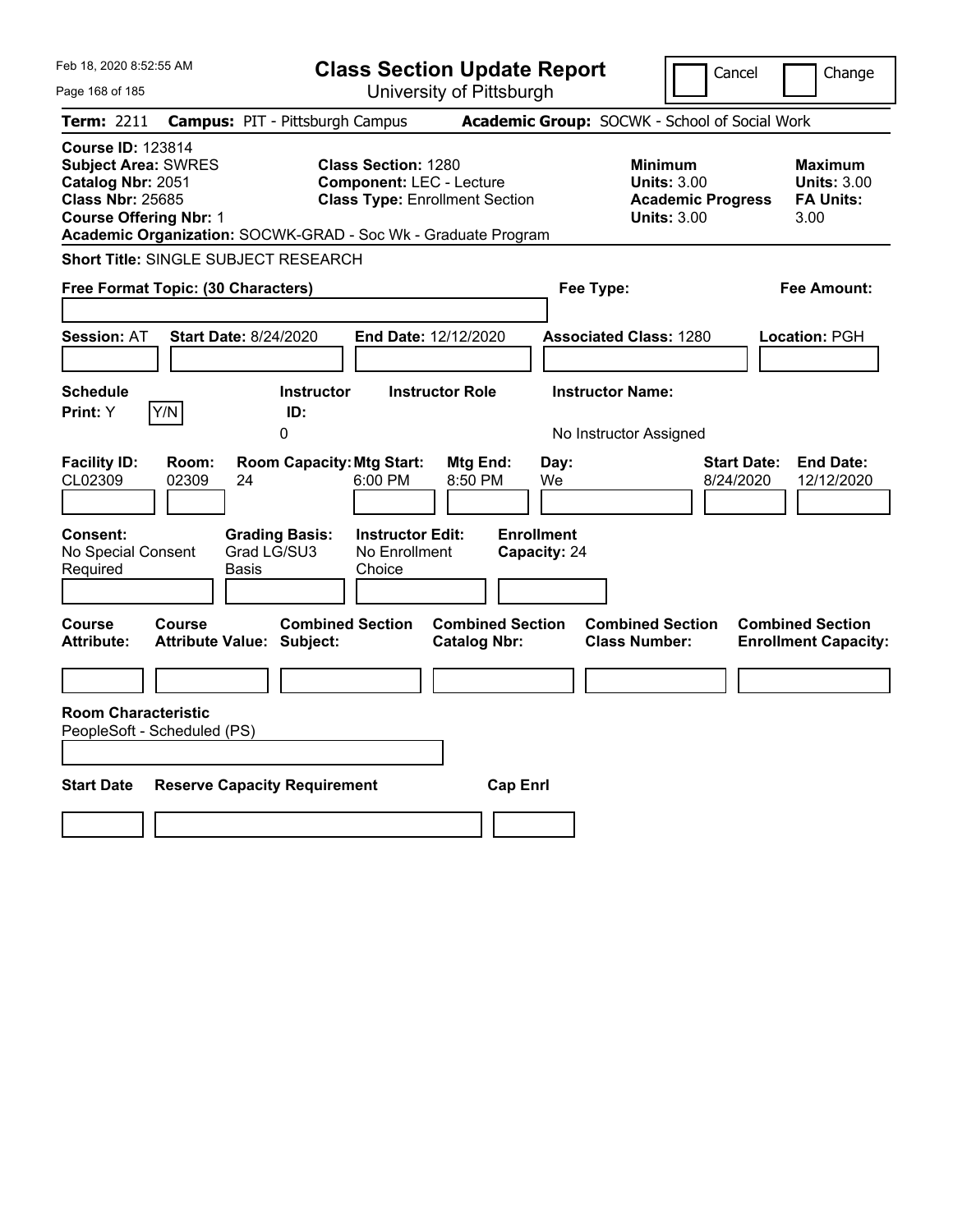| Feb 18, 2020 8:52:55 AM                                                                                                                                                                                  |                                                   |                                                   | <b>Class Section Update Report</b>                                                                     |                                              |                                   |            |                                                 |                                                                      | Cancel                          | Change                                                    |
|----------------------------------------------------------------------------------------------------------------------------------------------------------------------------------------------------------|---------------------------------------------------|---------------------------------------------------|--------------------------------------------------------------------------------------------------------|----------------------------------------------|-----------------------------------|------------|-------------------------------------------------|----------------------------------------------------------------------|---------------------------------|-----------------------------------------------------------|
| Page 169 of 185                                                                                                                                                                                          |                                                   |                                                   | University of Pittsburgh                                                                               |                                              |                                   |            |                                                 |                                                                      |                                 |                                                           |
| Term: 2211                                                                                                                                                                                               | <b>Campus: PIT - Pittsburgh Campus</b>            |                                                   |                                                                                                        |                                              |                                   |            | Academic Group: SOCWK - School of Social Work   |                                                                      |                                 |                                                           |
| <b>Course ID: 123818</b><br><b>Subject Area: SWRES</b><br>Catalog Nbr: 3020<br><b>Class Nbr: 14580</b><br><b>Course Offering Nbr: 1</b><br>Academic Organization: SOCWK-GRAD - Soc Wk - Graduate Program |                                                   |                                                   | <b>Class Section: 1030</b><br><b>Component: LEC - Lecture</b><br><b>Class Type: Enrollment Section</b> |                                              |                                   |            | Minimum                                         | <b>Units: 3.00</b><br><b>Academic Progress</b><br><b>Units: 3.00</b> |                                 | Maximum<br><b>Units: 3.00</b><br><b>FA Units:</b><br>3.00 |
| <b>Short Title: RESEARCH METHODS 1</b>                                                                                                                                                                   |                                                   |                                                   |                                                                                                        |                                              |                                   |            |                                                 |                                                                      |                                 |                                                           |
| Free Format Topic: (30 Characters)                                                                                                                                                                       |                                                   |                                                   |                                                                                                        |                                              |                                   |            | Fee Type:                                       |                                                                      |                                 | Fee Amount:                                               |
| <b>Session: AT</b>                                                                                                                                                                                       | <b>Start Date: 8/24/2020</b>                      |                                                   | End Date: 12/12/2020                                                                                   |                                              |                                   |            | <b>Associated Class: 1030</b>                   |                                                                      |                                 | Location: PGH                                             |
| <b>Schedule</b><br>Y/N<br>Print: Y                                                                                                                                                                       |                                                   | <b>Instructor</b><br>ID:<br>2924652               |                                                                                                        | <b>Instructor Role</b><br>Primary Instructor |                                   |            | <b>Instructor Name:</b><br>Eack, Shaun M        |                                                                      |                                 |                                                           |
| <b>Facility ID:</b><br>LANGY0A202 0A202                                                                                                                                                                  | Room:<br>25                                       | <b>Room Capacity: Mtg Start:</b>                  | 1:00 PM                                                                                                | Mtg End:<br>3:50 PM                          |                                   | Day:<br>Mo |                                                 |                                                                      | <b>Start Date:</b><br>8/24/2020 | <b>End Date:</b><br>12/12/2020                            |
| Consent:<br>No Special Consent<br>Required                                                                                                                                                               |                                                   | <b>Grading Basis:</b><br><b>Grad Letter Grade</b> | <b>Instructor Edit:</b><br>No Enrollment<br>Choice                                                     |                                              | <b>Enrollment</b><br>Capacity: 10 |            |                                                 |                                                                      |                                 |                                                           |
| Course<br><b>Attribute:</b>                                                                                                                                                                              | <b>Course</b><br><b>Attribute Value: Subject:</b> | <b>Combined Section</b>                           |                                                                                                        | <b>Catalog Nbr:</b>                          | <b>Combined Section</b>           |            | <b>Combined Section</b><br><b>Class Number:</b> |                                                                      |                                 | <b>Combined Section</b><br><b>Enrollment Capacity:</b>    |
| <b>Room Characteristic</b><br>PeopleSoft - Scheduled (PS)                                                                                                                                                |                                                   |                                                   |                                                                                                        |                                              |                                   |            |                                                 |                                                                      |                                 |                                                           |
| <b>Start Date</b>                                                                                                                                                                                        | <b>Reserve Capacity Requirement</b>               |                                                   |                                                                                                        |                                              | <b>Cap Enrl</b>                   |            |                                                 |                                                                      |                                 |                                                           |
|                                                                                                                                                                                                          |                                                   |                                                   |                                                                                                        |                                              |                                   |            |                                                 |                                                                      |                                 |                                                           |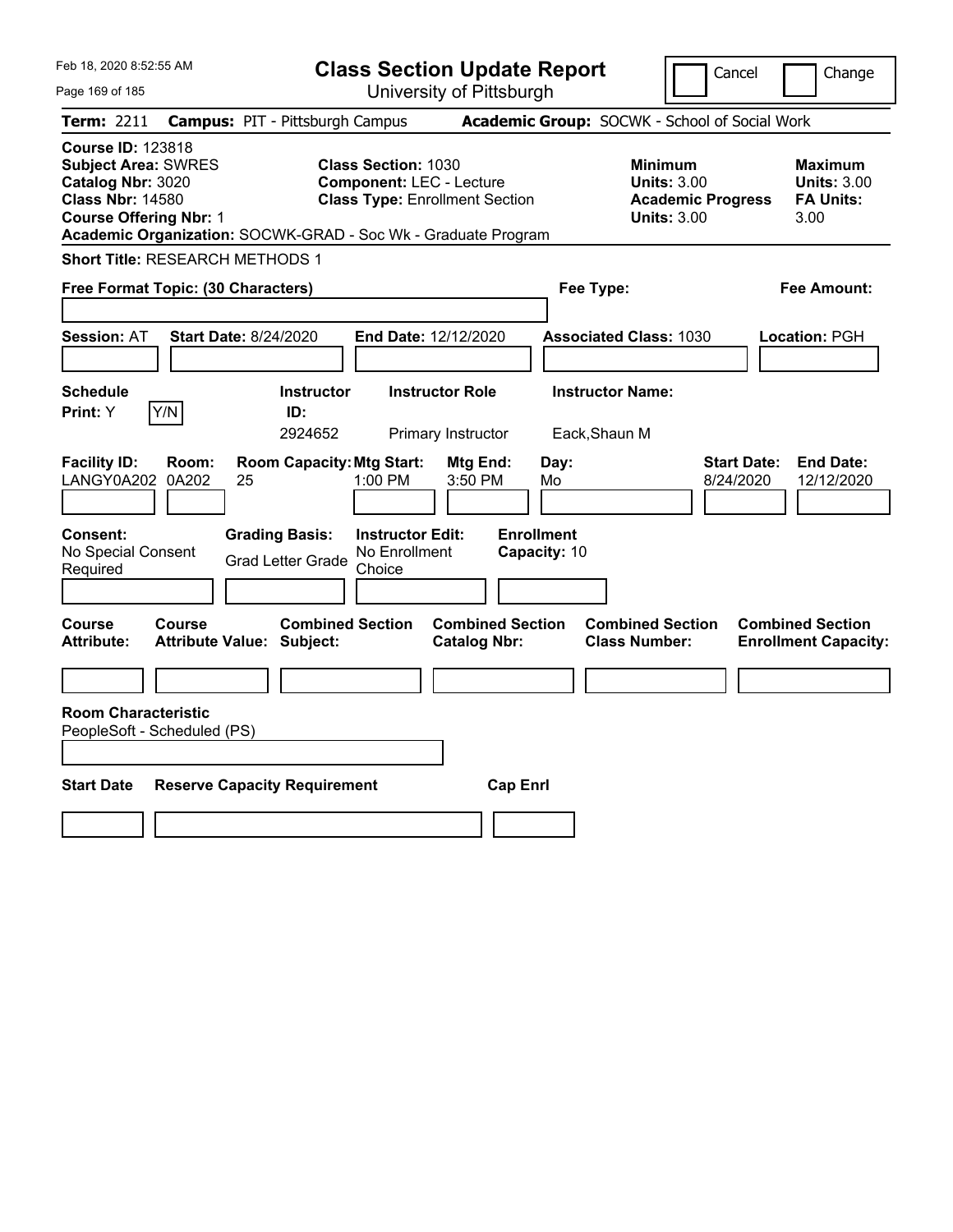| Feb 18, 2020 8:52:55 AM                                                                                                                 |                              |                                                               |                                                    | <b>Class Section Update Report</b>                                       |                                   |                                                 | Cancel                                                               |                                 | Change                                                           |
|-----------------------------------------------------------------------------------------------------------------------------------------|------------------------------|---------------------------------------------------------------|----------------------------------------------------|--------------------------------------------------------------------------|-----------------------------------|-------------------------------------------------|----------------------------------------------------------------------|---------------------------------|------------------------------------------------------------------|
| Page 170 of 185                                                                                                                         |                              |                                                               |                                                    | University of Pittsburgh                                                 |                                   |                                                 |                                                                      |                                 |                                                                  |
| <b>Term: 2211</b>                                                                                                                       |                              | <b>Campus: PIT - Pittsburgh Campus</b>                        |                                                    |                                                                          |                                   | Academic Group: SOCWK - School of Social Work   |                                                                      |                                 |                                                                  |
| <b>Course ID: 123820</b><br><b>Subject Area: SWRES</b><br>Catalog Nbr: 3022<br><b>Class Nbr: 14581</b><br><b>Course Offering Nbr: 1</b> |                              | Academic Organization: SOCWK-GRAD - Soc Wk - Graduate Program | <b>Class Section: 1070</b>                         | <b>Component: LEC - Lecture</b><br><b>Class Type: Enrollment Section</b> |                                   | <b>Minimum</b>                                  | <b>Units: 1.00</b><br><b>Academic Progress</b><br><b>Units: 1.00</b> |                                 | <b>Maximum</b><br><b>Units: 1.00</b><br><b>FA Units:</b><br>1.00 |
|                                                                                                                                         |                              | <b>Short Title: RESEARCH METHS: CAPSTONE SEM 1</b>            |                                                    |                                                                          |                                   |                                                 |                                                                      |                                 |                                                                  |
| Free Format Topic: (30 Characters)                                                                                                      |                              |                                                               |                                                    |                                                                          |                                   | Fee Type:                                       |                                                                      |                                 | Fee Amount:                                                      |
| <b>Session: AT</b>                                                                                                                      | <b>Start Date: 8/24/2020</b> |                                                               |                                                    | End Date: 12/12/2020                                                     |                                   | <b>Associated Class: 1070</b>                   |                                                                      |                                 | Location: PGH                                                    |
| <b>Schedule</b>                                                                                                                         |                              | <b>Instructor</b>                                             |                                                    | <b>Instructor Role</b>                                                   |                                   | <b>Instructor Name:</b>                         |                                                                      |                                 |                                                                  |
| Print: Y                                                                                                                                | Y/N                          | ID:<br>2908905                                                |                                                    | Primary Instructor                                                       |                                   | Greeno, Catherine G                             |                                                                      |                                 |                                                                  |
| <b>Facility ID:</b><br><b>TBATBA</b>                                                                                                    | Room:<br><b>TBA</b><br>0     | <b>Room Capacity: Mtg Start:</b>                              | $9:30$ AM                                          | Mtg End:<br>10:20 AM                                                     | Day:<br>Th                        |                                                 |                                                                      | <b>Start Date:</b><br>8/24/2020 | <b>End Date:</b><br>12/12/2020                                   |
| Consent:<br>No Special Consent<br>Required                                                                                              |                              | <b>Grading Basis:</b><br><b>Grad Letter Grade</b>             | <b>Instructor Edit:</b><br>No Enrollment<br>Choice |                                                                          | <b>Enrollment</b><br>Capacity: 15 |                                                 |                                                                      |                                 |                                                                  |
| Course<br><b>Attribute:</b>                                                                                                             | Course                       | <b>Combined Section</b><br><b>Attribute Value: Subject:</b>   |                                                    | <b>Combined Section</b><br><b>Catalog Nbr:</b>                           |                                   | <b>Combined Section</b><br><b>Class Number:</b> |                                                                      |                                 | <b>Combined Section</b><br><b>Enrollment Capacity:</b>           |
|                                                                                                                                         |                              |                                                               |                                                    |                                                                          |                                   |                                                 |                                                                      |                                 |                                                                  |
| <b>Room Characteristic</b><br>PeopleSoft - Scheduled (PS)                                                                               |                              |                                                               |                                                    |                                                                          |                                   |                                                 |                                                                      |                                 |                                                                  |
|                                                                                                                                         |                              |                                                               |                                                    |                                                                          |                                   |                                                 |                                                                      |                                 |                                                                  |
| <b>Start Date</b>                                                                                                                       |                              | <b>Reserve Capacity Requirement</b>                           |                                                    | <b>Cap Enrl</b>                                                          |                                   |                                                 |                                                                      |                                 |                                                                  |
|                                                                                                                                         |                              |                                                               |                                                    |                                                                          |                                   |                                                 |                                                                      |                                 |                                                                  |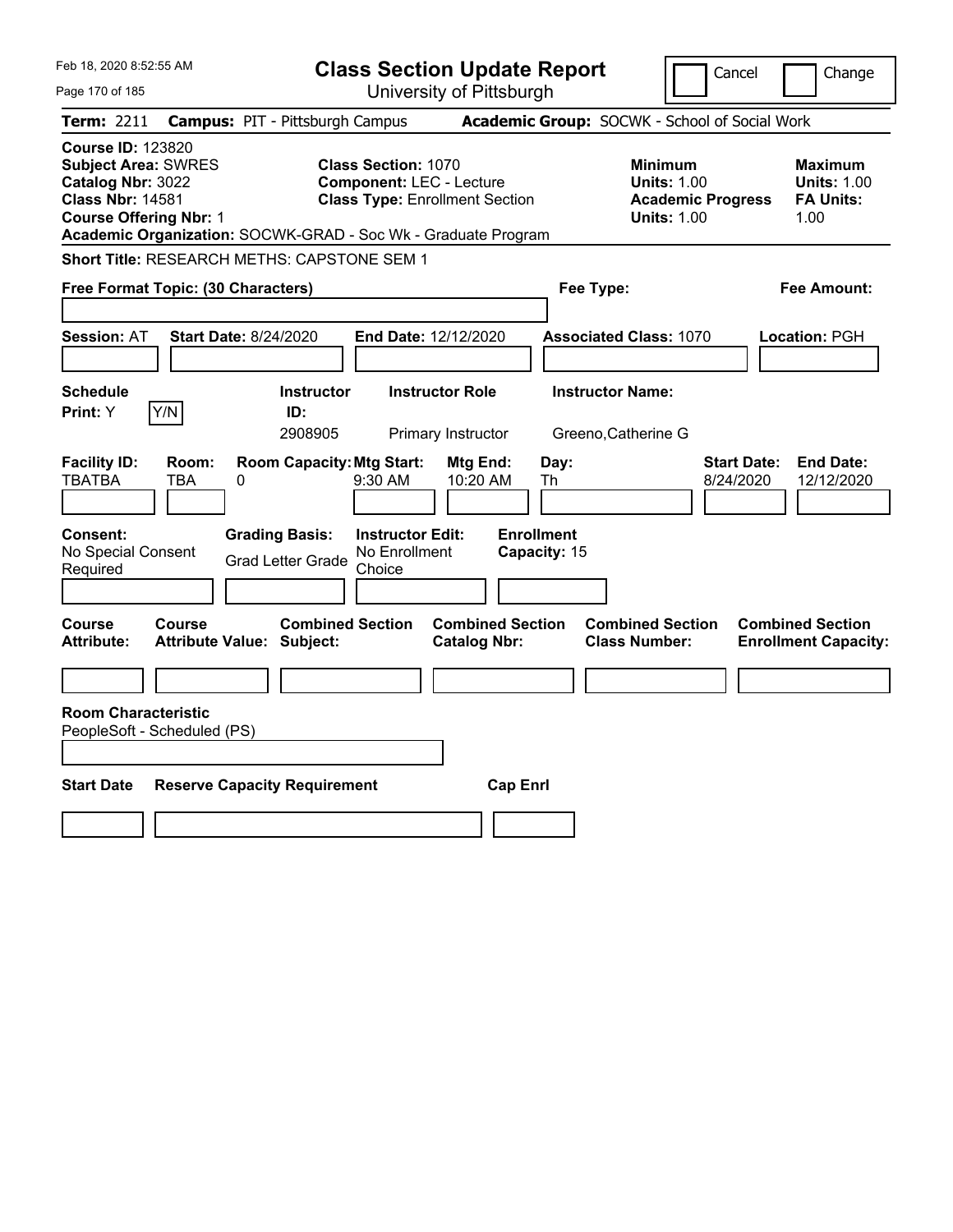| Feb 18, 2020 8:52:55 AM                                                                                                                 |                                                                                                                                                                                  | <b>Class Section Update Report</b>                   | Cancel                                                                                 | Change                                                    |
|-----------------------------------------------------------------------------------------------------------------------------------------|----------------------------------------------------------------------------------------------------------------------------------------------------------------------------------|------------------------------------------------------|----------------------------------------------------------------------------------------|-----------------------------------------------------------|
| Page 171 of 185                                                                                                                         |                                                                                                                                                                                  | University of Pittsburgh                             |                                                                                        |                                                           |
| Term: 2211                                                                                                                              | <b>Campus: PIT - Pittsburgh Campus</b>                                                                                                                                           |                                                      | Academic Group: SOCWK - School of Social Work                                          |                                                           |
| <b>Course ID: 123822</b><br><b>Subject Area: SWRES</b><br>Catalog Nbr: 3024<br><b>Class Nbr: 14610</b><br><b>Course Offering Nbr: 1</b> | <b>Class Section: 1010</b><br><b>Component: DIR - Directed Studies</b><br><b>Class Type: Enrollment Section</b><br>Academic Organization: SOCWK-GRAD - Soc Wk - Graduate Program |                                                      | <b>Minimum</b><br><b>Units: 3.00</b><br><b>Academic Progress</b><br><b>Units: 3.00</b> | Maximum<br><b>Units: 3.00</b><br><b>FA Units:</b><br>3.00 |
|                                                                                                                                         | Short Title: DIRCTED STUDY-RESEARCH PRACTCM                                                                                                                                      |                                                      |                                                                                        |                                                           |
| Free Format Topic: (30 Characters)                                                                                                      |                                                                                                                                                                                  |                                                      | Fee Type:                                                                              | Fee Amount:                                               |
| <b>Session: AT</b>                                                                                                                      | Start Date: 8/24/2020<br>End Date: 12/12/2020                                                                                                                                    |                                                      | <b>Associated Class: 1010</b>                                                          | Location: PGH                                             |
| <b>Schedule</b><br>Y/N<br>Print: Y                                                                                                      | <b>Instructor</b><br>ID:<br>0                                                                                                                                                    | <b>Instructor Role</b>                               | <b>Instructor Name:</b><br>No Instructor Assigned                                      |                                                           |
| <b>Facility ID:</b><br>Room:<br><b>TBATBA</b><br>TBA<br><b>Consent:</b><br>No Special Consent                                           | <b>Room Capacity: Mtg Start:</b><br>0<br><b>Instructor Edit:</b><br><b>Grading Basis:</b><br>Grad LG/SU3<br>No Enrollment                                                        | Mtg End:<br>Day:<br><b>Enrollment</b><br>Capacity: 5 | <b>Start Date:</b><br>8/24/2020                                                        | <b>End Date:</b><br>12/12/2020                            |
| Required                                                                                                                                | Basis<br>Choice                                                                                                                                                                  |                                                      |                                                                                        |                                                           |
| Course<br>Course<br><b>Attribute:</b>                                                                                                   | <b>Combined Section</b><br><b>Attribute Value: Subject:</b>                                                                                                                      | <b>Combined Section</b><br><b>Catalog Nbr:</b>       | <b>Combined Section</b><br><b>Class Number:</b>                                        | <b>Combined Section</b><br><b>Enrollment Capacity:</b>    |
| <b>Room Characteristic</b>                                                                                                              |                                                                                                                                                                                  |                                                      |                                                                                        |                                                           |
|                                                                                                                                         |                                                                                                                                                                                  |                                                      |                                                                                        |                                                           |
| <b>Start Date</b>                                                                                                                       | <b>Reserve Capacity Requirement</b>                                                                                                                                              | <b>Cap Enrl</b>                                      |                                                                                        |                                                           |
|                                                                                                                                         |                                                                                                                                                                                  |                                                      |                                                                                        |                                                           |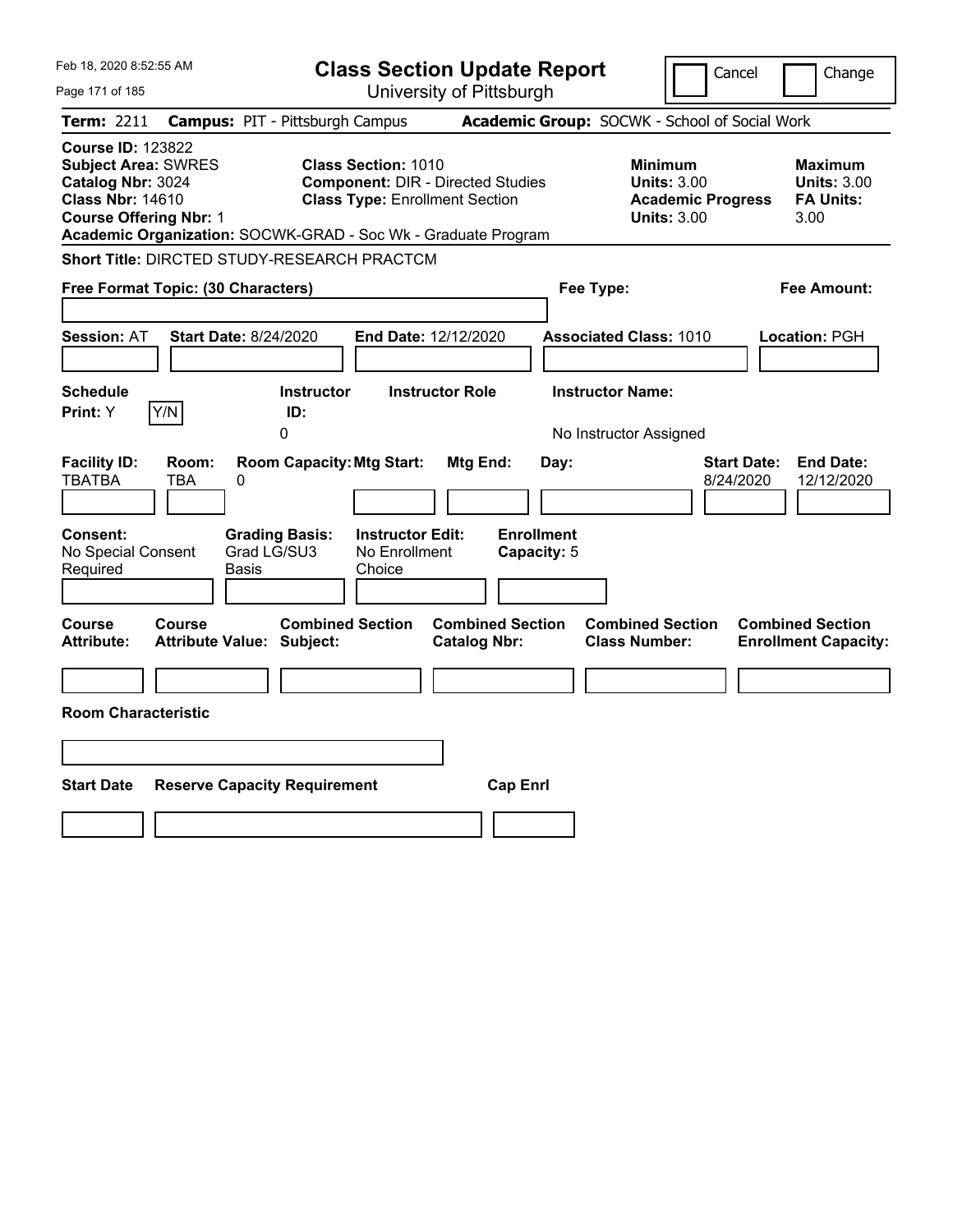| Feb 18, 2020 8:52:55 AM                                                                                                                                                                                  |                                            |                                     | <b>Class Section Update Report</b>                                                                     |                                              |                                   |                                                |                                                                                        | Cancel                          | Change                                                    |
|----------------------------------------------------------------------------------------------------------------------------------------------------------------------------------------------------------|--------------------------------------------|-------------------------------------|--------------------------------------------------------------------------------------------------------|----------------------------------------------|-----------------------------------|------------------------------------------------|----------------------------------------------------------------------------------------|---------------------------------|-----------------------------------------------------------|
| Page 172 of 185                                                                                                                                                                                          |                                            |                                     |                                                                                                        | University of Pittsburgh                     |                                   |                                                |                                                                                        |                                 |                                                           |
| Term: 2211                                                                                                                                                                                               | <b>Campus: PIT - Pittsburgh Campus</b>     |                                     |                                                                                                        |                                              |                                   |                                                | Academic Group: SOCWK - School of Social Work                                          |                                 |                                                           |
| <b>Course ID: 123826</b><br><b>Subject Area: SWRES</b><br>Catalog Nbr: 3029<br><b>Class Nbr: 14694</b><br><b>Course Offering Nbr: 1</b><br>Academic Organization: SOCWK-GRAD - Soc Wk - Graduate Program |                                            |                                     | <b>Class Section: 1020</b><br><b>Component: LEC - Lecture</b><br><b>Class Type: Enrollment Section</b> |                                              |                                   |                                                | <b>Minimum</b><br><b>Units: 3.00</b><br><b>Academic Progress</b><br><b>Units: 3.00</b> |                                 | Maximum<br><b>Units: 3.00</b><br><b>FA Units:</b><br>3.00 |
| Short Title: INFERNTL STAT SOCL WORKERS                                                                                                                                                                  |                                            |                                     |                                                                                                        |                                              |                                   |                                                |                                                                                        |                                 |                                                           |
| <b>Free Format Topic: (30 Characters)</b>                                                                                                                                                                |                                            |                                     |                                                                                                        |                                              |                                   | Fee Type:                                      |                                                                                        |                                 | Fee Amount:                                               |
| <b>Session: AT</b>                                                                                                                                                                                       | <b>Start Date: 8/24/2020</b>               |                                     | End Date: 12/12/2020                                                                                   |                                              |                                   | <b>Associated Class: 1020</b>                  |                                                                                        |                                 | Location: PGH                                             |
| Schedule<br>Y/N<br>Print: Y                                                                                                                                                                              |                                            | <b>Instructor</b><br>ID:<br>2908905 |                                                                                                        | <b>Instructor Role</b><br>Primary Instructor |                                   | <b>Instructor Name:</b><br>Greeno, Catherine G |                                                                                        |                                 |                                                           |
| <b>Facility ID:</b><br>CL00318                                                                                                                                                                           | Room:<br>00318<br>19                       | <b>Room Capacity: Mtg Start:</b>    | $1:00$ PM                                                                                              | Mtg End:<br>3:50 PM                          | Day:<br>Tu                        |                                                |                                                                                        | <b>Start Date:</b><br>8/24/2020 | <b>End Date:</b><br>12/12/2020                            |
| <b>Consent:</b><br>No Special Consent<br>Required                                                                                                                                                        | Grad LG/SU3<br>Basis                       | <b>Grading Basis:</b>               | <b>Instructor Edit:</b><br>No Enrollment<br>Choice                                                     |                                              | <b>Enrollment</b><br>Capacity: 15 |                                                |                                                                                        |                                 |                                                           |
| Course<br><b>Attribute:</b>                                                                                                                                                                              | Course<br><b>Attribute Value: Subject:</b> | <b>Combined Section</b>             |                                                                                                        | <b>Catalog Nbr:</b>                          | <b>Combined Section</b>           | <b>Class Number:</b>                           | <b>Combined Section</b>                                                                |                                 | <b>Combined Section</b><br><b>Enrollment Capacity:</b>    |
|                                                                                                                                                                                                          |                                            |                                     |                                                                                                        |                                              |                                   |                                                |                                                                                        |                                 |                                                           |
| <b>Room Characteristic</b><br>PeopleSoft - Scheduled (PS)                                                                                                                                                |                                            |                                     |                                                                                                        |                                              |                                   |                                                |                                                                                        |                                 |                                                           |
|                                                                                                                                                                                                          |                                            |                                     |                                                                                                        |                                              |                                   |                                                |                                                                                        |                                 |                                                           |
| <b>Start Date</b>                                                                                                                                                                                        | <b>Reserve Capacity Requirement</b>        |                                     |                                                                                                        |                                              | <b>Cap Enrl</b>                   |                                                |                                                                                        |                                 |                                                           |
|                                                                                                                                                                                                          |                                            |                                     |                                                                                                        |                                              |                                   |                                                |                                                                                        |                                 |                                                           |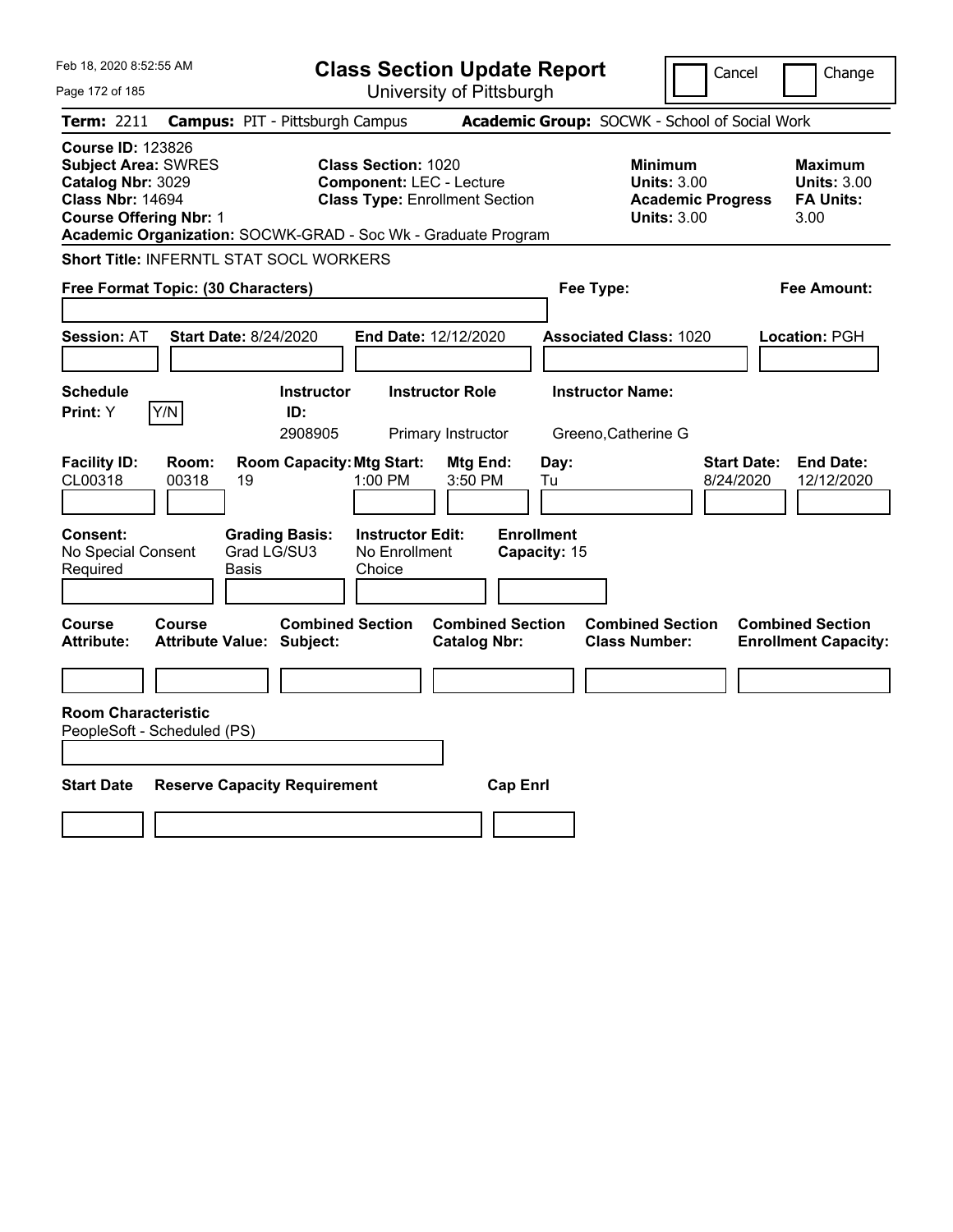| Feb 18, 2020 8:52:55 AM                                                                                                                                                                                  |                                                                                                                | <b>Class Section Update Report</b>             | Cancel                                                                                 | Change                                                    |
|----------------------------------------------------------------------------------------------------------------------------------------------------------------------------------------------------------|----------------------------------------------------------------------------------------------------------------|------------------------------------------------|----------------------------------------------------------------------------------------|-----------------------------------------------------------|
| Page 173 of 185                                                                                                                                                                                          |                                                                                                                | University of Pittsburgh                       |                                                                                        |                                                           |
| <b>Term: 2211</b>                                                                                                                                                                                        | <b>Campus: PIT - Pittsburgh Campus</b>                                                                         |                                                | Academic Group: SOCWK - School of Social Work                                          |                                                           |
| <b>Course ID: 123829</b><br><b>Subject Area: SWRES</b><br>Catalog Nbr: 3040<br><b>Class Nbr: 14575</b><br><b>Course Offering Nbr: 1</b><br>Academic Organization: SOCWK-GRAD - Soc Wk - Graduate Program | <b>Class Section: 1010</b><br><b>Component: THE - Thesis Research</b><br><b>Class Type: Enrollment Section</b> |                                                | <b>Minimum</b><br><b>Units: 1.00</b><br><b>Academic Progress</b><br><b>Units: 1.00</b> | Maximum<br><b>Units: 9.00</b><br><b>FA Units:</b><br>1.00 |
| <b>Short Title: DISSERTATION RESEARCH</b>                                                                                                                                                                |                                                                                                                |                                                |                                                                                        |                                                           |
| Free Format Topic: (30 Characters)                                                                                                                                                                       |                                                                                                                |                                                | Fee Type:                                                                              | Fee Amount:                                               |
| <b>Session: AT</b><br><b>Start Date: 8/24/2020</b>                                                                                                                                                       | End Date: 12/12/2020                                                                                           |                                                | <b>Associated Class: 1010</b>                                                          | Location: PGH                                             |
| <b>Schedule</b><br>Y/N<br>Print: Y                                                                                                                                                                       | <b>Instructor</b><br>ID:<br>0                                                                                  | <b>Instructor Role</b>                         | <b>Instructor Name:</b><br>No Instructor Assigned                                      |                                                           |
| <b>Facility ID:</b><br>Room:<br><b>TBATBA</b><br>TBA<br>0                                                                                                                                                | <b>Room Capacity: Mtg Start:</b>                                                                               | Mtg End:<br>Day:                               | <b>Start Date:</b><br>8/24/2020                                                        | <b>End Date:</b><br>12/12/2020                            |
| Consent:<br>No Special Consent<br>Required                                                                                                                                                               | <b>Grading Basis:</b><br><b>Instructor Edit:</b><br>Class Instructor<br><b>Grad SN Basis</b><br>Table Edit     | <b>Enrollment</b><br>Capacity: 25              |                                                                                        |                                                           |
| <b>Course</b><br><b>Course</b><br><b>Attribute:</b><br><b>Attribute Value: Subject:</b>                                                                                                                  | <b>Combined Section</b>                                                                                        | <b>Combined Section</b><br><b>Catalog Nbr:</b> | <b>Combined Section</b><br><b>Class Number:</b>                                        | <b>Combined Section</b><br><b>Enrollment Capacity:</b>    |
|                                                                                                                                                                                                          |                                                                                                                |                                                |                                                                                        |                                                           |
| <b>Room Characteristic</b>                                                                                                                                                                               |                                                                                                                |                                                |                                                                                        |                                                           |
|                                                                                                                                                                                                          |                                                                                                                |                                                |                                                                                        |                                                           |
| <b>Start Date</b><br><b>Reserve Capacity Requirement</b>                                                                                                                                                 |                                                                                                                | <b>Cap Enrl</b>                                |                                                                                        |                                                           |
|                                                                                                                                                                                                          |                                                                                                                |                                                |                                                                                        |                                                           |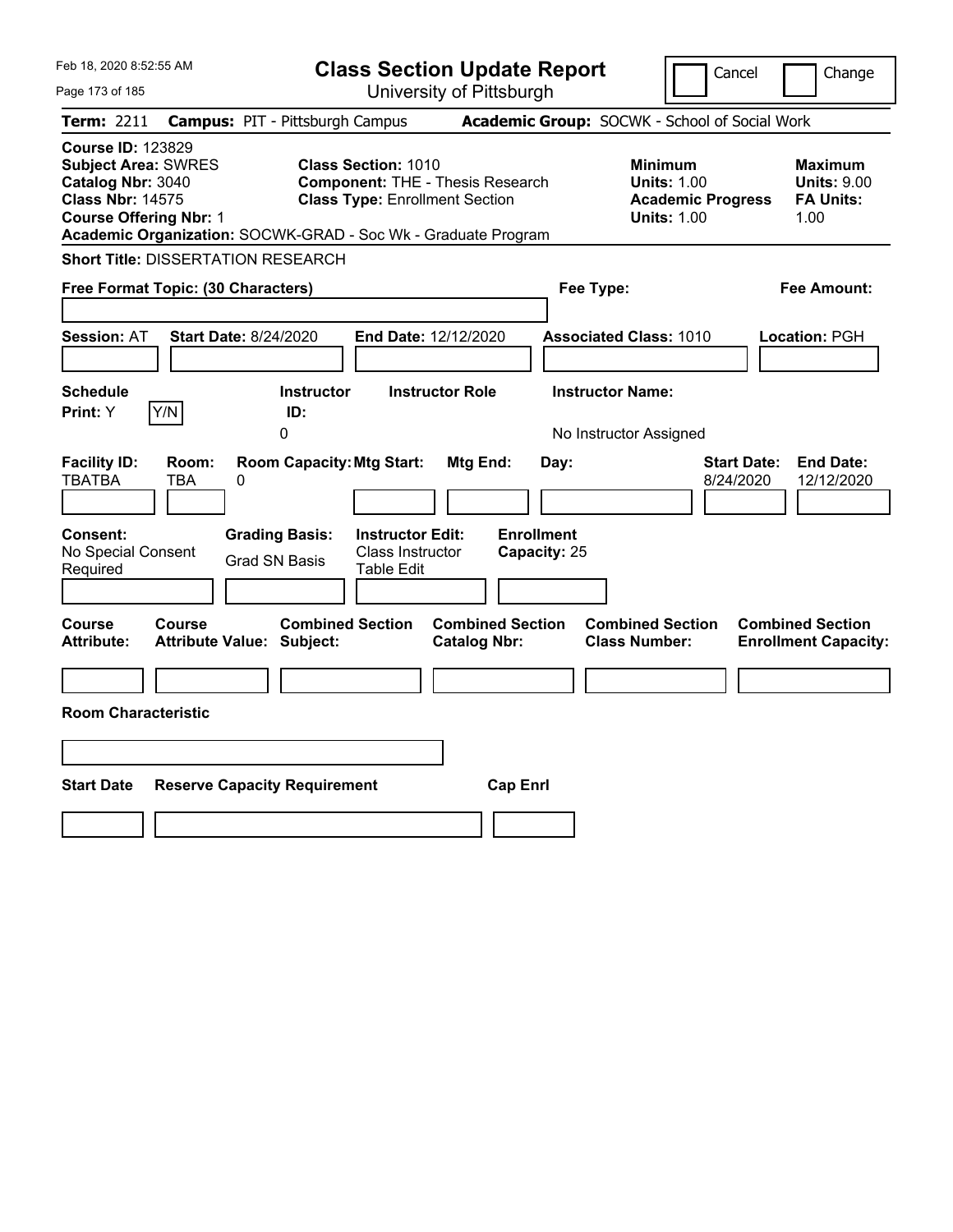| Feb 18, 2020 8:52:55 AM                                                                                                                 |                                                                                                                                                                                 | <b>Class Section Update Report</b>             | Cancel                                                                                 | Change                                                           |
|-----------------------------------------------------------------------------------------------------------------------------------------|---------------------------------------------------------------------------------------------------------------------------------------------------------------------------------|------------------------------------------------|----------------------------------------------------------------------------------------|------------------------------------------------------------------|
| Page 174 of 185                                                                                                                         |                                                                                                                                                                                 | University of Pittsburgh                       |                                                                                        |                                                                  |
| Term: 2211                                                                                                                              | <b>Campus: PIT - Pittsburgh Campus</b>                                                                                                                                          |                                                | Academic Group: SOCWK - School of Social Work                                          |                                                                  |
| <b>Course ID: 123829</b><br><b>Subject Area: SWRES</b><br>Catalog Nbr: 3040<br><b>Class Nbr: 14632</b><br><b>Course Offering Nbr: 1</b> | <b>Class Section: 1020</b><br><b>Component: THE - Thesis Research</b><br><b>Class Type: Enrollment Section</b><br>Academic Organization: SOCWK-GRAD - Soc Wk - Graduate Program |                                                | <b>Minimum</b><br><b>Units: 1.00</b><br><b>Academic Progress</b><br><b>Units: 1.00</b> | <b>Maximum</b><br><b>Units: 9.00</b><br><b>FA Units:</b><br>1.00 |
| <b>Short Title: DISSERTATION RESEARCH</b>                                                                                               |                                                                                                                                                                                 |                                                |                                                                                        |                                                                  |
| Free Format Topic: (30 Characters)                                                                                                      |                                                                                                                                                                                 |                                                | Fee Type:                                                                              | Fee Amount:                                                      |
| <b>Session: AT</b>                                                                                                                      | <b>Start Date: 8/24/2020</b>                                                                                                                                                    | End Date: 12/12/2020                           | <b>Associated Class: 1020</b>                                                          | Location: PGH                                                    |
| <b>Schedule</b><br>Y/N<br>Print: Y                                                                                                      | <b>Instructor</b><br>ID:<br>0                                                                                                                                                   | <b>Instructor Role</b>                         | <b>Instructor Name:</b><br>No Instructor Assigned                                      |                                                                  |
| <b>Facility ID:</b><br>Room:<br><b>TBATBA</b><br><b>TBA</b><br>0                                                                        | <b>Room Capacity: Mtg Start:</b>                                                                                                                                                | Mtg End:<br>Day:                               | <b>Start Date:</b><br>8/24/2020                                                        | <b>End Date:</b><br>12/12/2020                                   |
| <b>Consent:</b><br><b>Department Consent</b><br>Required                                                                                | <b>Instructor Edit:</b><br><b>Grading Basis:</b><br>Class Instructor<br><b>Grad SN Basis</b><br>Table Edit                                                                      | <b>Enrollment</b><br>Capacity: 25              |                                                                                        |                                                                  |
| Course<br>Course<br><b>Attribute:</b>                                                                                                   | <b>Combined Section</b><br><b>Attribute Value: Subject:</b>                                                                                                                     | <b>Combined Section</b><br><b>Catalog Nbr:</b> | <b>Combined Section</b><br><b>Class Number:</b>                                        | <b>Combined Section</b><br><b>Enrollment Capacity:</b>           |
|                                                                                                                                         |                                                                                                                                                                                 |                                                |                                                                                        |                                                                  |
| <b>Room Characteristic</b>                                                                                                              |                                                                                                                                                                                 |                                                |                                                                                        |                                                                  |
|                                                                                                                                         |                                                                                                                                                                                 |                                                |                                                                                        |                                                                  |
| <b>Start Date</b>                                                                                                                       | <b>Reserve Capacity Requirement</b>                                                                                                                                             | <b>Cap Enrl</b>                                |                                                                                        |                                                                  |
|                                                                                                                                         |                                                                                                                                                                                 |                                                |                                                                                        |                                                                  |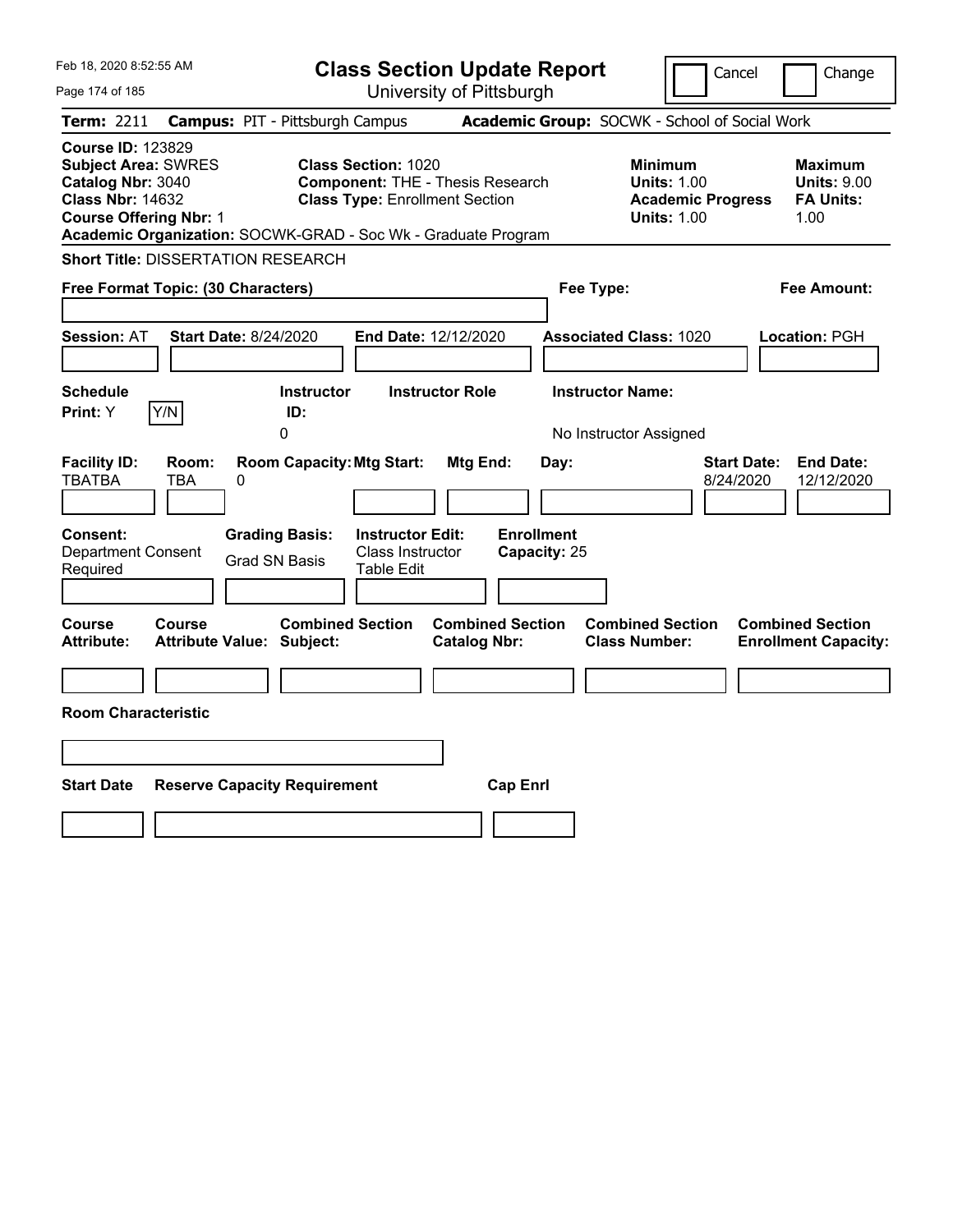| Feb 18, 2020 8:52:55 AM                                                                                                                                                                                  |                                                                                                                                                | <b>Class Section Update Report</b>                    | Cancel                                                                                 | Change                                                    |
|----------------------------------------------------------------------------------------------------------------------------------------------------------------------------------------------------------|------------------------------------------------------------------------------------------------------------------------------------------------|-------------------------------------------------------|----------------------------------------------------------------------------------------|-----------------------------------------------------------|
| Page 175 of 185                                                                                                                                                                                          |                                                                                                                                                | University of Pittsburgh                              |                                                                                        |                                                           |
| Term: 2211                                                                                                                                                                                               | <b>Campus: PIT - Pittsburgh Campus</b>                                                                                                         |                                                       | Academic Group: SOCWK - School of Social Work                                          |                                                           |
| <b>Course ID: 123829</b><br><b>Subject Area: SWRES</b><br>Catalog Nbr: 3040<br><b>Class Nbr: 14633</b><br><b>Course Offering Nbr: 1</b><br>Academic Organization: SOCWK-GRAD - Soc Wk - Graduate Program | <b>Class Section: 1030</b><br><b>Component: THE - Thesis Research</b><br><b>Class Type: Enrollment Section</b>                                 |                                                       | <b>Minimum</b><br><b>Units: 1.00</b><br><b>Academic Progress</b><br><b>Units: 1.00</b> | Maximum<br><b>Units: 9.00</b><br><b>FA Units:</b><br>1.00 |
| <b>Short Title: DISSERTATION RESEARCH</b>                                                                                                                                                                |                                                                                                                                                |                                                       |                                                                                        |                                                           |
| Free Format Topic: (30 Characters)                                                                                                                                                                       |                                                                                                                                                | Fee Type:                                             |                                                                                        | Fee Amount:                                               |
| <b>Start Date: 8/24/2020</b><br><b>Session: AT</b><br><b>Schedule</b><br>Y/N<br>Print: Y                                                                                                                 | End Date: 12/12/2020<br><b>Instructor</b><br>ID:<br>0                                                                                          | <b>Instructor Role</b>                                | <b>Associated Class: 1030</b><br><b>Instructor Name:</b><br>No Instructor Assigned     | Location: PGH                                             |
| <b>Facility ID:</b><br>Room:<br><b>TBATBA</b><br>TBA<br>0<br><b>Consent:</b><br><b>Department Consent</b><br>Required                                                                                    | <b>Room Capacity: Mtg Start:</b><br><b>Grading Basis:</b><br><b>Instructor Edit:</b><br>Class Instructor<br><b>Grad SN Basis</b><br>Table Edit | Mtg End:<br>Day:<br><b>Enrollment</b><br>Capacity: 25 | <b>Start Date:</b><br>8/24/2020                                                        | <b>End Date:</b><br>12/12/2020                            |
| Course<br><b>Course</b><br>Attribute Value: Subject:<br><b>Attribute:</b>                                                                                                                                | <b>Combined Section</b>                                                                                                                        | <b>Combined Section</b><br><b>Catalog Nbr:</b>        | <b>Combined Section</b><br><b>Class Number:</b>                                        | <b>Combined Section</b><br><b>Enrollment Capacity:</b>    |
| <b>Room Characteristic</b>                                                                                                                                                                               |                                                                                                                                                |                                                       |                                                                                        |                                                           |
| <b>Start Date</b><br><b>Reserve Capacity Requirement</b>                                                                                                                                                 |                                                                                                                                                | <b>Cap Enrl</b>                                       |                                                                                        |                                                           |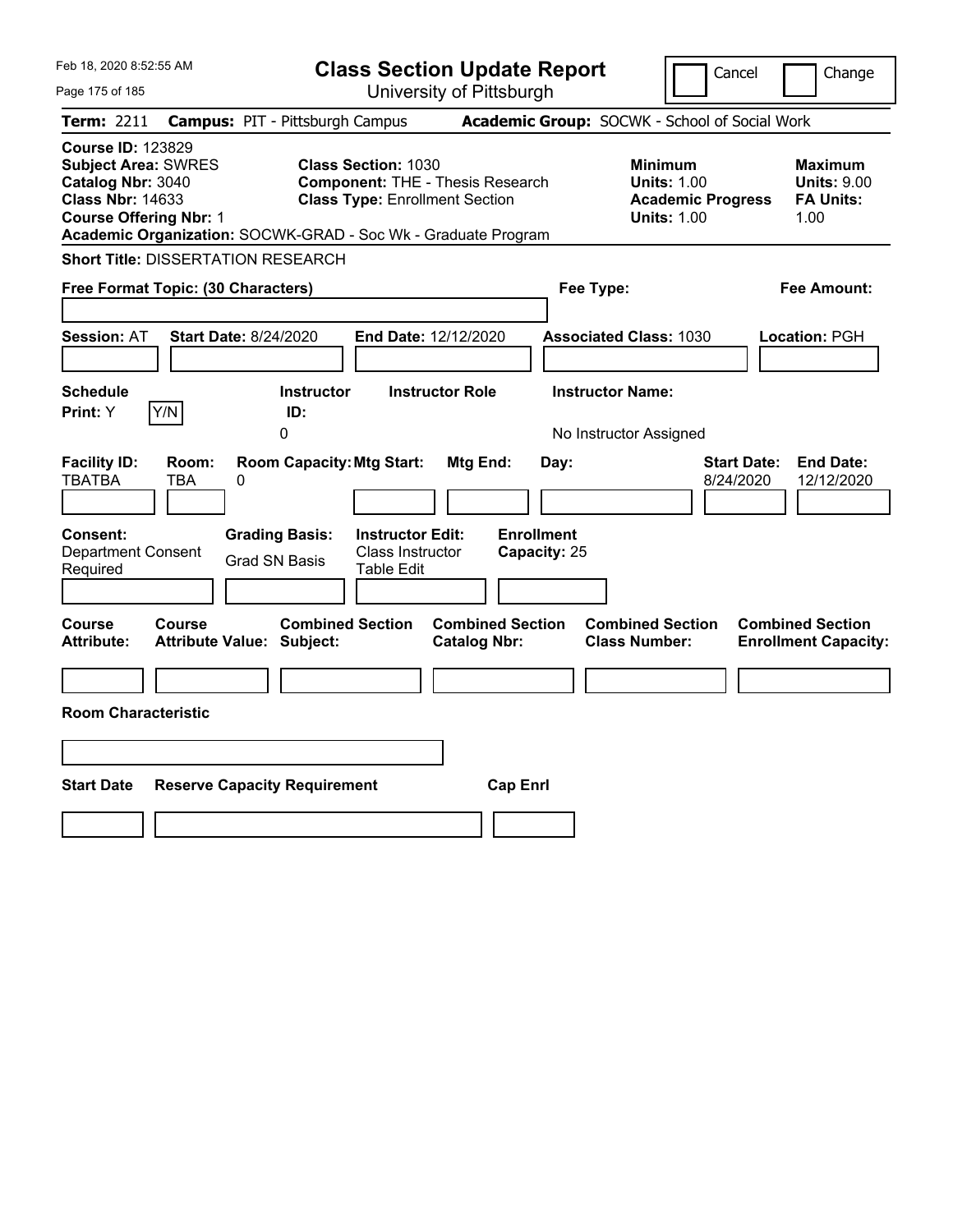| Feb 18, 2020 8:52:55 AM                                                                                                                                                                                  |                                                                                                                        | <b>Class Section Update Report</b>                    | Cancel                                                                                 | Change                                                    |
|----------------------------------------------------------------------------------------------------------------------------------------------------------------------------------------------------------|------------------------------------------------------------------------------------------------------------------------|-------------------------------------------------------|----------------------------------------------------------------------------------------|-----------------------------------------------------------|
| Page 176 of 185                                                                                                                                                                                          |                                                                                                                        | University of Pittsburgh                              |                                                                                        |                                                           |
| Term: 2211                                                                                                                                                                                               | <b>Campus: PIT - Pittsburgh Campus</b>                                                                                 |                                                       | Academic Group: SOCWK - School of Social Work                                          |                                                           |
| <b>Course ID: 123829</b><br><b>Subject Area: SWRES</b><br>Catalog Nbr: 3040<br><b>Class Nbr: 14634</b><br><b>Course Offering Nbr: 1</b><br>Academic Organization: SOCWK-GRAD - Soc Wk - Graduate Program | <b>Class Section: 1040</b><br><b>Component: THE - Thesis Research</b><br><b>Class Type: Enrollment Section</b>         |                                                       | <b>Minimum</b><br><b>Units: 1.00</b><br><b>Academic Progress</b><br><b>Units: 1.00</b> | Maximum<br><b>Units: 9.00</b><br><b>FA Units:</b><br>1.00 |
| <b>Short Title: DISSERTATION RESEARCH</b>                                                                                                                                                                |                                                                                                                        |                                                       |                                                                                        |                                                           |
| Free Format Topic: (30 Characters)                                                                                                                                                                       |                                                                                                                        |                                                       | Fee Type:                                                                              | Fee Amount:                                               |
| <b>Start Date: 8/24/2020</b><br><b>Session: AT</b><br><b>Schedule</b>                                                                                                                                    | End Date: 12/12/2020<br><b>Instructor</b>                                                                              | <b>Instructor Role</b>                                | <b>Associated Class: 1040</b><br><b>Instructor Name:</b>                               | Location: PGH                                             |
| Y/N<br>Print: Y                                                                                                                                                                                          | ID:<br>0                                                                                                               |                                                       | No Instructor Assigned                                                                 |                                                           |
| <b>Facility ID:</b><br>Room:<br><b>TBATBA</b><br>TBA<br>0<br><b>Consent:</b><br><b>Department Consent</b><br><b>Grad SN Basis</b><br>Required                                                            | <b>Room Capacity: Mtg Start:</b><br><b>Grading Basis:</b><br><b>Instructor Edit:</b><br>Class Instructor<br>Table Edit | Mtg End:<br>Day:<br><b>Enrollment</b><br>Capacity: 25 | <b>Start Date:</b><br>8/24/2020                                                        | <b>End Date:</b><br>12/12/2020                            |
| Course<br><b>Course</b><br><b>Attribute:</b><br>Attribute Value: Subject:                                                                                                                                | <b>Combined Section</b>                                                                                                | <b>Combined Section</b><br><b>Catalog Nbr:</b>        | <b>Combined Section</b><br><b>Class Number:</b>                                        | <b>Combined Section</b><br><b>Enrollment Capacity:</b>    |
| <b>Room Characteristic</b>                                                                                                                                                                               |                                                                                                                        |                                                       |                                                                                        |                                                           |
|                                                                                                                                                                                                          |                                                                                                                        |                                                       |                                                                                        |                                                           |
|                                                                                                                                                                                                          |                                                                                                                        |                                                       |                                                                                        |                                                           |
| <b>Start Date</b><br><b>Reserve Capacity Requirement</b>                                                                                                                                                 |                                                                                                                        | <b>Cap Enrl</b>                                       |                                                                                        |                                                           |
|                                                                                                                                                                                                          |                                                                                                                        |                                                       |                                                                                        |                                                           |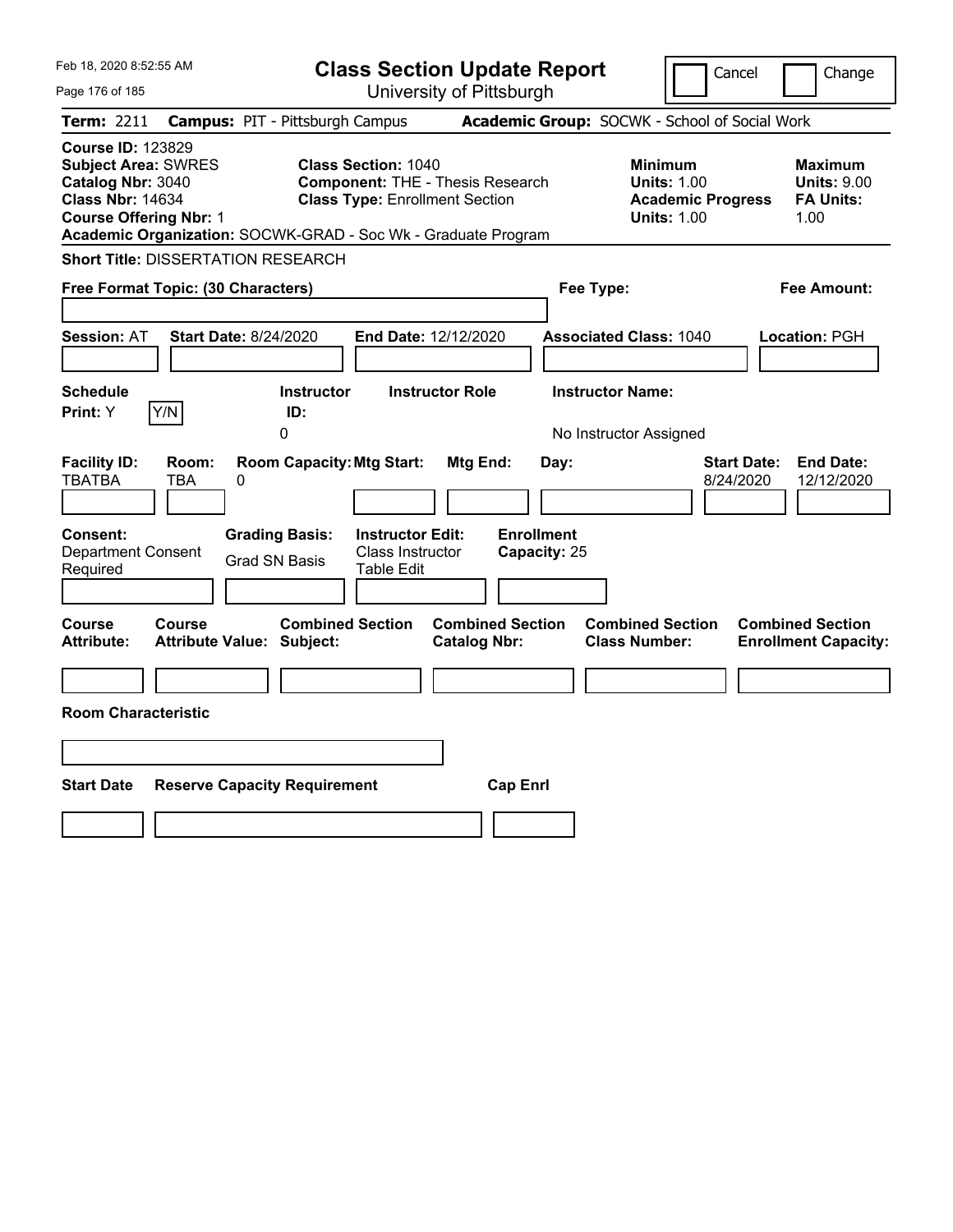| Feb 18, 2020 8:52:55 AM                                                                                                                                                                                  | <b>Class Section Update Report</b>                                                                     | Cancel                                                                                                                                                     | Change |
|----------------------------------------------------------------------------------------------------------------------------------------------------------------------------------------------------------|--------------------------------------------------------------------------------------------------------|------------------------------------------------------------------------------------------------------------------------------------------------------------|--------|
| Page 177 of 185                                                                                                                                                                                          | University of Pittsburgh                                                                               |                                                                                                                                                            |        |
| <b>Campus: PIT - Pittsburgh Campus</b><br><b>Term: 2211</b>                                                                                                                                              |                                                                                                        | Academic Group: SOCWK - School of Social Work                                                                                                              |        |
| <b>Course ID: 123838</b><br><b>Subject Area: SWWEL</b><br>Catalog Nbr: 2020<br><b>Class Nbr: 14576</b><br><b>Course Offering Nbr: 1</b><br>Academic Organization: SOCWK-GRAD - Soc Wk - Graduate Program | <b>Class Section: 1030</b><br><b>Component: LEC - Lecture</b><br><b>Class Type: Enrollment Section</b> | <b>Minimum</b><br><b>Maximum</b><br><b>Units: 3.00</b><br><b>Units: 3.00</b><br><b>FA Units:</b><br><b>Academic Progress</b><br><b>Units: 3.00</b><br>3.00 |        |
| Short Title: CHILD AND FAMILY ADVOCACY                                                                                                                                                                   |                                                                                                        |                                                                                                                                                            |        |
| Free Format Topic: (30 Characters)                                                                                                                                                                       |                                                                                                        | Fee Type:<br>Fee Amount:                                                                                                                                   |        |
| Start Date: 8/24/2020<br><b>Session: AT</b>                                                                                                                                                              | <b>End Date: 12/12/2020</b>                                                                            | <b>Associated Class: 1030</b><br>Location: PGH                                                                                                             |        |
| <b>Schedule</b><br>Y/N<br>Print: Y<br>ID:<br>0                                                                                                                                                           | <b>Instructor</b><br><b>Instructor Role</b>                                                            | <b>Instructor Name:</b><br>No Instructor Assigned                                                                                                          |        |
| <b>Facility ID:</b><br>Room:<br>LAWRN00209 00209<br>50                                                                                                                                                   | <b>Room Capacity: Mtg Start:</b><br>Mtg End:<br>6:00 PM<br>8:50 PM                                     | <b>End Date:</b><br>Day:<br><b>Start Date:</b><br>We<br>8/24/2020<br>12/4/2020                                                                             |        |
| Consent:<br><b>Grading Basis:</b><br>Grad LG/SU3<br>No Special Consent<br>Required<br>Basis                                                                                                              | <b>Enrollment</b><br><b>Instructor Edit:</b><br>No Enrollment<br>Capacity: 20<br>Choice                |                                                                                                                                                            |        |
| <b>Course</b><br>Course<br><b>Attribute Value: Subject:</b><br>Attribute:                                                                                                                                | <b>Combined Section</b><br><b>Combined Section</b><br><b>Catalog Nbr:</b><br><b>SOCWRK</b><br>1059     | <b>Combined Section</b><br><b>Combined Section</b><br><b>Class Number:</b><br><b>Enrollment Capacity:</b><br>14591<br>5                                    |        |
| <b>Room Characteristic</b><br>PeopleSoft - Scheduled (PS)                                                                                                                                                |                                                                                                        |                                                                                                                                                            |        |
| <b>Start Date</b><br><b>Reserve Capacity Requirement</b>                                                                                                                                                 | <b>Cap Enrl</b>                                                                                        |                                                                                                                                                            |        |
|                                                                                                                                                                                                          |                                                                                                        |                                                                                                                                                            |        |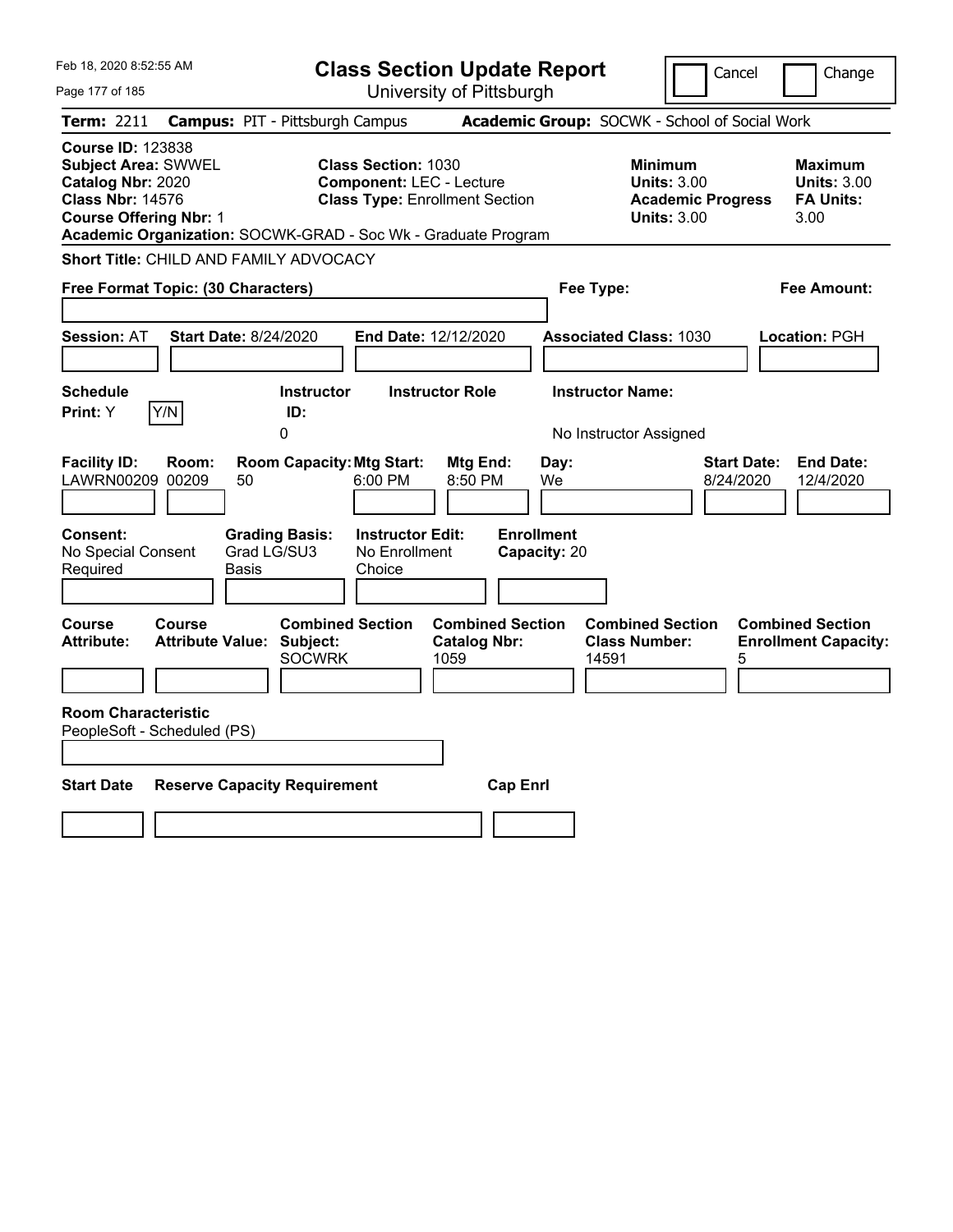| Feb 18, 2020 8:52:55 AM                                                                                                                                                                                  |                                                                                                        | <b>Class Section Update Report</b>                     |                                                                                        | Cancel<br>Change                                                  |
|----------------------------------------------------------------------------------------------------------------------------------------------------------------------------------------------------------|--------------------------------------------------------------------------------------------------------|--------------------------------------------------------|----------------------------------------------------------------------------------------|-------------------------------------------------------------------|
| Page 178 of 185                                                                                                                                                                                          |                                                                                                        | University of Pittsburgh                               |                                                                                        |                                                                   |
| <b>Campus: PIT - Pittsburgh Campus</b><br><b>Term: 2211</b>                                                                                                                                              |                                                                                                        |                                                        | Academic Group: SOCWK - School of Social Work                                          |                                                                   |
| <b>Course ID: 123842</b><br><b>Subject Area: SWWEL</b><br>Catalog Nbr: 2051<br><b>Class Nbr: 25217</b><br><b>Course Offering Nbr: 1</b><br>Academic Organization: SOCWK-GRAD - Soc Wk - Graduate Program | <b>Class Section: 1200</b><br><b>Component: LEC - Lecture</b><br><b>Class Type: Enrollment Section</b> |                                                        | <b>Minimum</b><br><b>Units: 3.00</b><br><b>Academic Progress</b><br><b>Units: 3.00</b> | <b>Maximum</b><br><b>Units: 3.00</b><br><b>FA Units:</b><br>3.00  |
| Short Title: ECONOMICS AND SOCIAL WORK                                                                                                                                                                   |                                                                                                        |                                                        |                                                                                        |                                                                   |
| Free Format Topic: (30 Characters)                                                                                                                                                                       |                                                                                                        |                                                        | Fee Type:                                                                              | Fee Amount:                                                       |
| Session: SE3<br><b>Start Date: 8/24/2020</b>                                                                                                                                                             |                                                                                                        | End Date: 12/12/2020                                   | <b>Associated Class: 1200</b>                                                          | Location: PGH                                                     |
| <b>Schedule</b><br>Y/N<br>Print: Y<br>ID:<br>0                                                                                                                                                           | <b>Instructor</b>                                                                                      | <b>Instructor Role</b>                                 | <b>Instructor Name:</b><br>No Instructor Assigned                                      |                                                                   |
| <b>Facility ID:</b><br>Room:<br>IS00404<br>00404<br>60                                                                                                                                                   | <b>Room Capacity: Mtg Start:</b><br>6:00 PM                                                            | Mtg End:<br>Day:<br>8:50 PM<br>We                      |                                                                                        | <b>Start Date:</b><br><b>End Date:</b><br>8/24/2020<br>12/12/2020 |
| <b>Consent:</b><br><b>Grading Basis:</b><br>Grad LG/SU3<br>No Special Consent<br>Required<br>Basis                                                                                                       | <b>Instructor Edit:</b><br>No Enrollment<br>Choice                                                     | <b>Enrollment</b><br>Capacity: 8                       |                                                                                        |                                                                   |
| Course<br><b>Course</b><br><b>Attribute Value: Subject:</b><br><b>Attribute:</b>                                                                                                                         | <b>Combined Section</b><br><b>SOCWRK</b>                                                               | <b>Combined Section</b><br><b>Catalog Nbr:</b><br>1058 | <b>Combined Section</b><br><b>Class Number:</b><br>25216                               | <b>Combined Section</b><br><b>Enrollment Capacity:</b><br>22      |
| <b>Room Characteristic</b><br>PeopleSoft - Scheduled (PS)                                                                                                                                                |                                                                                                        |                                                        |                                                                                        |                                                                   |
| <b>Start Date</b><br><b>Reserve Capacity Requirement</b>                                                                                                                                                 |                                                                                                        | <b>Cap Enrl</b>                                        |                                                                                        |                                                                   |
|                                                                                                                                                                                                          |                                                                                                        |                                                        |                                                                                        |                                                                   |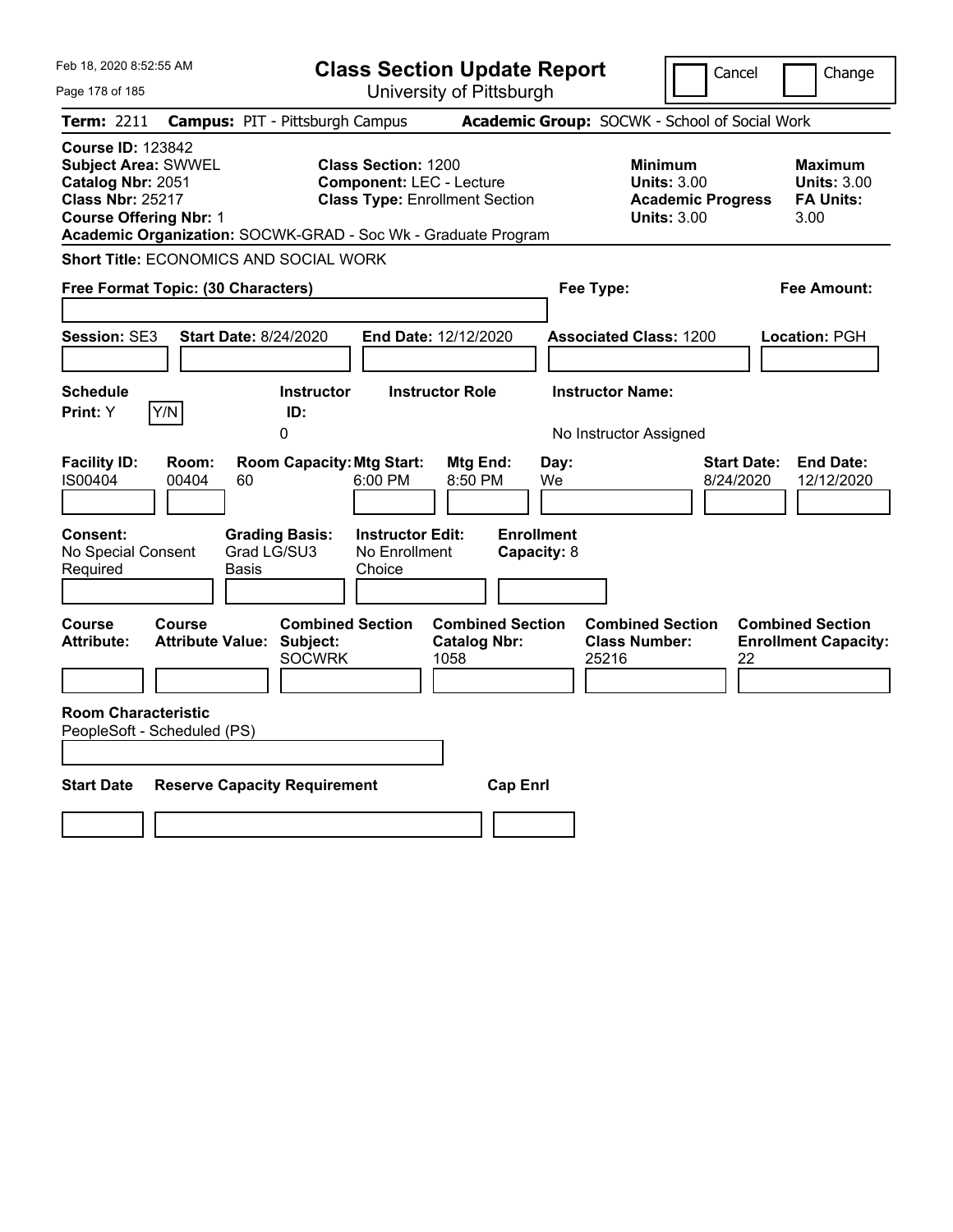| Feb 18, 2020 8:52:55 AM                                                                                                                 |                              |                                                               |                                                               | <b>Class Section Update Report</b>             |                                   |                                                 | Cancel                                                               | Change                                                           |
|-----------------------------------------------------------------------------------------------------------------------------------------|------------------------------|---------------------------------------------------------------|---------------------------------------------------------------|------------------------------------------------|-----------------------------------|-------------------------------------------------|----------------------------------------------------------------------|------------------------------------------------------------------|
| Page 179 of 185                                                                                                                         |                              |                                                               |                                                               | University of Pittsburgh                       |                                   |                                                 |                                                                      |                                                                  |
| Term: 2211                                                                                                                              |                              | <b>Campus: PIT - Pittsburgh Campus</b>                        |                                                               |                                                |                                   | Academic Group: SOCWK - School of Social Work   |                                                                      |                                                                  |
| <b>Course ID: 123844</b><br><b>Subject Area: SWWEL</b><br>Catalog Nbr: 2056<br><b>Class Nbr: 15300</b><br><b>Course Offering Nbr: 1</b> |                              | Academic Organization: SOCWK-GRAD - Soc Wk - Graduate Program | <b>Class Section: 1120</b><br><b>Component: LEC - Lecture</b> | <b>Class Type: Enrollment Section</b>          |                                   | <b>Minimum</b>                                  | <b>Units: 3.00</b><br><b>Academic Progress</b><br><b>Units: 3.00</b> | <b>Maximum</b><br><b>Units: 3.00</b><br><b>FA Units:</b><br>3.00 |
|                                                                                                                                         |                              | Short Title: HEALTH SYSTEMS & PUBLIC POLICY                   |                                                               |                                                |                                   |                                                 |                                                                      |                                                                  |
| Free Format Topic: (30 Characters)                                                                                                      |                              |                                                               |                                                               |                                                |                                   | Fee Type:                                       |                                                                      | Fee Amount:                                                      |
|                                                                                                                                         |                              |                                                               |                                                               |                                                |                                   |                                                 |                                                                      |                                                                  |
| <b>Session: AT</b>                                                                                                                      | <b>Start Date: 8/24/2020</b> |                                                               | End Date: 12/12/2020                                          |                                                |                                   | <b>Associated Class: 1120</b>                   |                                                                      | Location: PGH                                                    |
| <b>Schedule</b>                                                                                                                         |                              | <b>Instructor</b>                                             |                                                               | <b>Instructor Role</b>                         |                                   | <b>Instructor Name:</b>                         |                                                                      |                                                                  |
| Print: Y                                                                                                                                | Y/N                          | ID:                                                           |                                                               |                                                |                                   |                                                 |                                                                      |                                                                  |
|                                                                                                                                         |                              | 0                                                             |                                                               |                                                |                                   | No Instructor Assigned                          |                                                                      |                                                                  |
| <b>Facility ID:</b><br>CL00302                                                                                                          | Room:<br>00302<br>28         | <b>Room Capacity: Mtg Start:</b>                              | 11:00 AM                                                      | <b>Mtg End:</b><br>1:50 PM                     | Day:<br>Fr                        |                                                 | 8/24/2020                                                            | <b>Start Date:</b><br><b>End Date:</b><br>12/12/2020             |
| <b>Consent:</b><br>No Special Consent<br>Required                                                                                       | Basis                        | <b>Grading Basis:</b><br>Grad LG/SU3                          | <b>Instructor Edit:</b><br>No Enrollment<br>Choice            |                                                | <b>Enrollment</b><br>Capacity: 25 |                                                 |                                                                      |                                                                  |
| <b>Course</b><br><b>Attribute:</b>                                                                                                      | <b>Course</b>                | <b>Combined Section</b><br><b>Attribute Value: Subject:</b>   |                                                               | <b>Combined Section</b><br><b>Catalog Nbr:</b> |                                   | <b>Combined Section</b><br><b>Class Number:</b> |                                                                      | <b>Combined Section</b><br><b>Enrollment Capacity:</b>           |
|                                                                                                                                         |                              |                                                               |                                                               |                                                |                                   |                                                 |                                                                      |                                                                  |
| <b>Room Characteristic</b><br>Media - Data Projector/Monitor<br>PeopleSoft - Scheduled (PS)                                             |                              |                                                               |                                                               |                                                |                                   |                                                 |                                                                      |                                                                  |
| <b>Start Date</b>                                                                                                                       |                              | <b>Reserve Capacity Requirement</b>                           |                                                               | <b>Cap Enrl</b>                                |                                   |                                                 |                                                                      |                                                                  |
|                                                                                                                                         |                              |                                                               |                                                               |                                                |                                   |                                                 |                                                                      |                                                                  |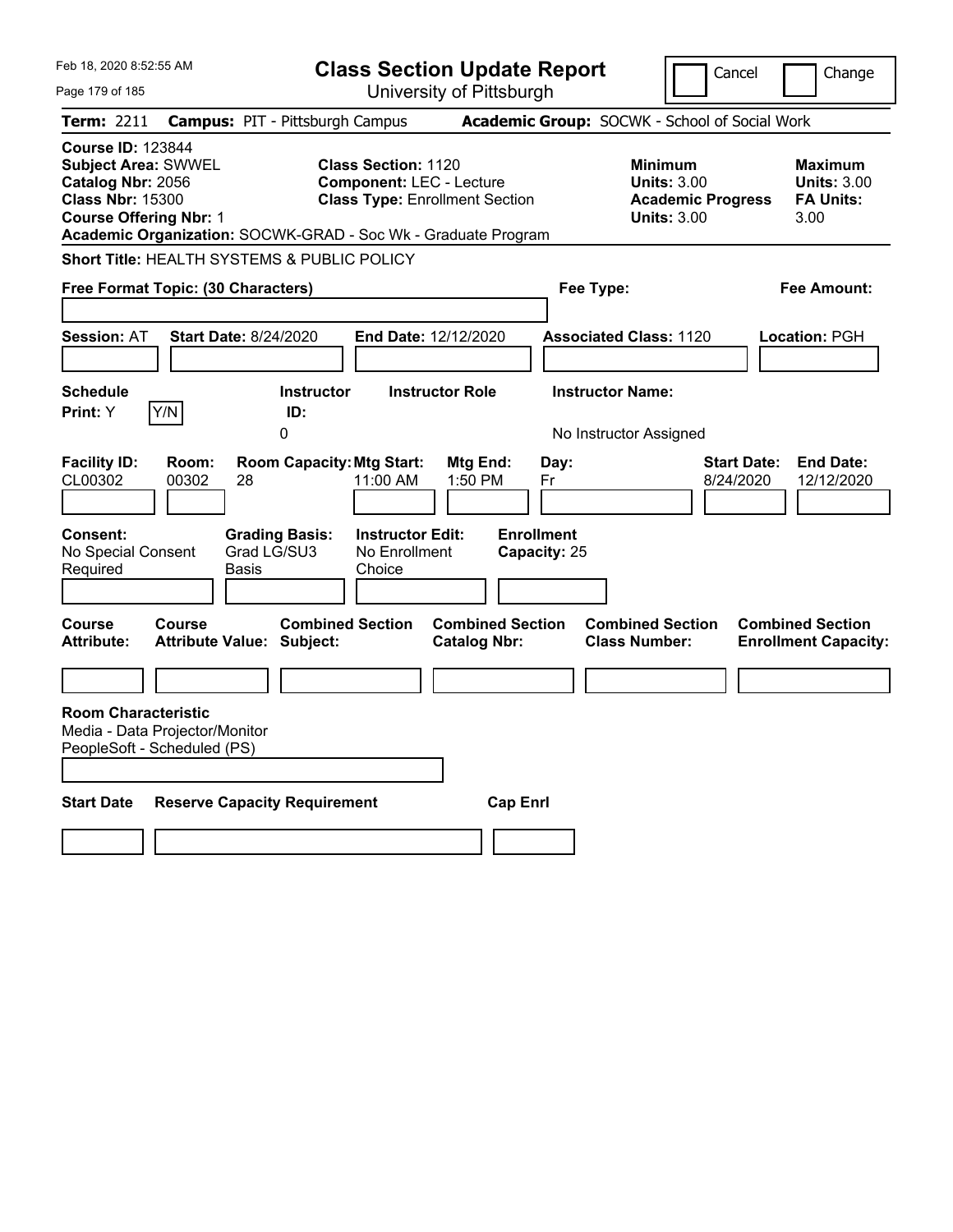| Feb 18, 2020 8:52:55 AM                                                                                                                 |                                                               | <b>Class Section Update Report</b>                                                                     |                                                |                                           |                                                                                        | Cancel<br>Change                                                 |
|-----------------------------------------------------------------------------------------------------------------------------------------|---------------------------------------------------------------|--------------------------------------------------------------------------------------------------------|------------------------------------------------|-------------------------------------------|----------------------------------------------------------------------------------------|------------------------------------------------------------------|
| Page 180 of 185                                                                                                                         |                                                               | University of Pittsburgh                                                                               |                                                |                                           |                                                                                        |                                                                  |
| <b>Term: 2211</b>                                                                                                                       | <b>Campus: PIT - Pittsburgh Campus</b>                        |                                                                                                        |                                                |                                           | Academic Group: SOCWK - School of Social Work                                          |                                                                  |
| <b>Course ID: 123844</b><br><b>Subject Area: SWWEL</b><br>Catalog Nbr: 2056<br><b>Class Nbr: 24383</b><br><b>Course Offering Nbr: 1</b> | Academic Organization: SOCWK-GRAD - Soc Wk - Graduate Program | <b>Class Section: 1140</b><br><b>Component: LEC - Lecture</b><br><b>Class Type: Enrollment Section</b> |                                                |                                           | <b>Minimum</b><br><b>Units: 3.00</b><br><b>Academic Progress</b><br><b>Units: 3.00</b> | <b>Maximum</b><br><b>Units: 3.00</b><br><b>FA Units:</b><br>3.00 |
|                                                                                                                                         | <b>Short Title: HEALTH SYSTEMS &amp; PUBLIC POLICY</b>        |                                                                                                        |                                                |                                           |                                                                                        |                                                                  |
| Free Format Topic: (30 Characters)                                                                                                      |                                                               |                                                                                                        |                                                | Fee Type:                                 |                                                                                        | Fee Amount:                                                      |
|                                                                                                                                         |                                                               |                                                                                                        |                                                |                                           |                                                                                        |                                                                  |
| <b>Session: AT</b>                                                                                                                      | <b>Start Date: 8/24/2020</b>                                  | End Date: 12/12/2020                                                                                   |                                                |                                           | <b>Associated Class: 1140</b>                                                          | Location: PGH                                                    |
| <b>Schedule</b><br>Y/N<br><b>Print:</b> Y                                                                                               | <b>Instructor</b><br>ID:<br>4015858                           | <b>Instructor Role</b><br>Primary Instructor                                                           |                                                | <b>Instructor Name:</b><br>Booth, Jaime M |                                                                                        |                                                                  |
| <b>Facility ID:</b><br>Room:<br>IS00411<br>00411                                                                                        | <b>Room Capacity: Mtg Start:</b><br>32                        | 11:00 AM                                                                                               | Mtg End:<br>1:50 PM                            | Day:<br>Fr                                |                                                                                        | <b>End Date:</b><br>Start Date:<br>8/24/2020<br>12/12/2020       |
| <b>Consent:</b><br>No Special Consent<br>Required                                                                                       | <b>Grading Basis:</b><br>Grad LG/SU3<br>Basis                 | <b>Instructor Edit:</b><br>No Enrollment<br>Choice                                                     |                                                | <b>Enrollment</b><br>Capacity: 25         |                                                                                        |                                                                  |
| <b>Course</b><br><b>Course</b><br><b>Attribute:</b>                                                                                     | <b>Attribute Value: Subject:</b>                              | <b>Combined Section</b>                                                                                | <b>Combined Section</b><br><b>Catalog Nbr:</b> |                                           | <b>Combined Section</b><br><b>Class Number:</b>                                        | <b>Combined Section</b><br><b>Enrollment Capacity:</b>           |
|                                                                                                                                         |                                                               |                                                                                                        |                                                |                                           |                                                                                        |                                                                  |
| <b>Room Characteristic</b><br>Media - Data Projector/Monitor<br>PeopleSoft - Scheduled (PS)                                             |                                                               |                                                                                                        |                                                |                                           |                                                                                        |                                                                  |
| <b>Start Date</b>                                                                                                                       | <b>Reserve Capacity Requirement</b>                           |                                                                                                        | <b>Cap Enrl</b>                                |                                           |                                                                                        |                                                                  |
|                                                                                                                                         |                                                               |                                                                                                        |                                                |                                           |                                                                                        |                                                                  |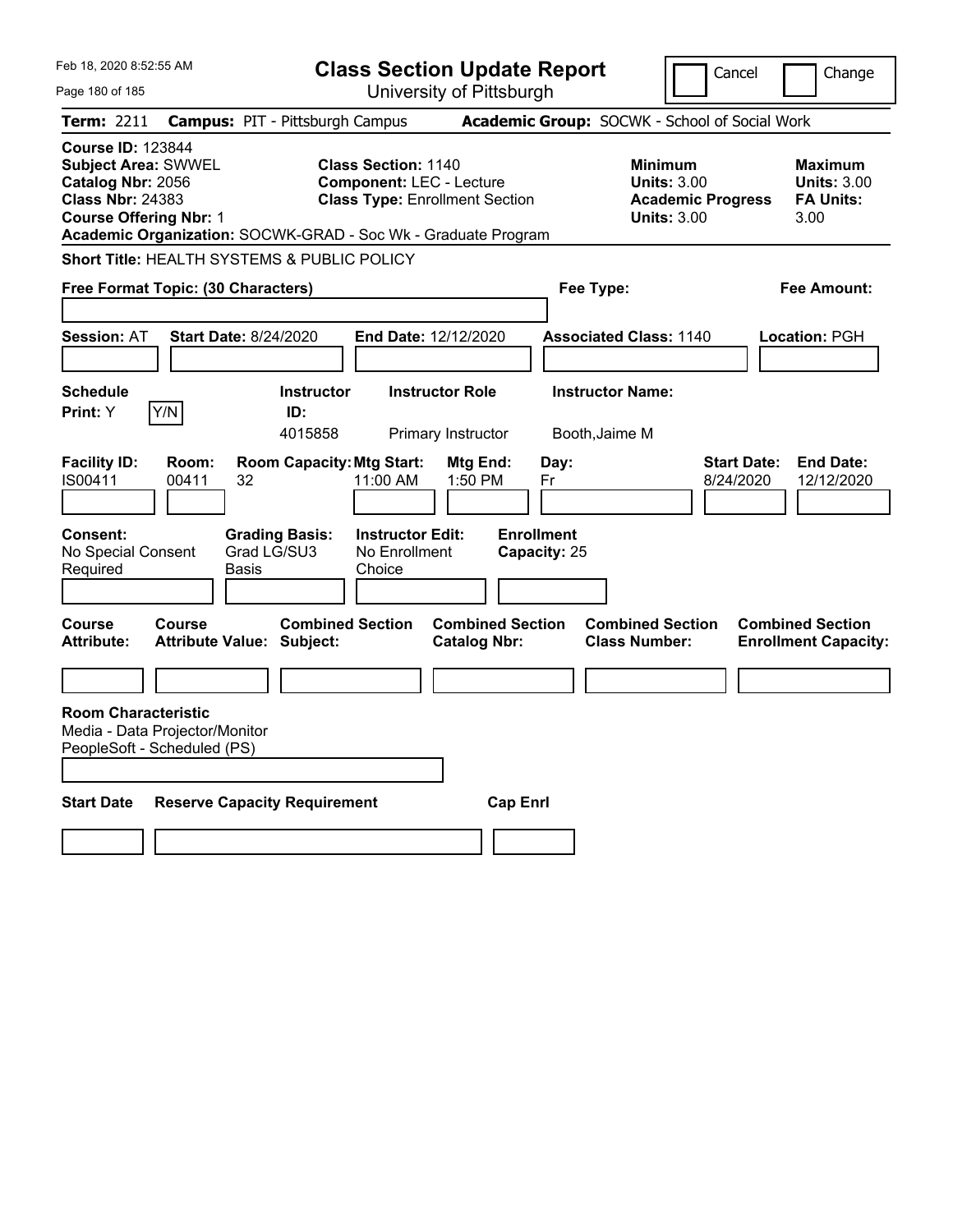| Feb 18, 2020 8:52:55 AM                                                                                                                 |                |                                                                                                |                                                               | <b>Class Section Update Report</b>                                       |                                                 |                                                                                        | Cancel<br>Change                                                  |
|-----------------------------------------------------------------------------------------------------------------------------------------|----------------|------------------------------------------------------------------------------------------------|---------------------------------------------------------------|--------------------------------------------------------------------------|-------------------------------------------------|----------------------------------------------------------------------------------------|-------------------------------------------------------------------|
| Page 181 of 185                                                                                                                         |                |                                                                                                |                                                               | University of Pittsburgh                                                 |                                                 |                                                                                        |                                                                   |
| Term: 2211                                                                                                                              |                | <b>Campus: PIT - Pittsburgh Campus</b>                                                         |                                                               |                                                                          |                                                 | Academic Group: SOCWK - School of Social Work                                          |                                                                   |
| <b>Course ID: 123845</b><br><b>Subject Area: SWWEL</b><br>Catalog Nbr: 2057<br><b>Class Nbr: 14600</b><br><b>Course Offering Nbr: 1</b> |                | Academic Organization: SOCWK-GRAD - Soc Wk - Graduate Program                                  | <b>Class Section: 1010</b>                                    | <b>Component: LEC - Lecture</b><br><b>Class Type: Enrollment Section</b> |                                                 | <b>Minimum</b><br><b>Units: 3.00</b><br><b>Academic Progress</b><br><b>Units: 3.00</b> | <b>Maximum</b><br><b>Units: 3.00</b><br><b>FA Units:</b><br>3.00  |
|                                                                                                                                         |                | <b>Short Title: MENTAL HEALTH &amp; PUBLIC POLICY</b>                                          |                                                               |                                                                          |                                                 |                                                                                        |                                                                   |
| Free Format Topic: (30 Characters)                                                                                                      |                |                                                                                                |                                                               |                                                                          | Fee Type:                                       |                                                                                        | <b>Fee Amount:</b>                                                |
| <b>Session: AT</b><br><b>Schedule</b>                                                                                                   |                | <b>Start Date: 8/24/2020</b><br><b>Instructor</b>                                              |                                                               | End Date: 12/12/2020<br><b>Instructor Role</b>                           | <b>Instructor Name:</b>                         | <b>Associated Class: 1010</b>                                                          | Location: PGH                                                     |
| Print: Y                                                                                                                                | Y/N            | ID:                                                                                            |                                                               |                                                                          |                                                 |                                                                                        |                                                                   |
|                                                                                                                                         |                | 0                                                                                              |                                                               |                                                                          |                                                 | No Instructor Assigned                                                                 |                                                                   |
| <b>Facility ID:</b><br>CL00218<br><b>Consent:</b><br>No Special Consent<br>Required                                                     | Room:<br>00218 | <b>Room Capacity: Mtg Start:</b><br>26<br><b>Grading Basis:</b><br>Grad LG/SU3<br><b>Basis</b> | 6:00 PM<br><b>Instructor Edit:</b><br>No Enrollment<br>Choice | Mtg End:<br>8:50 PM                                                      | Day:<br>Tu<br><b>Enrollment</b><br>Capacity: 25 |                                                                                        | <b>Start Date:</b><br><b>End Date:</b><br>8/24/2020<br>12/12/2020 |
| Course<br><b>Attribute:</b>                                                                                                             | Course         | <b>Combined Section</b><br><b>Attribute Value: Subject:</b>                                    |                                                               | <b>Combined Section</b><br><b>Catalog Nbr:</b>                           |                                                 | <b>Combined Section</b><br><b>Class Number:</b>                                        | <b>Combined Section</b><br><b>Enrollment Capacity:</b>            |
|                                                                                                                                         |                |                                                                                                |                                                               |                                                                          |                                                 |                                                                                        |                                                                   |
| <b>Room Characteristic</b><br>Media - VHS and Display<br>PeopleSoft - Scheduled (PS)<br>Seating - Moveable<br><b>Start Date</b>         |                | <b>Reserve Capacity Requirement</b>                                                            |                                                               | <b>Cap Enrl</b>                                                          |                                                 |                                                                                        |                                                                   |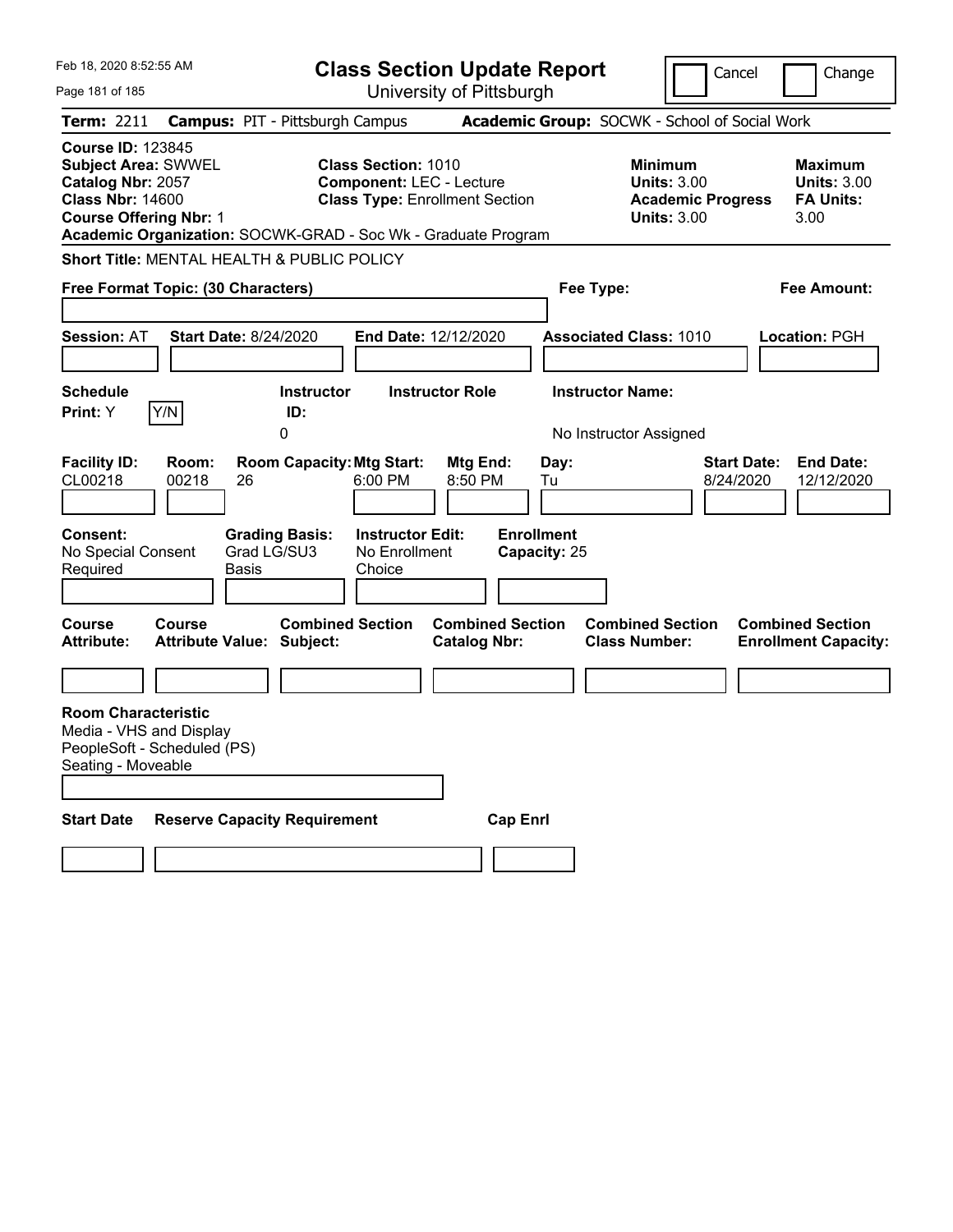| Feb 18, 2020 8:52:55 AM                                                                                                                                                                                  |                                                                                                        | <b>Class Section Update Report</b>             |                                                                                        | Cancel<br>Change                                                  |
|----------------------------------------------------------------------------------------------------------------------------------------------------------------------------------------------------------|--------------------------------------------------------------------------------------------------------|------------------------------------------------|----------------------------------------------------------------------------------------|-------------------------------------------------------------------|
| Page 182 of 185                                                                                                                                                                                          |                                                                                                        | University of Pittsburgh                       |                                                                                        |                                                                   |
| <b>Term: 2211</b>                                                                                                                                                                                        | <b>Campus: PIT - Pittsburgh Campus</b>                                                                 |                                                | Academic Group: SOCWK - School of Social Work                                          |                                                                   |
| <b>Course ID: 123846</b><br><b>Subject Area: SWWEL</b><br>Catalog Nbr: 2059<br><b>Class Nbr: 14577</b><br><b>Course Offering Nbr: 1</b><br>Academic Organization: SOCWK-GRAD - Soc Wk - Graduate Program | <b>Class Section: 1080</b><br><b>Component: LEC - Lecture</b><br><b>Class Type: Enrollment Section</b> |                                                | <b>Minimum</b><br><b>Units: 3.00</b><br><b>Academic Progress</b><br><b>Units: 3.00</b> | <b>Maximum</b><br><b>Units: 3.00</b><br><b>FA Units:</b><br>3.00  |
| Short Title: CHILD AND FAMILY POLICY                                                                                                                                                                     |                                                                                                        |                                                |                                                                                        |                                                                   |
| Free Format Topic: (30 Characters)                                                                                                                                                                       |                                                                                                        |                                                | Fee Type:                                                                              | Fee Amount:                                                       |
| <b>Session: AT</b><br>Start Date: 8/24/2020                                                                                                                                                              | End Date: 12/12/2020                                                                                   |                                                | <b>Associated Class: 1080</b>                                                          | <b>Location: PGH</b>                                              |
| <b>Schedule</b><br>Print: Y<br>Y/N                                                                                                                                                                       | <b>Instructor</b><br>ID:<br>0                                                                          | <b>Instructor Role</b>                         | <b>Instructor Name:</b><br>No Instructor Assigned                                      |                                                                   |
| <b>Facility ID:</b><br>Room:<br>CL02309<br>02309<br>24                                                                                                                                                   | <b>Room Capacity: Mtg Start:</b><br>8:00 AM                                                            | Mtg End:<br>Day:<br>10:50 AM<br>Fr             |                                                                                        | <b>Start Date:</b><br><b>End Date:</b><br>8/24/2020<br>12/12/2020 |
| Consent:<br>Grad LG/SU3<br>No Special Consent<br>Required<br>Basis                                                                                                                                       | <b>Grading Basis:</b><br><b>Instructor Edit:</b><br>No Enrollment<br>Choice                            | <b>Enrollment</b><br>Capacity: 24              |                                                                                        |                                                                   |
| Course<br><b>Course</b><br><b>Attribute:</b><br>Attribute Value: Subject:<br><b>INPR</b><br>GSWS                                                                                                         | <b>Combined Section</b>                                                                                | <b>Combined Section</b><br><b>Catalog Nbr:</b> | <b>Combined Section</b><br><b>Class Number:</b>                                        | <b>Combined Section</b><br><b>Enrollment Capacity:</b>            |
| <b>Room Characteristic</b><br>PeopleSoft - Scheduled (PS)                                                                                                                                                |                                                                                                        |                                                |                                                                                        |                                                                   |
| <b>Start Date</b><br><b>Reserve Capacity Requirement</b>                                                                                                                                                 |                                                                                                        | <b>Cap Enrl</b>                                |                                                                                        |                                                                   |
|                                                                                                                                                                                                          |                                                                                                        |                                                |                                                                                        |                                                                   |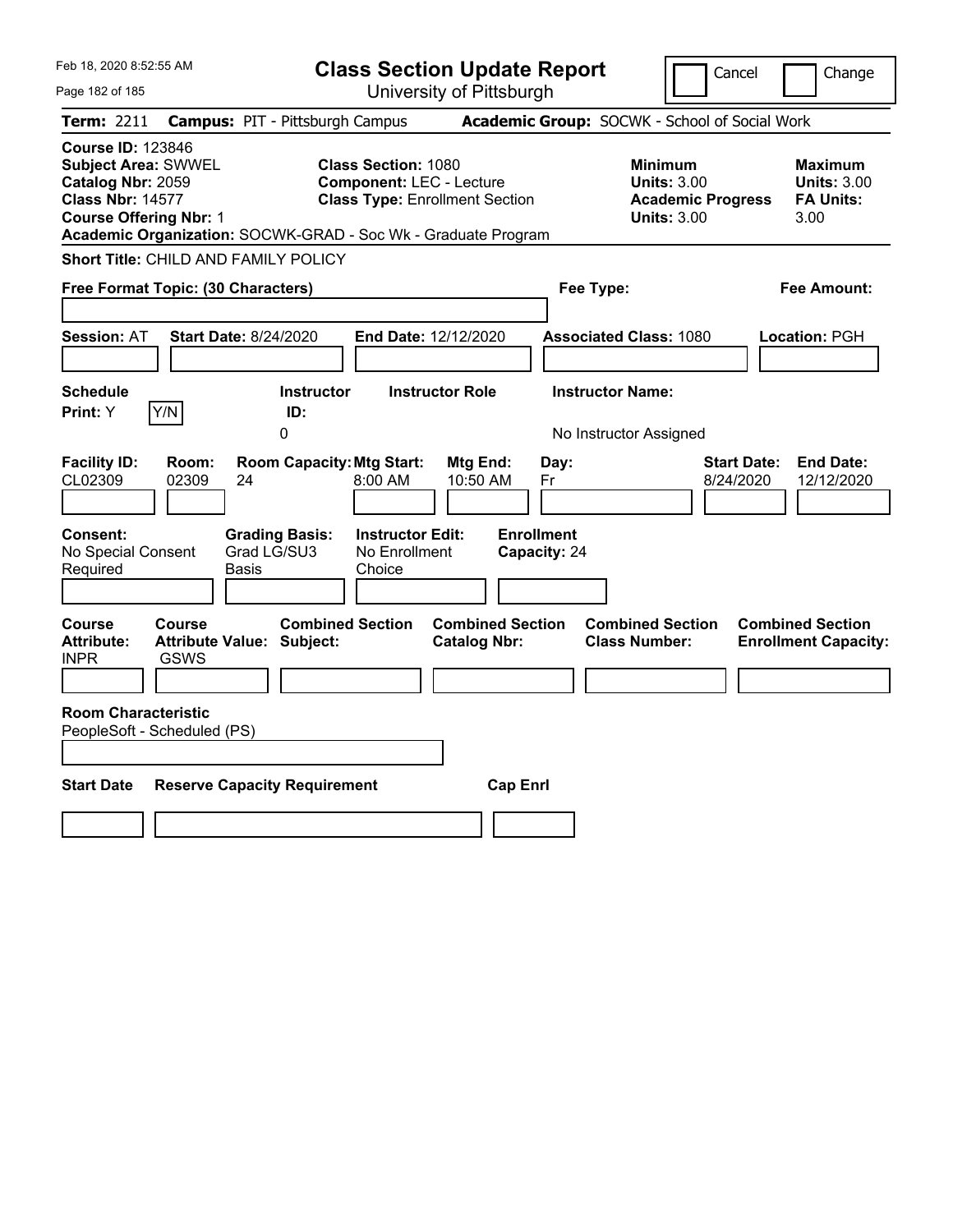| Feb 18, 2020 8:52:55 AM                                                                                                                 |                |                                                               |                                                               | <b>Class Section Update Report</b>             |                                    |                                                                                        | Cancel                          | Change                                                    |
|-----------------------------------------------------------------------------------------------------------------------------------------|----------------|---------------------------------------------------------------|---------------------------------------------------------------|------------------------------------------------|------------------------------------|----------------------------------------------------------------------------------------|---------------------------------|-----------------------------------------------------------|
| Page 183 of 185                                                                                                                         |                |                                                               |                                                               | University of Pittsburgh                       |                                    |                                                                                        |                                 |                                                           |
| Term: 2211                                                                                                                              |                | <b>Campus: PIT - Pittsburgh Campus</b>                        |                                                               |                                                |                                    | Academic Group: SOCWK - School of Social Work                                          |                                 |                                                           |
| <b>Course ID: 123854</b><br><b>Subject Area: SWWEL</b><br>Catalog Nbr: 2081<br><b>Class Nbr: 17843</b><br><b>Course Offering Nbr: 1</b> |                | Academic Organization: SOCWK-GRAD - Soc Wk - Graduate Program | <b>Class Section: 1080</b><br><b>Component: LEC - Lecture</b> | <b>Class Type: Enrollment Section</b>          |                                    | <b>Minimum</b><br><b>Units: 3.00</b><br><b>Academic Progress</b><br><b>Units: 3.00</b> |                                 | Maximum<br><b>Units: 3.00</b><br><b>FA Units:</b><br>3.00 |
| <b>Short Title: SOCIAL WELFARE</b>                                                                                                      |                |                                                               |                                                               |                                                |                                    |                                                                                        |                                 |                                                           |
| Free Format Topic: (30 Characters)                                                                                                      |                |                                                               |                                                               |                                                |                                    | Fee Type:                                                                              |                                 | Fee Amount:                                               |
|                                                                                                                                         |                |                                                               |                                                               |                                                |                                    |                                                                                        |                                 |                                                           |
| <b>Session: AT</b>                                                                                                                      |                | <b>Start Date: 8/24/2020</b>                                  | <b>End Date: 12/12/2020</b>                                   |                                                |                                    | <b>Associated Class: 1080</b>                                                          |                                 | Location: PGH                                             |
| <b>Schedule</b><br><b>Print:</b> Y                                                                                                      | Y/N            | <b>Instructor</b><br>ID:<br>2909033                           |                                                               | <b>Instructor Role</b><br>Primary Instructor   |                                    | <b>Instructor Name:</b><br>Petracchi, Helen E                                          |                                 |                                                           |
| <b>Facility ID:</b><br>CL00324                                                                                                          | Room:<br>00324 | <b>Room Capacity: Mtg Start:</b><br>166                       | 6:00 PM                                                       | Mtg End:<br>8:50 PM                            | Day:<br>We                         |                                                                                        | <b>Start Date:</b><br>8/24/2020 | <b>End Date:</b><br>12/12/2020                            |
| <b>Consent:</b><br>No Special Consent<br>Required                                                                                       |                | <b>Grading Basis:</b><br>Grad LG/SU3<br>Basis                 | <b>Instructor Edit:</b><br>No Enrollment<br>Choice            |                                                | <b>Enrollment</b><br>Capacity: 150 |                                                                                        |                                 |                                                           |
| Course<br><b>Attribute:</b>                                                                                                             | <b>Course</b>  | <b>Combined Section</b><br><b>Attribute Value: Subject:</b>   |                                                               | <b>Combined Section</b><br><b>Catalog Nbr:</b> |                                    | <b>Combined Section</b><br><b>Class Number:</b>                                        |                                 | <b>Combined Section</b><br><b>Enrollment Capacity:</b>    |
|                                                                                                                                         |                |                                                               |                                                               |                                                |                                    |                                                                                        |                                 |                                                           |
| <b>Room Characteristic</b><br>Media - Data Projector/Monitor<br>PeopleSoft - Scheduled (PS)                                             |                |                                                               |                                                               |                                                |                                    |                                                                                        |                                 |                                                           |
| <b>Start Date</b>                                                                                                                       |                | <b>Reserve Capacity Requirement</b>                           |                                                               |                                                | <b>Cap Enri</b>                    |                                                                                        |                                 |                                                           |
|                                                                                                                                         |                |                                                               |                                                               |                                                |                                    |                                                                                        |                                 |                                                           |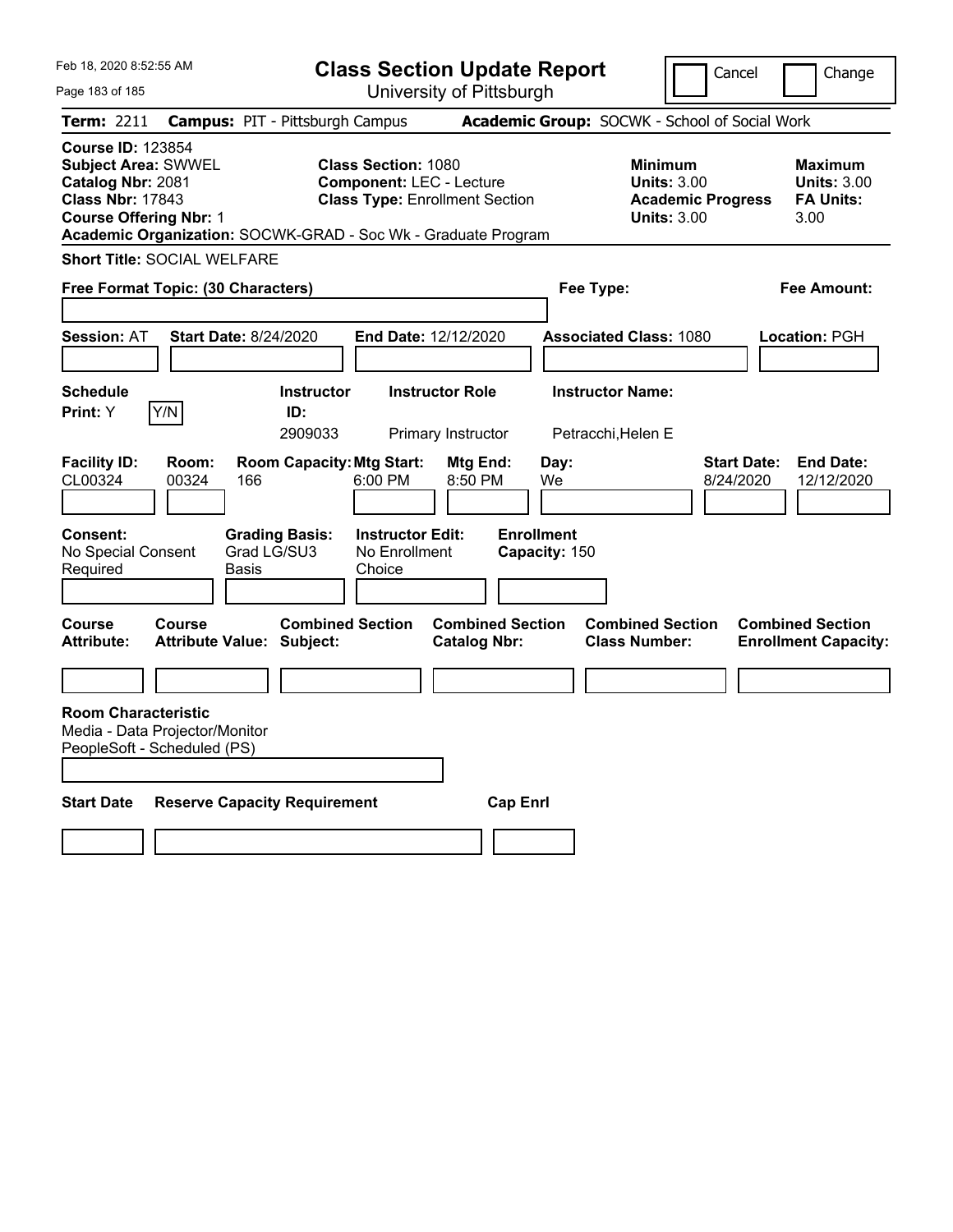| Feb 18, 2020 8:52:55 AM                                                                                                                                                                                  |                                                                                         | <b>Class Section Update Report</b>                                                                     |                                                |                                                 |                                                                                        | Cancel                   | Change                                                           |
|----------------------------------------------------------------------------------------------------------------------------------------------------------------------------------------------------------|-----------------------------------------------------------------------------------------|--------------------------------------------------------------------------------------------------------|------------------------------------------------|-------------------------------------------------|----------------------------------------------------------------------------------------|--------------------------|------------------------------------------------------------------|
| Page 184 of 185                                                                                                                                                                                          |                                                                                         | University of Pittsburgh                                                                               |                                                |                                                 |                                                                                        |                          |                                                                  |
| <b>Term: 2211</b>                                                                                                                                                                                        | <b>Campus: PIT - Pittsburgh Campus</b>                                                  |                                                                                                        |                                                |                                                 | Academic Group: SOCWK - School of Social Work                                          |                          |                                                                  |
| <b>Course ID: 123855</b><br><b>Subject Area: SWWEL</b><br>Catalog Nbr: 2087<br><b>Class Nbr: 23719</b><br><b>Course Offering Nbr: 1</b><br>Academic Organization: SOCWK-GRAD - Soc Wk - Graduate Program |                                                                                         | <b>Class Section: 1100</b><br><b>Component: LEC - Lecture</b><br><b>Class Type: Enrollment Section</b> |                                                |                                                 | <b>Minimum</b><br><b>Units: 3.00</b><br><b>Academic Progress</b><br><b>Units: 3.00</b> |                          | <b>Maximum</b><br><b>Units: 3.00</b><br><b>FA Units:</b><br>3.00 |
| <b>Short Title: ORGANIZATIONS &amp; PUBLIC POLICY</b>                                                                                                                                                    |                                                                                         |                                                                                                        |                                                |                                                 |                                                                                        |                          |                                                                  |
| Free Format Topic: (30 Characters)                                                                                                                                                                       |                                                                                         |                                                                                                        |                                                | Fee Type:                                       |                                                                                        |                          | Fee Amount:                                                      |
| <b>Session: AT</b>                                                                                                                                                                                       | <b>Start Date: 8/24/2020</b>                                                            | End Date: 12/12/2020                                                                                   |                                                |                                                 | <b>Associated Class: 1100</b>                                                          |                          | <b>Location: PGH</b>                                             |
| <b>Schedule</b>                                                                                                                                                                                          | <b>Instructor</b>                                                                       | <b>Instructor Role</b>                                                                                 |                                                | <b>Instructor Name:</b>                         |                                                                                        |                          |                                                                  |
| Y/N<br><b>Print:</b> Y                                                                                                                                                                                   | ID:<br>0                                                                                |                                                                                                        |                                                |                                                 |                                                                                        |                          |                                                                  |
| <b>Facility ID:</b><br>Room:<br>CL02322<br>2322<br><b>Consent:</b><br>No Special Consent<br>Required                                                                                                     | <b>Room Capacity: Mtg Start:</b><br>24<br><b>Grading Basis:</b><br>Grad LG/SU3<br>Basis | 2:00 PM<br><b>Instructor Edit:</b><br>No Enrollment<br>Choice                                          | Mtg End:<br>4:50 PM                            | Day:<br>Tu<br><b>Enrollment</b><br>Capacity: 24 | No Instructor Assigned                                                                 | Start Date:<br>8/24/2020 | <b>End Date:</b><br>12/12/2020                                   |
| Course<br>Course<br><b>Attribute:</b>                                                                                                                                                                    | <b>Combined Section</b><br><b>Attribute Value: Subject:</b>                             |                                                                                                        | <b>Combined Section</b><br><b>Catalog Nbr:</b> |                                                 | <b>Combined Section</b><br><b>Class Number:</b>                                        |                          | <b>Combined Section</b><br><b>Enrollment Capacity:</b>           |
|                                                                                                                                                                                                          |                                                                                         |                                                                                                        |                                                |                                                 |                                                                                        |                          |                                                                  |
| <b>Room Characteristic</b><br>Media - Data Projector/Monitor<br>PeopleSoft - Scheduled (PS)<br><b>Start Date</b>                                                                                         | <b>Reserve Capacity Requirement</b>                                                     |                                                                                                        | <b>Cap Enrl</b>                                |                                                 |                                                                                        |                          |                                                                  |